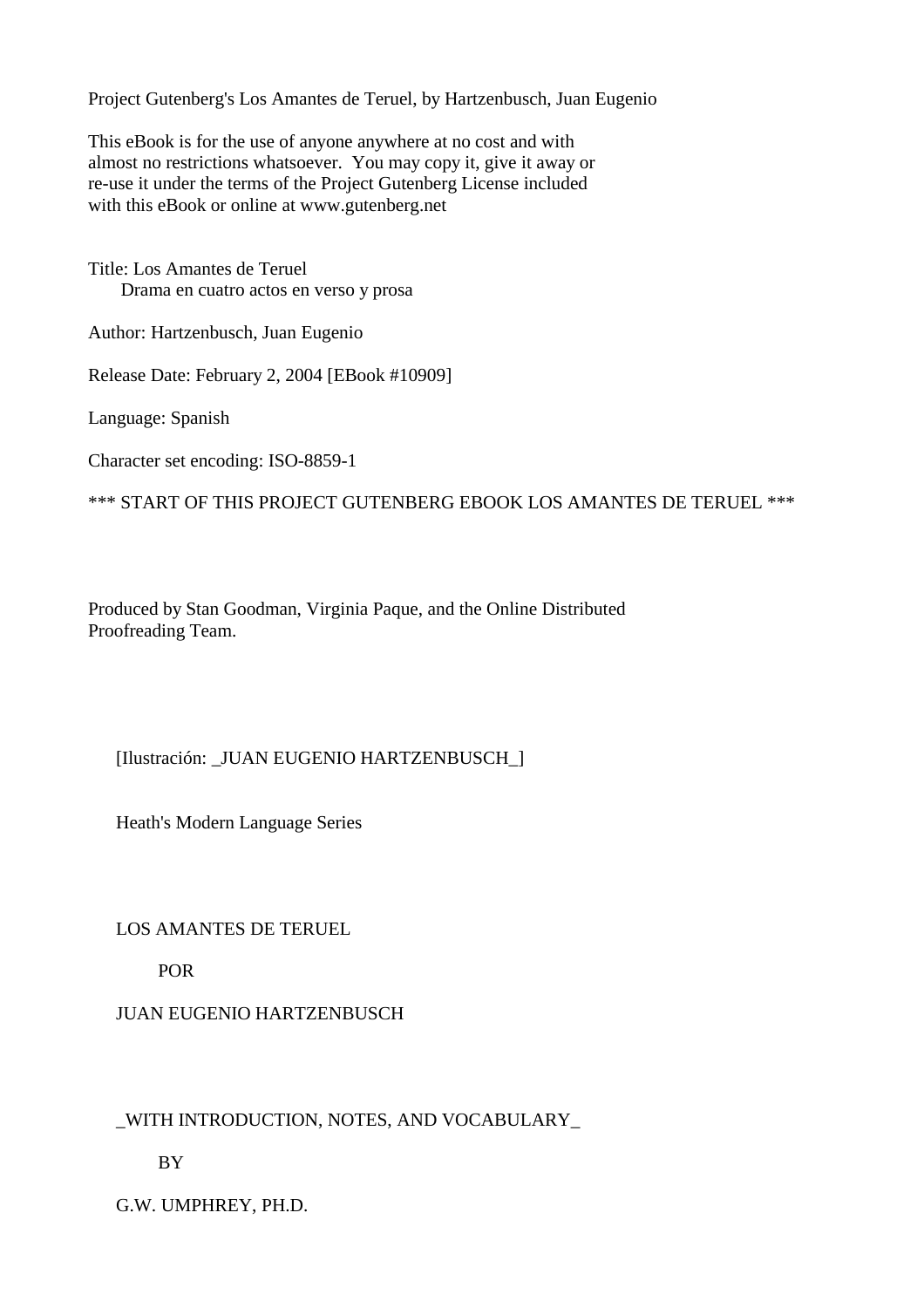# ASSOCIATE PROFESSOR OF ROMANCE LANGUAGES UNIVERSITY OF WASHINGTON

1920.

# **PREFACE**

The importance of Hartzenbusch in the history of the Spanish drama and the enduring popularity in Spain of \_Los Amantes de Teruel\_, his masterpiece, have assured this play a definite place in the work of advanced students of Spanish literature in our universities. For such students the many editions published in Spain and elsewhere have been perhaps sufficient, but for the much larger number who never reach the advanced literary classes an annotated edition is needed. That this play offers excellent material for the work of more elementary courses in the schools and colleges has long been the opinion of the present editor; and that it has not already found a place among the Spanish texts published in this country is difficult to understand. The old legend of Teruel, the embodiment of pure and constant love, is one that might well be expected to make a strong appeal to the youth of any country; the simple and direct presentation given to the legend by Hartzenbusch and the comparative freedom from textual difficulties, as the result of the careful revisions of the play by its scholarly author, bring it within the range of the understanding and appreciation of students who have studied Spanish one year in college or two years in high school, if it is put before them in a properly prepared edition.

The editor has kept in mind this class of students in the preparation of the Introduction, Notes, and Vocabulary. To those who consider the Introduction disproportionately long, the excuse is given that this will be the first Romantic play read by many students, and that if they are to understand it and appreciate its fine literary qualities, they must be enabled to view it in its proper historical perspective. It is to be hoped that this edition may serve as a safe approach to the systematic study, of the Romantic Movement in Spanish literature.

The text of the play is that of the annotated edition of Dr. Adolf Kressner, Leipsic, 1887 (\_Bibliothek Spanischer Schriftsteller\_), and is the same as the one contained in the definitive collection of the plays of Hartzenbusch, \_Teatro\_, Madrid, 1888-1892, Vol. I, pages 7-130 (\_Colección de Escritores Castellanos\_).

The indebtedness of the editor to Professor E.C. Hills of Indiana University for many helpful suggestions is gratefully acknowledged.

# G.W. UMPHREY

# UNIVERSITY OF WASHINGTON, SEATTLE.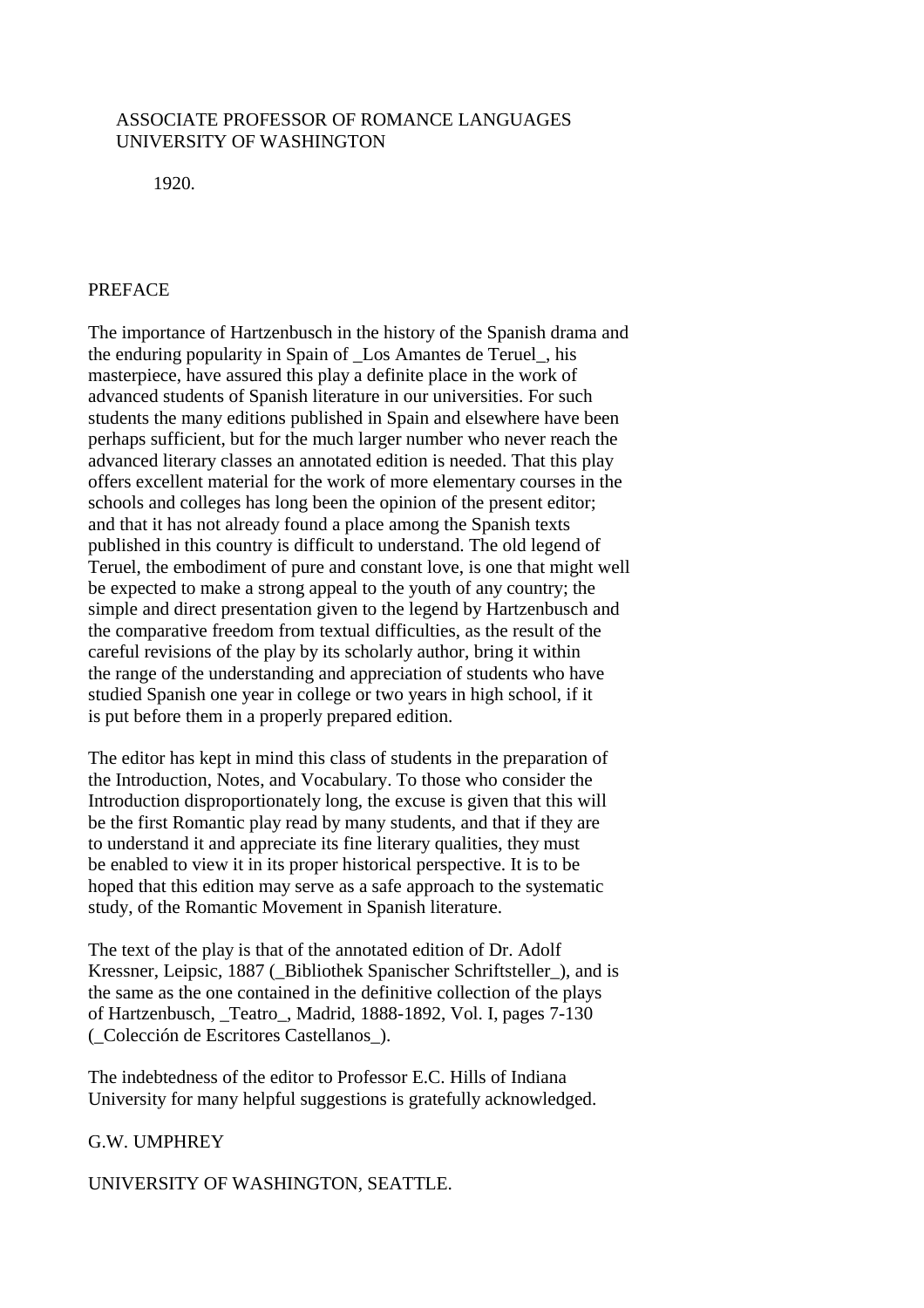# TABLE OF CONTENTS

## PREFACE

## INTRODUCTION

I. The Legend

II. Authenticity of the Legend

III. The Legend in Spanish Literature

IV. Life of Hartzenbusch

V. Hartzenbusch's Treatment of the Legend

VI. Romanticism

VII. Romanticism in \_Los Amantes\_

VIII. Versification

BIBLIOGRAPHICAL NOTE

TEXT

**NOTES** 

VOCABULARY

### INTRODUCTION

#I. The Legend#. Constancy in love has inspired many writers and has given undying fame to many legends and traditions. Among the famous lovers that have passed into legend and that stand as the embodiment of constant love in different ages and in different countries,--Pyramus and Thisbe, Hero and Leander, Tristam and Isolde, Romeo and Juliet,--are to be found Marsilla and Isabel. These \_Lovers of Teruel\_, as constant as any of the others, are especially notable because of the purity of their love and because of the absence of violence in their sudden departure from this life. Disappointed love, desperate grief at separation, was the only cause of their death.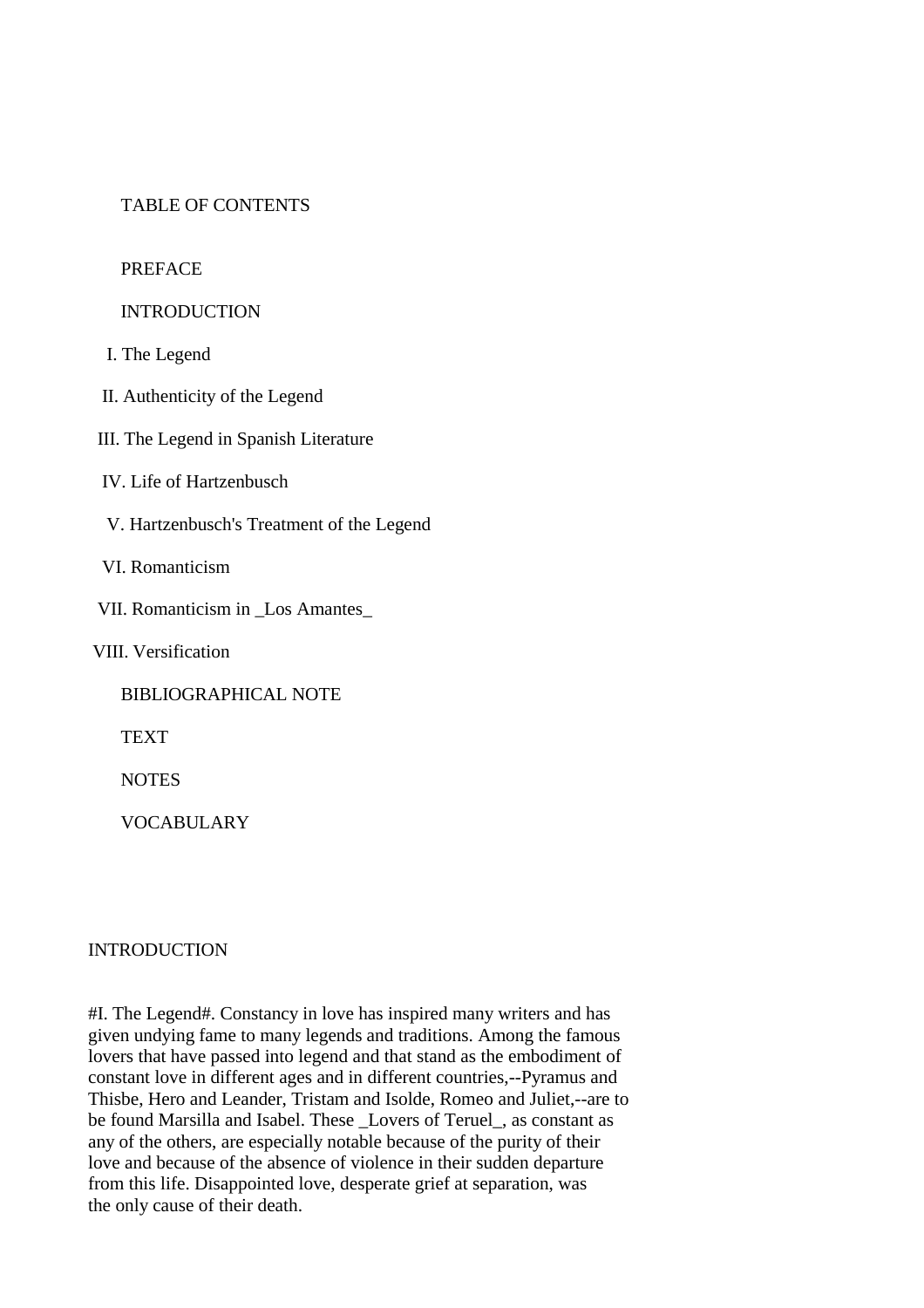The old city of Teruel, founded by the Aragonese in the latter half of the twelfth century at the junction of the Guadalaviar and the Alfambra as a stronghold in the territory recently recovered from the Moors, was the fitting scene for the action of the legend.... The pioneer life of the city, the depth of sentiment and singleness of purpose of its Aragonese inhabitants, the crusading spirit that carried to victory the armies of Peter II of Aragón and his more famous son, James the Conqueror, lend probability to a legend that would ordinarily be considered highly improbable from the point of view of historical authenticity. Stripped of the fantastic details that have gathered about it in the many literary treatments given to it by Spanish writers, the legend may be briefly told. In Teruel, at the beginning of the thirteenth century, lived Juan Diego Martínez Garcés de Marsilla and Isabel de Segura. They had loved each other from childhood, but when it became a question of marriage, Isabel's father opposed the union because of the young man's lack of material resources and because a wealthy suitor, Rodrigo de Azagra, had presented himself for the hand of his daughter. All that the entreaties of the lovers could gain from him was the promise that if Marsilla went to the wars, gained fame and riches, and returned before a certain day, he would receive Isabel in marriage. This Marsilla did; but unfortunately he was unable to return until just after the expiration of the time set. When he reached Teruel, he found Isabel married to the wealthy rival. Disappointed in their hopes after so many years of constant love and continual struggle against adversity, Marsilla died of grief, and Isabel soon followed him; separated in life by cruel fate, they were united in death. Buried in the same tomb, they were later disinterred, and their mummified remains may now be seen in the old church of San Pedro in Teruel.

#II. Authenticity of the Legend#. The earliest references that have yet been found to the legend belong to the middle of the sixteenth century, that is, more than three centuries after the supposed death of the lovers. In 1555, when the church of San Pedro in Teruel was undergoing some repairs, two bodies, supposedly those of Marsilla and Isabel, were discovered in one tomb in a remarkably good state of preservation. They were reburied at the foot of the altar in the chapel of Saints Cosme and Damian, and the story of the unfortunate lovers began to spread far and wide. By the end of the century it was apparently widely known and attracted considerable attention to the old city of Teruel. When Philip III of Spain was journeying to Valencia in 1599 he was induced to turn aside to visit the church of San Pedro. In the official account of his journey, "Jornada de Su Majestad Felipe III y Alteza la Infanta Doña Isabel, desde Madrid, a casarse el Rey con la Reyna Doña Margarita, y su Alteza con el Archiduque Alberto," the story of the legend as then generally accepted is related so succinctly that it may well be quoted here: "En la iglesia de San Pedro, en la capilla de San Cosme y San Damián, de la dicha ciudad, está la sepultura de los Amantes que llaman de Teruel; y dicen eran un mancebo y una doncella que se querían mucho, ella rica y él al contrario; y como él pidiese por mujer la doncella y por ser pobre no se la diesen, se determinó a ir por el mundo a adquerir hacienda y ella aguardarle ciertos años, al cabo de los cuales y dos o tres días más, volvió rico y halló que aquella noche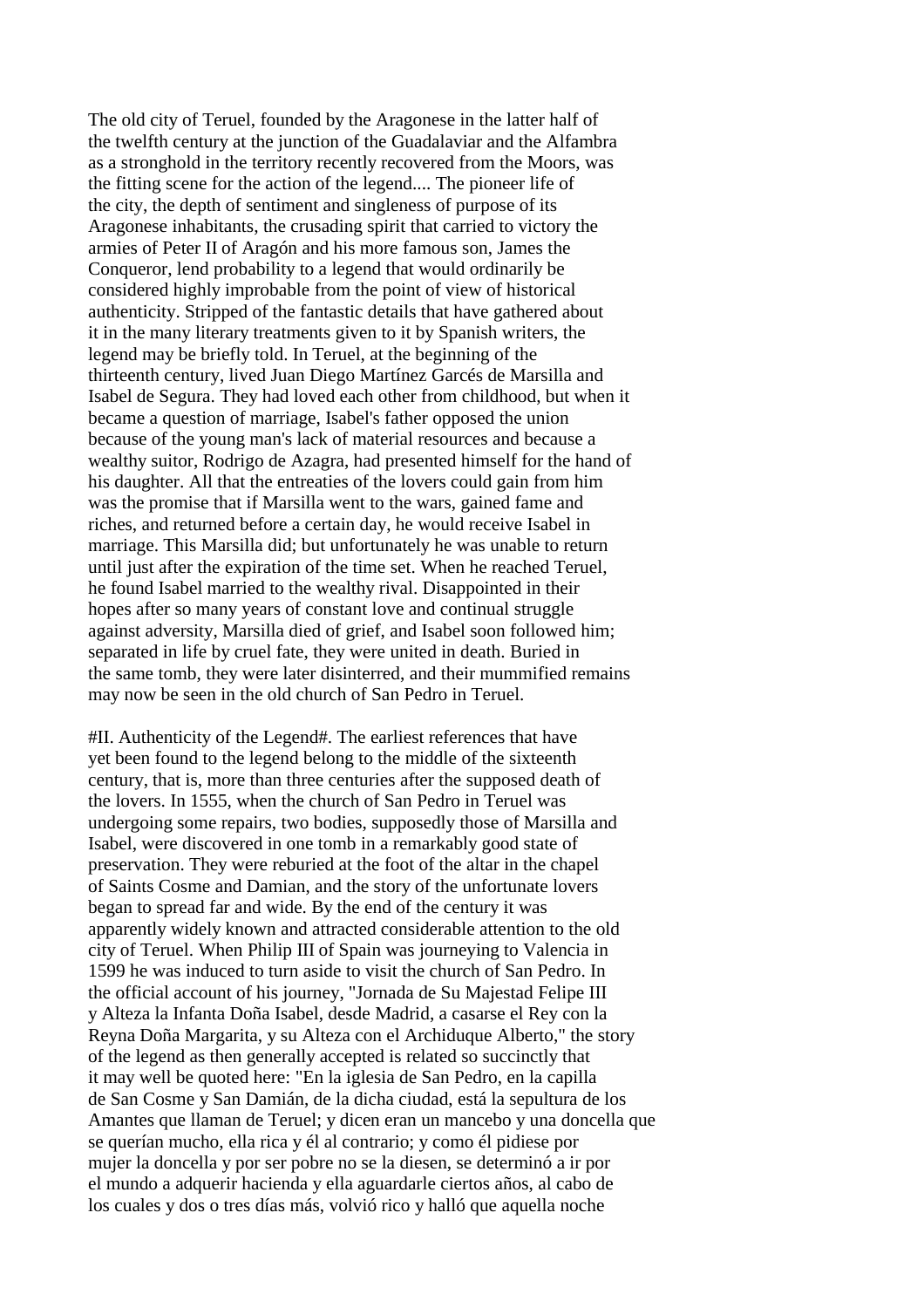se casaba la doncella. Tuvo trazas de meterse debajo de su cama y a media noche le pidió un abrazo, dándose a conocer; ella le dijo que no podía por no ser ya suya, y él murió luego al punto. Lleváronle a enterrar, y ella fué al entierro, y cuando le querían echar en la sepultura, se arrimó a la ataúd y quedó allí muerta; y así los enterraron juntos en una sepultura, sabido el caso."

Seventeen years later a long epic poem by the secretary of the city council of Teruel, Juan Yagüe de Salas, aroused much discussion as to the authenticity of the legend. In 1619 the bodies were again exhumed and in the coffin of one of them were found written the words "Éste es Don Diego Juan Martínez de Marsilla"; also a document, "papel de letra muy antigua," giving the story in detail. This document disappeared, but the copy that Juan Yagüe claimed to have made may be seen in the archives of the church of San Pedro or in the transcription published in the Semanario Pintoresco for the week ending Feb. 5, 1837 (Vol. II, pages 45-47). The genuineness of the document and its copy is very doubtful. The first paragraph shows some linguistic peculiarities of old Aragonese; but these gradually disappear, until there is little left in the language to differentiate it from that of the good notary public and poet, Juan Yagüe, who was so anxious to prove authenticity for the legend treated in his poem. Although there is no reliable evidence that the bodies exhumed in 1555 and again in 1619 were those of Marsilla and Isabel, the church of San Pedro has held them in special reverence. They attract many admirers to the old city on the Guadalaviar and the tourist who expresses incredulity when shown the remains of the lovers becomes thereby \_persona non grata\_ in Teruel.

For three centuries the controversy has continued and has resulted in the spilling of much ink. The most complete and authoritative study of the sources and growth of the legend is that of the eminent scholar Cotarelo y Mori \_(Sobre el origen y desarrollo de la leyenda de Los Amantes de Teruel, 2d edition, 1907). His conclusions support the theory that the legend is the result of the localization in Teruel of the story of the unfortunate Florentine lovers, Girolamo and Salvestra, as related by Boccaccio in his \_Decameron\_, Book IV, Novel 8. He refutes the arguments advanced by the supporters of the authenticity of the legend, calls attention to the suspicious nature of all the documents, and maintains the thesis that Boccaccio's story found its way into Spain toward the end of the fourteenth century and took the form of the legend of the Lovers of Teruel about the middle of the sixteenth century, at which time it first appeared definitely in Spanish literature. The majority of literary critics and historians accept Cotarelo y Mori's conclusions; others, however, refuse to give up the historic basis of the legend. They cannot deny, of course, the evident similarity of the stories; they explain it by saying that the story of the constant lovers who died in Teruel in 1217 was carried to Italy by Aragonese soldiers or merchants, was heard by the Italian novelist, and used by him as the basis for his story of Girolamo and Salvestra.

#III. The Legend in Spanish Literature.# Very few of the famous legends of the world rest upon documentary evidence, and the fact that the legend of the \_Lovers of Teruel\_ lacks historic proof has had little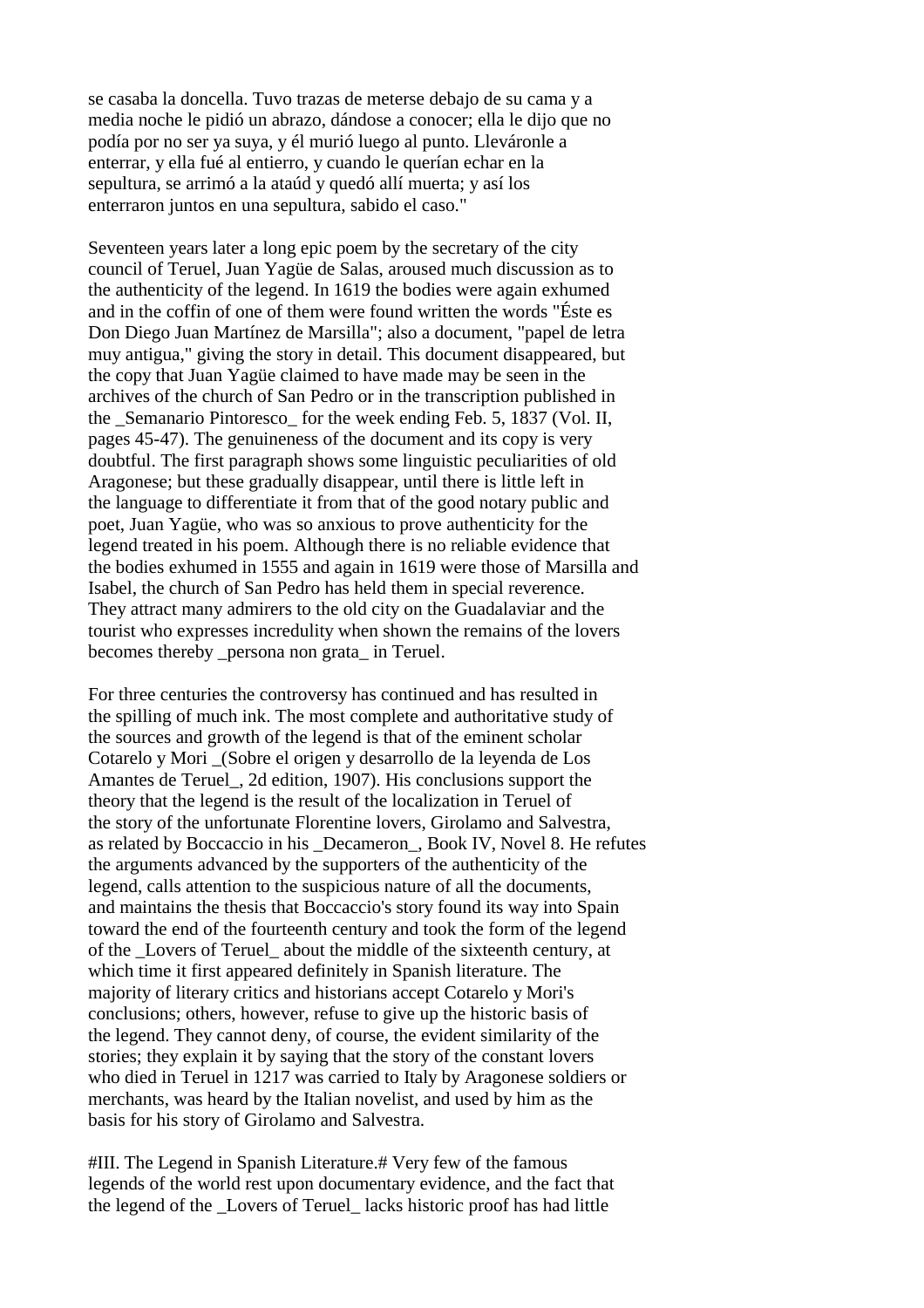influence upon its popularity. It has been productive of much literature, the extent of which is indicated by the two hundred or more titles contained in the bibliography[l] published by Domingo Gascón y Guimbao in 1907. Of the many poems, plays, and novels inspired by the legend only the most noteworthy can be mentioned here. The oldest literary treatment is apparently that of Pedro de Alventosa, written about the middle of the sixteenth century, \_Historia lastimosa y sentida de los tiernos amantes Marcilla y Segura\_. This was followed in 1566 by a Latin poem of about five hundred lines by Antonio de Serón, published in 1907 by Gascón y Guimbao, with a Spanish translation and an excellent bibliography. In 1581 the legend was given dramatic treatment by Rey de Artieda, who followed the story in its essential elements but modernized the action by placing it in the time of Charles V, only forty-six years earlier than the publication of the play. It has little literary value, but is important because of its influence on later dramatists. Passing over various treatments of the theme that serve merely to indicate its growing popularity, we come to the pretentious epic poem of Juan Yagüe de Salas in twenty-six cantos, \_Los Amantes de Teruel, Epopeya trágica\_, in which, besides adding many fantastic details to the legend, the author presented much extraneous matter bearing upon the general history of Teruel. Because of this widely known poem and the growing popularity of the \_Lovers\_, two dramatists of the Golden Age, Tirso de Molina and Pérez de Montalbán, gave it their attention. Los Amantes de Teruel of the great Tirso de Molina, published in 1635, is disappointing, considering the dramatic ability of the author; it contains passages of dramatic effectiveness but is weak in construction. As in Rey de Artieda's play, the action is placed in the sixteenth century; Marsilla takes part in the famous expedition of Charles V against the Moors in Tunis, saves the Emperor's life, and, richly rewarded, returns, too late, to claim the promised bride. It is a better play than that of Artieda, but is itself surpassed by Montalbán's play of three years later. Although he was far from possessing the dramatic genius of Tirso, Montalbán succeeded in giving the story the form that it was to maintain on the stage for two centuries. Frequent performances and many editions of his play, as well as many other literary treatments and references that might be cited, attest the continued popularity of the legend.

[Footnote 1: \_Los Amantes de Teruel, Bibliografía de los Amantes\_. Domingo Gascón y Guimbao, Madrid, 1907.]

Finally, in the early days of Romanticism, it assumed the dramatic form that has remained most popular down to the present day. On the nineteenth of January of the year 1837 the theatergoing people of Madrid were moved to vociferous applause by a new treatment of the old theme, and a new star of the literary firmament was recognized in the person of Juan Eugenio Hartzenbusch. In his dramatic masterpiece Hartzenbusch eclipsed all the other plays that have dealt with the legend, and more than twenty editions stand as proof of its continued popularity. Besides these many editions of the play, numerous novels, poems, and operas have appeared from time to time. For the most complete bibliography down to 1907 the reader is again referred to that of the official historian of Teruel, Gascón y Guimbao. We must now turn our attention to the author of the best dramatic treatment of the legend.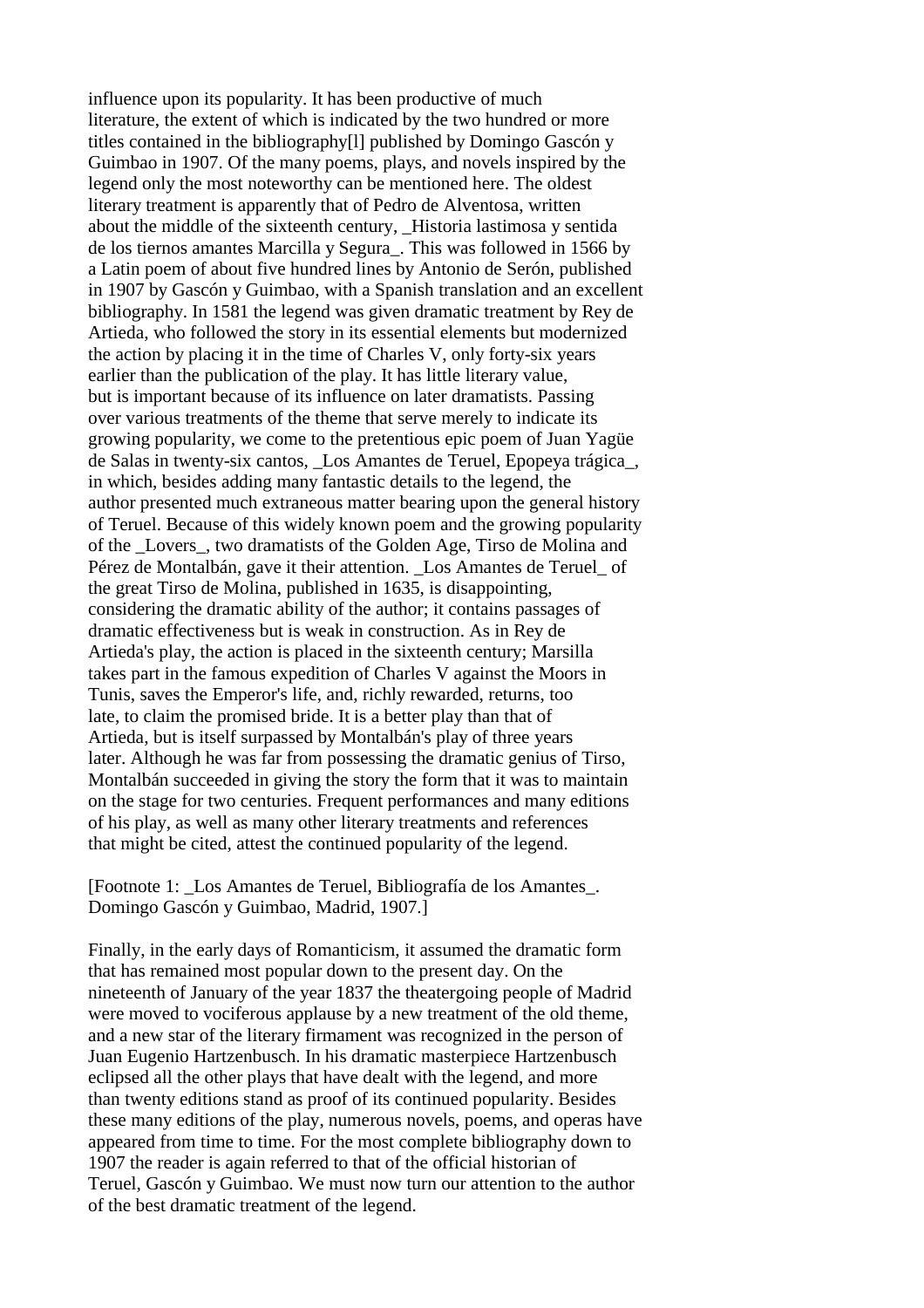#IV. Life of Hartzenbusch#. Juan Eugenio Hartzenbusch, born in 1806, was the only son of a German cabinet-maker who had wandered to Spain from his home near Cologne, married a Spanish girl, and opened up a shop in Madrid. The son inherited from his German father and Spanish mother traits of character that were exemplified later in his life and writings. From his father he received a fondness for meditation, conscientious industry in acquiring sound scholarship, and the patience needed for the continual revision of his plays; from his mother came his ardent imagination and love of literature. Childhood and youth were for him a period of disappointment and struggle against adversity. Less than two years old when his mother died after a short period of insanity caused by the sight of bloodshed in the turbulent streets of Madrid in 1808, he was left to the care of a brooding father who had little sympathy with his literary aspirations, but who did wish to give him the best education he could afford. He received a common school education and was permitted to spend the four years from 1818 to 1822 in the College of San Isidro. As a result of the political troubles in Spain in 1823, the father's business, never very prosperous, fell away and the son had to leave college to help in the workshop. He was thus compelled to spend a large part of his time in making furniture, although his inclination was toward literature.

His leisure was given to study and to the acquirement of a practical knowledge of the dramatic art, gained for the most part from books, because of his father's dislike of the theater and because of the lack of money for any unnecessary expenditure. He translated several French and Italian plays, adapted others to Spanish conditions, and recast various \_comedias\_ of the \_Siglo de Oro\_, with a view to making them more suitable for presentation. He tried his hand also at original production and succeeded in getting some of his plays on the stage, only to have them withdrawn almost immediately. Undiscouraged by repeated failure, he continued studying and writing, more determined than ever to become a successful dramatist and thus realize the ambition that was kindled in him by the first dramatic performance that he had witnessed when he had already reached manhood.

At the time of his marriage in 1830 he was still helping his ailing and despondent father in the workshop; more interested undoubtedly in his literary pursuits, but ever faithful to the call of duty. Until success as a dramatist made it possible for him to gain a living for his family by literature, he continued patiently his manual labor. At his father's death he closed the workshop and for a short time became dependent for a livelihood on stenography, with which he had already eked out the slender returns from the labor of his hands.

Meanwhile, during these last years of apprenticeship in which Hartzenbusch was gaining complete mastery of his art by continual study and practice, the literary revolution known as Romanticism was making rapid progress. The death of the despotic Ferdinand VII in 1833 removed the restraint that had been imposed upon literature as well as upon political ideas. The theories of the French and English Romanticists were penetrating Spanish literary circles, to be taken up eagerly by the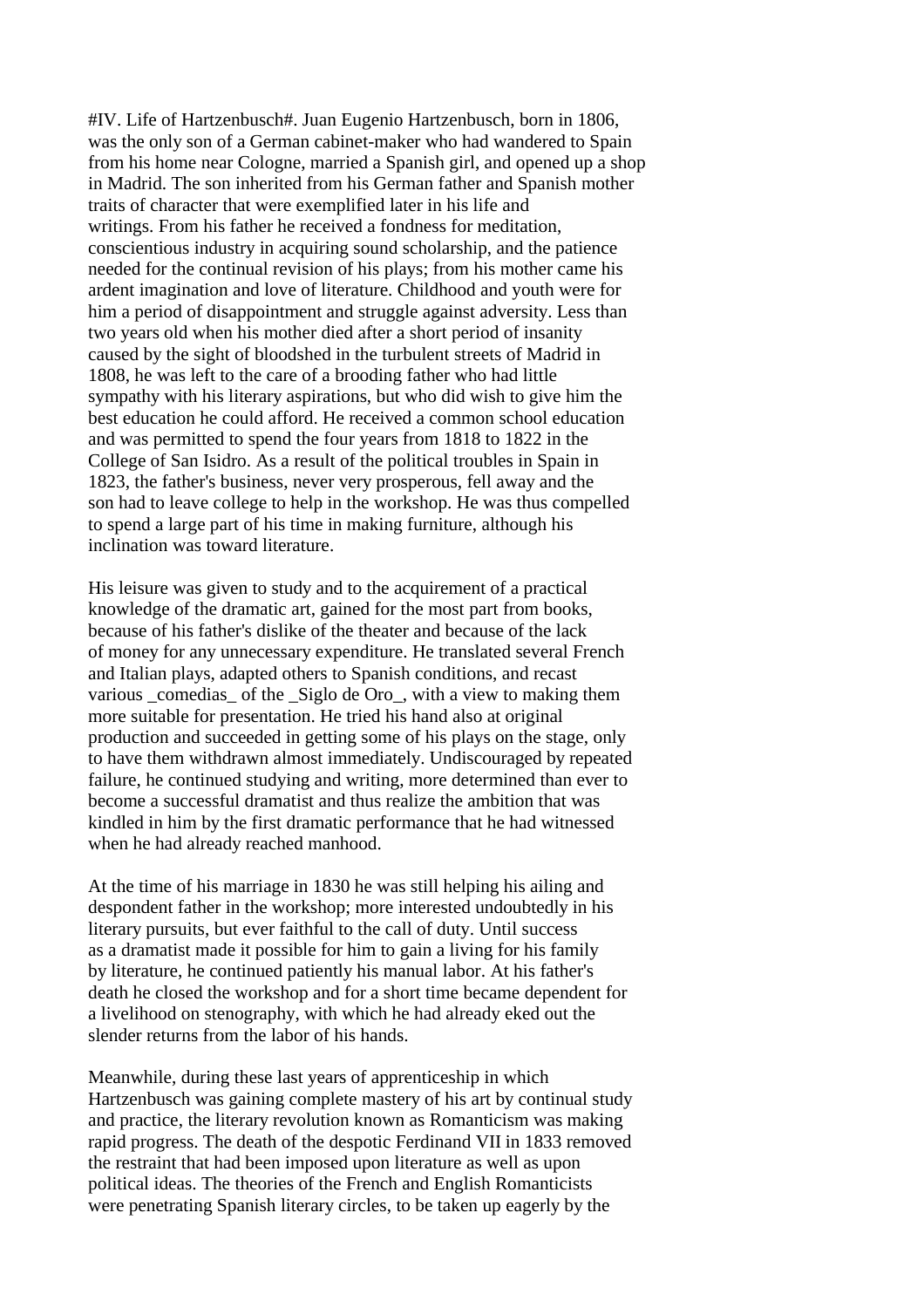younger dramatists; political exiles of high social and literary prestige, such as Martínez de la Rosa and the Duque de Rivas, were returning to Spain with plays and poems composed according to the new theories; the natural reaction from the logical, unemotional ideals of the Classicists was developing conditions favorable to the revolution. The first year of the struggle between the two schools of literature, 1834, gave the Romanticists two important victories in the \_Conjuración de Venecia\_ of Martinez de la Rosa, and the \_Macías\_ of José de Larra, two plays that show clearly Romantic tendencies but that avoid an abrupt break with the Classical theories. They served to prepare the way for the thoroughly Romantic play of the Duque de Rivas, \_Don Álvaro o la fuerza del sino\_, a magnificent, though disordered, drama that gained for the Romanticists a decisive victory in 1835, a victory over Classicism in Spain similar to that gained in Paris five years earlier by the famous Hernani of Victor Hugo, leader of the French Romanticists. In 1836 the equally successful performance of \_El Trovador\_, the Romantic play of García Gutiérrez, confirmed the victory gained by the Romanticists with \_Don Álvaro\_, and gave clear indication that the literary revolution was complete. The temper of the time was decidedly Romantic, and the wholehearted applause that resounded through the Teatro del Príncipe on the night of Jan. 19, 1837, at the first performance of \_Los Amantes de Teruel\_ put an end to the long and laborious apprenticeship of Hartzenbusch.

A few days later the warm reception given the play and its continued popularity were justified in a remarkable piece of dramatic criticism by the rival playwright and keen literary critic, José de Larra, known better by his journalistic pen-name, Fígaro, and greatly feared by his contemporaries for his mordant criticism and stinging satire. In the opening words of his review of the play, we may see the highly favorable attitude of the critic and realize the suddenness of the fame that came to Hartzenbusch. "Venir a aumentar el número de los vivientes, ser un hombre más donde hay tantos hombres, oír decir de sí: 'Es un tal fulano,' es ser un árbol más en una alameda. Pero pasar cinco o seis lustros oscuro y desconocido, y llegar una noche entre otras, convocar a un pueblo, hacer tributaria su curiosidad, alzar una cortina, conmover el corazón, subyugar el juicio, hacerse aplaudir y aclamar, y oír al día siguiente de sí mismo al pasar por una calle o por el Prado: 'Aquél es el escritor de la comedia aplaudida,' eso es algo; es nacer; es devolver al autor de nuestros días por un apellido oscuro un nombre claro; es dar alcurnia a sus ascendientes en vez de recibirla de ellos."[2] Other contemporary reviews were just as favorable, and all expressed with Fígaro great hopes in the career of a dramatist that had thus begun with an acknowledged masterpiece. The \_Semanario Pintoresco\_, for example, a literary magazine in its second year of publication, ended its review of the play with these words: "El joven que, saliendo de la oscuridad del taller de un artesano, se presenta en el mundo literario con los Amantes de Teruel por primera prueba de su talento, hace concebir al teatro español la fundada esperanza de futuros días de gloria, y de verse elevado a la altura que un día ocupó en la admiración del mundo civilizado." (Feb. 5, 1837.)

[Footnote 2: \_Obras completas de Fígaro.\_ Paris, 1889. Vol. III, page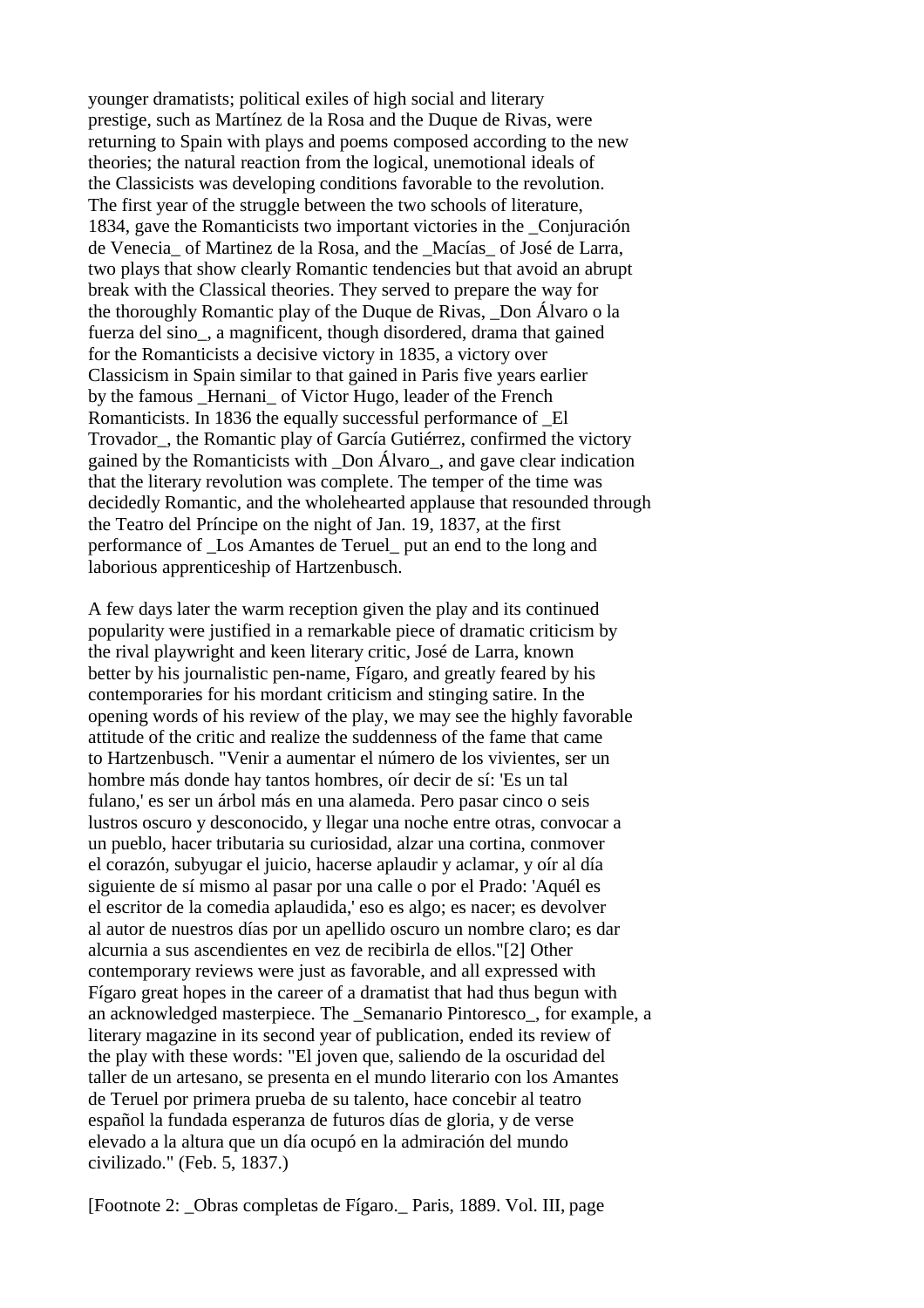# 187.]

Thus encouraged by popular applause and by the enthusiastic praise of literary critics, Hartzenbusch produced at varying intervals many excellent plays, but none of them surpassed or even equaled his \_Amantes de Teruel. Many of them, characterized by careful workmanship, dramatic effectiveness, and fine literary finish, are well worth studying, and deserve more attention than can be given them here. They offer all kinds of drama: tragedies such as \_Doña Mencía\_, in which the exaggerations of Romanticism are given free rein; historical plays, in which striking incidents in Spanish history or legend are given dramatic treatment; fantastic plays, such as \_La redoma encantada\_, in which magic plays an important part; comedies of character and manners, such as \_La coja y el encogido\_, in which contemporary life found humorous presentation. The best of them may be read in the three volumes published in the well-known series Colección de Escritores Castellanos. For literary criticism the student is referred to the books mentioned later in the bibliography.

The love of study grew stronger in Hartzenbusch as the opportunity to devote himself to it became greater, so that after he had had several plays presented with considerable success, scholarship began to absorb more and more of his time and the intervals between plays began to lengthen. Literary criticism, editorial work in connection with new editions of the Spanish classics, his duties as assistant and, later, chief librarian of the Biblioteca Nacional, these, with the production from time to time of a new play, made him a well-known figure in the literary life of Madrid. His was the quiet life of the modern man of letters, to whom the incidents of greatest interest are of the intellectual order: the production of a new play, the publication of a new book of literary or scholarly value, the discovery of an old manuscript or the announcement of a new theory, the admission of a new member to the Spanish Academy. Serenely tolerant in his outlook upon life, of gentle disposition and ready sympathy, unaffectedly modest, indifferent to the accumulation of property beyond the needs of his simple mode of living, conscientious in the performance of all his duties, he retained to the end of his life the personal esteem of his many friends. When death put an end in 1880 to the long illness that saddened the last years of his life, his mortal remains were conducted to the tomb with all due ceremony by the Spanish Academy, to which membership had been granted him in 1847 as a recognition of his excellent work as dramatist and scholar.

The productivity of Hartzenbusch, as well as his versatility, would be remarkable in any country but Spain. The \_Bibliografía de Hartzenbusch\_, prepared by his son and published in 1900,[3] stands as proof of the great extent and diversity of his productions; four hundred pages are needed for the bibliographical data connected with his many publications and for a few extracts from his unpublished writings. Hundreds of titles of dramas, poems, addresses, essays, literary criticism, scholarly commentaries, indicate the versatility of his talent and his tireless industry.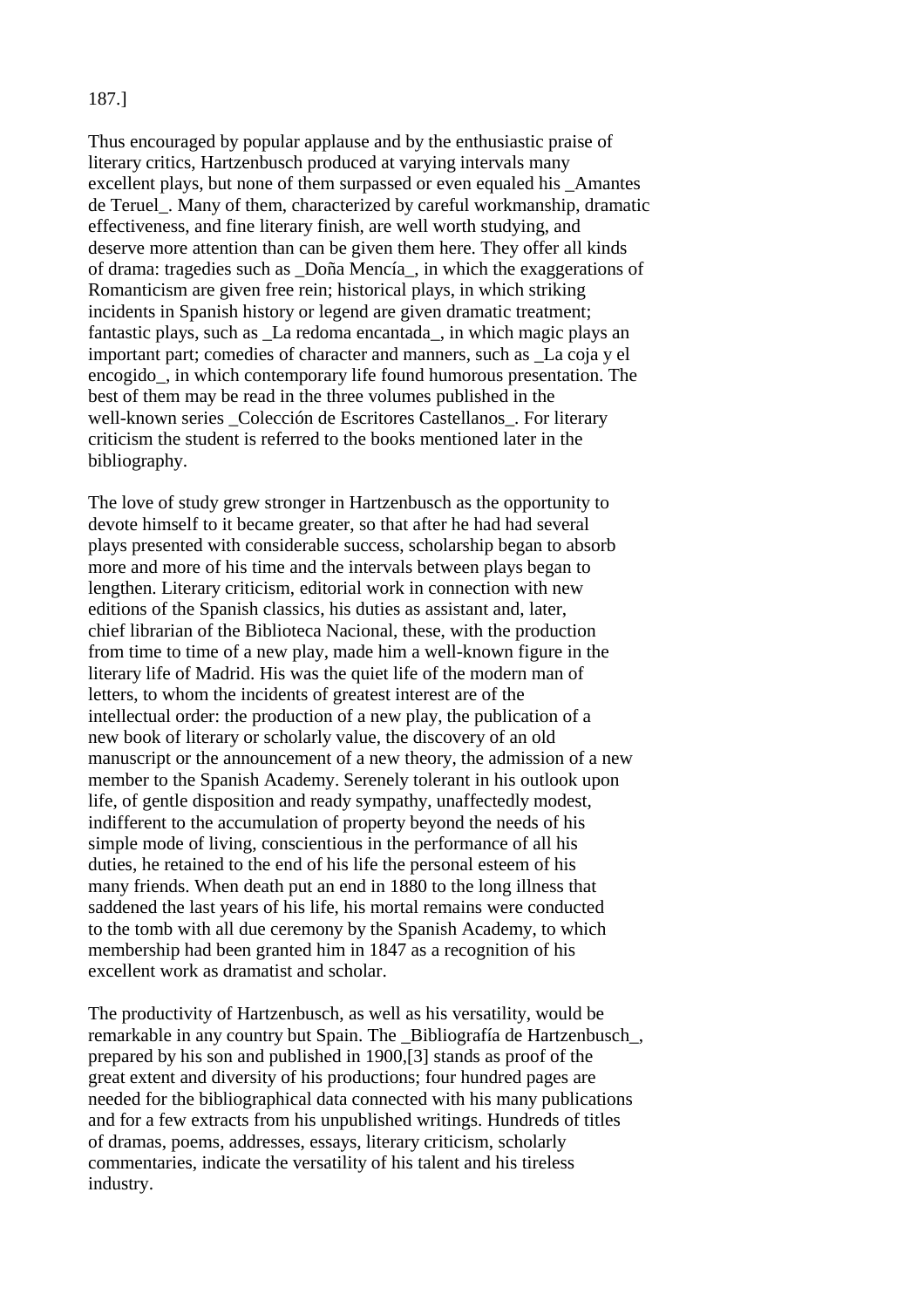[Footnote 3: \_Bibliografía de Hartzenbusch\_. Eugenio Hartzenbusch. Madrid, 1900.]

#V. Hartzenbusch's Treatment of the Legend.# Apparently Hartzenbusch had given much study and thought to the famous legend of the Lovers of Teruel. At first it was his intention to use it in an historical novel. but only the first few pages of this have been preserved ( $\overline{\text{Bibliografia}}$ ) de Hartzenbusch\_). Believing that the legend could be better treated in dramatic form, he applied himself enthusiastically to the construction of the play in accordance with the new theories that were becoming popular, and had it ready for production when a copy of José de Larra's \_Macías\_ came into his hands. What was his astonishment to find that the plot of his play was so similar to that of \_Macías\_ that no one would be likely to accept the similarity as a mere coincidence. Patiently he reconstructed it and had it published in 1836, if the date on the title page of the oldest edition is to be accepted as accurate.[4] If published in 1836, the author remained in obscurity until the first performance of the play, January 19 of the following year, made him famous.

[Footnote 4: \_Los Amantes de Teruel\_, drama en cinco actos en prosa y verso por Juan Eugenio Hartzenbusch. Madrid. Imprenta de D. José María Repullés. 1836.]

Many difficulties beset the dramatist in the construction of the play. The legend that served as plot was already known to all, so that the element of suspense could not be used to any great extent. Moreover, the climax was not in itself dramatic; the death of two lovers through grief at separation, pathetic though it be, lacked the tragic element of other similar stories in which death resulted from violence. The \_dénouement\_, the probability of which would not be generally accepted, had to be retained in the treatment of a legend so widely known, a legend in which the essential originality consisted in this very improbability. Careful preparation throughout the whole play was needed, then, for this improbable \_dénouement\_, pathetic, rather than tragic; dramatic incidents had to be supplied by the author's own inventiveness, the characters had to be carefully delineated, the motivation carefully considered. How successfully the author was able to overcome these difficulties, with what dramatic skill he was able to succeed where dramatists such as Tirso de Molina and Montalbán were only partially successful, careful study of the play will reveal.

The play as given in this edition differs in many ways from the play as first presented in 1837. More than once the author returned to it, and the numerous editions needed to supply the popular and continuous demand gave him the opportunity to revise it and give it the most artistic finish of which he was capable. Changed literary conditions after Romanticism had run its course are reflected in the more sober dress of the revised play; there are reflected in it, too, the greater restraint, the more scholarly and critical attention to character delineation and literary finish befitting a man who had passed from the warm impulsiveness of youth to the calm rationality of middle age. The student who takes the trouble to compare the text of this edition with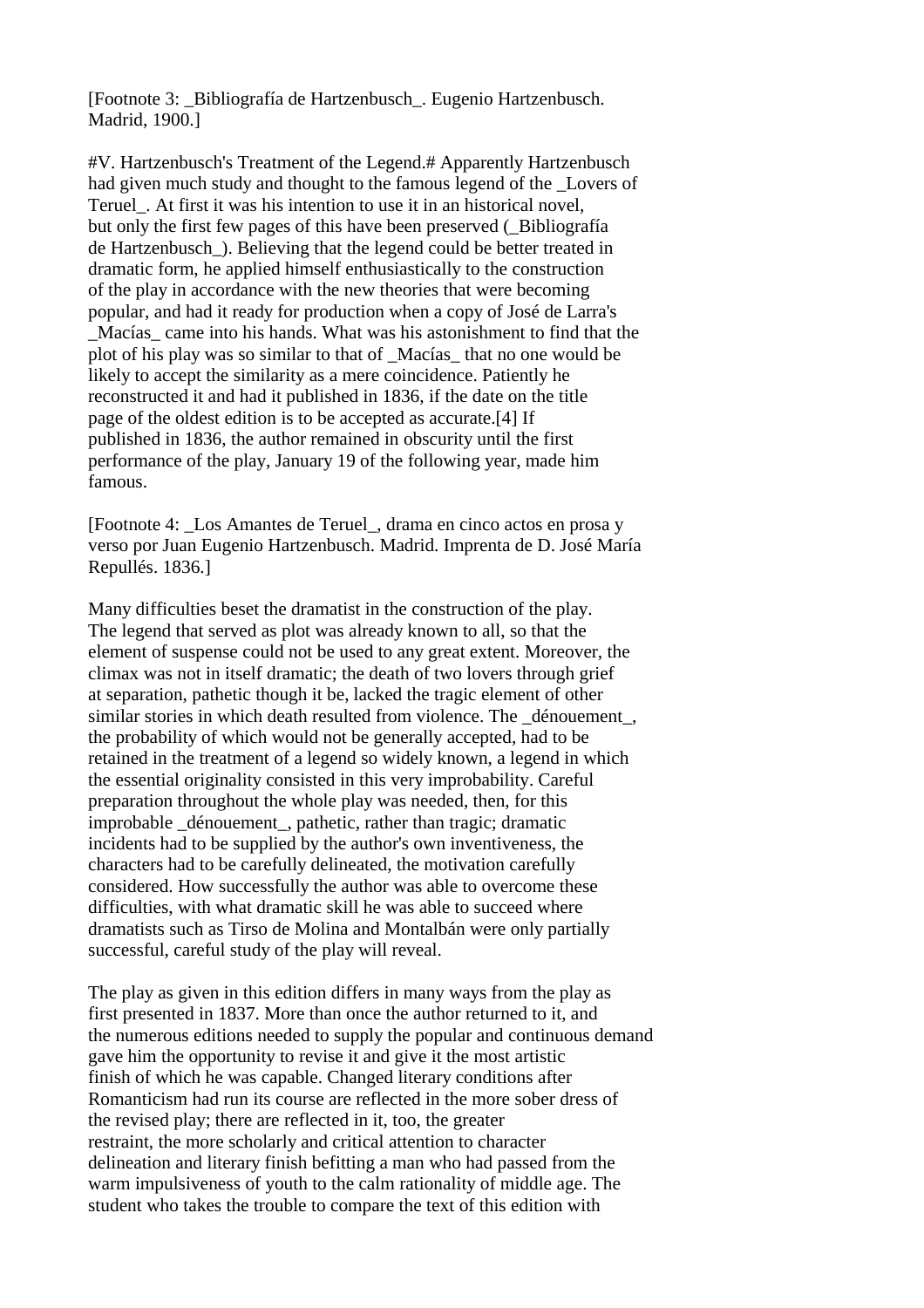that of the first will see many changes: the five acts are reduced to four; some of the prose scenes are now in poetic form; the diction is much improved generally and obscure passages are made clear; some changes in motivation are to be noted, especially in the scenes leading up to the voluntary marriage of Isabel with Azagra; the mother's character is notably ennobled. On the whole, the play has gained by these revisions; what it has lost in freshness and spontaneity has been more than counterbalanced by the more careful delineation of character, improved motivation of action, correctness of diction, and literary finish. The play in its first form is undoubtedly a better example of Romanticism in all its phases, its tendencies toward exaggeration, its crudities of thought and expression, combined with qualities unsurpassed in any other period of literature; in its revised form it is a more artistic production, is still a Romantic play, and one of the best in Spanish literature.

#VI. Romanticism.# Generally speaking, an author belongs to his own age and country, is moved by the prevalent ideas and sentiments; his outlook upon life is similar to that of the majority of his contemporaries. Ordinarily then, a piece of literature of a past age is understood and fully appreciated only by the student who is able to view it in its proper historical perspective, to see it through the eyes of those for whom it was written. Especially is this true of Romantic literature, the production of ardent and youthful enthusiasts who found themselves suddenly emancipated from the rigid rules and formalism of French pseudo-Classicism of the eighteenth century. The tendency in literature, as in political and social life, is to pass in a pendulum swing from one extreme to the other, so that to appreciate the fine and enduring qualities of Romantic literature and to make due allowance for its exaggerations and other apparent faults, the student must know something of the Romantic movement and of the Classicism that immediately preceded it. Moreover, his purpose in reading a literary masterpiece is not merely to understand and appreciate it in itself, but also to gain through it some understanding of the age or literary movement of which it is a representative. In order, then, that \_Los Amantes de Teruel may be more fully appreciated as a dramatic masterpiece, and in order that through it the student may come to a fuller understanding of Romanticism, his attention is now directed to the essential characteristics of this important literary movement.

Romanticism in Spanish literature is the name given to the literary revolt that began about 1830 against pseudo-Classicism. A similar revolt had already freed the other literatures of Europe, so that the many Spanish exiles who had been forced to seek refuge for political reasons in England or on the Continent there became familiar with the new ideas in literature. Ardent converts to the new literary ideals, these political exiles, when permitted to return to Spain at the death of the despotic Ferdinand VII in 1833, became the leaders in a literary revolution that soon swept away all opposition. The logical reaction from the rigid rules and formalism, new ideas in political and social life weakened opposition so rapidly and effectively that the Romantic poetry and plays of the Duque de Rivas, Espronceda, García Gutiérrez, Hartzenbusch, and others found a ready and enthusiastic welcome.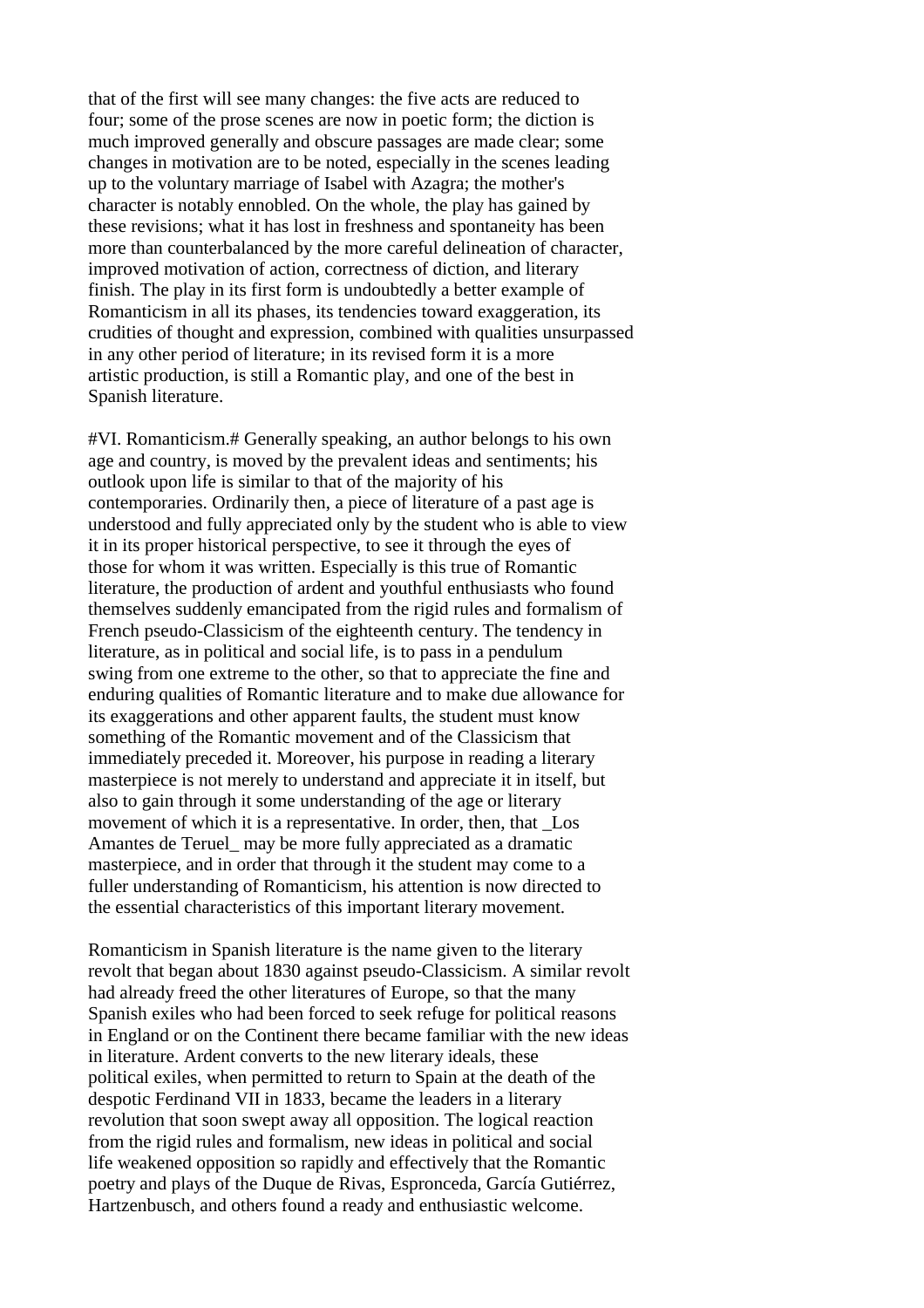In the comparison that is to be made of Romanticism and Classicism, \_romantic\_ and \_classic\_ are to be used in their technical, literary sense. As ordinarily used, romantic means the extreme opposite of prosaic or commonplace; in literary history, Romantic is used to describe the movement known as Romanticism. Classic, in its oldest and ordinary acceptation, means the best of its class or kind; in its literary sense, classic, or classical, is usually applied to the type of literature that harmonized so completely with eighteenth century rationalism, the Classicism, or rather pseudo-Classicism, which, enthroned in France, ruled all literary Europe until the closing years of the century. In the following comparison, Classic, Classicist, and Classicism are the opposites of Romantic, Romanticist, and Romanticism.

Romanticism, in its general application to all kinds of literature and to the literatures of all countries where it made itself effectively felt, shows the following characteristics:

1. \_Subjectivity\_, the introduction of the personal note, the expression by the author of his own individual feelings and ideas. The Classicist, aiming at universality and completeness, considered only the typical and eternal as suitable material for literature and carefully excluded whatever seemed peculiar to himself; his ideal was to give perfect literary form to ideas and sentiments acceptable to mankind generally, truths of universal application. Originality of idea or sentiment was not of prime importance with him; his aim was rather to give finished form to "what oft was said, but ne'er so well expressed." The aim of the Romanticist, on the other hand, was to turn to literary uses his own individual experiences, to give forceful and effective, rather than elegant, expression to his own peculiar feelings and ideas. This subjectivity led naturally to many abuses; it also led to the production of some of the masterpieces of literature. Lyric poetry, that had almost died of inanition during the period of Classicism, took on new and vigorous life and became again one of the most important literary genres. The mere mention of such famous poets as Byron, Shelley, Heine, Musset, Leopardi, Espronceda, indicates the extent and importance of lyric poetry in the first half of the nineteenth century.

2. Emotional appeal. Classicism made its appeal to the intellect; Romanticism to the emotions. The aim of the Classicist being to give perfect literary expression to the accumulated wisdom of mankind or to reform social, moral, or political conditions by means of ridicule, he accepted logic as his guide. The Romanticist, whose aim it was to express his individual sentiments and ideas, rebelled against the restraints of logic and common sense; his purpose was not to persuade his reader or hearer by logical reasoning, but rather to carry him off his feet by the onrush of his passions and sentiments. The Classicist mistrusted the imagination for fear that it might lead him away from common sense and moderation; the Romanticist turned to it eagerly as the most effective means of conveying to reader or hearer his ardent sentiments and vague aspirations. For the reason then that the Classicist made his appeal to the intellect, mistrusted the imagination, and usually avoided all strong passions except that of indignation,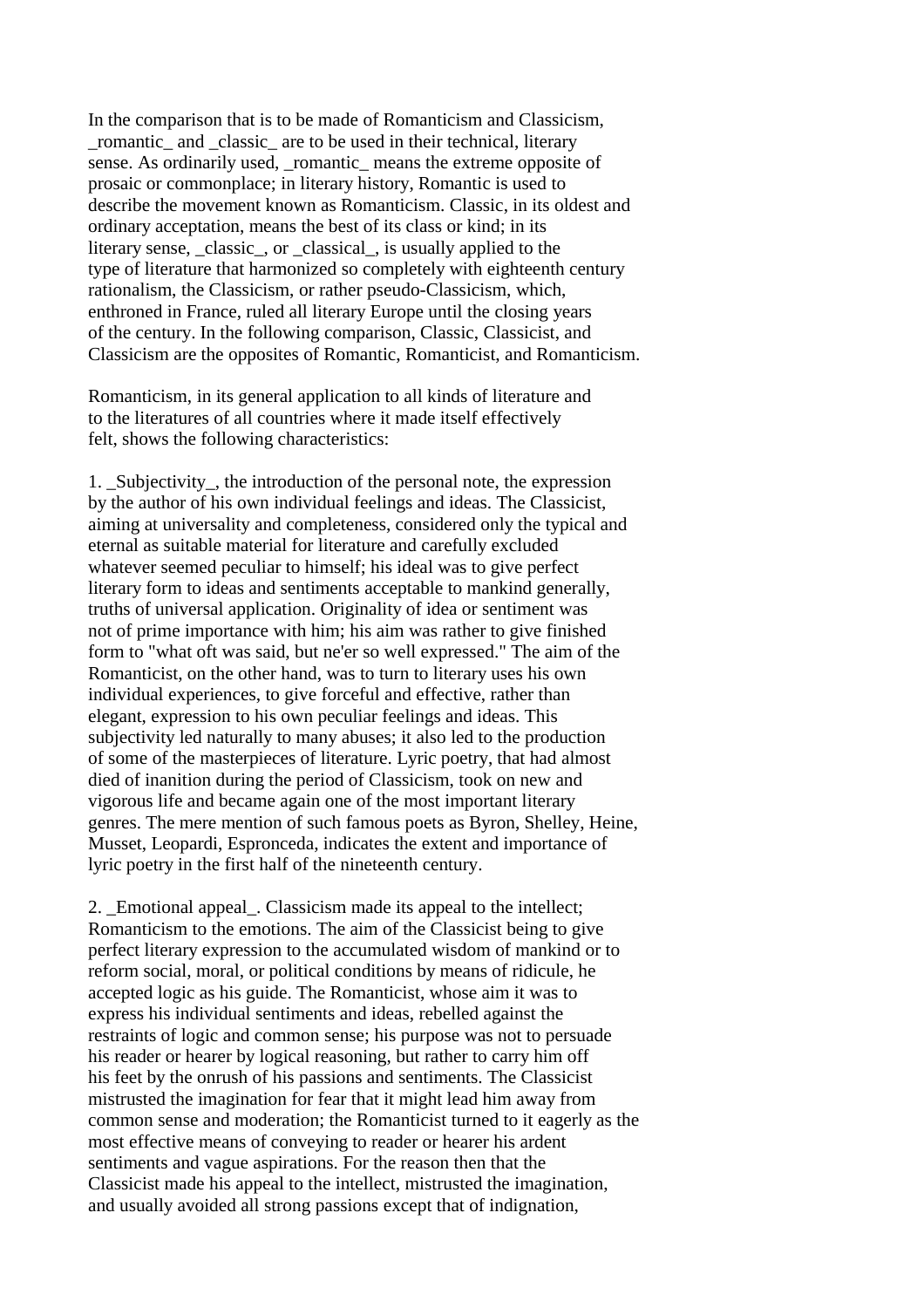Classicism tended to become more and more prosaic. Romanticism, because of its appeal to the emotions and to the imagination, put new life and power into literature, and immeasurably widened its range. On the other hand the tendency on the part of writers of little ability and less judgment to go to absurd extremes in their efforts to express strange and original ideas and sentiments, to get as far away as possible from the logical and commonplace, led to the production of much absurd writing. This and the attempt of many of them to apply the extreme principles of Romanticism to daily life as well as to literature resulted in the derogatory sense that the word \_romantic\_ came to have in its ordinary acceptation. The results of Romanticism in its exaggerated form may be seen in the satirical article written in 1837 by Mesonero Romanos, El Romanticismo y los Románticos. This article, highly recommended in this connection, may easily be found in his collected writings \_Obras\_, Madrid, 1881, or, better still, it may be studied in the excellent edition of Professor G.T. Northup, Selections from Mesonero Romanos\_.

3. \_Spiritual awakening\_. The latter half of the eighteenth century was a materialistic age. The realities of life were limited to such as could be understood by the five senses and the reasoning faculty. Life and literature for the Classicist meant reasoned submission to things as they were; achievement was the accepted basis of judgment for his life or literature. The Romanticist rebelled against this materialistic view of life; for him the real truths lay beyond the apparent realities; he grasped at the impalpable and infinite, and wished to have his life and literature judged by his aspirations, rather than by his achievements. Hence, too, the vague longings, the gentle melancholy or violent revolt, the spiritual uplift. The new sense of the wonder and glory of the universe, as well as the spiritual reality behind the material, has suggested as a definition of Romanticism the "Renascence of Wonder."

4. Revival of the Middle Ages and national traditions. The Romanticists were inclined to turn away from the prosaic present and to seek material for their writings in the Middle Ages, the time of unrestrained feelings and emotions, of chivalrous adventure and romance, of strong religious faith, of miracles and superstition. The historical novel, in which the powerful imagination of a Walter Scott made the past live again, became popular throughout Europe; innumerable dramas sought their plots in medieval history and legend. Spain, with her rich literature of popular ballads and drama, a storehouse of picturesque legends and traditions, attracted the attention of Romanticists everywhere, so that for Spaniards the movement came to have a patriotic significance. The best Romanticists did not limit themselves to the Middle Ages; they broadened their vision to include the whole past of the human race, whereas the Classicists, fixing their eyes steadily upon ancient Greece and Rome, whenever they were inclined to turn away from the present, ignored entirely the medieval period and the early modern.

5. Pictures queness. Seeking to give polished expression to the probable and typical, the Classicist abhorred exaggeration and violent contrasts. The Romanticist, on the other hand, was attracted to the grotesque, mingled the ugly and the beautiful, the commonplace and the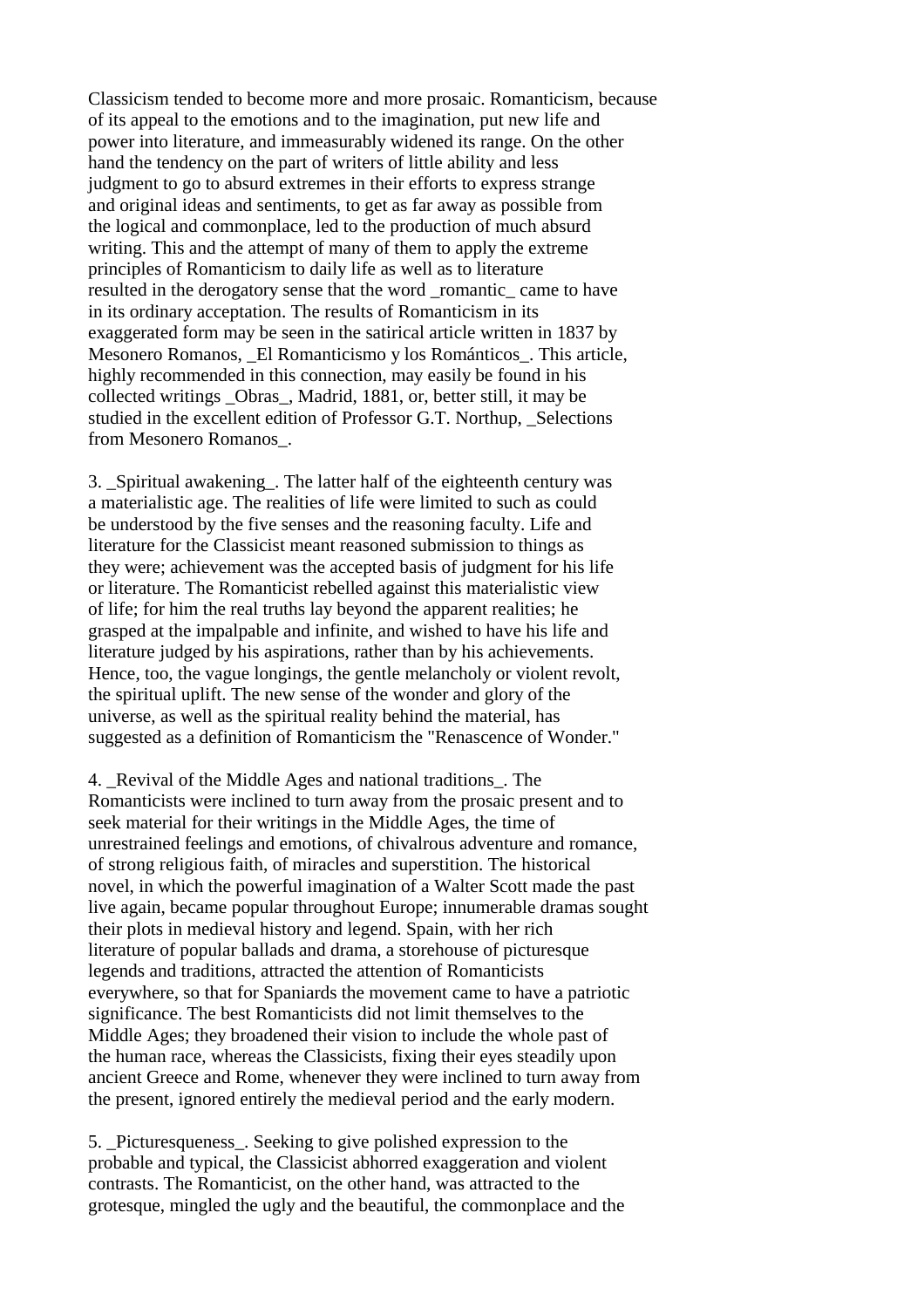fantastic; he delighted in striking antitheses.

6. \_Love of inanimate nature\_. The Classicist, instead of going directly to Nature for individual inspiration, was content to repeat in new ways the generally accepted ideas regarding natural scenery. His interest lay almost wholly in mankind, so that inanimate Nature usually served as a merely conventional background. The Romanticist loved Nature for its own sake, and many masterpieces of lyric poetry were due to its inspiration. He loved Nature in all her aspects and moods; if these were grandiose or violent, the greater was his admiration.

7. Freedom from rule and conventionality in literary forms and technique.\_ The foregoing characteristics, concerned mainly with the content of Romantic literature, would naturally mean a corresponding revolution in literary form and technique. Rules and conventions had kept accumulating about literature, until by the middle of the eighteenth century, when French Classicism dominated literary Europe, they were so rigid that only a few of the many men of letters were able to produce literature that was not wholly artificial and uninspired. Each kind of literature was supposed to be written in a certain way; narrative poetry had a certain prescribed meter; lyric poetry another; tragedy and comedy should be carefully kept apart. The Romanticist proceeded at once to throw overboard all these rules and conventionalities. Each literary production was to be judged upon its own merits as literature, not upon the closeness of its adherence to any set of rules, and each author was to be at liberty to get his results in any way that he might choose. Hence we find the mingling of literary genres, the neglect of the dramatic unities, the invention of new meters and the revival of old ones.

8. \_Richness of language\_. Because of the continual elimination of words considered unsuitable for literary expression, the language of the Classicists was becoming more and more impoverished, diction was becoming more and more stereotyped and artificial. The Romanticists, with their revolutionary ideas as to content, rebelled against any rule or convention that would restrict their choice of words or diction; seeking complete and effective self-expression, they turned to literary use all the resources of the language of their own time and of any other age as well. The result was a great enrichment of language through the effective use of highly colored, picturesque words and diction, as fresh and bright as newly coined pieces of gold.

Such are the general characteristics of the movement that had such a profound effect upon the literatures of western Europe in the closing years of the eighteenth century and the first half of the nineteenth. All of them may be observed in the literature produced in Spain during the twenty years from 1830 to 1850, although, naturally, they do not all have the same importance there as in other countries. In a general way it may be said that the movement was not so revolutionary as in France, for example, where Classicism had taken deeper root. Moreover, in Spain, Romanticism meant the revival of some of the literary ideals of the Siglo de Oro, and to this extent at least could hardly be considered revolutionary. The most complete representative of Romanticism in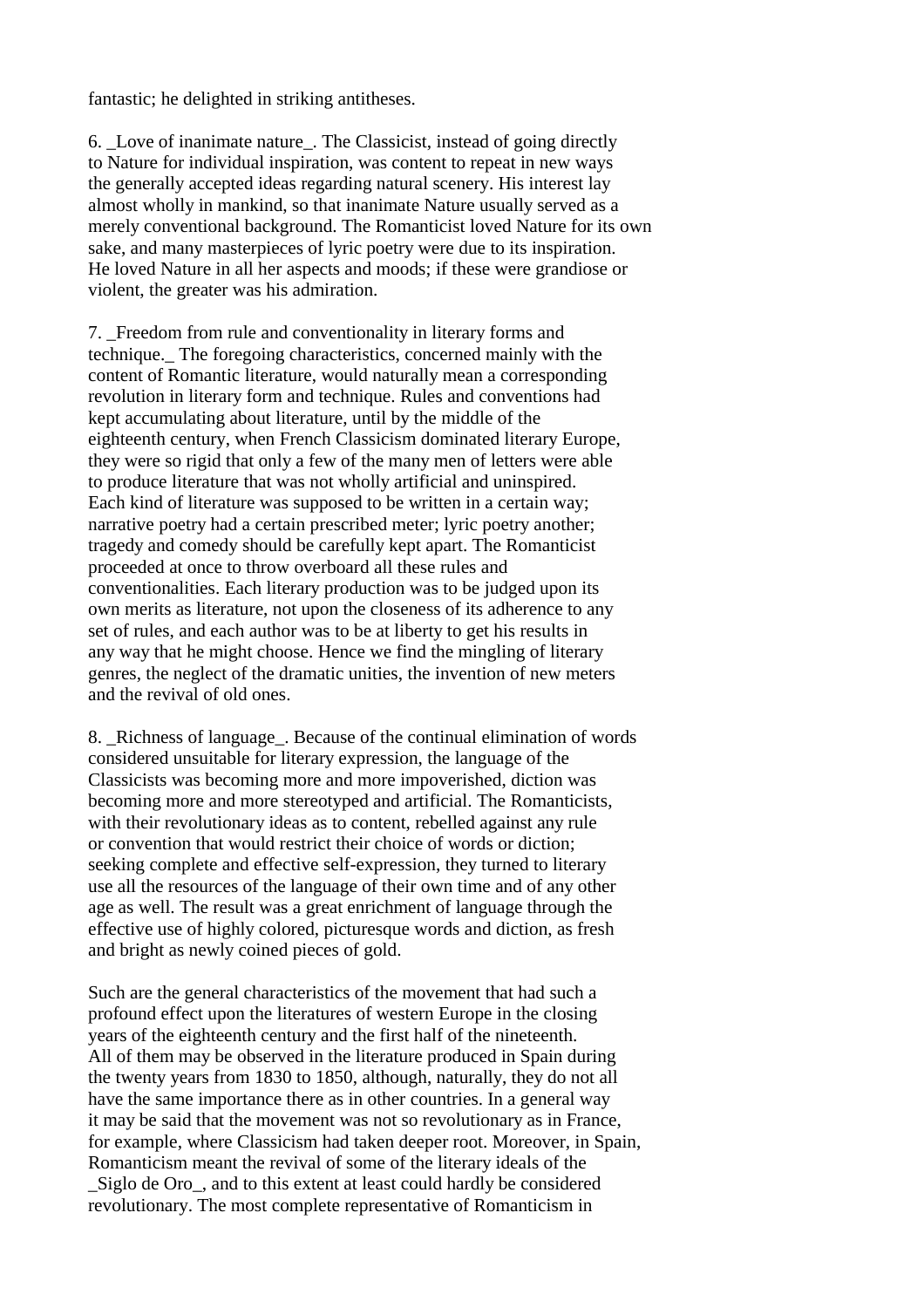Spanish dramatic literature is the Don Álvaro of Angel de Saavedra, better known as the Duque de Rivas; in this play are to be found all the above-mentioned characteristics, even those that have to do more naturally with lyric poetry, subjectivity and love of nature. Not only does it present Romanticism in its most effective form; it also shows the pitfalls of exaggeration and improbability that even the greatest Romanticists failed to avoid when the check of common sense was removed and free rein was given to the imagination. But since we are here concerned mainly with \_Los Amantes de Teruel\_, a play that demands for its understanding and appreciation much less familiarity with the Spanish language than that required by Don Álvaro, the extent to which the masterpiece of Hartzenbusch is representative of Romanticism will now be briefly noted.[5]

[Footnote 5: In order that the student may discover for himself the essential differences between the two schools of drama, it is recommended that he read a classical play such as Moratin's \_El Sí de las Niñas\_ before reading \_Los Amantes de Teruel\_. In comparing the two plays he should bear in mind that, for the reason that they are both artistic masterpieces, they avoid the extremes of Classicism and Romanticism, and that they do not illustrate entirely the opposite characteristics of the less artistic examples of the two kinds of drama.]

#VII. Romanticism in \_Los Amantes de Teruel.\_# That the appeal is mainly to the emotions and imagination is quite evident. The plot is based on a legend that owes its chief interest to the unusual and even improbable ending; and the exceptional and improbable, if they are to be effectively treated in literature, must appeal to the imagination, must so stir the sentiments of the reader or hearer that the reasoning faculty may be kept from becoming too active. Not only is the \_dénouement\_ itself improbable; the somewhat melodramatic figure of Zulima and the important part she plays in keeping apart the lovers until it is too late, would hardly be convincing if the main appeal of the play were to the intellect. These improbabilities are willingly ignored by the reader or spectator as he allows himself to be carried along in the current of passion to the final scene of deep emotion and intense pathos. Melodious verse and poetic imagery help to make effective this emotional appeal.

The spiritual appeal of the play is apparent. To Marsilla and Isabel love is so spiritualized that materialism can find in it no place. Their love for each other is the "encarnación del cariño anticipado al nacer," life means for them "seguir con el cuerpo amando, como el espíritu amó." Love is life itself; and when no longer permitted to love each other in this life for the reason that Isabel, believing her lover to be dead and wishing to sacrifice herself in order that her mother's good name may be preserved, has become the wife of Rodrigo de Azagra, they willingly return to the spiritual world from which together they had come into the world of materiality\_.

The dramatization of a medieval legend is typical of the newly awakened interest in the Middle Ages. Five years before the beginning of the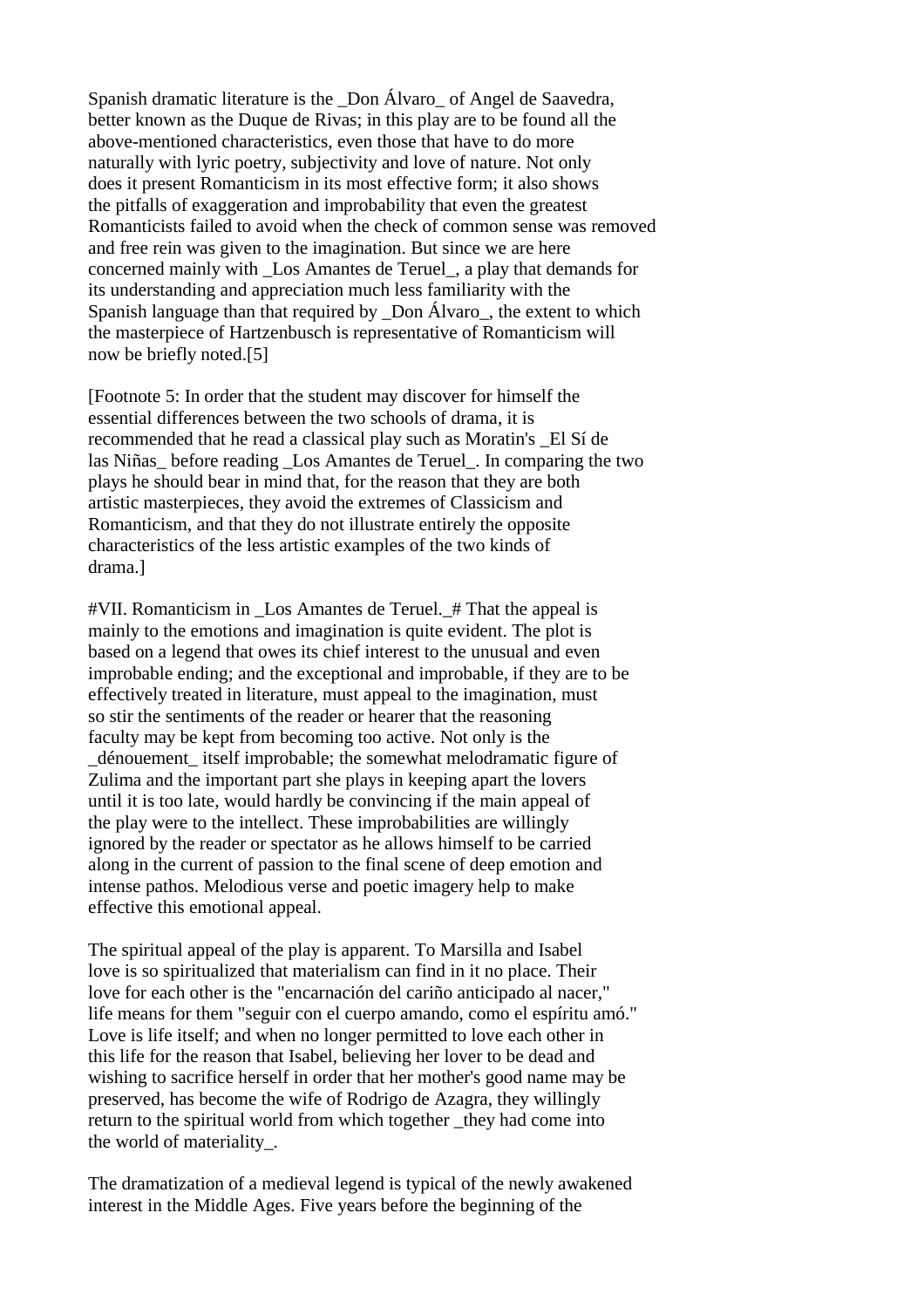supposed action of the play, shortly after Marsilla had left home to gain name and fortune in the wars against the infidels, was fought at Navas de Tolosa one of the most decisive battles between Christianity and Mohammedanism. The year after his departure from Teruel there ascended the throne of Aragón the boy that was to be known to history as Jaime el Conquistador because of his reconquest of southeastern Spain for Christianity. In the lull that preceded the approaching storm the Christians and Moslems in the eastern part of the peninsula were at peace, so that in the play they mingle freely, treating each other with the chivalrous respect that was characteristic of the Middle Ages. The numerous references to contemporary historic personages and events and the careful attention to local color bring vividly before us the life of that part of Aragón recently recovered from the Moors. The \_dénouement\_ is made less improbable by placing the action of the play in that age of deep convictions, exalted idealism, chivalrous customs, and in that part of Spain where tenacity of purpose has always been regarded as a characteristic trait.

Picturesqueness, in its literary sense is not very apparent in the play as we now have it. In the first version there were examples of striking contrasts, a mingling of the tragic and comic, the noble and base, but these were toned down or eliminated by the author in his revisions of the play. For an example of exaggerated picturesqueness, with its violent contrasts, mingling of the sublime and vulgar, the grotesque and beautiful, the student is referred to Don Álvaro.

The classical conventionality that each kind of literature should have its prescribed form and that the various literary genres should be kept apart was disregarded by Hartzenbusch. In this play we see a mingling of scenes in prose with those in verse, we find the versification varied according to the nature of the scenes, a mingling of dramatic dialogue and lyrical expression of sentiment and passion. The action of the play in its first form was impeded by the excessive lyricism of some of the scenes; although notably reduced, this lyric element is still quite apparent in the scene between Marsilla and Zulima in the first act, for example; or between Marsilla and Isabel in the last. In the first version Mari-Gómez, later changed to Teresa with the suppression of most of her garrulity, was made to serve as a \_graciosa\_ and thus relieve the tenseness of the serious scenes.

As to the three dramatic unities so dear to the Classicists, those of time and place are disregarded. The action shifts from Valencia to Teruel; the time occupied covers the last six days of the \_plazo\_ given Marsilla in which to gain name and fortune and return home to claim Isabel for wife. The unity of action, the one essential unity in any work of art, is carefully preserved. In the first version could be seen something of the Romantic tendency to complicate the plot by the introduction of an excessive number of characters and needless episodes, but in its final form the plot is simple and nothing is permitted to interfere with its dramatic development.

In the first version there was also some tendency to abuse the new freedom from conventionality in language, a tendency to seek out unusual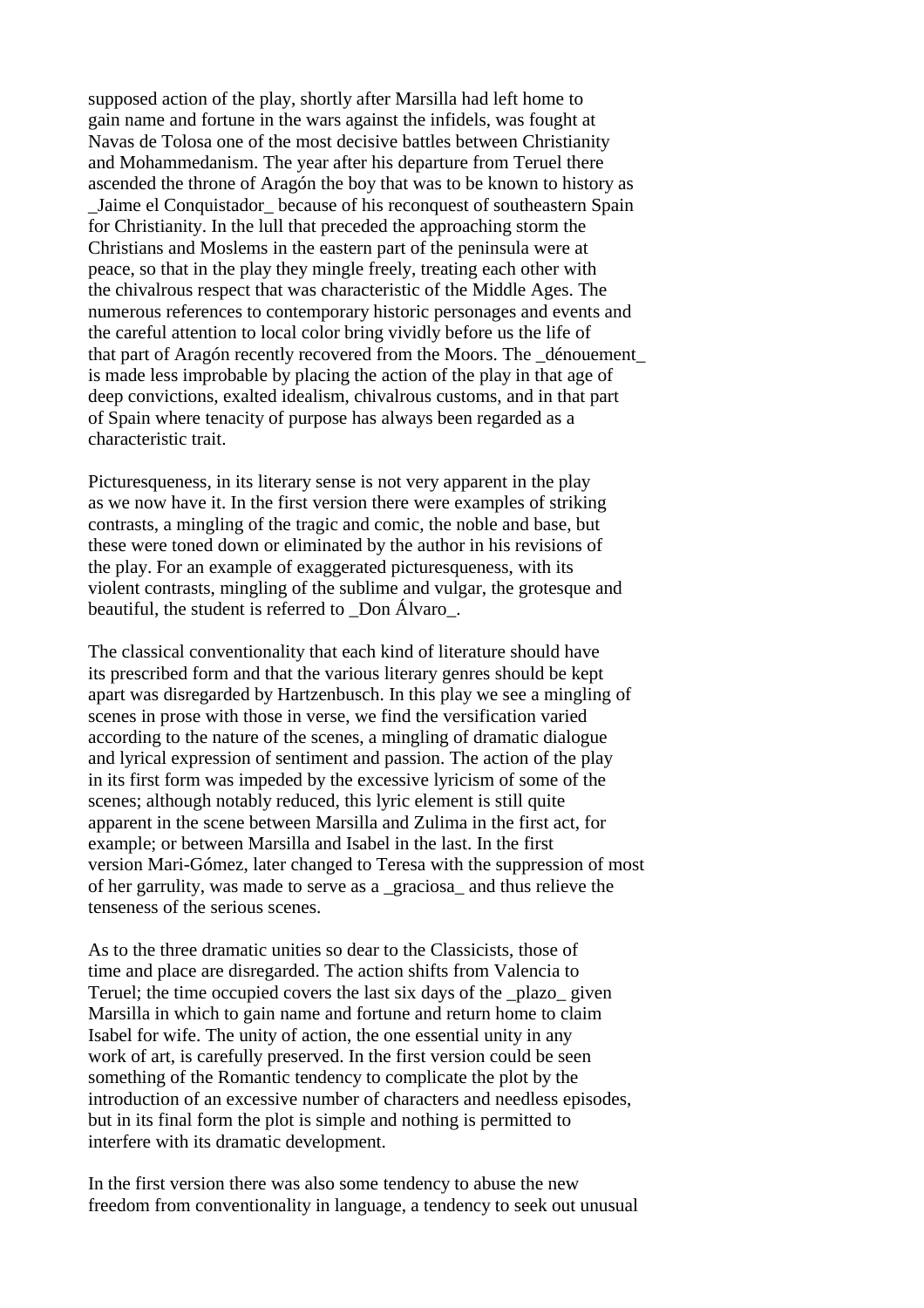words and phrases for the sake of their picturesqueness, rather than for their artistic appropriateness. In the polishing and toning-down process, such words and phrases were eliminated, so that the play in its final form serves as a good illustration of the permanent enrichment of the literary language by the Romanticists. Likewise, in its versification, it offers a good example of the metrical variety found in the Spanish dramatists of the Golden Age and revived by the Romanticists.

#VIII. Versification.# Only the fundamental principles of Spanish versification will be noted here. For a more adequate treatment the student is referred to such works as Andrés Bello's \_Ortología y métrica (Vol. IV of Obras completas, Madrid, 1890), or the Prosodia castellana y versificación\_ of E. Benot; or to the more easily accessible notes on Spanish versification in Hills and Morley's \_Modern Spanish Lyrics or Ford's Spanish Anthology.

Some knowledge of two of the essential differences between Spanish and English versification is needed for the appreciation of the poetry of this play. Whereas in English poetry the number of feet to the line is essential, in Spanish the basis of meter is the number of syllables; moreover, in syllable-counting there are certain rules (too complicated to be given here) regarding the treatment of contiguous vowels as one syllable or more than one. Another difference that should be noted is that in Spanish poetry there are two kinds of rime, consonantal rime and assonance. Consonantal rime is the same as that used in English poetry, identity of the last stressed vowel sound as well as all following vowel or consonant sounds in two or more verses; as for example, in lines 127-130, Act I, \_clemencia, Valencia: favor, mejor\_. Assonance is identity in a series of verses of the last stressed vowel and of a following unstressed vowel, if there be one, but not of a consonant; in other words, assonance is the correspondence of the vowels, but not of the consonants, in the riming syllables. Thus, in the first 110 lines of the play, all the even verses have the same vowel in the last stressed syllables: \_volver, administré, fiel, pie, Adel, partiré, el, rey\_, etc. Only the strong vowel in a diphthong is recognized, so that in these 110 lines the assonance of the alternate verses is in \_e\_. In the first 148 lines of Act IV all the even verses have one and the same vowel in the last accented syllable and one and the same vowel in the unaccented svllable: pueblo, bandoleros, prenderlos, tiempo, vinieron, provecho\_, etc. The assonance is, therefore, \_é-o\_.

Of the many verse-forms, \_i.e.\_, definite combinations of line and rime, to be found in Spanish poetry, we find the following in this play: \_romance, romance heroico, redondilla, quintilla, décima, copla de arte mayor, and silva.

The romance, or ballad meter, is the most thoroughly national of all Spanish meters and has always been very popular with the dramatists. It has, regularly, eight syllables to the line, with a regular rhythmic accent on the seventh, and has assonance in the alternate lines. The seventh syllable may or may not be followed by one or two unstressed syllables, but the line is called octosyllabic; one unstressed syllable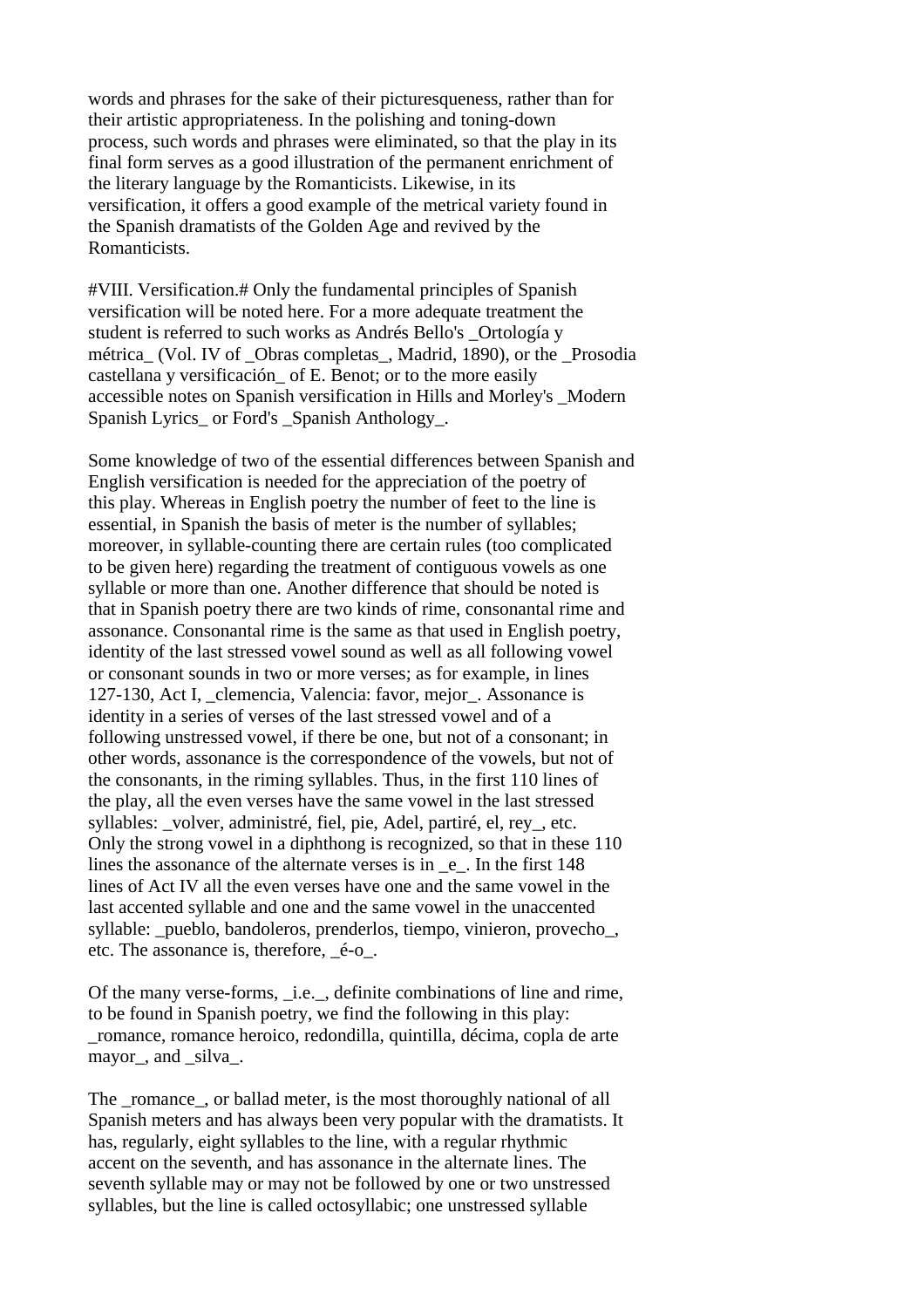is counted whether it be present or not. The first 110 lines of Act I, for example, are in \_romance\_. Note that the regular rhythmic stress of each line is on the seventh syllable; that the odd lines have seven or eight syllables; that all the even lines have seven metrical syllables each, and have assonance in \_e\_. In the first 148 lines of Act IV, all of the even lines have eight syllables each, for the reason that each seventh syllable is followed by an unaccented syllable, the assonance being  $\acute{e}$ -o. This is the normal romance line, eight-syllabled and in assonance.

The \_romance heroico\_ or \_real\_ differs from the ordinary \_romance\_ in that the lines are hendecasyllabic (eleven-syllabled). Lines 269-474, Act IV, are in \_romance heroico\_, with assonance in \_á-a\_.

The \_redondilla\_ consists of four octosyllabic lines, with consonantal rime, usually arranged thus: abba. In Act I, for example, lines 111-458 consist of 87 \_redondillas\_.

The \_quintilla\_ consists of five octosyllabic lines, with two consonantal rimes, arranged so that no more than two may come together: \_ababa, abbab, abaab\_, etc. In Act III lines 62-226 consist of 33 \_quintillas\_. The last one has a very unusual combination of rimes: \_abbba\_.

The \_décima\_ consists of ten octosyllabic lines, with four consonantal rimes usually arranged as in lines 761-770, or 771-780, Act II: \_abbaaccddc\_. The \_décima\_ is not properly considered as two \_quintillas\_, since there should be a pause at the end of the fourth line of a \_décima\_.

The \_copla\_ (stanza) \_de arte mayor\_ contains eight lines with three consonantal rimes arranged thus: \_abbaacca\_. Each line is divided into two hemistitches, with rhythmic stress on the fifth syllable of each hemistich. The sixth syllable of either hemistich or of both may be lacking, so that there may be a total of 10, 11, or 12 syllables in a line. Lines 179-282, Act II, are made up of thirteen \_coplas de arte mayor\_. Most of the lines have 11 or 12 syllables; note that verses 187, 200, 215, etc., have only ten each.

The silva is usually composed of eleven-syllabled lines, intermingled with lines of seven syllables. There is consonantal rime, but without regularity; and many lines are left unrimed. An example of the \_silva\_ may be found in lines 309-437, Act III.

# SCHEME OF VERSIFICATION

 Act I. 1-110 Romance (\_e\_) 111-458 Redondillas Act II. 1-178 Romance ( $a$ )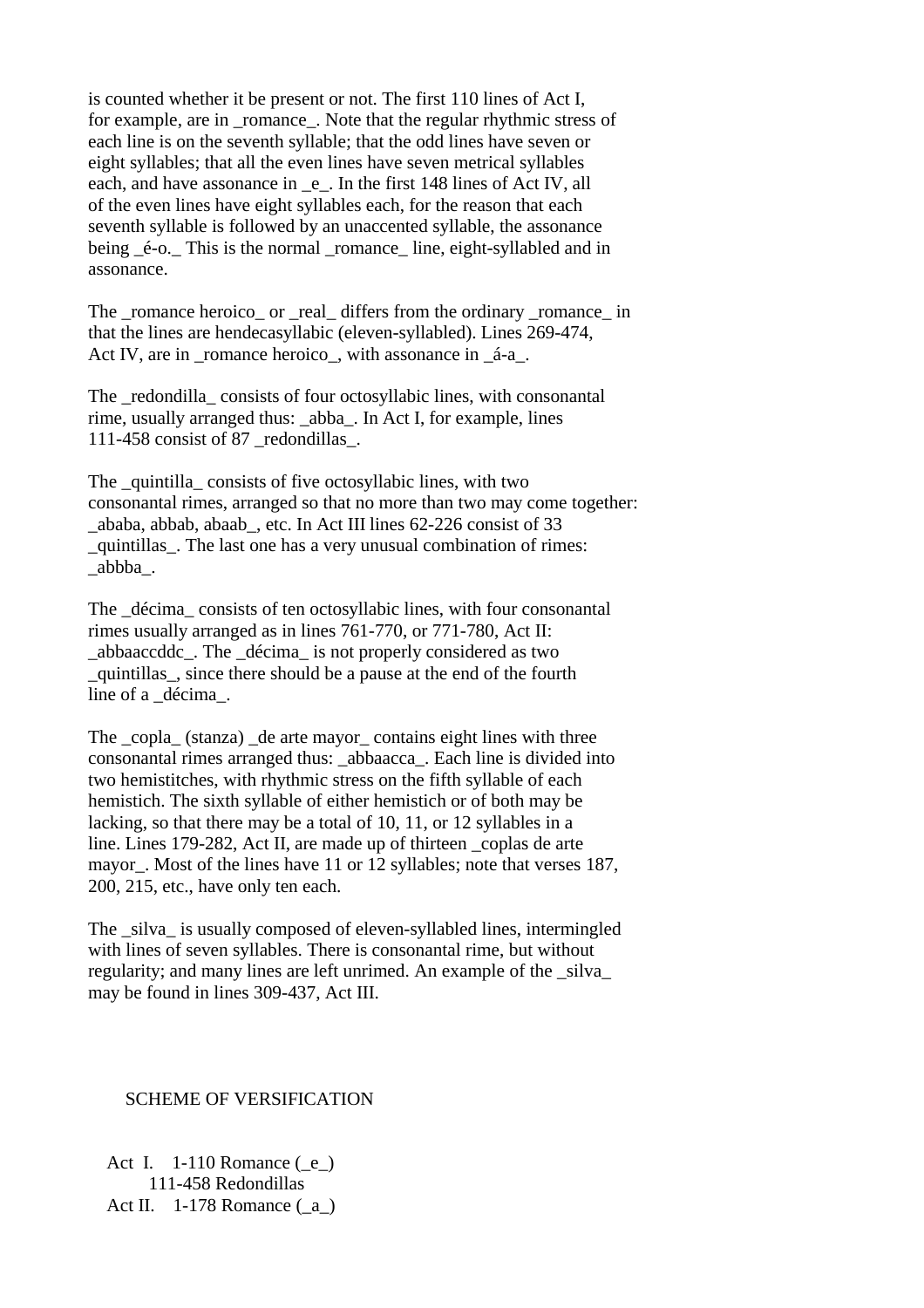179-282 Coplas de arte mayor 283-466 Redondillas 467-573 Prose 574-760 Romance  $(é-a)$  761-780 Décimas Act III. 1-61 Prose 62-226 Quintillas 227-308 Prose 309-437 Silva Act IV.  $1-148$  Romance  $(6-0)$  149-268 Redondillas 269-474 Romance heroico \_(á-a)\_

### BIBLIOGRAPHICAL NOTE

The most important books and articles that treat of Hartzenbusch and the legend of the \_Amantes de Teruel\_ have already been mentioned. In them may be found many references and extensive bibliographical data. The best of the writings of Hartzenbusch are contained in the five volumes published in the well-known series \_Colección de Escritores Castellanos\_. Three volumes contain his best plays: \_Teatro\_, Madrid, 1888-1892. The first volume, \_Poesías\_, 1887, contains a good study of his life and writings by A. Fernández-Guerra. The Romantic movement in Spain is treated at length in El Romanticismo en España, by Enrique Pineyro, Paris, 1904; and in Vol. I, of \_La Literatura Española en el Siglo XIX\_, by F. Blanco-García, 3d edition, 1909.

# LOS AMANTES DE TERUEL,

### DRAMA REFUNDIDO EN CUATRO ACTOS Y EN VERSO Y PROSA

Estrenado en Madrid en el teatro del Príncipe a 19 de enero de 1837

PERSONAS

 JUAN DIEGO MARTÍNEZ GARCÉS DE MARSILLA, O MARSILLA. ISABEL DE SEGURA. DOÑA MARGARITA. ZULIMA. DON RODRIGO DE AZAGRA. DON PEDRO DE SEGURA. DON MARTÍN GARCÉS DE MARSILLA. TERESA. ADEL.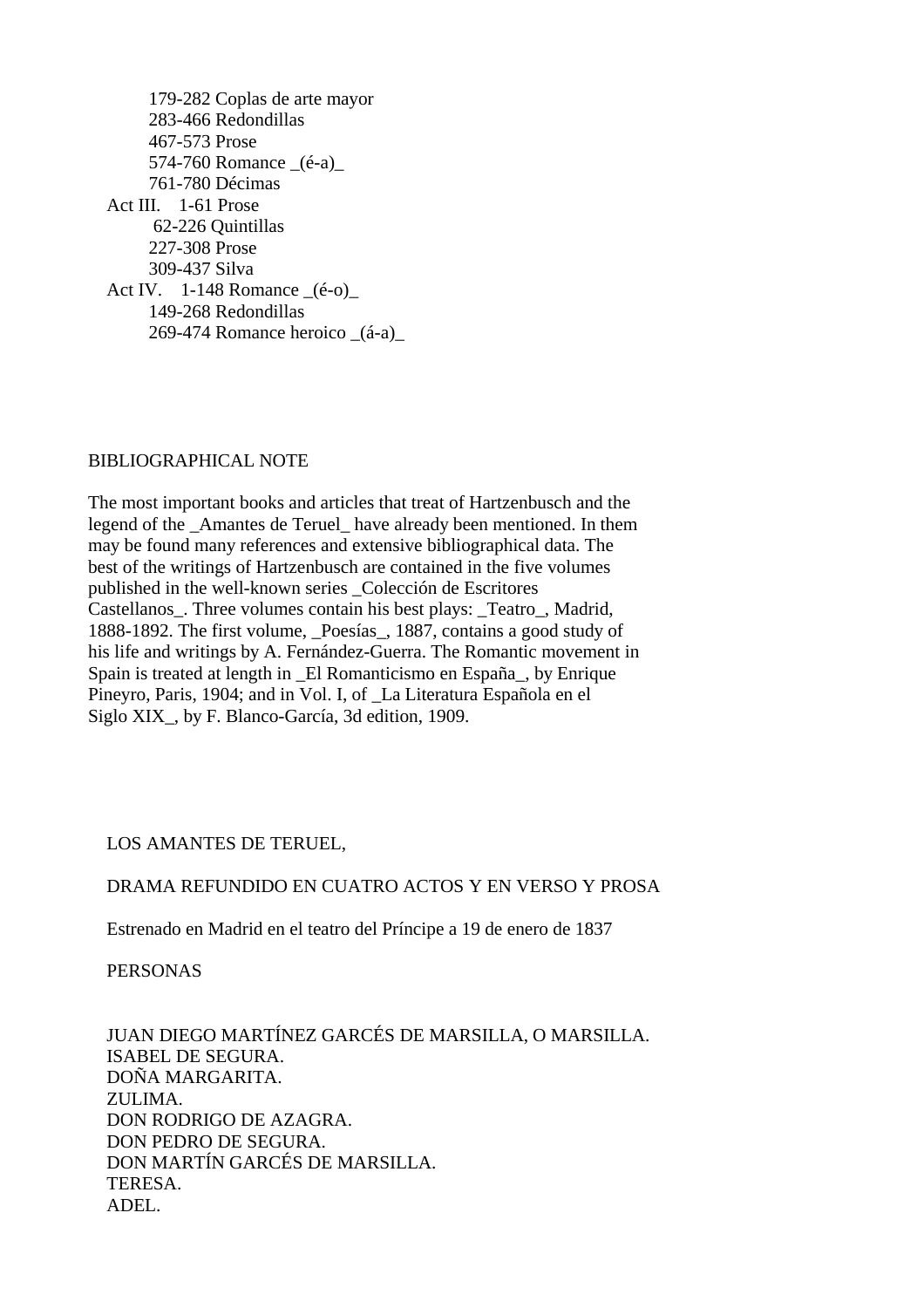OSMÍN.

Soldados moros, cautivos, damas, caballeros, pajes, criados, criadas.

\_El primer acto pasa en Valencia, y los demás en Teruel. Año de 1217\_.

# LOS AMANTES DE TERUEL

### ACTO PRIMERO

Dormitorio morisco en el alcázar de Valencia. A la derecha del espectador una cama, junto al proscenio; a la izquierda, una ventana con celosías y cortinajes. Puerta grande en el fondo, y otras pequeñas a los lados.

#### ESCENA PRIMERA

ZULIMA, ADEL; JUAN DIEGO MARSILLA, adormecido en la cama: sobre ella un lienzo con letras de sangre.

ZULIMA. No vuelve en sí.

ADEL. Todavía tardará mucho en volver.

ZULIMA. Fuerte el narcótico ha sido.

- ADEL. Poco ha se lo administré.-- Dígnate de oír, señora, la voz de un súbdito fiel, que orillas de un precipicio te ve colocar el pie.
- ZULIMA. Si disuadirme pretendes, no te fatigues, Adel. Partir de Valencia quiero, y hoy, hoy mismo partiré.

ADEL. ¿Con ese cautivo?

ZULIMA. Tú me has de acompañar con él.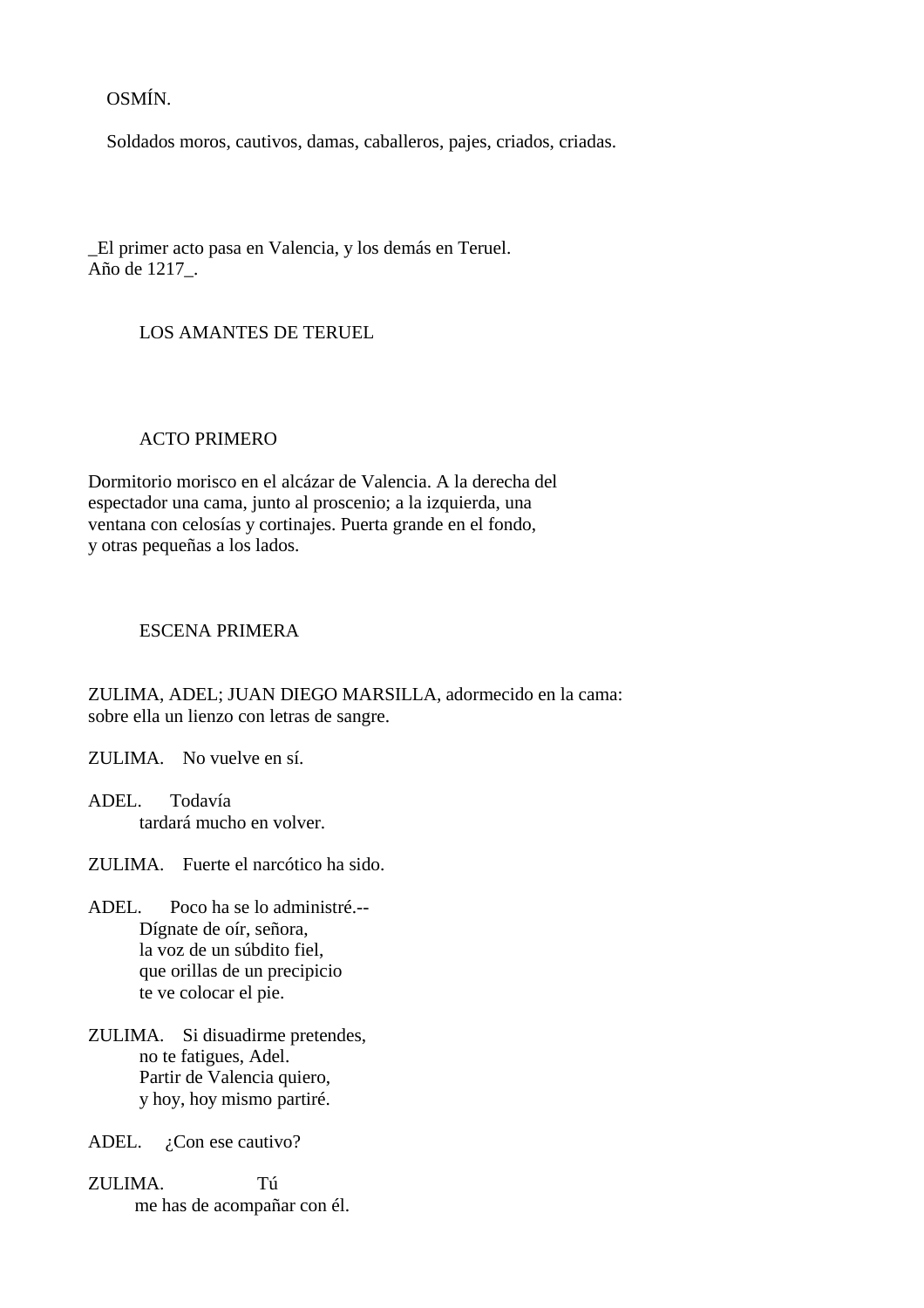| ADEL. $i$ Así al esposo abandonas?<br>¡Un Amir, señora, un Rey!                                                                                                                                                              | 15 |
|------------------------------------------------------------------------------------------------------------------------------------------------------------------------------------------------------------------------------|----|
| ZULIMA. Ese Rey, al ser mi esposo,<br>me prometió no tener<br>otra consorte que yo.<br>$i$ Lo ha cumplido? Ya lo ves.<br>A traerme una rival<br>marchó de Valencia ayer.<br>Libre a la nueva sultana<br>mi puesto le dejaré. | 20 |
| ADEL. Considera                                                                                                                                                                                                              |    |
| ZULIMA.<br>Está resuelto.<br>El renegado Zaén,<br>el que aterra la comarca<br>de Albarracín y Teruel,<br>llamado por mí ha venido,                                                                                           | 25 |
| y tiene ya en su poder<br>casi todo lo que yo<br>de mis padres heredé,<br>que es demás para vivir<br>con opulencia los tres.                                                                                                 | 30 |
| De la alcazaba saldremos<br>a poco de anochecer.                                                                                                                                                                             | 35 |
| ADEL. Y ese cautivo, señora,<br>¿te ama? ¿Sabes tú quién es?                                                                                                                                                                 |    |
| ZULIMA. Es noble, es valiente, en una<br>mazmorra iba a perecer<br>de enfermedad y de pena,<br>de frío, de hambre y de sed:<br>yo le doy la libertad,                                                                        | 40 |
| riquezas, mi mano: ¿quién<br>rehusa estos dones? ¡Oh!<br>Si ofendiera mi altivez<br>con una repulsa, caro<br>le costara su desdén                                                                                            | 45 |
| conmigo. Tiempo hace ya<br>que este acero emponzoñé,<br>furiosa contra mi aleve<br>consorte Zeit Abenzeit:<br>quien es capaz de vengarse<br>en el Príncipe, también                                                          | 50 |
| escarmentara al esclavo,<br>como fuera menester.                                                                                                                                                                             | 55 |
| ADEL.<br>¿Qué habrá escrito en ese lienzo<br>con su sangre? Yo no sé<br>leer en su idioma; pero                                                                                                                              |    |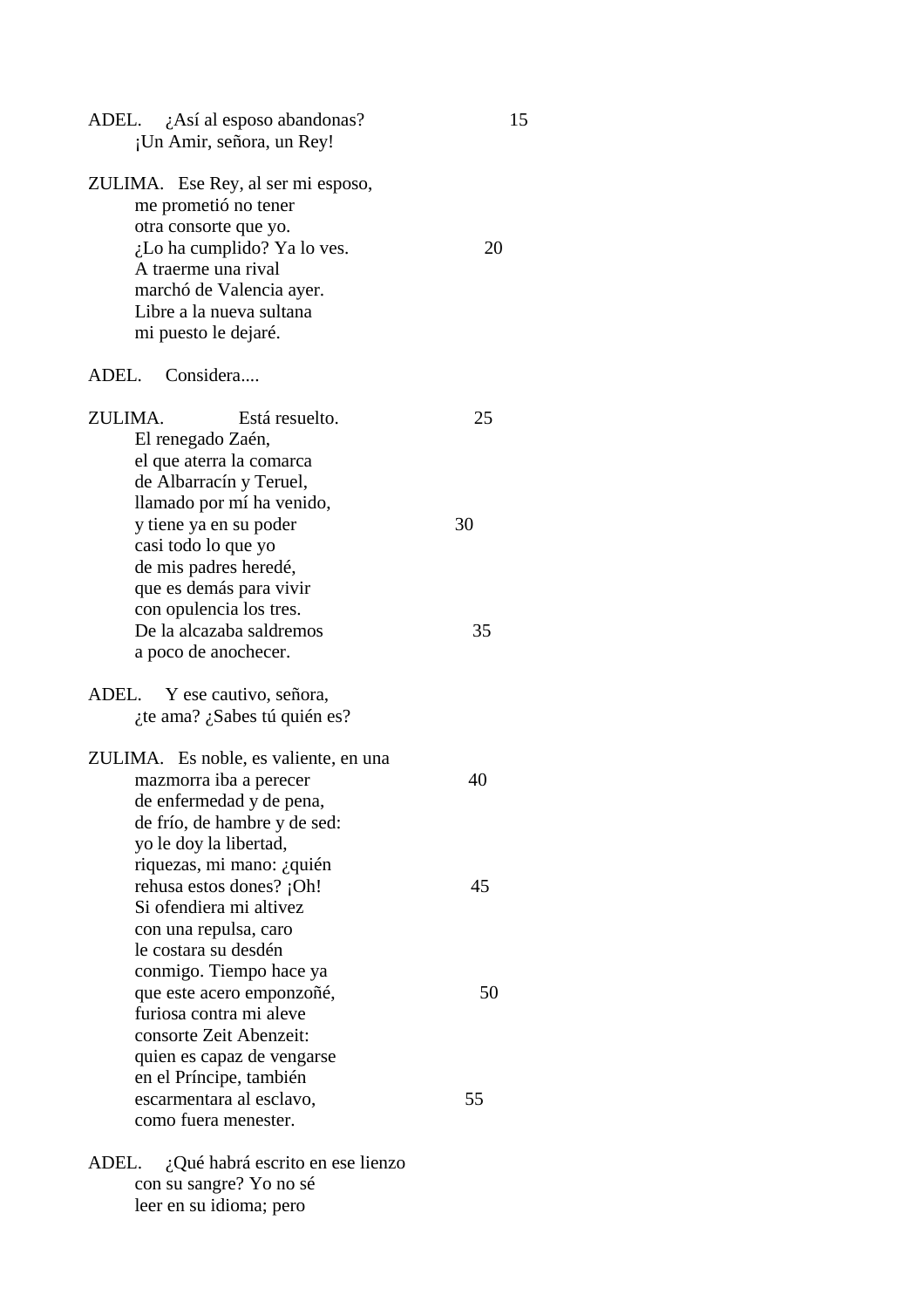| puedo llamar a cualquier<br>cautivo                                                                              | 60 |    |
|------------------------------------------------------------------------------------------------------------------|----|----|
| Él nos lo dirá,<br>ZULIMA.<br>yo se lo preguntaré.                                                               |    |    |
| ADEL. $\chi$ No fuera mejor hablarle<br>yo primero, tú después?                                                  |    |    |
| ZULIMA. Le voy a ocultar mi nombre:<br>ser Zoraida fingiré,<br>hija de Merván.                                   |    | 65 |
| ADEL.<br>¡Merván!<br>$i$ Sabes que ese hombre sin ley<br>conspira contra el Amir?                                |    |    |
| ZULIMA. A él le toca defender<br>su trono, en vez de ocuparse,<br>contra la jurada fe,<br>en devaneos que un día | 70 |    |
| lugar a su ruina den.<br>Mas Ramiro no recobra<br>los sentidos: buscaré<br>un espíritu a propósito (Vase_.)      | 75 |    |

# ESCENA II

OSMÍN, por una puerta lateral.--ADEL, MARSILLA

OSMÍN. ¿Se fué Zulima?

ADEL. Se fué. Tú nos habrás acechado.

OSMÍN. He cumplido mi deber. 80 Al ausentarse el Amir, con este encargo quedé. Es más cauto nuestro dueño que esa liviana mujer.-- El lienzo escrito con sangre, 85 ¿dónde está?

ADEL. Allí. (\_Señalando la cama\_.)

OSMÍN. Venga.

ADEL. Ten. (\_Le da el lienzo, y Osmín lee\_.)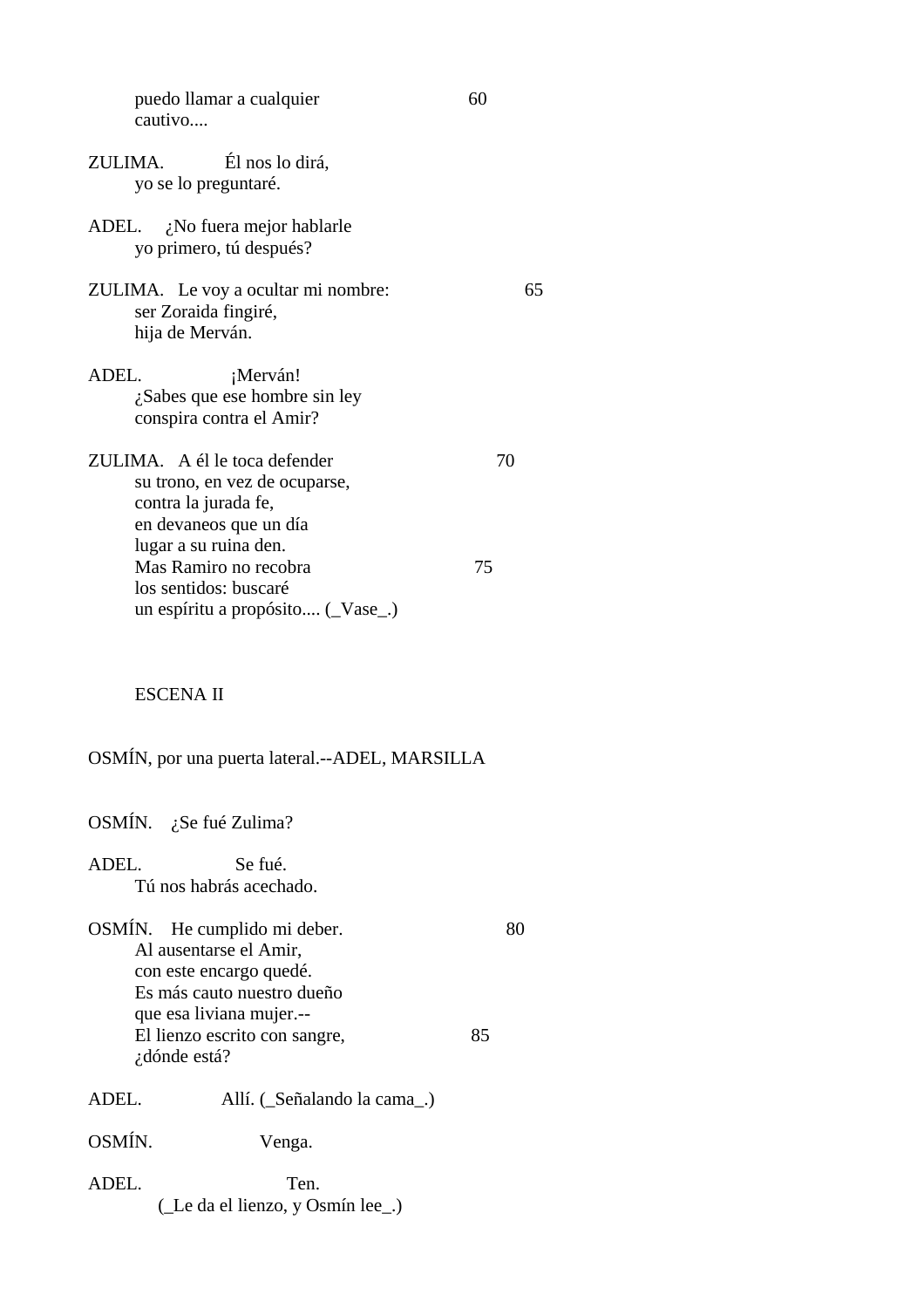|        | Mira si es que dice, ya<br>que tú lo sabes leer,<br>dónde lo pudo escribir;                               |     |
|--------|-----------------------------------------------------------------------------------------------------------|-----|
|        | porque en el encierro aquel<br>apenas penetra nunca<br>rayo de luz: verdad es<br>que rotas esta mañana    | 90  |
|        | puerta y cadenas hallé:<br>debió, después de romperlas,<br>el subterráneo correr,<br>y hallando el lienzo | 95  |
|        | OSMÍN (_asombrado de lo que ha leído_.) ¡Es posible!                                                      |     |
|        | ADEL. ¿Qué cosa?                                                                                          |     |
| OSMÍN. | ¡Oh, vasallo infiel!<br>Avisar al Rey es fuerza,<br>y al pérfido sorprender.                              | 100 |
|        | ADEL. ¿Es éste el pérfido? (_Señalando a Marsilla_.)                                                      |     |
| OSMÍN. | No:<br>ese noble aragonés<br>hoy el salvador será<br>de Valencia y de su Rey.                             |     |
|        | ADEL. Zulima viene.                                                                                       |     |
| OSMÍN. | Silencio<br>con ella, y al punto ve<br>a buscarme. (Vase_.)                                               | 105 |
| ADEL.  | Norabuena.<br>Así me harás la merced<br>de explicarme lo que pasa.                                        |     |
|        | <b>ESCENA III</b>                                                                                         |     |
|        | ZULIMA.--ADEL, MARSILLA                                                                                   |     |
|        | ZULIMA. Déjame sola.                                                                                      |     |
| ADEL.  | Está bien. (Vase)                                                                                         | 110 |

ESCENA IV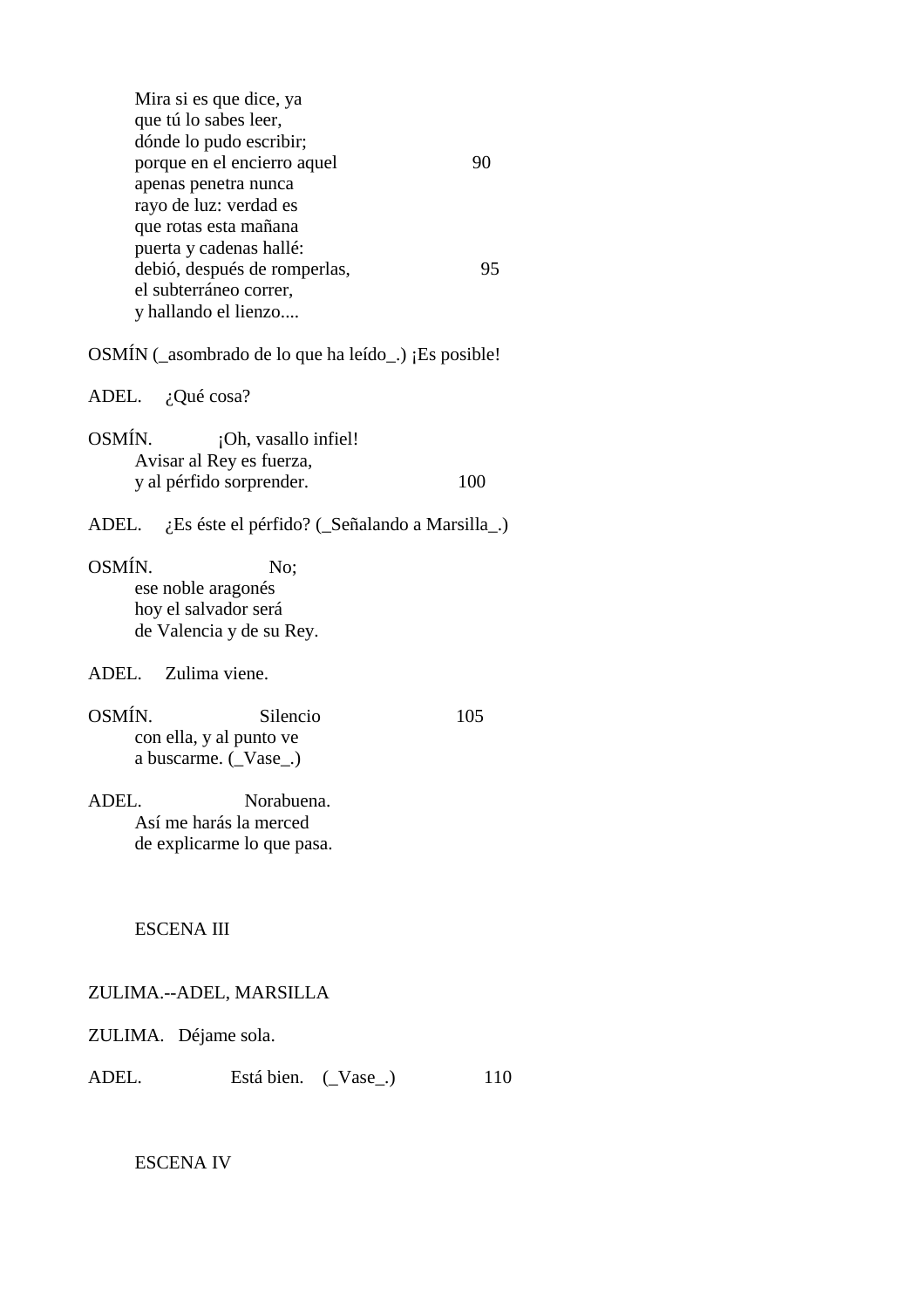#### ZULIMA, MARSILLA

| ZULIMA. Su pecho empieza a latir   |
|------------------------------------|
| más fuerte; así que perciba        |
| (_Aplícale un pomito a la nariz_.) |

#### MARSILLA. ¡Ah!

## ZULIMA. Volvió.

| MARSILLA (_incorporándose_.) ¡Qué luz tan viva! |
|-------------------------------------------------|
| no la puedo resistir.                           |

- ZULIMA (\_corriendo las cortinas de la ventana\_). De aquella horrible mansión 115 está a las tinieblas hecho.
- MARSILLA. No es esto piedra, es un lecho. ¿Qué ha sido de mi prisión?
- ZULIMA. Mira este albergue despacio, y abre el corazón al gozo. 120
- MARSILLA. ¡Señora!.... (\_Reparando en ella\_.)

ZULIMA. Tu calabozo se ha convertido en palacio.

- MARSILLA. Di (porque yo no me explico milagro tal), di, ¿qué es esto?
- ZULIMA. Que eras esclavo, y que presto 125 vas a verte libre y rico.
- MARSILLA. ¡Libre! ¡Oh divina clemencia! Y ¿a quién debo tal favor?
- ZULIMA. ¿Quién puede hacerle mejor que la Reina de Valencia? 130 Zulima te proporciona la sorpresa que te embarga dulcemente: ella me encarga que cuide de tu persona: y desde hoy ningún afán 135 permitiré que te aflija.

MARSILLA. ¿Eres?....

ZULIMA. Dama suya, hija del valeroso Merván.

MARSILLA. ¿De Merván? (\_Aparte\_. ¡Ah! ¡qué recuerdo!) (\_Busca y recoge el lienzo\_.)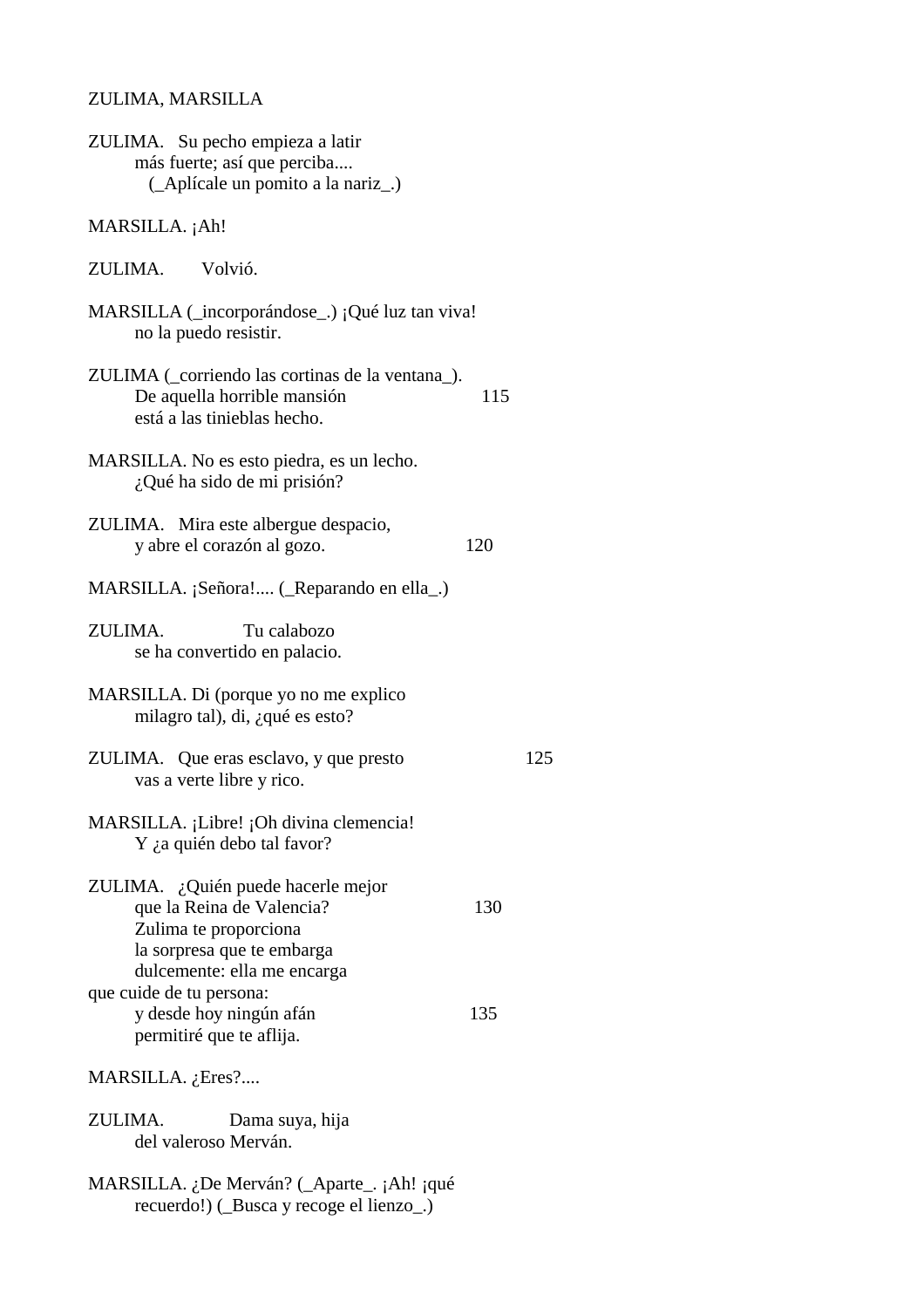| ZULIMA. ¿Qué buscas tan azorado?<br>$i$ Ese lienzo ensangrentado?                                                                                    | 140 |
|------------------------------------------------------------------------------------------------------------------------------------------------------|-----|
| MARSILLA (_aparte_.) Si ésta lo sabe, me pierdo.                                                                                                     |     |
| ZULIMA. ¿Que has escrito en él?                                                                                                                      |     |
| <b>MARSILLA.</b><br>No va<br>esto dirigido a ti;<br>es para el Rey.                                                                                  |     |
| ZULIMA.<br>No está aquí.                                                                                                                             | 145 |
| MARSILLA. Para la Reina será.<br>Haz, pues, que a mi bienhechora<br>vea: por Dios te lo ruego.                                                       |     |
| ZULIMA. Conocerás aquí luego<br>a la Reina tu señora.                                                                                                | 150 |
| $MARSILLA.$ $[Oh!$                                                                                                                                   |     |
| ZULIMA.<br>No estés con inquietud.<br>Olvida todo pesar:<br>trata solo de cobrar<br>el sosiego y la salud.                                           |     |
| MARSILLA. Defienda próvido el cielo<br>y premie con altos dones<br>los piadosos corazones<br>que dan al triste consuelo.<br>Tendrá Zulima, tendrás   | 155 |
| tú siempre un cautivo en mí;<br>hermoso es el bien por sí,<br>pero en una hermosa, más.<br>Ayer, hoy mismo, ¿cuál era<br>mi suerte? Sumido en honda  | 160 |
| cárcel, estrecha y hedionda,<br>sin luz, sin aire siquiera;<br>envuelto en infecta nube<br>que húmedo engendra el terreno;<br>paja corrompida, cieno | 165 |
| y piedras por cama tuve.<br>--Hoy  si no es esto soñar,<br>torno a la luz, a la vida,<br>y espero ver la florida<br>margen del Guadalaviar,          | 170 |
| allí donde alza Teruel,<br>señoreando la altura,<br>sus torres de piedra oscura,<br>que están mirándose en él.<br>No es lo más que me redima         | 175 |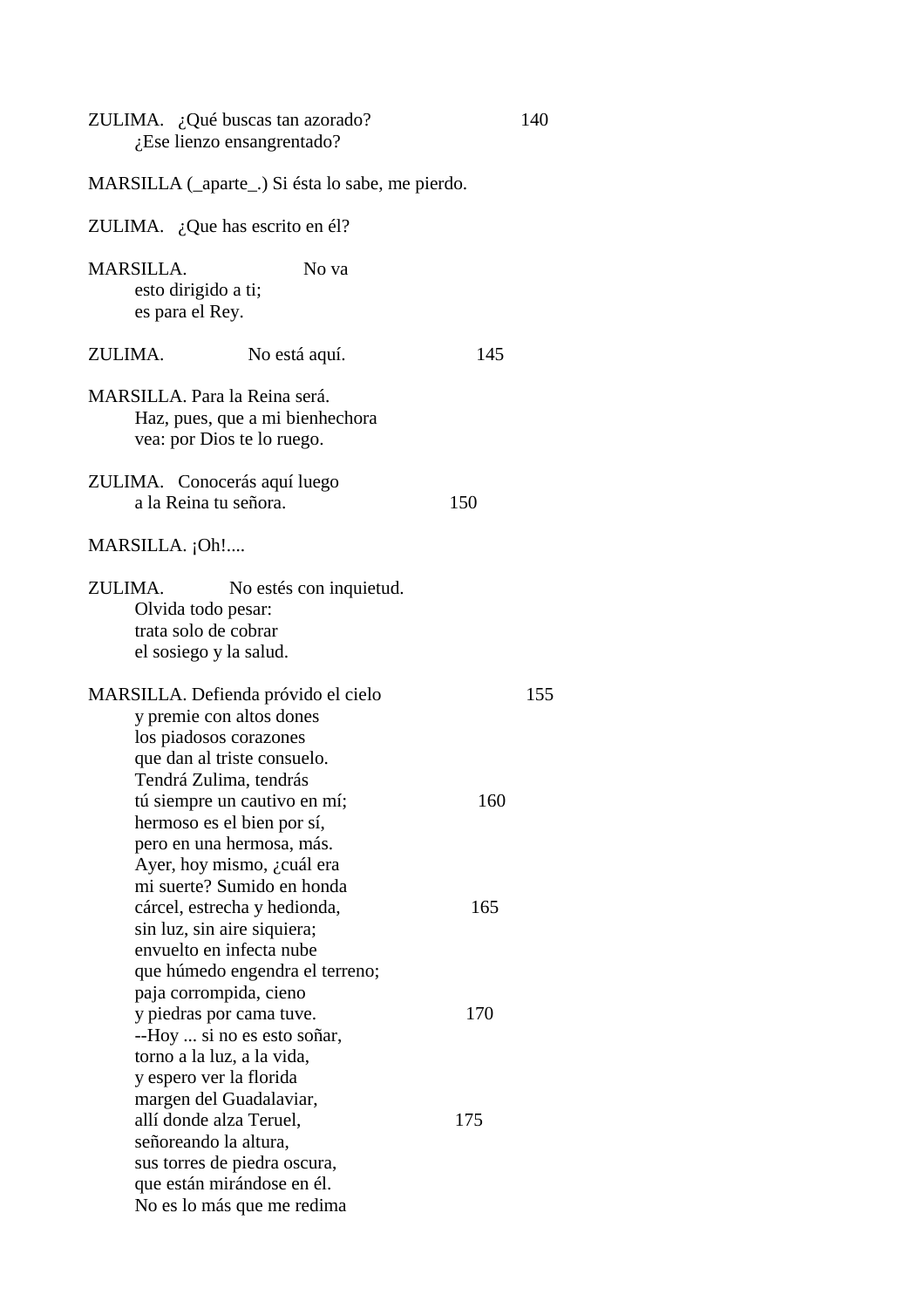la noble princesa mora: 180 el bien que me hace, lo ignora aun la propia Zulima. ZULIMA. Ella siempre algún misterio supuso en ti, y así espera que me des noticia entera 185 de tu vida y cautiverio. Una vez que en tu retiro las dos ocultas entramos, te oímos ... y sospechamos que no es tu nombre Ramiro. 190 MARSILLA. Mi nombre es Diego Marsilla, y cuna Teruel me dió, pueblo que ayer se fundó, y es hoy poderosa villa, cuyos muros, entre horrores 195 de lid atroz levantados, fueron con sangre amasados de sus fuertes pobladores. Yo creo que al darme ser quiso formar el Señor, 200 modelos de puro amor, un hombre y una mujer, y para hacer la igualdad de sus afectos cumplida, les dió un alma en dos partida, 205 y dijo: «Vivid y amad.» Al son de la voz creadora, Isabel y yo existimos, y ambos los ojos abrimos en un día y una hora. 210 Desde los años más tiernos fuimos ya finos amantes; desde que nos vimos ... antes nos amábamos de vernos; porque el amor principió 215 a enardecer nuestras almas al contacto de las palmas de Dios, cuando nos crió: y así fué nuestro querer, prodigioso en niña y niño, 220 encarnación del cariño anticipado al nacer, seguir Isabel y yo, al triste mundo arribando, seguir con el cuerpo amando, 225 como el espíritu amó. ZULIMA. Inclinación tan igual sólo dichas pronostica.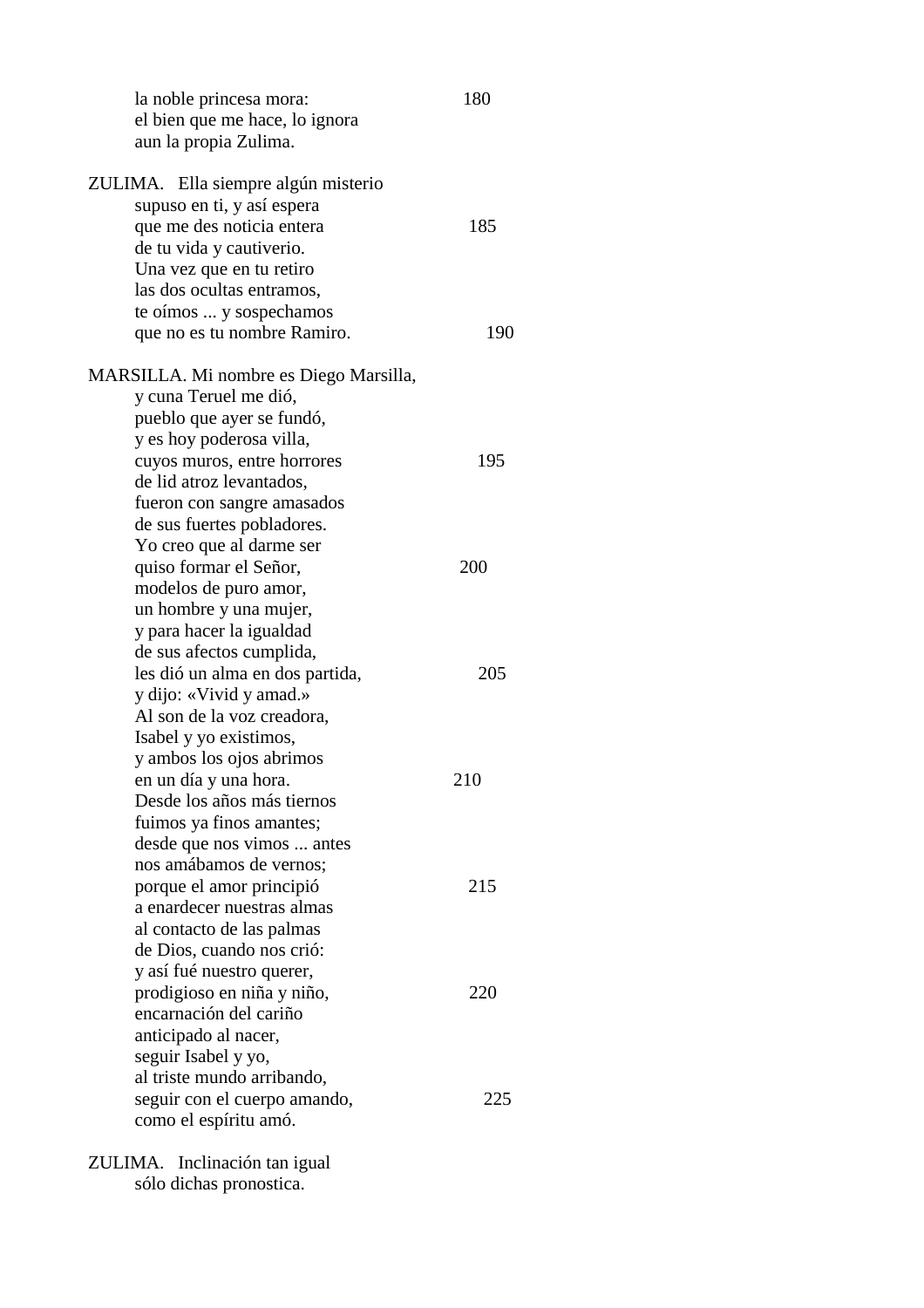MARSILLA. Soy pobre, Isabel es rica.

| ZULIMA (_aparte_). Respiro.                                                                                                                                                     |                                     |     |
|---------------------------------------------------------------------------------------------------------------------------------------------------------------------------------|-------------------------------------|-----|
| MARSILLA.                                                                                                                                                                       | Tuve un rival.                      | 230 |
| ZULIMA. $i$ Sí?                                                                                                                                                                 |                                     |     |
| MARSILLA. Y opulento.                                                                                                                                                           |                                     |     |
| ZULIMA.                                                                                                                                                                         | Y bien                              |     |
| <b>MARSILLA.</b><br>alarde de su riqueza                                                                                                                                        | Hizo                                |     |
| ZULIMA. ¿Y qué? ¿rindió la firmeza<br>de Isabel?                                                                                                                                |                                     |     |
| MARSILLA. Es poco hechizo<br>el oro para quien ama.                                                                                                                             | Su padre, sí, deslumbrado           | 235 |
| ZULIMA. ¿Tu amor dejó desairado,<br>privándote de tu dama?                                                                                                                      |                                     |     |
| MARSILLA. Le ví, mi pasión habló,<br>su fuerza exhalando toda,<br>y, suspendida la boda,<br>un plazo se me otorgó,<br>para que mi esfuerzo activo<br>juntara un caudal honrado. |                                     | 240 |
| ZULIMA. ¿Es ya el término pasado?                                                                                                                                               |                                     | 245 |
| Seis años y una semana<br>me dieron: los años ya<br>se cumplen hoy; cumplirá<br>el primer día mañana.                                                                           | MARSILLA. Señora, ya ves  aun vivo. | 250 |
| ZULIMA. Sigue.                                                                                                                                                                  |                                     |     |
| <b>MARSILLA.</b><br>dí, que es de mis ojos luz,<br>y combatí por la cruz<br>en las Navas de Tolosa.                                                                             | Un adiós a la hermosa               |     |
| Gané con brioso porte<br>crédito allí de guerrero;<br>caí del Conde Monforte.<br>Huí, y en Siria un francés                                                                     | luego, en Francia, prisionero       | 255 |
| albigense, refugiado,<br>a quien había salvado                                                                                                                                  |                                     | 260 |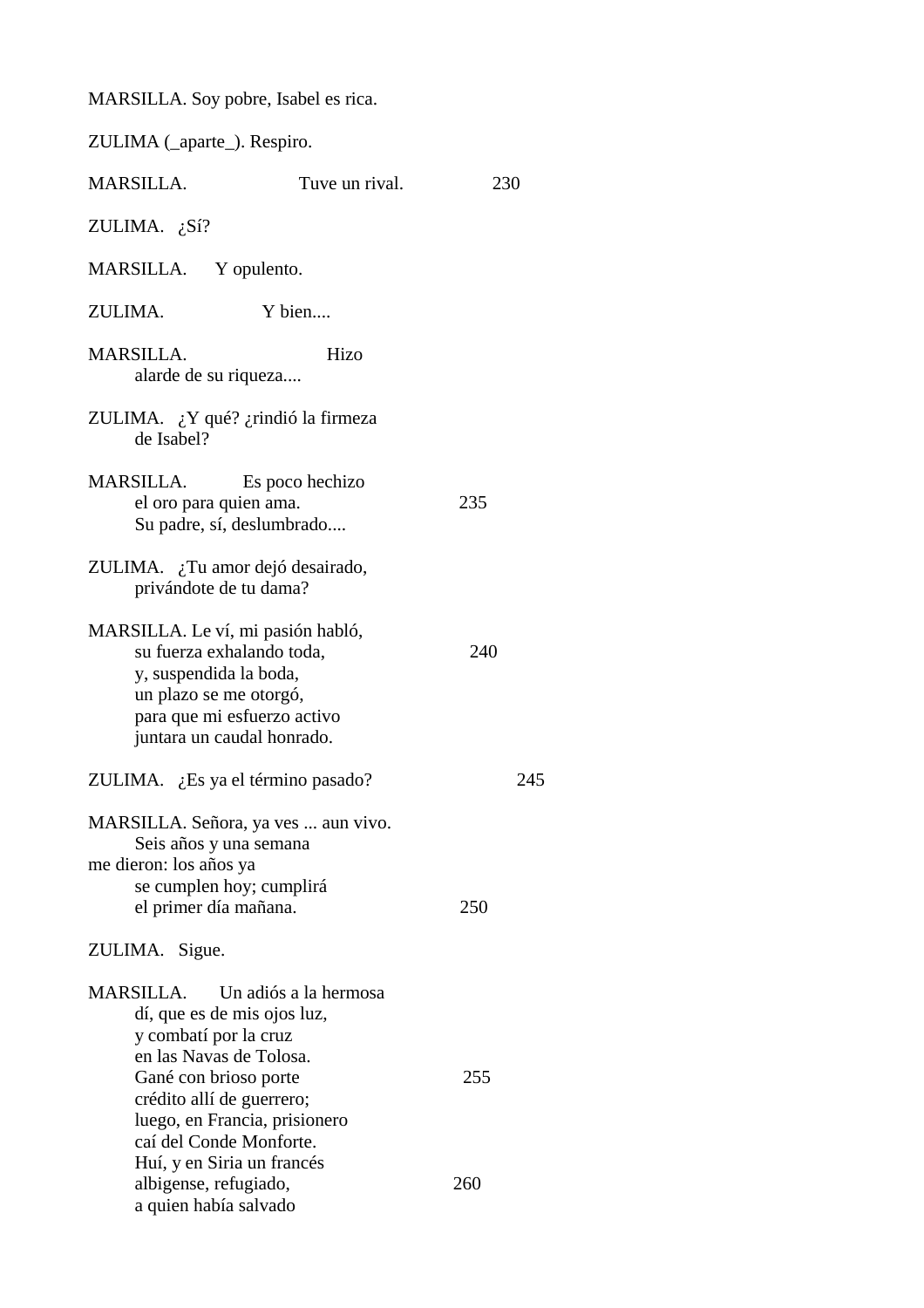la vida junto a Besiés, me dejó, al morir, su herencia: volviendo con fama y oro a España, pirata moro 265 me apresó y trajo a Valencia. Y en pena de que rompió de mis cadenas el hierro mi mano, profundo encierro en vida me sepultó, 270 donde mi extraño custodio, sin dejarse ver ni oír, me prolongaba el vivir, o por piedad o por odio. De aquel horrendo lugar 275 me sacáis: bella mujer, sentir sé y agradecer: di cómo podré pagar. ZULIMA. No borres de tu memoria tan debido ofrecimiento, 280 y haz por escuchar atento cierta peregrina historia. Un joven aragonés vino cautivo al serallo: sus prendas y nombre callo; 285 tú conocerás quién es. Toda mujer se lastima de ver padecer sonrojos a un noble: puso los ojos en el esclavo Zulima, 290 y férvido amor en breve nació de la compasión: aquí es brasa el corazón; allá entre vosotros, nieve. Quiso aquel joven huir; 295 fué desgraciado en su empeño: le prenden, y por su dueño es condenado a morir. Pero en favor del cristiano velaba Zulima; ciega, 300 loca, le salva;--más, llega a brindarle con su mano. Respuesta es bien se le dé en trance tan decisivo: habla tú por el cautivo,  $305$  yo por la Reina hablaré. MARSILLA. Ni en desgracia ni en ventura cupo en mi lenguaje dolo: este corazón es sólo para Isabel de Segura. 310

ZULIMA. Medita, y concederás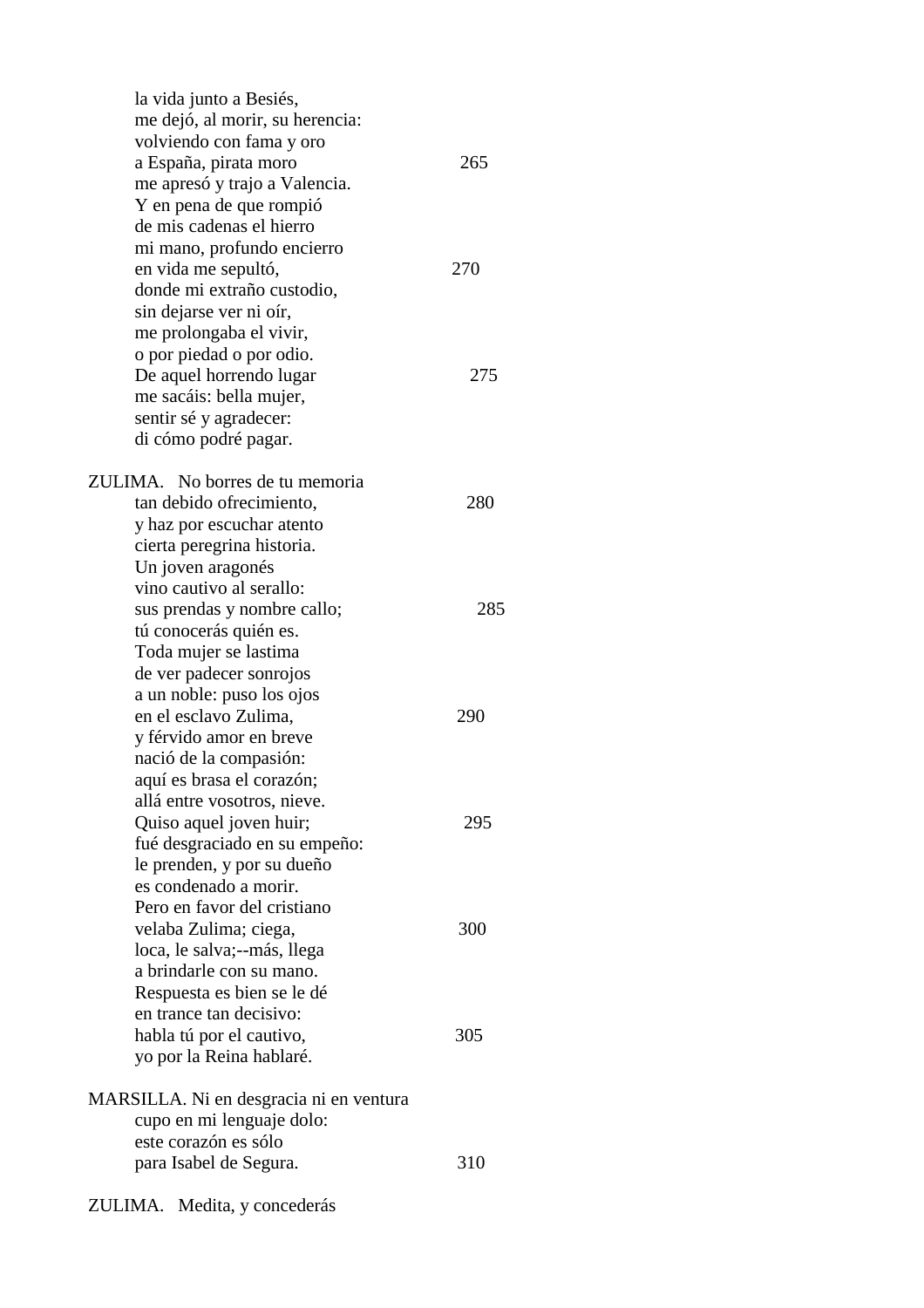| al tiempo lo que reclama.<br>¿Sabes tú si es fiel tu dama?<br>¿Sabes tú si la verás?                                                       |     |
|--------------------------------------------------------------------------------------------------------------------------------------------|-----|
| MARSILLA. Me matara mi dolor,<br>si fuera Isabel perjura:<br>mi constancia me asegura                                                      | 315 |
| la firmeza de su amor.<br>Con espíritu gallardo,<br>si queréis, daré mi vida:<br>dada el alma y recibida,<br>fiel al dueño se la guardo.   | 320 |
| ZULIMA. Mira que es poco prudente                                                                                                          |     |
| burlar a tu soberana,<br>que tiene sangre africana,<br>y ama y odia fácilmente.<br>Y si ella sabe que, cuando                              | 325 |
| yo su corazón te ofrezco,<br>por ella el dolor padezco<br>de ver que le estás pisando,<br>volverás a tus cadenas<br>y a tu negro calabozo, | 330 |
| y allí yo, con alborozo<br>que más encone tus penas,<br>la nueva te llevaré<br>de ser Isabel esposa.                                       | 335 |
| MARSILLA. Y en prisión tan horrorosa<br>¿cuántos días viviré?                                                                              |     |
| ZULIMA. ¡Rayo del cielo! el traidor<br>cuanto fabrico derrumba:<br>defendido con la tumba,<br>se ríe de mi furor.                          | 340 |
| Trocarás la risa en llanto.<br>Cautiva desde Teruel<br>me han de traer a Isabel                                                            | 345 |
| MARSILLA. ¿Quién eres tú para tanto?                                                                                                       |     |
| ZULIMA. Tiembla de mí.                                                                                                                     |     |
| MARSILLA. Furia vana.                                                                                                                      |     |
| ZULIMA. ¡Insensato! La que ves,<br>no es hija de Merván, es<br>Zulima.                                                                     |     |
| MARSILLA. ¡Tú la Sultana!                                                                                                                  | 350 |
| ZULIMA. La Reina.                                                                                                                          |     |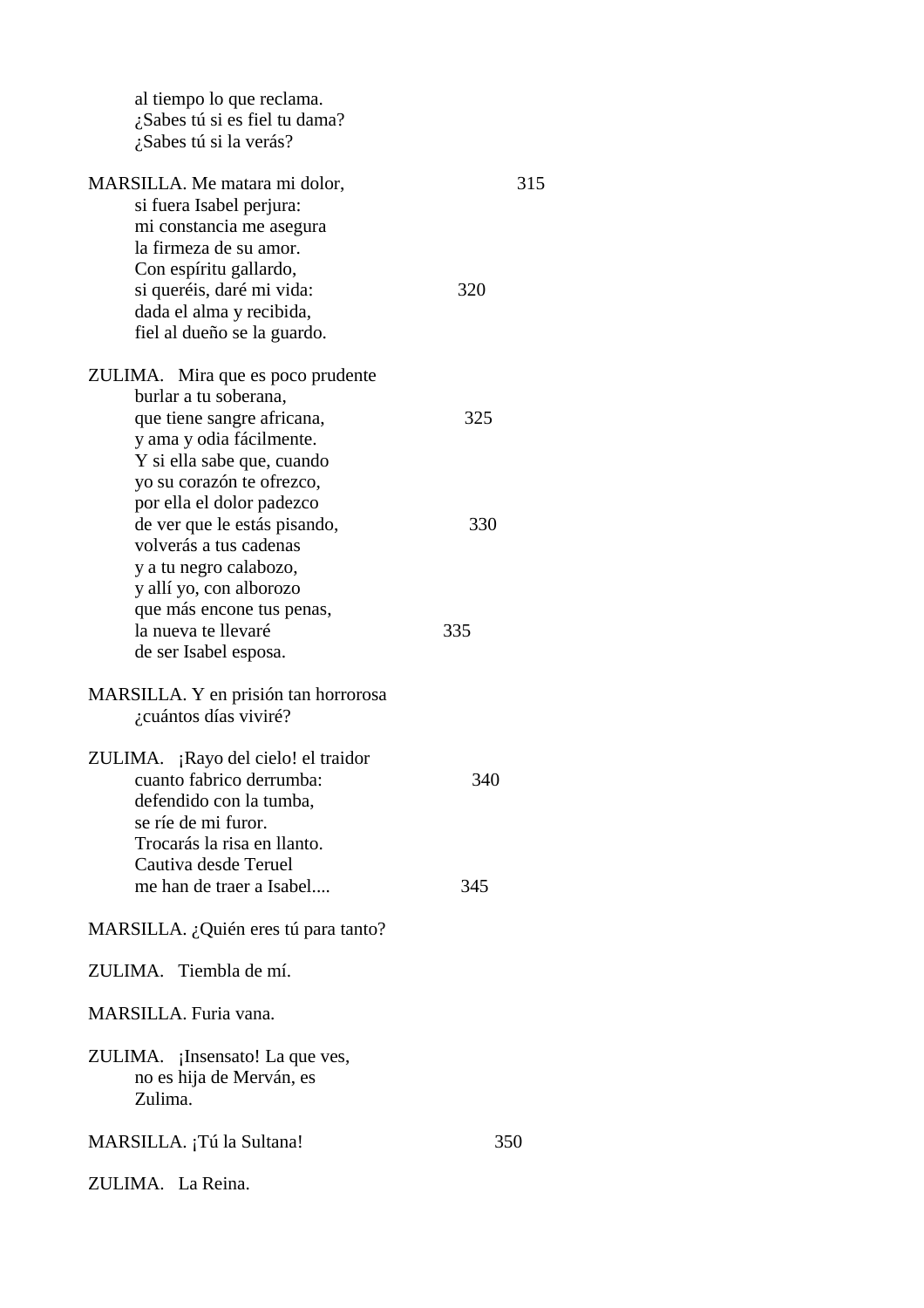| MARSILLA. Toma, con eso<br>(Dándole el lienzo ensangrentado)<br>correspondo a tu afición:<br>entrega sin dilación<br>a hombre de valor y seso<br>el escrito que te doy.<br>Sálvete su diligencia.<br>ZULIMA. ¡Cómo! ¿Qué riesgo? | 355 |
|----------------------------------------------------------------------------------------------------------------------------------------------------------------------------------------------------------------------------------|-----|
| <b>MARSILLA. A Valencia</b><br>tu esposo ha de llegar hoy;<br>y en llegando, tú y él y otros<br>a sedicioso puñal<br>perecéis.                                                                                                   | 360 |
| ZULIMA. ¿Qué desleal<br>conspira contra nosotros?                                                                                                                                                                                |     |
| MARSILLA. Merván, tu padre supuesto.<br>Si tu cólera no estalla,<br>mi labio el secreto calla,<br>y el fin os llega funesto.                                                                                                     | 365 |
| ZULIMA. ¿Cómo tal conjuración<br>a ti!                                                                                                                                                                                           |     |
| MARSILLA.<br>Frenético ayer,<br>la puerta pude romper<br>de mi encierro: la prisión<br>recorro, oigo hablar, atiendo<br>--Junta de aleves impía                                                                                  | 370 |
| era, Merván presidía.--<br>Allí supe que volviendo<br>a este alcázar el Amir,<br>trataban de asesinarle.<br>Resuélvome a no dejarle                                                                                              | 375 |
| pérfidamente morir,<br>y con roja tinta humana<br>y un pincel de mi cabello<br>la trama en un lienzo sello,<br>y el modo de hacerla vana.                                                                                        | 380 |
| Poner al siguiente día<br>pensaba el útil aviso<br>en la cesta que el preciso<br>sustento me conducía.<br>Vencióme tenaz modorra,                                                                                                | 385 |
| más fuerte que mi cuidado:<br>desperté maravillado,<br>fuera ya de la mazmorra.<br>Junta pues tu guardia, pon<br>aquí un acero, y que venga<br>con todo el poder que tenga                                                       | 390 |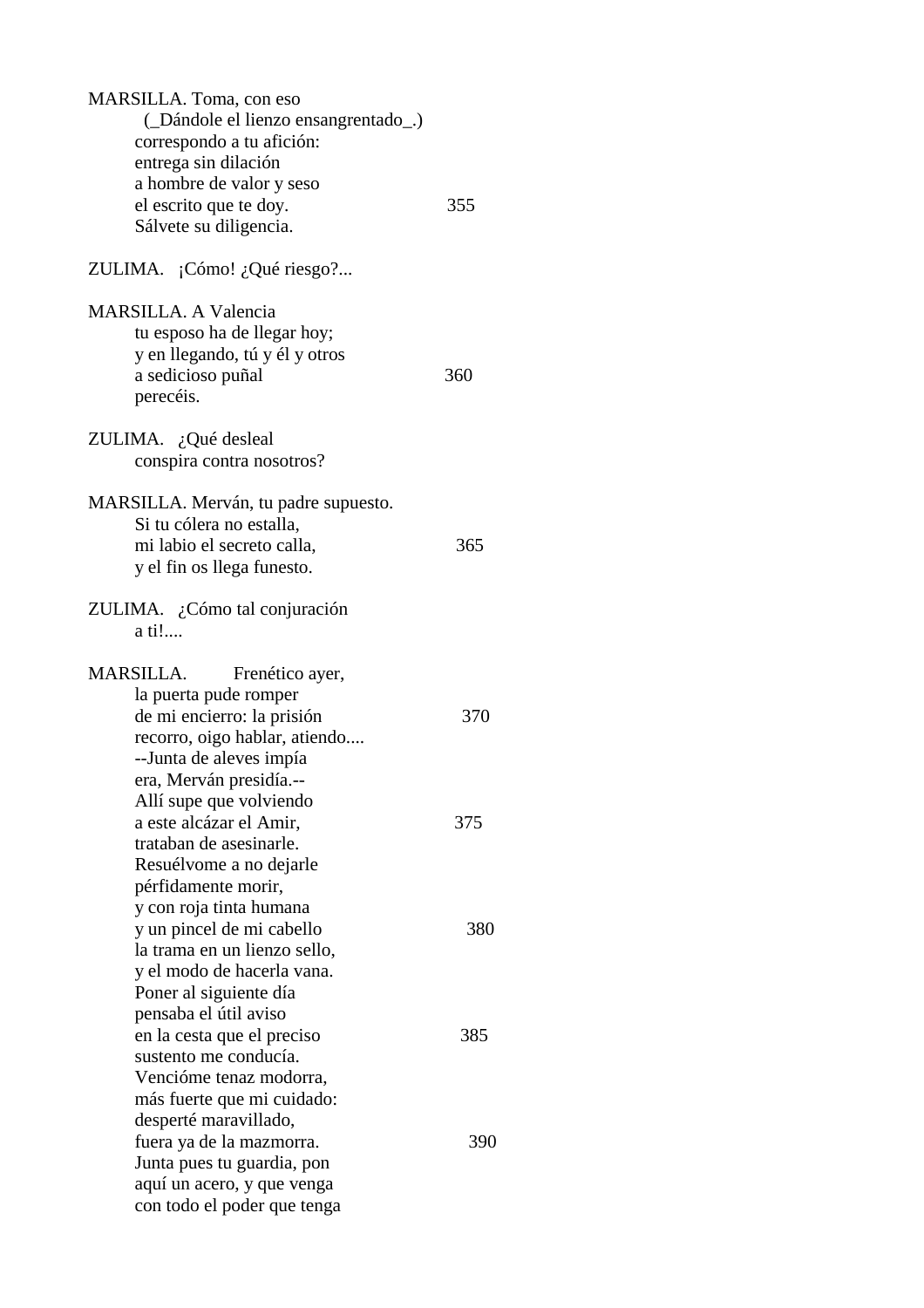contra ti la rebelión.

| ZULIMA. Dé a la rebelión castigo                           | 395 |
|------------------------------------------------------------|-----|
| quien tema por su poder;                                   |     |
| no yo, que al anochecer                                    |     |
| huir pensaba contigo.                                      |     |
| Poca gente, pero brava,                                    |     |
| que al marchar nos protegiera,                             | 400 |
| sumisa mi voz espera                                       |     |
| escondida en la alcazaba.                                  |     |
| Con ellos entre el rebato                                  |     |
| del tumulto, partiré;                                      |     |
| con ellos negociaré                                        | 405 |
| que me venguen de un ingrato.                              |     |
| Teme la cuchilla airada<br>de Zaén, el bandolero;          |     |
| tiembla, más que de su acero,                              |     |
| de esta daga envenenada.                                   | 410 |
| ¡Ay del que mi amor trocó                                  |     |
| en frenesí rencoroso!                                      |     |
| ¡Nunca espere ser dichoso                                  |     |
| quien de celos me mató!                                    |     |
|                                                            |     |
| MARSILLA. ¡Zulima! ¡Señora !                               | 415 |
|                                                            |     |
| (Vase Zulima por la puerta del fondo, y cierra por dentro) |     |
|                                                            |     |
|                                                            |     |
| <b>ESCENA V</b>                                            |     |
|                                                            |     |
| OSMÍN.--MARSILLA.                                          |     |
| <b>OSMÍN</b><br><b>Baste</b>                               |     |
| de plática sin provecho.                                   |     |
| Al Rey un favor has hecho:                                 |     |
| acaba lo que empezaste.                                    |     |
|                                                            |     |
| MARSILLA. $i^{C6}$ mo! $\lambda$ tú?                       |     |
|                                                            |     |
| OSMÍN.<br>El lienzo he leído                               |     |
| que al Rey dirigiste: allí                                 | 420 |
| le ofreces tu brazo.                                       |     |
| <b>MARSILLA.</b><br>Sí,                                    |     |
|                                                            |     |
| armas y riesgo le pido.                                    |     |
| OSMÍN. Pues bien, dos tropas formadas                      |     |
| con los cautivos están:                                    |     |
| serás el un capitán,                                       | 425 |
| el otro Jaime Celladas.                                    |     |
|                                                            |     |
| MARSILLA. ¡Jaime está aquí! Es mi paisano,                 |     |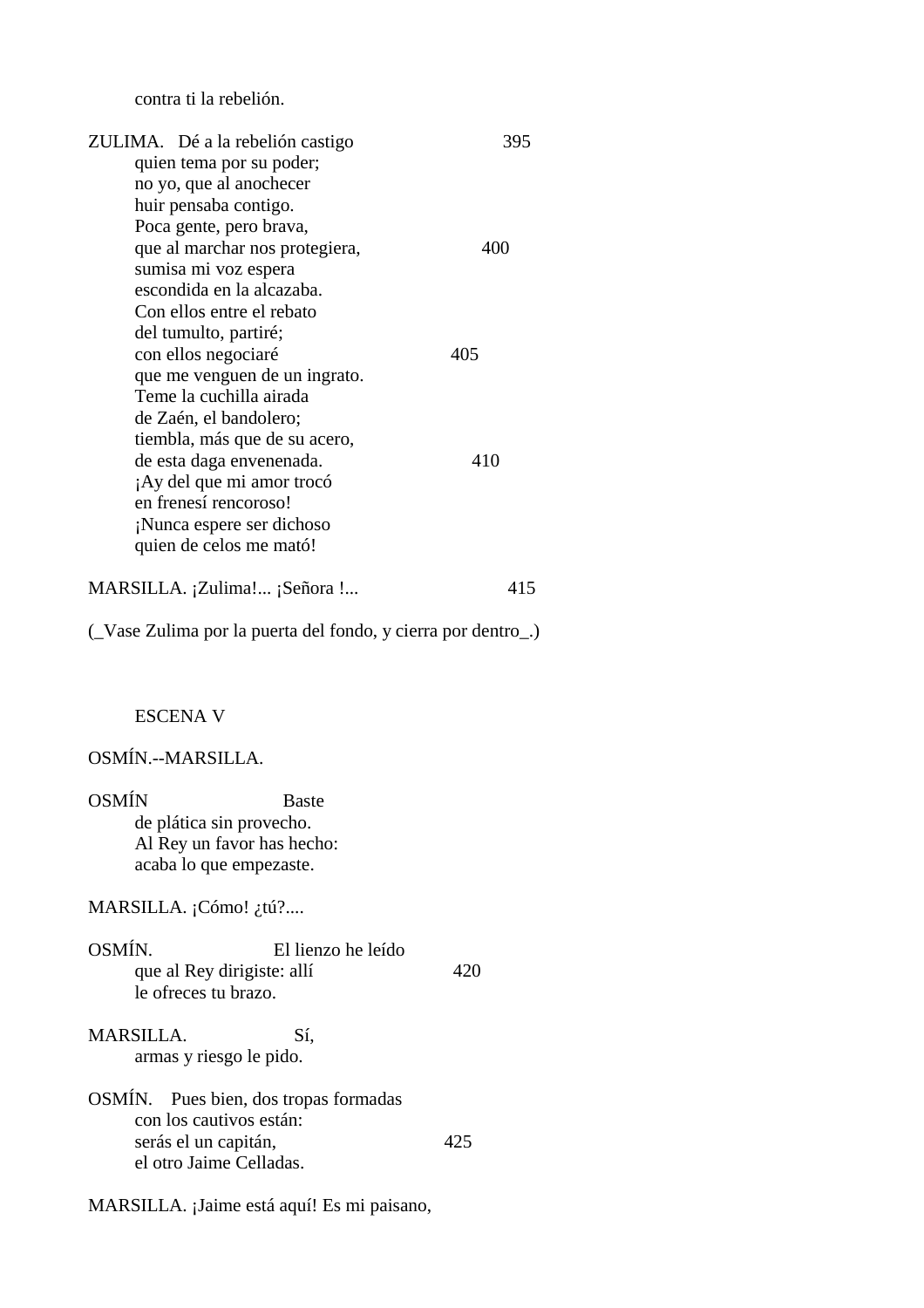es mi amigo.

| OSMÍN.                               | Si hay combate,<br>así tendrá su rescate<br>cada cautivo en la mano.<br>Con ardimiento lidiad.                                                           | 430         |     |
|--------------------------------------|----------------------------------------------------------------------------------------------------------------------------------------------------------|-------------|-----|
|                                      | MARSILLA. ¿Quién, de libertad sediento,<br>no lidia con ardimiento<br>al grito de libertad!                                                              |             |     |
| OSMÍN. Cuanto a Zulima               |                                                                                                                                                          |             |     |
| <b>MARSILLA.</b><br>Libre ha de ser. | También                                                                                                                                                  | 435         |     |
| OSMÍN.                               | No debiera;<br>pero llévesela fuera<br>de nuestro reino Zaén.                                                                                            |             |     |
| <b>ESCENA VI</b>                     |                                                                                                                                                          |             |     |
|                                      | ADEL, SOLDADOS MOROS.--MARSILLA, OSMÍN                                                                                                                   |             |     |
| ADEL.                                | Osmín, a palacio van<br>turbas llegando en tumulto,<br>y Zaén, que estaba oculto,<br>sale aclamando a Merván.<br>Zulima nos ha vendido.                  | 440         |     |
| OSMÍN.                               | Ya no hay perdón que le alcance.                                                                                                                         |             |     |
|                                      | MARSILLA. Después de correr el lance,<br>se dispondrá del vencido.<br>Cuando rueda la corona<br>entre la sangre y el fuego,<br>primero se triunfa, luego |             | 445 |
| OSMÍN. Se castiga.                   |                                                                                                                                                          |             |     |
| MARSILLA. Se perdona.                |                                                                                                                                                          | 450         |     |
|                                      | VOCES (_dentro_). ¡Muera el tirano!                                                                                                                      |             |     |
| <b>MARSILLA.</b><br>¡Mi puesto!      |                                                                                                                                                          | ¡Mi espada! |     |

OSMÍN. Ven, ven a él. Guarda el torreón, Adel.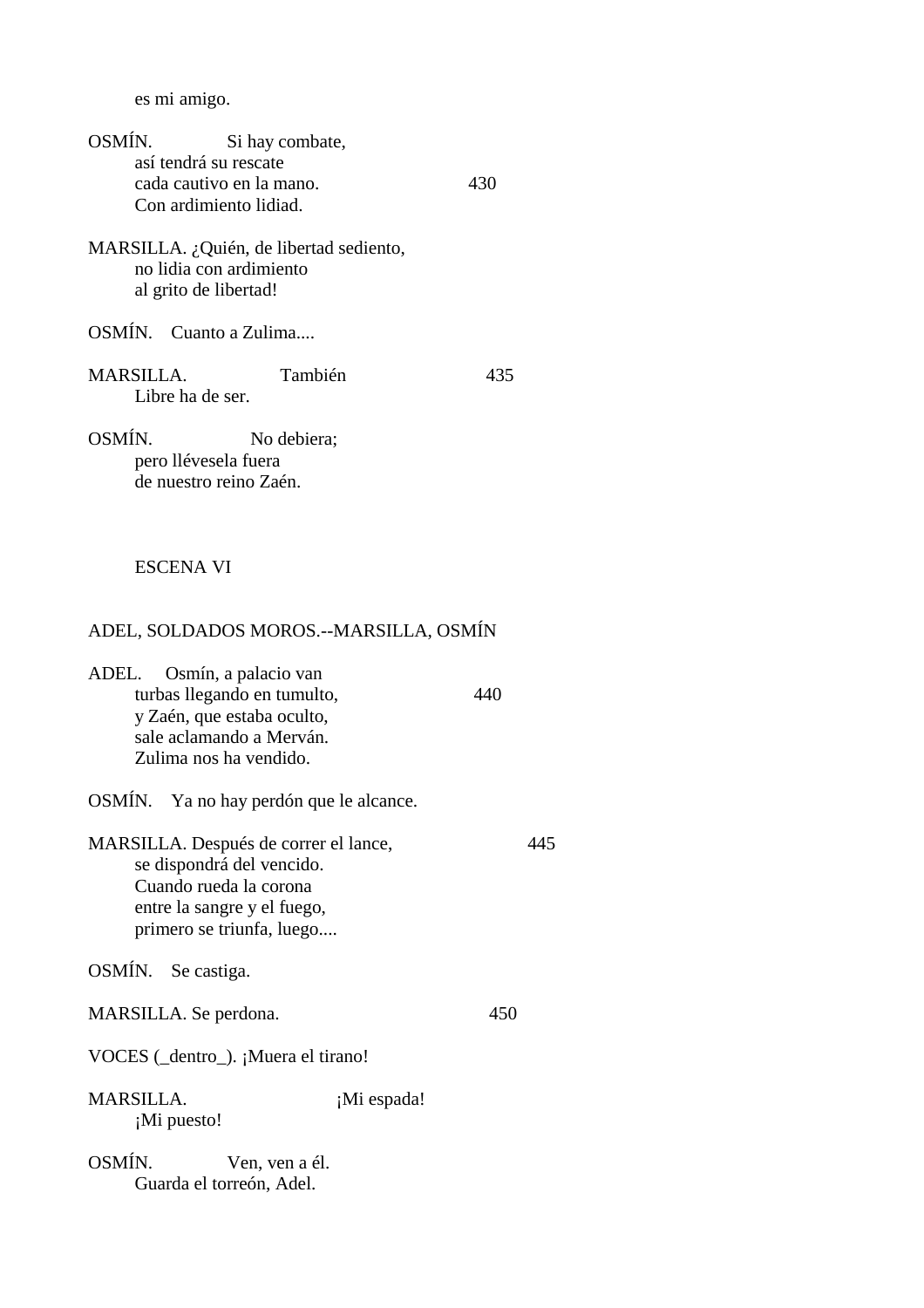ADEL. Ten tu acero. (\_Dásele a Marsilla\_.)

MARSILLA. ¡Arma anhelada! ¡Mi diestra te empuña ya! 455 Ella al triunfo te encamina. Rayo fué de Palestina, rayo en Valencia será.

# ACTO SEGUNDO

Teruel.--Sala en casa de don Pedro Segura

# ESCENA PRIMERA

DON PEDRO, entrando en su casa; MARGARITA, ISABEL y TERESA, saliendo a recibirle

- MARGARITA. ¡Esposo! (\_Arrodillándose\_.)
- ISABEL. ¡Padre! (\_Arrodillándose\_.)
- TERESA. ¡Señor!
- PEDRO. ¡Hija! ¡Margarita! Alzad.
- ISABEL. Dadme a besar vuestra mano.
- MARGARITA. Déjame el suelo besar que pisas.
- TERESA (\_a Margarita\_). Vaya, señora, 5 ya es vicio tanta humildad.

- PEDRO. Pedazos del corazón, no es ese vuestro lugar. Abrazadme. (\_Levanta y abraza a las dos\_.)
- TERESA. Así me gusta. Y a mí luego.
- PEDRO. Ven acá, 10 fiel Teresa.
- TERESA. Fiel y franca, tengo en ello vanidad.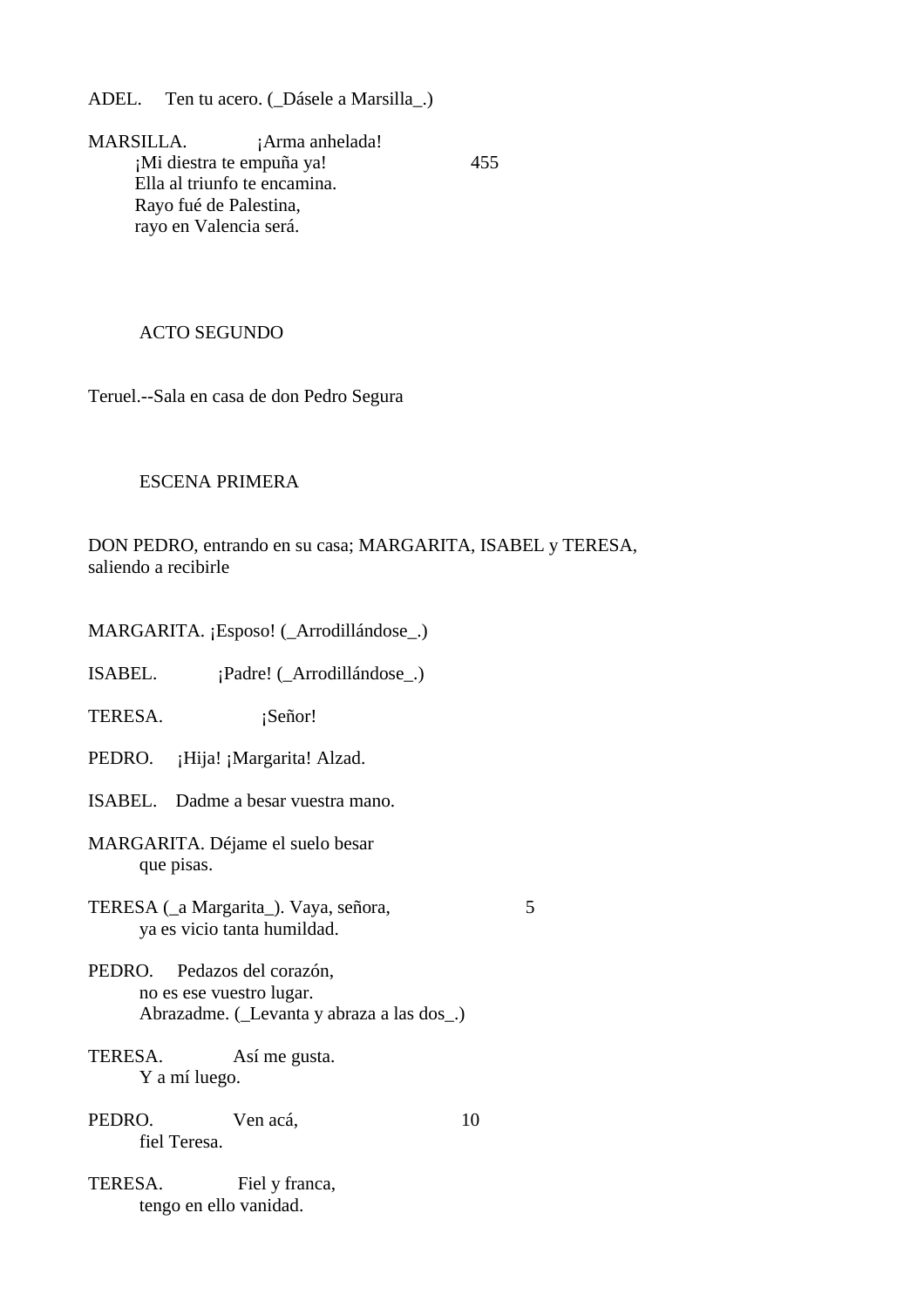PEDRO. Ya he vuelto, por fin.

| MARGARITA.<br>Dios quiso<br>mis plegarias escuchar.                                                                                                                  |    |    |
|----------------------------------------------------------------------------------------------------------------------------------------------------------------------|----|----|
| PEDRO.<br>Gustoso a Monzón partí,<br>comisionado especial<br>para ofrecer a don Jaime<br>las tropas que alistará<br>nuestra villa de Teruel<br>en defensa de la paz, | 20 | 15 |
| que don Sancho y don Fernando<br>nos quieren arrebatar:<br>fué don Rodrigo de Azagra,<br>obsequioso y liberal,                                                       |    |    |
| acompañándome al ir,<br>y me acompaña al tornar;<br>mas yo me acordaba siempre<br>de vosotras con afán.<br>Triste se quedó Isabel;<br>más triste la encuentro.       | 25 |    |
| TERESA.<br>Ya.                                                                                                                                                       | 30 |    |
| MARGARITA. ¡Teresa!                                                                                                                                                  |    |    |
| ISABEL.<br>¡Padre!                                                                                                                                                   |    |    |
| PEDRO.<br>Hija mía,<br>dime con sinceridad<br>lo que ha pasado en mi ausencia.                                                                                       |    |    |
| TERESA. Poco tiene que contar.                                                                                                                                       |    |    |
| MARGARITA. ¡Teresa!                                                                                                                                                  |    |    |
| TERESA.<br>Digo bien. $i$ Es<br>por ventura novedad<br>que Isabel suspire, y vos (a Margarita)<br>recéis, y ayunéis a pan                                            | 35 |    |
| y agua, y os andéis curando<br>enfermos por caridad?<br>Es la vida que traéis,<br>lo menos, quince años ha                                                           | 40 |    |
| <b>MARGARITA</b> . Basta.                                                                                                                                            |    |    |
| TERESA.<br>Y hace seis cumplidos<br>que no se ha visto asomar<br>en los labios de Isabel<br>ni una sonrisa fugaz.                                                    | 45 |    |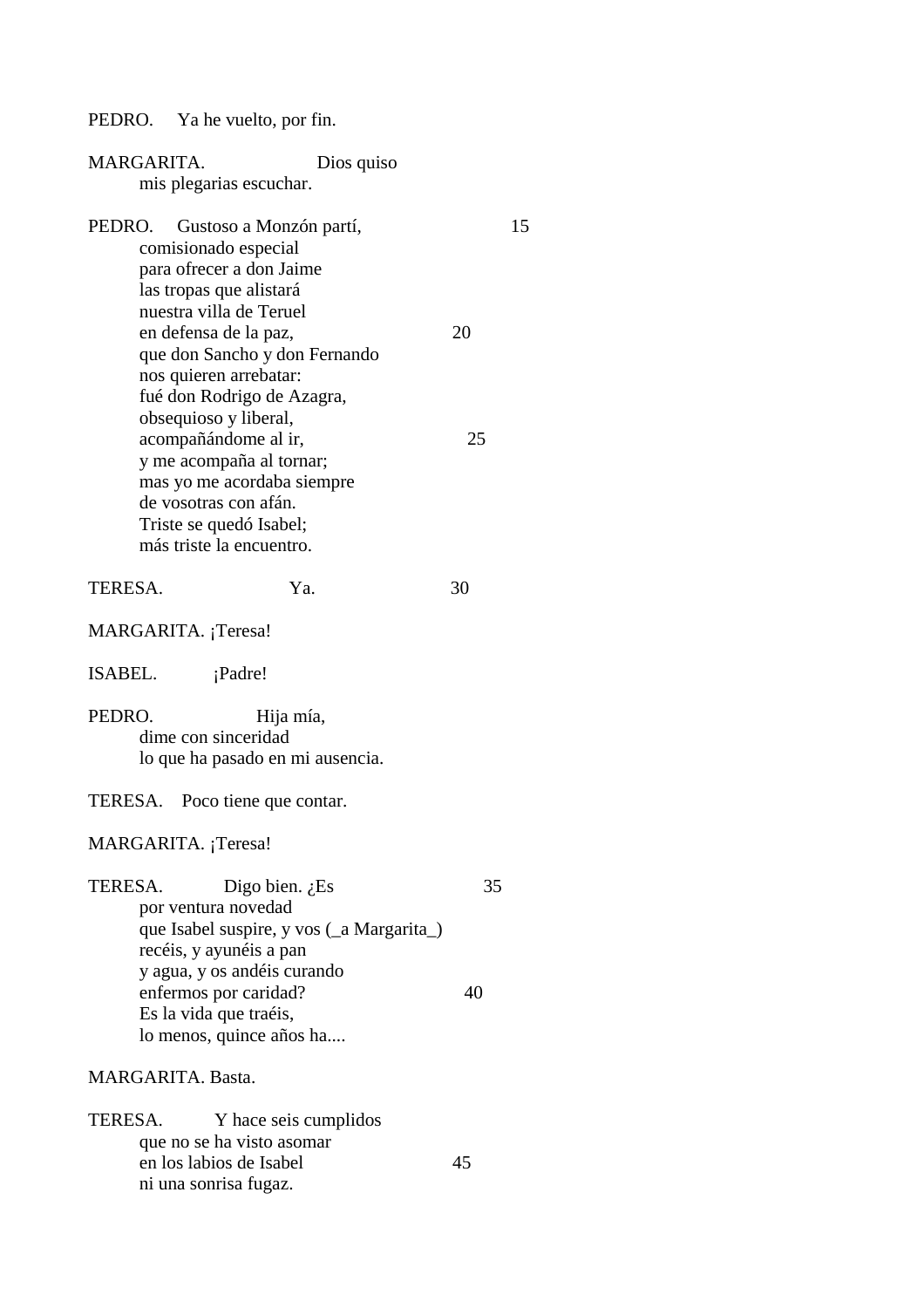ISABEL (\_aparte\_). ¡Ay, mi bien!

TERESA. En fin, señor, del pobrecillo don Juan Diego de Marsilla, nada se sabe.

MARGARITA. Si no calláis, 50 venid conmigo.

TERESA. Ir con vos fácil es; pero callar....

(\_Vanse Margarita y Teresa. Don Pedro se quita la espada y la pone sobre un bufete\_.)

# ESCENA II

### DON PEDRO, ISABEL

| PEDRO.<br>Mucho me aflige, Isabel, |    |
|------------------------------------|----|
| tu pesadumbre tenaz;               |    |
| pero, por desgracia, yo            | 55 |
| no la puedo remediar.              |    |
| Esclavo de su palabra              |    |
| es el varón principal;             |    |
| tengo empeñada la mía:             |    |
| la debo desempeñar.                | 60 |
| En el honor de tu padre            |    |
| no se vió mancha jamás:            |    |
| juventud honrada pide              |    |
| más honrada ancianidad.            |    |
|                                    |    |
| ISABEL. No pretendo yo             |    |
| PEDRO.<br>Por otra                 | 65 |
| parte, parece que están            |    |
| de Dios ciertas cosas. Oye         |    |
| un lance bien singular,            |    |
| y di si no tiene traza             |    |
| de caso providencial.              | 70 |
|                                    |    |
| ISABEL. A ver.                     |    |
| PEDRO.<br>En Teruel vivió          |    |
| (no sé si te acordarás)            |    |
| un tal Roger de Lizana,            |    |
| caballero catalán.                 | 75 |
|                                    |    |
| ISABEL. $i$ El templario?          |    |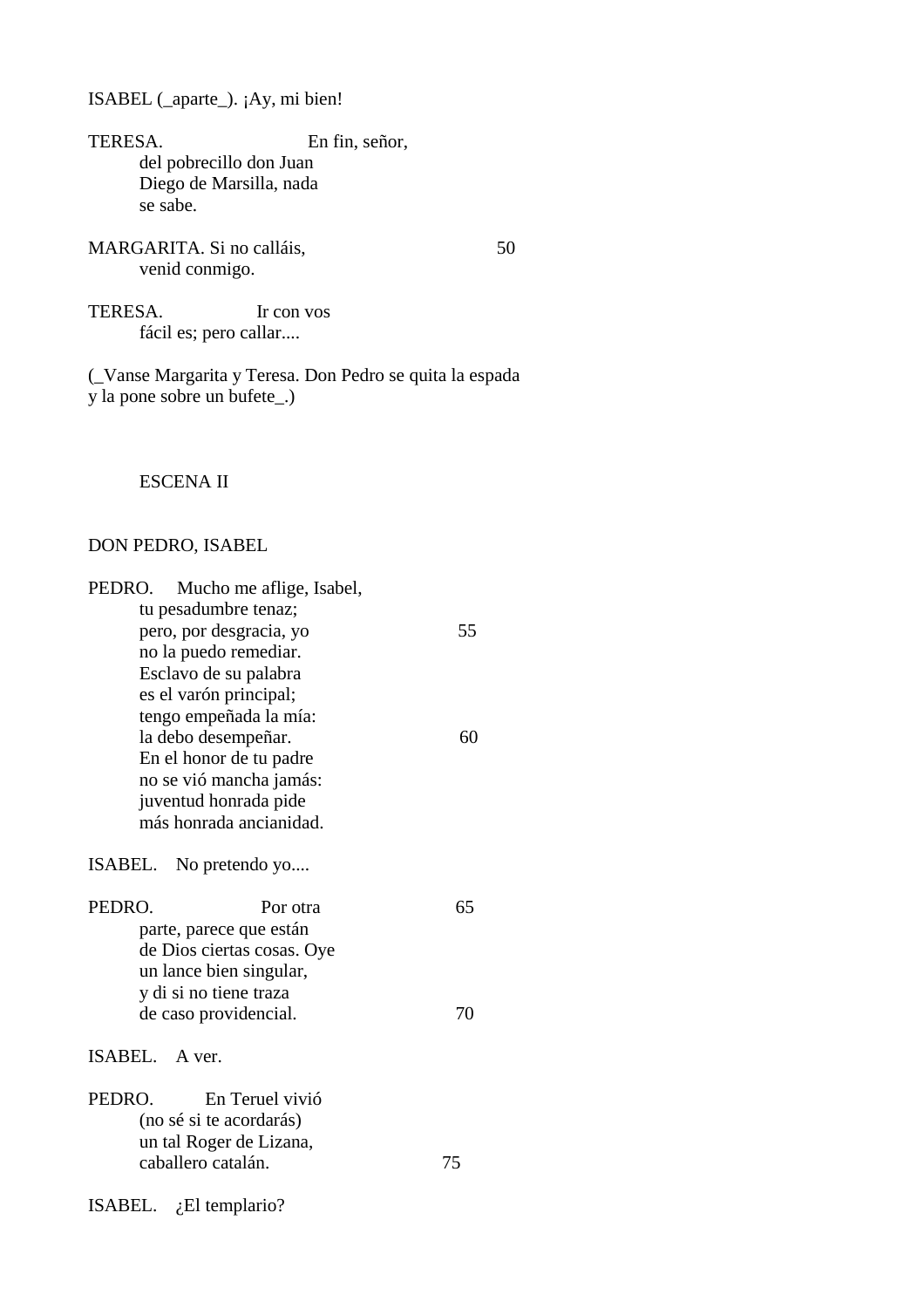| PEDRO.         | Sí. Roger                          |     |
|----------------|------------------------------------|-----|
|                | paraba en Monzón. Allá             |     |
|                | es voz que penas y culpas          |     |
|                | de su libre mocedad                |     |
|                | trajéronle una dolencia            |     |
|                | de espíritu y corporal,            | 80  |
|                | que vino a dejarle casi            |     |
|                | mudo, imbécil, incapaz.            |     |
|                |                                    |     |
|                | Pacífico en su idiotez,            |     |
|                | permitíanle vagar                  |     |
|                | libre por el pueblo. Un día,       | 85  |
|                | sobre una dificultad               |     |
|                | en mi encargo y sobre cómo         |     |
|                | se debiera de allanar,             |     |
|                | don Rodrigo y yo soltamos          |     |
|                | palabras de enemistad.             | 90  |
|                | Marchóse enojado, y yo             |     |
|                | exclamé al verle marchar:          |     |
|                | «¿Ha de ser este hombre dueño      |     |
|                | de lo que yo quiero más?           |     |
|                | Si la muerte puede sola            | 95  |
|                | mi palabra desatar,                |     |
|                |                                    |     |
|                | lléveme el Señor, y quede          |     |
|                | Isabel en libertad.»               |     |
|                | ISABEL. ¡Oh padre!                 |     |
| PEDRO.         | En esto, un empuje                 |     |
|                | tremendo a la puerta dan,          | 100 |
|                |                                    |     |
|                | se abre, y con puñal en mano       |     |
| entra          |                                    |     |
| <b>ISABEL.</b> |                                    |     |
|                | ¡Virgen del Pilar!                 |     |
|                | $i$ Quién?                         |     |
| PEDRO.         |                                    |     |
|                | Roger. Llégase a mí,               |     |
|                | y en voz pronunciada mal,          |     |
|                | «Uno (dijo) de los dos             | 105 |
|                | la vida aquí dejará.»              |     |
|                | ISABEL. Y $\zeta$ qué hicisteis?   |     |
| PEDRO.         |                                    |     |
|                | Yo, pensando                       |     |
|                | que bien pudiera quizás            |     |
|                | mi muerte impedir alguna           |     |
|                | mayor infelicidad,                 | 110 |
|                | crucé los brazos, y quieto         |     |
|                | esperé el golpe mortal.            |     |
|                |                                    |     |
|                | ISABEL. $i$ Cielos! $i$ , Y Roger? |     |
| PEDRO.         | Roger                              |     |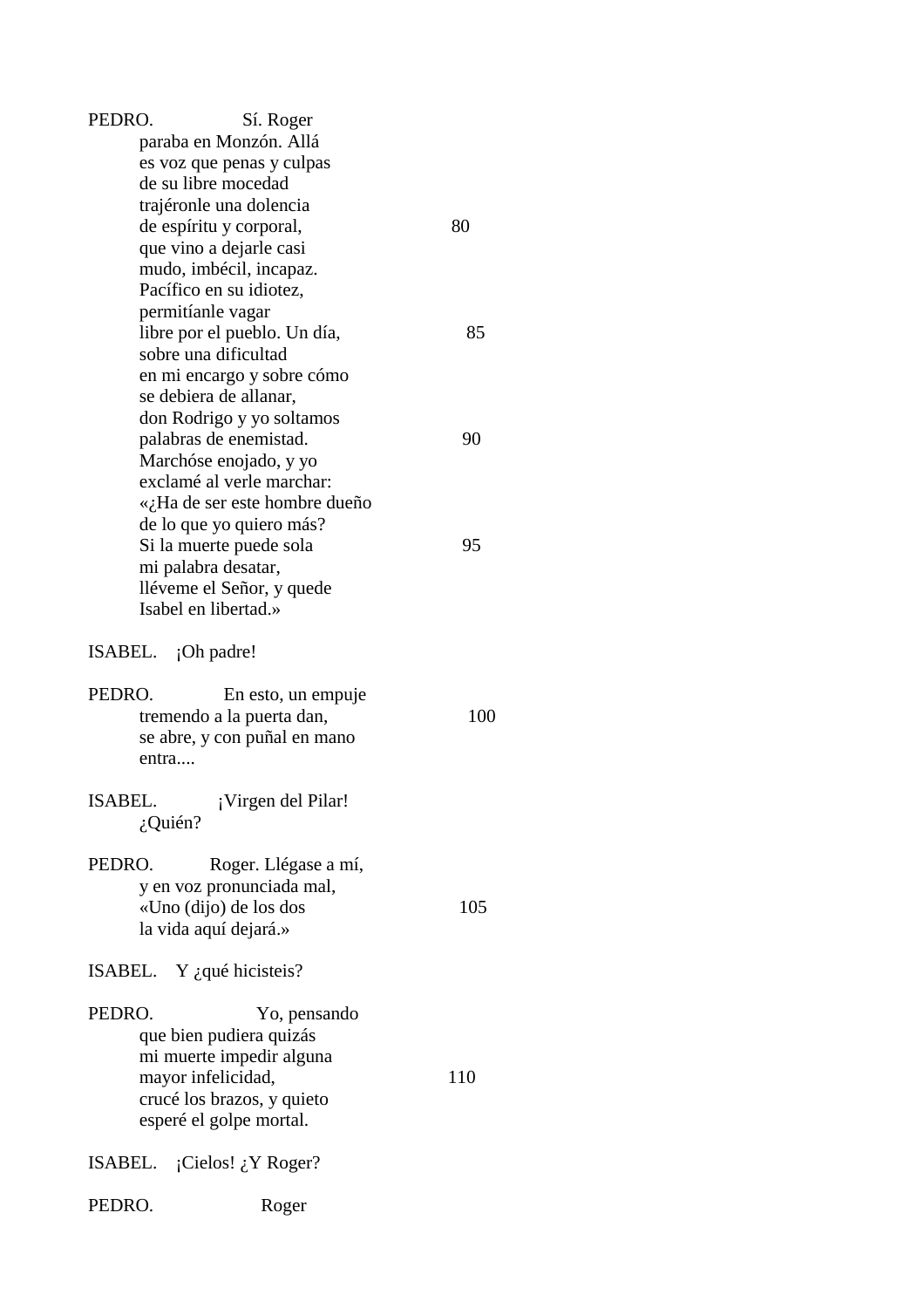parado al ver mi ademán, en lugar de acometerme, 115 se fué retirando atrás, mirándome de hito en hito, llena de terror la faz. Asió con entrambas manos el arma por la mitad, 120 y señas distintas hizo de querérmela entregar. Yo no le atendí, guardando completa inmovilidad como antes; y él, con los ojos 125 fijos, y sin menear los párpados, balbuciente dijo: «Matadme, salvad en el hueco de mi tumba mi secreto criminal.» 130 ISABEL. ¡Su secreto! PEDRO. En fin, de estarse tanto sin pestañear, él, cuyos sentidos eran la suma debilidad, se trastornó, cavó; dió 135 la guarnición del puñal en tierra, le fué la punta al corazón a parar al infeliz, y a mis plantas rindió el aliento vital. 140 Huí con espanto: Azagra, viniéndose a disculpar conmigo, me halló; le dije que no pisaba el umbral de aquella casa en mi vida; 145 y él, próvido y eficaz, avisó al rey, y mandó el cadáver sepultar.-- Ya ves, hija: por no ir yo contra tu voluntad, 150 por no cumplir mi palabra, quise dejarme matar; y Dios me guardó la vida: su decreto celestial es sin duda que esa boda 155 se haga por fin ... --y se hará, si en tres días no parece tu preferido galán.

ISABEL (\_aparte\_). ¡Ay de él y de mí!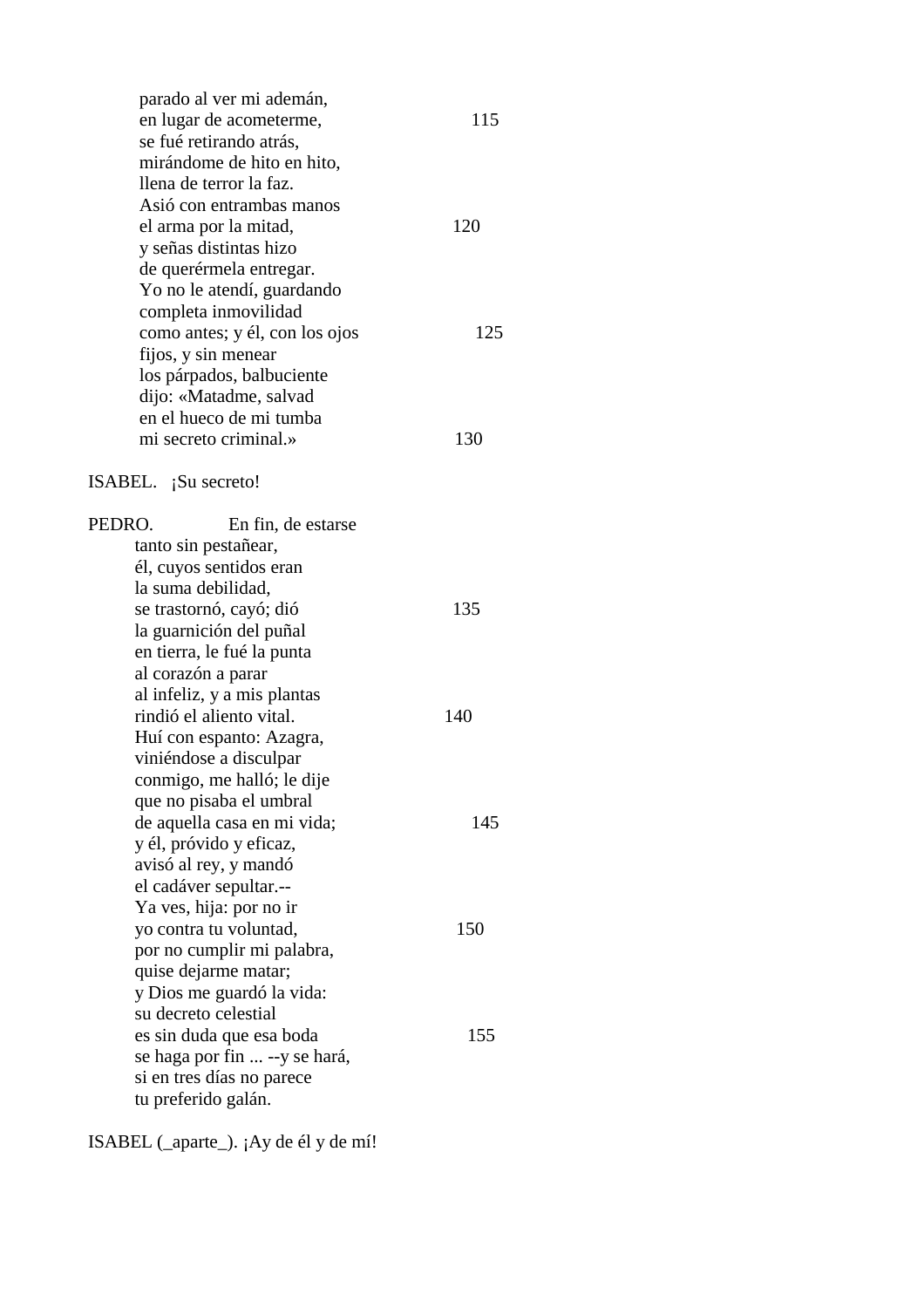## ESCENA III

#### TERESA.--DON PEDRO, ISABEL

| TERESA.                                                                   | Señor.                              |     |
|---------------------------------------------------------------------------|-------------------------------------|-----|
| acaba de preguntar                                                        |                                     | 160 |
| por vos don Martín, el padre                                              |                                     |     |
| de don Diego.                                                             |                                     |     |
| ISABEL (_aparte_). $\chi$ Si sabrá?                                       |                                     |     |
| TERESA. Como es enemigo vuestro,<br>le he dejado en el zaguán.            |                                     |     |
| PEDRO. A enemigo noble se abren                                           |                                     | 165 |
| las puertas de par en par.                                                |                                     |     |
| madre.                                                                    | Que llegue. (Vase Teresa) Ve con tu |     |
| ISABEL (_aparte_). Ella a sus pies me verá<br>llorando, hasta que consiga |                                     |     |
| vencer su severidad. (Vase )                                              |                                     |     |

#### ESCENA IV

#### DON PEDRO

 Desafiados quedamos al tiempo de cabalgar yo para Monzón: el duelo llevar a cabo querrá. Bien.--Pero él ha padecido 175 una larga enfermedad. Si no tiene el brazo firme, conmigo no lidiará.

ESCENA V

## DON MARTÍN.--DON PEDRO

- MARTÍN. Don Pedro Segura, seáis bien venido.
- PEDRO. Y vos, don Martín Garcés de Marsilla, 180 seáis bien hallado: tomad una silla.

(\_Siéntase don Martín, mientras don Pedro va a tomar su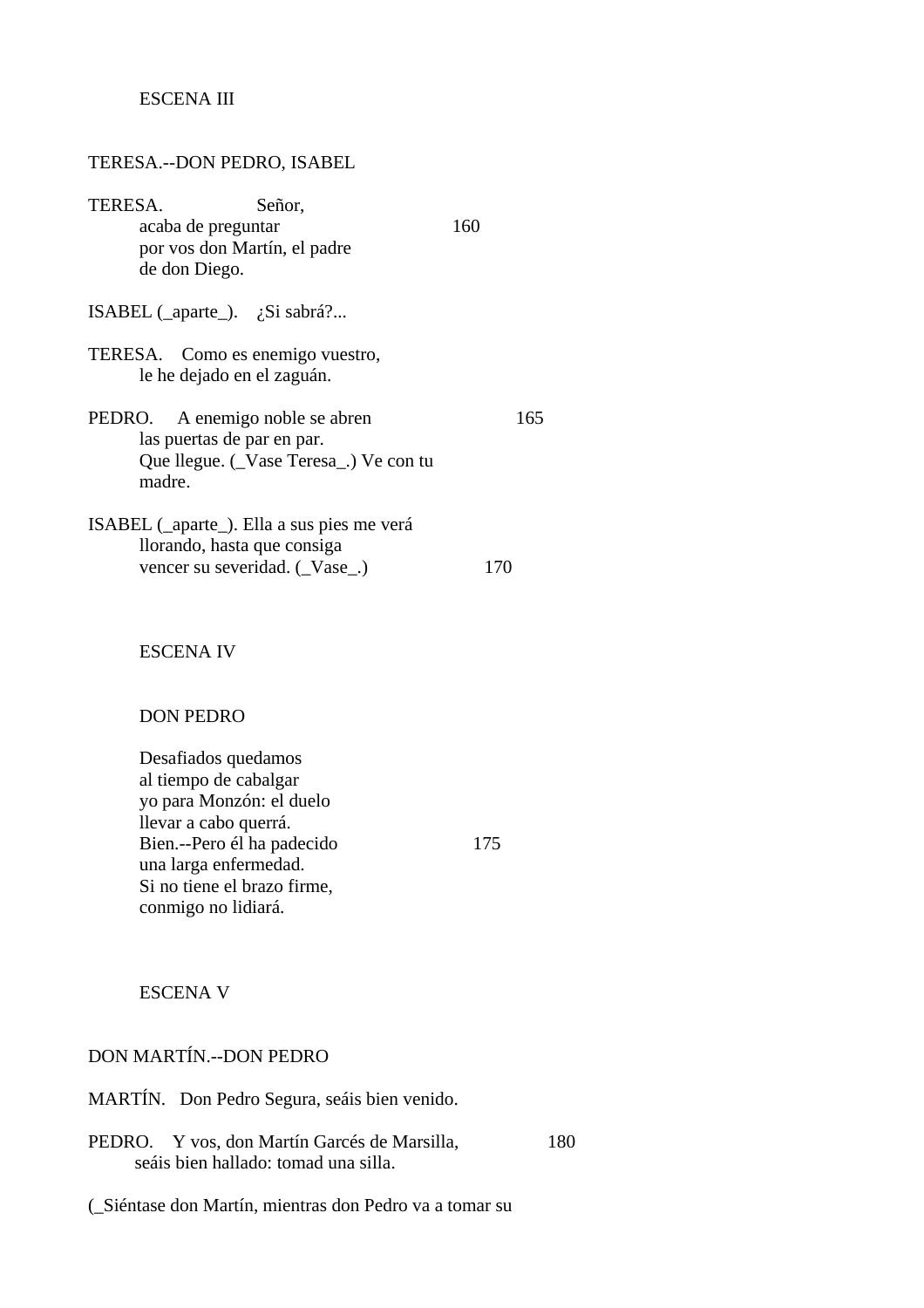| espada |  |
|--------|--|
|--------|--|

MARTÍN. Dejad vuestra espada.

| PEDRO (_sentándose_). | Con pena he sabido                     |
|-----------------------|----------------------------------------|
|                       | la grave dolencia que habéis padecido. |

MARTÍN. Al fin me repuse del todo. PEDRO. No sé....

MARTÍN. Domingo Celladas....

PEDRO. **¡Fuerte hombre es, a fe!** 185

MARTÍN. Pues aun a la barra le gano el partido.

- MARTÍN. Don Pedro, yo os tengo primero que hablar.
- PEDRO. Hablad en buen hora: ya escucho. Decid. 190

MARTÍN. Causó nuestra riña....

PEDRO. La causa omitid: sabémosla entrambos. Por vos se me dijo que soy un avaro, y os privo de un hijo. De honor es la ofensa, precisa la lid.

MARTÍN. ¿Tenéisme por hombre de aliento?

PEDRO. Sí tal. 195 Si no lo creyera, con vos no lidiara.

MARTÍN. Jamás al peligro le vuelvo la cara.

PEDRO. Sí, nuestro combate puede ser igual.

MARTÍN. Será por lo mismo....

PEDRO. Sangriento, mortal. Ha de perecer uno de los dos. 200

MARTÍN. Oíd un suceso, feliz para vos... Feliz para entrambos.

PEDRO. Decídmele. ¿Cuál?

MARTÍN. Tres meses hará que en lecho de duelo me puso la mano que todo lo guía. Del riesgo asustada la familia mía 205 quiso en vuestra esposa buscar su consuelo.

PEDRO. Así os quiero yo. Desde hoy, elegid al duelo aplazado seguro lugar.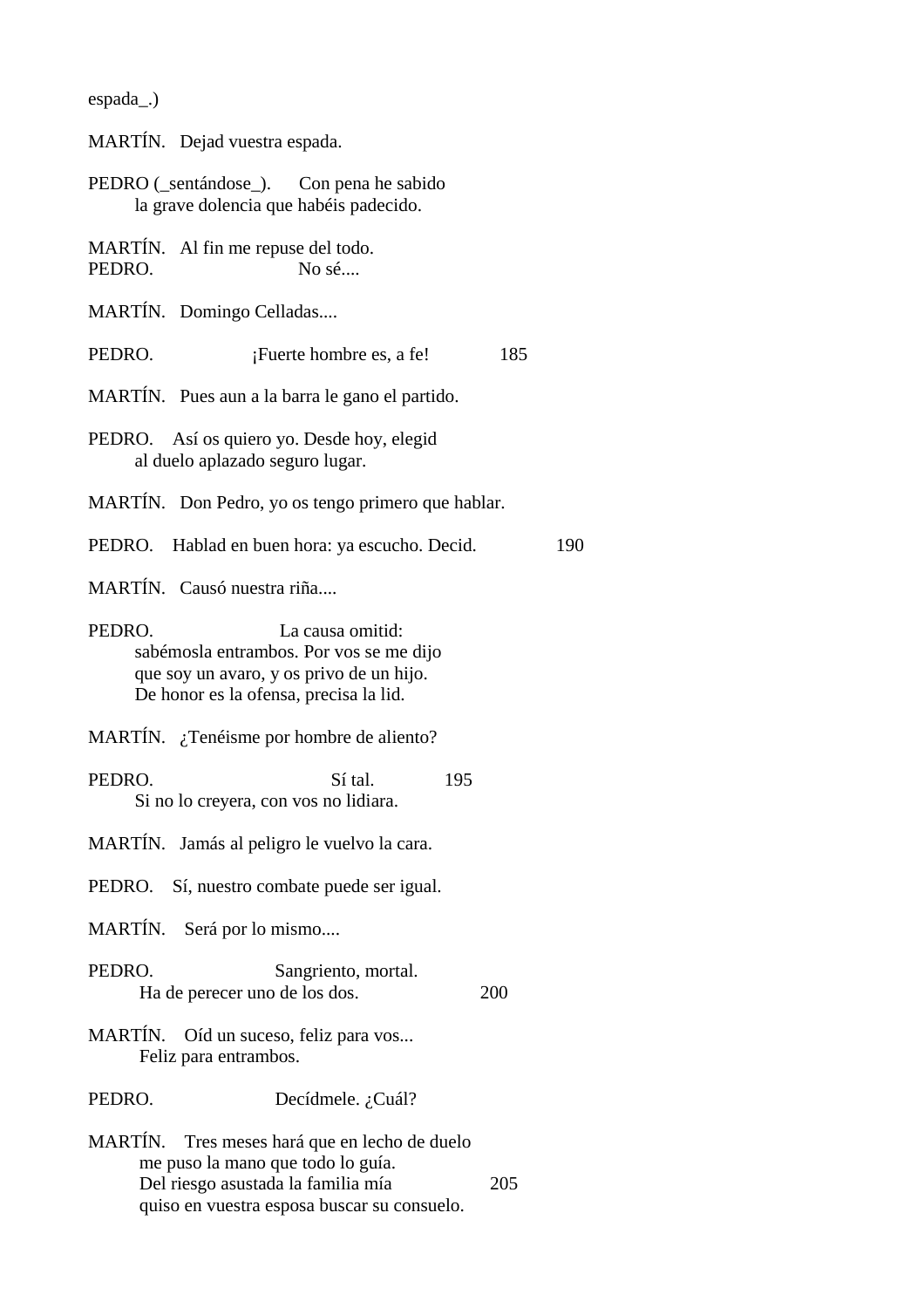Con tino infalible, con próvido celo salud en la villa benéfica vierte, y enfermo en que airada se ceba la muerte, le salva su mano, bendita del cielo. 210 Con vos irritado, no quise atender al dulce consejo de amante inquietud. «No cobre (decía) jamás la salud, si mano enemiga la debe traer.» Mayor mi tesón a más padecer, 215 la muerte en mi alcoba plantó su bandera. Por fin, una noche... ¡Qué noche tan fiera! Blasfemo el dolor hacíame ser; pedía una daga con furia tenaz, rasgar anhelando con ella mi pecho... 220 En esto a mis puertas, y luego a mi lecho, llegó un peregrino, cubierta la faz. Ángel parecía de salud y paz... Me habla, me consuela, benigno licor al labio me pone; me alivia el dolor, 225 y parte, y no quiere quitarse el disfraz. La noche que tuve su postrer visita, ya restablecido, sus pasos seguí. Cruzó varias calles, viniendo hacia aquí, y entró en esa ruina de gótica ermita, 230 que a vuestros jardines términos limita. Detúvele entonces: el velo cayó, radiante la luna su rostro alumbró ... era vuestra esposa. PEDRO. **i**Era Margarita! MARTÍN. Confuso un momento, cobréme después, 235 y vióme postrado la noble señora. --Con tal beneficio, no cabe que ahora provoque mi mano sangriento revés. Don Pedro Segura, decid a quien es deudor este padre de verse con vida, 240 que está la contienda por mí fenecida. Tomad este acero, ponedle a sus piés. (\_Da su espada a don Pedro, que la coloca en el bufete\_.) PEDRO. ¡Feliz yo, que logro el duelo excusar con vos, por motivo que es tan lisonjero! Si pronto me hallasteis, por ser caballero, 245 cuidado me daba el ir a lidiar. Con tal compañera, ¿quién no ha de arriesgar con susto la vida que lleva dichosa? Ella me será desde hoy más preciosa, si ya vuestro amigo queréisme llamar. 250

MARTÍN. Amigos seremos. (Danse las manos)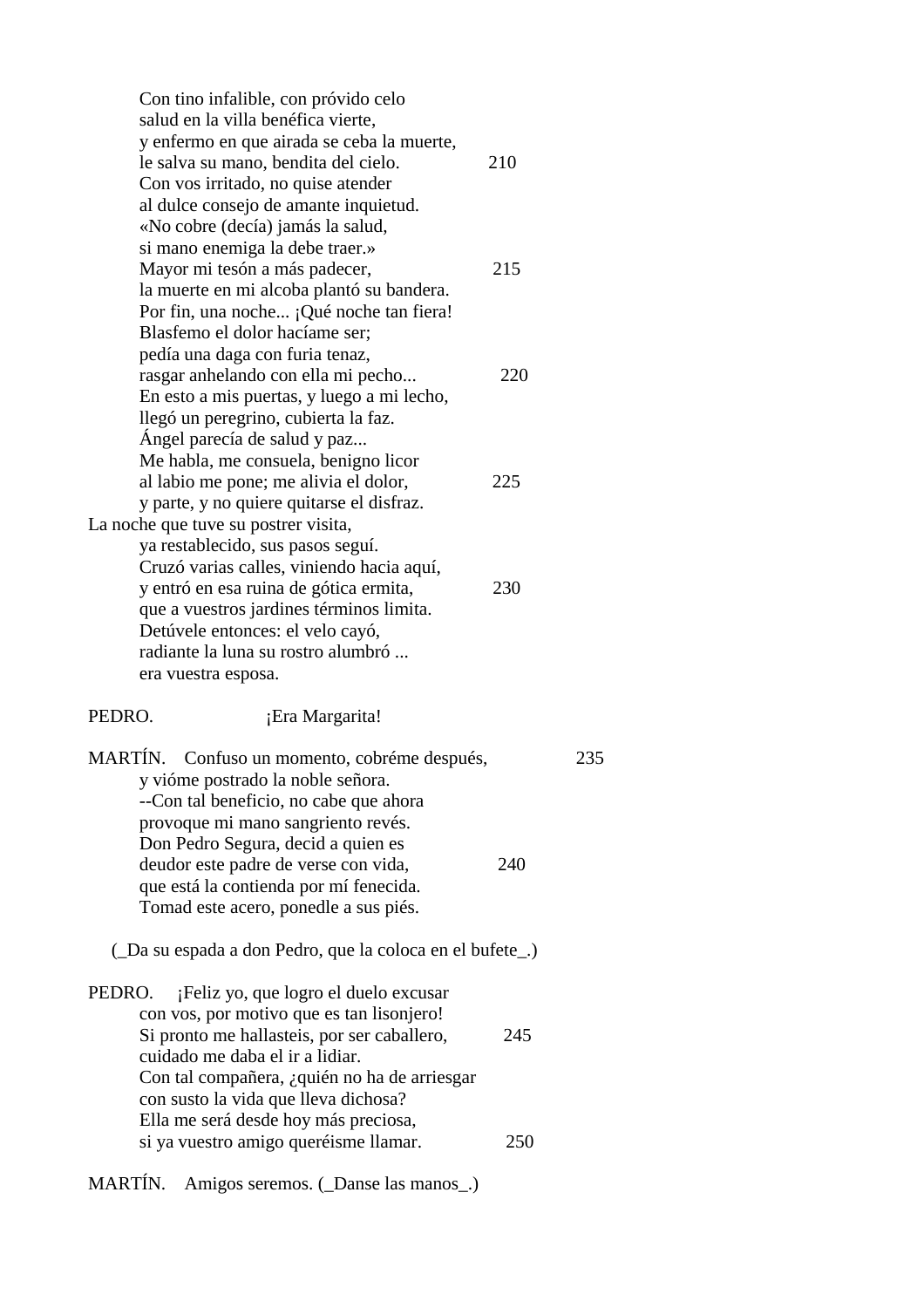| PEDRO. | Siempre. |
|--------|----------|
|--------|----------|

MARTÍN. Siempre, sí.

- PEDRO. Y al cabo, ¿qué nuevas tenéis de don Diego? En hora menguada, vencido del ruego de Azagra, la triste palabra le dí. Si antes vuestro hijo se dirige a mí, 255 ¡cuánto ambas familias se ahorran de llanto! No lo quiso Dios.
- MARTÍN. Yo su nombre santo bendigo; mas lloro por lo que perdí.
- PEDRO. Pero, ¿qué...?
- MARTÍN. Después de la de Maurel, donde cayó en manos del Conde Simón, 260 de nadie consigo señal ni razón, por más que anhelante pregunto por él. Cada día al cielo con súplica fiel pido que me diga qué punto en la tierra sostiénele vivo, o muerto le encierra: 265 mundo y cielo guardan silencio cruel.
- PEDRO. El plazo no tuvo su fin todavía. Piedad atesora inmensa el Eterno: y mucho me holgara si fuera mi yerno quien a mi Isabel tan fino quería. 270 Pero si no viene, y cúmplese el día, y llega la hora ... por más que me pesa, me tiene sujeto sagrada promesa: si fuera posible, no la cumpliría.
- MARTÍN. Diligencia escasa, fortuna severa 275 parece que en suerte a mi sangre cupo: quien a la desgracia sujetar no supo, sufrido se muestre cuando ella le hiera. Adiós.
- PEDRO. No han de veros de aquesa manera. Yo quiero esta espada; la mía tomad (\_Dásela\_.) 280 en prenda segura de fiel amistad.

MARTÍN. Acepto: un monarca llevarla pudiera.

(\_Vase don Martín, y don Pedro le acompaña\_.)

ESCENA VI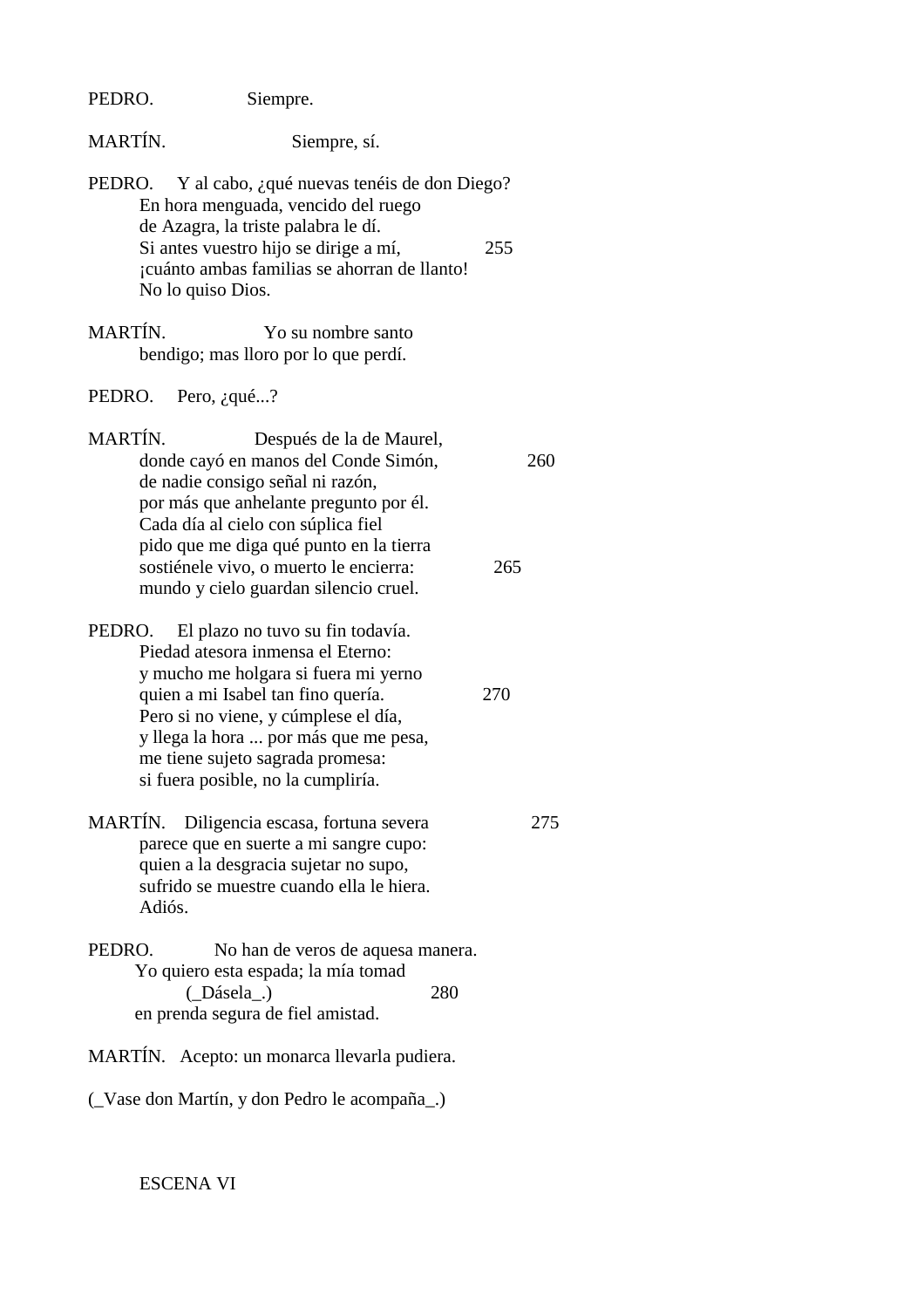## MARGARITA, ISABEL

| MARGARITA (_aparte, siguiendo con la vista a los dos que se<br>retiran.) |     |     |
|--------------------------------------------------------------------------|-----|-----|
| Aunque nada les oí,                                                      |     |     |
| deben estar ya los dos                                                   |     |     |
| reconciliados.                                                           |     |     |
|                                                                          |     |     |
| ISABEL (que viene tras su madre). Por Dios,<br>madre, haced caso de mí.  |     | 285 |
| MARGARITA. No; que es repugnancia loca                                   |     |     |
| la que mostráis a un enlace,                                             |     |     |
| que de seguro nos hace                                                   |     |     |
| a todos, merced no poca.                                                 | 290 |     |
| Noble sois; pero mirad                                                   |     |     |
| que quien su amor os consagra                                            |     |     |
| es don Rodrigo de Azagra,                                                |     |     |
| que goza más calidad,                                                    |     |     |
| más bienes: en Aragón                                                    | 295 |     |
| le acatan propios y ajenos,                                              |     |     |
| y muestra, con vos al menos,                                             |     |     |
| apacible condición.                                                      |     |     |
|                                                                          |     |     |
| ISABEL. Vengativo y orgulloso                                            |     |     |
| es lo que me ha parecido.                                                | 300 |     |
| MARGARITA. Vuestro padre le ha creído                                    |     |     |
| digno de ser vuestro esposo.                                             |     |     |
| Prendarse de quien le cuadre                                             |     |     |
| no es lícito a una doncella.                                             |     |     |
| ni hay más voluntad en ella                                              | 305 |     |
| que la que tenga su padre.                                               |     |     |
| Hoy día, Isabel, así                                                     |     |     |
| se conciertan nuestras bodas:                                            |     |     |
| así nos casan a todas,                                                   |     |     |
| y así me han casado a mí.                                                | 310 |     |
| ISABEL. $\lambda$ No hay a los tormentos míos                            |     |     |
| otro consuelo que dar?                                                   |     |     |
|                                                                          |     |     |
| MARGARITA. No me tenéis que mentar                                       |     |     |
| vuestros locos amoríos.                                                  |     |     |
| Yo por delirios no abogo.                                                | 315 |     |
| Idos.                                                                    |     |     |
|                                                                          |     |     |
| ISABEL.<br>En vano esperé.                                               |     |     |
| (Sollozando al retirarse)                                                |     |     |
| MARGARITA. ¡Qué! ¿lloráis?                                               |     |     |
| ISABEL.<br>Aun no me fué                                                 |     |     |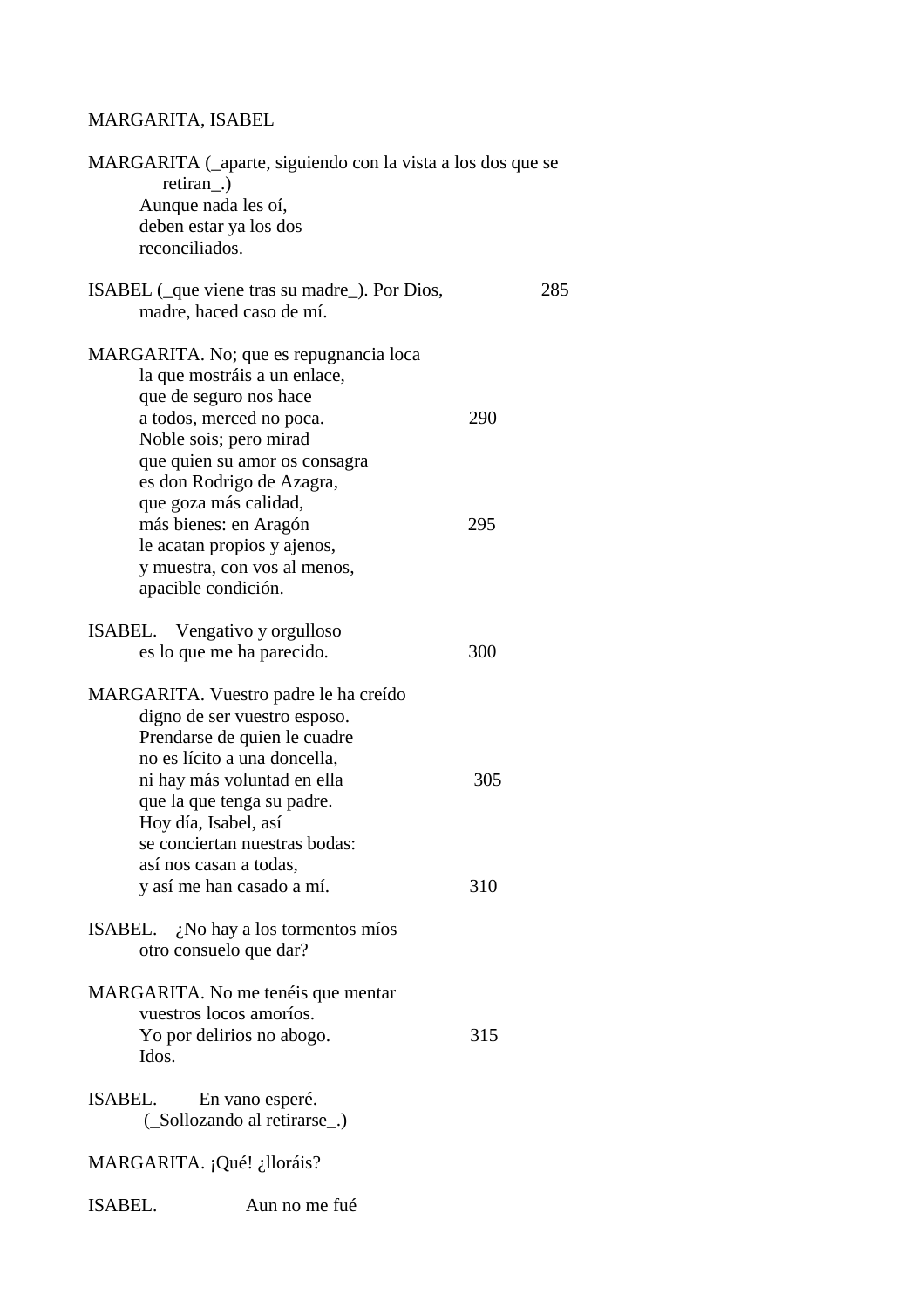vedado este desahogo.

| MARGARITA. Isabel, si no os escucho,                    |     |
|---------------------------------------------------------|-----|
| no me acuséis de rigor.                                 | 320 |
| Comprendo vuestro dolor,                                |     |
| y le compadezco mucho;                                  |     |
| pero, hija  cuatro años ha                              |     |
| que a nadie Marsilla escribe.                           |     |
| Si ha muerto                                            |     |
|                                                         |     |
| <b>ISABEL.</b><br>¡No, madre, vive!                     | 325 |
| Pero ¿cómo vivirá?                                      |     |
| Tal vez, llorando, en Sion                              |     |
| arrastra por mí cadenas,                                |     |
| quizá gime en las arenas                                |     |
| de la líbica región.<br>Con aviso tan funesto           | 330 |
|                                                         |     |
| no habrá querido afligirme.<br>Yo trato de persuadirme, |     |
| y sin cesar pienso en esto.                             |     |
| Yo me propuse aprender                                  | 335 |
| a olvidarle, sospechando                                |     |
| que infiel estaba, gozando                              |     |
| caricias de otra mujer.                                 |     |
| Yo escuché de su rival                                  |     |
| los acentos desabridos,                                 | 340 |
| y logré de mis oídos                                    |     |
| que no me sonaran mal.                                  |     |
| Pero ¡ay! cuando la razón                               |     |
| iba a proclamarse ufana                                 |     |
| vencedora soberana                                      | 345 |
| de la rebelde pasión,                                   |     |
| al recordar la memoria                                  |     |
| un suspiro de mi ausente,                               |     |
| se arruinaba de repente                                 |     |
| la fortaleza ilusoria,                                  | 350 |
| y con ímpetu mayor,                                     |     |
| tras el combate perdido,                                |     |
| se entraba por mi sentido                               |     |
| a sangre y fuego el amor.                               |     |
| Yo entonces a la virtud                                 | 355 |
| nombre daba de falsía,                                  |     |
| rabioso llanto vertía,                                  |     |
| y hundirme en el ataúd                                  |     |
| juraba en mi frenesí                                    |     |
| antes que rendirme al yugo                              | 360 |
| de ese hombre, fatal verdugo,                           |     |
| genio infernal para mí.                                 |     |
| MARGARITA. Por Dios, por Dios, Isabel,                  |     |
| moderad ese delirio:                                    |     |
| vos no sabéis el martirio                               | 365 |
| que me hacéis pasar con él.                             |     |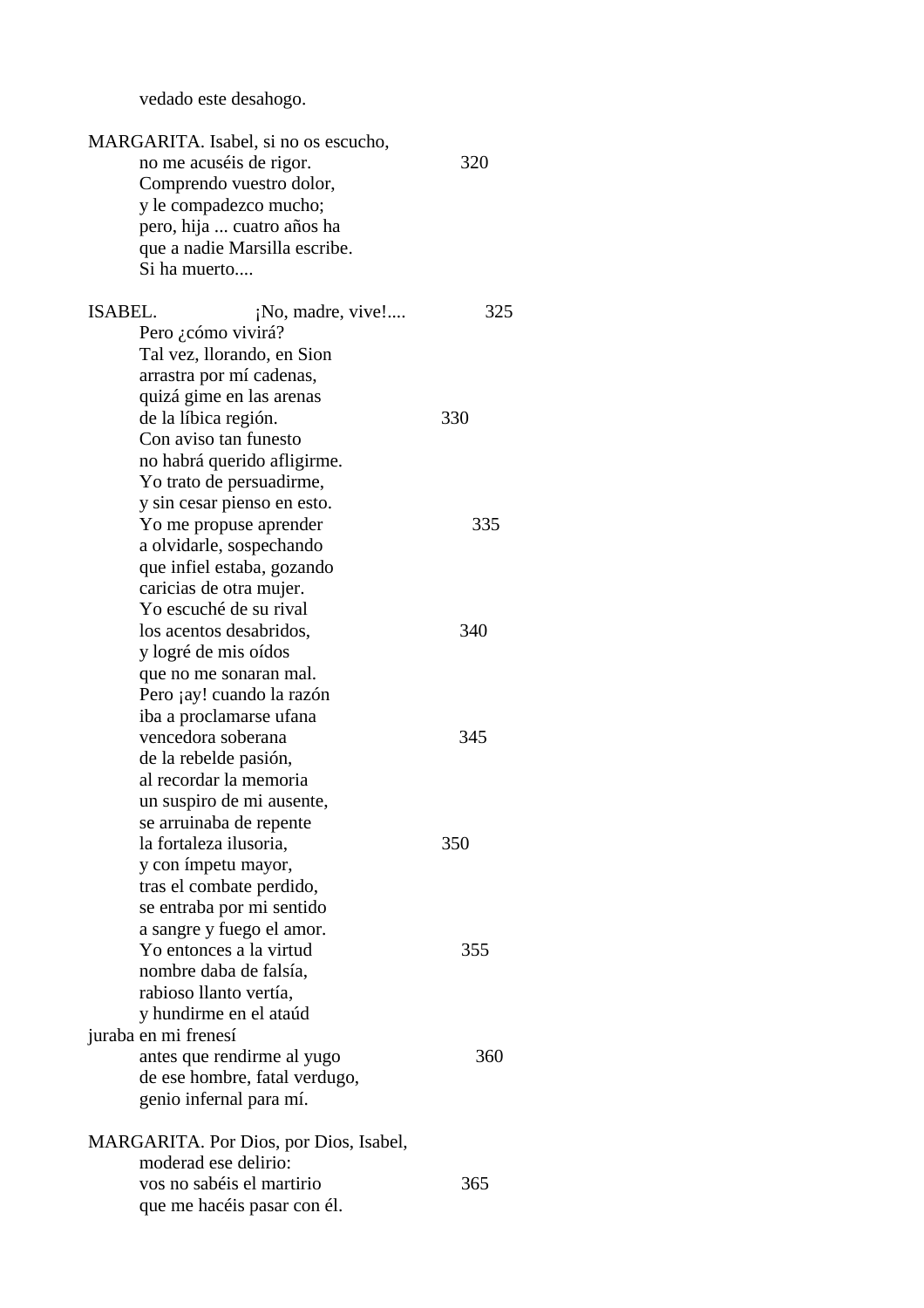| ISABEL. ¡Qué! ¿mi audacia os maravilla?       |     |
|-----------------------------------------------|-----|
| Pero estando ya tan lleno                     |     |
| el corazón de veneno,                         |     |
| fuerza es que rompa su orilla.                | 370 |
| No a vos, a la piedra inerte                  |     |
| de esa muralla desnuda,                       |     |
| a esa bóveda que muda                         |     |
| oyó mi queja de muerte,                       |     |
| a este suelo donde mella                      | 375 |
|                                               |     |
| pudo hacer el llanto mío,                     |     |
| a no ser tan duro y frío                      |     |
| como alguno que le huella,                    |     |
| para testigos invoco                          |     |
| de mi doloroso afán;                          | 380 |
| que, si alivio no le dan,                     |     |
| no les ofende tampoco.                        |     |
| MARGARITA (_aparte_). ¿Quién con ánimo sereno |     |
| la oyera?--El dolor mitiga;                   |     |
| de una madre, de una amiga                    | 385 |
| ven al cariñoso seno.                         |     |
|                                               |     |
| Conóceme, y no te ahuyente                    |     |
| la faz severa que ves:                        |     |
| máscara forzosa es,                           |     |
| que dió el pesar a mi frente;                 | 390 |
| pero tras ella te espera,                     |     |
| para templar tu dolor,                        |     |
| el tierno, indulgente amor                    |     |
| de una madre verdadera.                       |     |
| ISABEL. ¡Madre mía! (_Abrázanse._)            |     |
| MARGARITA.<br>Mi ternura                      | 395 |
| te oculté  porque debí                        |     |
| ¡Ha quince años que hay aquí                  |     |
| guardada tanta amargura!                      |     |
| Yo hubiera en tu amor filial                  |     |
|                                               |     |
| gozado, y gozar no debo                       |     |
| nada ya, desde que llevo                      | 400 |
| el cilicio y el sayal.                        |     |
| ISABEL. ¡Madre!                               |     |
| MARGARITA.<br>Temí, recelé                    |     |
| dar a tu amor incentivo,                      |     |
| y sólo por correctivo                         | 405 |
| severidad te mostré;                          |     |
| mas oyéndote gemir                            |     |
|                                               |     |
| cada noche desde el lecho,                    |     |
| y a veces en tu despecho                      |     |
| mis rigores maldecir,                         | 410 |
| yo al Señor, de silencioso                    |     |
|                                               |     |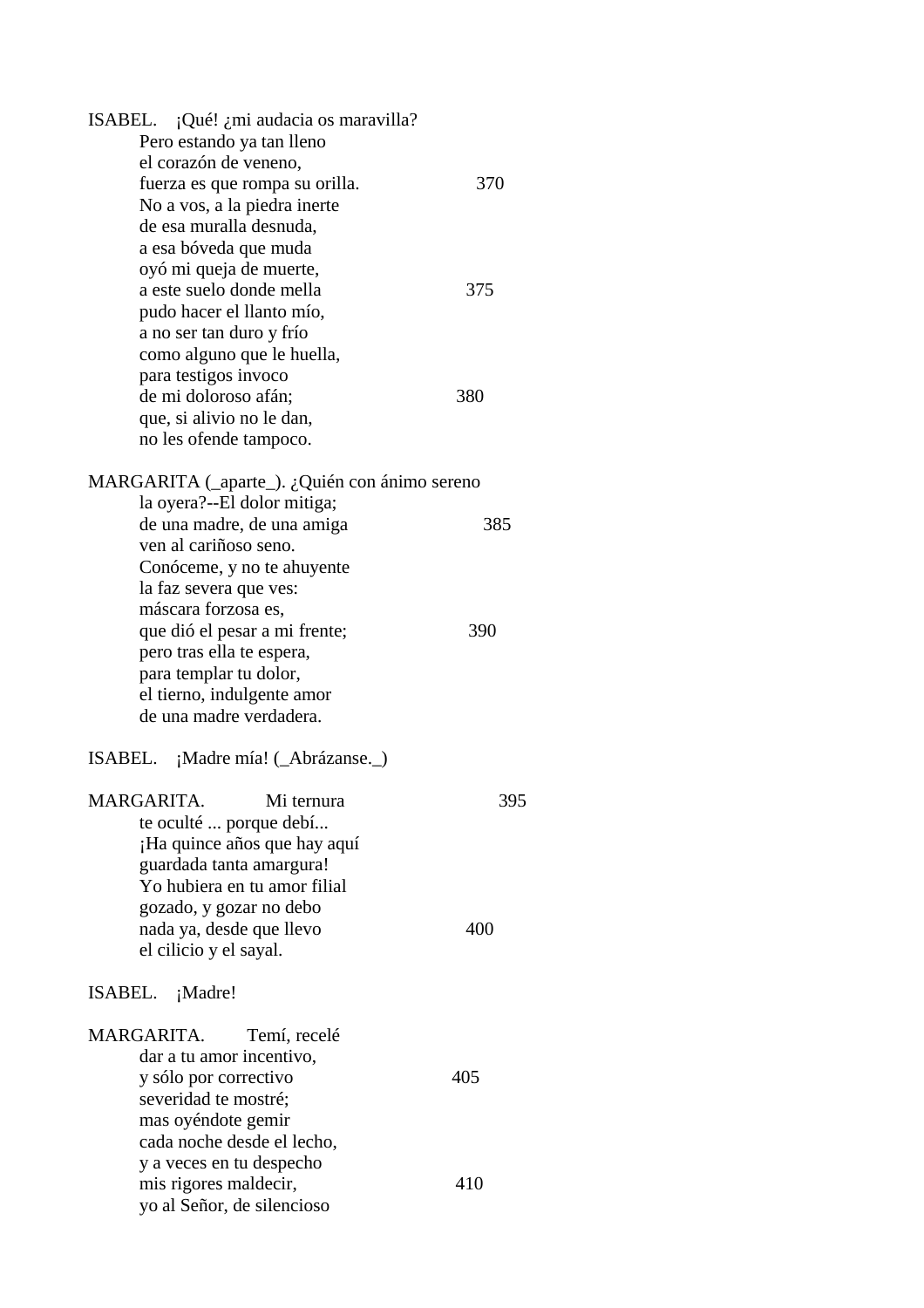materno llanto hecha un mar, ofrecí mil veces dar mi vida por tu reposo. ISABEL. ¡Cielos! ¡Qué revelación 415 tan grata! ¡Qué injusta he sido! ¡Que tanto me habéis querido! ¡Madre de mi corazón! Perdonadme... ¡Qué alborozo siento, aunque llorar me veis! 420 Seis años ha, más de seis, que tanta dicha no gozo. Mi desgracia contemplad, cuando como dicha cuento que mis penas un momento  $425$  aplaquen su intensidad. Pero este rayo que inunda en viva luz mi alma yerta, ¿dejaréis que se convierta en lobreguez más profunda? 430 Madre, madre, a quien adoro, el labio os pongo en el pie; mi aliento aquí exhalaré, si no cedéis a mi lloro. (\_Póstrase.\_) MARGARITA. Levanta, Isabel; enjuga 435 tus ojos; confía.... Sí, cuanto dependa de mí.... ISABEL Ya veis que en rápida fuga el tiempo desaparece. Si pasan tres días, <sub>i</sub>tres!, 440 todo me sobra después, toda esperanza fallece. Mi padre, por no faltar a la palabra tremenda, le rendirá por ofrenda 445 mi albedrío en el altar. Vuestras razones imprimen en su alma la persuasión: en mí toda reflexión fuera desacato, crimen. 450 Y yo, señora, lo veo: podrá llevarme a casar; pero en vez de preparar las galas del himeneo, que a tenerme se limite 455 una cruz y una mortaja; que esta gala y esta alhaja será lo que necesite.

MARGARITA. No, no, Isabel: cesa, cesa.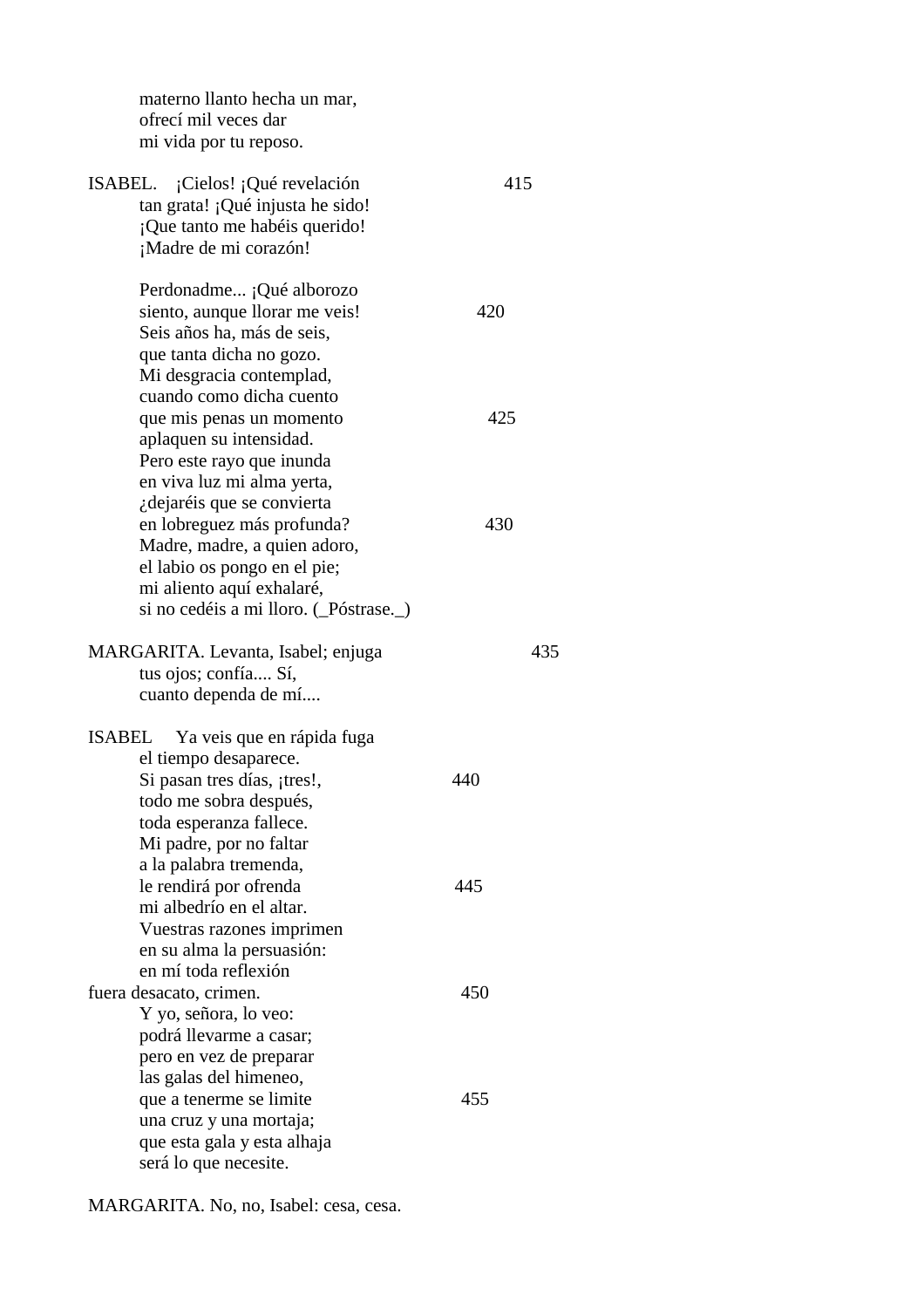Yo en tu defensa, me empeño: 460 no será Azagra tu dueño. yo anularé la promesa. Me oirá tu padre, y tamaños horrores evitará. Hoy madre tuya será 465 quien no lo fué tantos años.

#### ESCENA VII

#### TERESA.--MARGARITA, ISABEL

TERESA. Señoras, don Rodrigo de Azagra pide licencia para visitaros.

MARGARITA. Hazle entrar. A buen tiempo llega. (\_Vase Teresa\_.)

ISABEL. Permitid que yo me retire. 470

MARGARITA. Quédate en la pieza inmediata, y escucha nuestra conversación.

ISABEL. ¿Qué vais a decir?

MARGARITA. Óyelo, y acabarás de hacer justicia a tu madre. ( $\angle$ Vase Isabel $\angle$ .) 475

#### ESCENA VIII

#### DON RODRIGO.--MARGARITA

MARGARITA. Ilustre don Rodrigo....

RODRIGO. Señora ... al fin nos vemos.

MARGARITA. Honrad mi estrado, ya que la prisa de venir a mi casa no os ha dejado sosegar en la vuestra.

RODRIGO. Aquí vengo a buscar el sosiego que necesito. 480 (\_Siéntase\_.) ¿Qué me decís de mi desdeñosa?

MARGARITA. ¿Me permitiréis que hable con toda franqueza?

RODRIGO. Con franqueza pregunto yo.--Hablad.

MARGARITA. Mi esposo os prometió la mano de su 485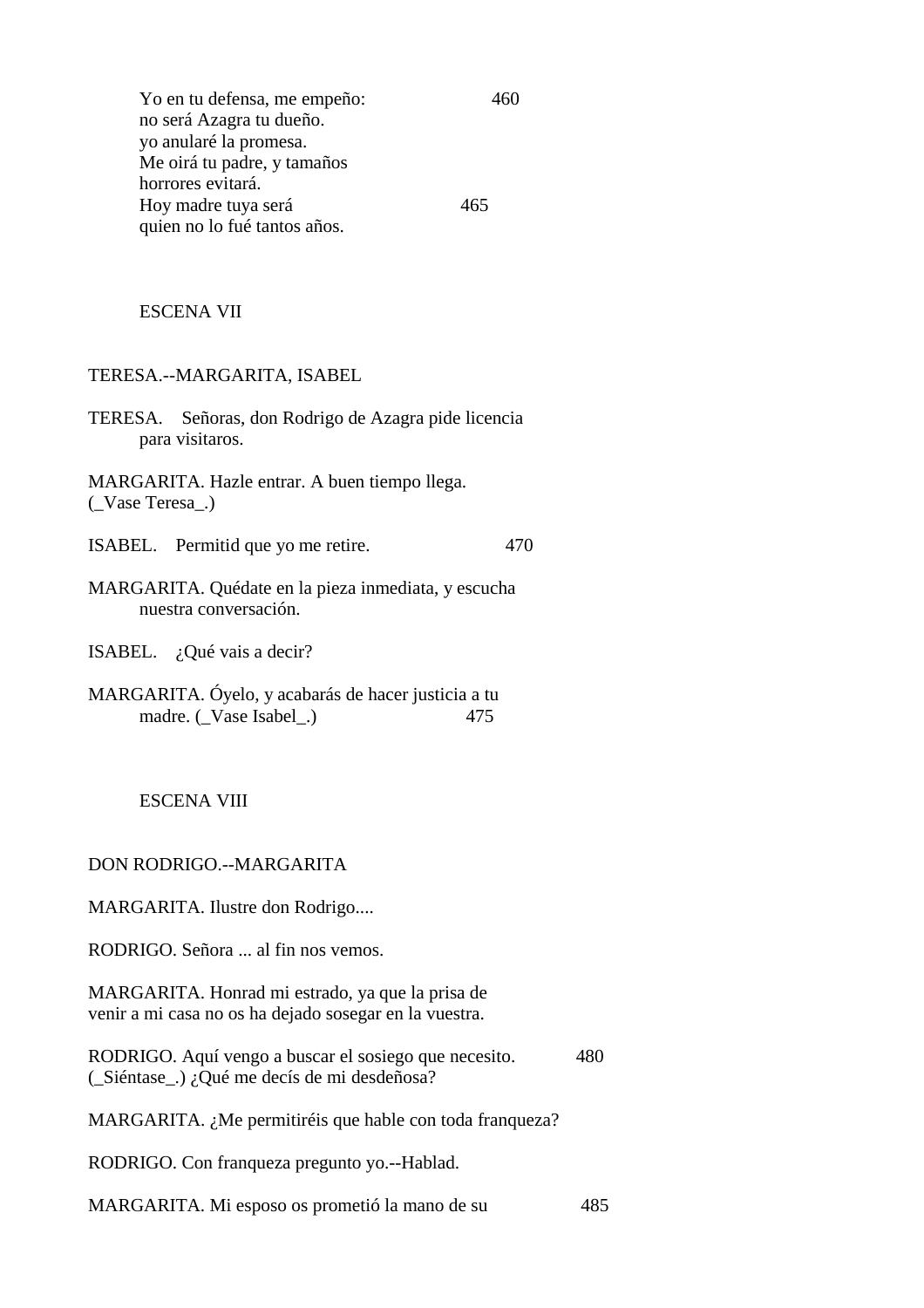hija única; y, por él, debéis contar de seguro con ella. Pero la delicadeza de vuestro amor y la elevación de vuestro carácter ¿se satisfarían con la posesión de una mujer, cuyo cariño no fuese vuestro? RODRIGO. El corazón de Isabel no es ahora mío, lo 490 sé; pero Isabel es virtuosa, es el espejo de las doncellas: cumplirá lo que jure, apreciará mi rendida fe, y será el ejemplo de las casadas.

MARGARITA. Mirad que su afecto a Marsilla no se ha disminuído. 495

RODRIGO. No me inspira celos un rival, cuyo paradero se ignora, cuya muerte, para mí, es indudable.

MARGARITA. ¿Y si volviese aún? ¿Y si antes de cumplirse el término, se presentara tan enamorado como se fué, y con aumentos muy considerables de hacienda? 500

RODRIGO. Mal haría en aparecer ni antes ni después de mis bodas. Él prometió renunciar a Isabel, si no se enriquecía en seis años; pero yo nada he prometido. Si vuelve, uno de los dos ha de quedar solo junto a Isabel. La mano que pretendemos ambos, no se compra con oro; 505 se gana con hierro, se paga con sangre.

MARGARITA. Vuestro lenguaje no es muy reverente para usado en esta casa, y conmigo; pero os le perdono, porque me perdonéis la pesadumbre que voy a daros. Yo, noble don Rodrigo, yo que hasta hoy consentí en 510 vuestro enlace con Isabel, he visto por último que de él iba a resultar su desgracia y la vuestra. Tengo, pues, que deciros, como cristiana y madre; tengo que suplicaros por nuestro Señor y nuestra Señora, que desistáis de un empeño, ya poco distante de la temeridad. 515

RODRIGO. Ese empeño es público, hace muchos años que dura, y se ha convertido para mí en caso de honor. Es imposible que yo desista. No os opongáis a lo que no podréis impedir.

MARGARITA. Aunque habéis desairado mi ruego, tal 520 vez no le desaire mi esposo.

RODRIGO. Mucho alcanzáis con él: adora en vos, y lo merecéis, porque ha quince años que os empleáis en la caridad y la penitencia... Pero ... ¿os ha contado ya la muerte de Roger de Lizana? 525

MARGARITA. ¡Cómo! ¿Roger ha muerto?

RODRIGO. Sí, loco y mudo, según estaba; desgraciadamente,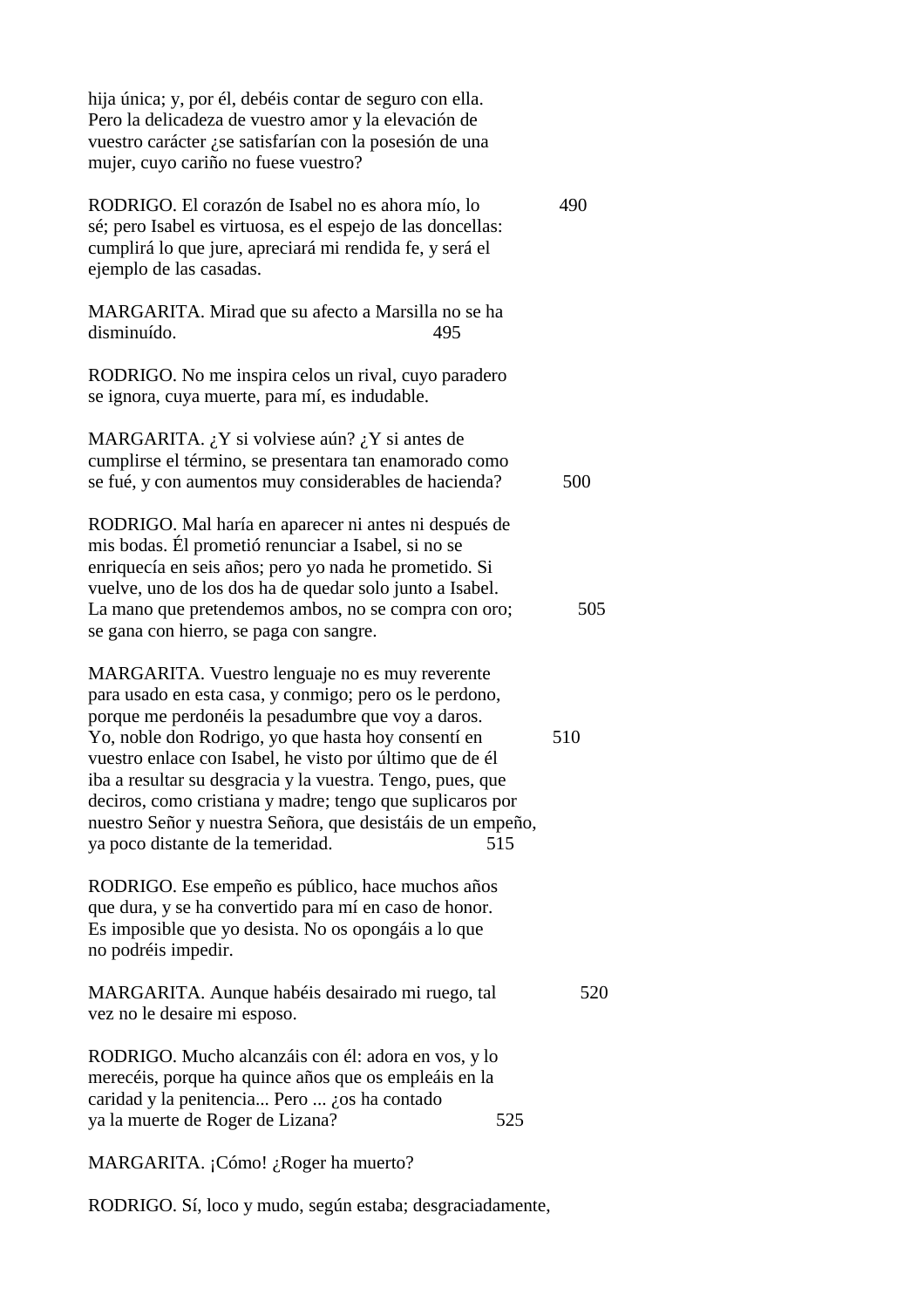según merecía; y a los pies de don Pedro, como era justo.

MARGARITA. ¡Cielos! Nada sabía de ese infeliz. 530

RODRIGO. Ese infeliz era muy delincuente, era el corruptor de una dama ilustre.

MARGARITA. ¡Don Rodrigo!

RODRIGO. La esposa más respetable entre las de Teruel. 535

MARGARITA. Por compasión.... Si Roger ha muerto....

RODRIGO. Casi espiró en mis brazos. Yo tendí sobre el féretro su cadáver, yo hallé sobre su corazón unas cartas.... 540

MARGARITA. ¡Cartas!

RODRIGO. De mujer ... cinco ... sin firma todas. Pero yo os las presentaré, y vos me diréis quién las ha escrito.

MARGARITA. ¡Callad! ¡callad! 545

RODRIGO. Si no, acudiré a vuestro esposo: bien conoce la letra.

MARGARITA. ¡No! ¡Dádmelas, rompedlas, quemadlas!

RODRIGO. Se os entregarán; pero Isabel me ha de entregar a mí su mano primero. 550

MARGARITA. ¡Oh!

RODRIGO. Dios os guarde, señora.

MARGARITA. Deteneos, oídme.

RODRIGO. Para que os oiga, venid a verlas. (\_Vase\_.)

MARGARITA. Escuchad, escuchadme. (Vase tras don 555 Rodrigo\_.)

### ESCENA IX

ISABEL, y después TERESA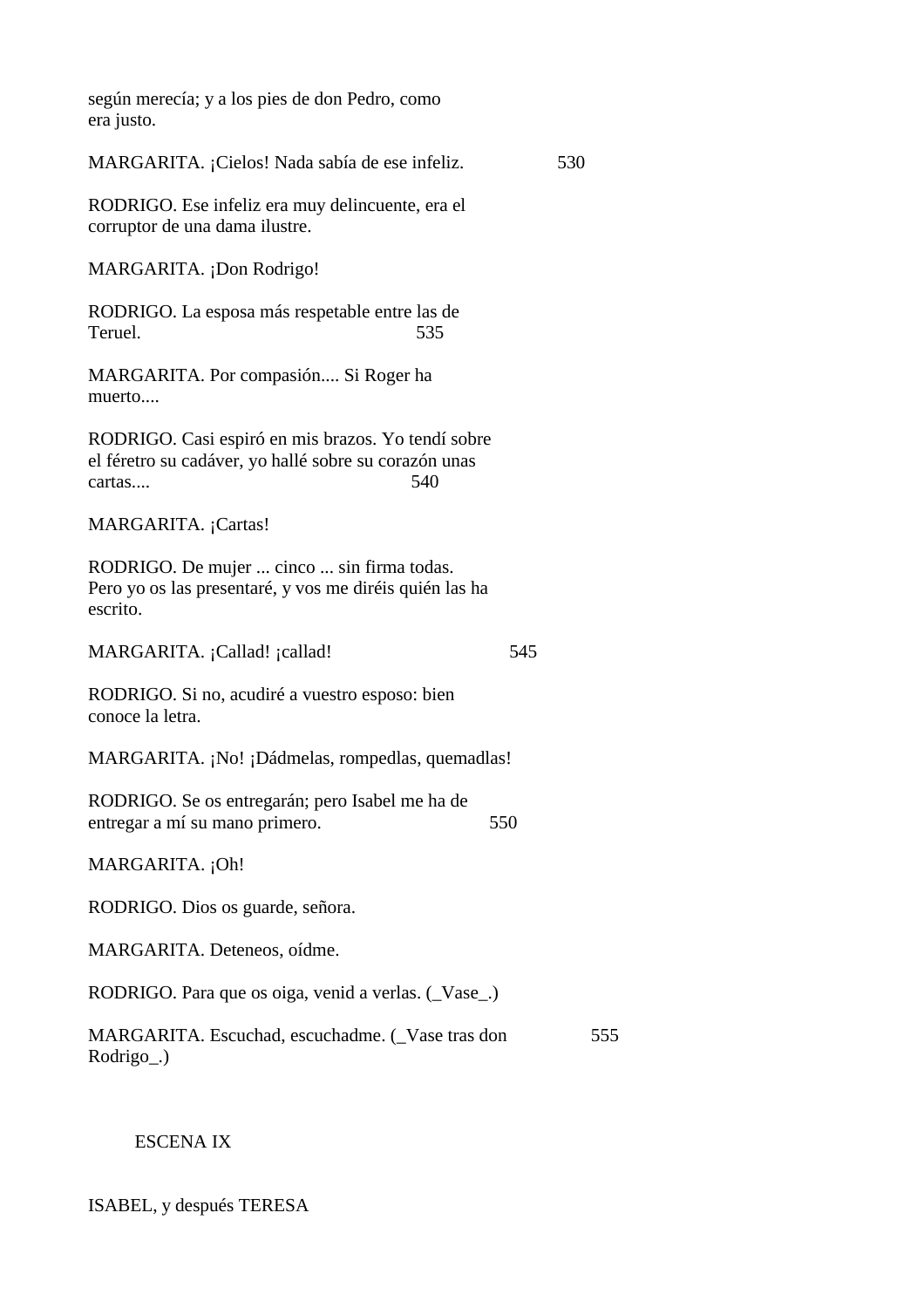ISABEL. ¿Qué es lo que oí? No lo he comprendido, no quiero comprender ese misterio horrible: sólo entiendo que de infeliz he pasado a más. (\_Sale Teresa\_.) TERESA. Señora, un joven extranjero ha llegado a 560 casa pidiendo que se le dejara descansar un rato.... ISABEL. Recíbele ... déjame. TERESA. Ya se le recibió, y le han agasajado con vino y magras; por señas que nada de ello ha probado, como si fuera moro o judío. Aparte de esto, es muy lindo 563 muchacho: he trabado conversación con él, y dice que viene de Palestina. ISABEL. ¿De Palestina? TERESA. Yo me acordé al punto del pobre don Diego. --Como os figuráis que debe estar por allá.... 570 ISABEL. Sí. Llámale pronto. (\_Vase Teresa\_.) ¡Virgen piadosa! ¡Que haya sido sueño lo que pienso que oí! ¡Oh! Pensemos en el que viene de Palestina. ESCENA X ZULIMA, en traje de noble aragonés, TERESA.--ISABEL ZULIMA. El cielo os guarde. ISABEL. Y a vos también. ZULIMA (\_aparte\_.) Mi rival es ésta. ISABEL. Mejor podéis descansar 575 en esta sala que fuera.

- TERESA. Este mancebo, señora, viene de lejanas tierras, de Jerusalem, de Jope, de Belén ... y de Judea. 580
- ISABEL. ¿Cierto?
- ZULIMA. Sí.
- TERESA. Y ha conocido allá gente aragonesa.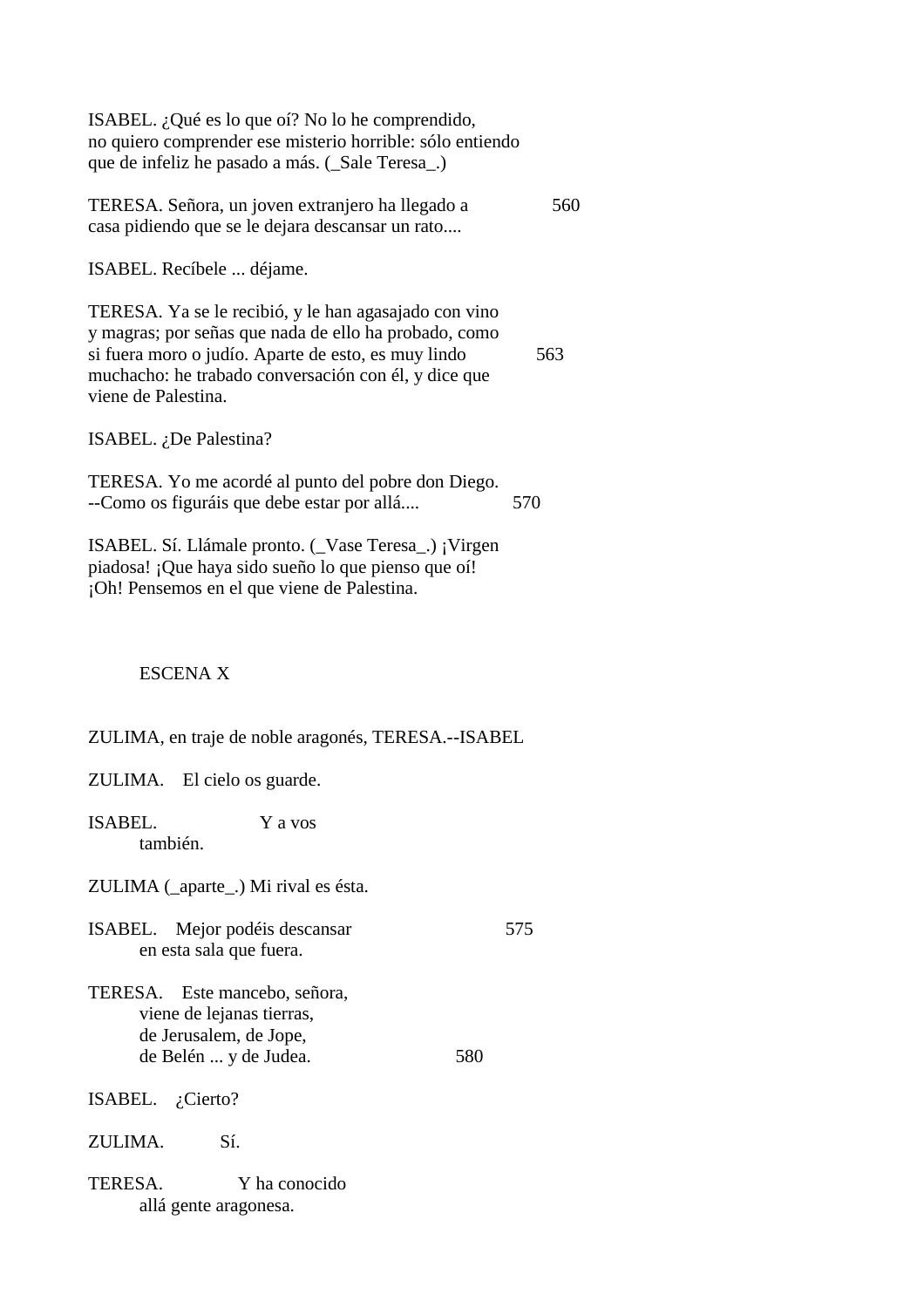| ZULIMA. Un caballero traté<br>de Teruel.                                                                                       |     |
|--------------------------------------------------------------------------------------------------------------------------------|-----|
| ISABEL.<br>$i$ Cuál? $i$ Quién? $i$ Quién era?<br>$i$ . Su nombre?                                                             |     |
| ZULIMA.<br>Diego Marsilla.                                                                                                     | 585 |
| ISABEL. ¡Os trajo Dios a mi puerta!--<br>¿Dónde le dejáis?                                                                     |     |
| TERESA.<br>Entonces,<br><i>i</i> era ya rico?                                                                                  |     |
| ZULIMA.<br>Una herencia<br>cuantiosa le dejaron<br>allí.                                                                       |     |
| ISABEL. Pero ¿dónde queda?                                                                                                     | 590 |
| ZULIMA. Hace poco era cautivo<br>del Rey moro de Valencia.                                                                     |     |
| ISABEL. ¡Cautivo! ¡Infeliz!                                                                                                    |     |
| ZULIMA.<br>No tanto.<br>La esposa del Rey, la bella<br>Zulima, le amó.                                                         |     |
| ISABEL.<br>$i$ . Le amó?                                                                                                       | 595 |
| ZULIMA. $i$ Sí! $j$ mucho!                                                                                                     |     |
| TERESA.<br>¡Qué desvergüenza!                                                                                                  |     |
| ISABEL. Y ¿qué? ¿ No viene por eso<br>Marsilla donde le esperan?                                                               |     |
| TERESA. ¿Se ha vuelto moro quizá?                                                                                              |     |
| ZULIMA (_aparte_). Ya que padecí, padezca.<br>Finjamos.                                                                        | 600 |
| ISABEL. Hablad.                                                                                                                |     |
| ZULIMA.<br>No es fácil<br>resistir a una princesa<br>hermosa y amante: al fin<br>Marsilla, para con ella,<br>era un miserable. |     |

TERESA. Pero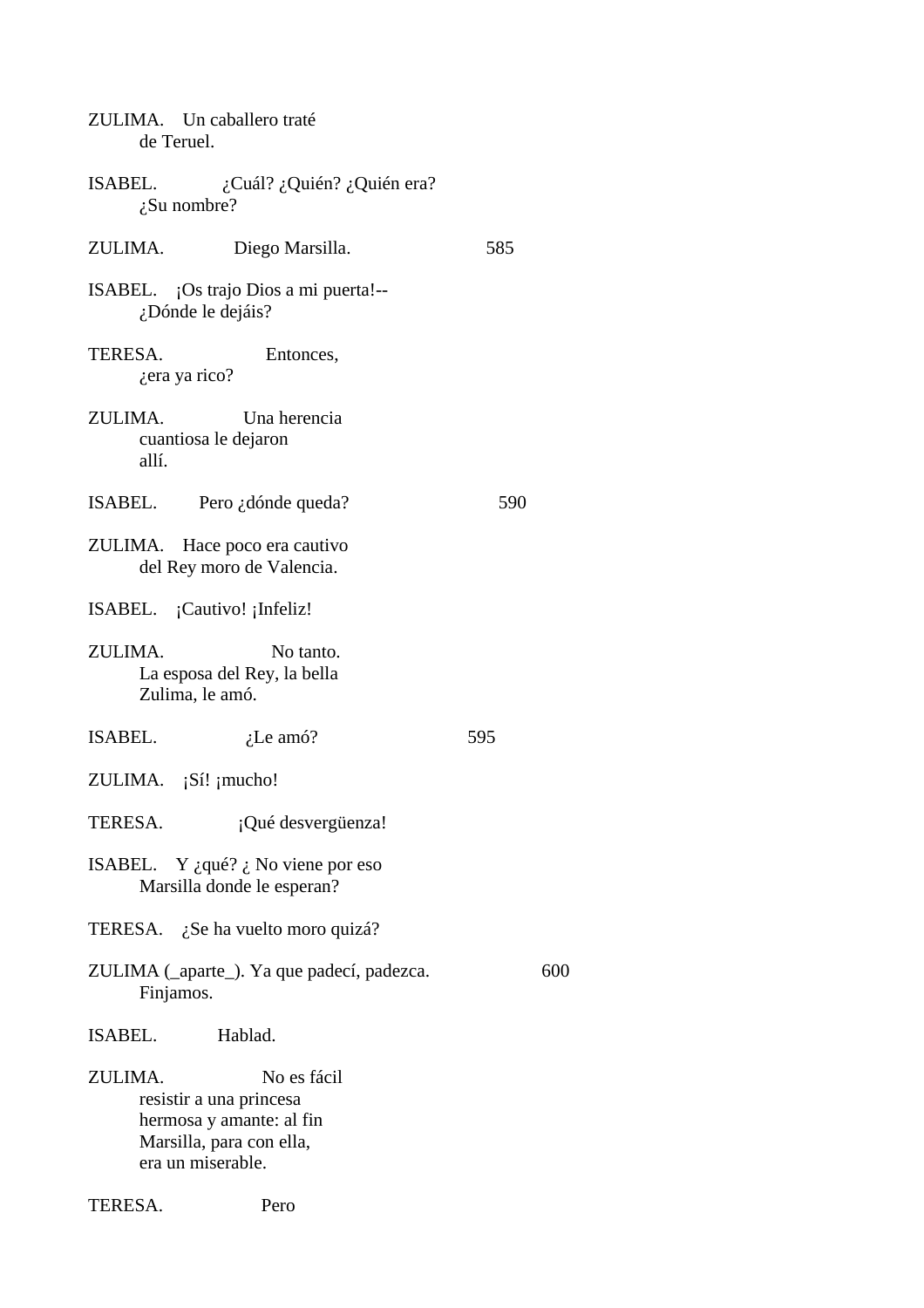| vamos, acabad | 605 |
|---------------|-----|
|---------------|-----|

| ISABEL (_aparte_.) Apenas       |  |
|---------------------------------|--|
| V <sub>1</sub> V <sub>O</sub> . |  |

- ZULIMA. El Rey llegó a saber lo que pasaba; la Reina pudo escapar, protegida por un bandido, cabeza 610 de la cuadrilla temible que hoy anda por aquí cerca; y Marsilla....
- ISABEL.  $i$ , Qué?
- ZULIMA. Rogad a Dios que le favorezca.
- ISABEL. ¡Ha muerto! ¡Jesús, valedme! 615 (\_Desmáyase\_.)
- TERESA. ¡Isabel! ¡Isabel!--¡Buena la habéis hecho!
- ZULIMA. (\_aparte\_.) Sabe amar esta cristiana de veras; yo sé más, yo sé vengarme.
- TERESA. ¡Señora!--¡Paula! ¡Jimena! 620 (\_A Zulima\_.) Buscad agua, llamad gente.
- ZULIMA ( aparte .) Salgamos.--Con esta nueva, se casará. (\_Vase\_.)
- TERESA. ¡Dios confunda la boca ruin que nos cuenta noticia tan triste!... Pero 625 un prójimo que no prueba cerdo ni vino, ¿qué puede dar de sí?
	- (\_Salen dos criadas que traen agua\_.)

 Pronto aquí, lerdas. ¿Dónde estabais? A ver: dadme el agua.

ISABEL.  $iAy, Dios! iAy, Teresa!$  630

ESCENA XI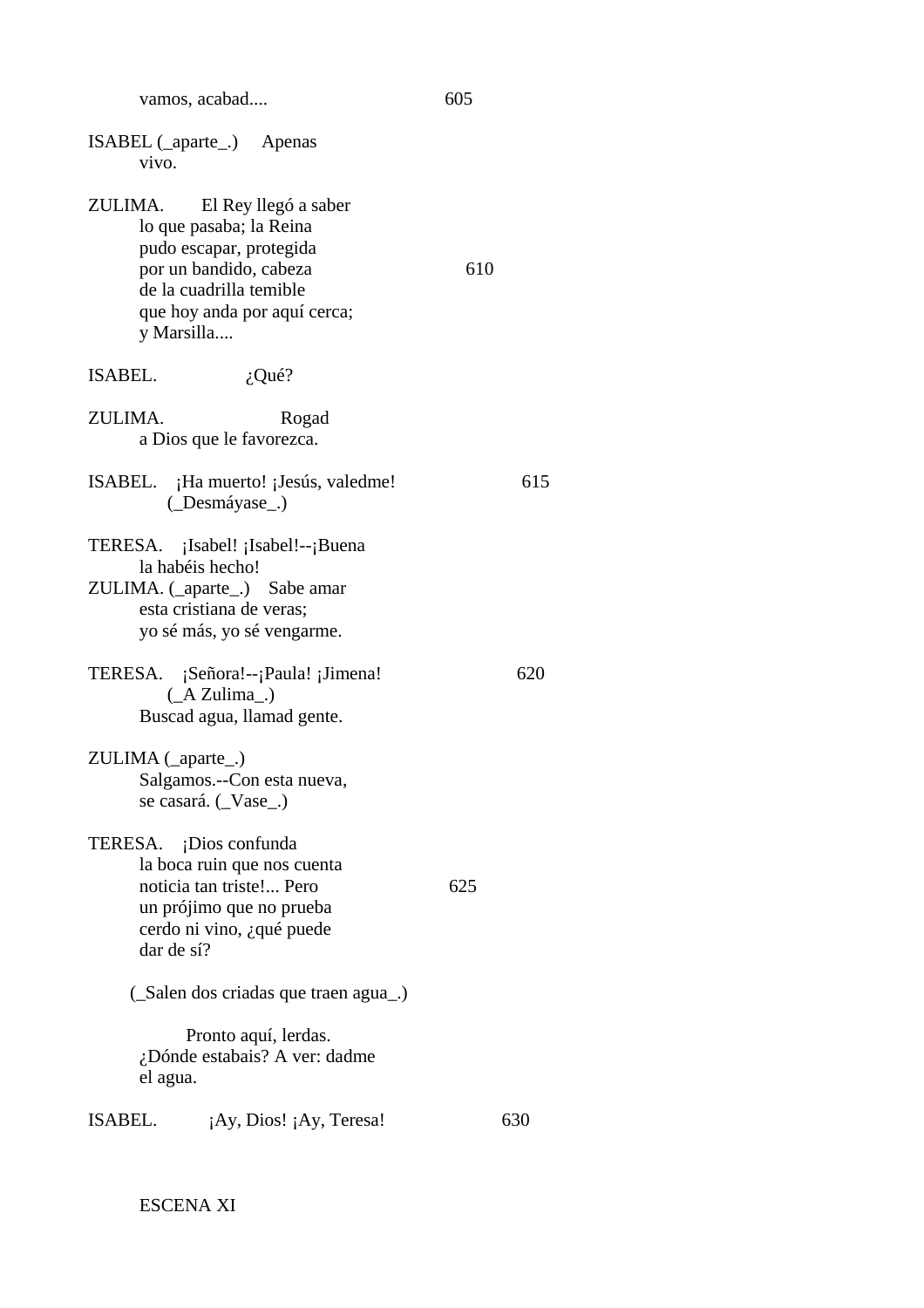## MARGARITA.--ISABEL, TERESA, CRIADAS

| MARGARITA. ¿Qué sucede?                                                                                                                                                                                 |            |
|---------------------------------------------------------------------------------------------------------------------------------------------------------------------------------------------------------|------------|
| ISABEL.<br>¡Ay, madre mía!<br>Ya no es posible que venga.<br>Murió.                                                                                                                                     |            |
| MARGARITA. ¿Quién? ¿Marsilla?                                                                                                                                                                           |            |
| TERESA.<br>¿Quién<br>ha de ser?                                                                                                                                                                         |            |
| ISABEL.<br>Y ha muerto en pena<br>de serme infiel.                                                                                                                                                      |            |
| TERESA.<br>Una mora,<br>que dicen que no era fea,<br>la esposa del reyezuelo<br>valenciano, buena pieza<br>sin duda, nos le quitó.                                                                      | 635        |
| ISABEL. ¡En esto paran aquellas<br>ilusiones de ventura<br>que alimentaba risueña!<br>Conmigo nacieron ¡ay!<br>se van, y el alma se llevan.<br>Ese infausto mensajero,<br>¿dónde está? Dile que vuelva. | 640<br>645 |
| MARGARITA. Sí: yo le preguntaré                                                                                                                                                                         |            |
| TERESA. Pues como nos dé respuestas<br>por el estilo Seguidme.<br>(Vanse Teresa y las criadas)                                                                                                          |            |
| ESCENA XII                                                                                                                                                                                              |            |
| MARGARITA, ISABEL                                                                                                                                                                                       |            |
| ISABEL. ¿Quién figurarse pudiera<br>que me olvidara Marsilla?<br>¡Qué sonrojo! ¡Qué vileza!<br>Pero ¿cómo ha sido, cómo<br>fué que no lo presintiera                                                    | 650        |
| mi corazón? No es verdad:<br>imposible que lo sea.                                                                                                                                                      | 655        |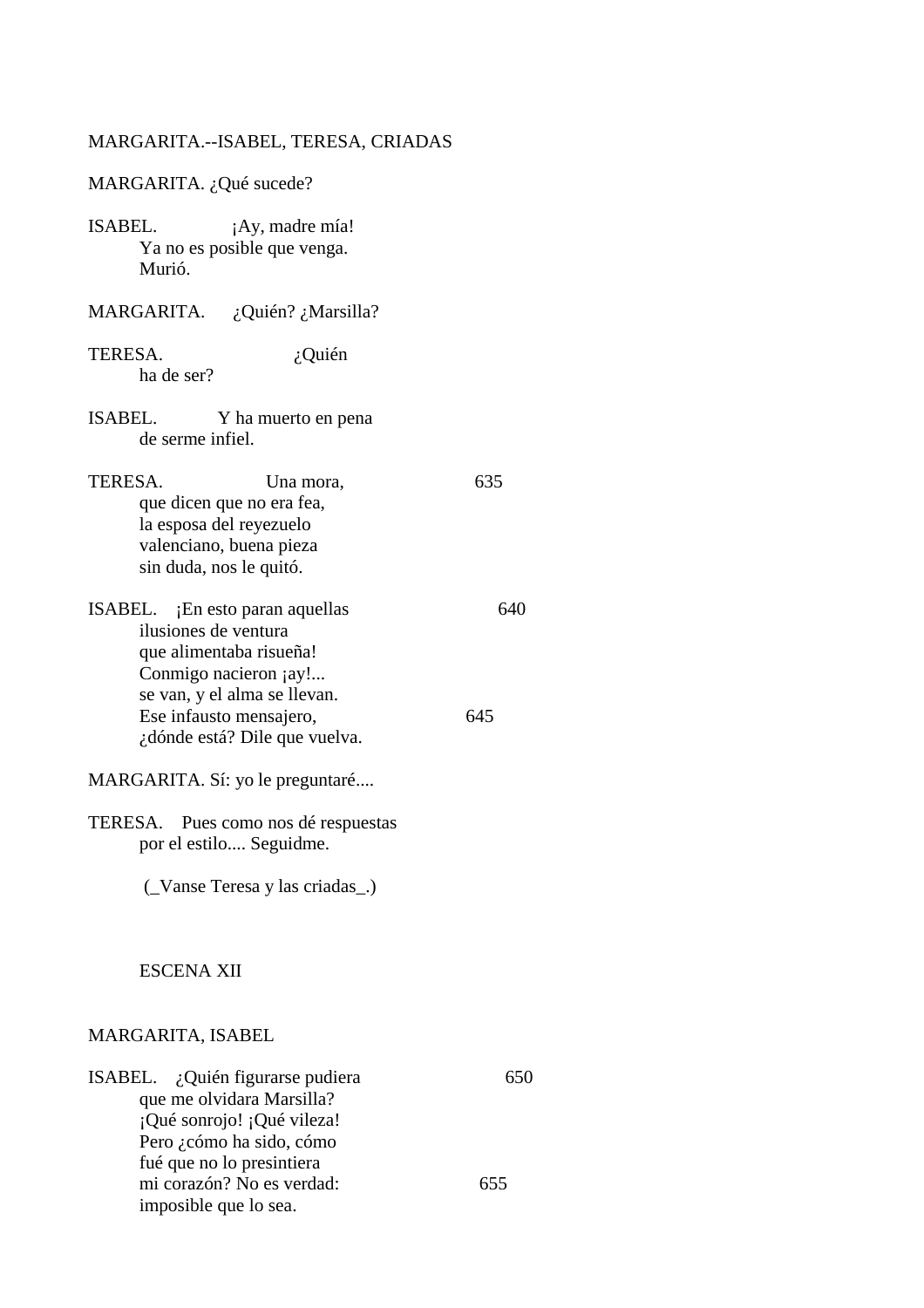| Se engañó, si lo creyó,<br>la sultana de Valencia.<br>Soló por volar a mí,<br>quebrantando sus cadenas,<br>dejó soñar a la mora<br>con esa falaz idea.<br>Mártir de mi amor ha sido,                                      | 660        |
|---------------------------------------------------------------------------------------------------------------------------------------------------------------------------------------------------------------------------|------------|
| que desde el cielo en que reina,<br>de su martirio me pide<br>la debida recompensa.<br>Yo se la daré leal,                                                                                                                | 665        |
| yo defenderé mi diestra:<br>viuda del primer amor<br>he de bajar a la huesa.<br>Llorar libremente quiero<br>lo que de vivir me resta,<br>sin que pueda hacer ninguno<br>de mis lágrimas ofensa.<br>No he de ser esposa yo | 670<br>675 |
| de Azagra: primero muerta.                                                                                                                                                                                                |            |
| MARGARITA. ¿Tendrás valor para?                                                                                                                                                                                           |            |
| <b>ISABEL.</b><br>Sí,<br>mi desgracia me le presta.                                                                                                                                                                       |            |
| MARGARITA. ¿Y si te manda tu padre?                                                                                                                                                                                       |            |
| ISABEL. Diré que no.                                                                                                                                                                                                      |            |
| MARGARITA.<br>Si te ruega                                                                                                                                                                                                 | 680        |
| ISABEL. No                                                                                                                                                                                                                |            |
| MARGARITA. Si amenaza                                                                                                                                                                                                     |            |
| ISABEL.<br>Mil veces<br>no. Podrán en hora buena,<br>de los cabellos asida,<br>arrastrarme hasta la iglesia,                                                                                                              |            |
| podrán maltratar mi cuerpo,<br>cubrirle de áspera jerga,<br>emparedarme en un claustro,<br>donde lentamente muera:                                                                                                        | 685        |
| todo esto podrán, sí; pero<br>lograr que diga mi lengua<br>un sí perjuro, no.                                                                                                                                             | 690        |
| MARGARITA.<br>Bien,<br>bien. Tu valor  me consuela.                                                                                                                                                                       |            |
| (_Aparte_. Nada oyó: más vale así.<br>La culpa, no la inocencia                                                                                                                                                           |            |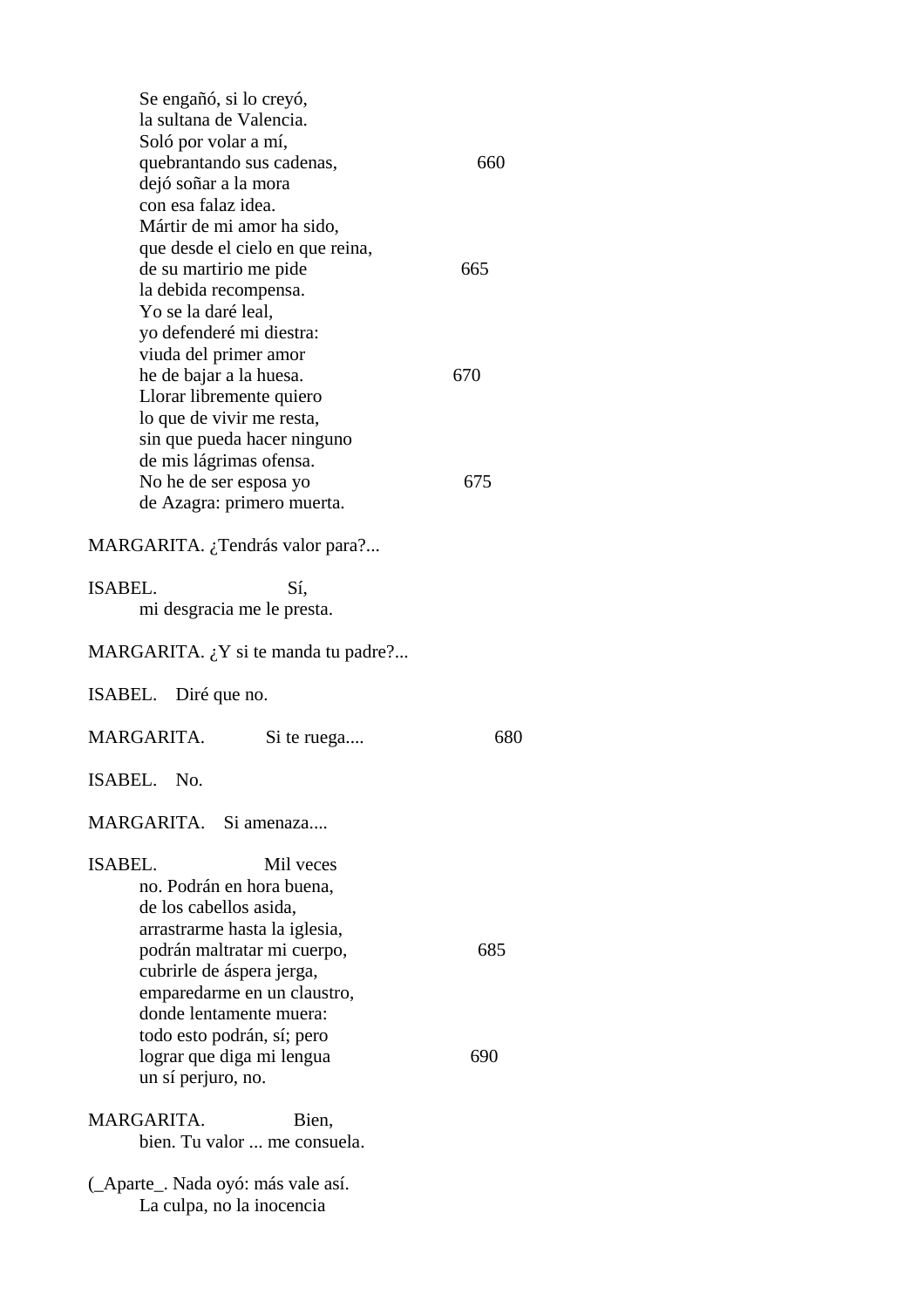| debe padecer.) Ten siempre                       | 695 |
|--------------------------------------------------|-----|
| esa misma fortaleza,                             |     |
| y no te dejes vencer,                            |     |
| suceda lo que suceda.                            |     |
| Matrimonio sin cariño                            |     |
| crímenes tal vez engendra.                       | 700 |
| Yo sé de alguna infeliz                          |     |
| que dió su mano violenta                         |     |
| y  después de larga lucha                        |     |
| desmintió su vida honesta.                       |     |
| Muchos años lleva ya                             | 705 |
| de dolor y penitencia                            |     |
| Y al fin le toca morir,                          |     |
| de oprobrio justo cubierta.                      |     |
|                                                  |     |
| ISABEL. ¡Ah, madre! ¿Qué dije yo?                |     |
| Me olvidé, con esa nueva,                        | 710 |
| de otra desdicha tan grande                      |     |
| que a mi desdicha supera.                        |     |
|                                                  |     |
| MARGARITA. ¡No te cases, Isabel!                 |     |
| Sí, madre: mi vida es vuestra:<br>ISABEL.        |     |
| dárosla me manda Dios,                           | 715 |
| lo manda naturaleza.                             |     |
|                                                  |     |
| MARGARITA. ¡Hija!                                |     |
| ISABEL.<br>Por fortuna mía,                      |     |
|                                                  |     |
| Marsilla al morir me deja<br>el corazón sin amor |     |
|                                                  |     |
| y sin lugar donde prenda.                        | 720 |
| Por más fortuna, Marsilla                        |     |
| de mí se olvidó en la ausencia,                  |     |
| y puso en otra mujer                             |     |
| el amor que me debiera.                          |     |
| Por dicha mayor, Azagra                          | 725 |
| es de condición soberbia,                        |     |
| celoso, iracundo: así                            |     |
| mis lágrimas y querellas                         |     |
| insufribles le serán;                            |     |
| querrá que yo las contenga;                      | 730 |
| no podré, se irritará,                           |     |
| y me matará.                                     |     |
|                                                  |     |
| MARGARITA.<br>¡Me aterras,                       |     |
| hija, me matas a mí!                             |     |
| ISABEL.<br>Tengo yo cartas que lea:              |     |
| puede encontrármelas.                            |     |
|                                                  |     |
| MARGARITA.<br>iOh!                               | 735 |
| Si como las tuyas fueran                         |     |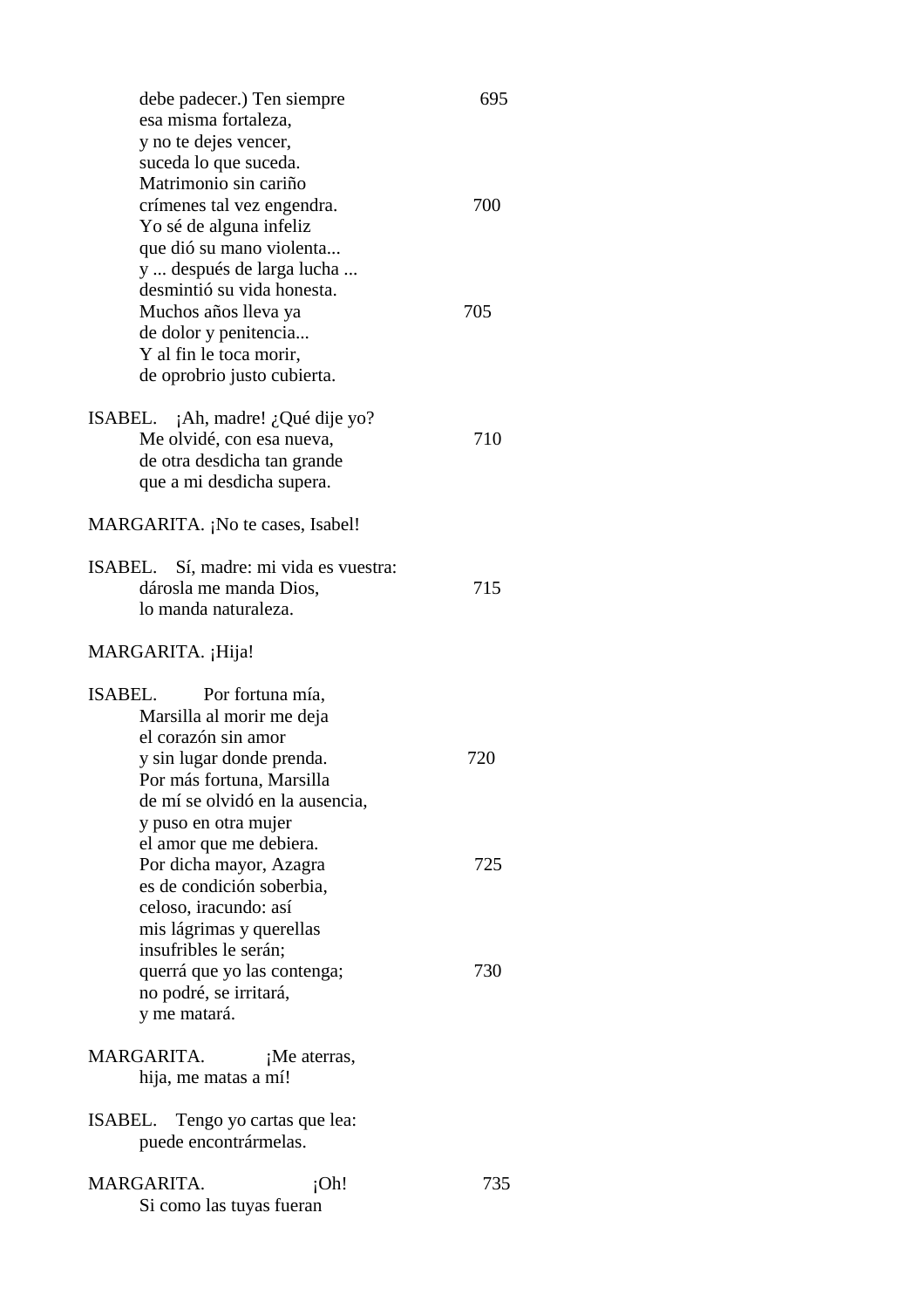otras....

| ISABEL.<br>Y tengo un retrato         |     |     |
|---------------------------------------|-----|-----|
| en esta joya. (Saca un relicario).    |     |     |
| ¿Son ésas                             |     |     |
| sus facciones? Pues sabed             |     |     |
| que, sin estudio ni regla,            | 740 |     |
| de amor guiada la mano,               |     |     |
| al primer ensayo diestra,             |     |     |
| yo supe dar a ese rostro              |     |     |
| semejanza tan perfecta.               |     |     |
| Me sirvió para suplir                 | 745 |     |
| de Marsilla la presencia;             |     |     |
| no le necesito ya:                    |     |     |
| más vale que no le vea.               |     |     |
| Ah! dejadme que le bese               |     |     |
| una vez  la última es ésta.           | 750 |     |
| Tomad. ¿Veis? el sacrificio           |     |     |
| consumo, y estoy serena,              |     |     |
| tranquila  como la tumba.             |     |     |
| Imitad vos mi entereza,               |     |     |
| mi calma  y no me digáis              | 755 |     |
| una palabra siquiera.                 |     |     |
| De mí vuestra fama pende:             |     |     |
| la conservaréis ilesa.                |     |     |
| Yo me casaré: no importa,             |     |     |
| no importa lo que me cuesta. (Vase _) |     | 760 |
|                                       |     |     |

## ESCENA XIII

## MARGARITA

| MARGARITA. Y ¿debo yo consentir |     |
|---------------------------------|-----|
| que la inocente Isabel,         |     |
| por mi egoísmo cruel,           |     |
| se ofrezca más que a morir?     |     |
| Pero ¿cómo he de sufrir         | 765 |
| que, perdida mi opinión,        |     |
| me llame todo Aragón            |     |
| hipócrita y vil mujer?          |     |
| Mala madre me hace ser          |     |
| mi buena reputación.            |     |
| A todo me resignara             |     |
| con ánimo ya contrito,          |     |
| si al saberse mi delito,        |     |
| yo sola me deshonrara.          |     |
| Pero a mi esposo manchara       | 775 |
| con ignominia mayor.            |     |
| ¡Hija infeliz en amor!          |     |
| ¡Hija desdichada mía!           |     |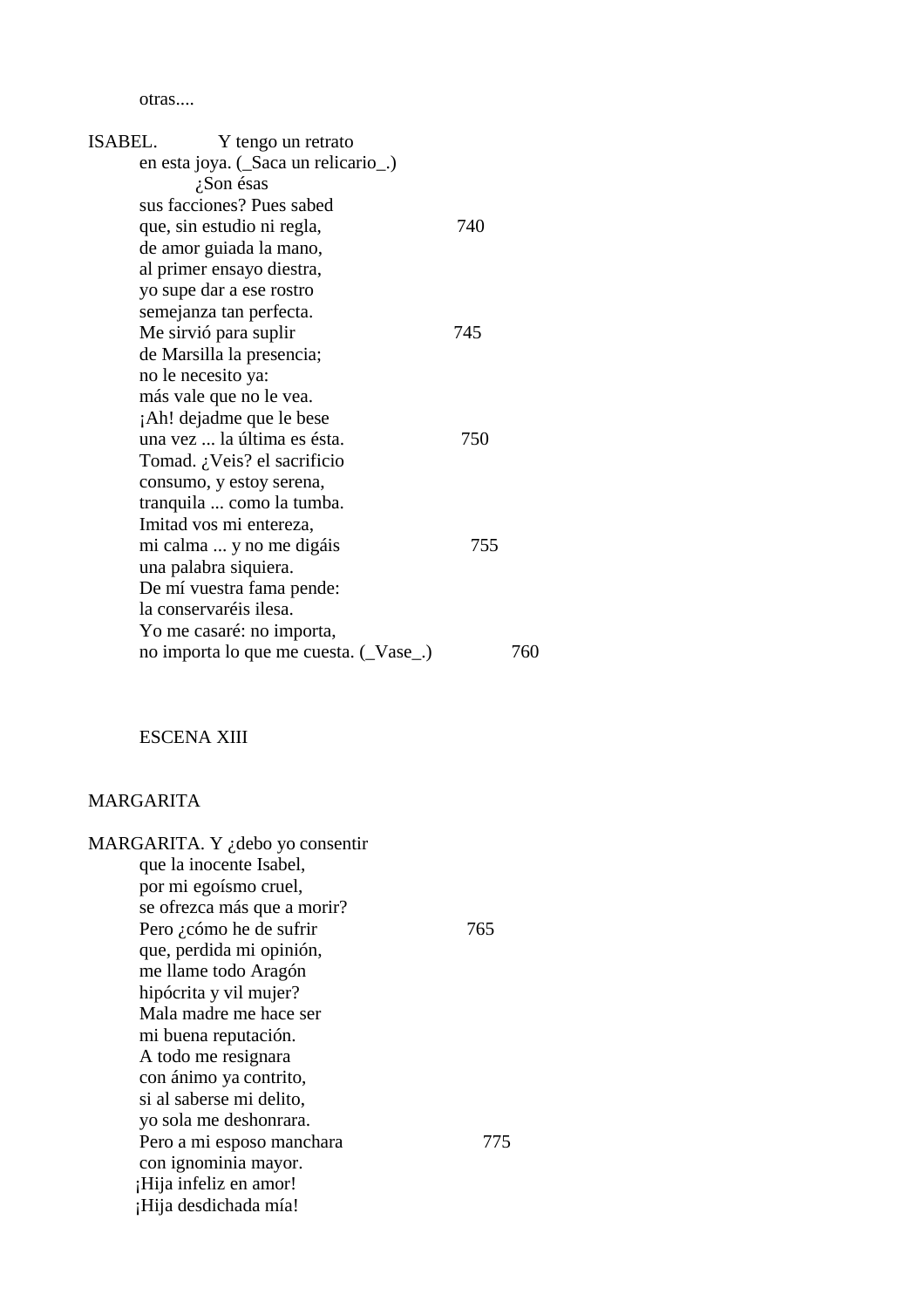Perdona la tiranía de las leyes del honor. 780

#### ACTO TERCERO

Retrete o gabinete de Isabel. Dos puertas.

#### ESCENA PRIMERA

#### ISABEL, TERESA

Aparece ISABEL, ricamente vestida, sentada en un sillón junto a una mesa, sobre la cual hay un espejo de mano, hecho de metal. TERESA está acabando de adornar a su ama.

TERESA. ¿Qué os parece el tocado? Nada, ni me oye. Que os miréis os digo; tomad el espejo. (\_Se le da a Isabel, que maquinalmente le toma, y deja caer la mano sin mirarse\_.) A esotra puerta. Miren ¡qué trazas éstas de novia!--Ved ; qué preciosa gargantilla voy a poneros! (\_Isabel inclina la cabeza\_.) Pero alzad la cabeza, Isabel. Si esto es amortajar a un difunto.

ISABEL. ¡Marsilla!

TERESA. (\_Aparte.\_ Dios le haya perdonado.) Ea, se concluyó. Bien estáis. Ello, sí, me habéis hecho perder 10 la paciencia treinta veces.

ISABEL. ¡Madre mía!

TERESA. Si echáis menos a mi señora, ya os he dicho que no está en casa, porque para ella, la caridad es antes que todo. El juez de este año, Domingo Celladas, tenía 15 un hijo en tierra de infieles: Jaime, ya le conocéis. Hoy, sin que hubiese noticia de que viniera, se le han encontrado en el camino de Valencia unos mercaderes, herido y sin conocimiento. Por un rastro de sangre que iba a parar a un hoyo, se ha comprendido que debieron echarle 20 dentro; y se cree que hasta poder salir, habrá estado en el hoyo quizá más de un día, porque las heridas no son recientes. Vuestra madre ha sido llamada para asistirle; me ha encargado que os aderece; os he puesto hecha una imagen; y ni siquiera he logrado que deis una mirada al 25 vestido, para ver si os gusta.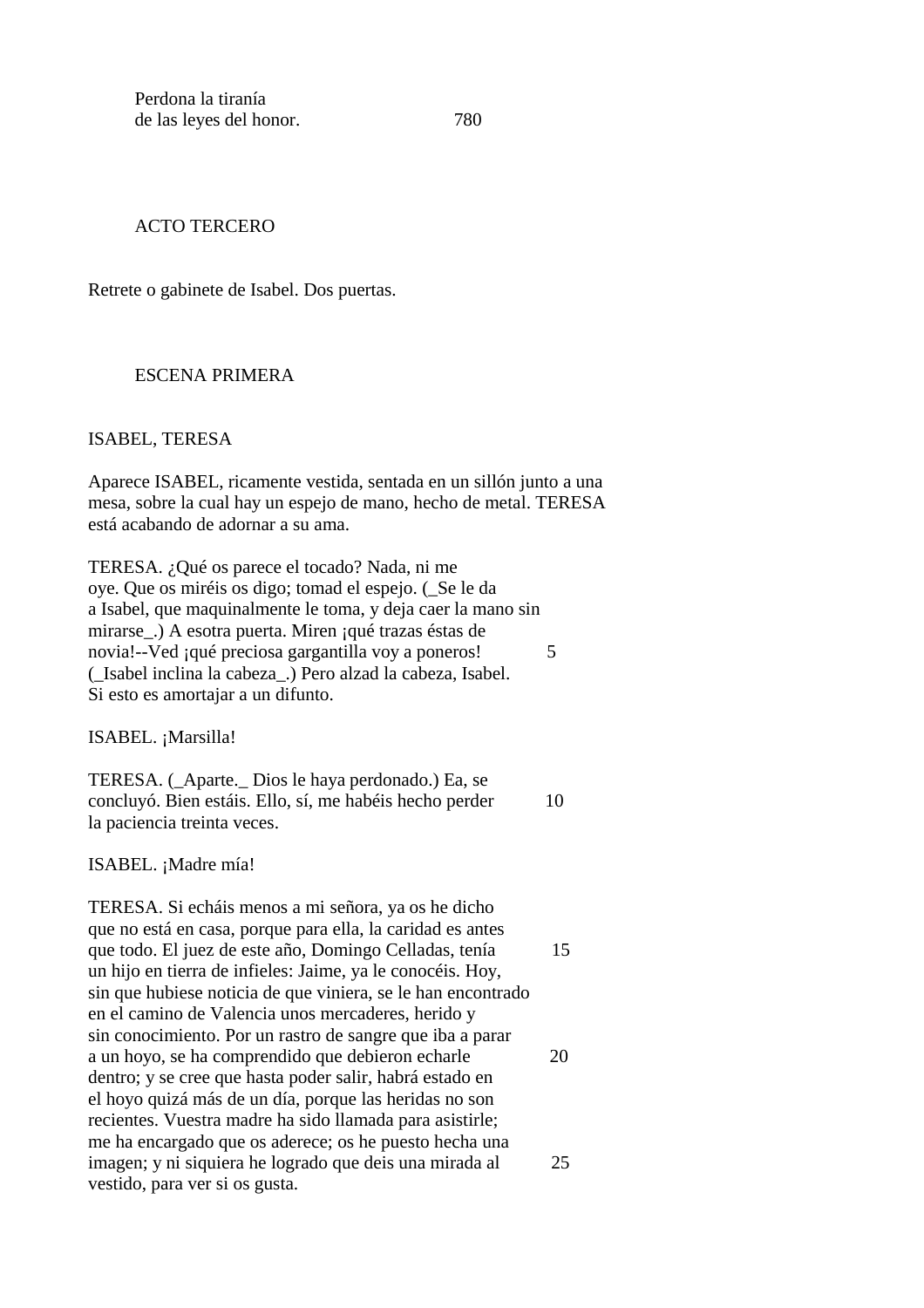#### ISABEL. Sí: es el último.

TERESA. ¡El dulcísimo nombre de Jesús! No lo quiera Dios, Isabelita de mi alma: no lo querrá Dios; antes os hará tan dichosa como vos merecéis. Pero 30 salid de ese abatimiento: mirad que ya van a venir los convidados a la boda, y es menester no darles que decir.

ISABEL ( $\cos$  sobresalto.). ¿Qué hora es ya?

TERESA. No tardarán en tocar a vísperas ahí al lado, en San Pedro. Es la hora en que salió de Teruel don 35 Diego; y hasta que pase, mi señor no se considera libre de su promesa.

ISABEL. Sí, a esa hora, a esa hora misma partió ... para nunca volver. En este aposento, allí, delante de ese balcón estaba yo, llorando sobre mi labor, como ahora 40 sobre mis galas. Continuamente miraba a la calle por donde había de pasar, para verle; ahora no miro: no le veré. Por allí vino, dirigiendo el fogoso alazán, enseñado a parase bajo mis balcones. Por allí vino, vestida la cota, la lanza en la mano, al brazo la banda, último don 45 de mi cariño. «Hasta la dicha o hasta la tumba,» me dijo. «Tuya o muerta,» le dije yo; y caí sin aliento en el balcón mismo, tendidas las manos hacia la mitad de mi alma que se ausentaba.--¡Suya o muerta! Y voy a dar la mano a Rodrigo. ¡Bien cumplo mi palabra! 50

TERESA. Hija mía, desechad esas ideas. Yo ¿qué os he de decir para consolaros? Que os he visto nacer, que habéis jugado en mis brazos y en mis rodillas ... y que diera yo porque recobraseis la paz del alma y fuerais feliz  $i$ ay!, diera yo todos los días que me faltan que vivir, 55 menos uno para verlo.

ISABEL. ¿Feliz, Teresa? Con este vestido, ¿cómo he de ser feliz? ¡Pesa tanto, me ahoga tanto!... Quítamele, Teresa. (\_Levantándose\_.)

|  |  |  |  |  | TERESA. Señora, que viene don Rodrigo. | 60 |  |
|--|--|--|--|--|----------------------------------------|----|--|
|--|--|--|--|--|----------------------------------------|----|--|

ISABEL. ¡Don Rodrigo! Busca pronto a mi madre. (\_Vase Teresa\_.)

#### ESCENA II

DON RODRIGO.--ISABEL

RODRIGO. Mis ojos por fin os ven a solas, ángel hermoso.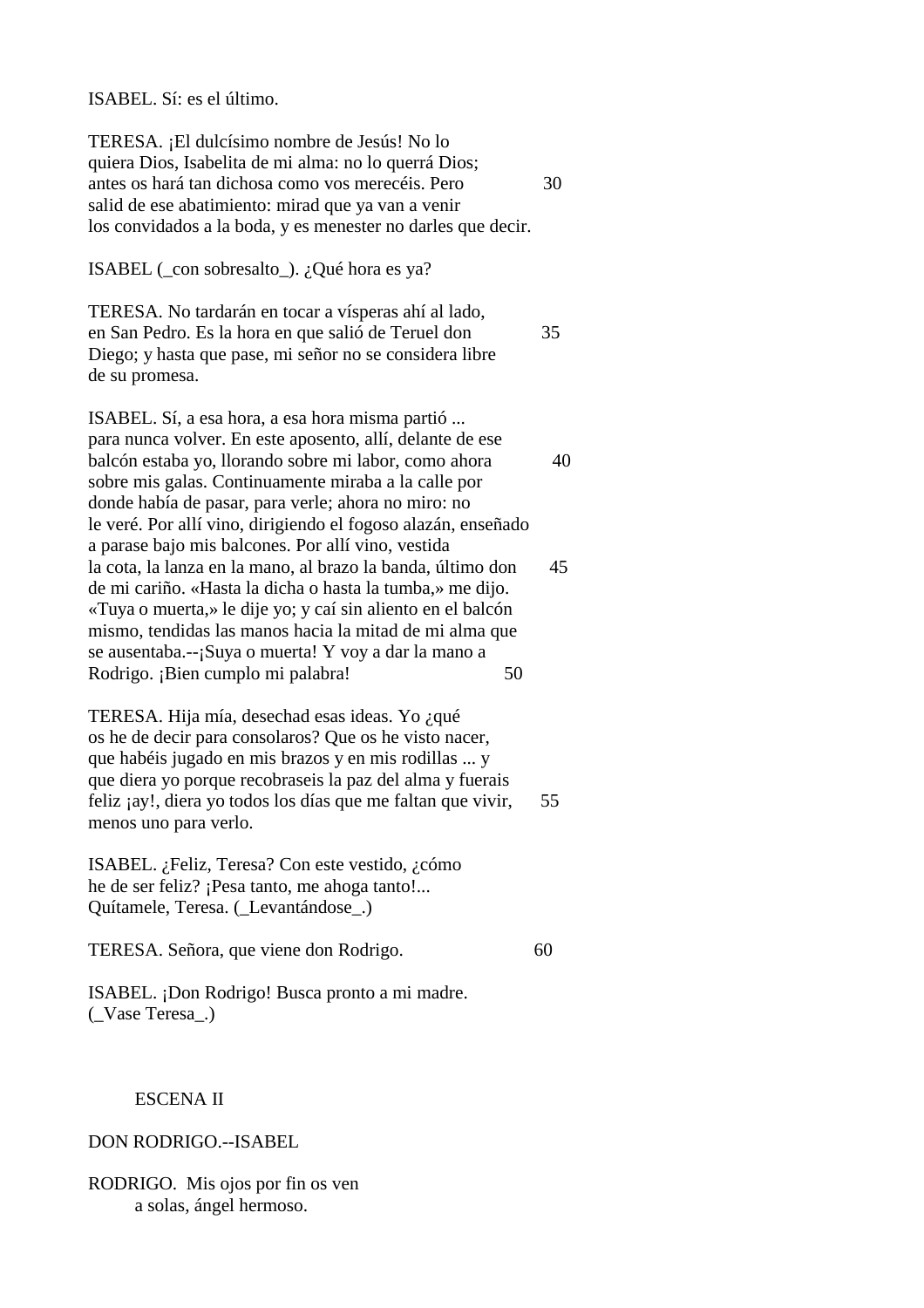| Siempre un amargo desdén<br>y un recato rigoroso<br>me han privado de este bien.<br>--Trémula estáis: ocupad<br>la silla.                              | 65         |
|--------------------------------------------------------------------------------------------------------------------------------------------------------|------------|
| ISABEL.<br>¡Ante mi señor!                                                                                                                             |            |
| RODRIGO. Esclavo diréis mejor.<br>Soberana es la beldad<br>en el reino del amor.                                                                       | 70         |
| ISABEL. ¡Mentida soberanía!                                                                                                                            |            |
| RODRIGO. De mi rendimiento fiel,<br>que dudarais no creía.<br>¡Si a conocer, Isabel,<br>llegaseis el alma mía!                                         | 75         |
| ISABEL. ¿Para qué? Señas ha dado<br>que indican su índole bella.                                                                                       |            |
| RODRIGO. Mi destino desastrado<br>sólo mostrar me ha dejado<br>lo deforme que hay en ella.<br>Un Azagra conocéis<br>orgulloso y vengativo;             | 80         |
| y otro por fin hallaréis<br>que en vuestro rigor esquivo<br>figuraros no podéis.<br>El Azagra que os adora,<br>el Azagra para vos,                     | 85         |
| aun no le visteis, señora;<br>y nos conviene a los dos<br>una explicación ahora.                                                                       | 90         |
| ISABEL. Mis padres pueden mandar,<br>yo tengo que obedecer,<br>nada pretendo saber:<br>hiciera bien en callar<br>quien ha logrado vencer.              | 95         |
| RODRIGO. El vencedor, que aparece<br>lleno ante vos de amargura,<br>manifestaros ofrece                                                                |            |
| que sabe lo que merece<br>doña Isabel de Segura.<br>Os ví, y en vos admiré<br>virtud y belleza rara:<br>digno de vos me juzgué,<br>y uniros a mí juré, | 100<br>105 |
| costara lo que costara.<br>Maldición más espantosa                                                                                                     |            |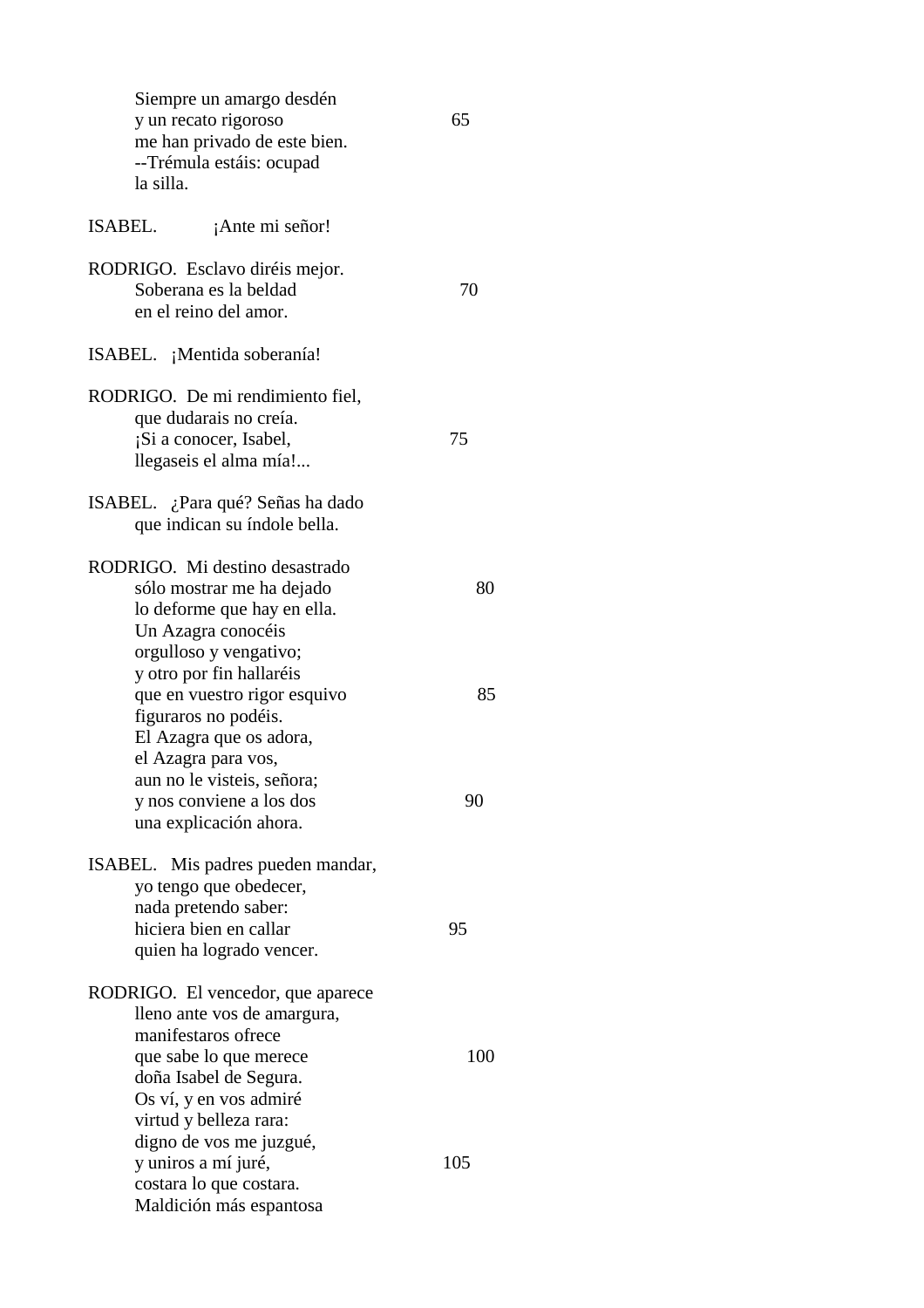no pudo echarme jamás una lengua venenosa que decir: no lograrás 110 hacer a Isabel tu esposa. Lidiaré, si es necesario, por ella con todo el orbe, clamaba yo de ordinario. ¡Infeliz el que me estorbe, 115 competidor o contrario! En mi celoso furor cabe hasta lo que denigre mi calidad y mi honor. Amo con ira de tigre ... 120 porque es muy grande mi amor. --No el vuestro, tan delicado, me pintéis para mi mengua: quizá no lo haya expresado en seis años vuestra lengua, 125 sin que me lo hayan contado. Cuantas cartas escribió Marsilla ausente, leí: él su retrato no vió, yo sí: junto a vos aquí 130 siempre tuve un guarda yo. Ha sido mi ocupación observaros noche y día; y abandonaba a Monzón siempre que lo permitía de 135 la marcial obligación. Viéndoos al balcón sentada por las noches a la luna, mi fatiga era pagada: jamás fué mujer ninguna 140 de amante más respetada. Para romper mis prisiones, para defectos hallaros, fueron mis indagaciones; y siempre para adoraros 145 encontré nuevas razones. Seducido el pensamiento de lisonjeros engaños, un favorable momento espero hace ya seis años, 150 y aun llegado no lo cuento. Pero, por dicha, quizá no deba estar muy distante. ISABEL. ¡Qué! ¿Pensáis que cesará mi pasión, muerto mi amante? 155 No, lo que yo vivirá. RODRIGO. Pues bien, amad, Isabel, y decidlo sin reparo;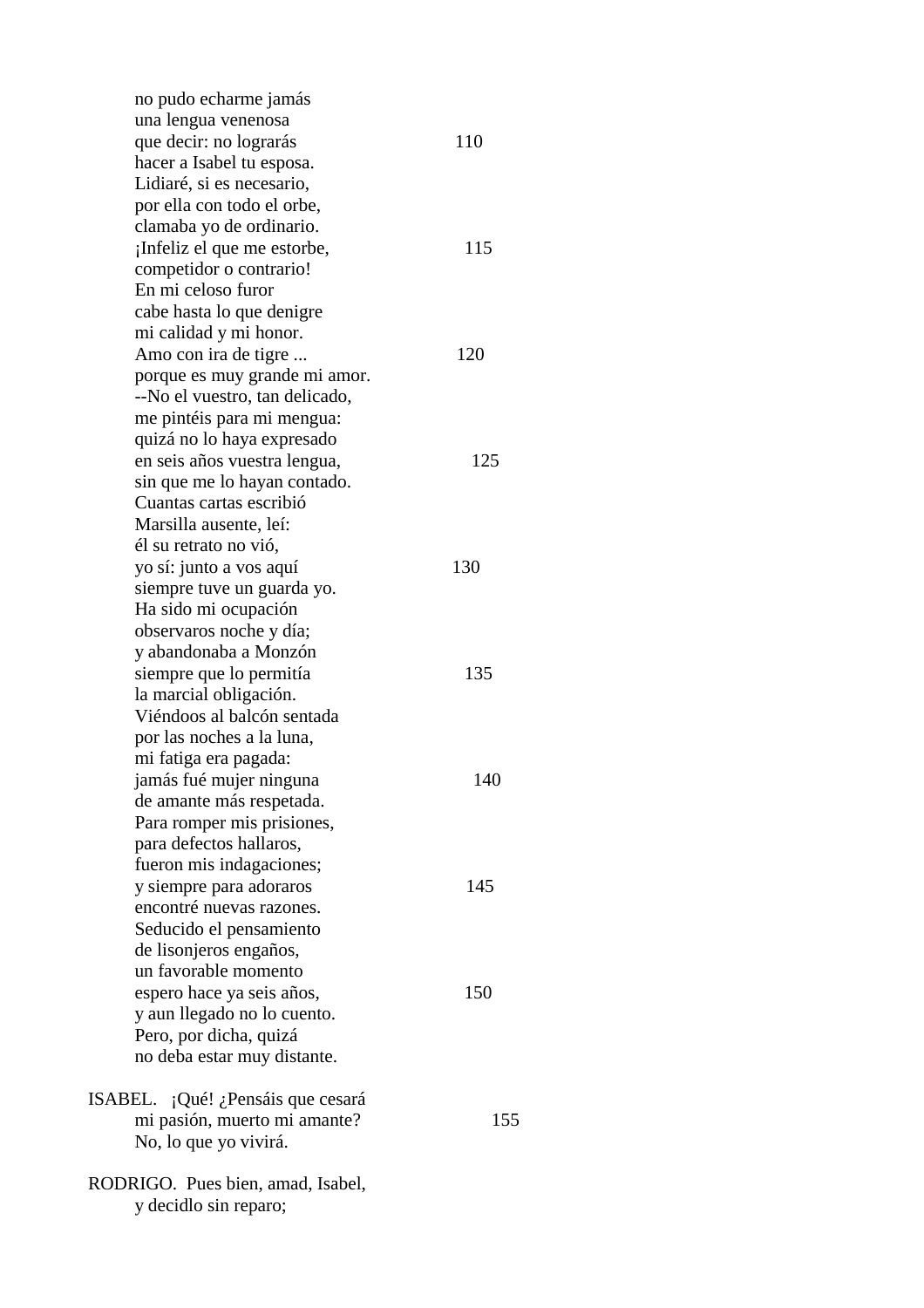que con ese amor tan fiel, aunque a mí me cueste caro, 160 nunca me hallaréis cruel. Mas si ese afecto amoroso, cuya expresión no limito, mantener os es forzoso, yo, mi bien, yo necesito 165 el nombre de vuestro esposo. No más que el nombre, y concluyo de desear y pedir: todas mis dichas incluyo en la dicha de decir: 170 «Me tienen por dueño suyo.» Separada habitación, distinto lecho tendréis.... ¿Queréis más separación? Vos en Teruel viviréis, 175 yo en la corte de Aragón. ¿Teméis que la soledad bajo mi techo os consuma? Vuestros padres os llevad con vos: mudaréis en suma 180 de casa y de vecindad. Nunca sin vuestra licencia veré esos divinos ojos.... ¡Ay! dádmela con frecuencia. Si os oprimen los enojos, 185 hablad, y mi diligencia ya un festín, ya una batida, ya un torneo dispondrá. Si lloráis.... ¡Prenda querida! cuando lloréis, ¿qué os dirá 190 quien no ha llorado en su vida? Míseros ambos, hacer con la indulgencia podemos menor nuestro padecer. Ahora, aunque nos casemos, 195 ¿me podréis aborrecer? ISABEL. ¡Don Rodrigo! ¡Don Rodrigo! (\_Sollozando\_.) RODRIGO. ¿Lloráis? ¿Es porque me muestro digno de ser vuestro amigo? ¿No sufrí del odio vuestro 200 bastante el duro castigo? ISABEL. ¡Oh! no, no: mi corazón palpitar de odio no sabe. RODRIGO. Ni al mirar vuestra aflicción hay fuerza en mí que no acabe 205 rindiéndose a discreción. Es ya el caso de manera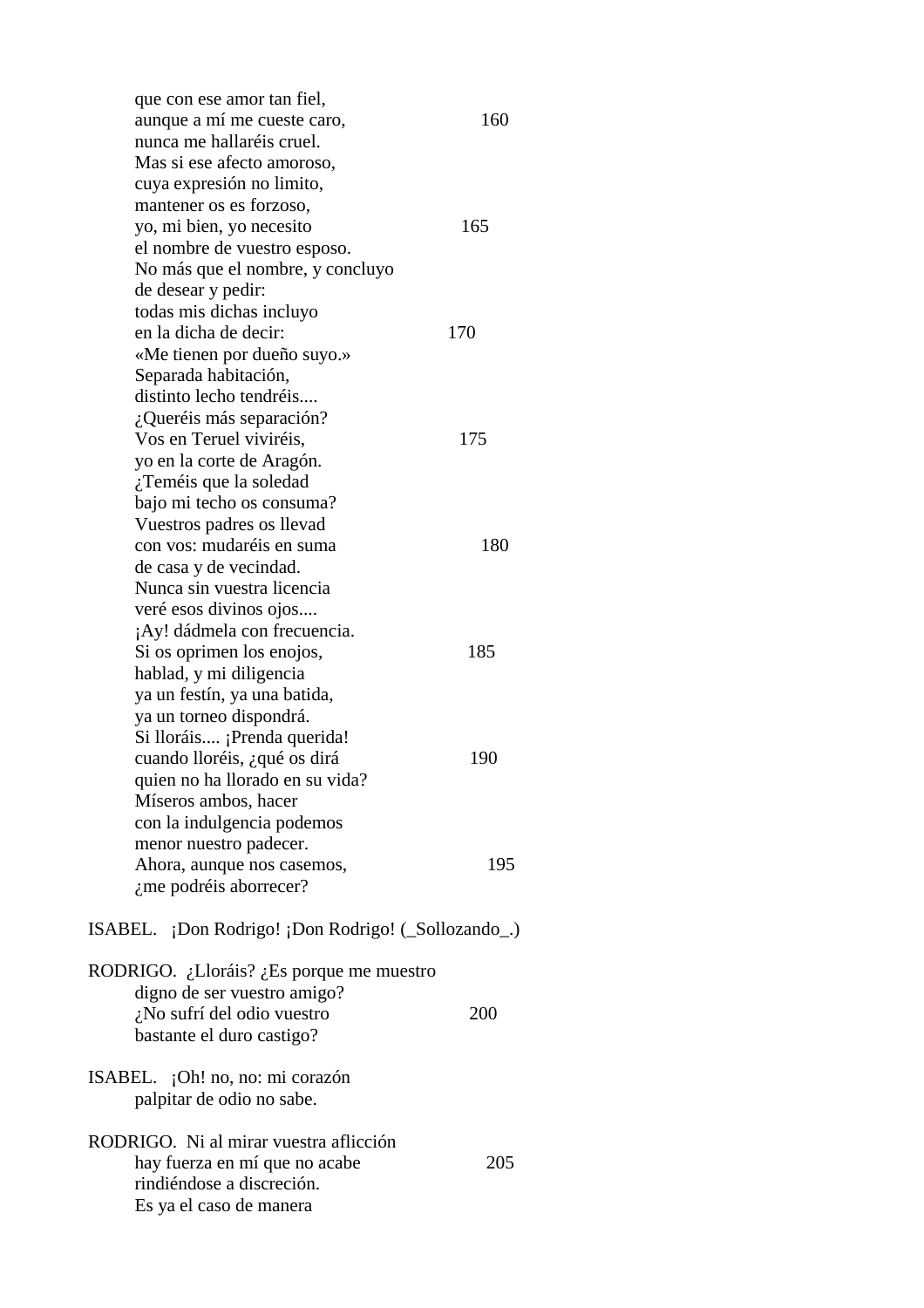| que el infausto desposorio         |     |
|------------------------------------|-----|
| viene a ser obligatorio            |     |
| para ambos: lo demás fuera         | 210 |
| dar escándalo notorio.             |     |
| Pero el amor que os consagro,      |     |
| se ha vuelto a vos tan propicio,   |     |
| que si Dios en su alto juicio      |     |
| quiere obrar hoy un milagro        | 215 |
| contad con un sacrificio.          |     |
| Ayer, si resucitara                |     |
| mi aciago rival Marsilla,          |     |
| sin compasión le matara,           |     |
| y sin limpiar la cuchilla,         | 220 |
| corriera con vos al ara.           |     |
| Hoy, resucitado o no,              |     |
| si antes que me deis el sí,        |     |
| viene  que triunfe de mí.          |     |
| ISABEL. ¡Vos, sí que triunfáis así | ツハ  |
| de esta débil mujer!               |     |

(\_El llanto le ahoga la voz por unos instantes; luego, al ver a don Pedro y a los que le acompañan, se contiene, exclamando\_:)

¡Oh!

ESCENA III

### DON PEDRO, DON MARTÍN, DAMAS, CABALLEROS, PAJES.-- ISABEL, DON RODRIGO. Después, TERESA

PEDRO. Hijos, el sacerdote que ha de bendecir vuestra unión, ya nos está esperando en la iglesia. Tanto mis deudos como los de Azagra me instan a que apresure la ceremonia; pero aun no ha fenecido el plazo que otorgué 230 a don Diego. Al toque de vísperas de un domingo, salió de su patria el malogrado joven, seis años y siete días hace: hasta que suene aquella señal en mi oído, no tengo libertad para disponer de mi hija. (\_A don Martín.\_) Porque veáis de qué modo cumplo mi promesa, os he rogado 235 que vinierais aquí.

MARTÍN. ¡Inútil escrupulosidad! No os detengáis. No romperá mi hijo el seno de la tierra para reconveniros.

ISABEL (\_aparte\_). ¡Infeliz!

PEDRO. Fiel a lo que juré me verá desde el túmulo, 240 cual me hallaría viviendo. ( Sale Teresa.)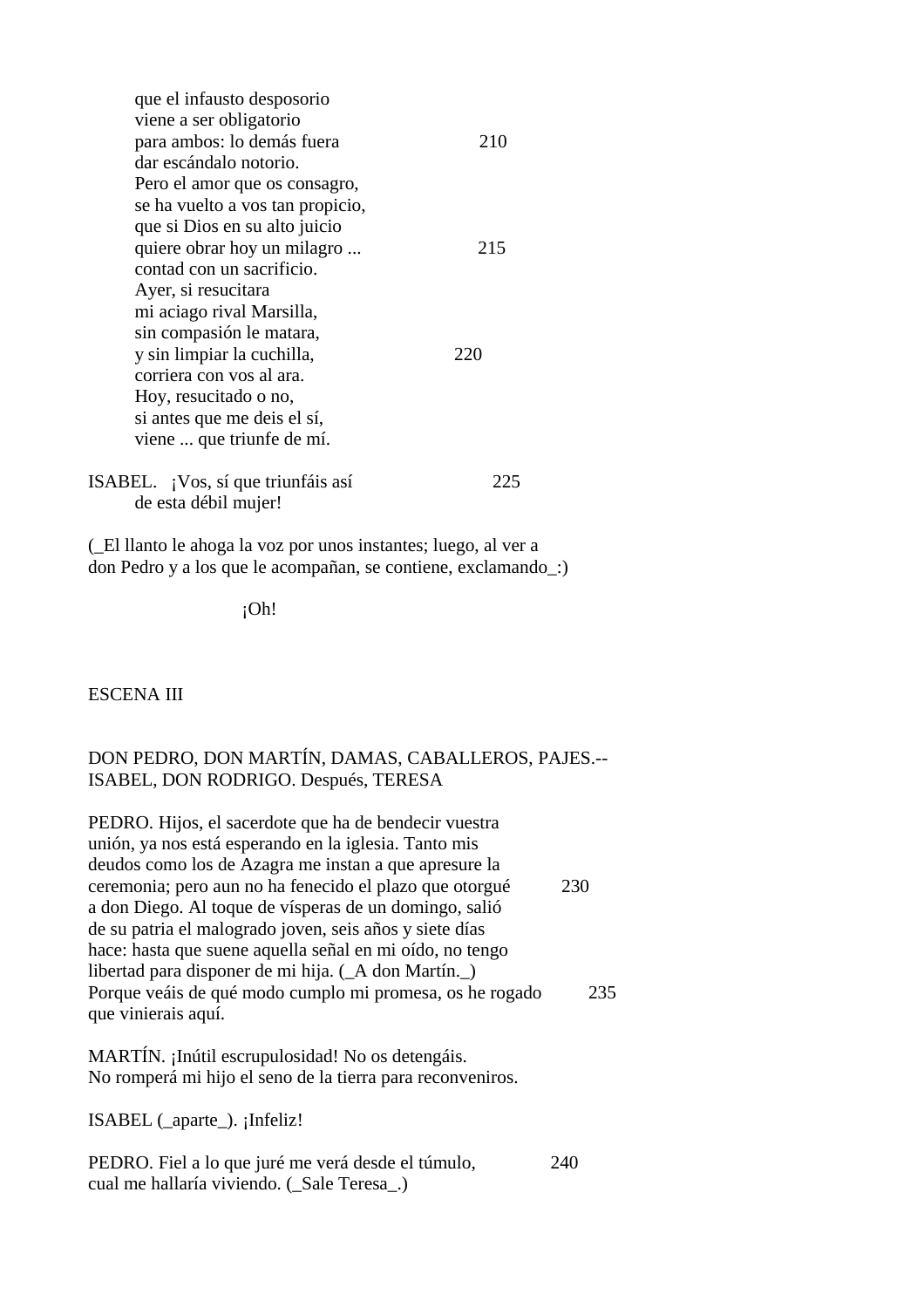RODRIGO. Isabel deseará la compañía de su madre: pudiéramos pasar por casa del Juez....

TERESA. Ahora empezaba el herido a volver en su conocimiento. Si antes de vísperas no se halla mi señora 245 en la iglesia, es señal de que no puede asistir a los desposorios: esto me ha dicho.

PEDRO. La esperaremos en el templo. (\_A don Martín.\_) Si la pesadumbre os permite acompañarnos, venid....

MARTÍN. Excusadme el presenciar un acto que debe 250 serme tan doloroso.

PEDRO. Estad seguro de que mientras no oigáis las campanas, no habrá dado su mano Isabel. Estos caballeros podrán atestiguar que se esperó hasta el cabal vencimiento del plazo. Marchemos. 255

ISABEL (\_aparte\_). ¡Morada de mi pasado bien, adiós para siempre!

(\_Vanse todos, menos don Martín.\_)

ESCENA IV

## DON MARTÍN

MARTÍN. Con pena, con celos veo yo a Isabel dirigirse al altar. Hubo un tiempo en que la tuve por hija: hoy me quitan su filial cariño, y ella consiente. Pero ¿qué 260 falta hace al mísero cadáver de mi hijo la constancia de la que él amó? Si su sombra necesita lágrimas, bien se puede satisfacer con las mías.

ESCENA V

ADEL.--DON MARTÍN

ADEL. Cristiano, busco a Martín Marsilla, que está aquí, según se me dice. ¿Eres tú? 265

MARTÍN. Yo soy.

ADEL. ¿Qué sabes de tu hijo?

MARTÍN. ¡Moro!... su muerte.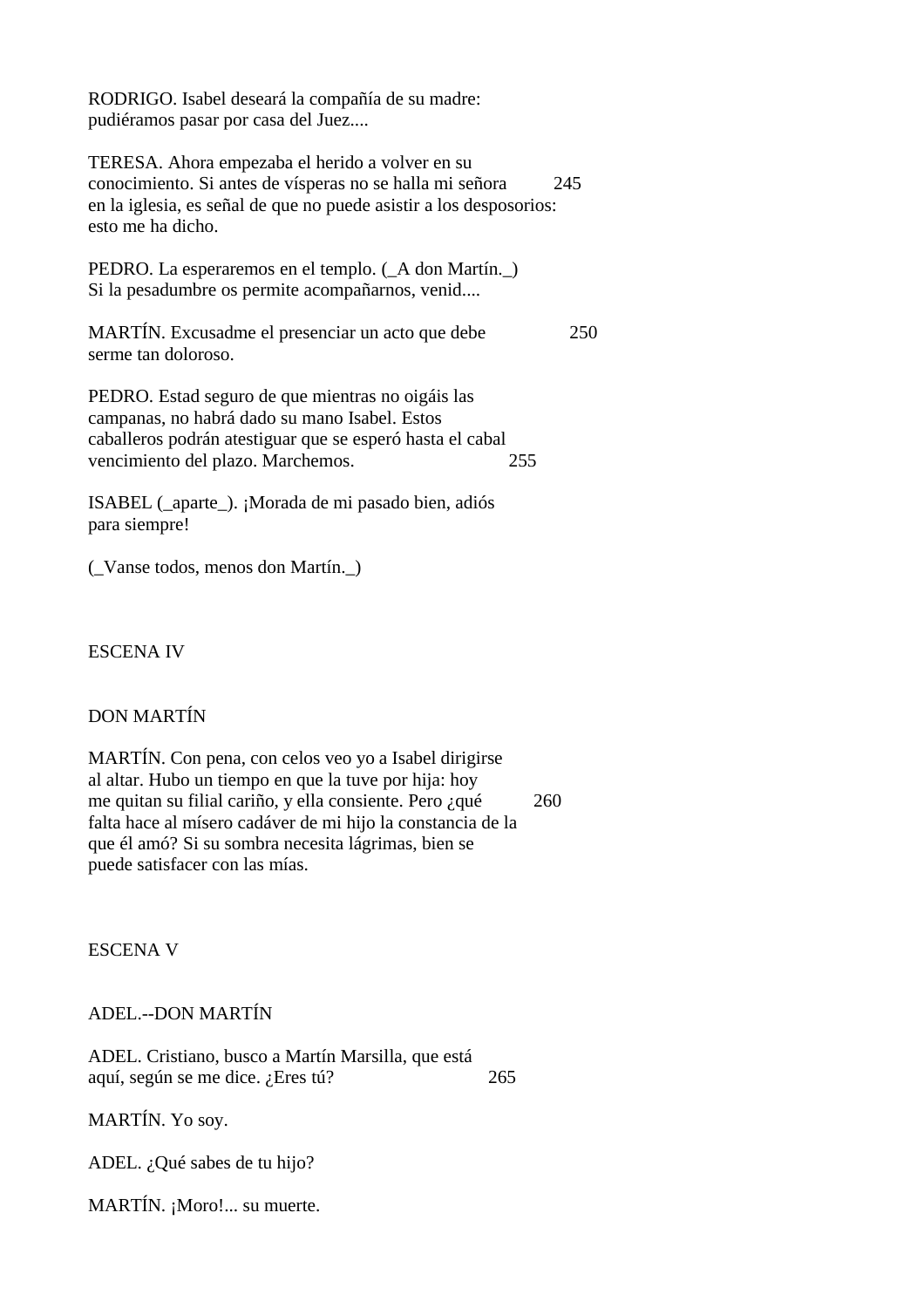| ADEL. Esa noticia  ¿quién la ha traído?                                                                                                                                                                                                                                                                             |     |
|---------------------------------------------------------------------------------------------------------------------------------------------------------------------------------------------------------------------------------------------------------------------------------------------------------------------|-----|
| MARTÍN. Un joven forastero.                                                                                                                                                                                                                                                                                         | 270 |
| ADEL. $i$ En dónde para?                                                                                                                                                                                                                                                                                            |     |
| MARTÍN. Apenas se detuvo en Teruel: yo no pude<br>verle.                                                                                                                                                                                                                                                            |     |
| ADEL. ¿Qué ha pasado con Jaime Celladas?                                                                                                                                                                                                                                                                            |     |
| MARTÍN. Le han herido gravemente al llegar a la villa:<br>en su lecho yace todavía sin voz ni conocimiento.                                                                                                                                                                                                         | 275 |
| ADEL. Luego ¿tú nada sabes?                                                                                                                                                                                                                                                                                         |     |
| MARTÍN. ¿Qué vas a decirme?                                                                                                                                                                                                                                                                                         |     |
| ADEL. Acabo de averiguar que, disfrazada con traje<br>de hombre, ha entrado en Teruel Zulima, la esposa del<br>Amir de Valencia.                                                                                                                                                                                    | 280 |
| MARTÍN. ¿La que fué causa de la pérdida de mi hijo?                                                                                                                                                                                                                                                                 |     |
| ADEL. Él la desdeñó, y ella se ha vengado mintiendo.                                                                                                                                                                                                                                                                |     |
| MARTÍN. ¿Mintiendo?                                                                                                                                                                                                                                                                                                 |     |
| ADEL. ¡Anciano! Bendice al Señor: aun eres padre.                                                                                                                                                                                                                                                                   | 285 |
| MARTÍN. ¡Dios poderoso!                                                                                                                                                                                                                                                                                             |     |
| ADEL. Tu hijo libró de un asesinato pérfido al Amir<br>de Valencia, y el Amir le ha colmado de riquezas y honores.<br>Herido en un combate, no se le permitió caminar hasta reponerse.<br>Jaime venía delante para anunciar su vuelta.<br>Sígueme, y no pararé hasta poner a Marsilla en tus brazos.<br>$($ Vase_.) | 290 |
| MARTÍN (_alzando las manos al cielo, arrebatado de<br>júbilo_). ¡Señor! ¡Señor!                                                                                                                                                                                                                                     |     |
| <b>ESCENA VI</b>                                                                                                                                                                                                                                                                                                    |     |

MARGARITA.--DON MARTÍN

MARGARITA (\_dentro\_). ¡Isabel! ¡Isabel! (\_Sale y repara en don Martín, que se retiraba con Adel\_.) Don Martín.... 295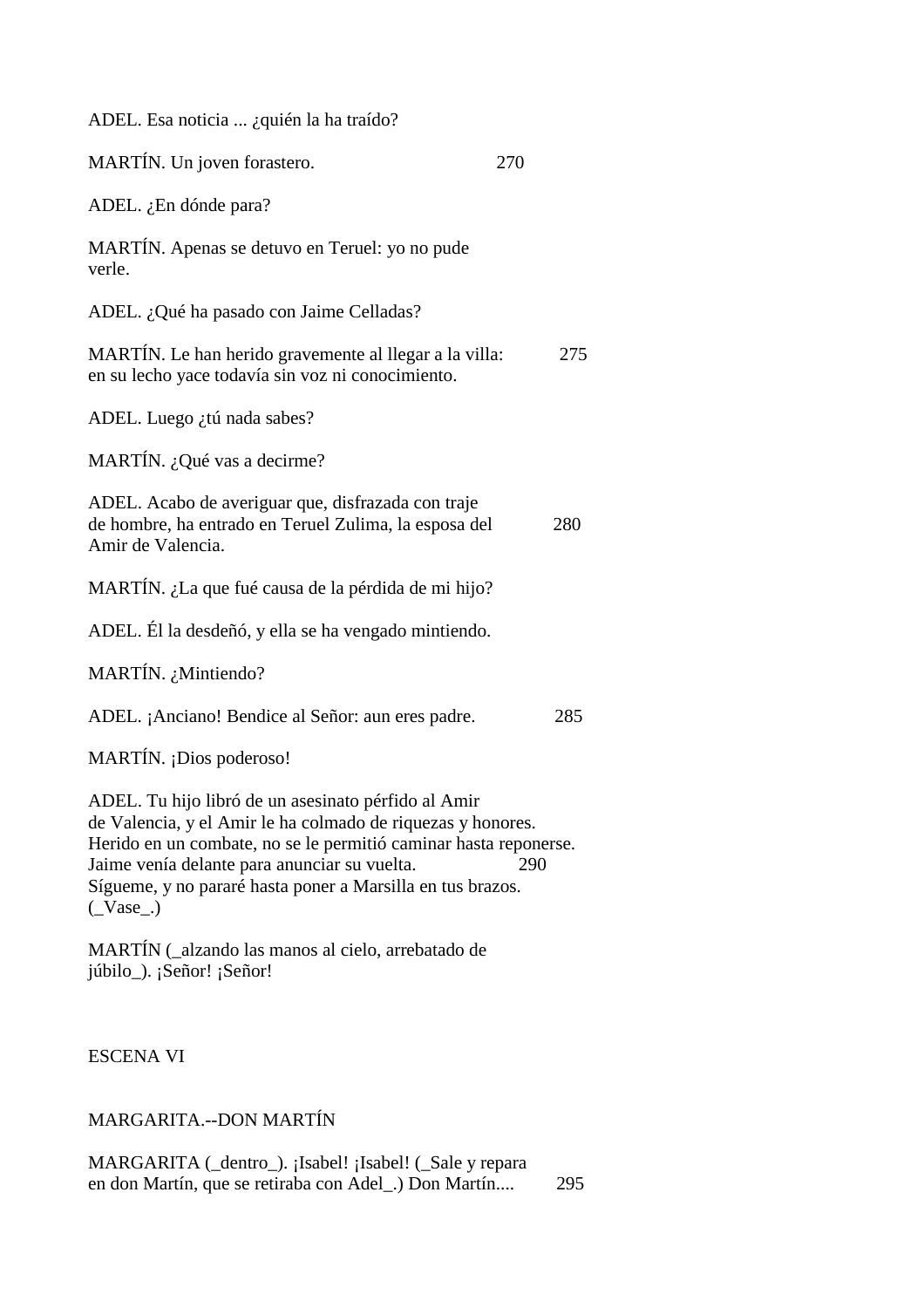MARTÍN (\_deteniéndose\_). Margarita, sabedlo....

MARGARITA. Sabedlo el primero. Jaime Celladas....

MARTÍN. Ese moro que veis....

MARGARITA. Ha vuelto en sí.

MARTÍN. Viene de Valencia. 300

MARGARITA. Jaime también.

MARTÍN. Vive mi hijo.

MARGARITA. Lo ha dicho Jaime. Corred, impedid ese casamiento. (\_Óyese el toque de vísperas\_.)

MARTÍN. ¡Ah! ya es tarde. 305

MARGARITA. ¡Dios ha rechazado mi sacrificio!

MARTÍN. ¡Hijo infeliz!

MARGARITA. ¡Hija de mis entrañas! (Vase.)

ESCENA VII

Bosque inmediato a Teruel

#### MARSILLA, atado a un árbol

| Infames bandoleros,<br>que me habéis a traición acometido,<br>venid y ensangrentad vuestros aceros:                                                                                                                           | 310 |
|-------------------------------------------------------------------------------------------------------------------------------------------------------------------------------------------------------------------------------|-----|
| la muerte ya por compasión os pido.<br>--Nadie llega, de nadie soy oído;<br>vuelve el eco mis voces, y parece<br>que goza en mi dolor y me escarnece.<br>Me adelanté a la escolta que traía:<br>su lento caminar me consumía. | 315 |
| Yo vengo con amor, ellos con oro.<br>--Enemigos villanos,<br>los ricos dones del monarca moro<br>no como yo darán en vuestras manos:<br>tienen quien los defienda.                                                            | 320 |
| Pero las horas pasan, huye el día.<br>¿Qué vas a imaginar, Isabel mía?<br>¿Qué pensarás, idolatrada prenda,<br>si esperando abrazar al triste Diego,<br>corrido el plazo ves, y yo no llego?                                  | 325 |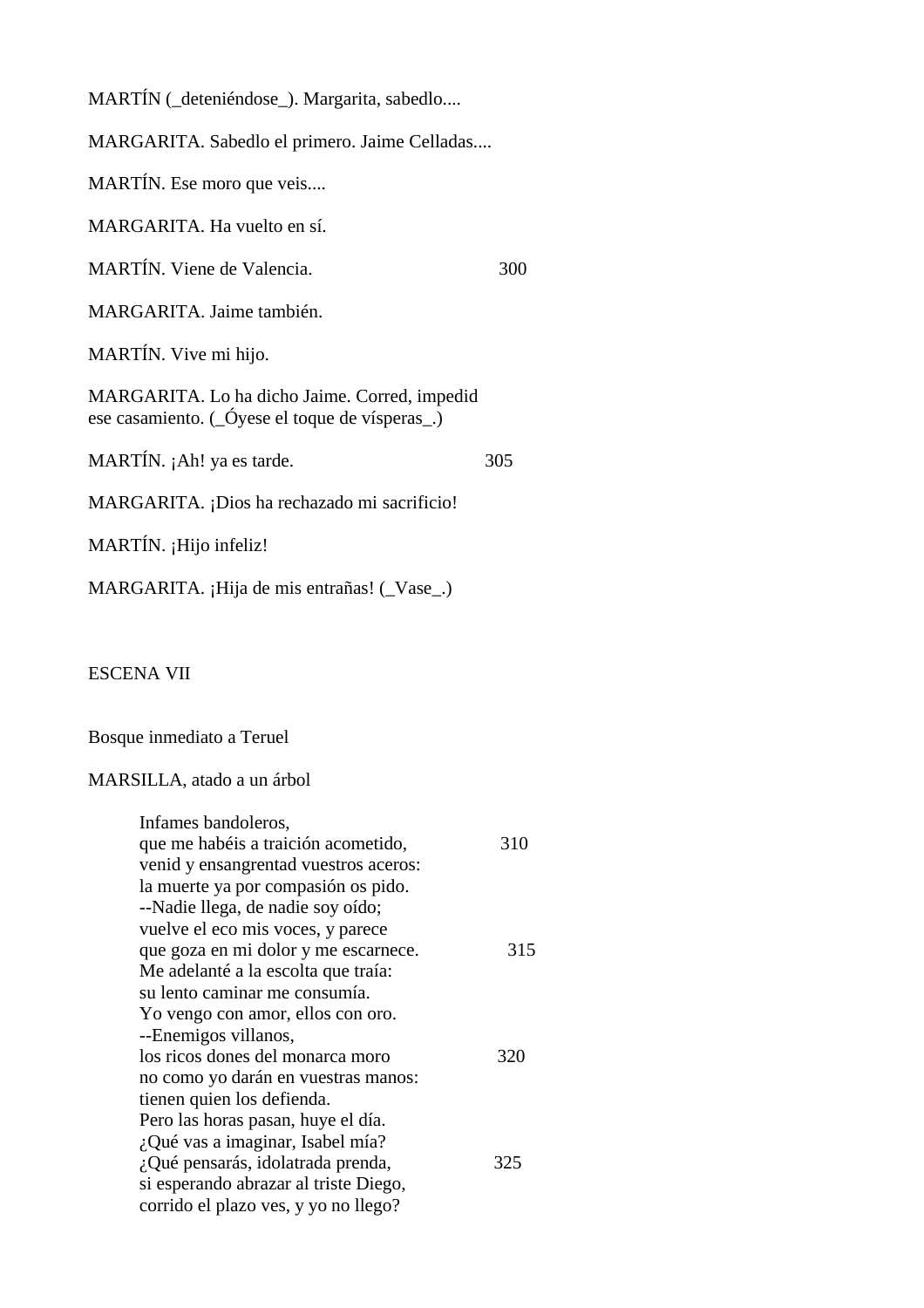Mas por Jaime avisados en mi casa estarán: pronto, azorados con mi tardanza.... Sí, ya se aproxima 330 gente. ¿Quién es?

#### ESCENA VIII

|                                                                                                   | ZULIMA, en traje de hombre.--MARSILLA                                                                                                                                                                                                            |     |
|---------------------------------------------------------------------------------------------------|--------------------------------------------------------------------------------------------------------------------------------------------------------------------------------------------------------------------------------------------------|-----|
| ZULIMA.                                                                                           | Yo soy.                                                                                                                                                                                                                                          |     |
| <b>MARSILLA.</b>                                                                                  | ¡Cielos! ¡Zulima!<br>¡Tú aquí! (_Aparte._; Presagio horrendo!)                                                                                                                                                                                   |     |
| yo sólo en esta parte                                                                             | ZULIMA. Vecinos de Teruel vienen corriendo<br>a quienes más que a mí toca librarte:<br>335<br>me debo detener mientras te digo<br>que Isabel es mujer de don Rodrigo.                                                                            |     |
| impostora.                                                                                        | MARSILLA. ¡Gran Dios!--Mas no: me engañas,                                                                                                                                                                                                       |     |
| ZULIMA. Zaén, que llega de Teruel ahora,<br>Zaén ha visto dar aquella mano<br>tan ansiada por ti. |                                                                                                                                                                                                                                                  | 340 |
| <b>MARSILLA.</b><br>previno un mensajero.                                                         | Finges en vano.<br>Tú ignoras que mi próxima llegada                                                                                                                                                                                             |     |
| supo dejar tu previsión burlada,<br>la noticia le dí, y a los bandidos                            | ZULIMA. Tú no sabes que un tirador certero<br>saliéndole al camino al mensajero.<br>Yo hablé con Isabel, yo de tu muerte                                                                                                                         | 345 |
| te las vengo a anunciar.                                                                          | encargué que tu viaje detuvieran.<br>Yo, celebradas de Isabel las bodas,                                                                                                                                                                         | 350 |
| MARSILLA.                                                                                         | ¿Con que es ya tarde?                                                                                                                                                                                                                            |     |
| Inútiles mercedes<br>prófuga yo, que mi real marido.                                              | ZULIMA. Mírame, bien, y dúdalo si puedes.<br>el Rey te prodigó: más he podido,<br>Yo mi amor te ofrecí, bienes y honores,<br>y te inmolé mi fe y el ser que tengo;<br>tú preferiste ingrato mis rencores:<br>me ofendiste cruel, cruel me vengo. | 355 |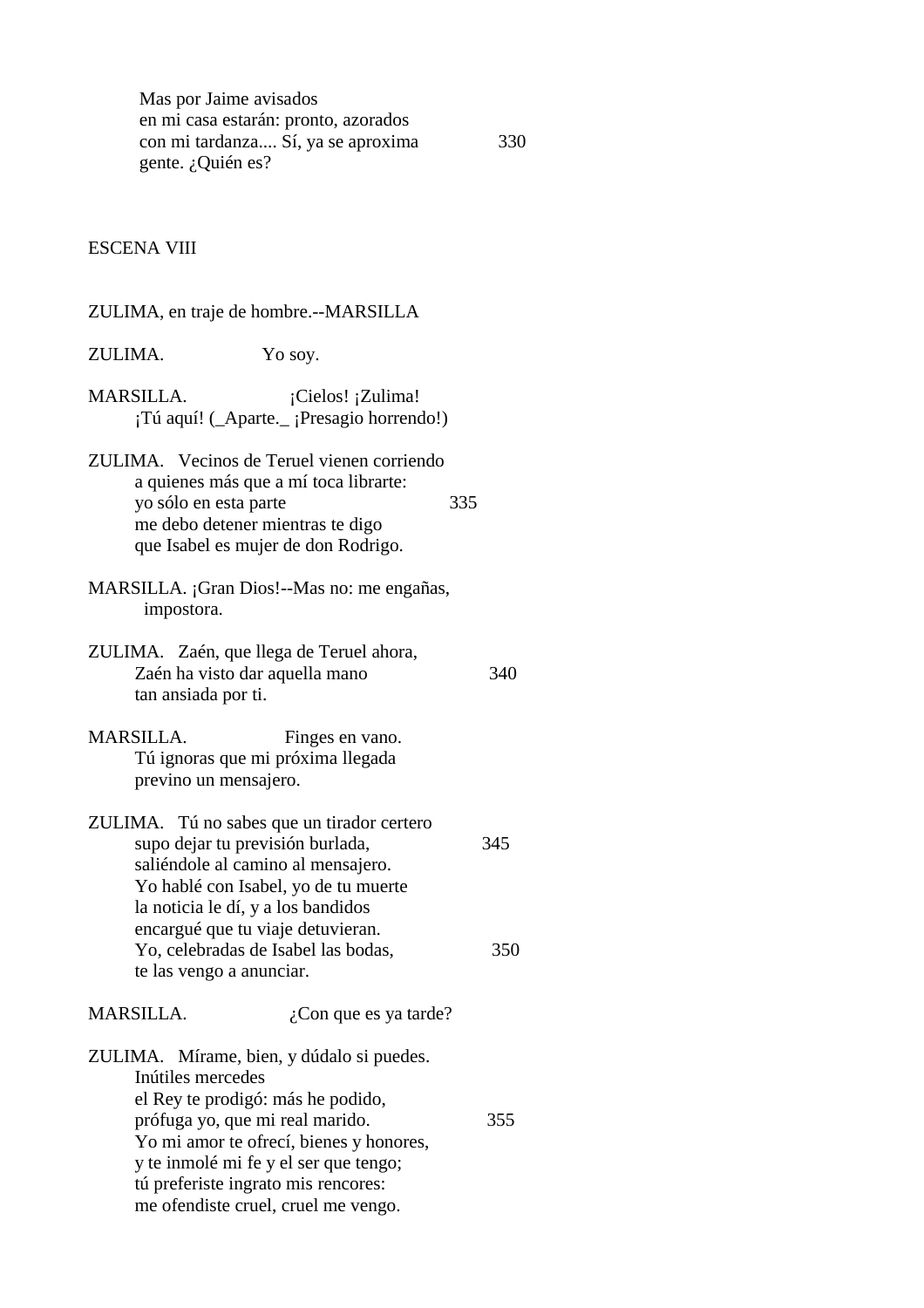Adiós: en mi partida 360 te dejo por ahora con la vida, mientras padeces en el duro potro de ver a tu Isabel en brazos de otro. (\_Vase\_.)

#### ESCENA IX

#### MARSILLA

MARSILLA. Monstruo, por cuya voz ruge el abismo, vuelve y di que es engaño  $365$  todo lo que te oí. (\_Forceja para desatarse\_.) Lazos crueles, ¿cómo me resistís? ¡Ligan cordeles al que hierros quebró! ¿No soy el mismo? ¡Ah! no. Mujer fatal, cortos instantes me quedan que vivir, si no has mentido; 370 pero ¡permita Dios que mueras antes!

### ESCENA X

ADEL, pasando por una altura.--MARSILLA

ADEL. Rumor aquí he sentido. Atraviesan el valle bandoleros con Zulima a caballo. Yo, cueste lo que cueste, 375 la tengo de prender: voy a ver si hallo cerca mis compañeros.

MARSILLA. ¿Quién va?

ADEL. Marsilla es éste. ( $\angle A$  voces $\angle$ .) Aquí! ¡Por este lado, caballeros! (\_Vase\_.)

#### ESCENA XI

### DON MARTÍN, CABALLEROS, CRIADOS.--MARSILLA

MARTÍN (\_dentro\_.) Él es.

MARSILLA. ¡Mi padre!

VOCES (\_dentro\_.) Él es.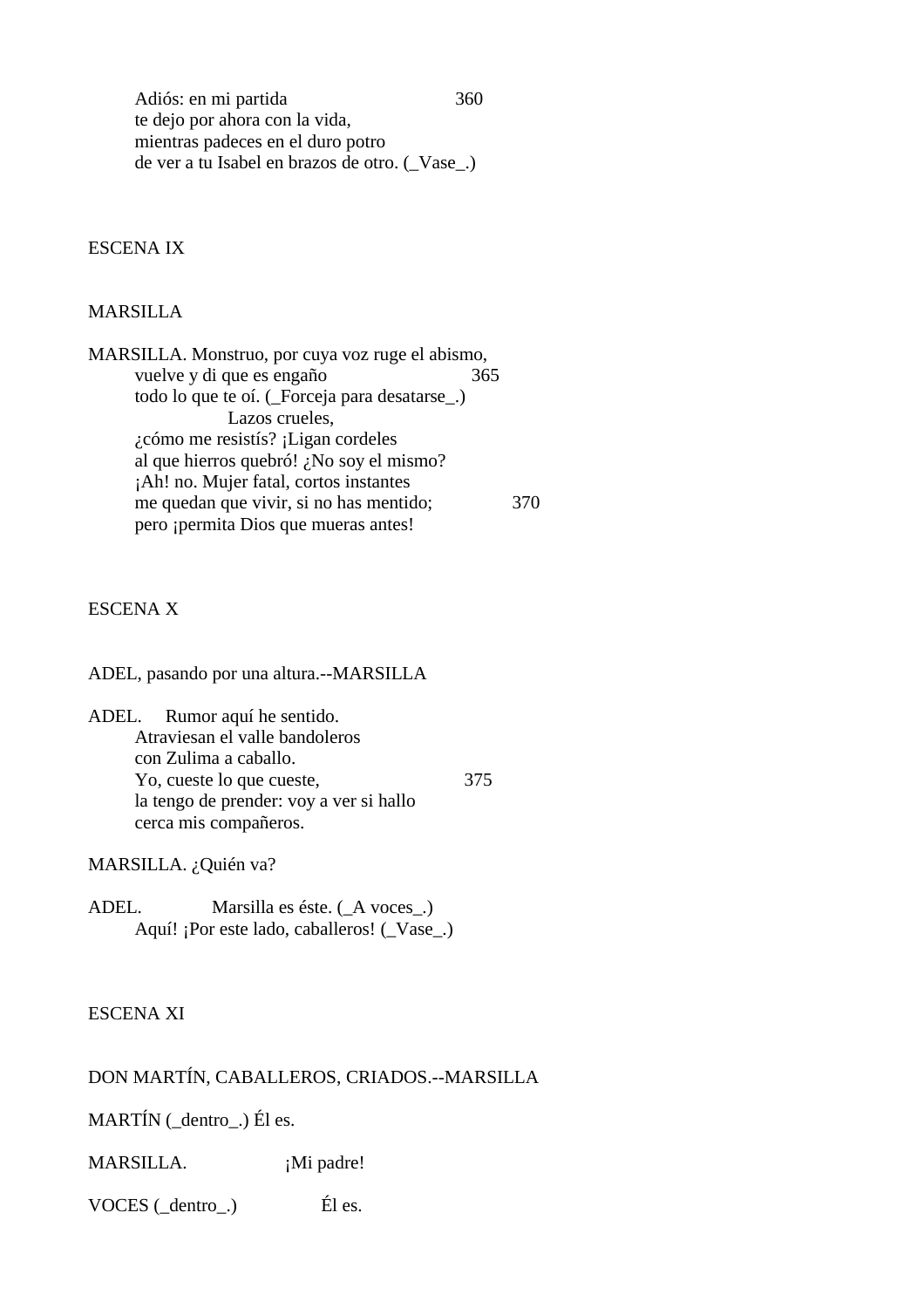# MARSILLA.  $i$ Padre!

| $MARTIN ( _{dentro }.)$                 | ¡Hijo mío¡<br>Subid, corred, volad: libradle pronto.                                                                                                                                                                                                    | 380 |     |
|-----------------------------------------|---------------------------------------------------------------------------------------------------------------------------------------------------------------------------------------------------------------------------------------------------------|-----|-----|
| MARSILLA. Desatadme, decidme            | (Salen caballeros y criados)                                                                                                                                                                                                                            |     |     |
| (Desatan a Marsilla)                    |                                                                                                                                                                                                                                                         |     |     |
| MARTÍN (_saliendo_.)                    | ¡Hijo querido!                                                                                                                                                                                                                                          |     |     |
| MARSILLA. ¡Padre!                       |                                                                                                                                                                                                                                                         |     |     |
| MARTÍN. Por fin te hallé.               |                                                                                                                                                                                                                                                         |     |     |
| <b>MARSILLA.</b>                        | Decid $i$ Es tarde?<br>Yo quisiera dudar  mi mal ¿es cierto?                                                                                                                                                                                            |     |     |
|                                         | MARTÍN. Respóndante las lágrimas que vierto.<br>Hijo del alma, a quien su hierro ardiente<br>la desgracia al nacer marcó en la frente,<br>tu triste padre, que por verte vive,<br>con dolor en sus brazos te recibe.<br>¿Quién tu llegada ha retardado? |     | 385 |
| <b>MARSILLA.</b><br>una mujer  dejadme. | El cielo<br>el inferno  no sé  facinerosos                                                                                                                                                                                                              | 390 |     |
| MARTÍN.<br>$i$ Te han herido?           | <i>i</i> .La Sultana?<br>¿Esos bandidos que cobardes huyen<br>de los guerreros que conmigo traje?--                                                                                                                                                     |     |     |
| MARSILLA.                               | ¡Ojalá!                                                                                                                                                                                                                                                 |     |     |
| <b>MARTÍN</b>                           | $i$ Te han despojado?                                                                                                                                                                                                                                   | 395 |     |
|                                         | MARSILLA. Nada he perdido: la esperanza sólo.                                                                                                                                                                                                           |     |     |
| de la campana término ponía             | MARTÍN. ¡Suerte cruel! Cuando el fatal sonido                                                                                                                                                                                                           |     |     |
|                                         | MARSILLA. ¡Esa tigre anunció la muerte mía!                                                                                                                                                                                                             |     |     |
| MARTÍN. ¿Lo sabes?                      |                                                                                                                                                                                                                                                         |     |     |
| MARSILLA.                               | De ella.                                                                                                                                                                                                                                                |     |     |
| MARTÍN.                                 | ¡Horror! Entonces era<br>cuando Jaime, el sentido recobrando,                                                                                                                                                                                           | 400 |     |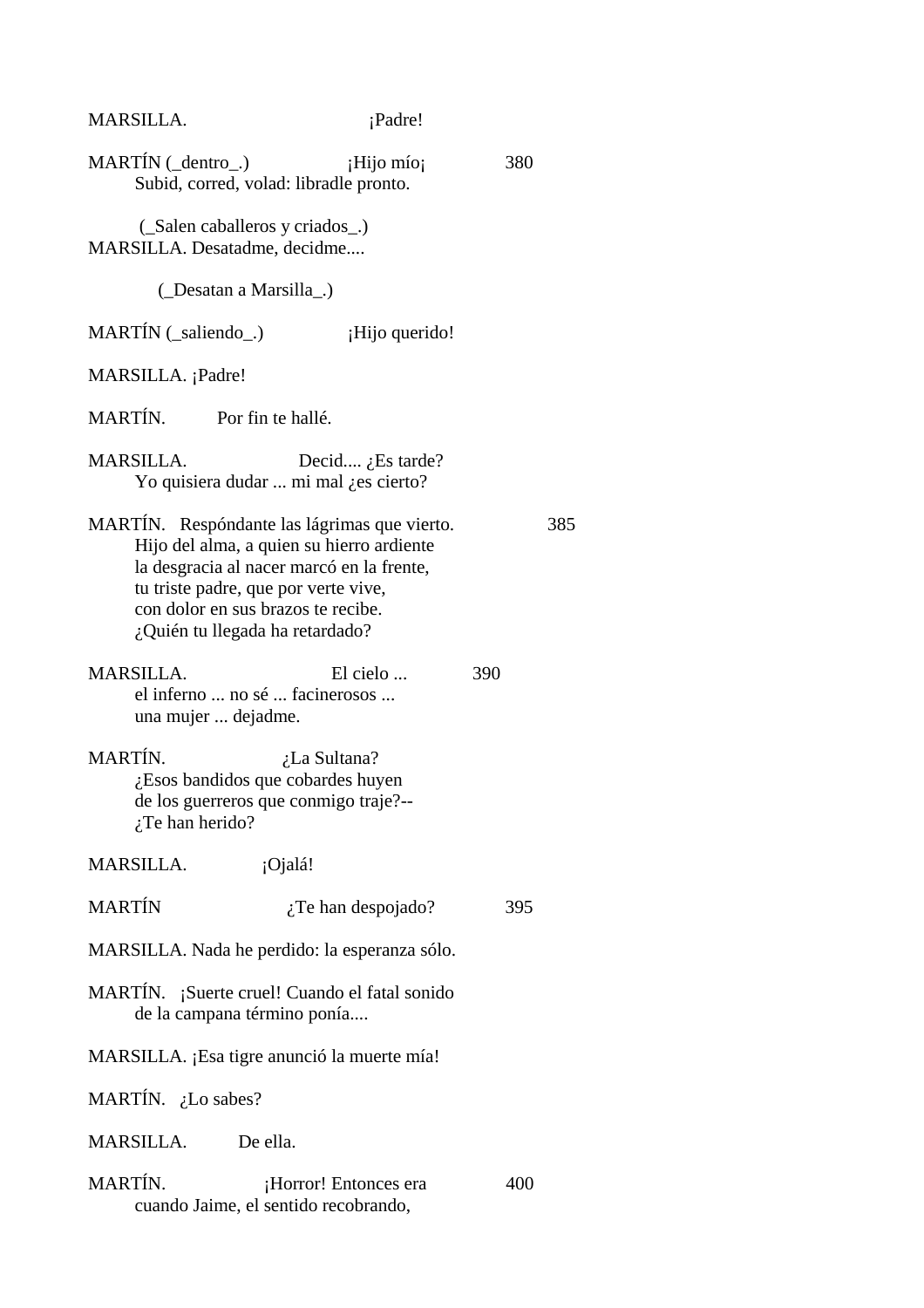| la traidora noticia desmentía.<br>Corro al templo a saber Miro, enmudezco<br>Eran esposos ya! Tu bien perdiste<br>Dios lo ha querido así Pero aun te quedan<br>padres que lloren tu destino triste. | 405 |
|-----------------------------------------------------------------------------------------------------------------------------------------------------------------------------------------------------|-----|
| MARSILLA. El ajeno dolor no quita el mío.                                                                                                                                                           |     |
| ¿Con qué llenáis el hórrido vacío                                                                                                                                                                   |     |
| que el alma siente, de su bien privada?<br>¡Padre! sin Isabel, para Marsilla                                                                                                                        | 410 |
| no hay en el mundo nada.                                                                                                                                                                            |     |
| Por eso en mi doliente desvarío                                                                                                                                                                     |     |
| sed bárbara de sangre me devora.                                                                                                                                                                    |     |
| Verterla a ríos para hartarme quiero,                                                                                                                                                               | 415 |
| y cuando más que derramar no tenga,<br>la de mis venas soltará mi acero.                                                                                                                            |     |
|                                                                                                                                                                                                     |     |
| MARTÍN. Hijo, modera ese furor.                                                                                                                                                                     |     |
| <b>MARSILLA.</b><br>¿Quién osa                                                                                                                                                                      |     |
| hijo llamarme ya? ¡Fuera ese nombre!                                                                                                                                                                |     |
| La desventura quiebra                                                                                                                                                                               |     |
| los vínculos del hombre con el hombre,                                                                                                                                                              | 420 |
| y con la vida y la virtud. Ahora,<br>que tiemble mi rival, tiemble la mora.                                                                                                                         |     |
| Breve será su victorioso alarde:                                                                                                                                                                    |     |
| para acabar con ambos aun no es tarde.                                                                                                                                                              |     |
|                                                                                                                                                                                                     |     |
| MARTÍN. ¡Desgraciado! ¿qué intentas?                                                                                                                                                                |     |
| Con el crimen<br>MARSILLA.                                                                                                                                                                          | 423 |
| el crimen castigar. Una serpiente                                                                                                                                                                   |     |
| se me enreda en los pies: mi pie destroce                                                                                                                                                           |     |
| su garganta infernal. Un enemigo                                                                                                                                                                    |     |
| me aparta de Isabel: desaparezca.                                                                                                                                                                   |     |
| MARTÍN. Hijo                                                                                                                                                                                        |     |
| MARSILLA.<br>Perecerá                                                                                                                                                                               |     |
| MARTÍN.<br>No                                                                                                                                                                                       |     |
| <b>MARSILLA.</b><br>¡Maldecido                                                                                                                                                                      | 430 |
| mi nombre sea, si la sangre odiosa                                                                                                                                                                  |     |
| de mi rival no vierto!                                                                                                                                                                              |     |
| MARTÍN.<br>Es poderoso                                                                                                                                                                              |     |
| MARSILLA. Marsilla soy.                                                                                                                                                                             |     |
| MARTÍN.<br>Mil deudos le acompañan                                                                                                                                                                  |     |
| MARSILLA. Mi furia a mí.                                                                                                                                                                            |     |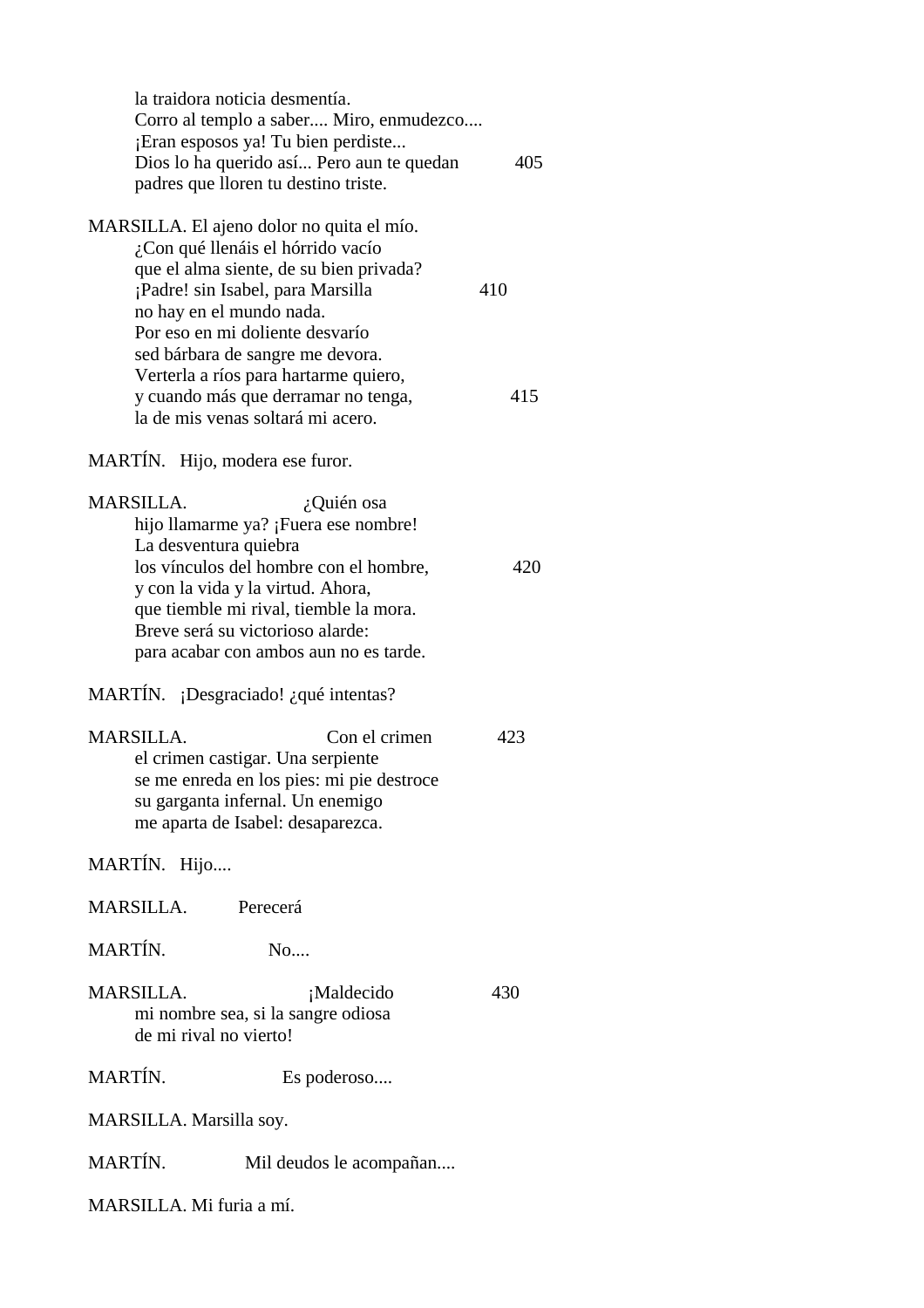| MARTÍN.  | Merézcate respeto |  |
|----------|-------------------|--|
| ese lazo |                   |  |

MARSILLA. Es sacrílego, es aleve. 435

MARTÍN. En presencia de Dios formado ha sido.

MARSILLA. Con mi presencia queda destruído.

#### ACTO CUATRO

Habitación de Isabel en la casa de don Rodrigo. Dos puertas a la izquierda del espectador, una en el fondo, y una ventana sin reja a la derecha.

### ESCENA PRIMERA

## DON PEDRO, DON MARTÍN

| PEDRO. Ya cesó la vocería.                                                                                                                                                                                                 |    |
|----------------------------------------------------------------------------------------------------------------------------------------------------------------------------------------------------------------------------|----|
| MARTÍN. Ya se tranquiliza el pueblo.<br>Zaén en la cárcel queda<br>con los demás bandoleros.                                                                                                                               |    |
| PEDRO. Milagro ha sido salvarlos<br>mayor que lo fué prenderlos.                                                                                                                                                           | 5  |
| MARTÍN. Y no los prenden quizá,<br>si no acuden tan a tiempo<br>los moros que de Valencia<br>con los regalos vinieron<br>de su Rey para mi hijo.<br>¡Regalos ya sin provecho!<br>¡Castigue Dios a quien tiene<br>la culpa! | 10 |
| PEDRO.<br>¡Oh! lo hará.--Primero<br>que vayamos esta noche<br>los dos al Ayuntamiento,<br>donde ya deben hallarse                                                                                                          | 15 |
| juntos el Juez y mi yerno,<br>tendréis, don Martín, a bien<br>que los dos conferenciemos<br>un rato?                                                                                                                       | 20 |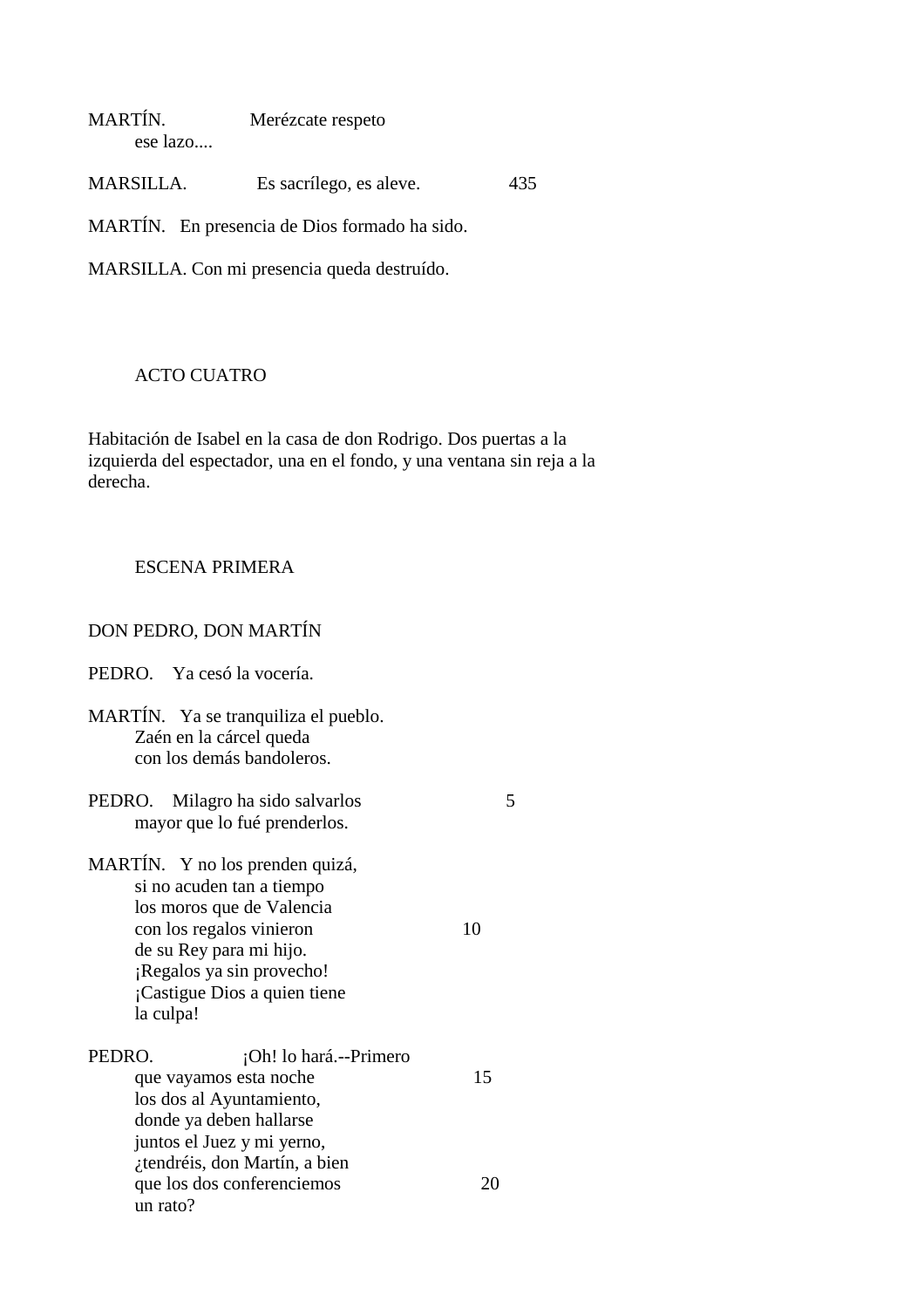| MARTÍN.<br>Hablad.                                                                                                                                                        |    |
|---------------------------------------------------------------------------------------------------------------------------------------------------------------------------|----|
| PEDRO.<br>Aquí está<br>Zulima.                                                                                                                                            |    |
| MARTÍN.<br>Bien me dijeron<br>los moros.                                                                                                                                  |    |
| PEDRO.<br>En esta calle<br>arremetió con los presos<br>un tropel de gente; y ella,<br>puesta en libertad en medio<br>del tumulto, se arrojó<br>por estas puertas adentro. | 25 |
| MARTÍN. Confesad que don Rodrigo<br>la salvó.                                                                                                                             |    |
| PEDRO.<br>No lo confieso<br>porque no lo ví.                                                                                                                              | 30 |
| <b>MARTÍN</b><br>Yo, en suma,<br>no diré que fué mal hecho:<br>él debe a la mora estar<br>agradecido en extremo:<br>por ella logra la mano<br>de Isabel.                  | 35 |
| PEDRO.<br>Resentimiento<br>justo mostráis; pero yo,<br>que he sido enemigo vuestro,<br>necesito de vos hoy.                                                               |    |
| MARTÍN. Aquí me tenéis, don Pedro.                                                                                                                                        | 40 |
| PEDRO. Sois quien sois.--Esa mujer<br>nos pone en terrible aprieto.<br>Ya veis, los moros reclaman<br>su entrega con mucho empeño.                                        |    |
| MARTÍN. Y mientras el Juez resuelve,<br>cercada se ve por ellos<br>esta casa.                                                                                             | 45 |
| PEDRO. Y bien, ¿quisierais<br>que entre vos y yo de un riesgo<br>libráramos a Teruel?                                                                                     |    |
| MARTÍN. Crimen fuera no quererlo.                                                                                                                                         | 50 |
| PEDRO. Si en la junta de la villa<br>negamos, como debemos,                                                                                                               |    |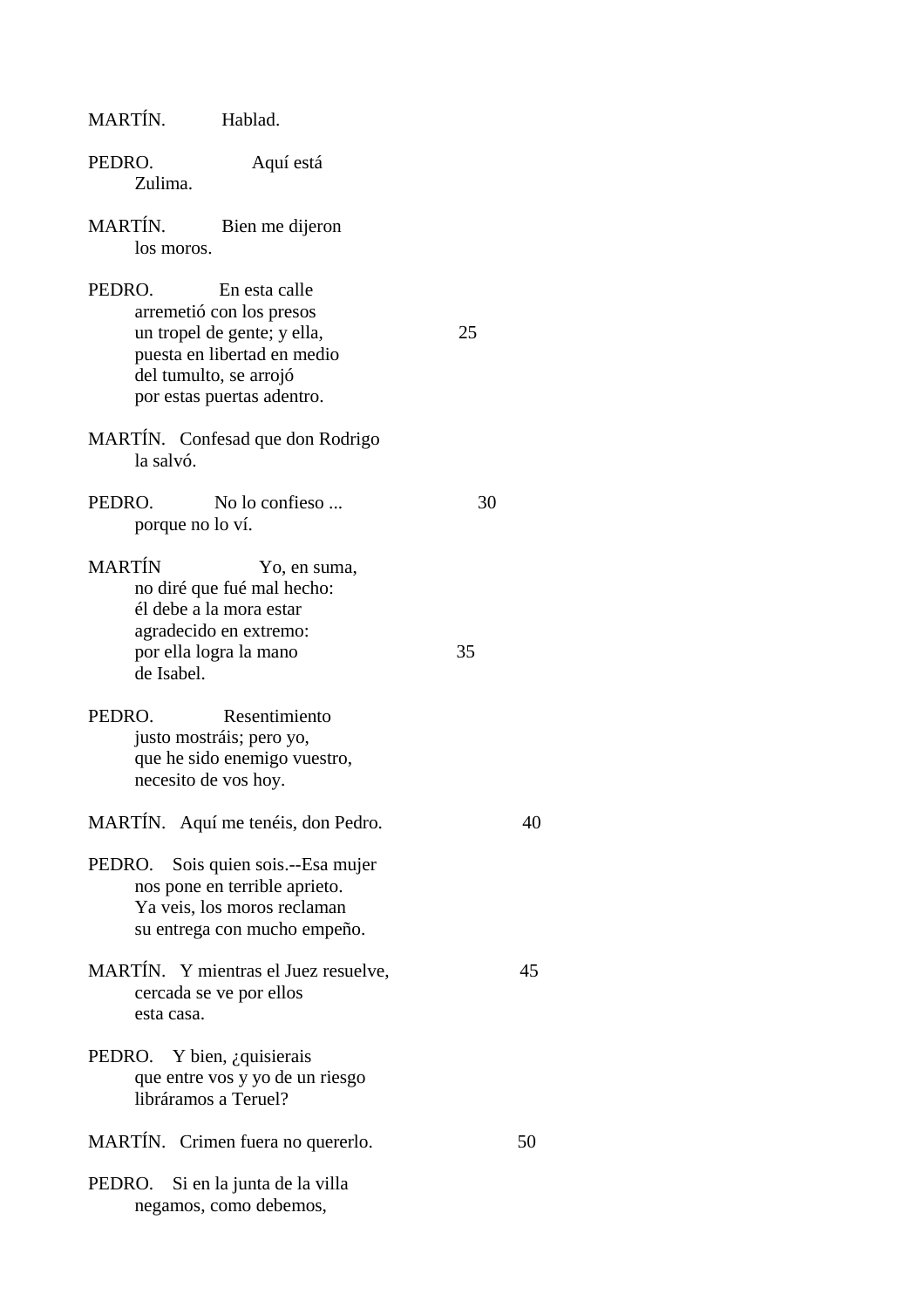| la entrega de la Sultana,<br>va a ser enemigo nuestro<br>el Rey de Valencia, y puede<br>gravísimo daño hacernos.                                     | 55 |
|------------------------------------------------------------------------------------------------------------------------------------------------------|----|
| MARTÍN. Y el que recibimos ambos<br>de su mujer, <i>i</i> , es pequeño?                                                                              |    |
| Pero es mujer, y nosotros<br>PEDRO.<br>cristianos y caballeros.                                                                                      | 60 |
| MARTÍN. Proseguid.                                                                                                                                   |    |
| PEDRO.<br>El compromiso<br>queda evitado, si hacemos<br>que huya en el instante.                                                                     |    |
| MARTÍN. Hagámoslo.<br>--Págueme Dios el esfuerzo<br>que me cuesta no vengarme.<br>Disponed.                                                          | 65 |
| PEDRO.<br>Con un pretexto<br>llevad los moros de aquí:<br>de vos harán caso.                                                                         |    |
| MARTÍN.<br>Creo<br>que sí.                                                                                                                           |    |
| PEDRO.<br>Lo demás es fácil.<br>Puesta ya en salvo, diremos<br>que ella huyó por sí.                                                                 | 70 |
| MARTÍN.<br>Voy pues,<br>y ya que la mano tiendo<br>al uno de los autores<br>de mi desventura, quiero                                                 |    |
| dársela también al otro.<br>Decid al dichoso dueño<br>de esta casa y de Isabel,<br>que mire en estos momentos<br>por su vida: que mi hijo            | 75 |
| va, loco de sentimiento<br>y de furor, en su busca<br>por Teruel; y, <i>j</i> vive el cielo<br>que, doliente como está,<br>valor le sobra al mancebo | 80 |
| para vengar! Perdonadme.<br>Adiós. Voy a complaceros,<br>y a buscarle y conducirle<br>esta noche misma lejos<br>de unos lugares en donde             | 85 |
| vivimos los dos muriendo.                                                                                                                            | 90 |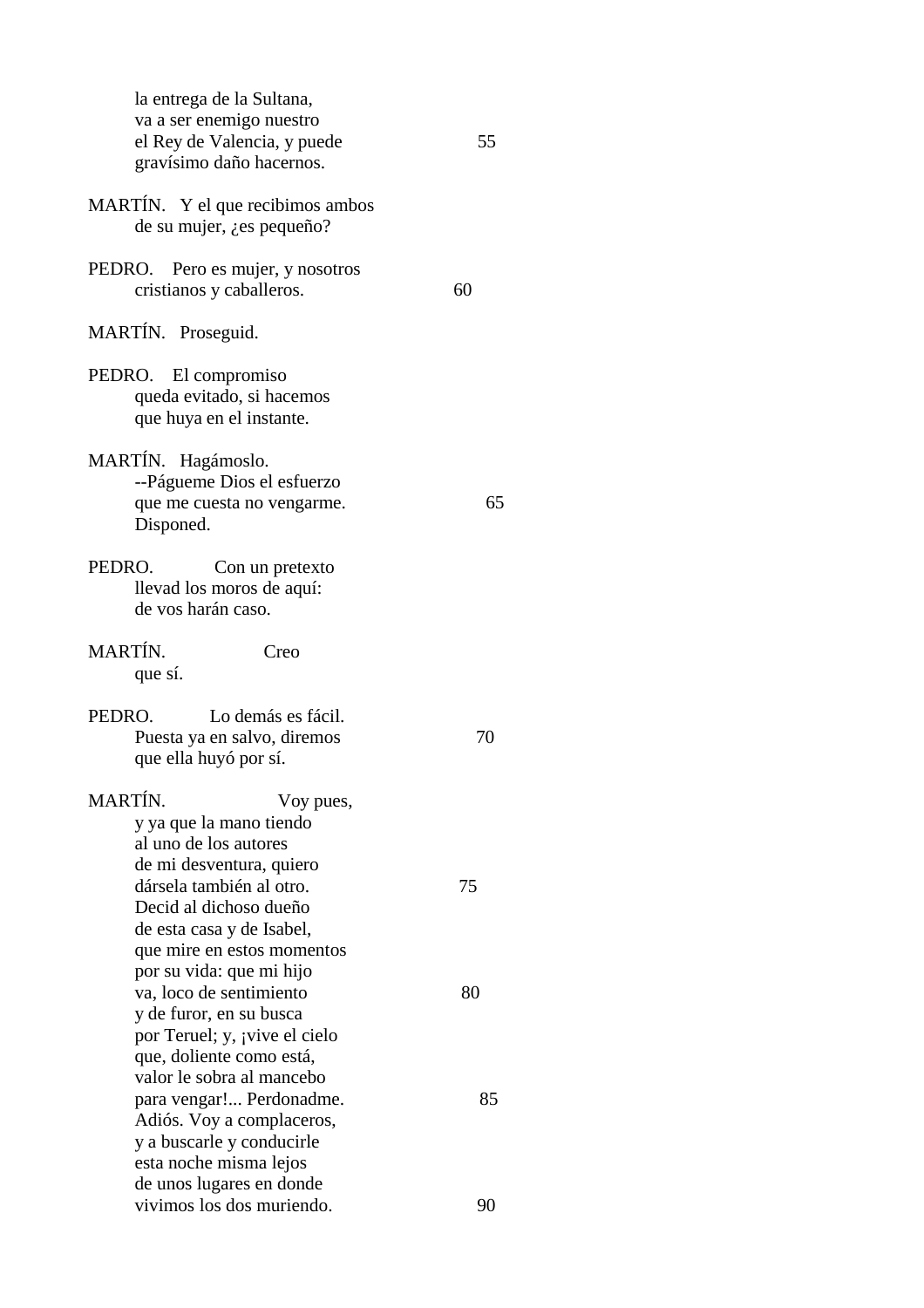(\_Vase por la puerta de la izquierda, más cercana al proscenio\_.)

PEDRO. Id con Dios.--; Padre infeliz! ¿Y nosotros? Me estremezco al pensar en Isabel, cuando de todo el suceso llegue a enterarse.

### ESCENA II

## TERESA.--DON PEDRO

| TERESA (_dentro_). ¡Favor,<br>que me vienen persiguiendo! (_Sale._)                                                                                                                                                                                                                  | 95         |
|--------------------------------------------------------------------------------------------------------------------------------------------------------------------------------------------------------------------------------------------------------------------------------------|------------|
| ¡Teresa! ¿Qué hay? ¿Quién te sigue?<br>PEDRO.                                                                                                                                                                                                                                        |            |
| TERESA. Las ánimas del infierno<br>Las del purgatorio No<br>sé cuáles; pero las veo,<br>las oigo                                                                                                                                                                                     | 100        |
| PEDRO.<br>Mas ¿qué sucede?                                                                                                                                                                                                                                                           |            |
| TERESA. ¡Ay! Muerta de susto vengo.<br>¡Ay!--Isabel me ha enviado<br>por mi señora corriendo,<br>que volvió, no sé por qué,<br>a la casa del enfermo;<br>y antes de llegar, he visto<br>en un callejón estrecho,<br>junto a la ermita caída<br>¡Jesús! convulsa me vuelvo<br>a casa. | 105<br>110 |
| PEDRO.<br>¿Qué viste? Di.<br>TERESA. Una fantasma, un espectro<br>todo parecido, todo,                                                                                                                                                                                               |            |
| al pobrecito don Diego.<br>PEDRO.<br>Calla: no te oiga Isabel.<br>Guarda con ella silencio.--<br>Marsilla ha venido, y ella<br>no lo sabe.                                                                                                                                           | 115        |
| <b>TERESA.</b><br>Pero, <i>i</i> , es cierto<br>que vive?                                                                                                                                                                                                                            |            |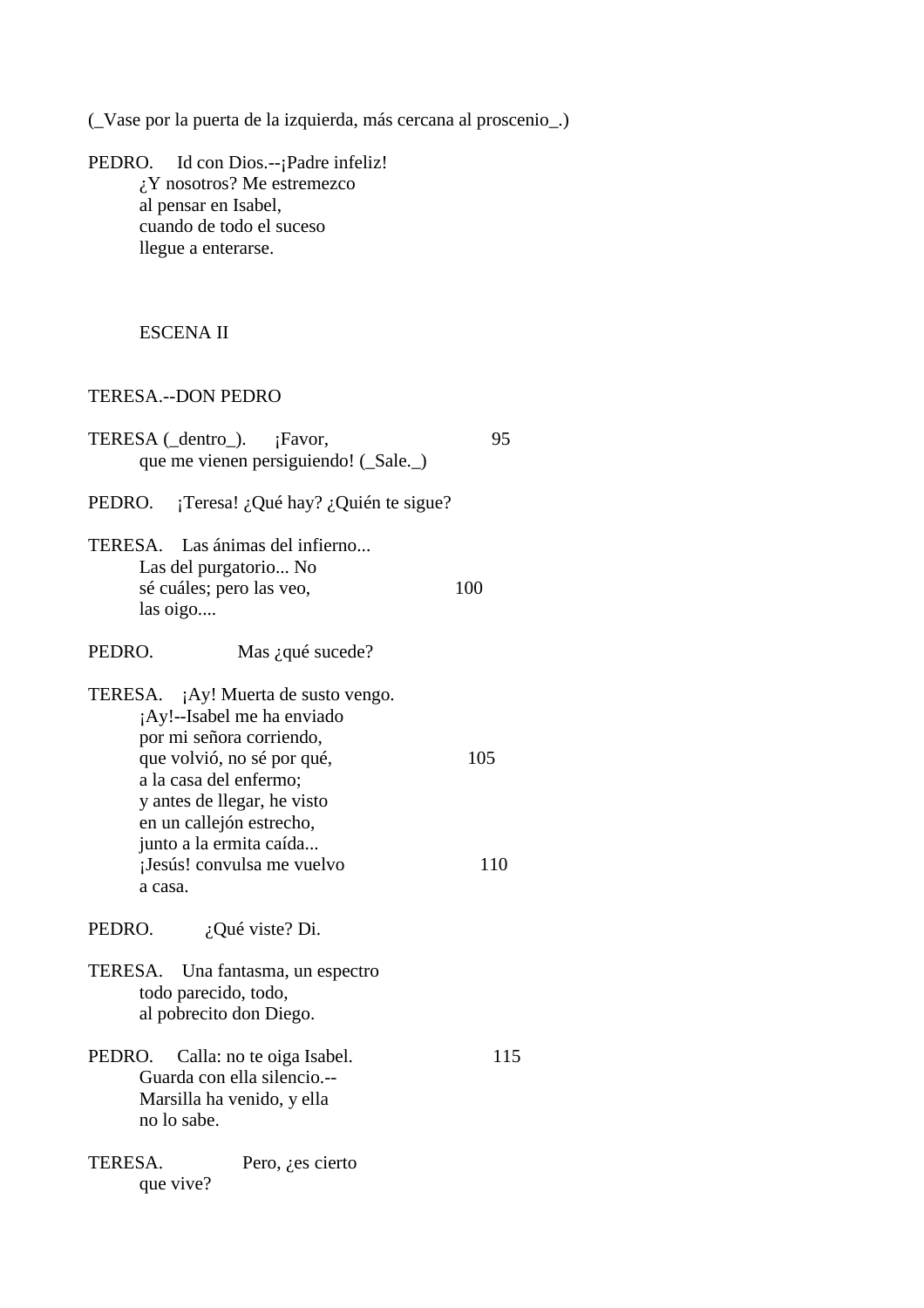PEDRO.  $i$ No ha de ser?

- TERESA. **iAy!** Pues otra desgracia temo. 120 PEDRO. ¿Cuál?
- TERESA. No lo aseguraré, por si es aprensión del miedo; sin embargo, yo creí ver que se llevaba el muerto asido del brazo al novio. 125
- PEDRO. ¿Qué dices?

TERESA. Aun traigo el eco de su voz en los oídos. Con alarido tremendo decía: «Vas a morir, has de morir.»--«Lo veremos,» 130 replicaba don Rodrigo; y echando votos y retos, iban los dos como rayos camino del cementerio. Yo, señor, ya les recé 135 la salve y el padre nuestro en latín.

PEDRO. Se han encontrado, y van a tener un duelo. Esto es antes.

#### ESCENA III

ISABEL, por la segunda puerta del lado izquierdo.--DON PEDRO, **TERESA** 

ISABEL. **i** Padre!

- PEDRO. Aguárdame aquí: pronto volveremos 140 tu madre, tu esposo y yo. Venid, Teresa. (\_Vase los dos.\_)
- ISABEL.  $i$ , Qué es esto? ¡Mi padre me deja sola, cuando con tanto secreto un moro me quiere hablar! 145 Sin duda están sucediendo cosas extrañas aquí.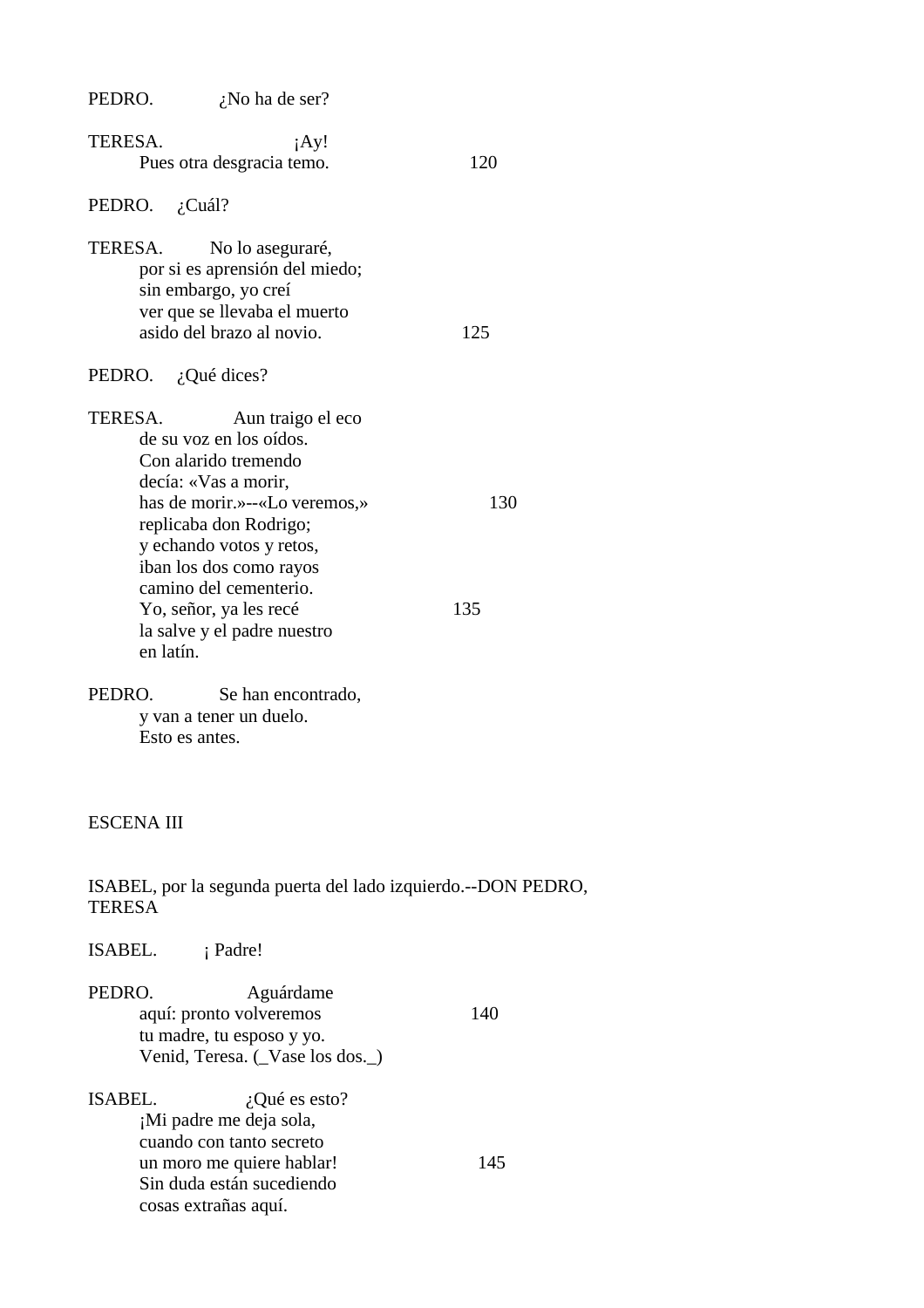(\_Acércase a la segunda puerta.\_)

Llegad. Al mirarle, tiemblo.

# ESCENA IV

| ADEL.--ISABEL                                                                                                             |     |
|---------------------------------------------------------------------------------------------------------------------------|-----|
| ADEL.<br>Cristiana, brillante honor<br>de las damas de tu ley,<br>yo imploro, en nombre del Rey<br>de Valencia, tu favor. | 150 |
| ISABEL. $\chi$ Mi favor?                                                                                                  |     |
| ADEL.<br>Tendrás noticia<br>de que salió de su corte<br>Zulima, su infiel consorte,<br>huyendo de su justicia.            | 155 |
| ISABEL. Sí.                                                                                                               |     |
| ADEL.<br>Mi señor decretó<br>con rectitud musulmana<br>castigar a la Sultana,<br>ya que a Marsilla premió.                | 160 |
| ISABEL. $i$ Premiar! $i$ Ignoras, cruel,<br>que le dió muerte sañuda?                                                     |     |
| ADEL.<br>Tú no le has visto, sin duda,<br>entrar como yo en Teruel.                                                       |     |
| ISABEL. ¡Marsilla en Teruel!                                                                                              |     |
| ADEL.<br>Sí.                                                                                                              |     |
| ISABEL.<br>Mira<br>si te engañas.                                                                                         | 165 |
| ADEL.<br>Mal pudiera.<br>Infórmate de cualquiera,<br>y mátenme, si es mentira.                                            |     |
| ISABEL. No es posible. $-i$ Ah! $i$ sí! que siendo<br>mal, no es imposible nada.                                          | 170 |
| ADEL.<br>Por la villa alborotada                                                                                          |     |

tu nombre va repitiendo.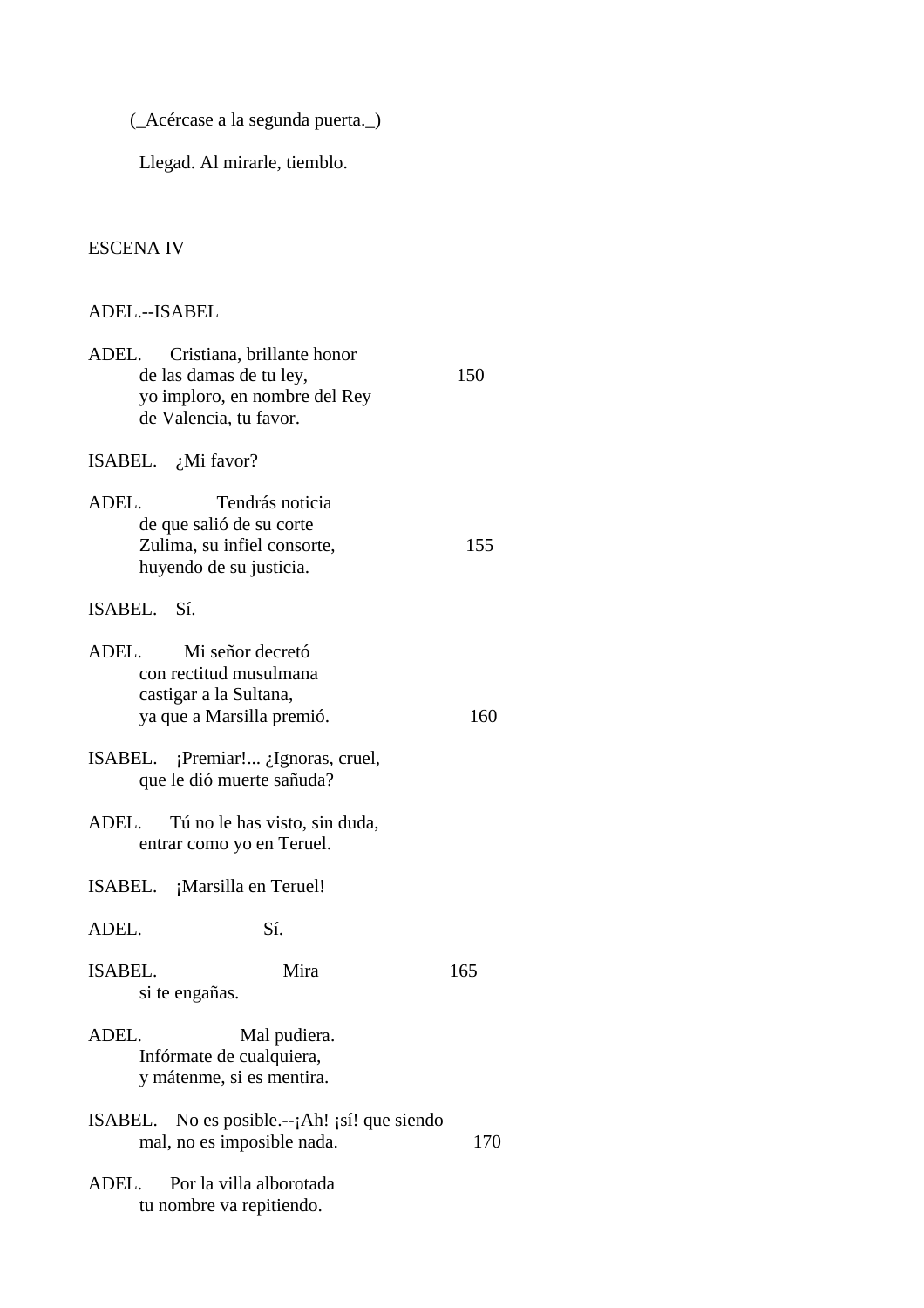| ISABEL. ¡Eterno Dios! ¡Qué infelices<br>nacimos!--¿Cuándo ha llegado?<br>$i$ Cómo es que me lo han callado?<br>$-Y$ tú, ¿por qué me lo dices?                                                                                                                                                      | 175        |
|----------------------------------------------------------------------------------------------------------------------------------------------------------------------------------------------------------------------------------------------------------------------------------------------------|------------|
| Porque estás, a mi entender,<br>ADEL.<br>en grave riesgo quizá.                                                                                                                                                                                                                                    |            |
| ISABEL. Perdido Marsilla, ya<br>¿qué bien tengo que perder?                                                                                                                                                                                                                                        | 180        |
| Con viva lástima escucho<br>ADEL.<br>tus ansias de amor extremas;<br>pero aunque tú nada temas,<br>yo debo decirte mucho.<br>Marsilla a mi Rey salvó<br>de unos conjurados moros,<br>y el Rey vertió sus tesoros<br>en él, y aquí le envió.<br>El despreció la liviana<br>inclinación de la infiel | 185<br>190 |
| ISABEL. $\{Oh! \}$                                                                                                                                                                                                                                                                                 |            |
| ADEL.<br>Y airada con él<br>vino, y se vengó villana<br>contando su falso fin.                                                                                                                                                                                                                     |            |
| ISABEL. ¡Ella!                                                                                                                                                                                                                                                                                     |            |
| ADEL.<br>Con una gavilla<br>de bandidos, a Marsilla<br>detuvo, ya en el confín<br>de Teruel, donde veloces<br>corriendo en tropel armado,<br>le hallamos a un tronco atado,<br>socorro pidiendo a voces.                                                                                           | 195<br>200 |
| ISABEL. Calla, moro: no más.                                                                                                                                                                                                                                                                       |            |
| ADEL.<br>Pasa<br>más, y es bien que te aperciba.<br>--La Sultana fugitiva<br>se ha refugiado en tu casa:<br>en ésta.                                                                                                                                                                               |            |
| ISABEL.<br>¡Aquí mi rival!                                                                                                                                                                                                                                                                         | 205        |
| Tu esposo la libertó.<br>ADEL.                                                                                                                                                                                                                                                                     |            |
| ISABEL. ¡Ella donde habito yo!                                                                                                                                                                                                                                                                     |            |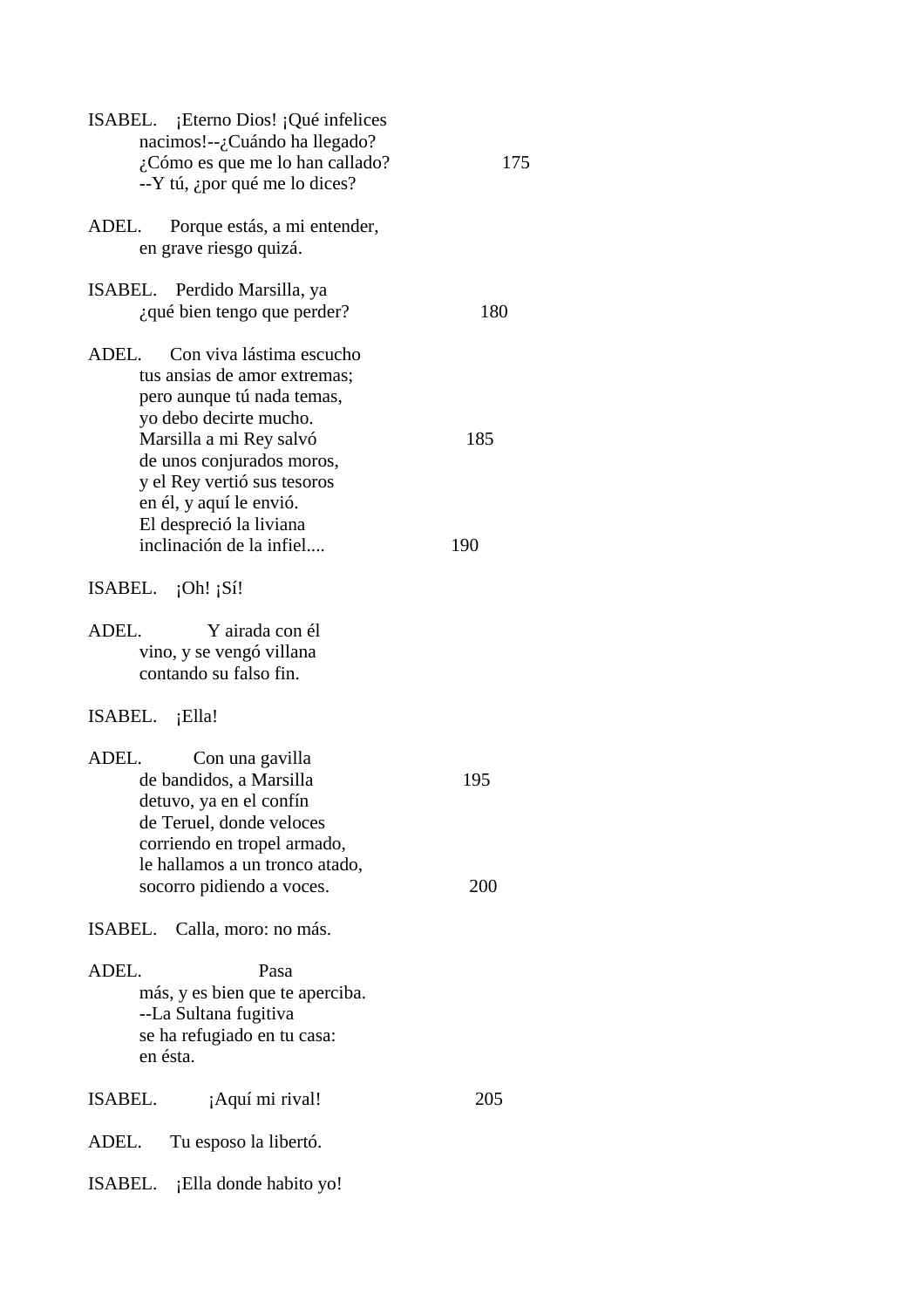| ADEL.<br>Guárdate de su puñal.<br>Por celos allá en Valencia<br>matar a Marsilla quiso.                                                                                                                                                                                                                                                                                     | 210        |
|-----------------------------------------------------------------------------------------------------------------------------------------------------------------------------------------------------------------------------------------------------------------------------------------------------------------------------------------------------------------------------|------------|
| ISABEL. A tiempo llega el aviso.                                                                                                                                                                                                                                                                                                                                            |            |
| ADEL.<br>Confirma tú la sentencia<br>que justo lanzó el Amir.                                                                                                                                                                                                                                                                                                               |            |
| Por esa mujer malvada<br>para siempre separada<br>de Marsilla has de vivir.                                                                                                                                                                                                                                                                                                 | 215        |
| Ella te arrastra al odioso<br>tálamo de don Rodrigo.<br>Envíala tú conmigo<br>al que le apresta su esposo,                                                                                                                                                                                                                                                                  | 220        |
| pena digna del ultraje<br>que siente.                                                                                                                                                                                                                                                                                                                                       |            |
| ISABEL.<br>Sí, moro; salga<br>pronto de aquí, no le valga<br>el fuero del hospedaje.<br>Como perseguida fiera<br>entró en mi casa: pues bien,<br>al cazador se la den,<br>que la mate donde quiera.<br>Mostrarse de pecho blando                                                                                                                                            | 225        |
| con ella, fuera rayar                                                                                                                                                                                                                                                                                                                                                       | 230        |
| en loca: voy a mandar<br>que la traigan arrastrando.<br>Sean de mi furia jueces<br>cuantas pierdan lo que pierdo.<br>¡Jesús! Cuando yo recuerdo<br>que hoy pude ¡Jesús mil veces!<br>No le ha de valer el llanto,<br>ni el ser mujer, ni ser bella,<br>ni reina. ¡Si soy por ella<br>tan infeliz! ¡tanto, tanto!<br>Dime, pues, di: tu señor,<br>¿qué suplicio le impondrá? | 235<br>240 |
| Una hoguera acabará<br>ADEL.<br>con su delincuente amor.                                                                                                                                                                                                                                                                                                                    |            |
| ISABEL. ¡Su amor! ¡Amor desastrado!<br>Pero es amor                                                                                                                                                                                                                                                                                                                         | 245        |
| ADEL.<br>$Y$ <i>i</i> , es bastante<br>esa razón?                                                                                                                                                                                                                                                                                                                           |            |
| <b>ISABEL.</b><br>¡Es mi amante<br>tan digno de ser amado!<br>Le vió, le debió querer<br>en viéndole.-- $Y$ yo, que hacía                                                                                                                                                                                                                                                   | 250        |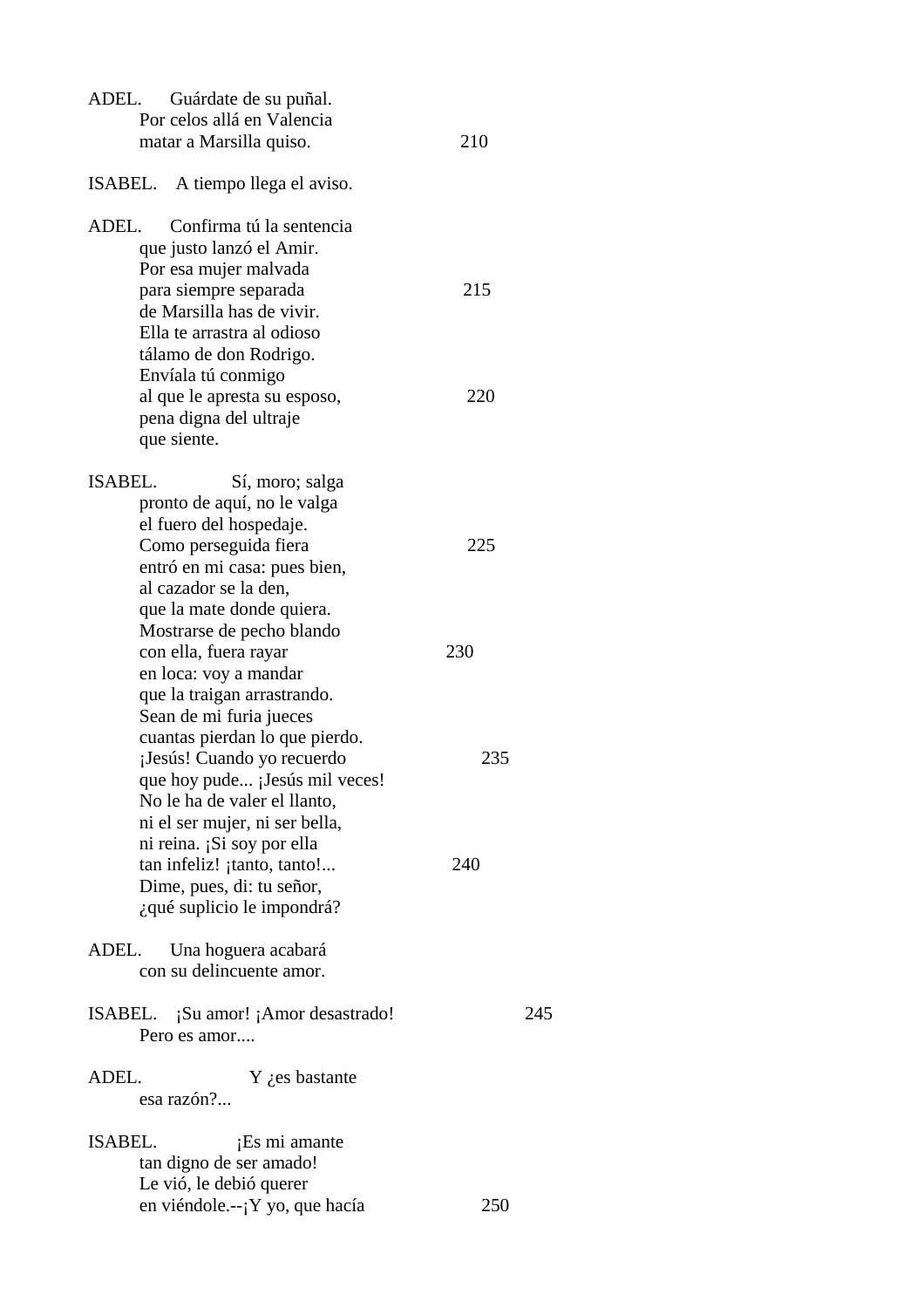| tanto que no le veía             |     |
|----------------------------------|-----|
| y ya no le puedo ver!            |     |
| --Moro, la víctima niego         |     |
| que me vienes a pedir:           |     |
| quiero yo darle a sufrir         | 255 |
| castigo mayor que el fuego:      |     |
| ella con feroz encono            |     |
| mi corazón desgarró              |     |
| me asesina el alma  yo           |     |
| la defiendo, la perdono. (Vase.) |     |

### ESCENA V

## ADEL

 He perdido la ocasión. Suele tener esta gente acciones, que de un creyente propias en justicia son. Yo dejara con placer 265 este empeño abandonado; pero el Amir lo ha mandado, y es forzoso obedecer. (\_Vase.\_)

ESCENA VI

# MARSILLA, por la ventana

| Jardín  una ventana  y ella luego.<br>Jardín abierto hallé y hallé ventana; | 270 |
|-----------------------------------------------------------------------------|-----|
| mas ¿dónde está Isabel?--Dios de clemencia,                                 |     |
| detened mi razón, que se me escapa;                                         |     |
| detenedme la vida, que parece                                               |     |
| que de luchar con el dolor se cansa.                                        |     |
| Siete días hace hoy, qué venturoso                                          | 275 |
| era en aquel salón! Sangre manaba                                           |     |
| de mi herida, es verdad; pero agolpados                                     |     |
| al rededor de mi lujosa cama,                                               |     |
| la tierna historia de mi amor oían                                          |     |
| los guerreros, el pueblo y el Monarca,                                      | 280 |
| y entre piadoso llanto y bendiciones                                        |     |
| «tuya será Isabel» juntos clamaban                                          |     |
| súbditos y señor. Hoy no me ofende                                          |     |
| mi herida, rayos en mi diestra lanza                                        |     |
| el damasquino acero No le traigo                                            | 285 |
| ¡Y hace un momento que con dos me hallaba!                                  |     |
| --Salvo en Teruel y vencedor, ¿qué angustia                                 |     |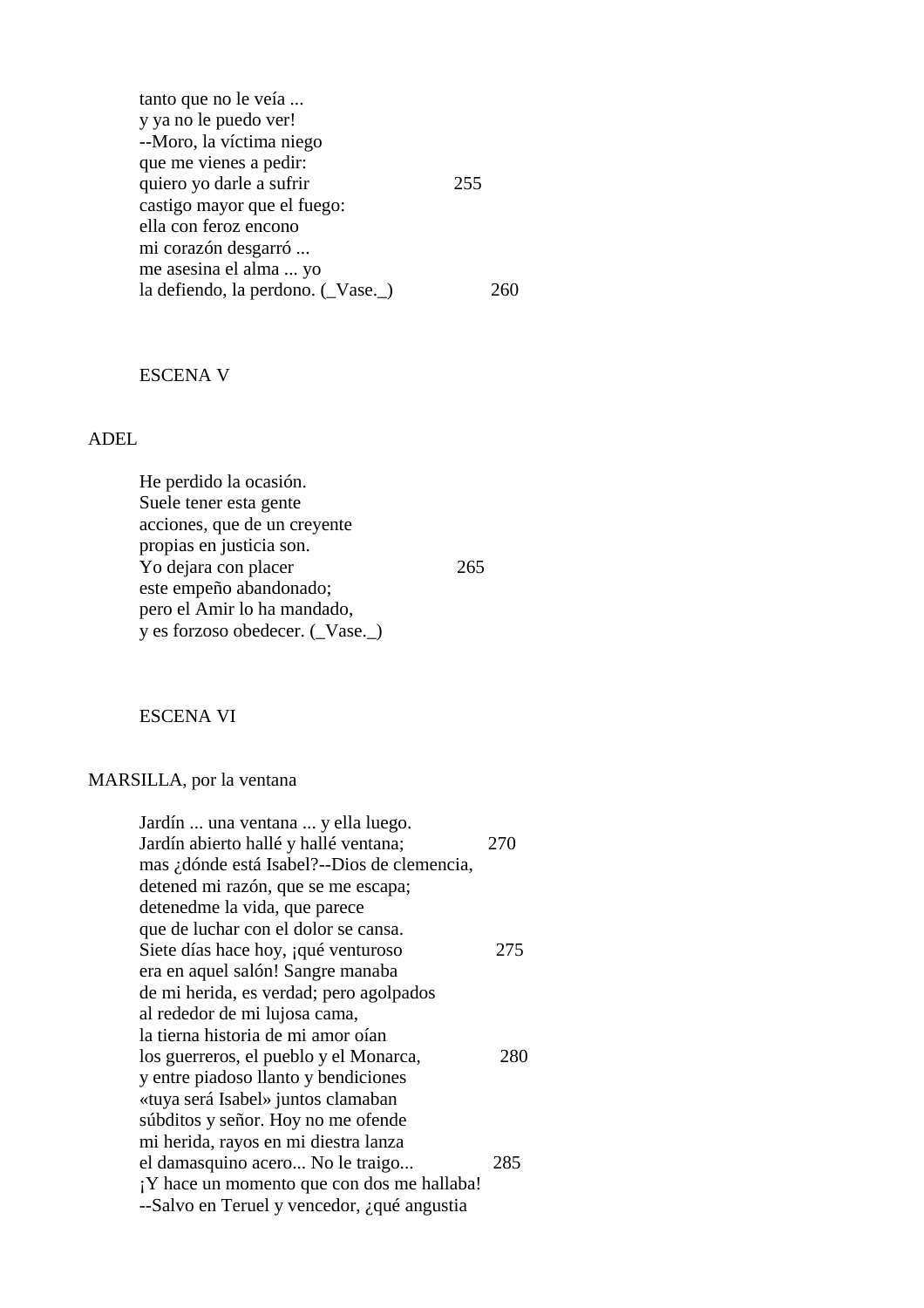viene a ser ésta que me rinde el alma, cuando, acabada la cruel ausencia, voy a ver a Isabel?

# ESCENA VII

# ISABEL.--MARSILLA

| ISABEL.<br>mi madre de Zulima.    | Por fin se encarga                                                                                                                                                                                                                                                                               | 290 |
|-----------------------------------|--------------------------------------------------------------------------------------------------------------------------------------------------------------------------------------------------------------------------------------------------------------------------------------------------|-----|
| <b>MARSILLA.</b>                  | ¡Cielo santo!                                                                                                                                                                                                                                                                                    |     |
| ISABEL. ¡Gran Dios!               |                                                                                                                                                                                                                                                                                                  |     |
| MARSILLA.                         | $i$ No es ella?                                                                                                                                                                                                                                                                                  |     |
| ISABEL.                           | $i\text{E1}$ es!                                                                                                                                                                                                                                                                                 |     |
| <b>MARSILLA.</b>                  | ¡Prenda adorada!                                                                                                                                                                                                                                                                                 |     |
| ISABEL. ¡Marsilla!                |                                                                                                                                                                                                                                                                                                  |     |
| MARSILLA.                         | ¡Gloria mía!                                                                                                                                                                                                                                                                                     |     |
| ISABEL.                           | $i$ Cómo jay! cómo<br>te atreves a poner aquí la planta?<br>Si te han visto llegar ¿A qué has venido?                                                                                                                                                                                            | 295 |
|                                   | MARSILLA. Por Dios  que lo olvidé. Pero ¿no basta,<br>para que hacia Isabel vuele Marsilla,<br>querer, deber, necesitar mirarla?<br>¡Oh! ¡qué hermosa a mis ojos te presentas!<br>Nunca te ví tan bella, tan galana<br>Y un pesar sin embargo indefinible<br>me inspiran esas joyas, esas galas. | 300 |
|                                   | Arrójalas, mi bien; lana modesta,<br>cándida flor, en mi jardín criada,<br>vuelvan a ser tu virginal adorno:<br>mi amor se asusta de riqueza tanta.                                                                                                                                              | 305 |
| Nuestra separación.               | ISABEL. (_Aparte._; Delira el infeliz! Sufrir no puedo<br>su dolorida, atónita mirada.)<br>¿No entiendes lo que indica el atavío,<br>que no puedes mirar sin repugnancia?                                                                                                                        | 310 |
| MARSILLA.<br>Sí. ¡Funesta verdad! | ¡Poder del cielo!                                                                                                                                                                                                                                                                                |     |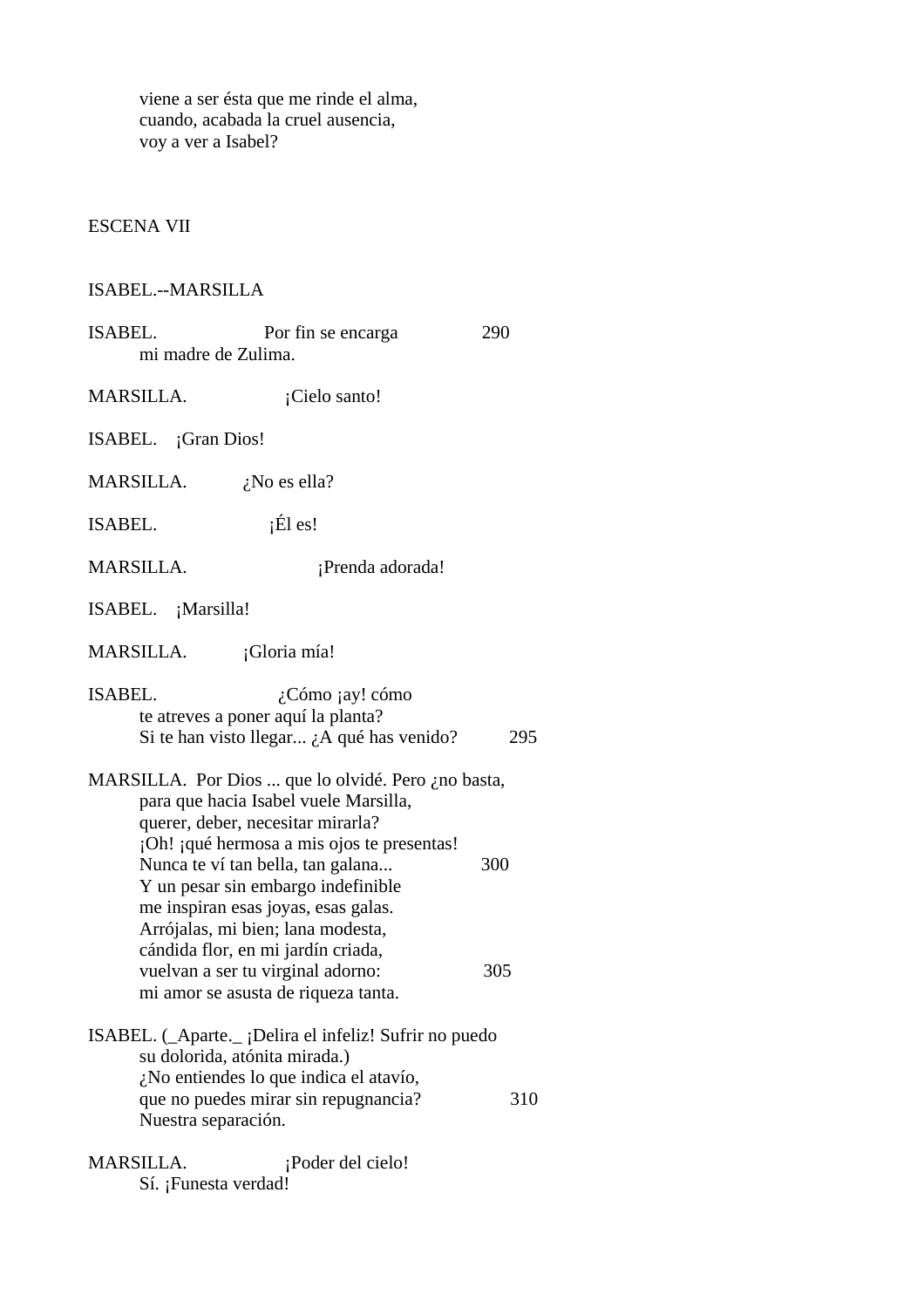| ISABEL. | Estoy casada. |
|---------|---------------|
|---------|---------------|

|                                                     | MARSILLA. Ya lo sé. Llegué tarde. Ví la dicha,<br>tendí las manos, y voló al tocarla.                                                                                                                                                                                                                                                                                                                                                                                                                                                                                                                                |                          |
|-----------------------------------------------------|----------------------------------------------------------------------------------------------------------------------------------------------------------------------------------------------------------------------------------------------------------------------------------------------------------------------------------------------------------------------------------------------------------------------------------------------------------------------------------------------------------------------------------------------------------------------------------------------------------------------|--------------------------|
| Y tu infidelidad.                                   | ISABEL. Me engañaron: tu muerte supusieron                                                                                                                                                                                                                                                                                                                                                                                                                                                                                                                                                                           | 315                      |
| <b>MARSILLA.</b>                                    | ¡Horrible infamia!                                                                                                                                                                                                                                                                                                                                                                                                                                                                                                                                                                                                   |                          |
| ISABEL. Yo la muerte creí.                          |                                                                                                                                                                                                                                                                                                                                                                                                                                                                                                                                                                                                                      |                          |
| <b>MARSILLA.</b><br>¿cómo de ti sin ti se separara? | Si tú vivías,<br>y tu vida y la mía son entrambas<br>una sola, no más, la que me alienta,<br>Juntos aquí nos desterró la mano<br>que gozo y pena distribuye sabia:<br>juntos al fin de la mortal carrera<br>nos toca ver la celestial morada.                                                                                                                                                                                                                                                                                                                                                                        | 320                      |
| ISABEL. ¡Oh! ¡si me oyera Dios!                     |                                                                                                                                                                                                                                                                                                                                                                                                                                                                                                                                                                                                                      |                          |
| <b>MARSILLA.</b><br>Causa debe tener.               | Isabel, mira,<br>yo no vengo a dar quejas: fueran vanas.<br>Yo no vengo a decirte que debiera<br>prometerme de ti mayor constancia,<br>cumplimiento mejor del tierno voto<br>que invocando a la Madre inmaculada,<br>me hiciste amante la postrera noche<br>que me apartó de tu balcón el alba.<br>«Para ti (sollozando me decías),<br>o si no, para Dios.»--;Dulce palabra,<br>consoladora fiel de mis pesares<br>en los ardientes páramos del Asia<br>y en mi cautividad! Hoy ni eres mía,<br>ni esposa del Señor. Di, pues, declara<br>(esto quiero saber) de qué ha nacido<br>el prodigio infeliz de tu mudanza. | 325<br>330<br>335<br>340 |
| <b>ISABEL.</b>                                      | La tiene.                                                                                                                                                                                                                                                                                                                                                                                                                                                                                                                                                                                                            |                          |
| <b>MARSILLA.</b>                                    | Grande.                                                                                                                                                                                                                                                                                                                                                                                                                                                                                                                                                                                                              |                          |
| ISABEL.                                             | Poderosa, invencible: no se casa<br>quien amaba cual yo, sino cediendo<br>a la fuerza mayor en fuerza humana.                                                                                                                                                                                                                                                                                                                                                                                                                                                                                                        |                          |
| MARSILLA. Dímelo pronto, pues, dilo.                |                                                                                                                                                                                                                                                                                                                                                                                                                                                                                                                                                                                                                      |                          |
| ISABEL.<br>No has de saberlo.                       | Imposible.                                                                                                                                                                                                                                                                                                                                                                                                                                                                                                                                                                                                           | 345                      |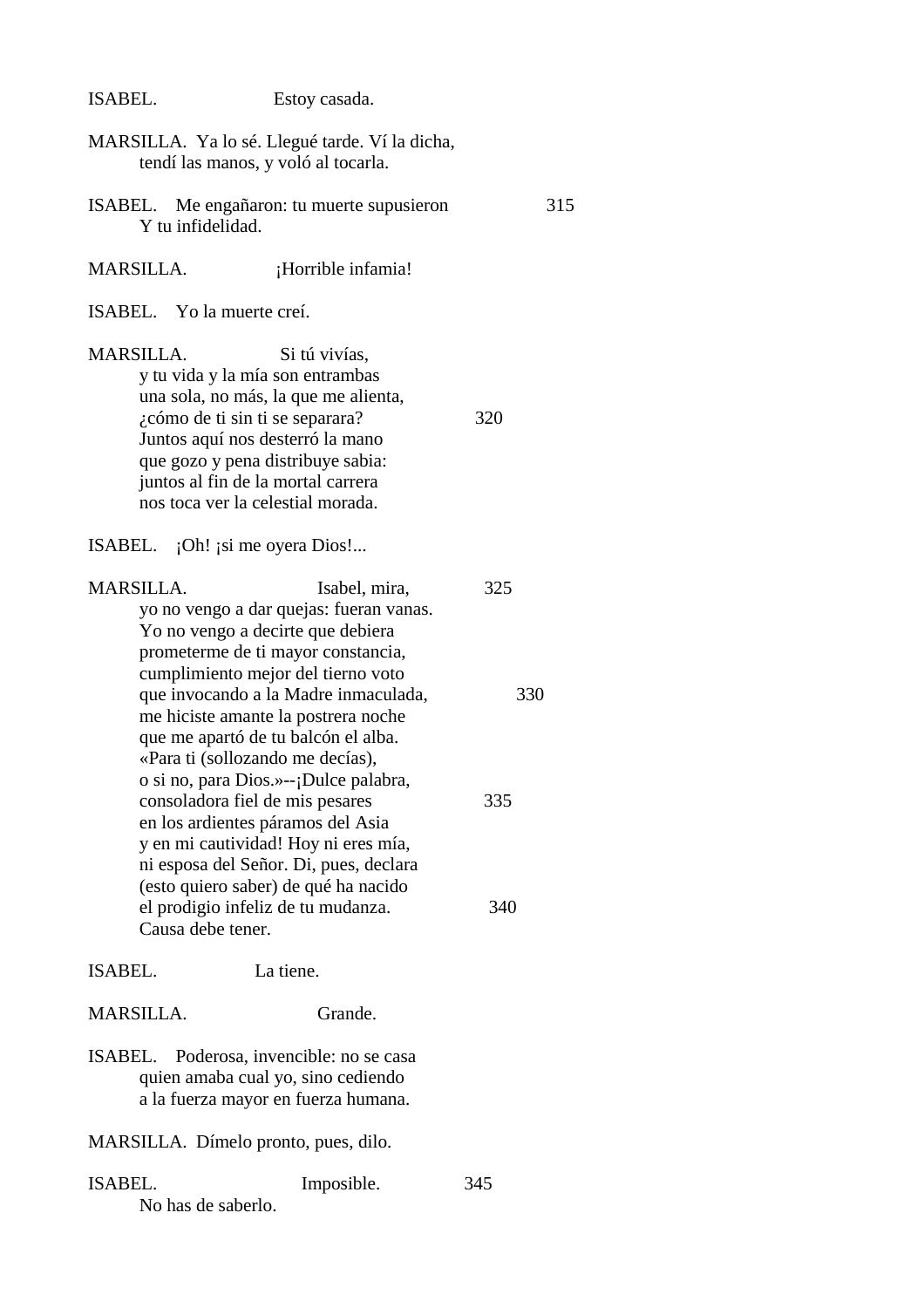| MARSILLA.       | Sí.                                                                                                                                                                                                         |     |
|-----------------|-------------------------------------------------------------------------------------------------------------------------------------------------------------------------------------------------------------|-----|
| ISABEL.         | No.                                                                                                                                                                                                         |     |
| MARSILLA.       | Todo.                                                                                                                                                                                                       |     |
| ISABEL.         | Nada.<br>Pero tú en mi lugar también el cuello<br>dócil a la coyunda sujetaras.                                                                                                                             |     |
|                 | MARSILLA. Yo no, Isabel, yo no. Marsilla supo<br>despreciar una mano soberana<br>y la muerte arrostrar por quien ahora<br>la suya vende y el porqué le calla.                                               | 350 |
|                 | ISABEL. (Aparte. _ ; Madre, madre!)                                                                                                                                                                         |     |
| MARSILLA.       | Responde.                                                                                                                                                                                                   |     |
| ISABEL.         | $(\_\text{Aparte.}\_\iota Q$ ué le digo?)<br>Tendré que confesar  que soy culpada.<br>¿Cómo no lo he de ser? Me ves ajena.<br>Perdóname Castígame por falsa,<br>$(\_$ Llora. $\_)$                          | 355 |
|                 | mátame, si es tu gusto Aquí me tienes<br>para el golpe mortal arrodillada.                                                                                                                                  |     |
|                 | MARSILLA. Ídolo mío, no; yo sí que debo<br>poner mis labios en tus huellas. Alza.<br>No es de arrepentimiento el lloro triste<br>que esos luceros fúlgidos empaña;<br>ese llanto es de amor, yo lo conozco, | 360 |
|                 | de amor constante, sin doblez, sin tacha,<br>ferviente, abrasador, igual al mío.<br>¿No es verdad, Isabel? Dímelo franca:<br>va mi vida en oírtelo.                                                         | 365 |
| ISABEL.         | $i$ Prometes<br>obedecer a tu Isabel?                                                                                                                                                                       |     |
| MARSILLA.       | ¡Ingrata!<br>¿Cuándo me rebelé contra tu gusto?<br>Mi voluntad, ¿no es tuya? Dispon, habla.                                                                                                                 | 370 |
| ISABEL. Júralo. |                                                                                                                                                                                                             |     |
| MARSILLA.       | Sí.                                                                                                                                                                                                         |     |
| ISABEL.         | Pues bien Yo te amo.--Vete.                                                                                                                                                                                 |     |
|                 | MARSILLA. ¡Cruel! ¿Temiste que ventura tanta                                                                                                                                                                |     |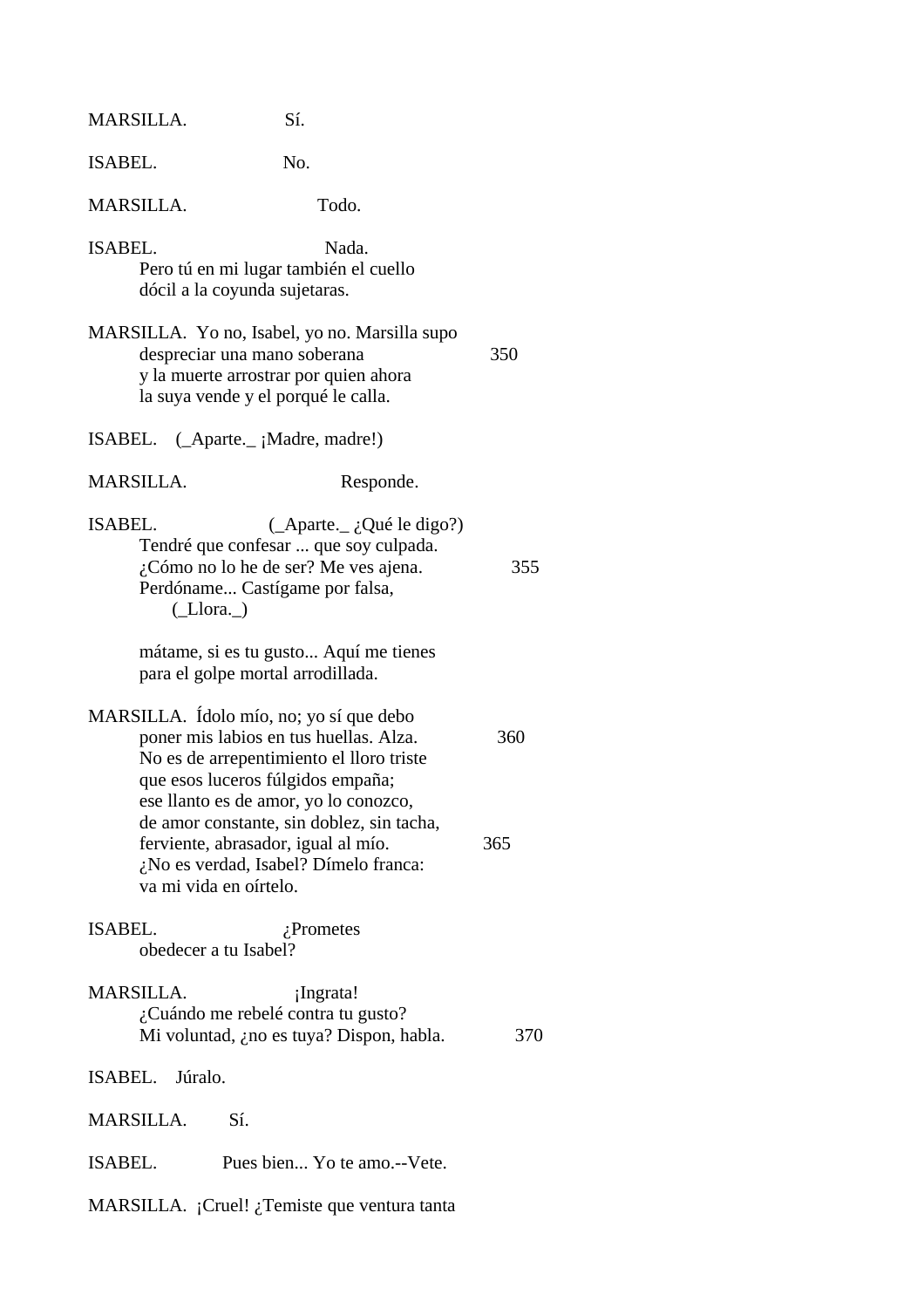me matase a tus pies, si su dulzura con venenosa hiel no iba mezclada? ¿Cómo esas dos ideas enemigas 375 de destierro y de amor hiciste hermanas?

ISABEL. Ya lo ves, no soy mía; soy de un hombre que me hace de su honor depositaria, y debo serle fiel. Nuestros amores mantuvo la virtud libres de mancha: 380 su pureza de armiño conservemos.-- Aquí hay espinas, en el cielo palmas. Tuyo es mi amor y lo será: tu imagen siempre en el pecho llevaré grabada, y allí la adoraré: yo lo prometo, 385 yo lo juro; mas huye sin tardanza. Libértame de ti, sé generoso: libértame de mí....

MARSILLA. No sigas, basta. ¿Quieres que huya de ti? Pues bien, te dejo. Valor ... y separémonos.--En paga, 390 en recuerdo si no, de tantas penas con gozo por tu amor sobrellevadas, permite, Isabel mía, que te estrechen mis brazos una vez....

ISABEL. Deja a la esclava cumplir con su señor.

MARSILLA. Será el abrazo 395 de un hermano dulcísimo a su hermana, el ósculo será que tantas veces cambió feliz en la materna falda nuestro amor infantil.

ISABEL. No lo recuerdes.

MARSILLA. Ven....

ISABEL. No: jamás.

MARSILLA. En vano me rechazas. 400

ISABEL. Detente ... o llamo....

MARSILLA.  $\lambda$  *i*A quién? *i*A don Rodrigo? No te figures que a tu grito salga. No lisonjeros plácemes oyendo, su vanidad en el estrado sacia, no; lejos de los muros de la villa 405 muerde la tierra que su sangre baña.

ISABEL. ¡Qué horror! ¿Le has muerto?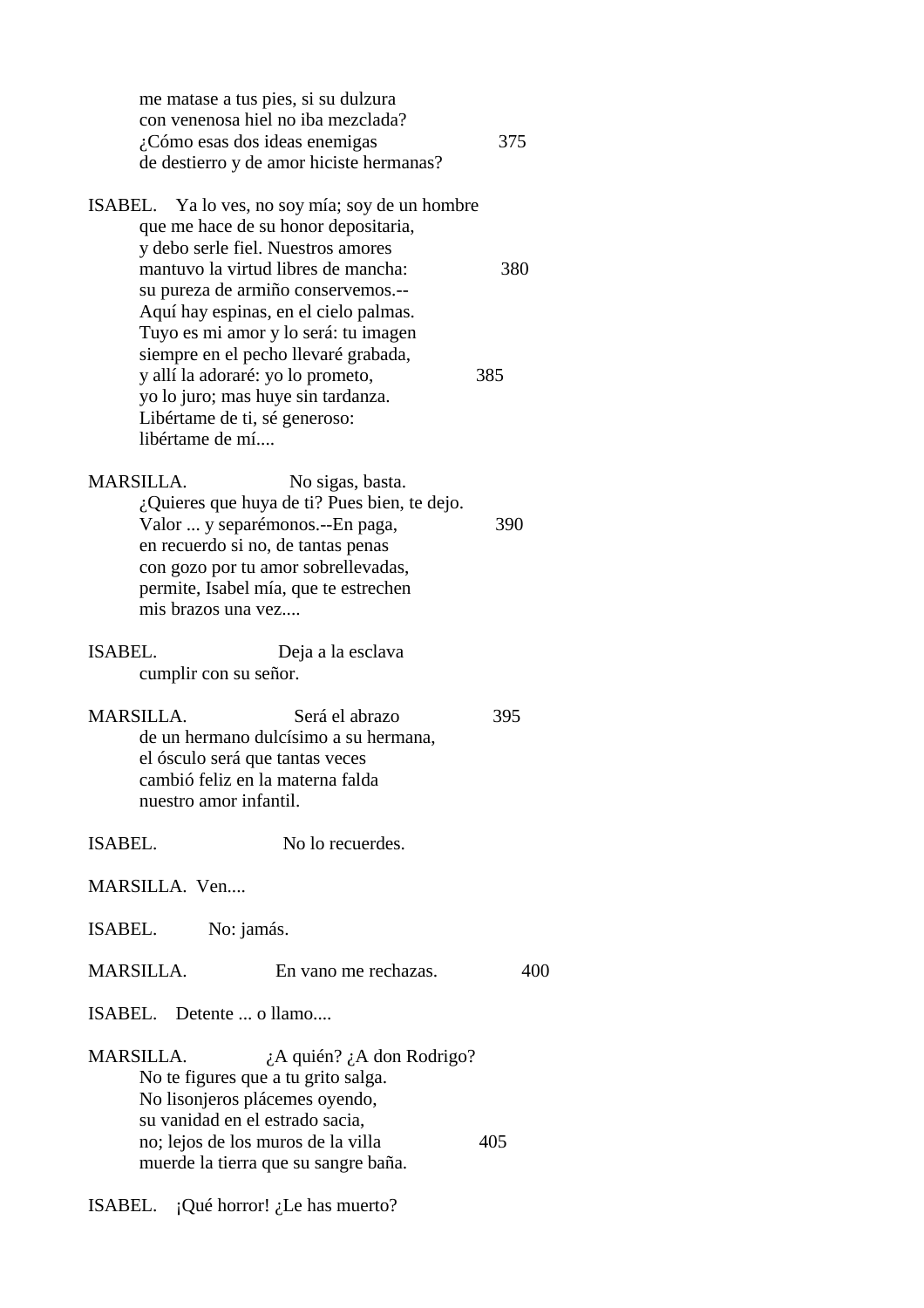| MARSILLA. | $i$ Pérfida! <i>i</i> te afliges?        |
|-----------|------------------------------------------|
|           | Si lo llego a pensar, ¿quién le librara? |

ISABEL. ¿Vive?

MARSILLA. Merced a mi nobleza loca, vive: apenas cruzamos las espadas, 410 furiosa en él se encarnizó la mía: un momento después, hundido estaba su orgullo en tierra, en mi poder su acero. ¡Oh! ¡maldita destreza de las armas! ¡Maldito el hombre que virtudes siembra 415 que le rinden cosecha de desgracias! No más humanidad, crímenes quiero. A ser cruel tu crueldad me arrastra, y en ti la he de emplear. Conmigo ahora vas a salir de aquí.

ISABEL.  $iNo, no!$ 

MARSILLA. Se trata 420 de salvarte, Isabel. ¿Sabes qué dijo el cobarde que lloras desolada, al caer en la lid? «Triunfante quedas; pero mi sangre costará bien cara.»

ISABEL. ¿Qué dijo? ¿Qué?

- MARSILLA. «Me vengaré en don Pedro, 425 en su esposa, en los tres: guardo las cartas.»
- ISABEL. ¡Jesús!

MARSILLA. ¿Qué cartas son?...

- ISABEL. ¡Tú me has perdido! La desventura sigue tus pisadas. ¿Dónde mi esposo está? Dímelo pronto, para que fiel a socorrerle vaya, 430 y a fuerza de rogar venza sus iras.
- MARSILLA. ¡Justo Dios! Y ¡decía que me amaba!
- ISABEL. ¿Con su pasión funesta reconvienes a la mujer del vengativo Azagra? ¡Te aborrezco! (\_Vase.\_)

ESCENA VIII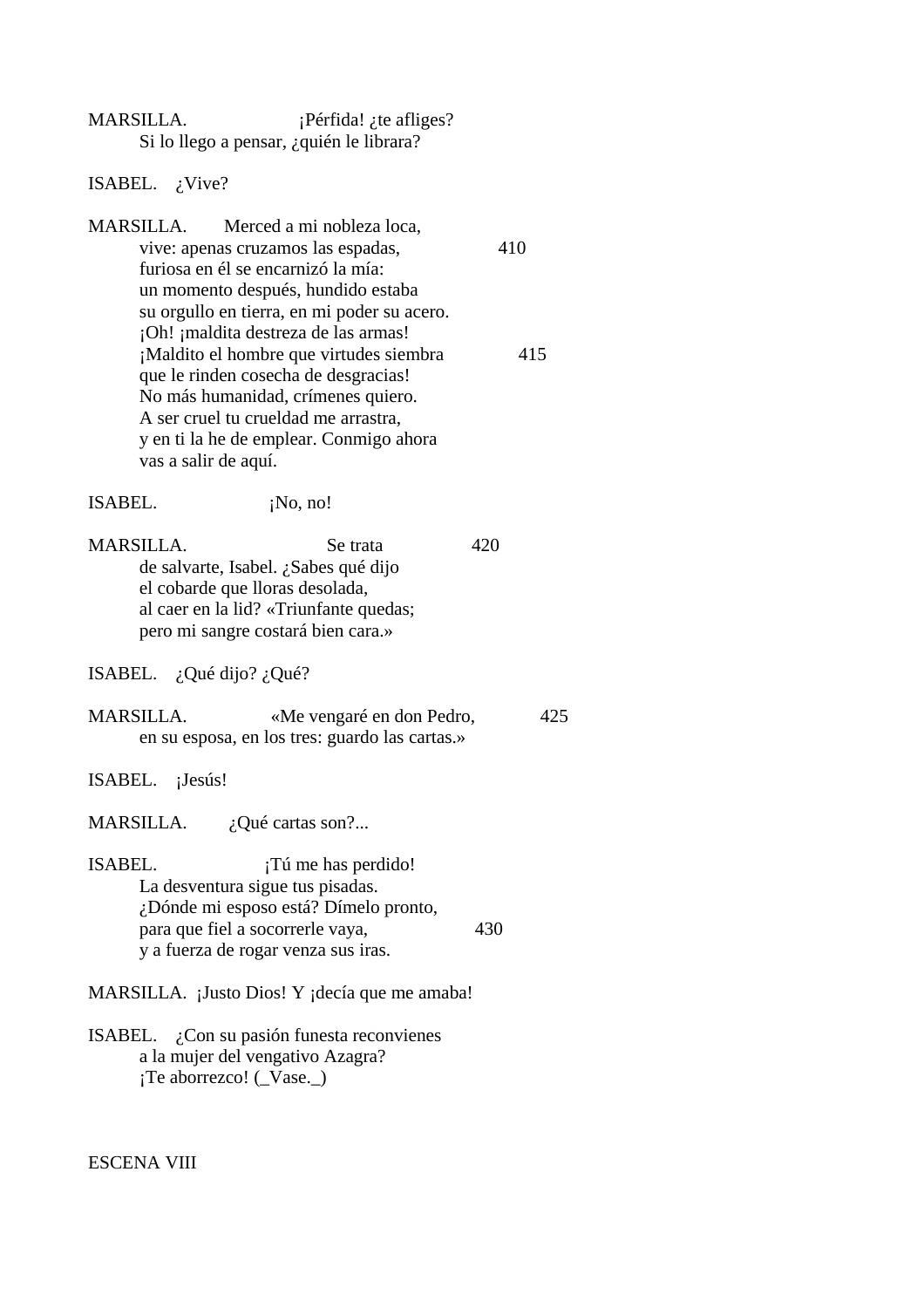# MARSILLA

| MARSILLA.    | ¡Gran Dios! Ella lo dice.            |  |
|--------------|--------------------------------------|--|
|              | Con furor me lo dijo: no me engaña.  |  |
|              | Ya no hay amor allí. Mortal veneno   |  |
|              | su boca me arrojó, que al fondo pasa |  |
|              | de mi seno infeliz, y una por una,   |  |
|              | rompe, rompe, me rompe las entrañas. |  |
|              | Yo con ella, por ella, para ella     |  |
|              | viví Sin ella, sin su amor, me falta |  |
|              | aire que respirar ¡Era amor suyo     |  |
|              | el aire que mi pecho respiraba!      |  |
|              | Me le negó, me le quitó: me ahogo,   |  |
| no sé vivir. |                                      |  |

VOCES (\_dentro.\_) Entrad, cercad la casa.

# ESCENA IX

ISABEL, trémula y precipitada.--MARSILLA

ISABEL. Huye, que viene gente, huye.

MARSILLA (\_todo trastornado\_). No puedo.

VOCES (\_dentro\_). ¡Muera, muera!

MARSILLA. Eso sí.

ISABEL. Ven.

MARSILLA. ¡Dios me valga!

(\_Isabel le ase la mano y se entra con él por la puerta del fondo.\_)

## ESCENA X

ADEL, huyendo de varios CABALLEROS, con espadas desnudas; DON PEDRO, MARGARITA, CRIADOS.--ISABEL y MARSILLA dentro.

CABALLEROS. ¡Muera, muera!

PEDRO Y MARGARITA. Escuchad.

| ADEL. | Aragoneses,                       |     |
|-------|-----------------------------------|-----|
|       | yo la sangre vertí de la Sultana; | 450 |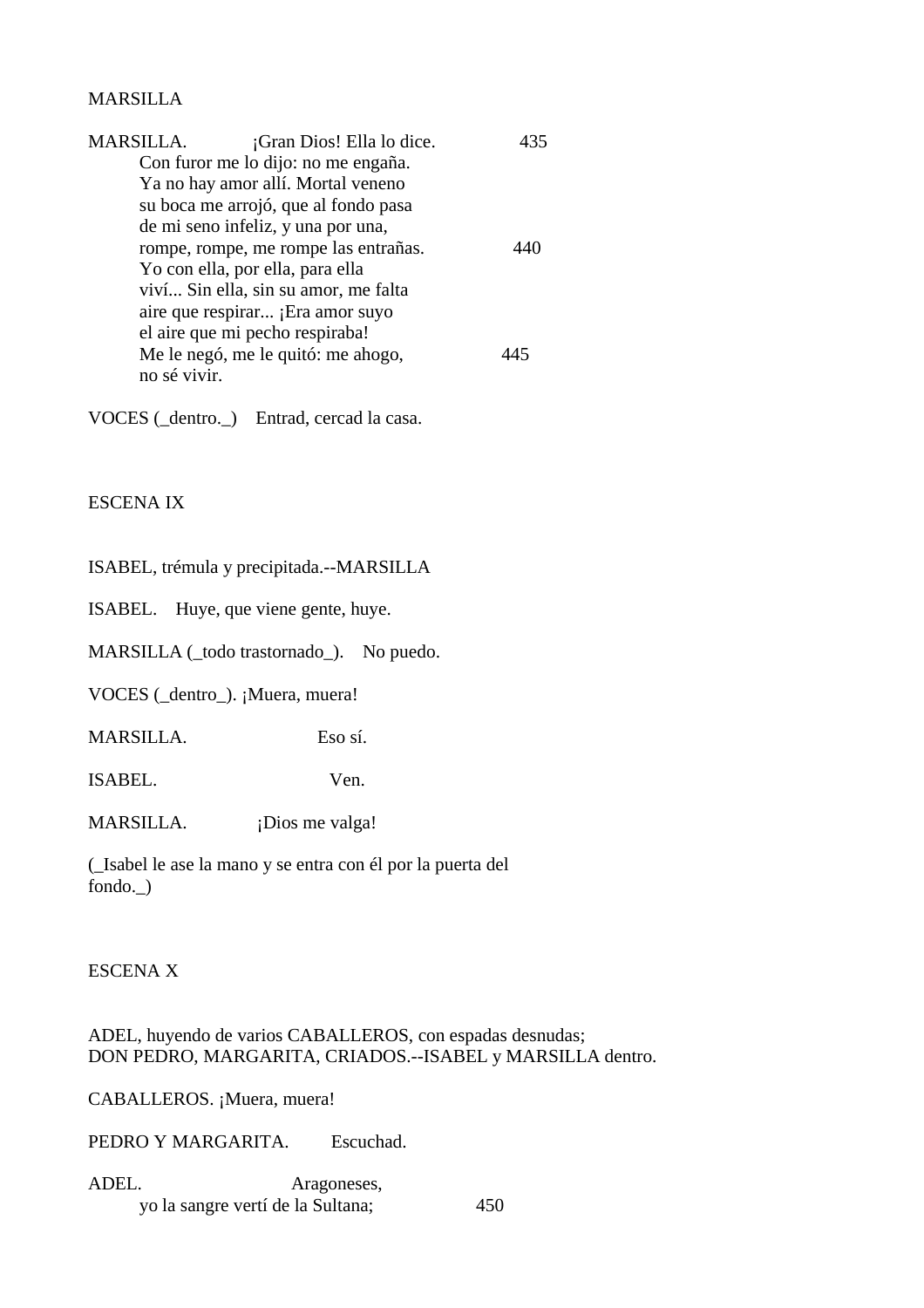pero el Rey de Valencia, esposo suyo, tras ella me envió para matarla. Consorte criminal, amante impía, la muerte de Marsilla maquinaba, la muerte de Isabel....

 $ISABEL ( _dentro _).$   $iAy!$ 

ADEL. Ved en prueba 455 esta punta sutil envenenada. (\_Muestra el puñal de Zulima.\_) Marsilla lo que digo corrobore: cerca de aquí ha de estar.

(\_Ábrese la puerta del fondo, y sale por ella Isabel, que se arroja en brazos de Margarita. Marsilla aparece caído en un escaño.\_)

| <b>ESCENA XI</b>                                                                                                                                                                                                                                                     |                                   |     |
|----------------------------------------------------------------------------------------------------------------------------------------------------------------------------------------------------------------------------------------------------------------------|-----------------------------------|-----|
| <b>ISABEL.--DICHOS</b>                                                                                                                                                                                                                                               |                                   |     |
| ISABEL.<br>¡Madre del alma!                                                                                                                                                                                                                                          |                                   |     |
| ADEL. Vedle allí                                                                                                                                                                                                                                                     |                                   |     |
| MARGARITA.                                                                                                                                                                                                                                                           | ¡Santo Dios!                      |     |
| PEDRO.                                                                                                                                                                                                                                                               | Inmóvil                           |     |
| <b>ISABEL.</b>                                                                                                                                                                                                                                                       | ¡Muerto!                          |     |
| ADEL.                                                                                                                                                                                                                                                                | Cumplió Zulima su feroz venganza. | 460 |
| ISABEL. No le mató la vengativa mora.<br>Donde estuviera yo, ¿quién le tocara?<br>Mi desgraciado amor, que fué su vida<br>su desgraciado amor es quien le mata.<br>Delirante le dije: «Te aborrezco»:<br>465<br>él creyó la sacrílega palabra,<br>y expiró de dolor. |                                   |     |
| MARGARITA.                                                                                                                                                                                                                                                           | Por todo el cielo                 |     |
| ISABEL. El cielo que en la vida nos aparta,<br>nos unirá en la tumba.                                                                                                                                                                                                |                                   |     |

PEDRO. ¡Hija!

ISABEL. Marsilla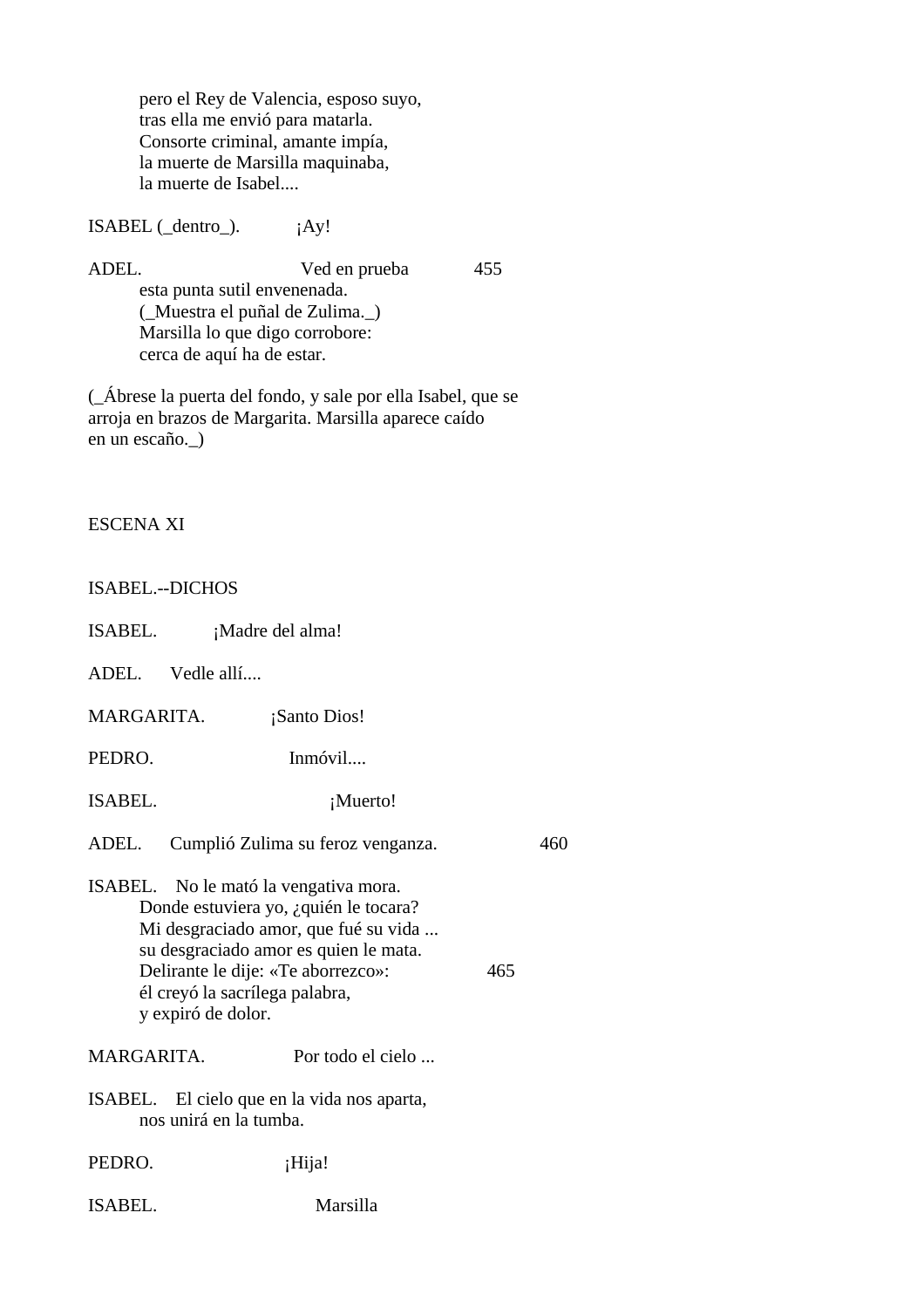un lugar a su lado me señala. 470

# MARGARITA. ¡Isabel!

PEDRO. **i**Isabel!

ISABEL. Mi bien, perdona mi despecho fatal. Yo te adoraba. Tuya fuí, tuya soy: en pos del tuyo mi enamorado espíritu se lanza.

(\_Dirígese adonde está el cadáver de Marsilla; pero antes de llegar, cae sin aliento con los brazos tendidos hacia su amante. )

FIN DEL DRAMA

## **NOTES**

### ACTO PRIMERO

7-8. #que ... el pie = que te ve colocar el pie orillas (a la orilla) de un precipicio.#

17. #al ser#, \_on becoming, when he became\_.

33-34. #para vivir ... los tres = para que vivamos los tres con opulencia.#

48. #costara#, an example of the frequent use of the imperfect subjunctive for the conditional in this play.

57. #¿Qué habrá escrito...?# Note use of future to express conjecture. What can he have written...?

87. #Mira ... dice#, \_see whether it says\_.

90. #en el encierro aquel = en aquel encierro.#

106-107. #ve a buscarme#; literally, \_go to find me\_; translate: \_come to me\_.

113. #volvió = volvió en sí#, \_he has come to himself, has regained consciousness\_.

115-116. #De aquella ... hecho = está hecho (acostumbrado) a las tinieblas de aquella horrible mansión.#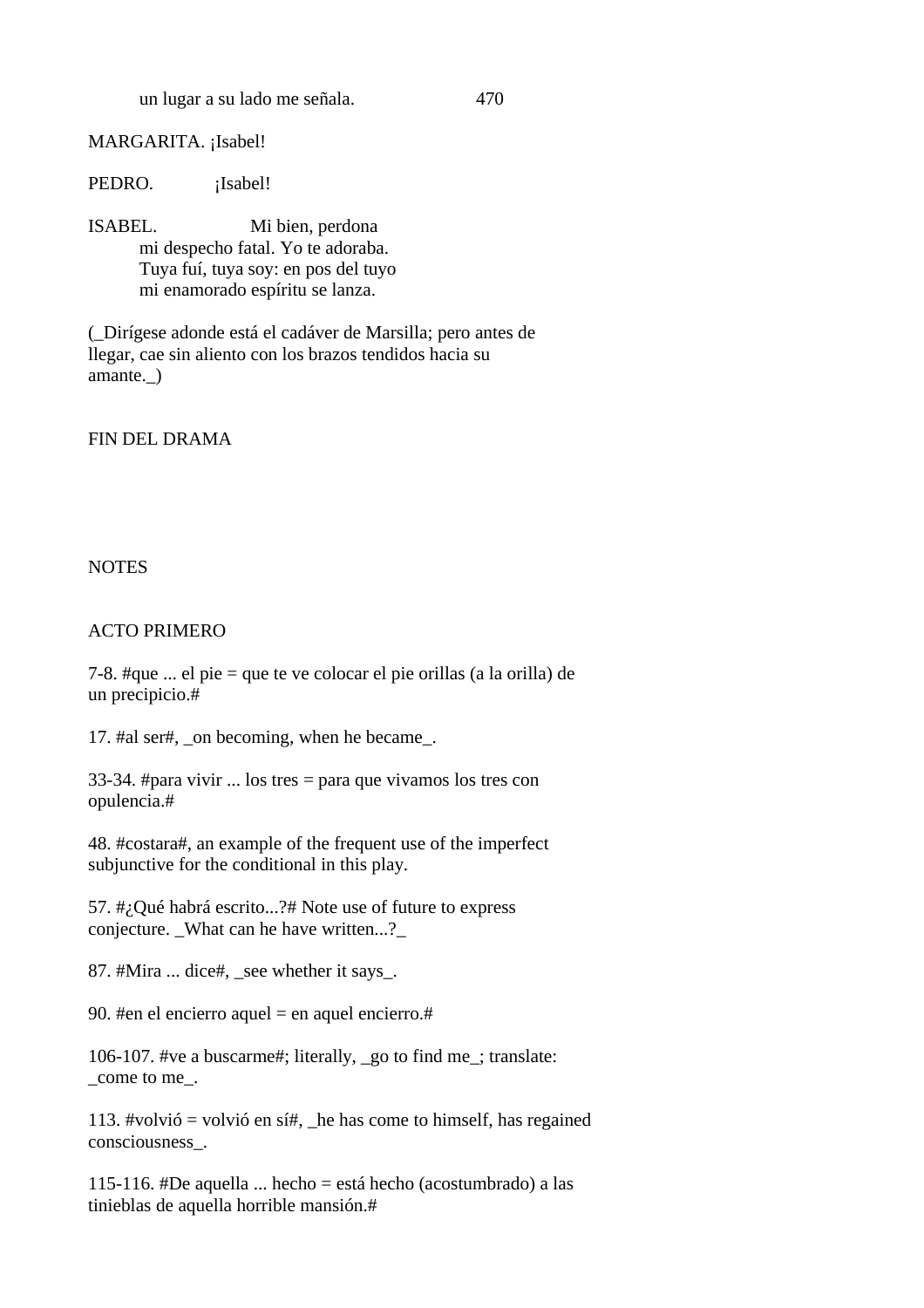135-136. #desde hoy ... aflija = desde hoy no permitiré que te aflija ningún afán.#

140. #azorado#. Note that in poetry predicate adjectives or past participles are frequently used instead of adverbs.

147. #Haz  $\ldots$  vea = haz que yo vea a mi bienhechora.#

155. #Defienda#, may Heaven protect, etc.

162. #más = es más hermoso.#

179-180. #No es ... mora = lo más (importante) no es que la noble princesa mora me redima.#

191 et seq. In the first edition of the play Marsilla begins the account of his adventures thus:

 Mi nombre es Diego Marsilla, y cuna Teruel me dió, ciudad que ayer se fundó del Turia en la fresca orilla.

In the interest of accuracy of detail the author changed this to the reading of the present text. The river flowing past Teruel changes its name from Guadalaviar to Turia only after it has left Teruel behind. Moreover, Teruel was, strictly speaking, villa at the time of the supposed action of the play, and not \_ciudad\_: the title \_ciudad\_ was not granted to it by the King of Aragon until the year 1347.

193. #Ayer se fundó.# Destroyed by the Moors, Teruel was rebuilt in 1171, forty-six years earlier. In the life of a city, a generation seems but a day.

195-197. #cuyos muros ... pobladores = cuyos muros, levantados entre horrores de lid atroz, fueron amasados con la sangre de sus fuertes pobladores.#

199-226. In these lines the idea of "predestined love" is exemplified.

204. #sus#, \_their\_ (#del hombre y de la mujer#).

213-214. #antes ... vernos = antes de vernos, nos amábamos.#

219-222. A similar idea was expressed in the corresponding four lines of the first edition thus:

 Y parecía un querer tan firme en alma de niño, recuerdo de otro cariño tenido antes de nacer.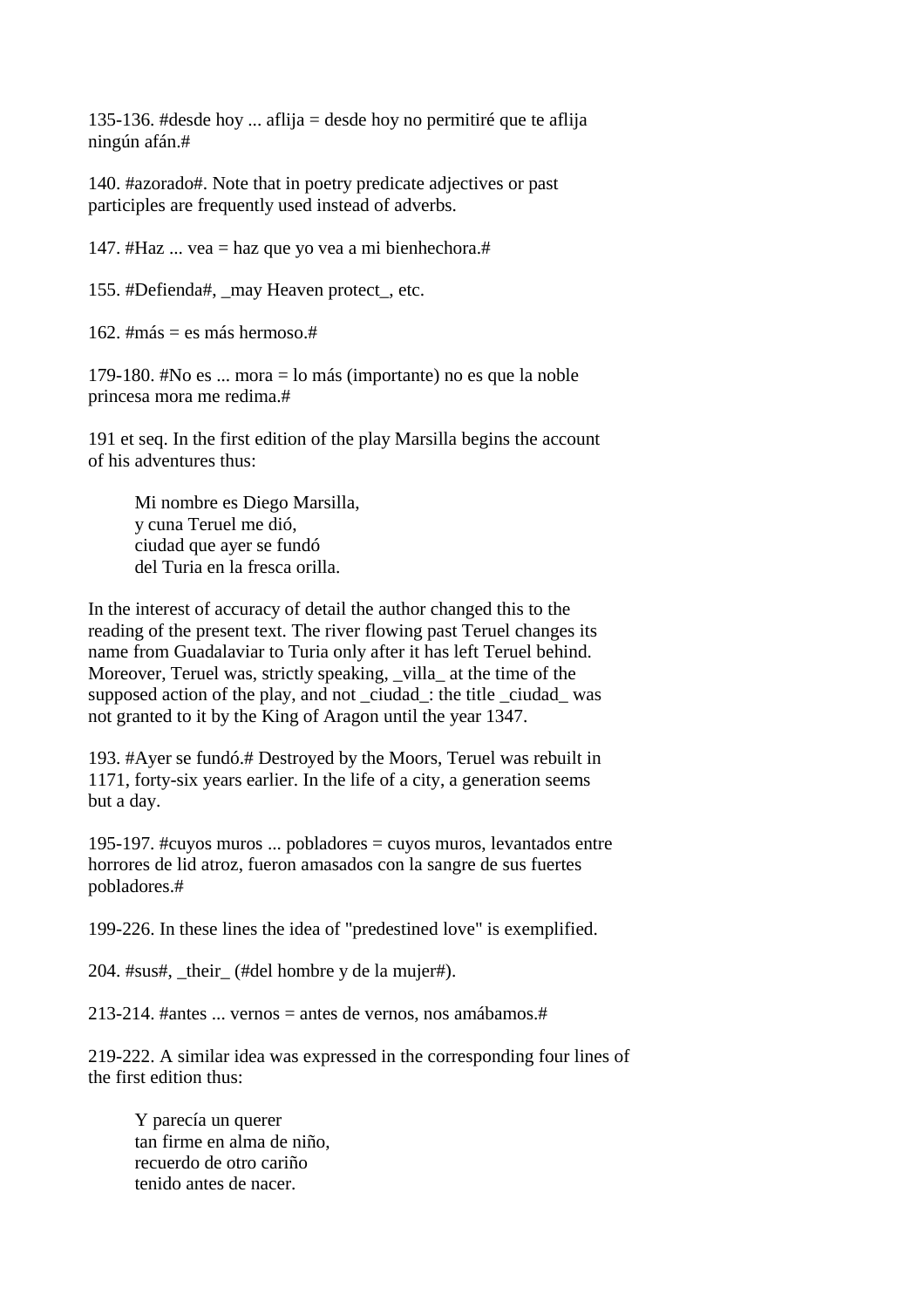223-226. These four lines may be translated thus: the love that united Isabel and me\_ (#nuestro querer#) \_when we came into this sad world was merely the continuance\_ (#seguir#) \_in the physical world of the love that already existed in the spiritual\_. Compare idea expressed by "marriages are made in heaven."

246. #aun vivo#; if the time were up, either I should have succeeded or should now be dead.

254. #Navas de Tolosa#, village in the Province of Jaén, in the south of Spain, famous in history because of the decisive victory gained there, July 16, 1212, by the allied kings of Christian Spain over the Moslems. In the first edition, at the mention of this disastrous defeat of the Moors, Zulima interrupts Marsilla's narrative with an outburst of feeling quite appropriate in a Mohammedan:

 ¡Lugar maldito del cielo, donde la negra fortuna postró de la media luna la pujanza por el suelo!

258 et seq. In the early years of the 13th century a religious sect in the south of France, the Albigenses, rebelled against the authority of the Church of Rome. Pope Innocent III proclaimed a crusade against them in 1208, and a bloody war began in which the crusaders were led by the ruthless Simon de Montfort until his death at the siege of Toulouse (1218). During this Albigensian War (1208-1229) Beziers and other important cities in the south of France were almost destroyed.

267-270. #Y en pena ... sepultó = y en pena de que mi mano rompió el hierro de mis cadenas, profundo encierro me sepultó en vida.#

281. #haz por escuchar atento#, \_try to listen attentively to\_ ...

293. #aquí#, in the land of the Moors.

303. #Respuesta ... dé = es bien que se le dé a ella respuesta.#

311-312. #Medita ... reclama#, \_consider it well and you will grant to time what it demands as its due\_. If you take into consideration the length of time that has passed since you have seen Isabel, you will realize that she has probably forgotten you, and will become reconciled to changed conditions because of the lapse of time.

321. #dada ... recibida#, \_having given my love and having received hers ; or, having given my heart in exchange for hers.

330.  $\#$ le = su corazón  $\#$ 

335-336. #la nueva de ser Isabel esposa#, \_the news of Isabel's marriage\_.

 $340.$  #cuanto fabrico derrumba = derrumba cuanto (todo lo que) yo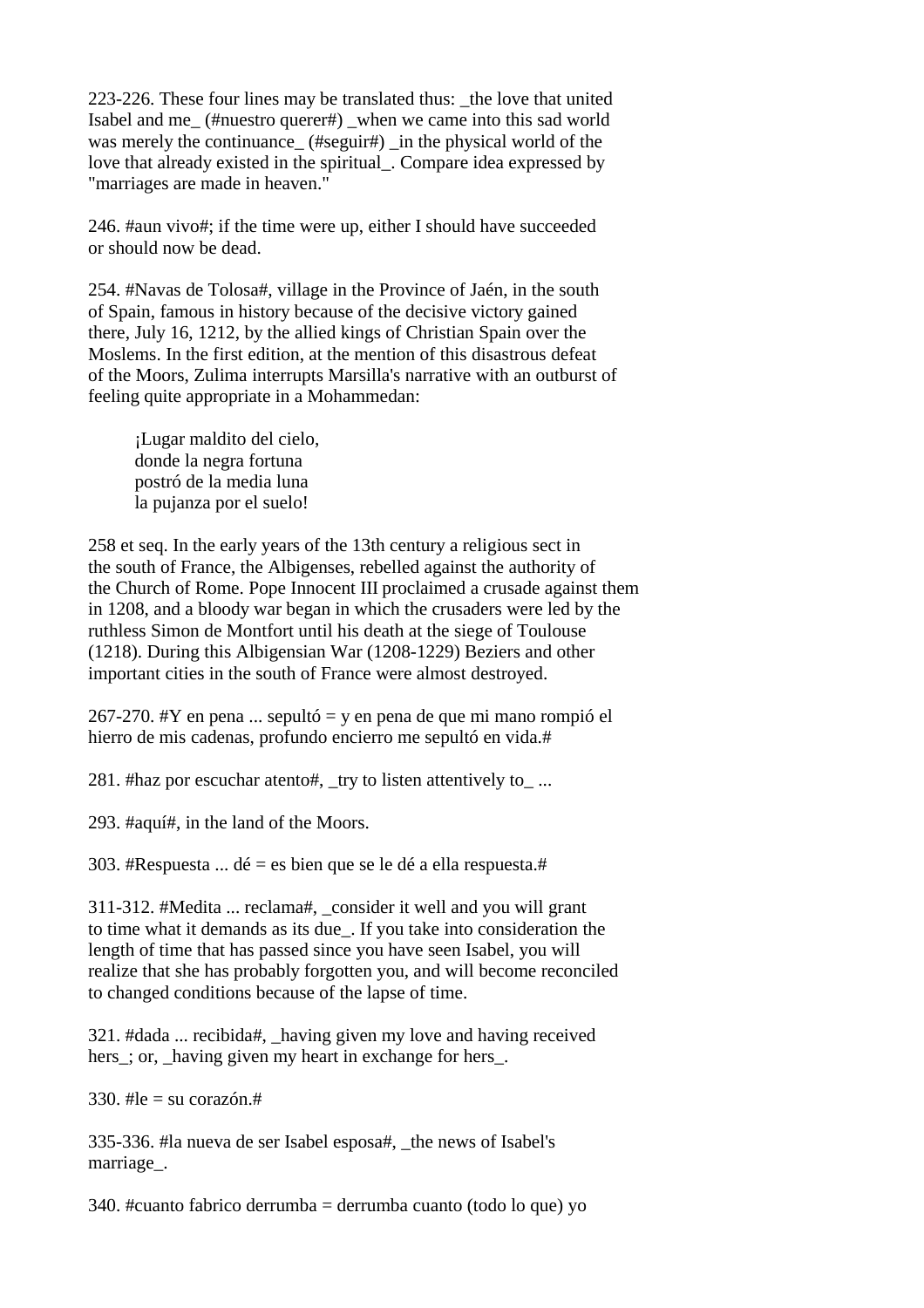fabrico.#

345. #han de traer = traerán.# Note that \_Isabel\_ is direct object of \_traer\_.

346. #para tanto = para hacer tanto.#

356. #Sálvete su diligencia#, \_let his efforts save you from danger\_.

361. #perecéis = pereceréis.# Present instead of future for greater vividness.

364-366. #estallo = hubiera estallado; calla = habría callado; llega = habría llegado.#

392. #que venga.# Subject of \_venga\_ is \_la rebelión,\_ line 394.

395-396. Note that \_quien\_ is subject of both \_lema\_ and \_dé\_.

425. #el un capitán = uno de los capitanes.#

444. #Ya no hay perdón que le alcance#, \_she is beyond the reach of pardon\_.

445-446. #después de correr ... vencido#  $=$   $_{\text{after}}$  the struggle is over, disposition will be made of the conquered\_.

## ACTO SEGUNDO

17. #don Jaime#, James the Conqueror, King of Aragon from 1213 to 1276, son and successor of Pedro II. He gained the title. El Conquistador\_, by his conquest of the Balearic Islands (1228-1232) and Valencia (1258) from the Moors.

21. #Sancho VII#, King of Navarre (1194-1234), known as \_El Fuerte\_. He played an important part in the defeat of the Moors at Navas de Tolosa in 1212.

21. #Fernando III#, King of Castile (1217-1252), known as \_El Santo\_. He reconquered Cordova, Seville, Jaén, etc,. from the Moors.

87-88. #sobre como ... allanar#, \_as to how it should be smoothed, overcome\_.

102. #¡Virgen del Pilar!# \_Our Lady of the Sacred Pillar protect us!\_ In the church of \_Nuestra Señora del Pilar\_, Saragossa, is the sacred pillar on which the Holy Virgin is believed to have appeared to Saint James during his missionary journey through Spain. This pillar, with its wooden image of the Virgin and Child, is the magnet that has drawn countless pilgrims to Saragossa.

131-132. #de estarse ... pestañear#, \_from standing so long with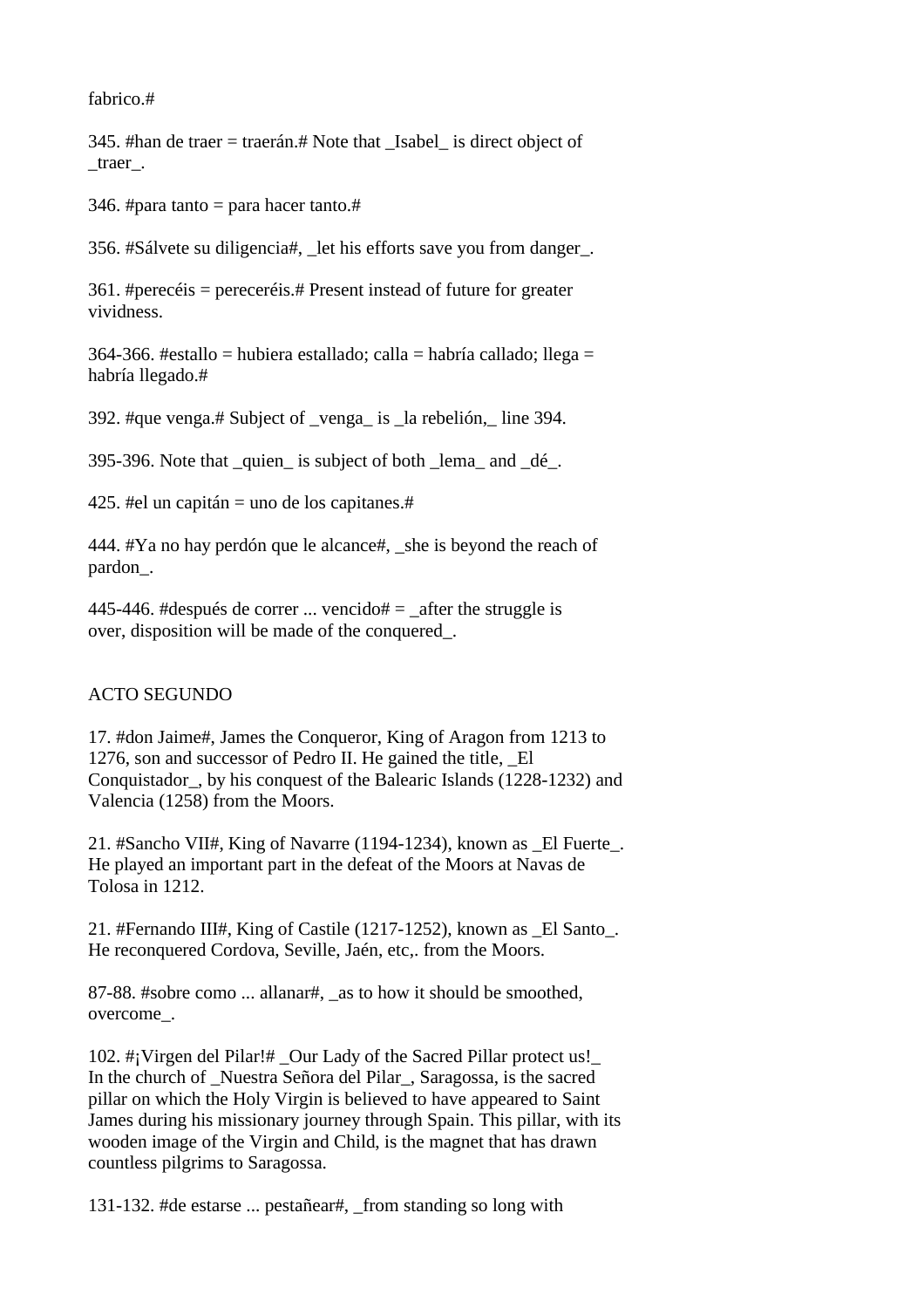staring, unblinking, eyes\_.

137-139. #le fué ... al infeliz = la punta le fué a parar al corazón del infeliz.#

144. #pisaba = pisaría.#

162.  $\#$ <sub>i</sub>Si sabrá? $\#$  ... I wonder if he knows ...

174. #querrá.# Future to denote probability.

186. #Pues ... partido#, well, even in throwing the bar I can win the game from him\_. \_Barra\_, was a game in which the contestants strove to outdo each other in throwing a heavy iron bar. It was therefore a test of strength.

197. #Jamás ... cara#, \_never from danger do I turn my face\_.

204. #la mano que todo lo guía#, \_the hand that directs the universe\_, the hand of God.

208-209. #benéfica, airada#. Note that adjectives are frequently used instead of adverbs, especially in poetry.

212. #de amante inquietud#, \_inspired by loving solicitude\_, that of his own family.

213. #no cobre#..., may I never recover ...

215. #Mayor mi tesón a más padecer#, \_my obstinacy increasing with my suffering\_. Compare \_mi tesón crecía con mi padecer\_, of the first edition.

239-240. #decid ... vida#, \_tell her to whom this father\_ (Martin himself) \_owes the privilege of seeing himself alive\_.

247-248. Compare with these the two corresponding lines of the first edition:

 Con tal compañera, ¿quién no ha de temblar de perder la vida que lleva dichosa?

255-256. #dirige = hubiese dirigido; ahorran = habrían ahorrado; cuánto de llanto = ¡cuántas lágrimas!#

259. #la de Maurel#, the battle of Muret in southern France, 1213, in which the Albigenses and their allies, the Aragonese, were defeated by the Crusaders under Simon de Montfort. King Pedro of Aragon lost his life in the battle and many Aragonese were killed or taken prisoners.

275-276. #Diligencia escasa ... cupo = parece que diligencia escasa, fortuna severa, cupo en suerte  $a#$  ( fell to the lot of ) #mi sangre (familia).#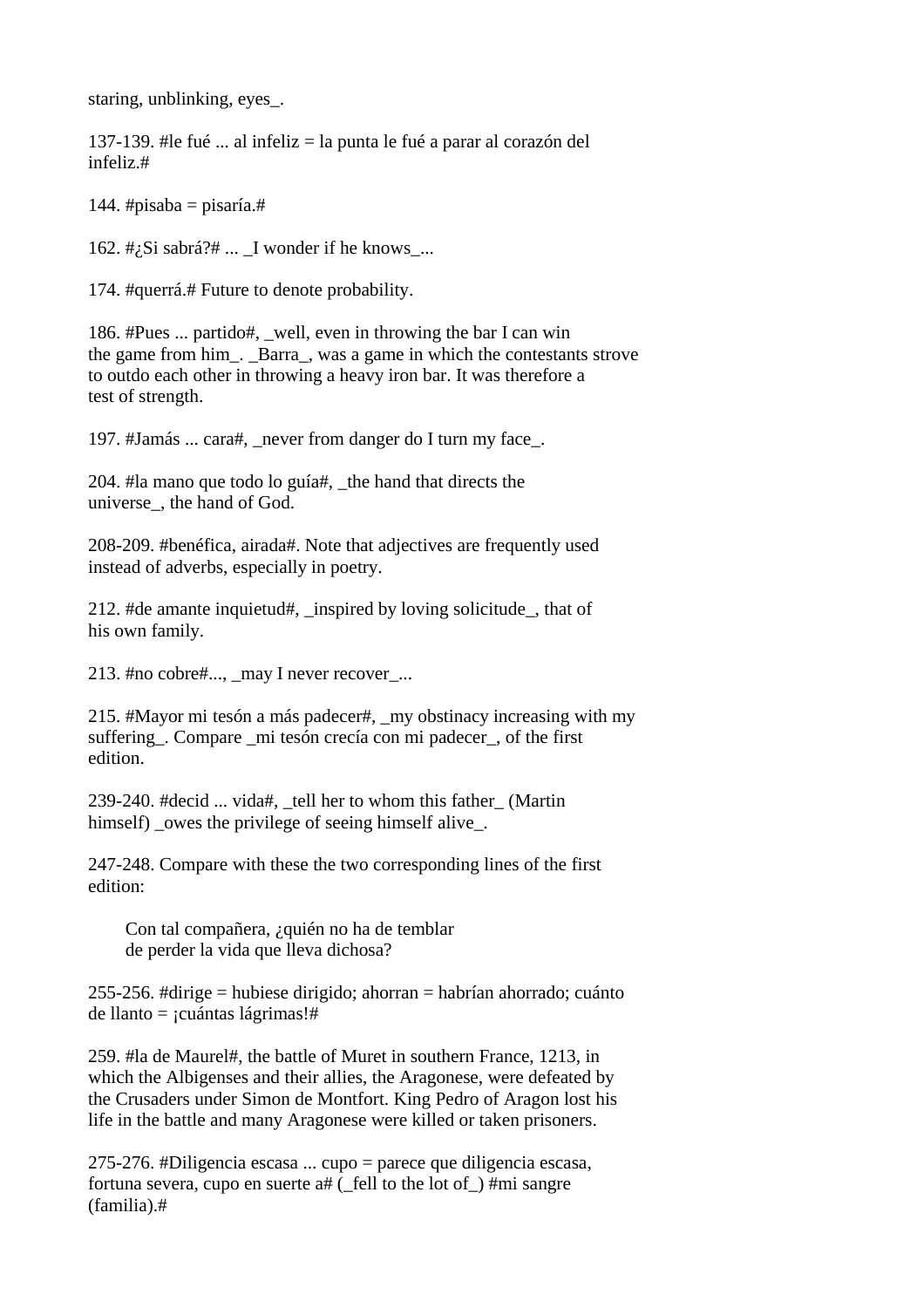278. #se muestre#, \_let him show himself\_. Freely translated: \_one who has been unable to overcome adverse fortune should at least be patient when it wounds him\_.

279. #de aquesa manera#, \_in that condition\_, that is, without a sword.

296. #le acatan propios y ajenos#, \_all respect him, those of his own family (#propios#) and those of others (#ajenos#).

341. #logré ... mal#, \_I succeeded in convincing my ears that they\_ (#los acentos desabridos#) \_did not have a disagreeable sound for me\_.

347. #al recordar mi memoria#, when memory would bring to mind.

371 et seq. Note that \_vos, piedra, bóveda, suelo\_ are all direct objects of \_invoco\_, line 379. \_Not you, but rather the inanimate stone ... that vaulted ceiling ... that pavement ... do I call upon as witnesses\_....

377. #a no ser ... huella#, \_if it were not as hard and cold as the one that walks upon it\_.

381. #que# =  $for$ ; #le = al afán.#

384. #oyera = pudiera, podría, oírla.#

413. #ofrecí dar#, \_I would gladly have given\_.

423-426. Compare corresponding lines in first edition:

 Cuanto padezco mirad pues ya como dicha cuento que mis penas un momento suspendan su intensidad.

447-450. #Vuestras razones ... crimen#, \_your words of intercession carry conviction to his heart; any hesitation or reluctance on my part would be (considered) disrespect, sinful\_.

455. #que ... mortaja = que él se limite a tenerme una cruz y una mortaja#, he need do no more than provide me a cross and a shroud.

559. #de infeliz ... más#, \_from an unhappy state I have passed to one still more wretched\_.

564-565. #por señas que ... judío.# Teresa's meaning is clear; he must be either a Jew or a Moor, she thinks, since he refused to partake of the slices of pork and wine that she had offered him. She might have expressed herself more logically thus: por señas que (as proof that) \_debe ser moro o judío, nada de ello (magras y vino) ha probado\_.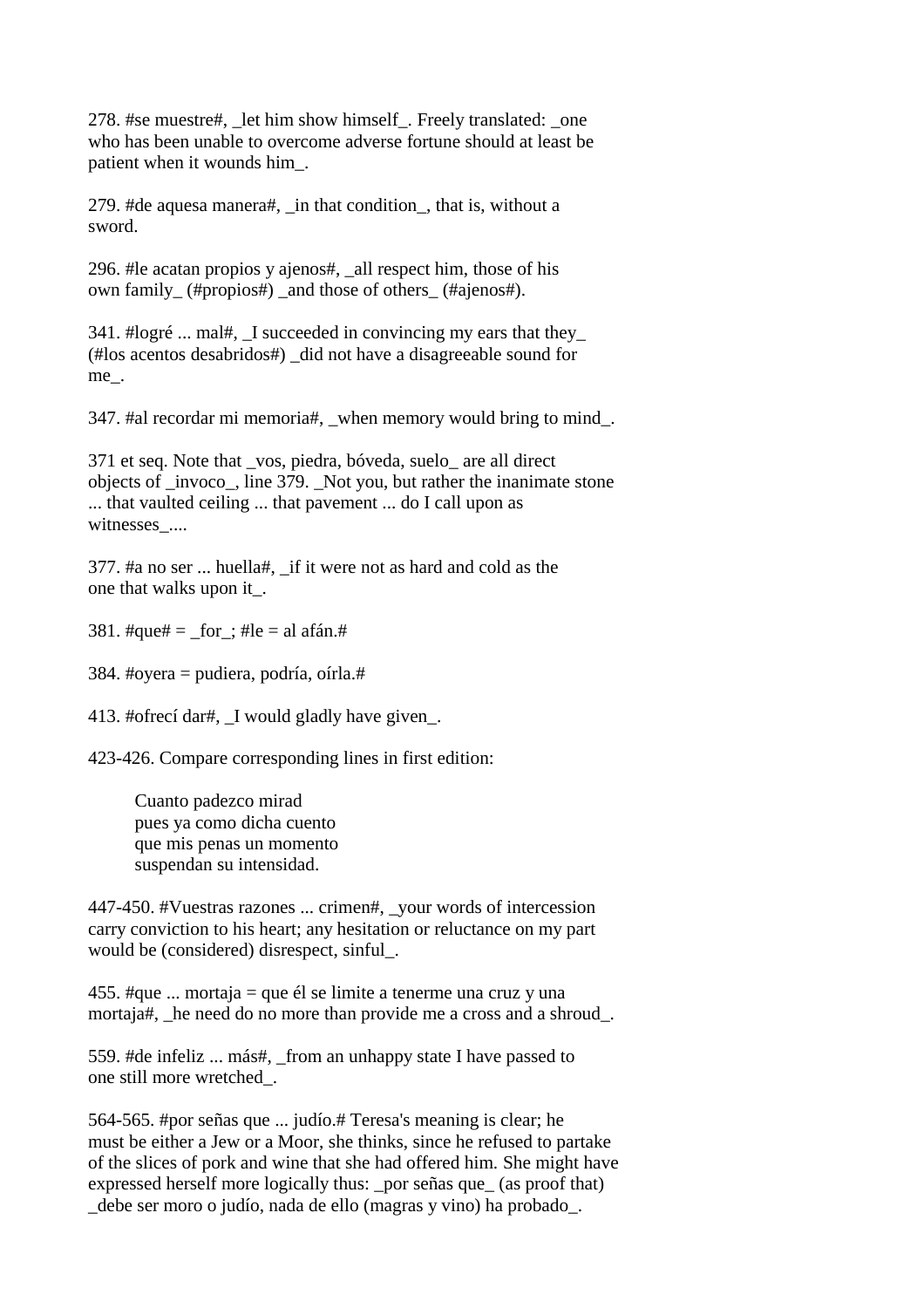572.  $\#$ ; Que haya ... oí! $\#$  If it were only a dream what I believe that I heard!\_

600. #Ya que padecí, padezca (ella).#

603-605. #al fin ... miserable#, \_after all, compared with her, Manilla was of little account\_.

616-617. See \_buena\_ in Vocabulary.

664. #en que reina#, \_where he now dwells\_.

673-674. #sin que ... ofensa#, \_without any one's being able to take offense at my tears\_.

734. #que lea#, that he may read.

735. #encontrármelas.# \_Me\_, dative of interest or concern, may be translated: for all I care.

764. #se ofrezca ... morir#, \_consent to worse than death\_.

## ACTO TERCERO

7. #Si esto ... difunto = esto es como si yo amortajase a un difunto.#

34. #No tardarán ... San Pedro#, \_the call to vespers will not be long in sounding over there in Saint Peter's\_. San Pedro is the name of the old parochial church in Teruel connected with the legend of \_Los Amantes.

73-74. #Yo no creía que dudarais de mi rendimiento fiel.#

84-86. #y al fin hallaréis otro que no podéis figuraros en vuestro rigor esquivo.#

89. #aun no le visteis#, him you have not yet seen.

107-109. #una lengua venenosa no pudo jamás echarme maldición más espantosa que decir#....

142-144. #Para romper ... indagaciones#, \_in order to break my bondage (free myself from love of you), in order to find defects in you, my investigations were undertaken.\_

156. #lo que yo vivirá = lo que# ( $\alpha$ as long as) #yo viva, vivirá#.

167-168. #concluyo de desear y pedir#, \_I desire and ask for no more.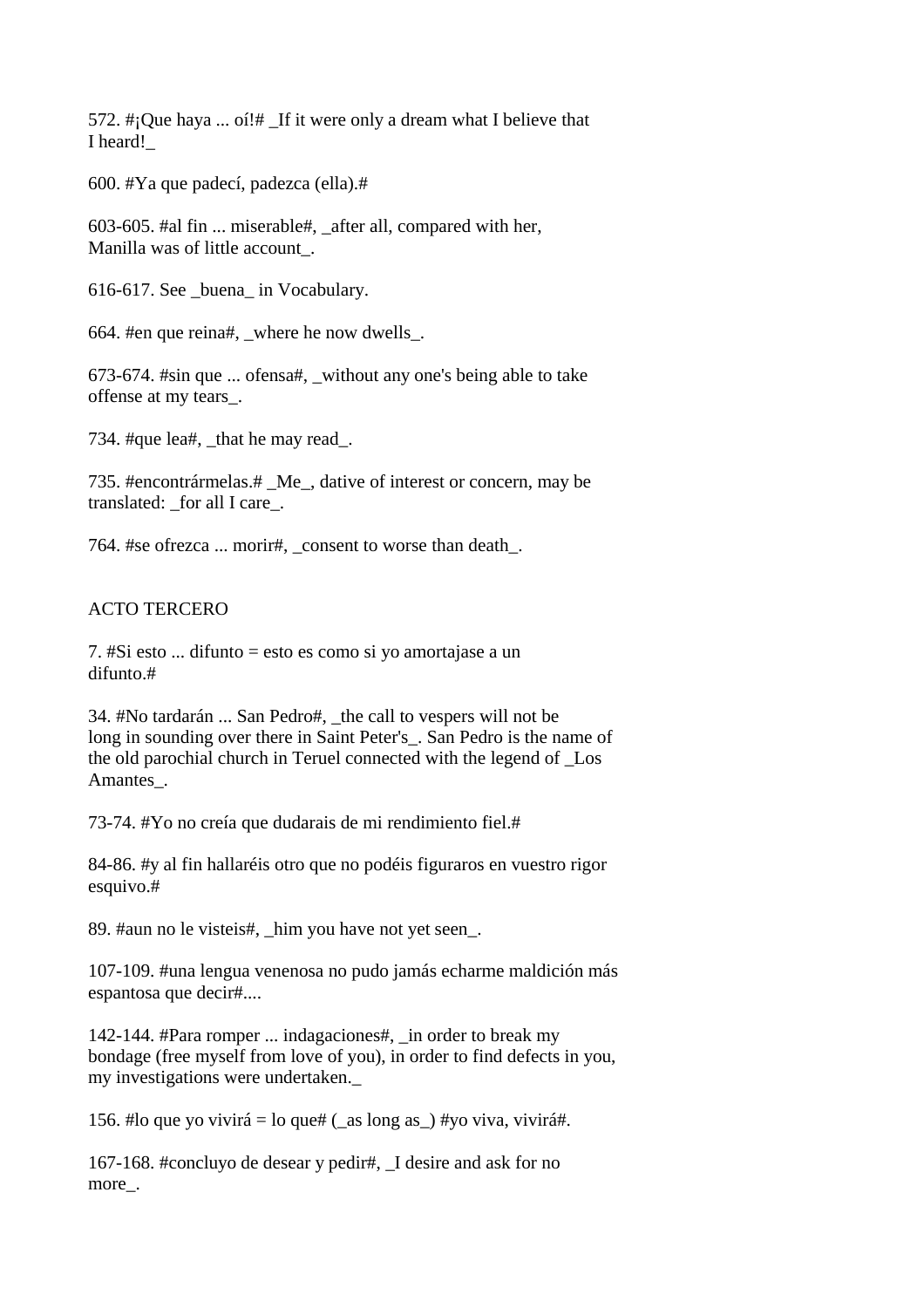180-181. #mudaréis en suma de casa y de vecindad#, \_you will move into another house and neighborhood, nothing more\_.

210-211. #lo demás ... notorio#, \_otherwise it would give cause for notorious scandal\_.

217. #resucitara = hubiera resucitado.#

219. #matara = habría matado.#

221. #corriera = habría corrido.#

346. #saliéndole al camino  $=$  saliéndole al encuentro. #

354. #más ... marido = yo, prófuga, he podido (hacer) más que mi real marido.#

364. #monstruo ... abismo#, \_inhuman creature, in whose voice is heard the wrath of hell\_.

386-387. #a quien ... frente#, \_whose forehead evil fate branded at birth with burning iron\_.

388. #que por verte vive#, who receives new life on seeing you.

434. #merézcate ... lazo#, \_respect as you should that marriage bond\_.

437. #Con mi presencia queda destruído.# "Sublime respuesta de la pasión, tan sublime por lo menos como el famoso \_Qu'il mourût\_ de Corneille, porque para la pasión no hay obstáculo, no hay mundo, no hay hombres, no hay más Dios, en fin, que ella misma. Sacrilegio sublime como el de Ayax en Homero." (José de Larra, \_Colección de artículos\_, page 194.)

## ACTO CUATRO

- 7. #prenden = habrían prendido.#
- 8. #acuden = hubiesen acudido.#

41. #sois quien sois#, \_you are true to yourself\_; or, \_one can always count upon you\_.

48. #entre vos y yo#, we two, you and I.

119.  $\#$ ; No ha de ser? $\#$  \_Why not?

122. #por si es#, \_lest it be; in case it may be\_.

139. #Esto es antes.# Teresa thought that the spirit of Marsilla was conducting Rodrigo to the cemetery. Pedro, after giving the real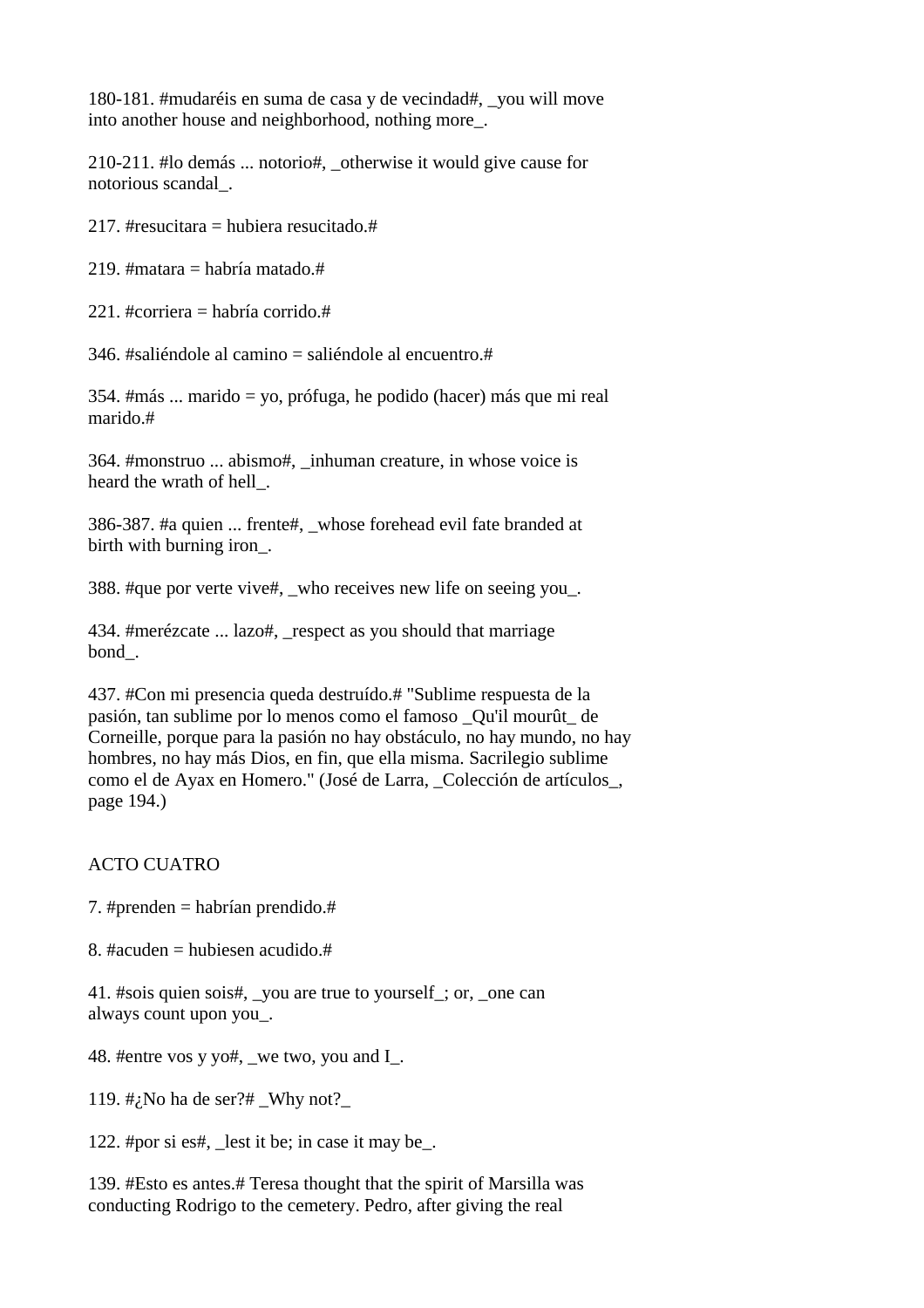explanation, adds Esto es antes, meaning, rather is this it, i.e., the true explanation.

165-166. #mira si te engañas#, \_you are surely mistaken\_.

166. #mal pudiera = mal podría (engañarme).#

201-202. #Pasa más#, \_more has happened; there is still more to tell. Note that yo is the subject understood of aperciba in line 202.

220.  $\#al = al$  tálamo. $\#$ 

222-224. #salga ... hospedaje#, \_let her leave here at once, let not the law of hospitality serve her (as protection)\_.

230-231. #fuera rayar en loca#, \_would be little removed from folly; would border on madness\_.

233-234. #sean ... pierdo = sean jueces de mi furia todas las mujeres que pierdan lo que yo pierdo.#

250-251. #que ... veía#, \_who had not seen him for such a long time\_....

263-264. #que  $\ldots$  son#, that rightly belong to a true believer. In this case \_creyente\_ means Moslem, a follower of Mohammed. Isabel's magnanimity arouses Adel's admiration.

Escena VI. Read #que entra# after #Marsilla#.

286. #dos#, his own sword and that of Rodrigo. The explanation will be found in lines 401-413.

317. #si tú vivías#, \_seeing that you were still alive\_.

319-320. #la que ... separara? = ¿Cómo podría separarse de ti sin ti la (vida) que me alienta?#

321. #desterró#, banished, exiled (from Heaven)  $\pm =$  #Juntos aquí nos desterró (del cielo) la mano (de Dios) que distribuye sabia-(mente) gozos y penas.#

327-328. #debiera prometerme = habría debido prometerme#, \_you ought to have offered me\_...; or, \_I should have expected\_....

342-344. #no se casa ... humana#, \_one that loved as I did does not marry, unless compelled to do so by the strongest force within the power of mankind\_.

348. #sujetaras = habrías sujetado.#

352. #la suya = su mano.#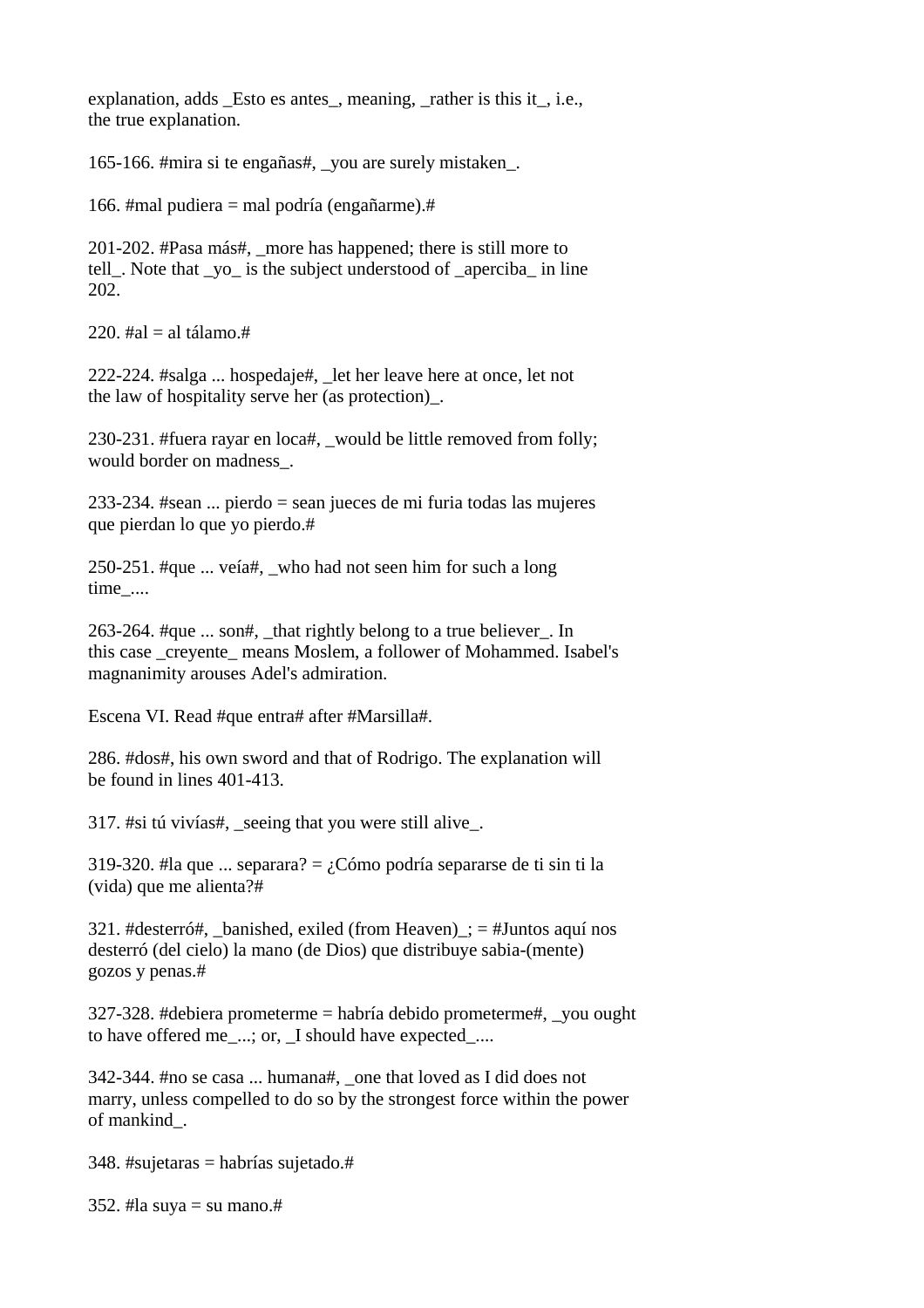355. #me ves ajena#, \_you see me the wife of another\_.

367. #va mi vida en oírtelo#, \_to hear you say it is a matter of life or death to me\_.

391. #en recuerdo si no#, \_in memory at least\_.

408. #si lo llego ... librara?# Should I ever believe that, who could protect him?\_

440. #las entrañas = el corazón. Una por una# in the preceding line might be translated little by little.

473-474. #en pos de ... lanza#, \_my lovelorn spirit hastens away in pursuit of thine\_.

A comparison of the closing lines of the play with those of the first version shows a decided gain in dramatic effectiveness.

ISABEL. ¿Conque ya es muerto?

TODOS. ¡Muerto!

ISABEL. Yo le maté; quise alejarle ... que le odiaba le dije ... el sentimiento, el espanto ... ¡Y mentí!... Pero también de mí se apiada el cielo. Ya de la eternidad me abre la puerta y de mis ojos huye el mundo entero, y una tumba diviso solamente con un cadáver, y a su lado un hueco. Marsilla, yo te amé, siempre te amaba ... tú me lloraste ajena ... tuya muero.

Cotarelo y Mori, in his scholarly study of the origin and development of the legend, uses as an argument against its historical authenticity the improbable ending; skeptically, he asks the question: "¿No es verdaderamente pasmoso que en el siglo XIII hubiese ni en Teruel ni en parte alguna dos personas de sensibilidad tan exquisita a quienes simultáneamente pudiera causar la muerte el verse privadas una de otra?" This rhetorical question was answered many years before it was thus formulated. José de Larra in his review of the play a few days after its first performance and only a few days before his own tragic death, speaking for those who believe that death may be caused by grief alone, urged the author to pay no heed to critics who scoffed at the \_dénouement\_ of his play: "Si óyese repetir a sus oídos un cargo vulgar que a los nuestros ha llegado, y que ni mentar hemos querido en este artículo; si óyese decir que el final de su obra es inverosímil, que el amor no mata a nadie, puede responder que es un hecho consignado en la historia; que los cadáveres se conservan en Teruel, y la posibilidad en los corazones sensibles; que las penas y las pasiones han llenado más cementerios que los médicos y los necios; que el amor mata (aunque no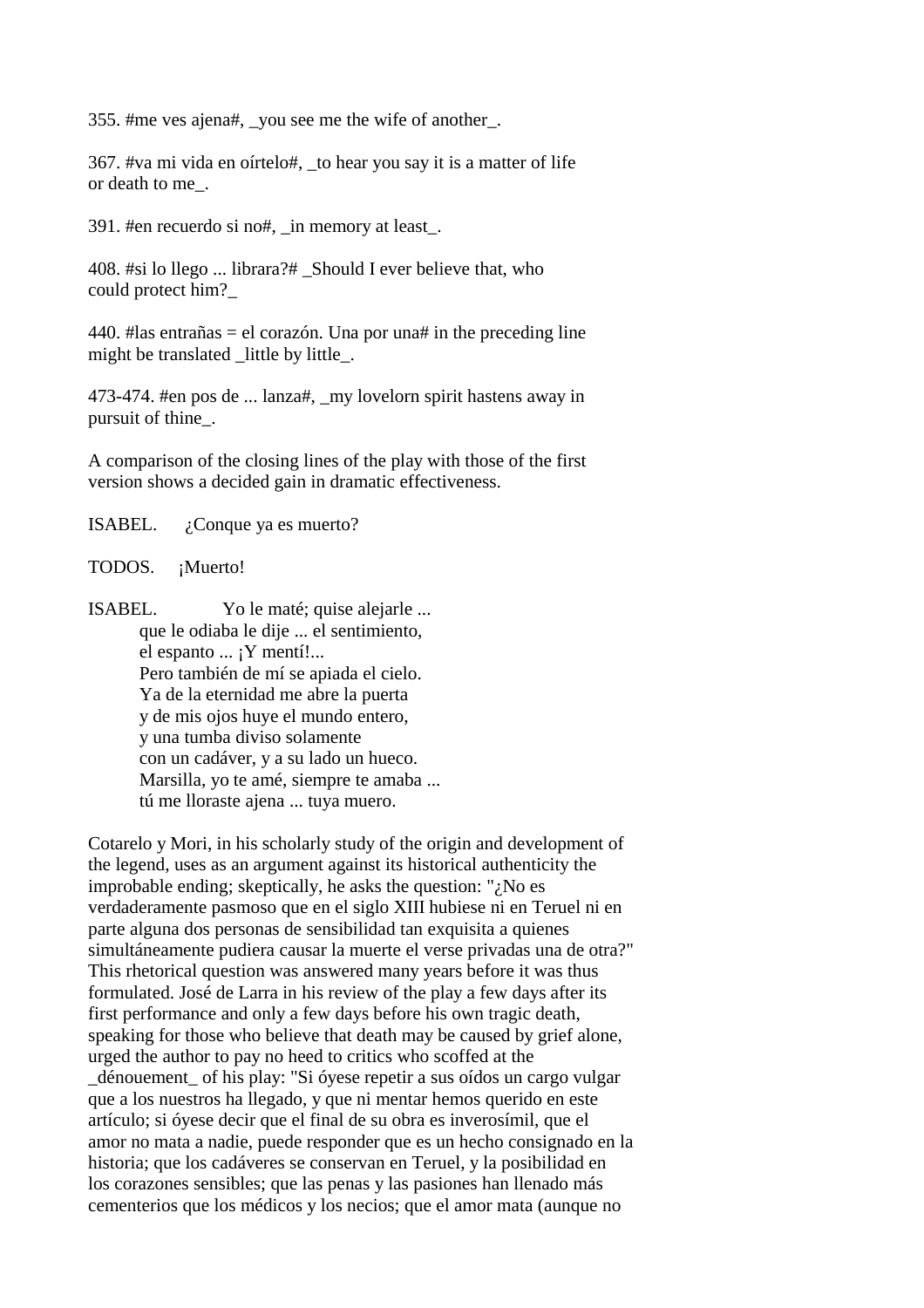mate a lodo el mundo) como matan la ambición y la envidia; que más de una mala nueva al ser recibida ha matado a personas robustas, instantáneamente y como un rayo; y aun será en nuestro entender mejor que a ese cargo no responda, porque el que no lleve en su corazón la respuesta, no comprenderá ninguna. Las teorías, las doctrinas, los sistemas se explican; los sentimientos se sienten." (\_Colección de artículos\_, page 197.)

### VOCABULARY

The purpose of this vocabulary is to give English equivalents for the words and locutions as used in this play, in order to help the student understand the text or translate it into clear, idiomatic English. In some cases, therefore, the English equivalent is not a literal translation of the Spanish and may not give the usual meaning of the word or phrase. Moreover, words that the student is reasonably certain to know and those that have the same or almost the same form and meaning in Spanish and English are omitted, as well as inflected forms, except in the case of those that seem to offer special difficulty.

#A#

#abandonar# leave, abandon #abatimiento# despondency, dejection #abierto# \_p.p. of\_ #abrir# open #abismo# abyss, gulf; hell #abogar# plead, intercede for; defend #aborrecer# hate, detest #abrasador, -a# burning, ardent #abrazar# embrace #abrazo# embrace #abrir, -se# open #acá# here, hither, this way

#acabar# end, finish; come to an end; weaken; #-- con# put an end to; #-- de# finish with, have finished, have just; #acabarás de hacer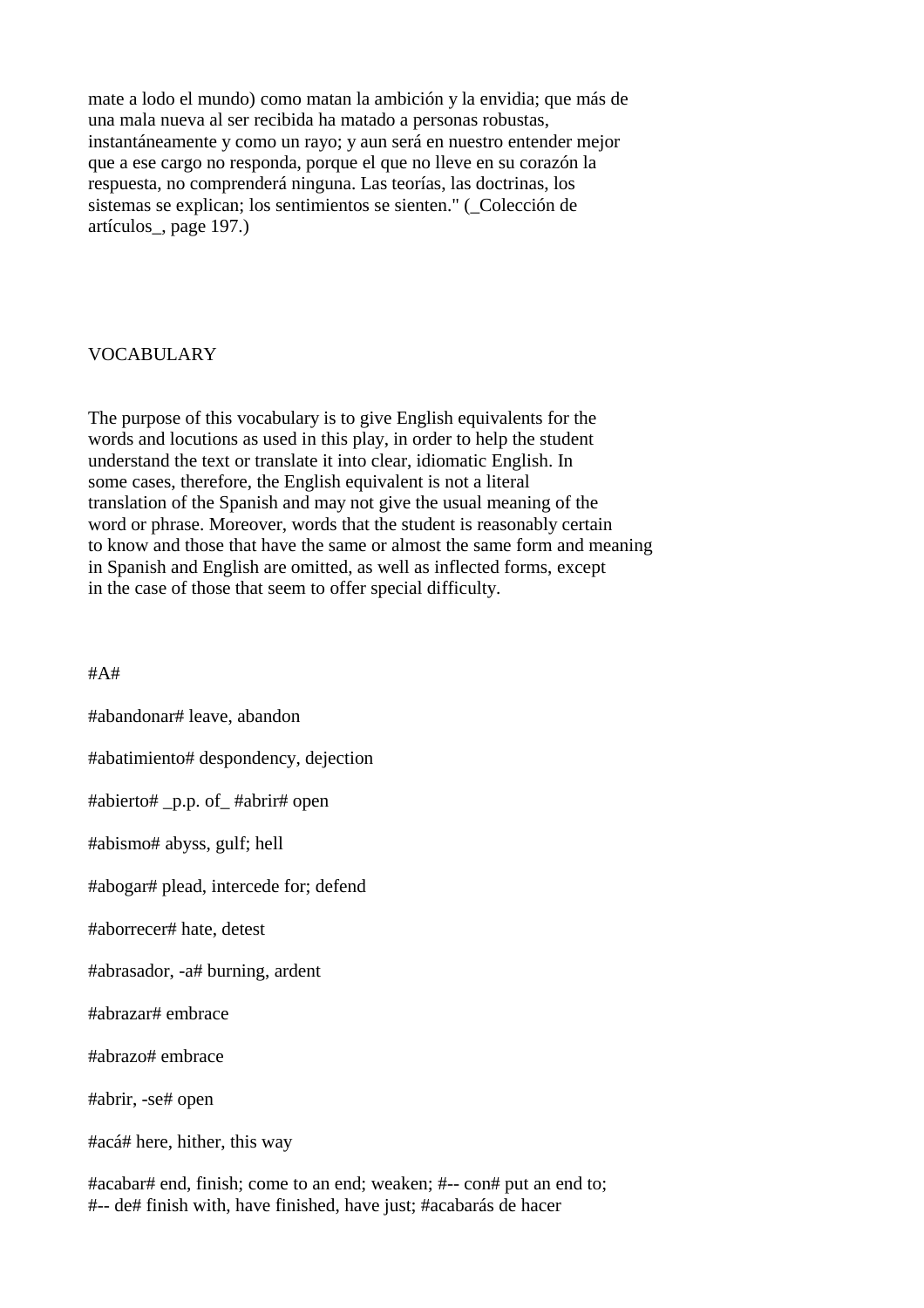justicia# you will do justice in the end #acatar# respect, honor, do homage to #acción# action, impulse #acechar# spy upon #acento# accent; #-s# words #acercarse# approach #acero# steel; blade, sword, dagger #aciago# bitter; fatal #aclamar# acclaim #acometer# attack #acompañar# accompany; #fué acompañándome# he went with me, kept me company #acordarse# (de) remember #activo# vigorous #acudir# come up, hasten (to help); #-se a# have recourse to, go to #adelantarse a# go ahead of, outrun #ademán# \_m.\_ gesture; attitude #adentro# within; off the stage #aderezar# dress, get ready #adiós# good-bye, farewell #administrar# administer; give #adonde# where, to the place where #adorar (en)# adore #adormecer# put to sleep #adormecido# sleeping #adorno# adornment #afán# \_m.\_ anxiety, trouble, sorrow; #con --# solicitously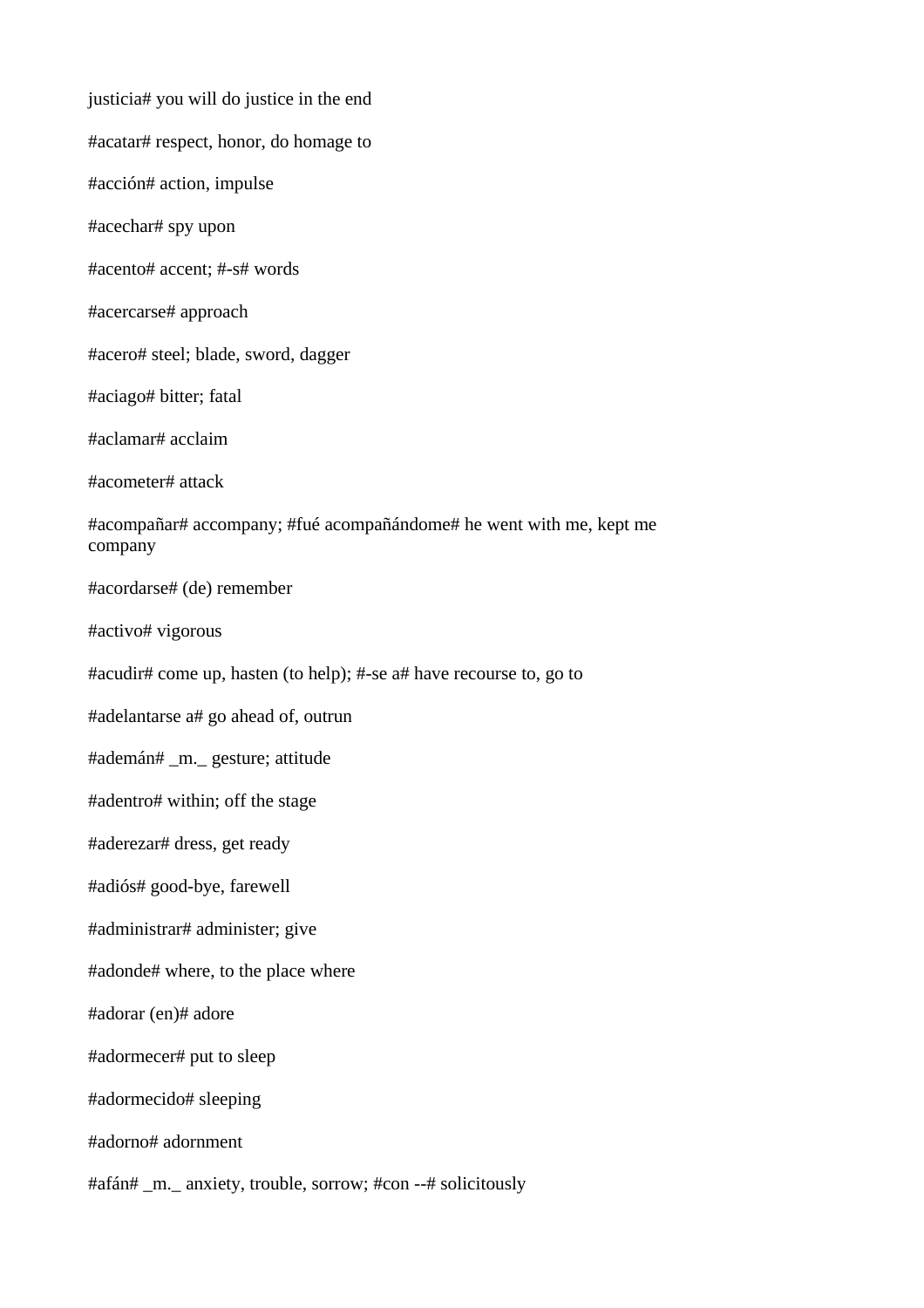#afecto# love, affection; #-- amoroso# feeling of love #afición# love, fondness #afligir# afflict, grieve #agasajar# regale; entertain #agolpados# crowding #agradecer# be grateful, thankful (for) #agradecido# grateful #agua# water #aguardar# wait for #ahogar# smother, oppress; #-se# be stifled \_or\_ suffocated #ahora# now; nowadays; #por --# for the present #ahorrar# save, spare; #-se# be spared #ahuyentar# frighten, drive away #airado# angry, wrathful #aire# \_m.\_ air #ajeno# belonging to another, of another, another's #alameda# avenue, grove (\_of poplars\_) #alarde# \_m.\_ boast, boasting; #hacer --# be proud of, boast #alarido# cry, shout #alazán# \_m.\_ sorrel horse #alba# dawn #Albarracín# \_small town and mountainous district a short distance west of the city of Teruel\_ #albedrío# will, free will #albergue# \_m.\_ lodging, room #albigenses# Albigenses (see note, Act I, 258); #un francés --# an Albigensian Frenchman #alborotado# excited, agitated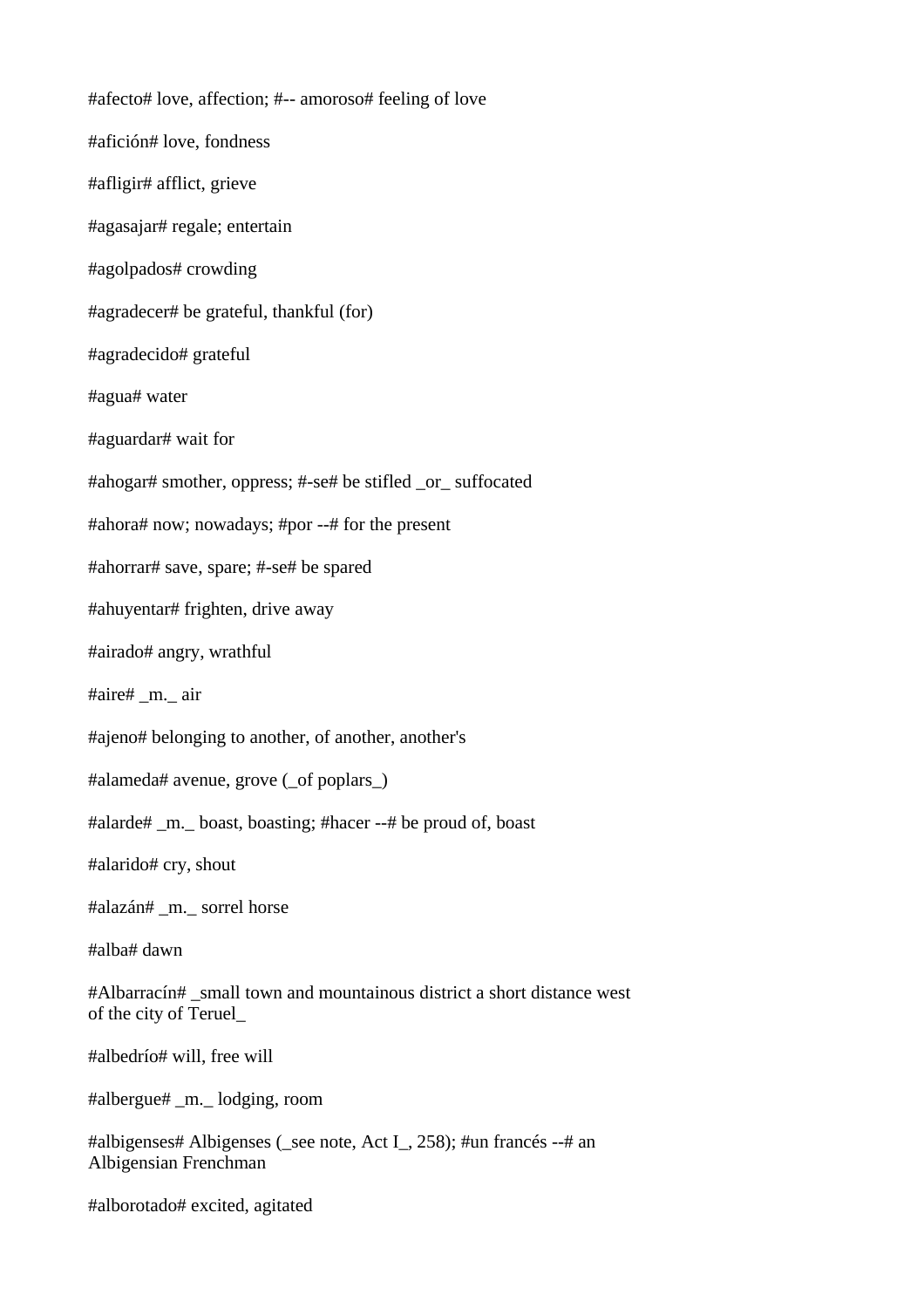#alborozo# joy #alcanzar# reach, overtake; obtain; #-- con# have influence with #alcazaba# stronghold, fortress, donjon #alcázar# \_m.\_ castle, royal palace #alcoba# bedroom #alcurnia# ancestry; family name #alentar# give breath; animate #aleve# faithless, perfidious; traitor #alguno# any, any one, the one #alhaja# jewel #aliento# breath, courage; #-- vital# breath of life; #sin --# lifeless, unconscious; #mi --# my last breath #alimentar# nourish; #-- risueña# encourage with smiling hopes #alistar# enlist, recruit #aliviar# assuage, relieve #alivio# alleviation, consolation #alma# soul, spirit, heart, love; #de mi --# dearest #Alteza# Highness #altivez# \_f.\_ pride #alto# high; great #altura# height, elevation; #una --# high ground #alumbrar# illuminate, light #alzar# raise; rise, arise #allá# there, yonder; #por --# thereabouts, along there #allanarse# be smoothed out, be overcome; be worked out #allí# there, in it #ama# mistress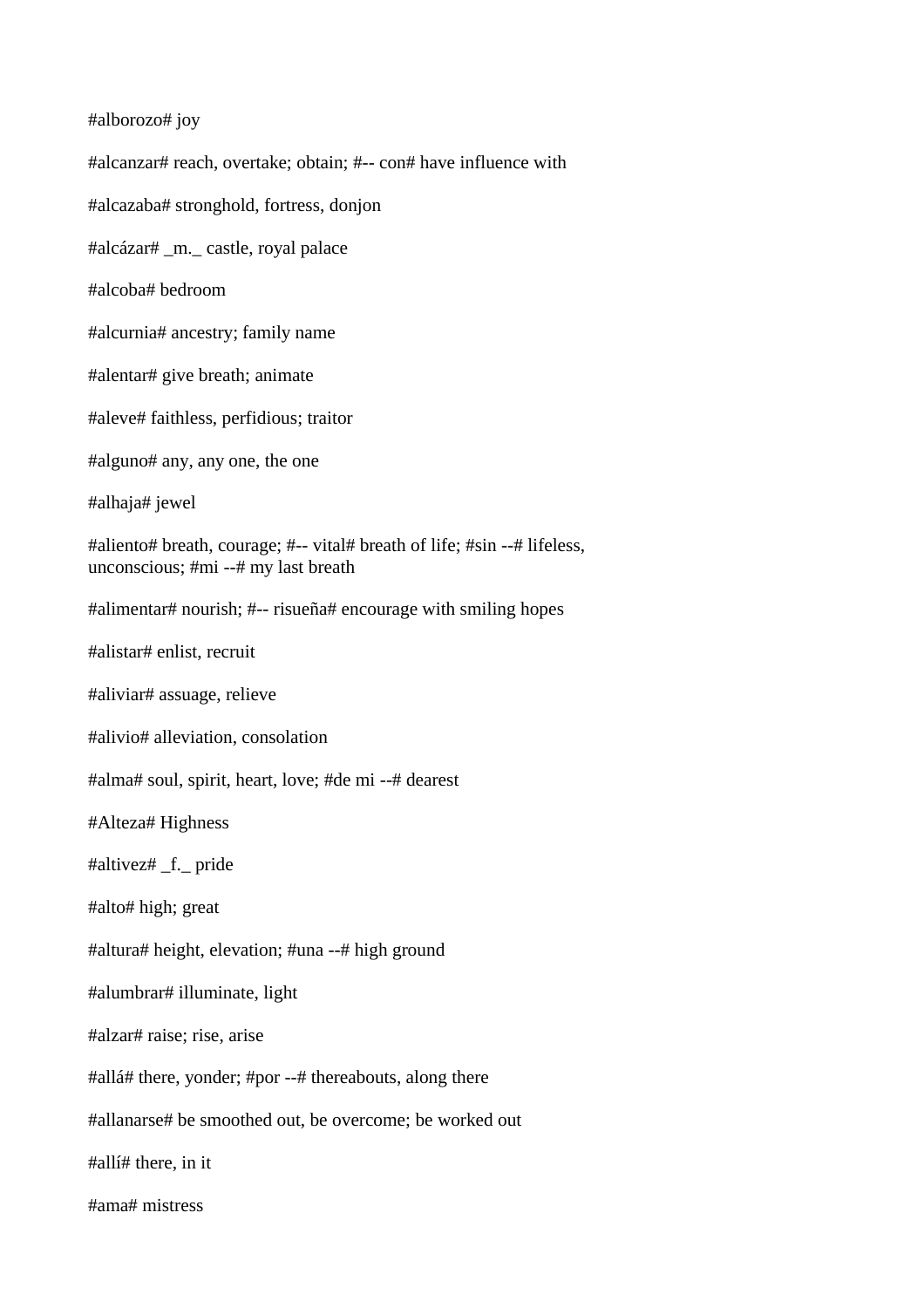#amante# loving; lover #amar# love; #-se# love each other #amargo# bitter, cruel #amargura# bitterness, sorrow #amasar# knead; cement #ambos# both; as #amenazar# threaten #amigo# friend #Amir# ameer (\_Mohammedan ruler\_) #amistad# friendship #amor# \_m.\_ love #amorío# love-making; #-s# love affairs #amortajar# shroud, prepare for burial #anciandad# \_f.\_ old age #anciano# old; old man #andar# go; #-- por aquí# go about in this vicinity; #-se# go about #ángel# \_m.\_ angel #angustia# anguish #anhelado# longed for, coveted #anhelante# anxious; anxiously #anhelar# long, yearn for #ánima# spirit #animar# encourage #ánimo# mind, spirit #anochecer# grow dark; #al --# at nightfall; #a poco de --# shortly after nightfall #ansia# anguish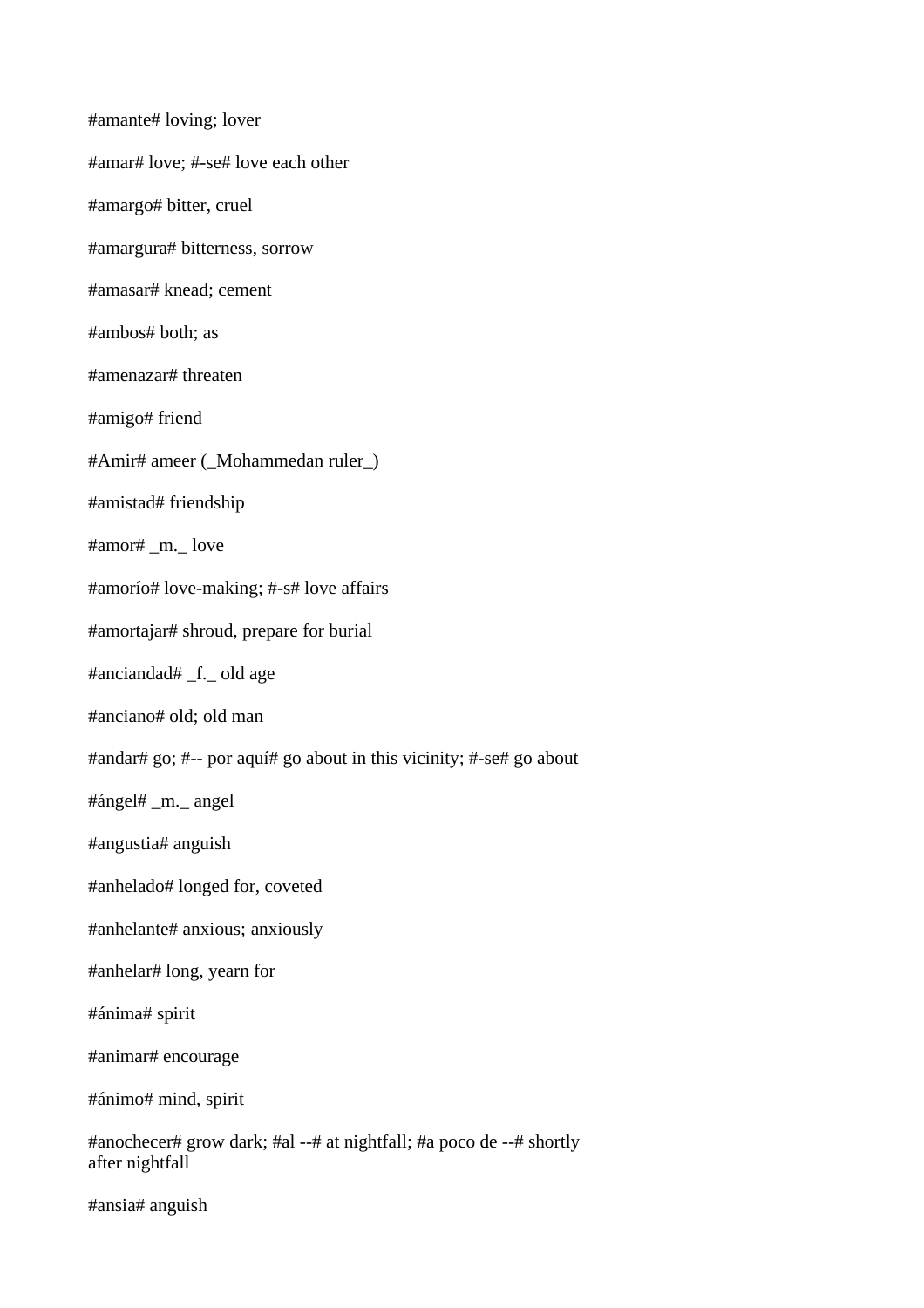#ansiar# long for, desire eagerly

#ante# before; in the presence of

#antes# before, first; rather; on the contrary; #-- de# before; #-- que# before; rather than; #-- que todo# before everything else

#anticipar# anticipate; #anticipado al nacer# present before birth, prenatal

#anular# annul

#anunciar# announce

#año# year

#apacible# peaceful, friendly

#aparecer# appear, be seen

#apartar# separate, take away

#aparte# aside; #-- de# aside from

#apellido# name

#apenas# scarcely, barely

#apercibir# inform

#aplacar# mitigate, lessen, appease, allay

#aplazado# postponed

#aplicar# apply; hold

#aposento# room

#apreciar# appreciate

#aprender# learn

#aprensión# illusion, delusion

#apresar# capture

#aprestar# prepare

#apresurar# hurry up

#aprieto# embarrassment, difficult position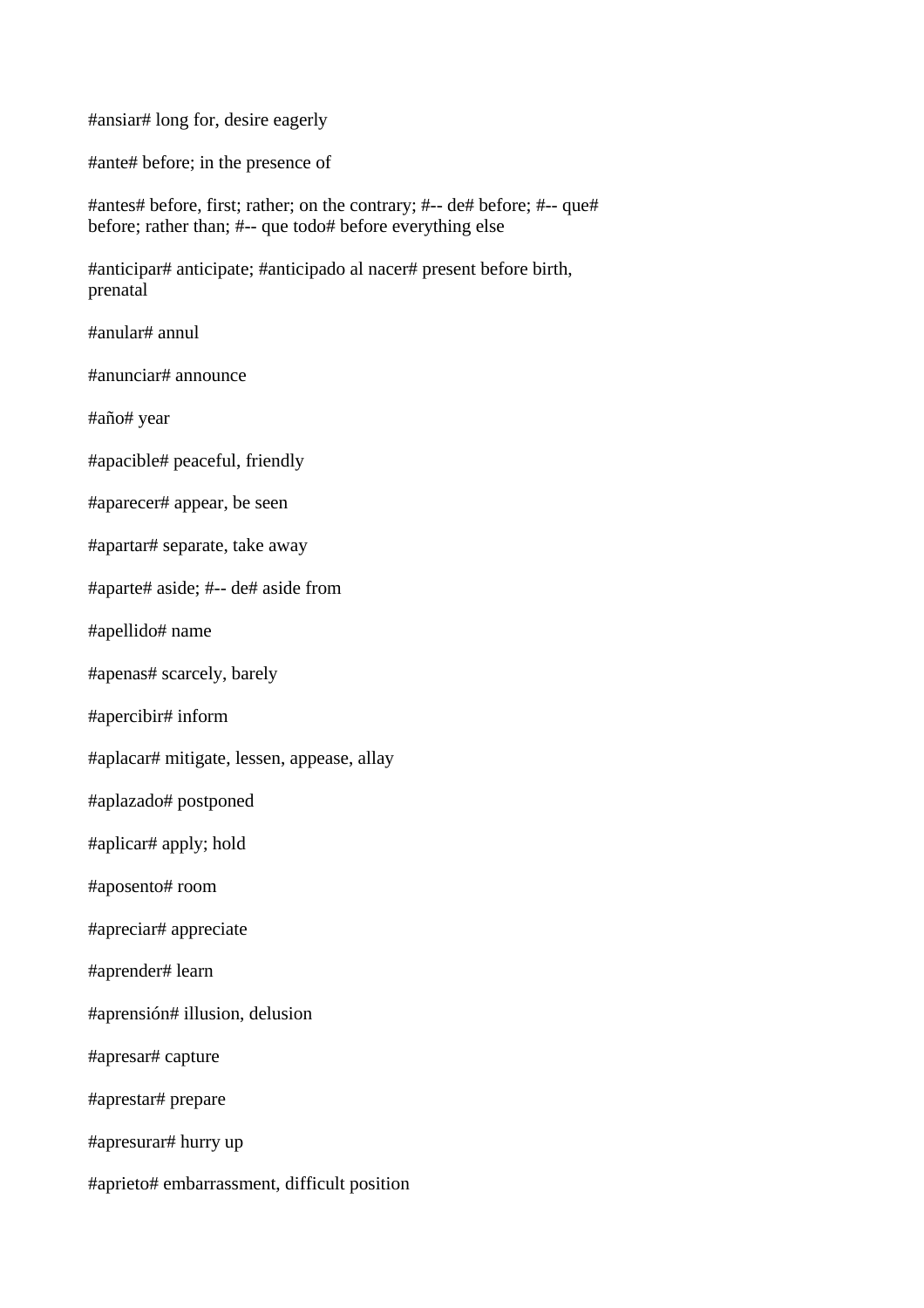#aproximarse# approach #aquese, aquesa# that #aquí# here; on earth #ara# altar #aragonés, -esa# Aragonese #árbol# \_m.\_ tree #ardiente# hot, burning #ardimiento# boldness #arena# sand; #-s# sands, desert #arma# arm, weapon #armiño# ermine; #de --# ermine-like #arrastrar# drag, force into; #traerla arrastrando# drag her here #arrebatar# take away by force #arrebato# carried away with, beside himself with #arremeter con# make an attack upon #arrepentimiento# repentance, remorse #arribar# arrive #arriesgar# risk #arrimarse# lean against #arrodillado# kneeling #arrodillarse# kneel #arrojar# cast off; #-se# rush, escape, cast oneself upon #arrostrar# face #arruinarse# fall in ruins #artesano# artisan, mechanic #ascendiente# ancestor, forefather #asegurar# assure, assert, state definitely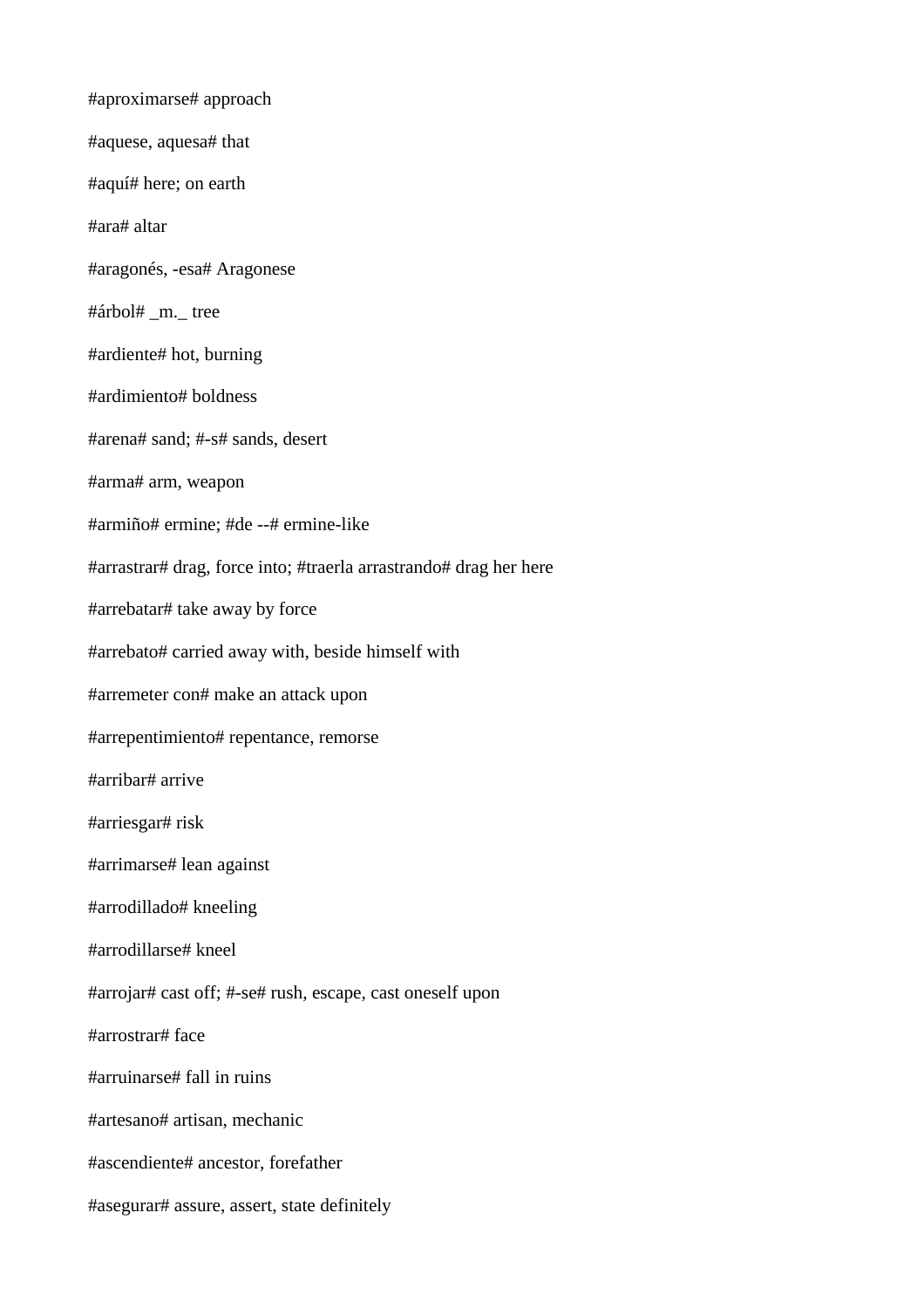#asesinar# assassinate, murder #asesinato# assassination #así# so, thus; #-- que# as soon as #asido de# grasped, seized by #asir# grasp, seize #asistir a# be present at, witness, attend #asomar# appear #asombrado# astonished, amazed #áspero# rough #asustar# frighten; #-se de# be frightened at #atar# tie #ataúd# \_m.\_ coffin #atavío# fine attire #atender# heed, pay attention to, listen attentively to #atento# attentive; attentively #aterrar# ravage, lay waste; appall, terrify #atesorar# store up; possess #atestiguar# testify #atónito# amazed, troubled #atrás# back, backward #atravesar# pass through #atreverse# dare #atroz# atrocious, fierce #aumentar# increase #aumento# increase #aun, aún# still, even, yet; #-- no# not yet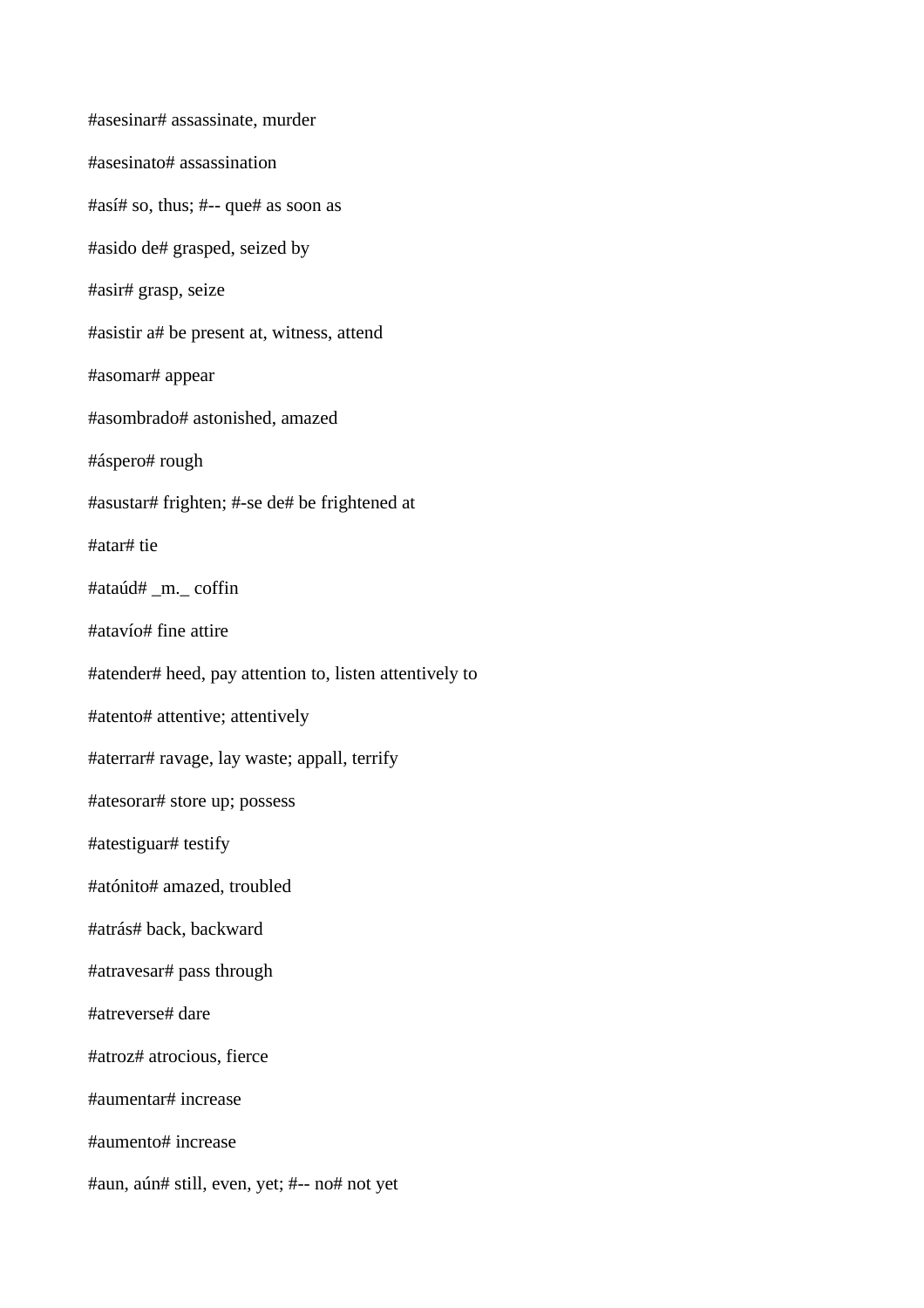#aunque# although, even though #ausencia# absence #ausentarse# depart, go away, be absent; #al --# in the absence of #ausente# absent; absent one #autor# author, agent #avaro# miser #averiguar# find out #avisar# warn, notify, inform #aviso# warning; news #¡ay!# alas; #-- de# alas for, woe betide #ayer# yesterday; recently #ayunar# fast #ayuntamiento# town council; town hall, city hall #azorado# anxious, restless #B#

#bajar# descend

#bajo# under

#balbuciente# stammering

#balcón# \_m.\_ balcony

#banda# band, scarf

#bandera# banner, standard

#bandolero# bandit, robber

#bañar# bathe

#barra# metal bar; #tirar la --# throw the bar (\_a popular game in Spain\_)

#bastante# enough; long enough

#bastar# suffice, be enough; #basta# enough; #basta de plática# enough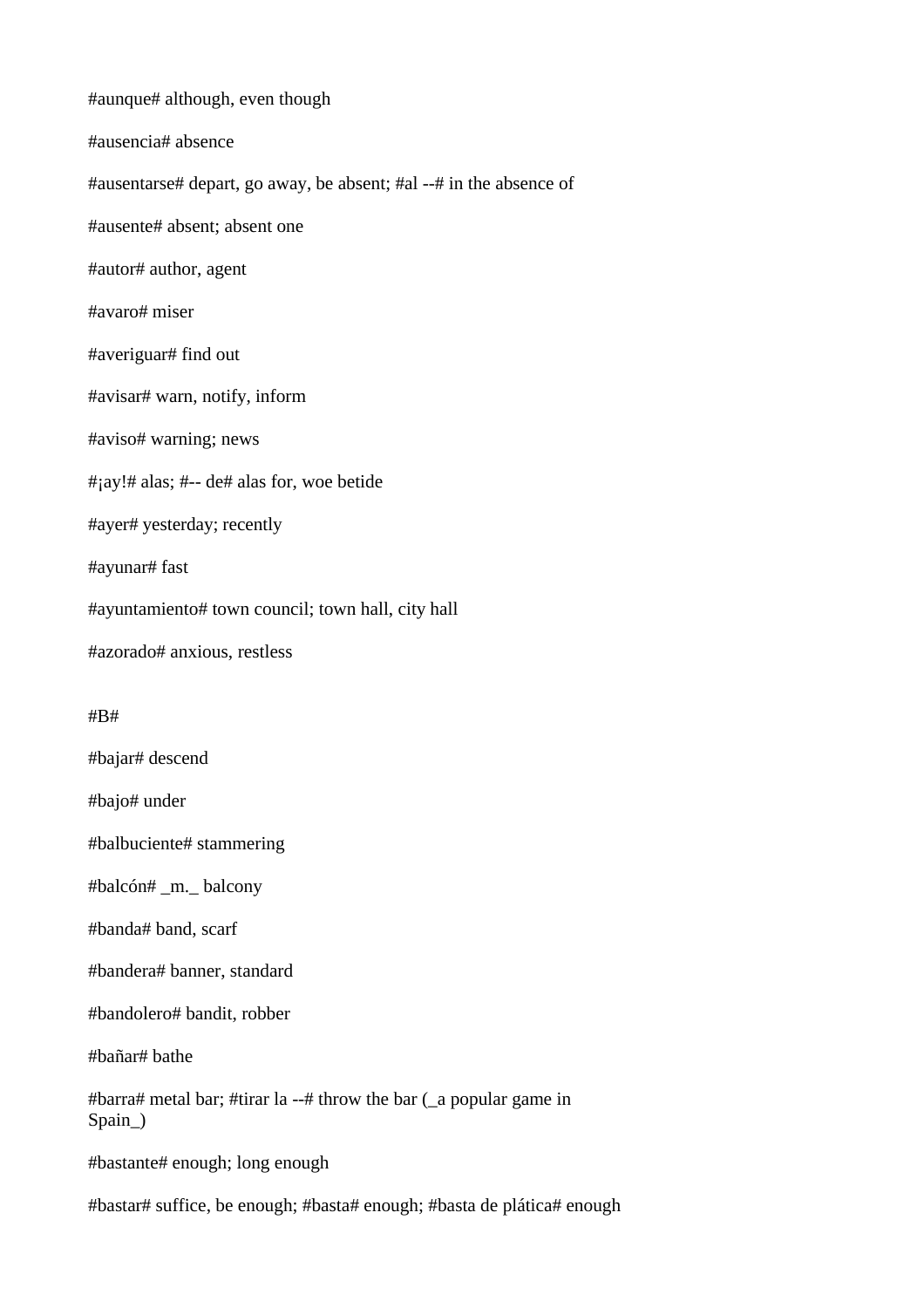talk

#batida# hunting party

#beldad# beauty

#Belén# Bethlehem

#bello# beautiful

#bendecir# bless

#bendición# blessing

#bendito# blessed

#beneficio# benefit; #con tal --# under such obligation

#benéfico# beneficent, charitable

#benigno# beneficent, benign

#besar# kiss

#Besiés# Béziers \_(city of about fifty thousand inhabitants in the south of France\_)

#bien# well, very, indeed, already; #-- está# very well, all right; #tener a --# consider proper \_or\_ advisable; please

#bien# \_m\_. good, goodness, happiness, blessing, favor; object of love; #mi --# my love, beloved;  $\#$ ; qué --?# what good, what of any value?  $\#$ -s# wealth

#bienhechor, -a# benefactor, benefactress

#blando# soft, tender

#blasfemo# blasphemous

#boca# mouth; tongue

#boda# marriage, wedding; #-s# wedding; #celebradas las# --#s# the wedding being over, after the marriage

#borrar# erase, efface

#bosque# \_m\_. wood, forest

#bóveda# arch, vault; vaulted ceiling

#brasa# live coal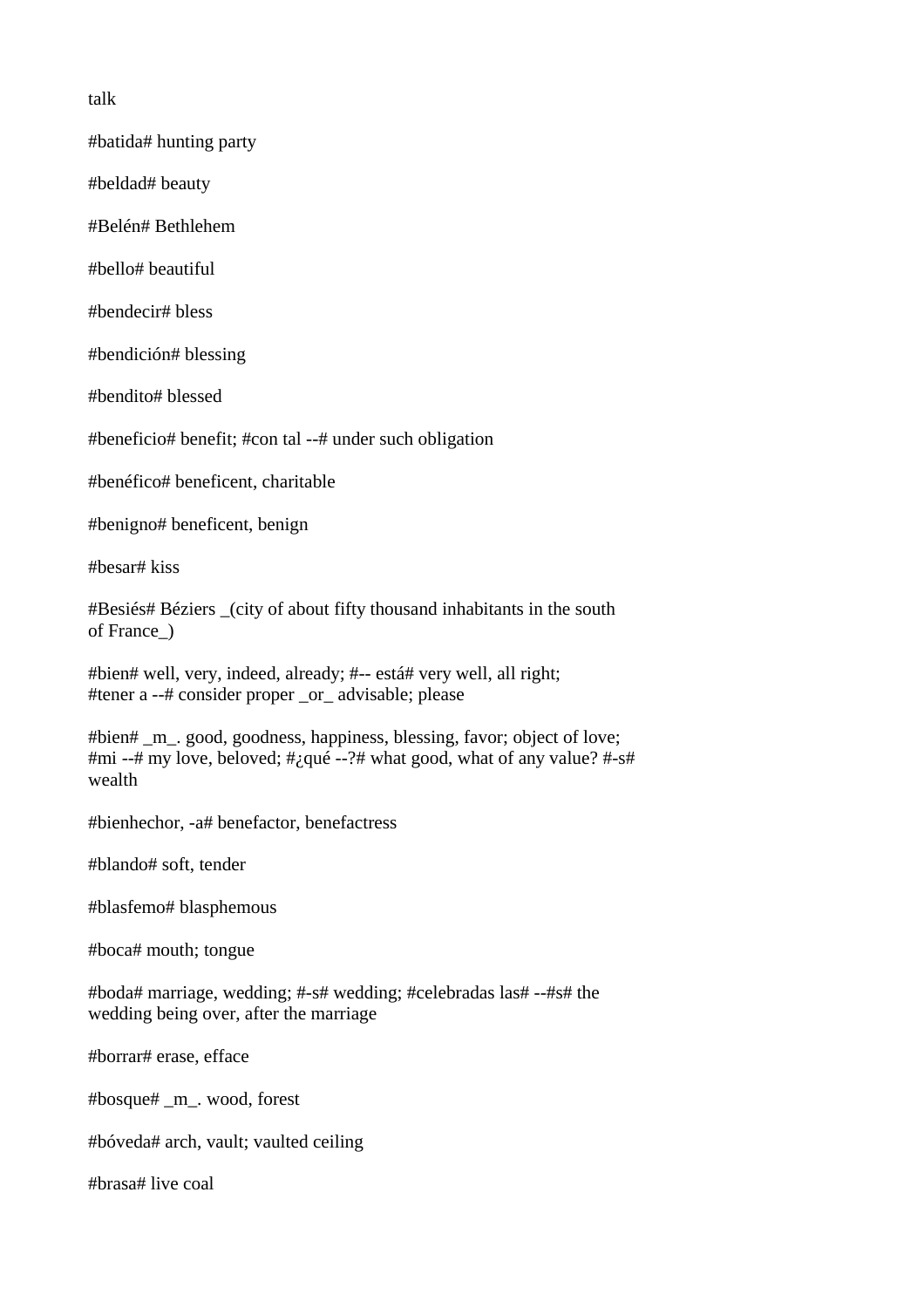## #brazo# arm

#breve# brief; #en --# in a little time, quickly

#brillante# bright, shining

#brindar con# offer

#brioso# bold, spirited

#bueno# good; #buena la habéis hecho# you have done it now

#bufete# \_m\_. sideboard; table

#burlar# mock; disappoint, frustrate; #dejar burlada# make ineffective, frustrate

#busca# search; #en su --# in search of him

#buscar# seek, look for, find; go to find, get; fetch

### #C#

#cabal# complete

#cabalgar# take horse, ride away

#caballo# horse; #a --# on horseback

#caballero# gentleman; knight

#cabello# hair

#caber# be contained in; find a place \_or\_ entrance; be room for; #no cabe# it is impossible \_or\_ unthinkable; #-- en suerte a# be decreed by fate, be predestined

#cabeza# head; chief; captain

#cabo# end; #llevar a --# carry out; #al --# at last

#cada# each

#cadáver# \_m\_. body, corpse

#cadena# chain

#caer# fall; #-- prisionero de# fall into the hands of

#caído# fallen; lying; ruined

#calabozo# prison, dungeon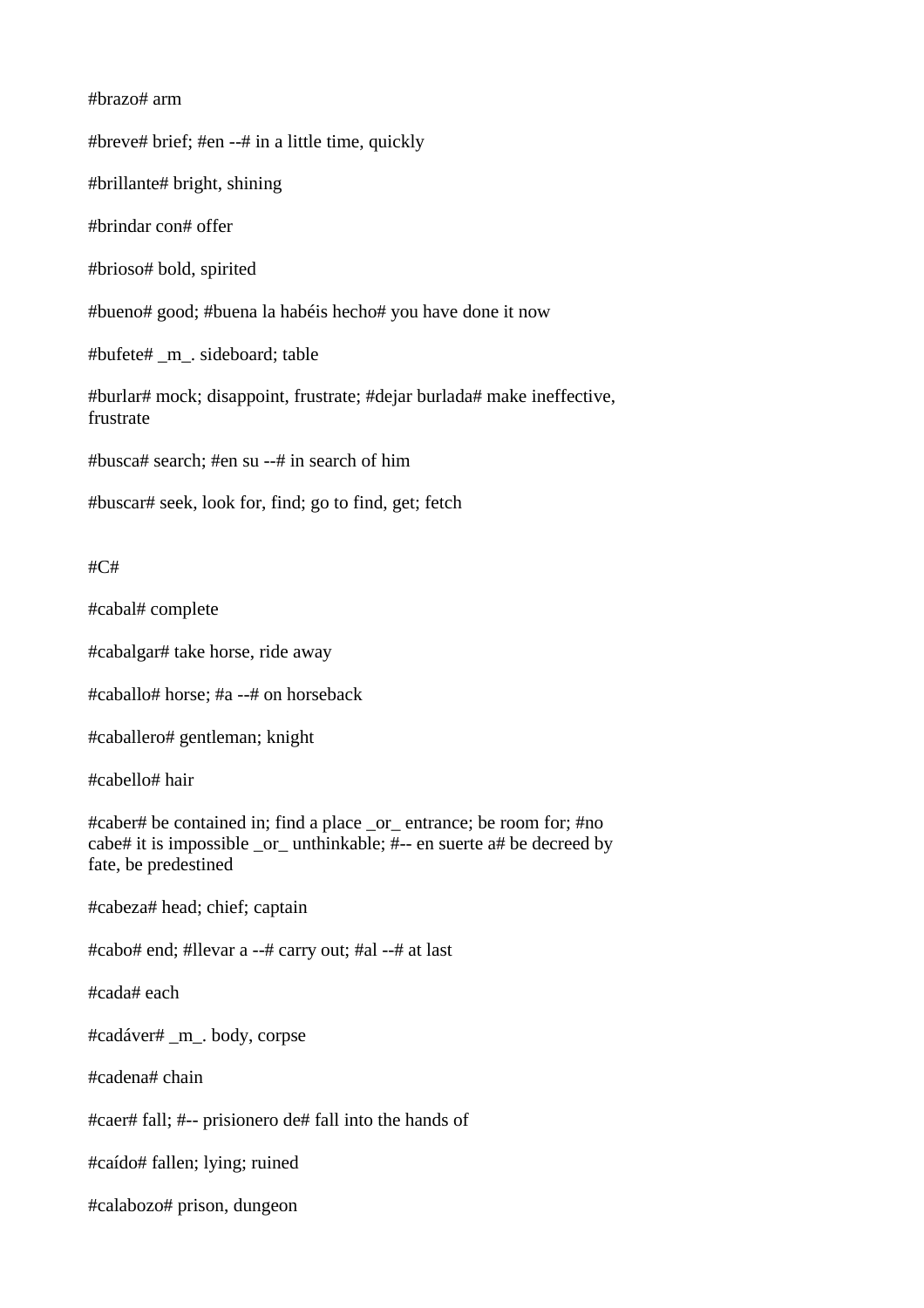#calidad# quality, nobility; #más --# higher rank

#callar# be silent, keep quiet, refuse to tell, conceal; leave unspoken; keep from saying, not to say; pass over in silence; preserve

#calle# \_f.\_ street

#callejón# \_m\_. narrow street, alley

#cama# bed

#cambiar# change, exchange

#caminar# travel, journey

#camino# road; #-- de# in the direction of, on the way to; #salir al --# go out to meet

#campana# bell

#candido# pure, white

#cansarse# become tired, grow weary

#capaz# capable

#capilla# chapel

#capitán# captain

#cara# face

#carácter# \_m\_. character

#cárcel,# \_f.\_ prison, dungeon

#cargo# charge; accusation

#caricia# caress

#caridad# charity

#cariño# love, affection

#cariñoso# loving

#caro# dear; dearly

#carrera# road, journey; career; #mortal --# journey of life

#carta# letter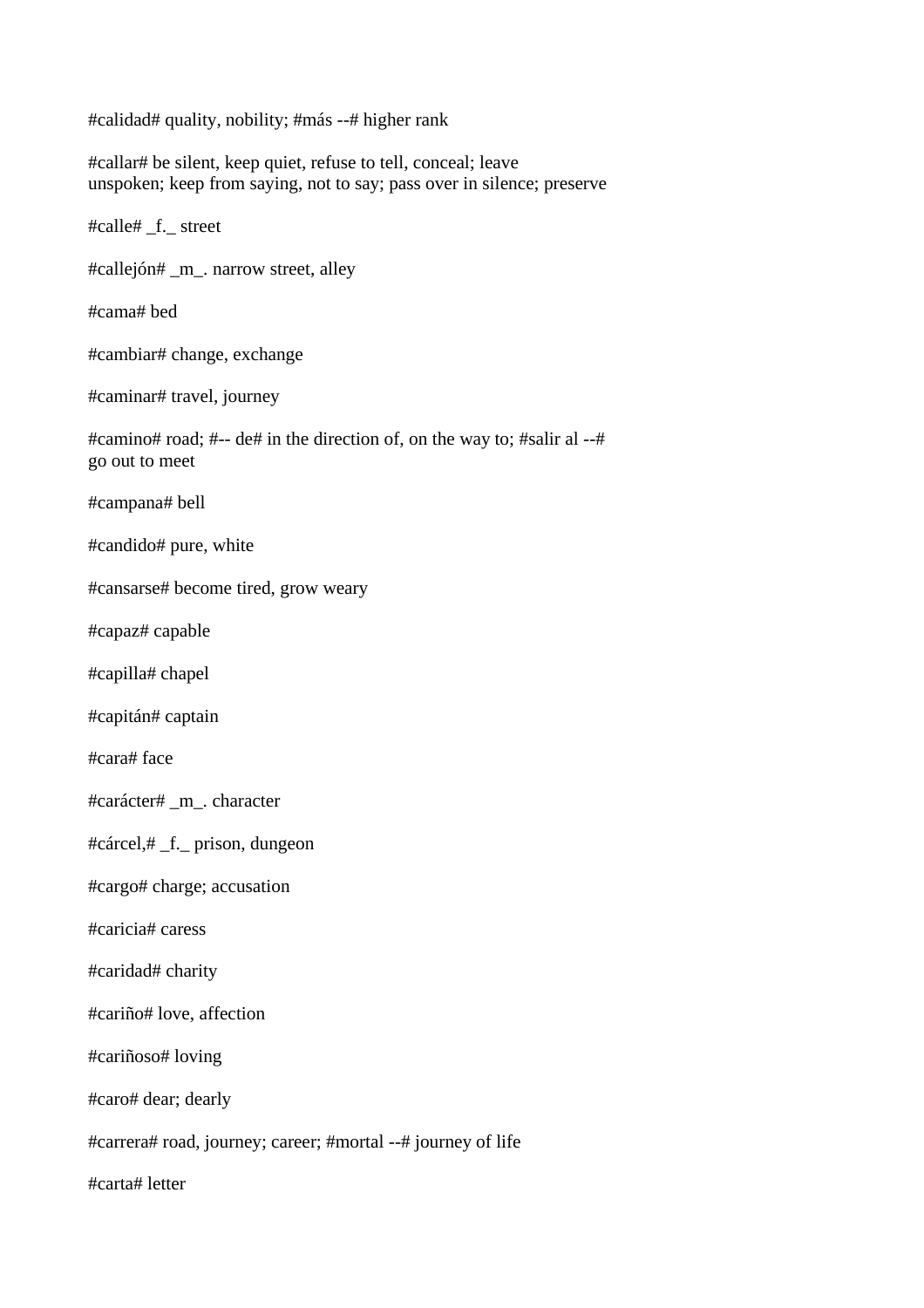#casa# house; #a --# home #casado, -a# married man \_or\_ woman #casamiento# marriage #casar# marry, give in marriage; #-se# marry, get married #casi# almost #caso case; situation; event; #hacer -- de# give heed to, listen to; #- providencial# act of providence. #castigar# punish #castigo# punishment #catalán# Catalan, of Catalonia #caudal# \_m\_. capital, fortune #cautiverio# captivity #cautividad# captivity #cautivo# captive #cauto# cautious, wary, cunning, clever #cazador# pursuer, hunter #cebarse# feed, prey upon #ceder yield# #celebrar# celebrate; #celebradas las bodas# the wedding being over #celestial# divine #celo# zeal, devotion; #-s# jealousy #celosía# Venetian blind; latticework #celoso# jealous #cerca# near #cercano# near #cercar# surround, besiege #cerdo# pork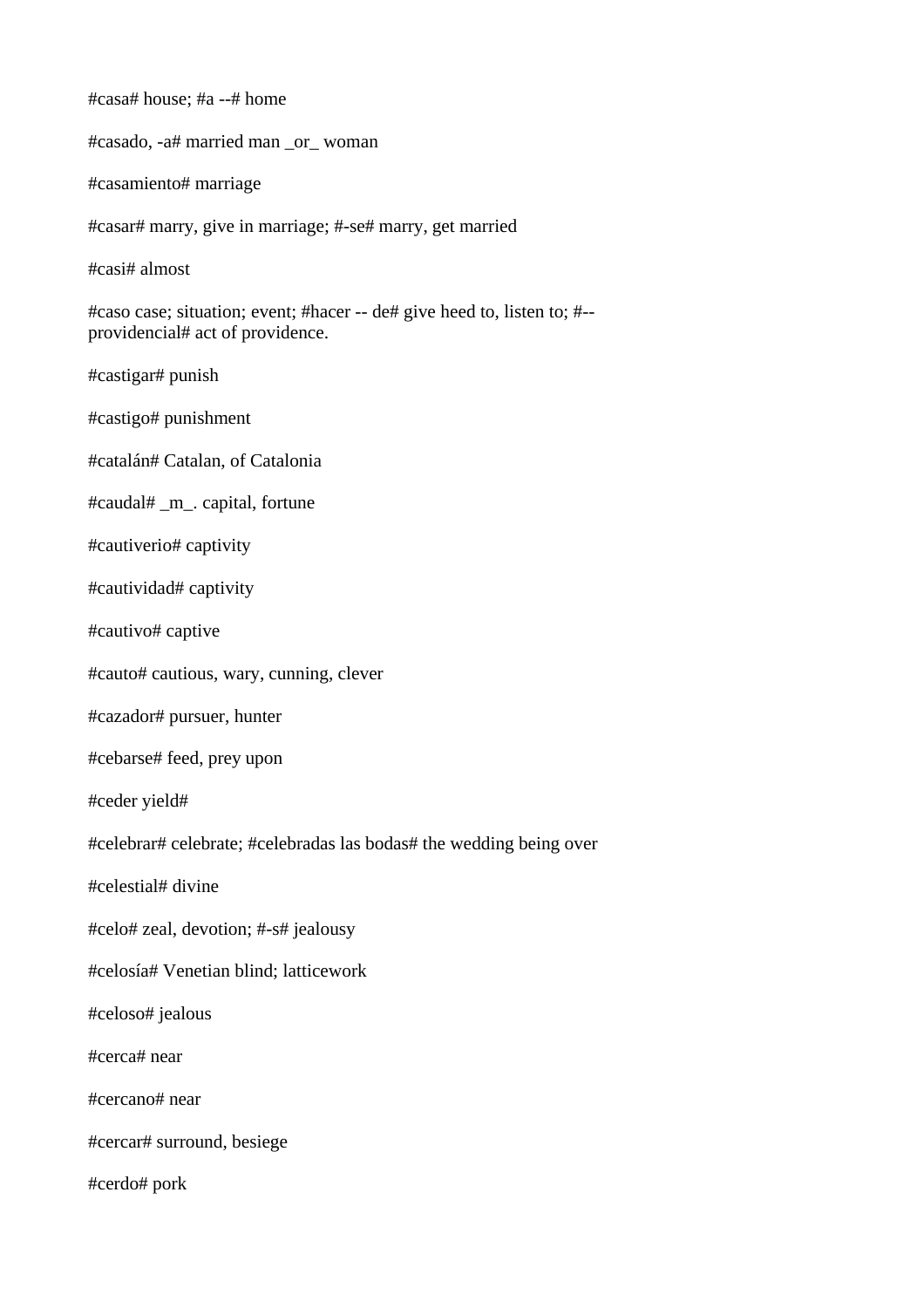#cerrar# close, lock #certero# sure #cesar# cease; #sin --# incessantly #cesta# basket #ciego# blind; blind with love, carried away by passion #cielo# heaven; #vive el --# by heavens #cieno# mire, slime #cierto# certain, a certain; indeed #cilicio# cilice (\_garment made of coarse cloth or hair, worn as penance\_) #cinco# five #ciudad# city #clamar# cry, exclaim #claustro# cloister, convent #clemencia# mercy #cobrar# recover #colera# anger, rage #colmar# bestow liberally upon, overwhelm #colocar# place, set #comarca# district, territory #combate# \_m.\_ fight, battle #combatir# fight #comisionado# agent #como# as; if; since; provided that #compadecer# pity, sympathize with #compañero# companion #compasión# pity, mercy; #por --# in the name of mercy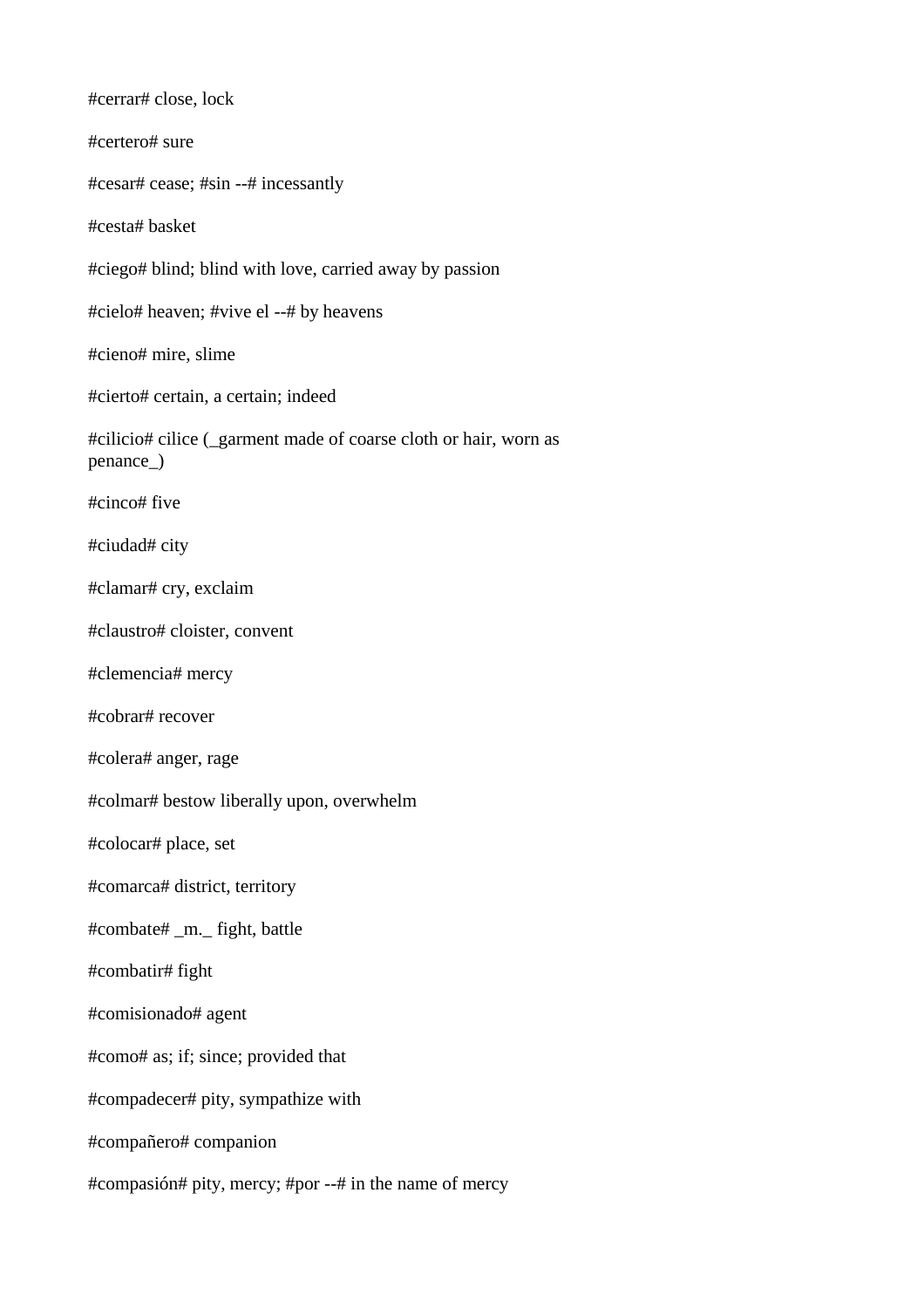#competidor, -a# rival #complacer# please do a favor to #comprar# buy #comprender# understand #compromiso# compromise; predicament #con# with; with respect to; #-- que# and so, so then #conceder# yield #concertarse# be arranged #concluir# finish, conclude; #se concluyó# it is all done #conde# count #condenar# condemn #conducir# take, bring #condición# character, disposition #conferenciar# take counsel #confesar# confess, admit #confiar# have confidence #confín# \_m.\_ boundary, limit; #ya en el --# in the very outskirts #confundir# confound, punish #confuso# confused #conjuración# conspiracy #conjurado# conspirator #conmigo# with me, along with me #conocer# know, meet, recognize #conocimiento# knowledge; #sin --# unconscious #consagrar# consecrate, dedicate #conseguir# succeed in, obtain #consejo# advice, counsel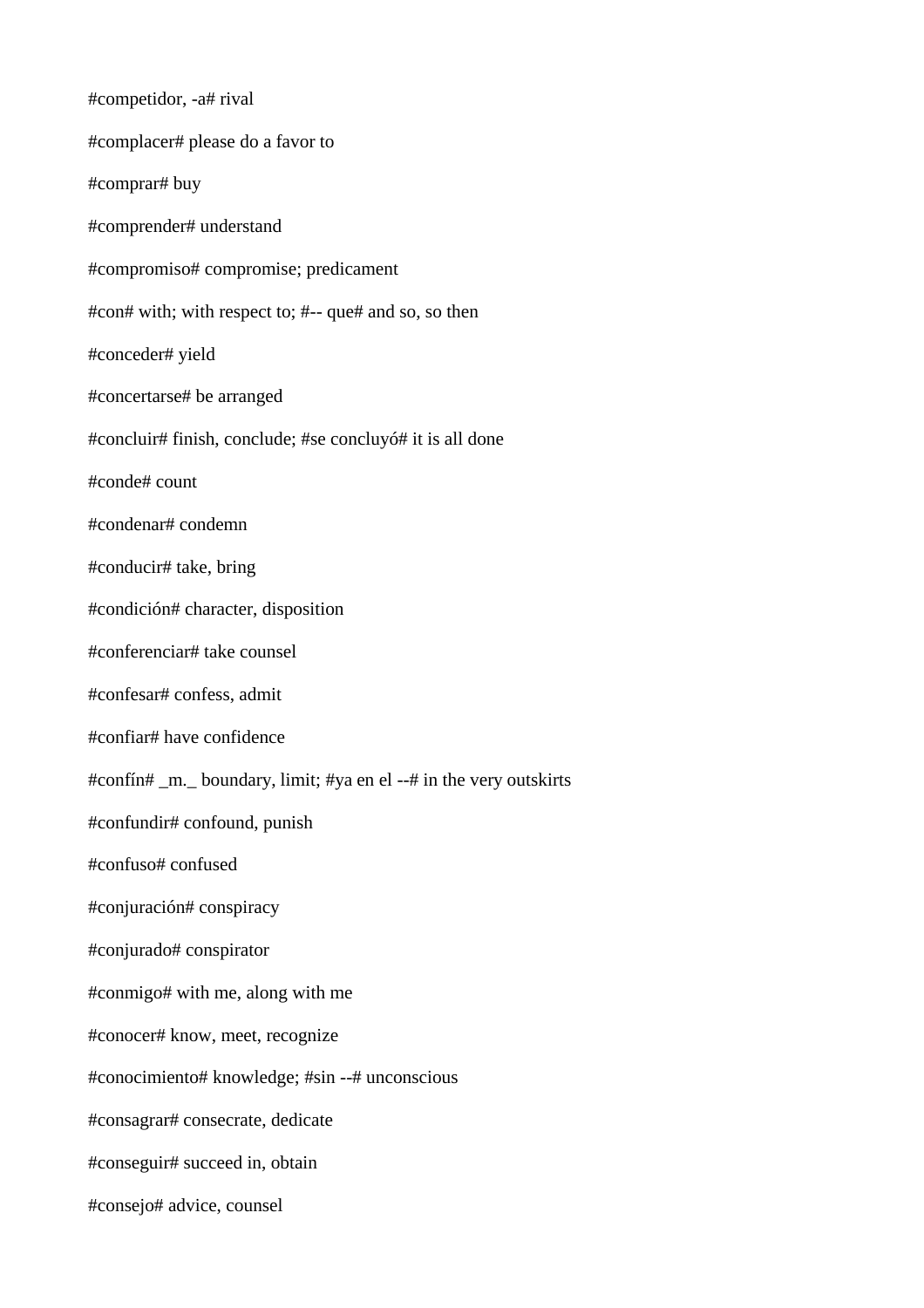#conservar# preserve #consignado# deposited, set down #consolador -a# comforter #consolar# console #consorte# consort; husband, wife #constancia# constancy #consuelo# consolation #consumar# complete, consummate #consumir# consume, wear out, wear upon #contacto# contact, touch; #al --# at the first touch #contar# relate, report, tell about; consider; #-- con# count upon, expect; #cuento como# I count it as a #contemplar# consider #contener# contain, repress; #-se# contain oneself; stop #contienda# quarrel #continuamente# continually #contra# counter, contrary to, against; #ir --# oppose #contrario# enemy, opponent #contrito# contrite, penitent #convenir# be fitting, be in place #convertir# convert, change; #-se# change, be converted #convidado# guest #convulso# convulsed #corazón# \_m.\_ heart #cordel# \_m.\_ cord #corona# crown #corporal# physical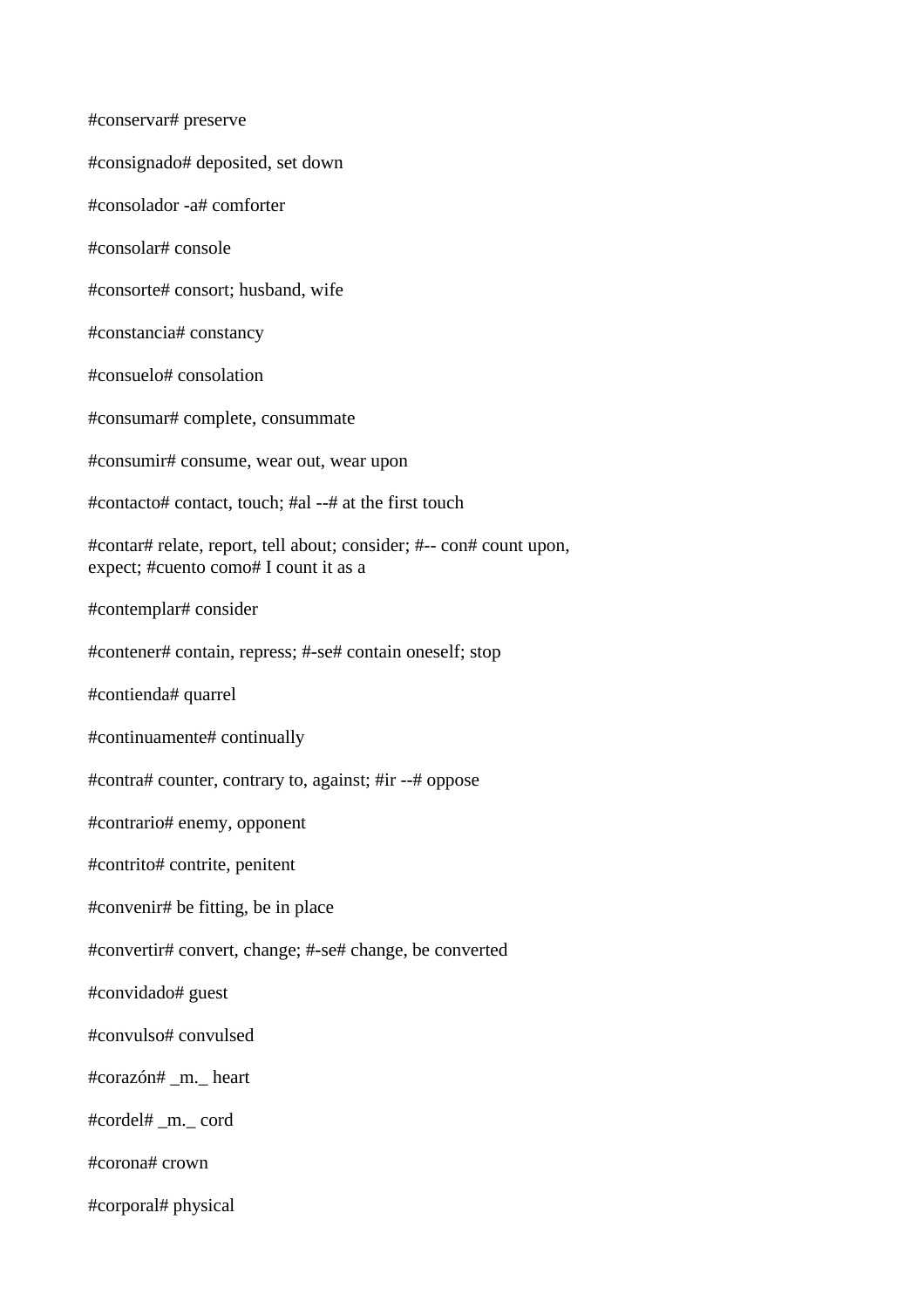#correctivo# corrective; expiation

#correr# run, hasten; pass; draw; run through; #corrido el plazo# the time having expired, at the expiration of the time set

#corresponder con# repay

#corriendo# running; quickly

#corroborar# corroborate, confirm

#corrompido# foul, putrid

#corte# \_f.\_ court

#cortina# curtain

#cortinaje# \_m.\_ curtain; set of curtains

#corto# short, brief

# $\cos \theta$  thing; # $\omega$ qué --?# what is it?

#cosecha# harvest

#costar# cost; #costara lo que costara# cost what it might; #cueste lo que cueste# cost what it may

#cota# coat of mail; #vestida la --# with his coat of mail on

#coyunda# yoke

#creador, -a# creative

#crédito# credit; reputation

#creer# believe, think

#creyente# true believer (\_Moslem or Christian, according to point of view\_)

#criado# servant

#criar# create; grow

#crimen# \_m.\_ crime, offence

#cruz# \_f.\_ cross

#cruzar# cross; pass through; fold

#cuadrilla# band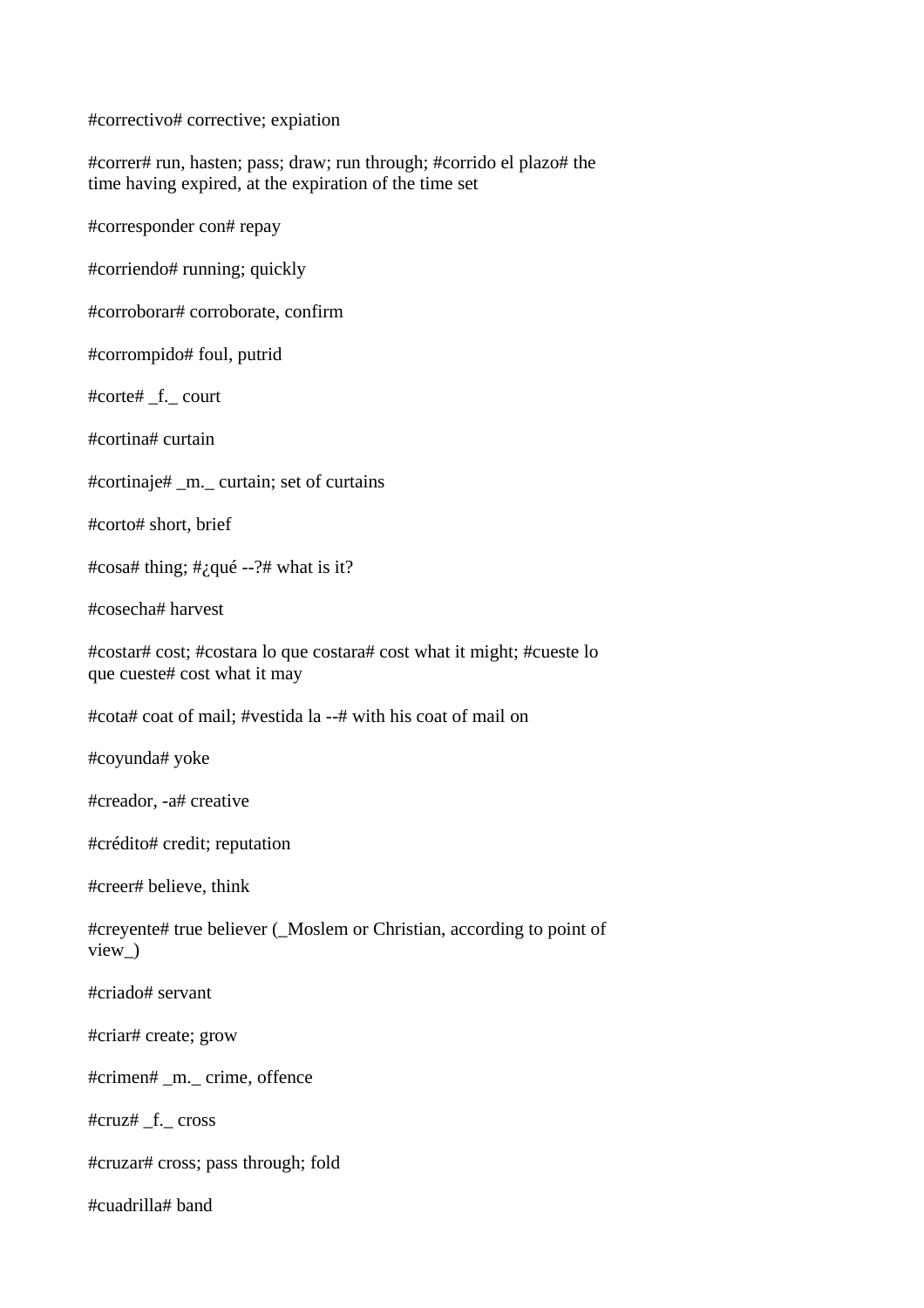#cual# which; as

#cuadrar# suit; please; #de quien le cuadre# with any one that pleases her

#cualquiera# any one; some or other

#cuando# when; since; seeing that

#cuantioso# numerous, large

#cuanto# how much, how many; as much as; all that; #-- a# as for; #-s# all those that

#cuatro# four

#cubierto# covered

#cubrir# cover

#cuchilla# knife, poniard, sword

#cuello# neck

#cuerpo# body; #con el --# in the body, in this life

#cuidado# care, worry, anxiety, solicitude; #dar --# fill with regret

#cuidar# care for, look after

#culpa# blame, guilt, sin; #tener la --# be to blame

#culpado# guilty

#cumplido# full, complete

#cumplimiento# fulfilment, performance

#cumplir# fulfil; carry out; keep one's promise; expire; #-se# fall due, expire, terminate; be fulfilled; fulfil one's duty toward, be faithful to

#cuna# cradle; place of birth; #dar --# be birthplace

#cupo# \_pret. 3d per. of\_ #caber#

#curar# heal, look after, take care of

#custodio# guard, custodian

#cuyo# whose, of which, \_etc\_.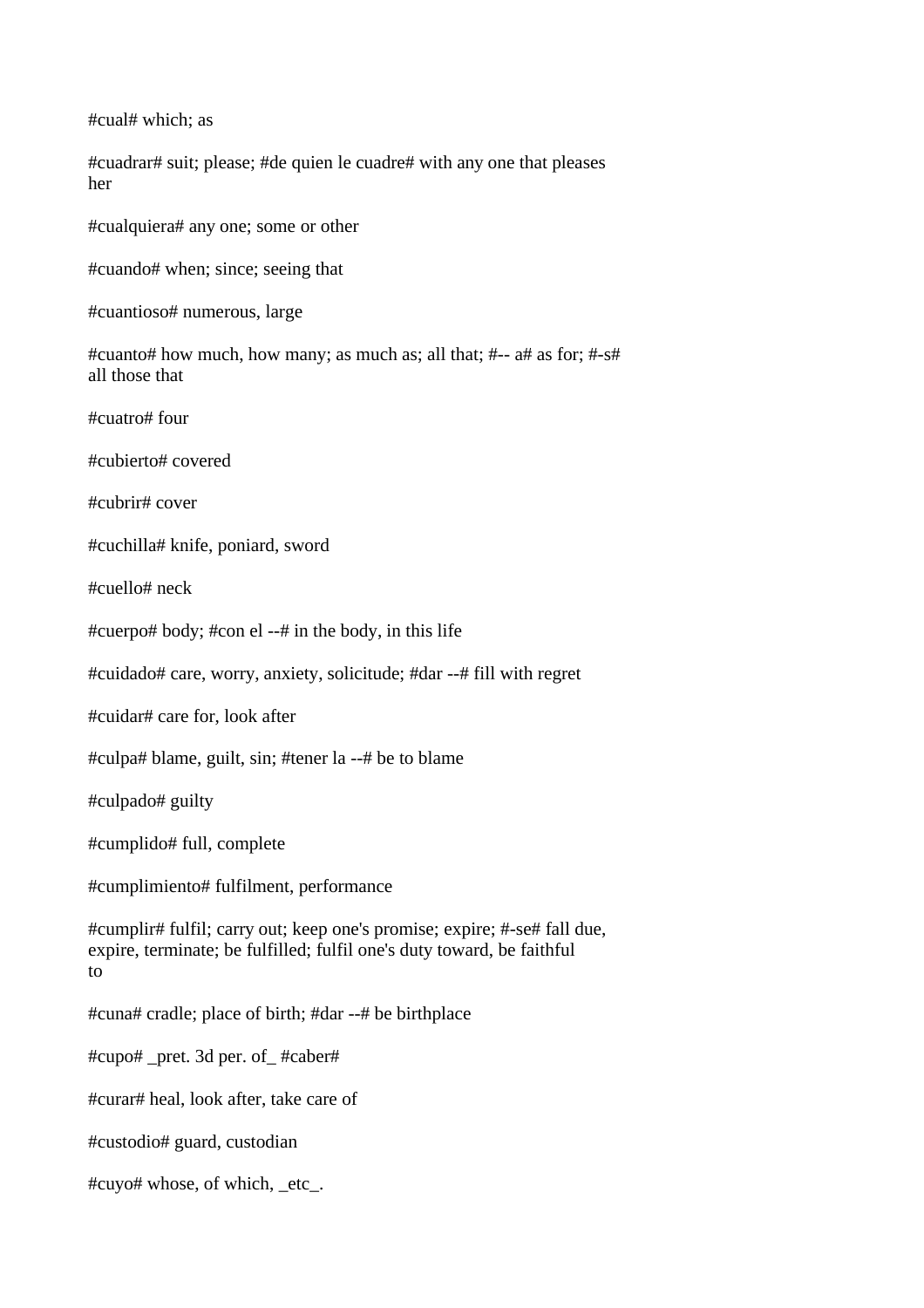#D#

#daga# dagger, poniard

#dama# lady, lady of honor (at court)

#damasquino# Damascene; of Damascus (\_ancient city of Syria, famous for the excellence of its steel\_); #el acero --# the Damascus blade

#daño# injury

#dar# give; make; #-- en# fall into; strike against; #-- que decir# give occasion for censure \_or\_ gossip; #¿qué puede -- de sí?# what can you expect of him? #se le den# let them give her to him

#de# of, by, etc.

#deber# owe, must, ought, be obliged, have to; #debió correr# he must have run; #debieron echarle dentro# they must have thrown him into it; #le debió querer# could not help loving him

#deber# \_m.\_ duty, obligation

#debido# just, rightful, due

#débil# weak

#debilidad# weakness; #ser la suma --# be quite powerless, be excessively weak

#decir# tell; #digo bien# I speak the truth; #diré que no# I shall refuse; #según se me dice# according to what they tell me

#decisivo# decisive; #en trance tan --# in such a critical situation

#decreto# decree

#defender# defend, protect

#defensa# defence, protection

#deforme# hideous

#dejar# leave, leave alone; #-- abandonado# give up; #-- burlada# make fun of, render ineffective; #-- caer# drop; #que vino a --le# that left him at last; #-se matar# let oneself be killed

#delante# before, ahead; #-- de# in front of

#delicadeza# delicacy, fineness

#delicado# slight, weak; fine, perfect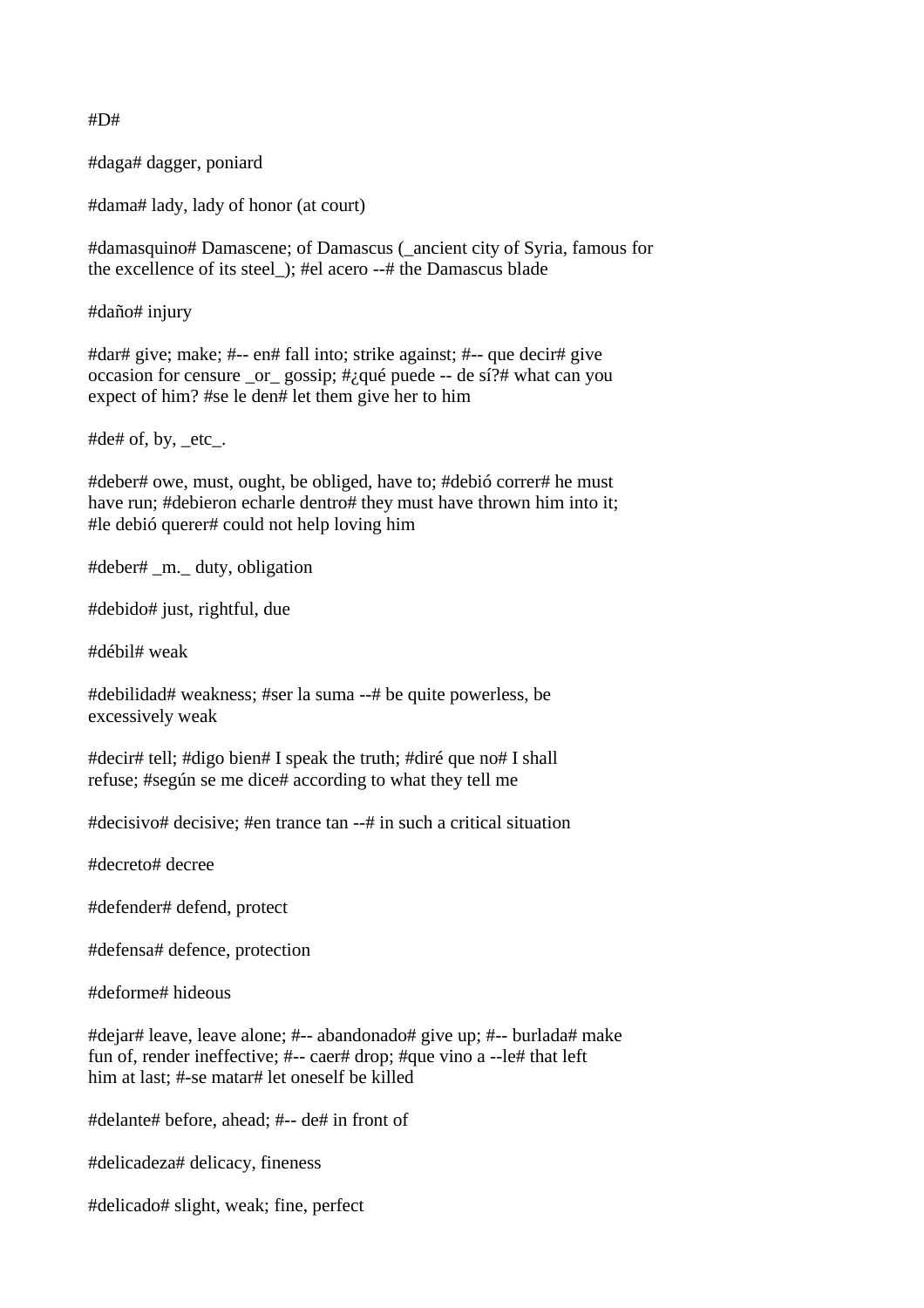#delincuente# guilty #delirante# delirious, beside oneself #delirar# be delirious #delirio# frenzy; #-s# foolish caprices #delito# crime, guilt, sin; #al saberse mi --# when my sin became known #demás# other, remaining; #lo --# the rest; #los --# the others, the rest; #lo -- fuera dar# otherwise it would give cause for; #-- (\_for\_ demasiado)# more than enough #denigrar# blacken #dentro# within; off the stage; #echar --# throw into it #depender de# depend on #depositorio# depositary; trustee #derecho# right; #a la derecha# at the right #derramar# shed #derrumbar# overthrow, throw to the ground, destroy #desabrido# insipid, distasteful #desacato# disrespect #desafiar# challenge; #desafiados quedamos# we had challenged each other; we were to fight a duel #desahogo# alleviation, relief #desairado# disregarded, unrewarded; #dejar --# disregard; refuse \_or\_ fail to reward #desairar# disregard; refuse #desaparecer# disappear, pass away #desastrado# ill-starred, unfortunate #desatar# untie, undo; dissolve; #-se# free oneself #descansar# rest #desde# from; #-- hoy# from now on, from to-day; this very day; #-- que#

since; from the moment that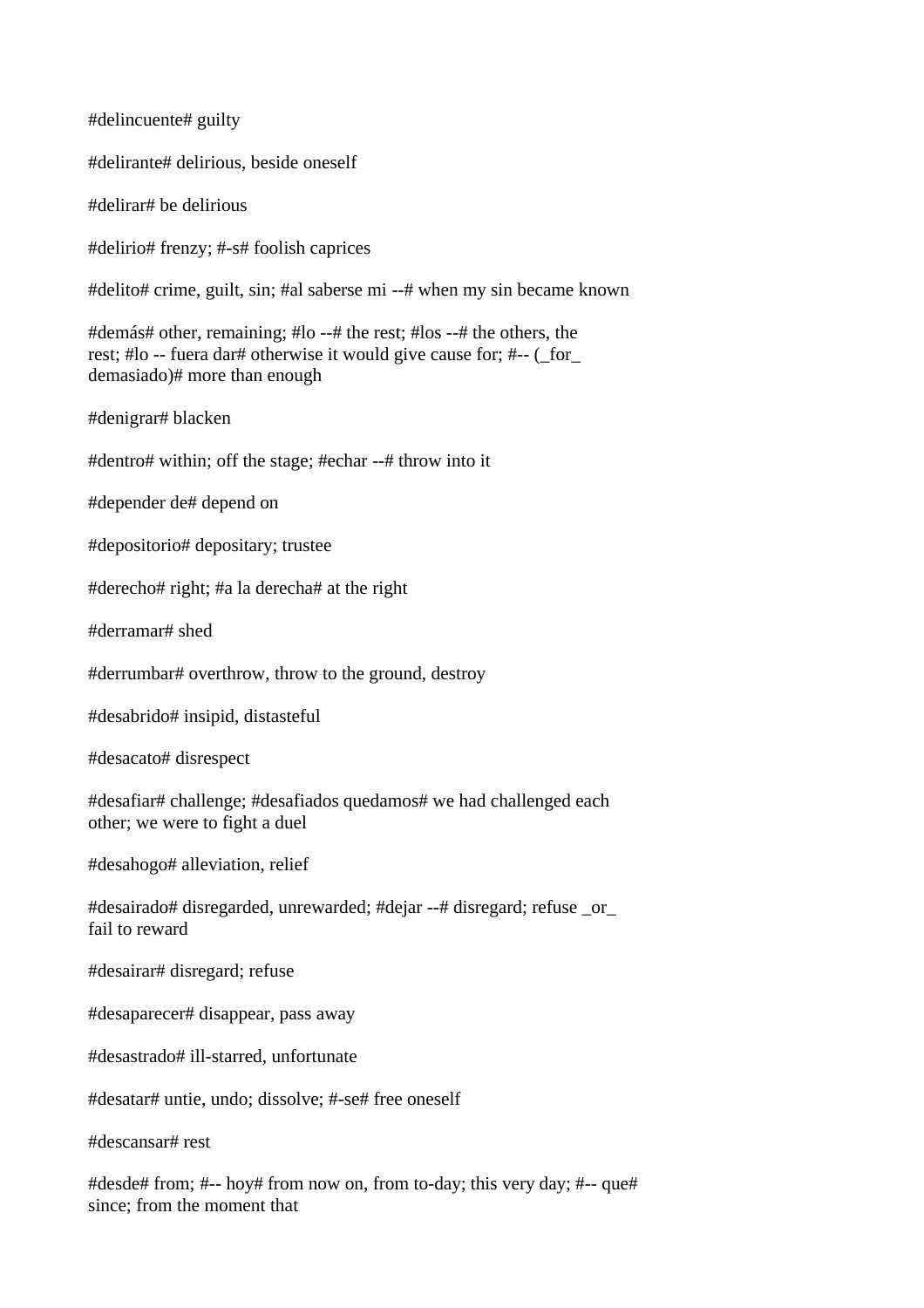#desdén# \_m.\_ disdain, scorn #desdeñar# disdain #desdeñoso# disdainful #desdichado# unhappy #desechar# cast away, put aside #desempeñar# redeem; carry out #desgarrar# rend, break #desgracia# unhappiness, misfortune; evil fate, adversity; #por --# unfortunately #desgraciadamente# unfortunately #desgraciado# unfortunate, unhappy, unsuccessful #deshonrarse# be dishonored #desleal# disloyal; traitor #deslumbrar# dazzle #desmayarse# faint, swoon #desmentir# give the lie to, belie, contradict; deviate from #desnudo# bare, naked; drawn #desolado# desolate; disconsolately #despacio# slowly, deliberately; #mira --# take a good look at #despecho# anger, ill-will; despair #despertar# awaken #despojar# rob #desposorio# marriage;#-s# marriage #despreciar# scorn #después# afterwards; #-- de# after #desterrar# exile, banish; send (\_from heaven to earth\_) #destierro# exile; absence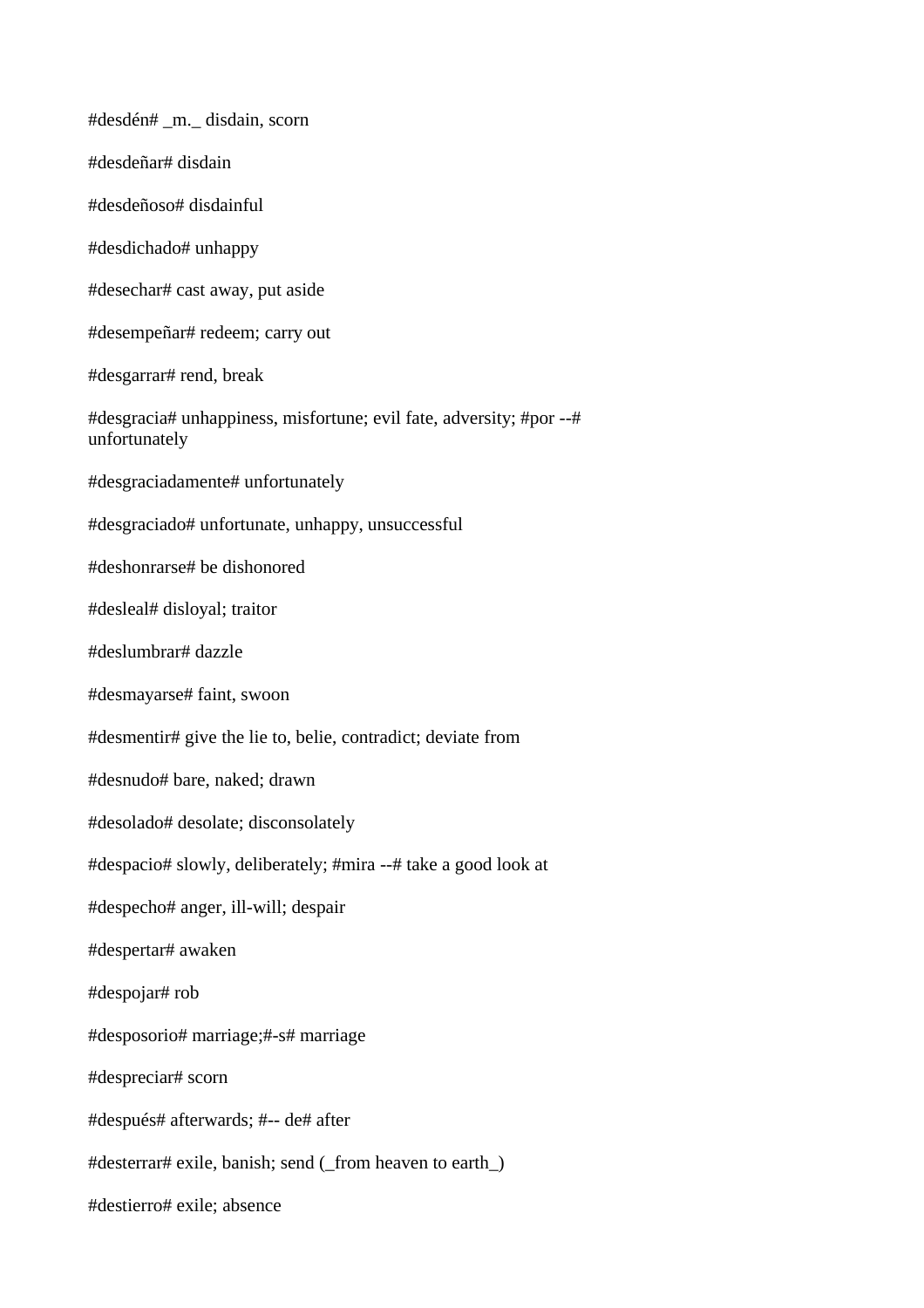#destino# destiny #destreza# dexterity #destrozar# destroy, mangle #destruir# destroy #desvarío# raving, delirium #desventura# unhappiness, misfortune #desvergüenza# shamelessness #detener# detain, delay, hold back, check; preserve; #-se# stop, delay, desist #deudo# relative #deudor# indebted; #-- de verse con vida# indebted for the privilege of seeing himself alive #devaneo# caprice, fancy; #-s# idle pursuits #devolver# return #di# ( $2d \text{ sing}$ , imper. of  $\# \text{decir}\#$ ) say, tell me #dí# (\_1st pers. pret. of\_ #dar#) #día# m. day; #un --# some day; #hoy --# in these days #dicha# happiness, blessing, felicity; #por --# happily; #por -- mayor# most fortunately; #-s# happiness #dicho# aforesaid #dichoso# happy, fortunate #diestra# right hand #diestro# skilful #dificultad# difficulty, difficult task #difunto# dead #dignarse# deign, condescend #digno# worthy #dilación# delay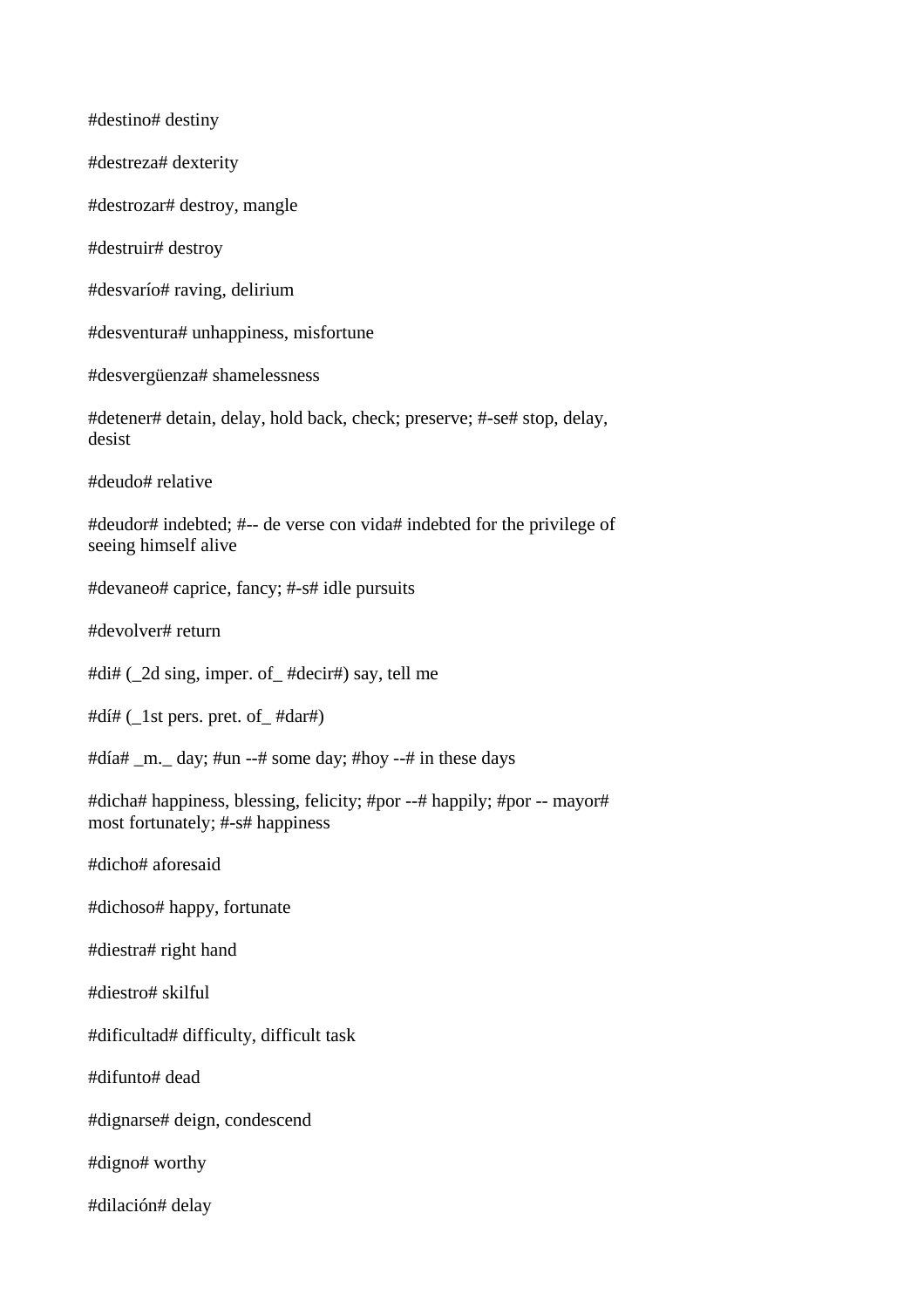#diligencia# diligence, assiduity, solicitous care, endeavor

#Dios# God; #a --# good-bye, farewell, God keep you; #por --# in the name of God, in Heaven's name

#dirigir# direct, address; intend for; guide; #-se# apply to, turn, go toward, make one's way

#discreción# discretion; #a --# at will; without conditions

#disculparse con# apologize

#disfraz# \_m.\_ disguise.

#disfrazado# disguised

#disminuir# diminish

#disponer# dispose of, arrange for, provide, make arrangements

#distinto# distinct, evident; different

#distribuir# distribute

#disuadir# dissuade, deter

#doblez# \_m.\_ duplicity, wile

#dócil# docile, yielding

#dolencia# disease, infirmity, illness

#doliente# suffering, aching; sad; #-- desvarío# delirium of grief

#dolo# fraud, deceit

#dolor# \_m.\_ sorrow, regret, grief, pain

#dolorido# doleful

#doloroso# grievous, sad

#domingo# Sunday

#don# \_m.\_ gift

#doncella# maiden, young girl

#donde# where; in \_or\_ on which; #por --# through which; #-- quiera# wherever he pleases

#dormitorio# bedroom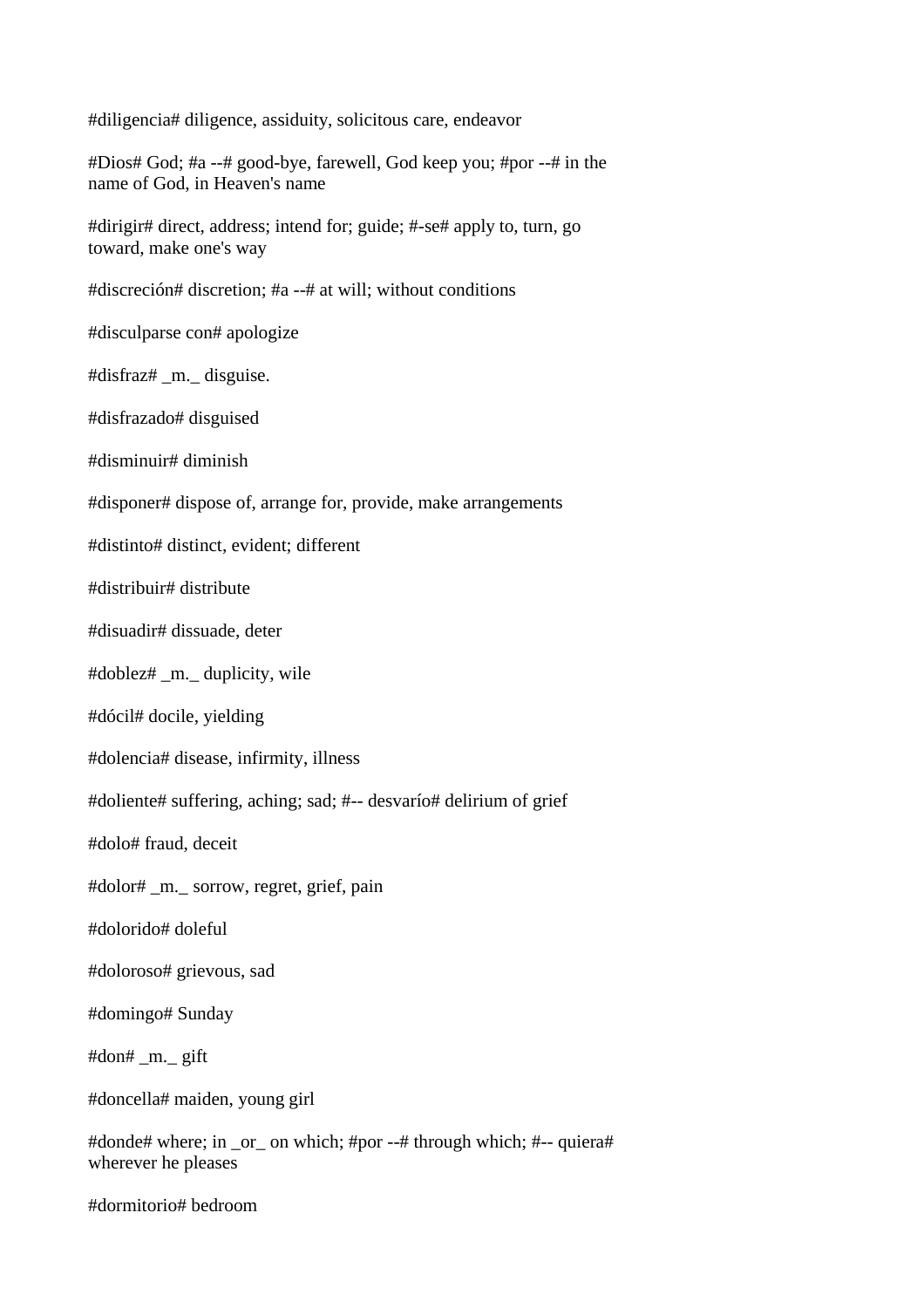## #dos# two

#duda# doubt; #sin --# doubtless, surely #dudar# doubt, suspect #duelo# duel; pain #dueño# master, owner, possessor; mistress #dulce# sweet #dulcemente# sweetly; #embargar --# hold in sweet suspense #dulcísimo# very sweet; most loving, most blessed #dulzura# sweetness #durar# last #duro# hard, harsh, cruel

## #E#

#ea# well

#echar# throw, throw at, cast, fling; utter; put lower; #-- menos# miss

#eficaz# efficient, practical

#egoísmo# selfishness

#ejemplo# model, example

#elegir# select, choose

#elevación# nobility

#ello# it; as for that; #-- si# the fact is

#embargar# suspend; #-- dulcemente# hold in sweet suspense

#embargo# restraint; #sin --# however, nevertheless

#empañar# dim

#emparedar# confine, shut up

#empeñar# pledge; #-se# pledge oneself, intercede

#empeño# pledge, engagement; undertaking; effort; earnest desire;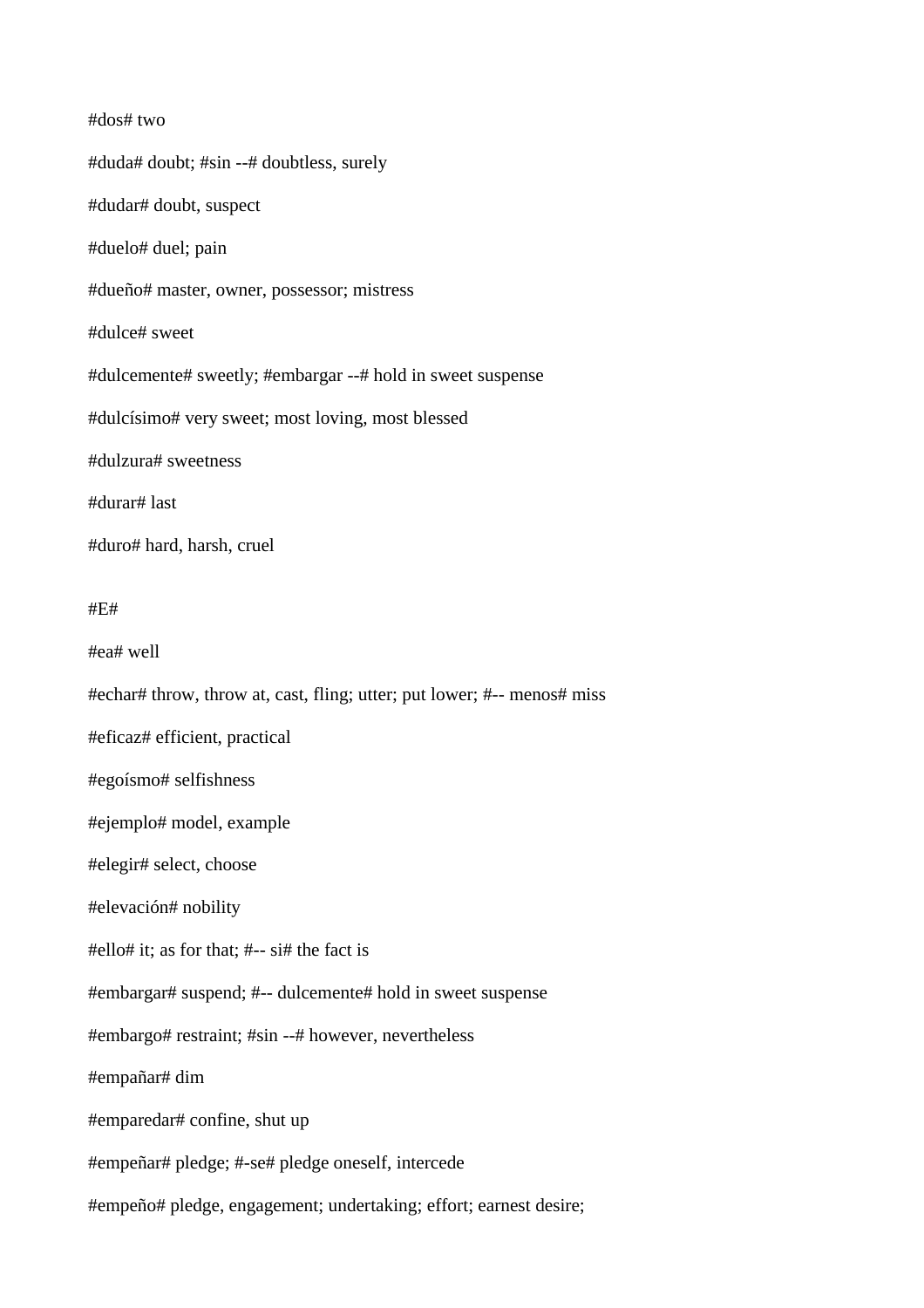resolution, firmness; insistence #empezar# begin #emplear# employ; #-se# devote oneself #emponzoñar# poison #empuje# \_m.\_ push; pressure #empuñar# grasp #émulo# rival, emulator #enamorado# enamored; #tan --# as much in love #enardecer# kindle, inflame #encaminar# guide #encargar# charge; #-se de# take charge of #encargo# charge, duty; commission; #en mi --# assigned to me #encarnación# incarnation #encarnizarse en# be fleshed in, wound #encerrar# enclose, confine #encierro# enclosure, prison #enconar# irritate, aggravate, increase #encono# rancor, malevolence #encontrar# find, meet #enemigo# enemy; hostile, unfriendly #enemistad# enmity; #palabras de --# angry words #enero# January #enfermedad# illness, sickness #enfermo# sick; sick man, patient; #los -s# the sick #engañar# deceive; #-se# be deceived, be mistaken #engaño# deception, mistake; #-s# illusion #engendrar# engender, generate, produce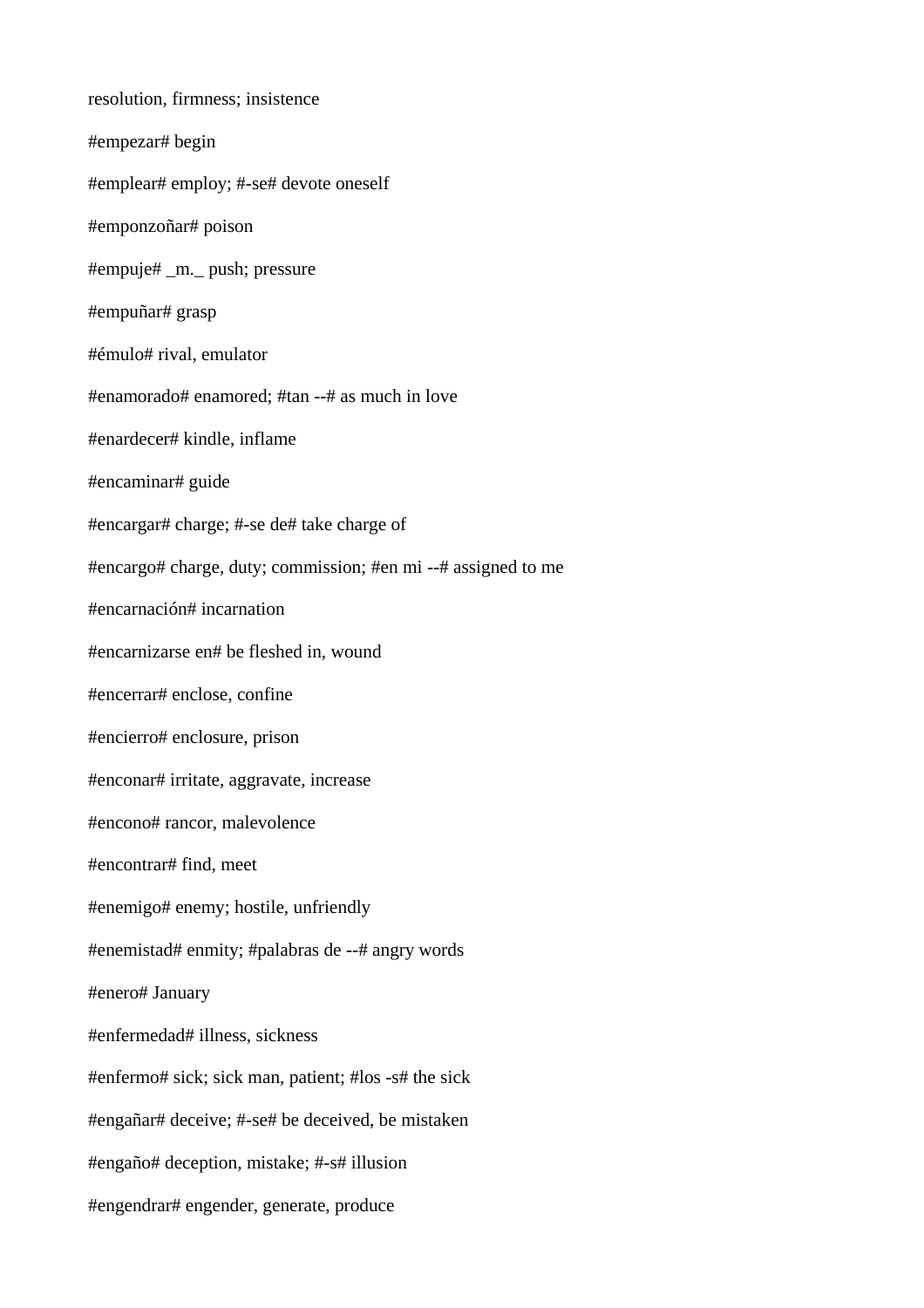#enjugar# dry

#enlace# \_m.\_ union, marriage

#enmudecer# remain silent

#enojado# angry, in anger

#enredarse# turn, coil about

#enriquecerse# become rich

#ensangrentado# bloody, bloodstained

#ensangrentar# stain with blood

#ensayo# trial, effort, attempt

#enseñado# taught, trained

#entender# understand; #a mi --# in my opinion

#enterarse de# find out, know

#entereza# fortitude

#entero# entire, complete

#entonces# then, at that time

#entrambos# both

#entrañas# entrails, vital organs; heart

#entrar# enter

#entre# between, in the midst of; #-- vos y yo# we two, you and I

#entrega# delivery, surrender

#entregar# give, deliver, hand over

#envenenado# poisoned

#enviar# send

#envuelto# enveloped

#ermita# hermitage

#escándalo# scandal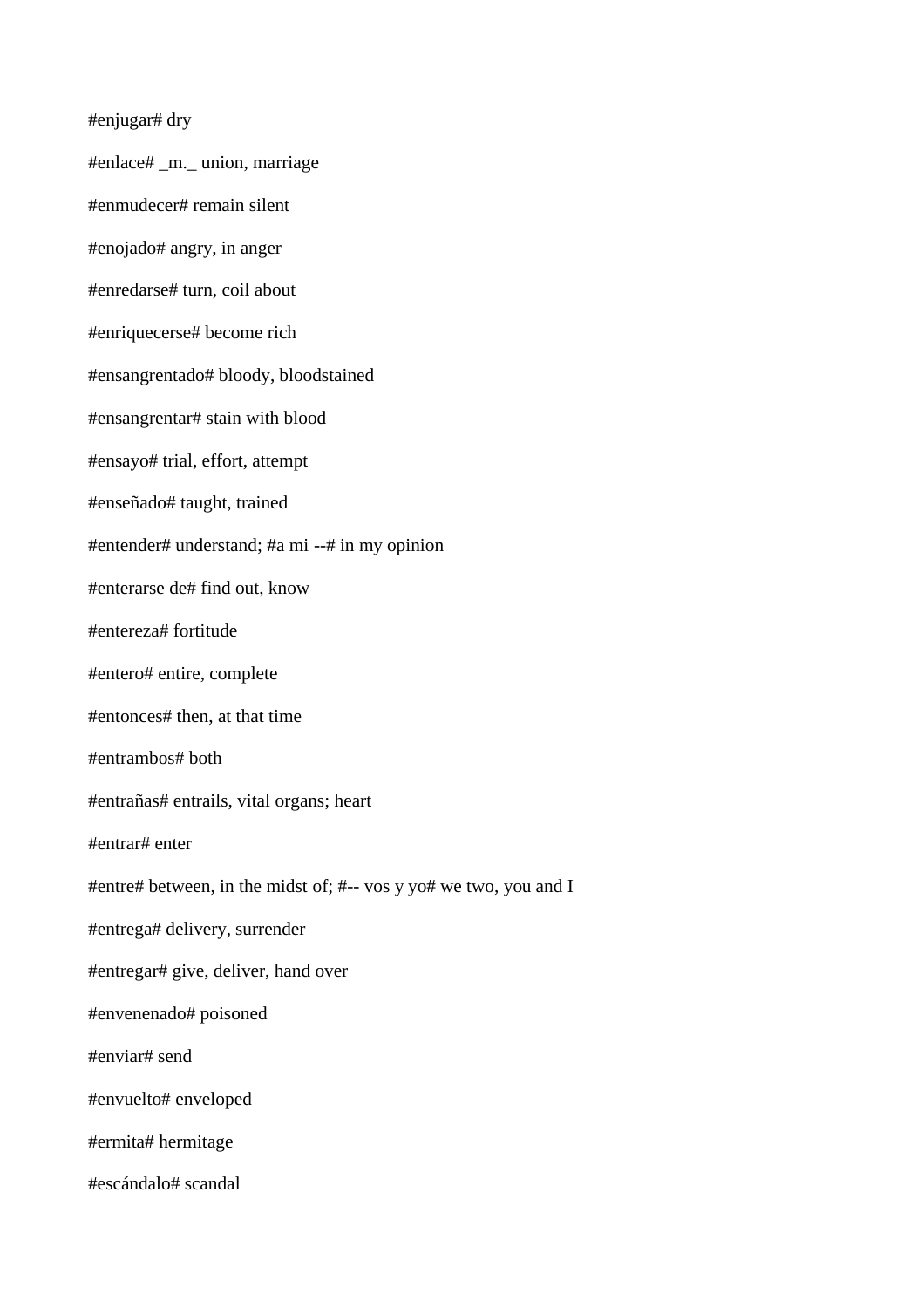#escaparse# escape #escarmentar# punish severely #escarnecer# mock #escaso# scarce; vain, fruitless #esclavo# slave #escolta# escort, guard #escondido# hidden; hiding #escribir# write #escrito# writing #escrupulosidad# conscientiousness #escuchar# listen to, heed, answer #esfuerzo# effort, efforts #eso# that; #por --# therefore, for that reason #esotro, -a# that other; #a esotra puerta# try the other door (\_meaning\_, she hears nothing) #espada# sword #espanto# terror #espantoso# terrible #espectador# spectator #espectro# specter, ghost #espejo# mirror; model; #-- de mano# handmirror #esperanza# hope #esperar# hope, expect, wait for, await #espina# thorn #espíritu# \_m.\_ spirit, soul, mind; liquor, liquid; #de --# mental #esposa wife; #-- del Señor# bride of Christ, nun

#esposo# husband; #-s# husband and wife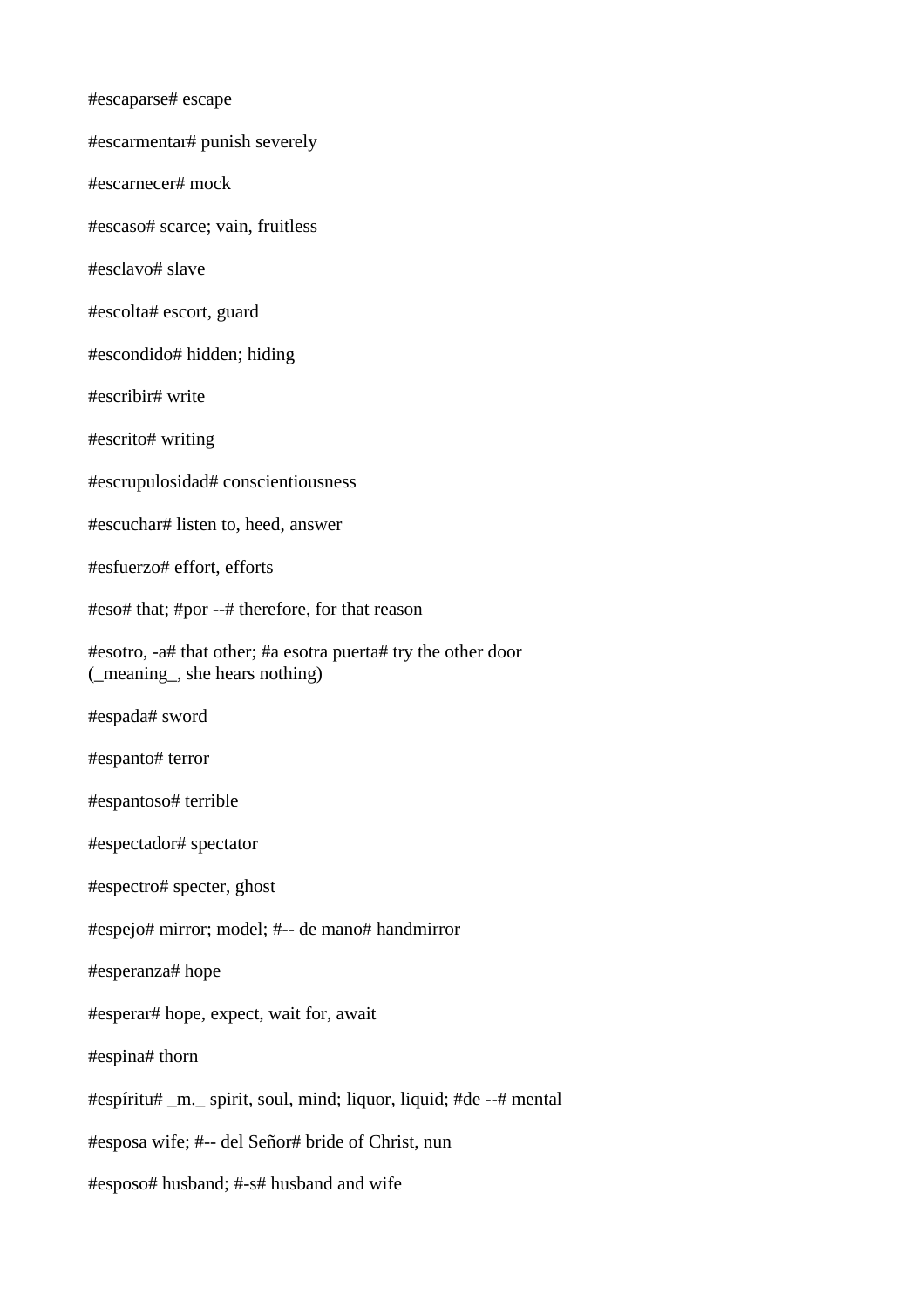#esquivo# reserved, cold #estallar# burst, break forth #estar# be; #-se# remain; #-- de Dios# be in God's power #estilo# style; #por el --# like this, of this sort #esto# this; #en --# thereupon #estorbar# hinder, get in one's way #estrado# drawing-room #estrechar# press, embrace #estrecho# narrow, small #estremecerse# shudder #estrenar# present for the first time #estudio# study #eterno# eternal; #el --# God #evitar# avoid #excusar# excuse; avoid; #excusadme el presenciar# excuse my not witnessing #exhalar# breathe forth, give expression to #existir# exist, live; be born #explicación# explanation #explicar# explain #expresar# give expression to #extranjero# foreign; foreigner #extraño# strange #F# #fabricar# build up, contrive, devise #facción# feature #fácil# easy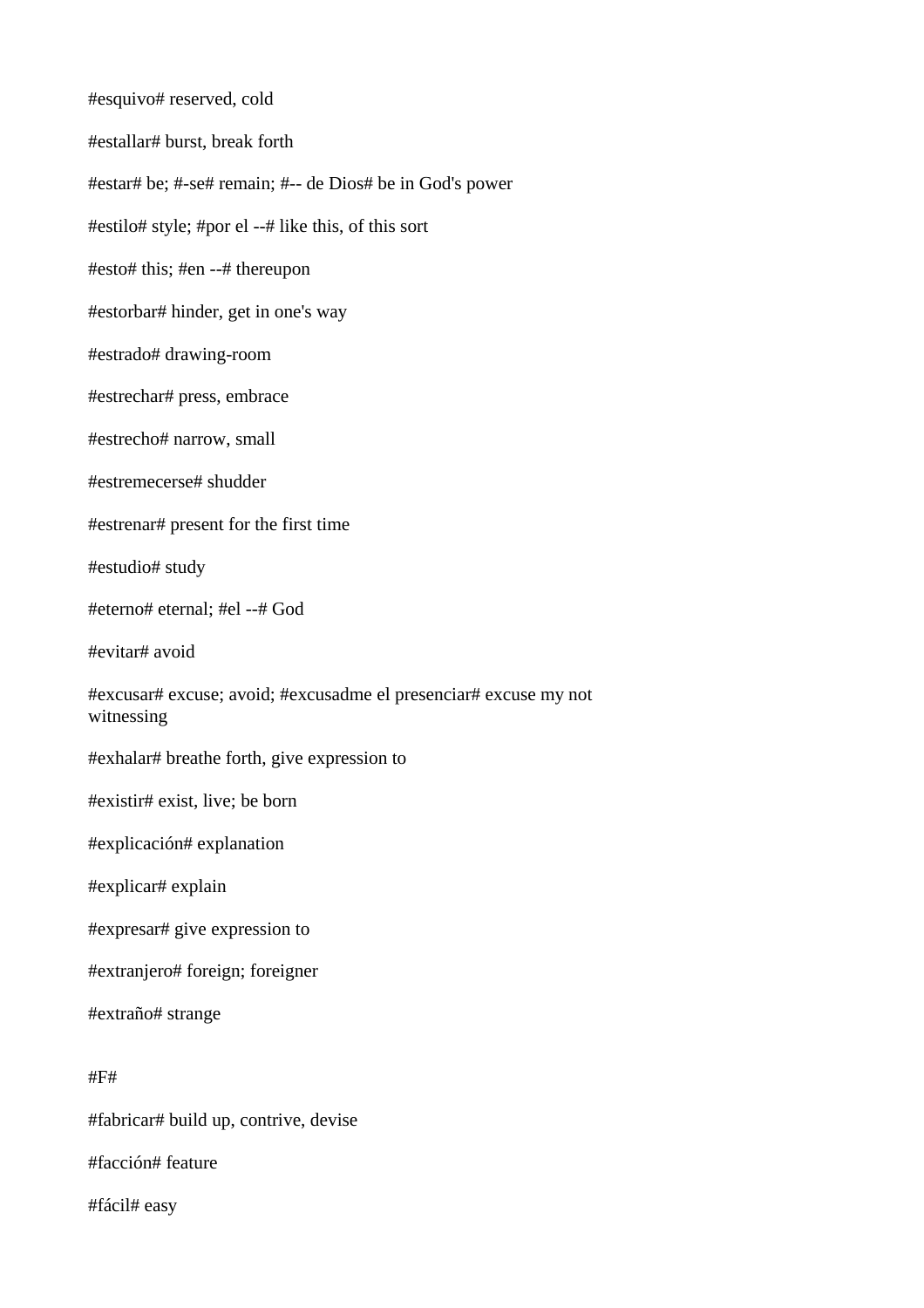#fácilmente# easily #facineroso# wicked, criminal #falaz# false, deceptive #falda# lap; #la materna --# in our mothers' arms #falsía# falsity, deceit #falso# spurious, unreal #falta# lack;  $\chi$ #qué -- hace a#? what need has ... of? #faltar# lack, fail, be lacking; #los días que me faltan que vivir# the days that are left to me of life #fallecer# fail; die #fama# good name #fantasma# phantom, spirit #fatigar# weary #favor# \_m.\_ favor, help #favorecer# have mercy upon #faz# \_f.\_ face #fe# \_f.\_ faith, religion; loyalty; promise; #a --# by my faith #feliz# fortunate #fenecer# end, expire #fenecido# ended, at an end #feo# ugly #féretro# coffin, bier #feroz# cruel, ferocious #férvido# fervid, ardent #ferviente# fervent #festín# \_m.\_ banquet, entertainment #fiel# faithful, sincere, true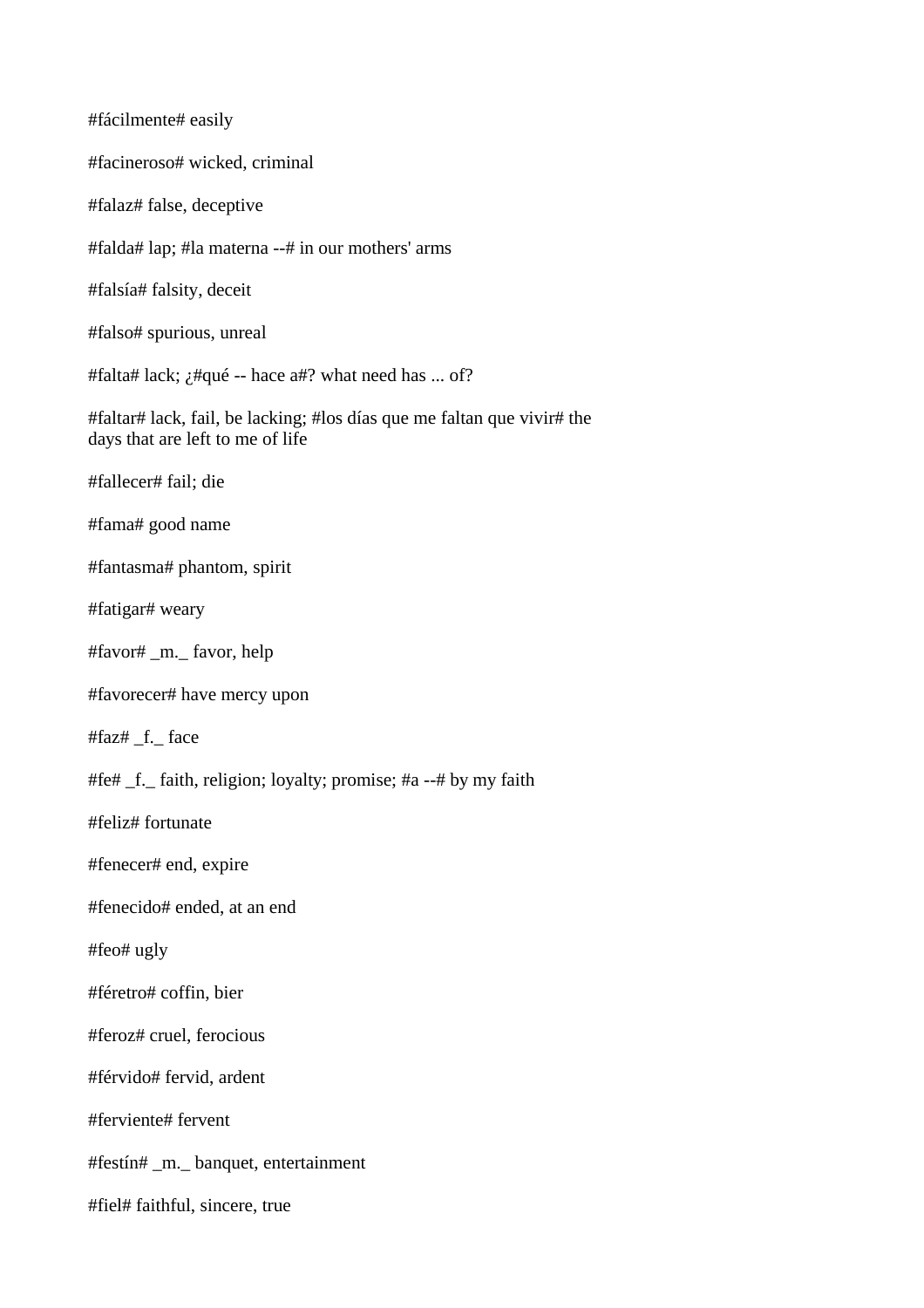#fiera# wild animal, savage beast

#fiero# cruel

#figurarse# imagine, believe

#fijo# fixed; staring

#fin  $m$ . end; death; #al --# at last, after all; #en --# at last, in short; #por --# at last, in the end; #tener su --# terminate, expire

#final# \_m.\_ end

#fingir# feign, pretend, dissemble

#fino# fine, perfect; perfectly, faithfully

#firma# signature

#firme# strong

#firmeza# constancy, stability

#flor# \_f.\_ flower

#florido# flowery

#fogoso# spirited

#fondo# bottom; background, back of stage

#forastero# stranger

#forcejar# struggle

#formar# form, make up

#fortaleza# fortitude, firmness

#fortuna# fortune; #por -- mía# fortunately for me; #por más--# still more fortunately

#forzoso# forced, obligatory; #ser --# be necessary

#francés, -esa# French

#franco# frank, outspoken; frankly

#franqueza# frankness

#frenesí# \_m.\_ frenzy, fury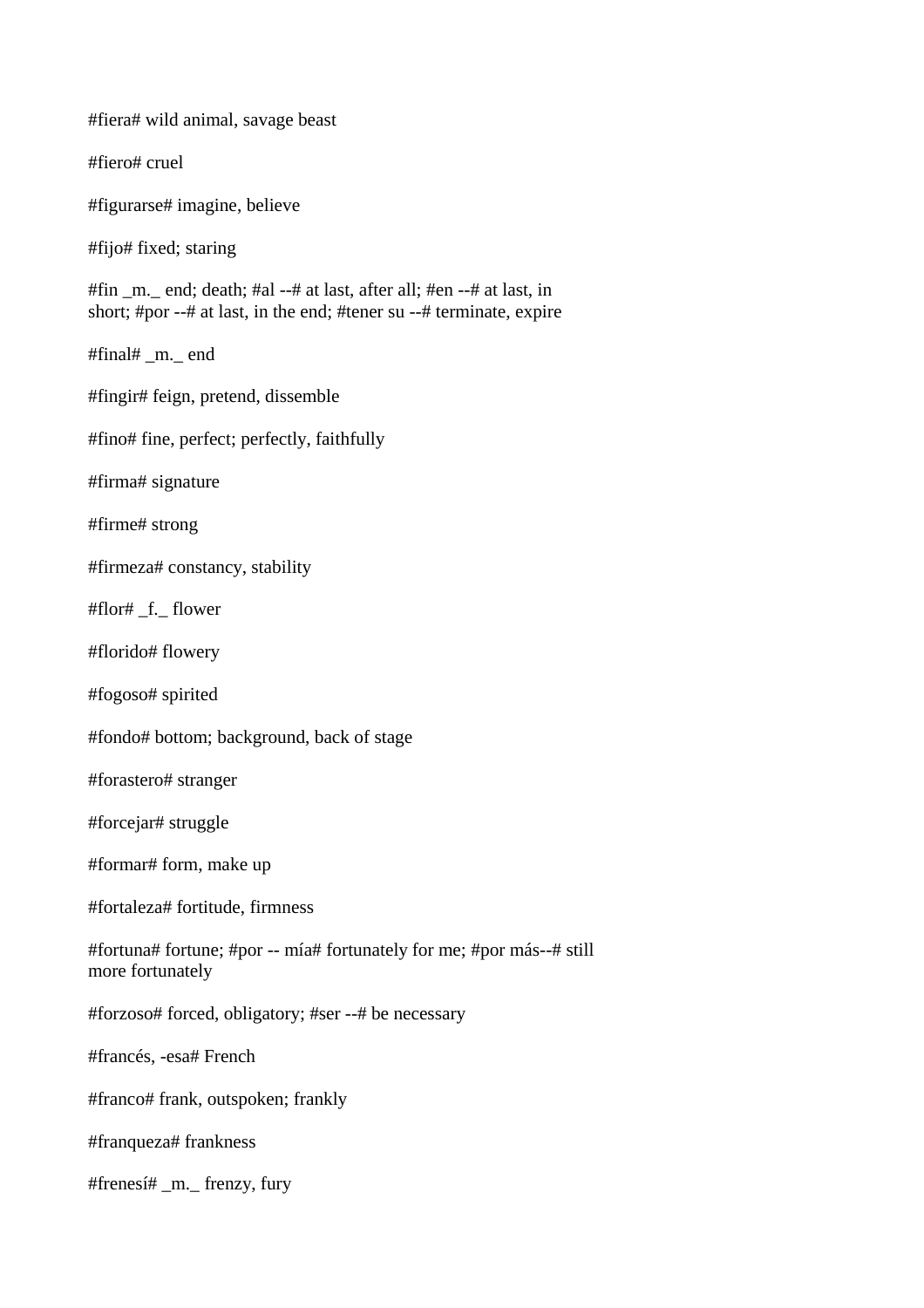#frenético# frantic #frente# \_f.\_ forehead, face #frío# cold #fuego# fire; death at the stake; #a sangre y a --# with fire and sword #fuera# outside; away with; #-- de# away from #fuera# \_imp. subj. of\_ #ser# \_or\_ #ir# #fuero# right, law #fuerte# strong, vigorous, brave #fuerza# force, power, strength; #a -- de# by dint of; #-- es# it is necessary, it must perforce #fuga# flight #fugaz# fleeting #fulano# such a one; #un tal --# Mr. So-and-so #fúlgido# bright, resplendent #fundado# well founded #fundar# found, base #funesto# fatal, sad; #el fin os llega --# a disastrous end awaits you #furia# fury, rage #furioso# furious, raging #furor# \_m.\_ fury, rage, passion  $#G#$ #gabinete# \_m.\_ private room; boudoir #gala# wedding dress; #-s# fine clothes, gala attire; #-- del himeneo# bridal trousseau #galán# \_m.\_ lover #galano# gallant; splendidly dressed #gallardo# brave, gallant, daring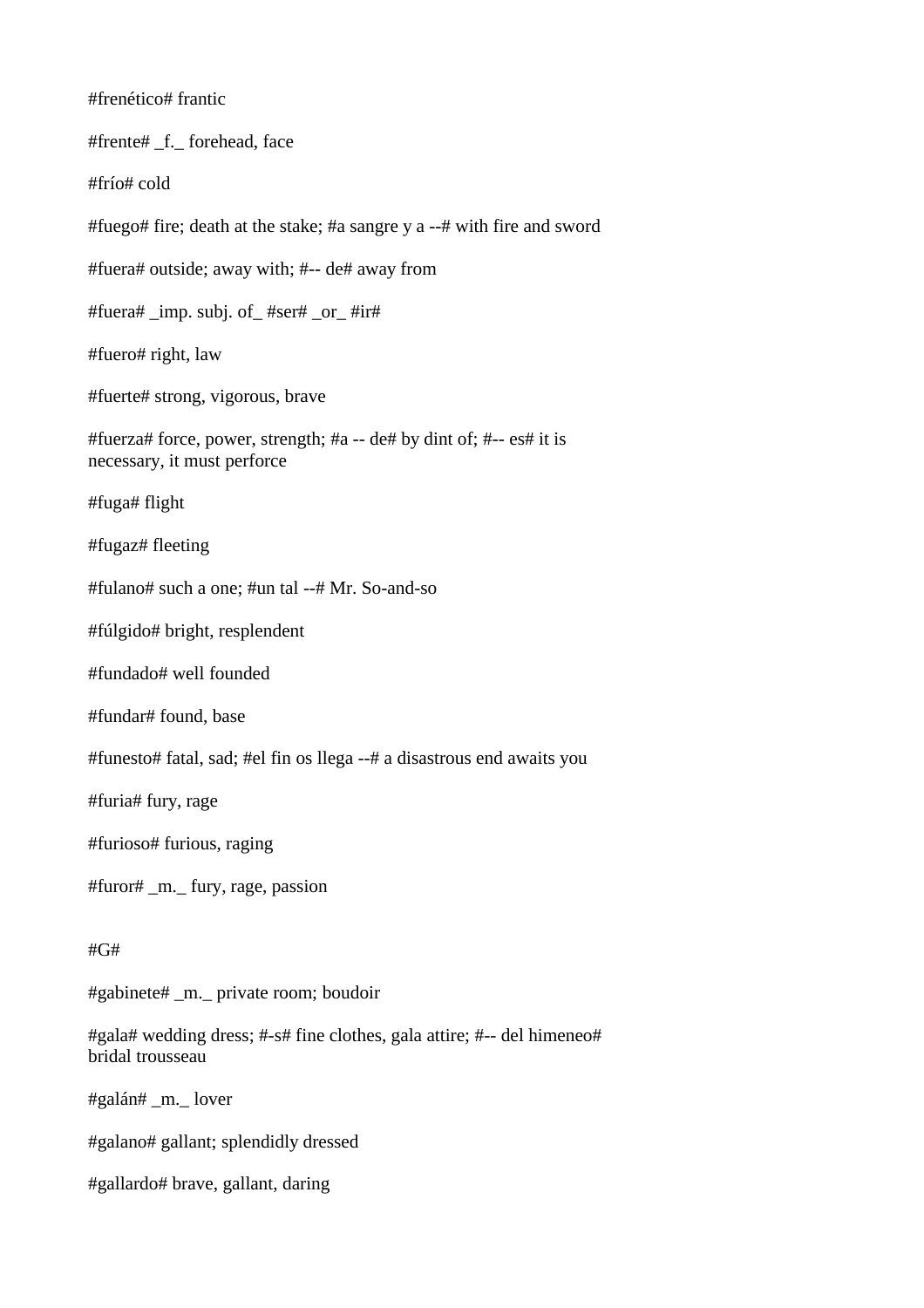#ganar# gain, win #garganta# neck #gargantilla# necklace #gavilla# gang, band #gemir# groan #genio# genius; spirit; #-- infernal# evil spirit #gente# \_f.\_ people, company, retinue; family; #-- aragonesa# people from Aragón; #llamad --# call some one #golpe# \_m.\_ blow #gótico# Gothic #gozar# enjoy, take pleasure in #gozo# joy; #con --# joyfully, gladly #grabar# engrave #grande# great, large; effective #grato# pleasing; welcome #gravemente# seriously #gravísimo# most grievous, serious #grito# cry #Guadalaviar# \_or\_ #Turia# \_river rising in the Province of Teruel and flowing into the Mediterranean at Valencia\_ #guarda# \_m., f.\_ guard #guardar# keep, preserve, guard, maintain #guardia# guard #guarnición# guard, hilt #guerrero# warrior, soldier #guiar# guide, direct, control #gustar# please #gusto# pleasure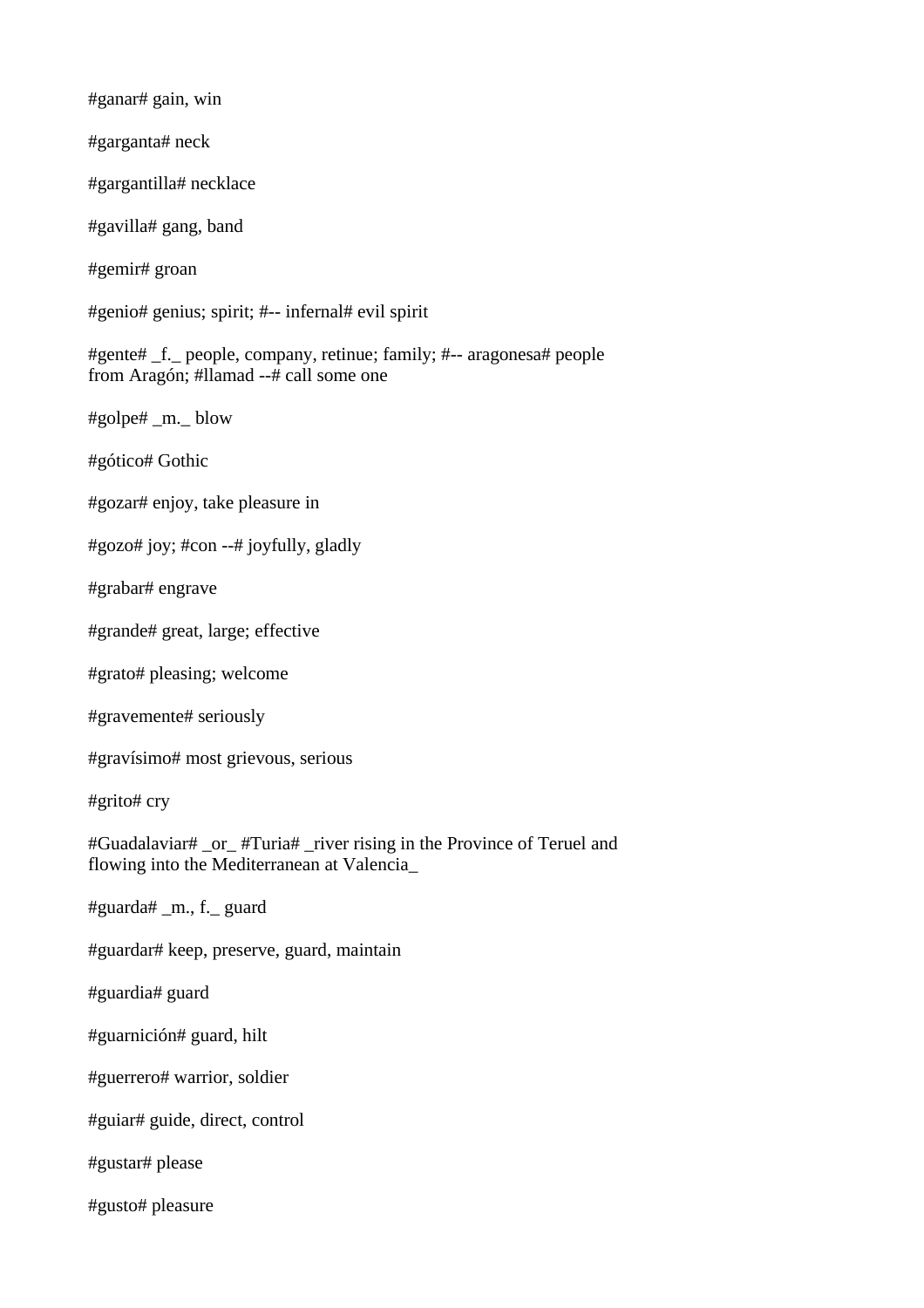#gustoso# joyful, glad; joyously

#H#

#haber# have; #-- de# have to, be going to, be to, must, \_etc.\_; #me has de acompañar# you are to accompany me; #no han de veros# you must not be seen; *i*#quién ha de ser#? who else should it be? *i*#qué hay#? what is wrong? #poco ha# a short time ago; #quince años ha# fifteen years ago

#habitación# room

#habitar# live, dwell

#hablar# speak

#hacer# make, do; be (\_in expressions of time\_); #-- caso de# give heed to, listen to; #-- vano# frustrate, render harmless; #-- por# try, make an effort to; #hazle entrar# show him in; #haz que vea# let me see; #hace poco# a short time ago; #hacía tanto# for so long; #hará tres meses# about three months ago; #-se# take place

#hacia# toward; #-- aquí# in this direction

#hacienda# property, wealth, riches

#hallar# find; #bien hallado# I am glad to see you; #-se# find oneself; be; #-se con# have, possess

#hambre# \_f.\_ hunger

#hartar# satiate; #para -me# until I am satiated

#hasta# until; even; #-- que# until

#hecha# \_p.p. fem. of\_ #hacer#; #poner -- una imagen# make pretty as a picture

#hechizo# charm, fascination

#hecho# fact

#hecho# \_p.p. of\_ #hacer#; accustomed, used; turned into; becoming

#hediondo# fetid, foul

#heredar# inherit

#herencia# inheritance; wealth

#herida# wound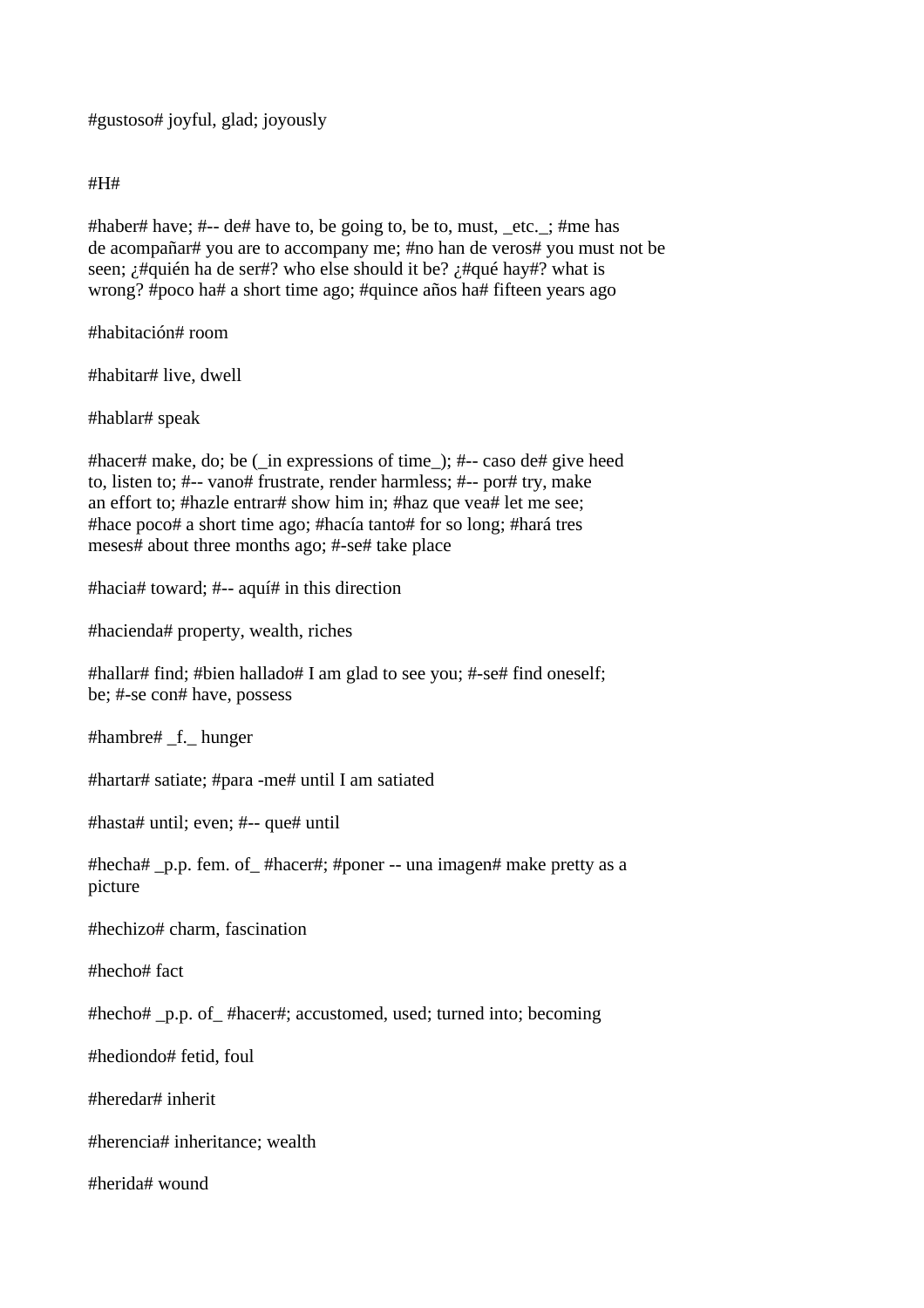#herido# wounded; wounded man #herir# wound, strike #hermano, -a# brother, sister #hermoso# beautiful; #hermosa# beautiful woman #hiciera# \_imp. subj. of\_ #hacer# #hiel# \_f.\_ gall, bitterness #hierro# iron; steel; brandiron; #-s# chains #hijo, -a# son, daughter #himeneo# marriage; #galas del --# bridal trousseau #historia# story #hito# fixed; #de -- en# fixedly #hoguera# fire; #una --# death at the stake #holgar# please; #me holgara# (\_for\_ #holgaría#) it would please me #hollar# tread upon #hombre# man #hondo# deep #honesto# virtuous #honrado# honorable, respectable #honrar# honor #hora# hour; time; #en buen --, en -- buena# indeed; well and good; and welcome #horrendo# frightful, horrible #horroroso# horrible, terrible #hospedaje# \_m.\_ lodging; hospitality #hoy# to-day; now; #desde --# this very day, from now on; #--mismo# this very day, even to-day; #-- día# in these days #hoyo# hole, pit #hubo# (\_3d pret. of\_ #haber#) there was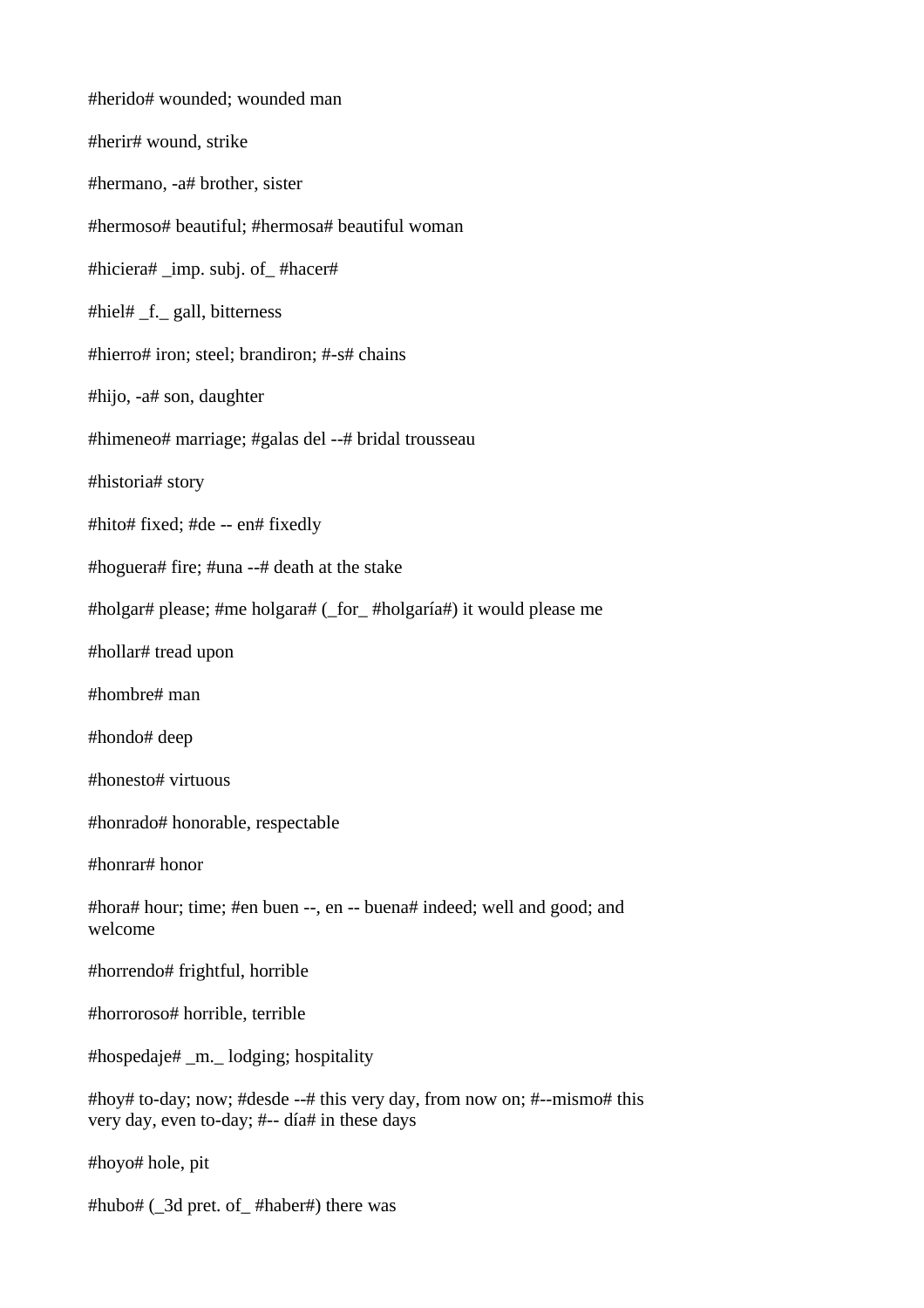#hueco# hollow; depths #huella# footprint #huesa# grave #huir# flee, fly, slip away #humanidad# humaneness, kindness #húmedo# damp, humid #humildad# humility #hundir# hurl, throw, beat down; #-se# sink #I# #idioma# \_m.\_ language #idiotez# idiocy #idolatrar# idolize #iglesia# church #ignorar# ignore; not to know; #-se# be unknown #igual# equal; alike #igualdad# equality #ileso# sound; without blemish #ilusorio# illusory, deceptive #ilustre# noble, illustrious #imagen# \_f.\_ image, picture #imbécil# imbecile; simple #impedir# prevent, stop #ímpetu# \_m.\_ impetus; impetuosity #impío# faithless; wicked #imponer# impose

#importar# be important; #no importa# no matter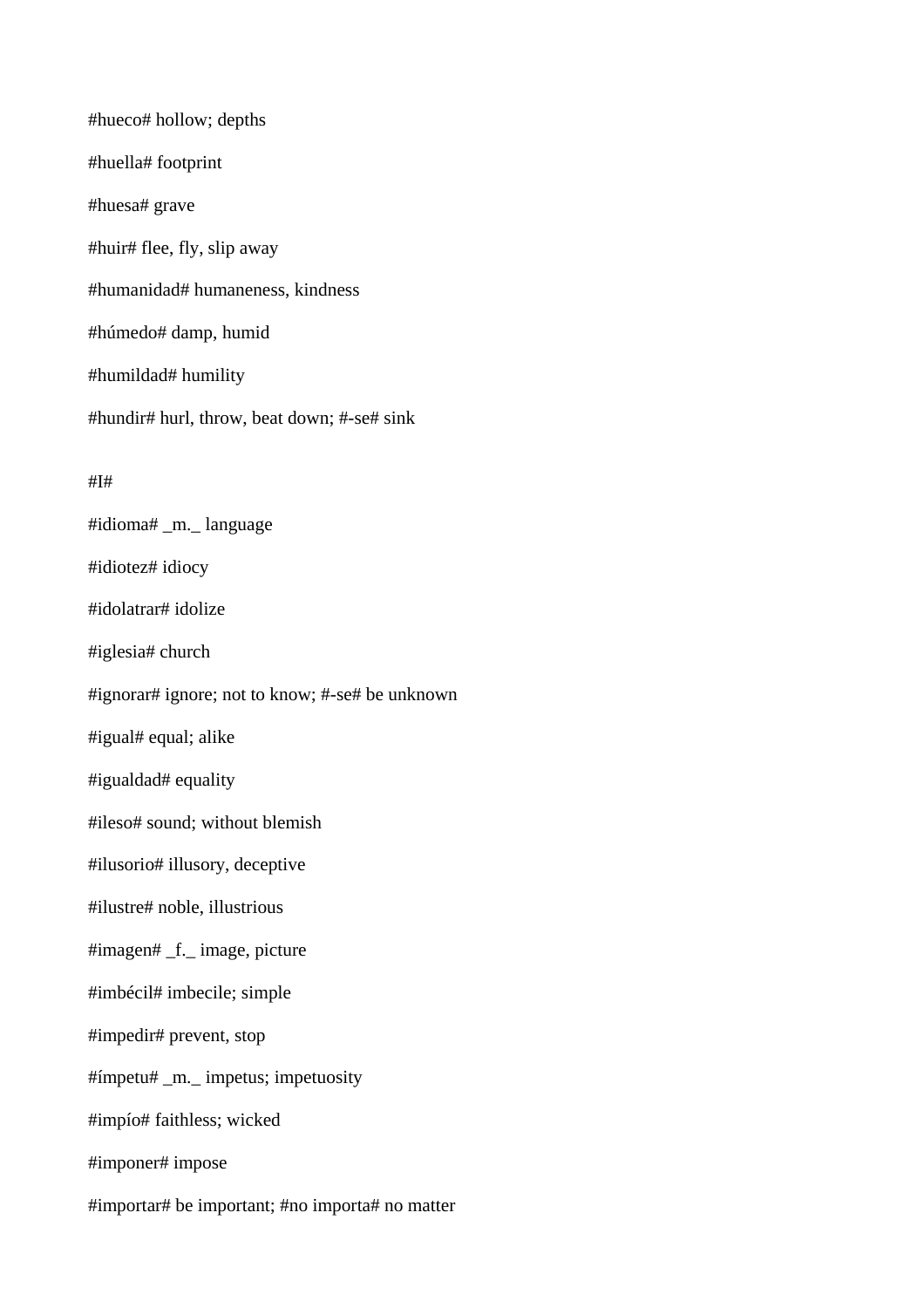#imprimir# impress, stamp #incapaz# incompetent, unfit #incentivo# encouragement #inclinación# inclination, love #inclinar# bend, bow #incluir# include #incorporarse# sit up in bed #indagación# investigation #indicar# mean, indicate #índole# \_f.\_ temper; nature #indudable# indubitable, certain #indulgencia# indulgence, toleration #inerte# inanimate, lifeless #infalible# infallible, sure #infame# infamous #infantil# childish; #amor --# love of childhood #infausto# unlucky, ill-fated, ill-starred #infecto# infected, tainted #infelicidad# misfortune #infeliz# unfortunate; unfortunate man; #alguna --# an unhappy woman #infiel# disloyal, faithless; infidel #infierno# hell #informarse# inquire, ask #ingrato# ungrateful #inmaculado# immaculate #inmediato# adjoining, next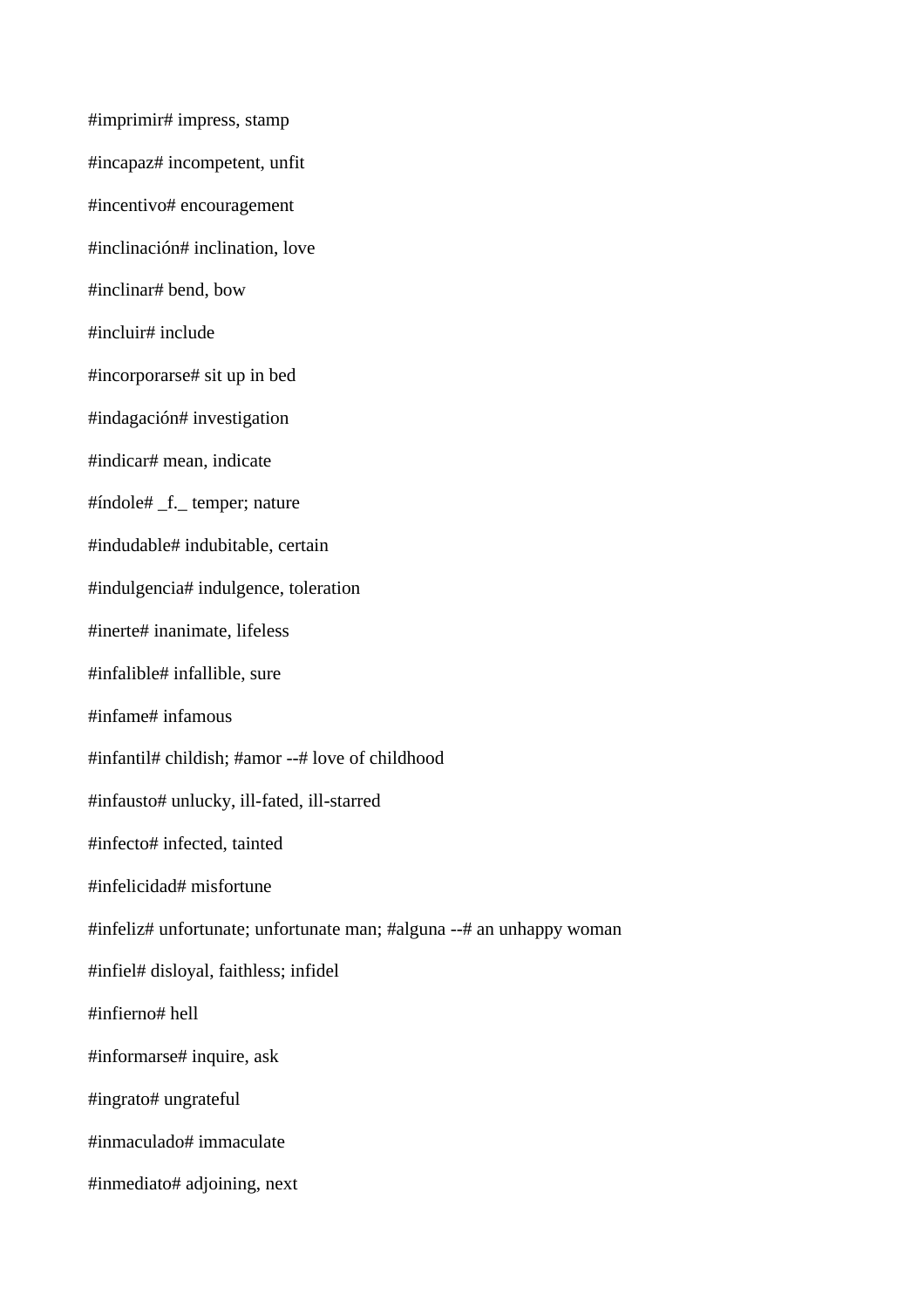| #inmolar# sacrifice                                                                                                                                                                                                                                               |
|-------------------------------------------------------------------------------------------------------------------------------------------------------------------------------------------------------------------------------------------------------------------|
| #inmóvil# motionless                                                                                                                                                                                                                                              |
| #inmovilidad# immobility                                                                                                                                                                                                                                          |
| #inquietud# solicitude, anxiety, worry; #estar con --# worry, be anxious                                                                                                                                                                                          |
| #insensato# foolish; fool                                                                                                                                                                                                                                         |
| #inspirar# inspire, inspire in                                                                                                                                                                                                                                    |
| #instante# _m. _ instant, moment; #en el --# at once, immediately                                                                                                                                                                                                 |
| #instar# urge                                                                                                                                                                                                                                                     |
| #insufrible# intolerable                                                                                                                                                                                                                                          |
| #intensidad# intensity                                                                                                                                                                                                                                            |
| #intentar# try; intend to do                                                                                                                                                                                                                                      |
| #inundar# inundate, flood                                                                                                                                                                                                                                         |
| #inútil# vain, useless                                                                                                                                                                                                                                            |
| #inverosímil# improbable                                                                                                                                                                                                                                          |
| #invocar# invoke, call                                                                                                                                                                                                                                            |
| #ir# go, be, _etc_:, #-- a# be about to; #-- a parar# lead to, come to<br>an end; pierce; #van llegando# they keep arriving _or_ continue to<br>arrive; #se fué retirando atrás# kept drawing back; #va mi vida# my life<br>is at stake; #-se# go away, disappear |
| #ira# fury, rage, passion; #-s# anger                                                                                                                                                                                                                             |
| #iracundo# passionate                                                                                                                                                                                                                                             |

#irritado# angry

#irritarse# get angry, become furious

#izquierdo# left; #a la izquierda# at the left

#J#

#jamás# ever, never

#jardín# \_m.\_ garden

#jerga# coarse cloth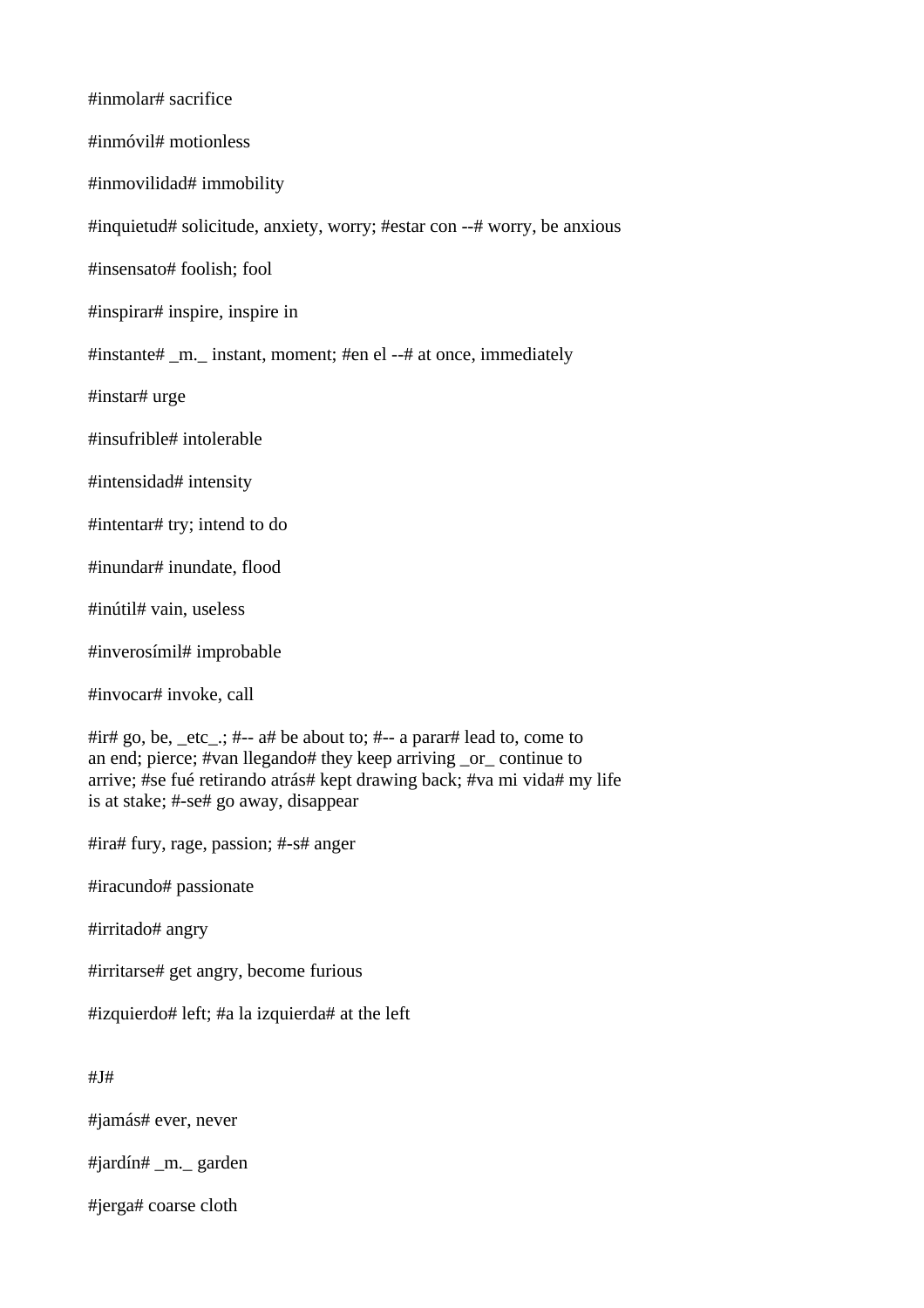#Jesús# Heavens; Heaven help me

#Jope, Japa# Joppa (\_ancient seaport of Jerusalem and important commercial center in the time of the Crusades. Modern Jaffa\_)

#jornada# journey

#joven# young; young man

#joya# jewel, piece of jewelry

#júbilo# joy

#judío# Jew

#juez# judge

#jugar# play

#juicio# judgment

#junta# council, meeting

#juntar# assemble, amass, get together; summon

#junto (a)# near, at the side of; #-s# together

#jurar# swear, vow

#justicia# justice; #en --# rightly

#juventud# youth

#juzgarse# consider oneself

#L#

#labio# lip; tongue

#labor# \_f.\_ needlework, embroidery

#lado# side; #por este --# this way

#lágrima# tear

#lana# wool; garment of wool

#lance# \_m.\_ incident, happening; conflict, struggle; critical moment

#lanzar# hurl, throw; give off, reflect; utter violently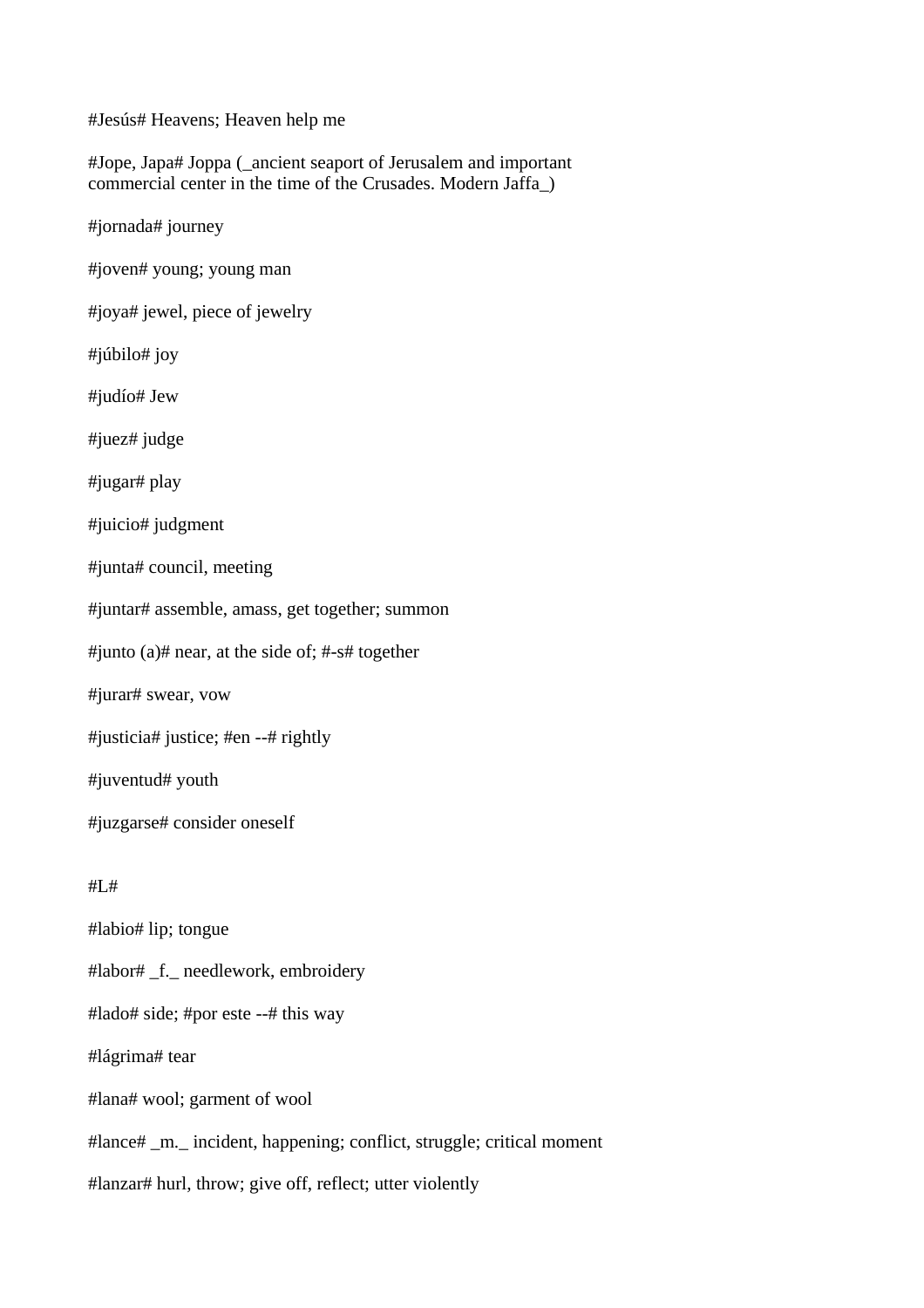#largo# long

#lástima# pity

#lastimarse# be sorry, grieve, regret

#lateral# at the side (\_of the stage\_)

#latir# beat, palpitate

#lazo# bond

#leal# loyal; loyally

#lecho# bed

#leer# read

#lejano# distant

#lejos de# far from

#lengua# tongue

#lenguaje# \_m.\_ language, speech, manner of speech

#lentamente# slowly

#lento# slow

#lerdo# slow, heavy; #lerdas# dawdlers

#letra# letter; writing, handwriting

#levantar# raise; #-se# arise

#ley# \_f.\_ law, religion, loyalty; #sin --# faithless, treacherous

#liberal# generous

#libertad# liberty

#libertar# free, rescue, set free

#líbico# Libyan; #líbica región# Northern Africa (\_Libya was the ancient name of Northern Africa\_)

#librar# free, save, protect.

#libre# free; at will; released; libertine, licentious

#licencia# permission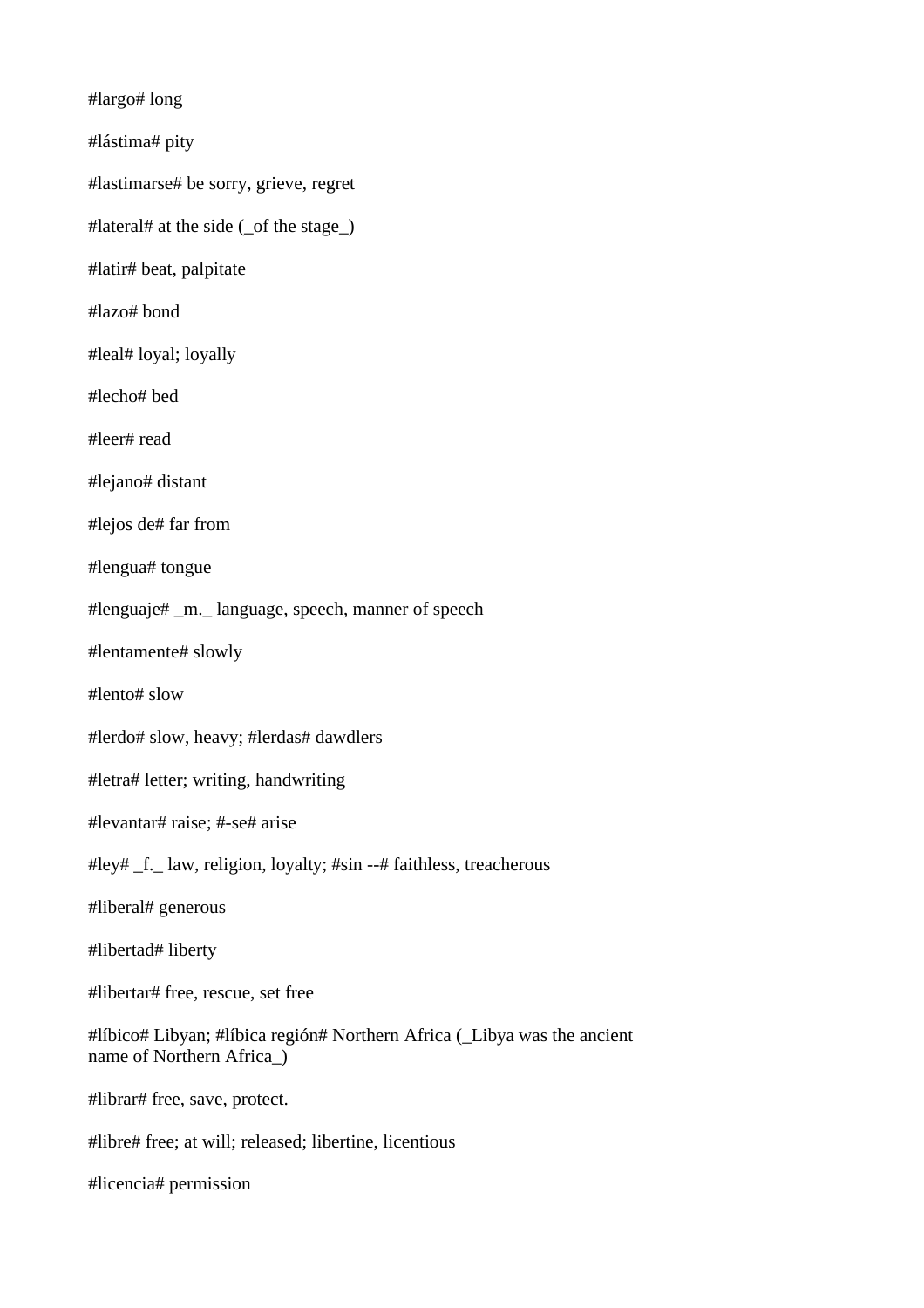#lícito# permissible

#lid# \_f.\_ fight, struggle, conflict, duel

#lidiar# fight

#lienzo# linen cloth, piece of linen

#ligar# bind

#limitar# limit; #-se a# do no more than; #-- términos a# form boundaries of, bound

#limpiar# wipe, cleanse

#lindo# pretty

#lisonjero# flattening, complimentary

#liviano# light; fickle, faithless

#lo que# what; how much; as long as

#lobreguez# darkness

#loco# mad, insane; foolish

#lograr# gain, succeed, be able to; #-- de# convince, persuade; #-- que diga mi lengua# get my tongue to say; #-- vencer# have gained the victory; #no he logrado que deis# I have not succeeded in getting you to give

#lucero# morning star; #-s# eyes (\_poetical\_)

#lucha# struggle

#luchar# struggle

#luego# then, soon, next

#lugar# \_m.\_ place; village; stead; #dar -- a# result in

#lujoso# luxurious

#luna# moon; moonlight; #la -- media# crescent (\_device on the Mohammedan standard\_)

#lustro# lustrum (\_period of five years\_)

# $\lvert u \rvert$   $\lvert$  f. light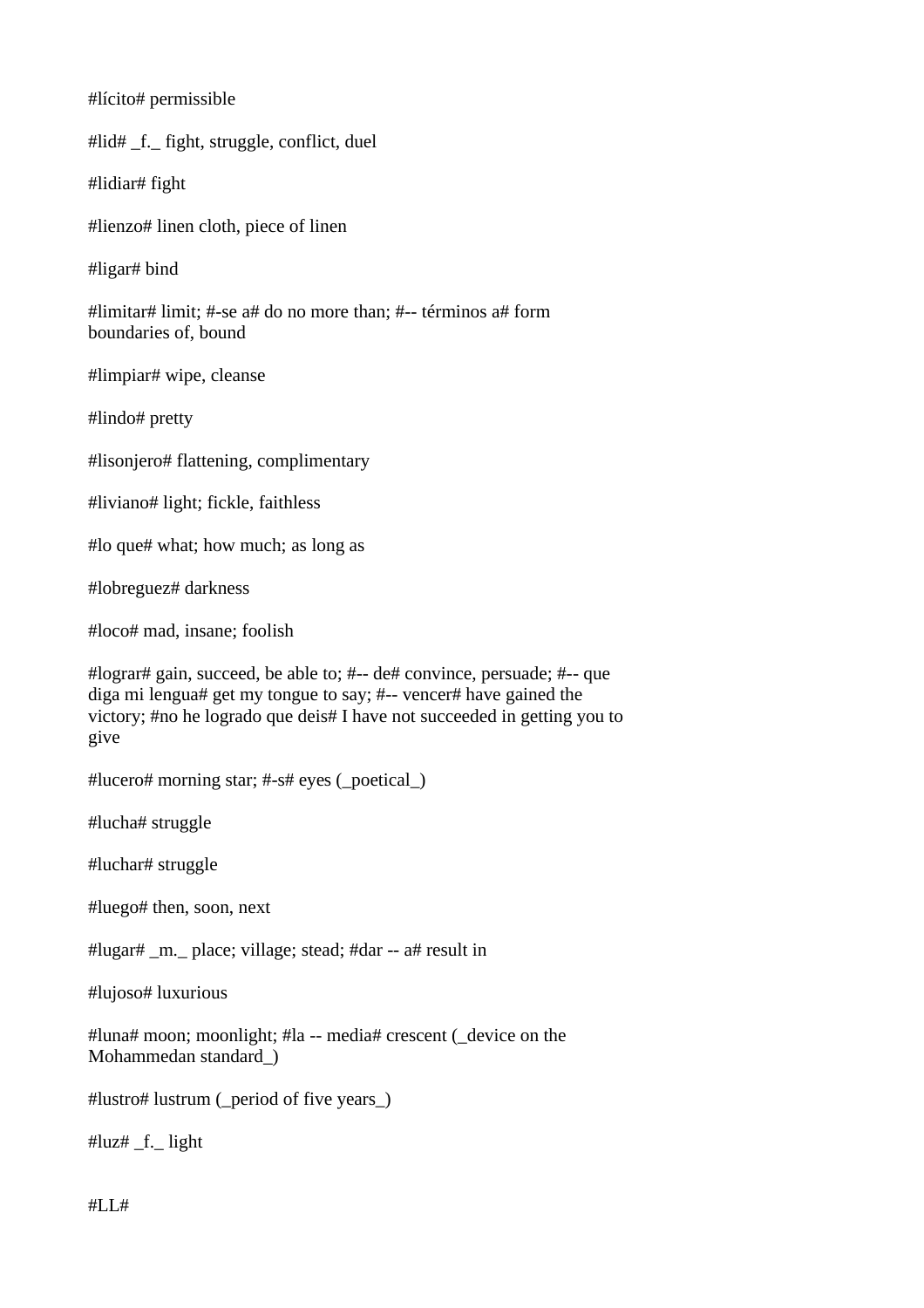#llamar# call, summon

#llanto# weeping; tears

#llegada# arrival

#llegar# arrive, reach, come, enter, \_etc.\_; #-se# approach; #-- a brindar# go so far as to offer, even offer; #-- a enterarse# come to know, find out at last; #-- a saber# find out, discover; #si lo llego a pensar# should I ever think that; #si llegaseis a conocer# if you could only know; #os llega funesto# a disastrous end awaits you; #en llegando# on his arrival

#lleno# full, filled

#llevar# take, carry, bear; lead: wear; live; get away; #-- de# live, spend in; #-se# carry away, lead along; #-- me a casar# take me to the marriage altar; #-- a cabo# carry out; #el alma se llevan# they take my spirit with them

#llorar# weep, weep for, lament; #llorando# in tears

#lloro# weeping, tears

#M#

#madre# mother; Virgin Mary

#magra# rasher, slice of ham, pork

#mal# \_m.\_ evil; misfortune

#mal# \_adv.\_ bad, badly; hardly, scarcely

#maldecido# accursed

#maldecir# execrate, imprecate, curse

#maldición# curse, malediction

#maldito# accursed

#malogrado# unfortunate

#maltratar# maltreat, abuse

#malvado# wicked

#manar# flow

#mancebo# youth, young man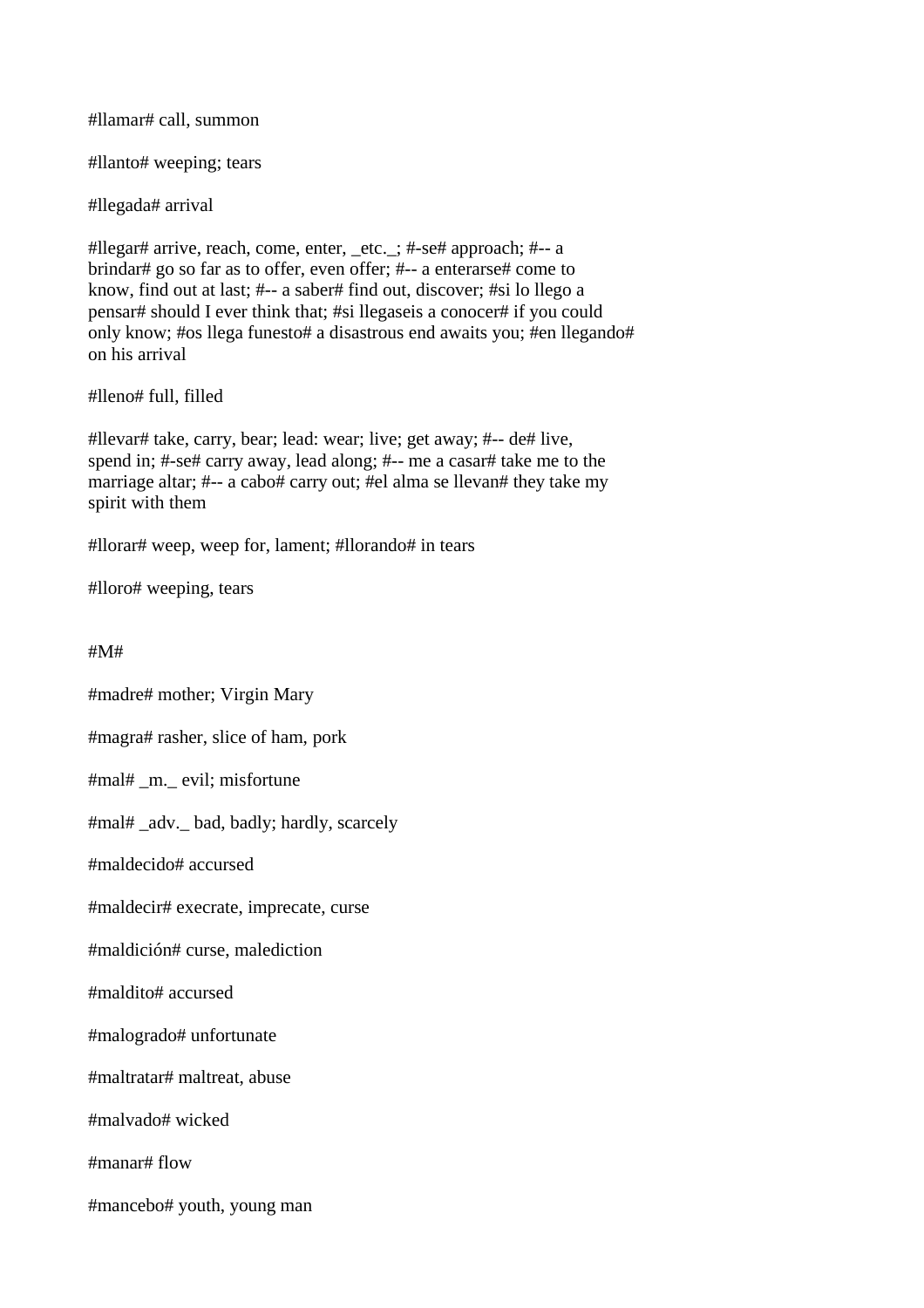#mancha# stain, blot, blemish #manchar# stain #mandar# order, command; cause; #-- sepultar# have buried #manera# manner; #de aquesa --# like that, in that condition; #de - que# such that #manifestar# prove #mano#, \_f.\_ hand #mansión# abode, place of habitation #mantener# keep, maintain, retain #mañana# morning, to-morrow #maquinalmente# mechanically #maquinar# plan, contrive #mar# \_m.\_ sea #maravillado# amazed, filled with wonder #maravillar# surprise #marcar# impress, brand #marcial# military #marchar# go away, depart, leave, #-se# go away, go off #margen# \_m., f.\_ margin, bank #marido# husband #martirio# torture, martyrdom #mas# but #más# more, most; higher; moreover; still more; #no --# no longer; #- que, -- de# more than; #no hay --# there is no other; #por -- que# however, however much #máscara# mask #matar# kill; #-- de celos# afflict with jealousy #materno# maternal #mayor# greater, greatest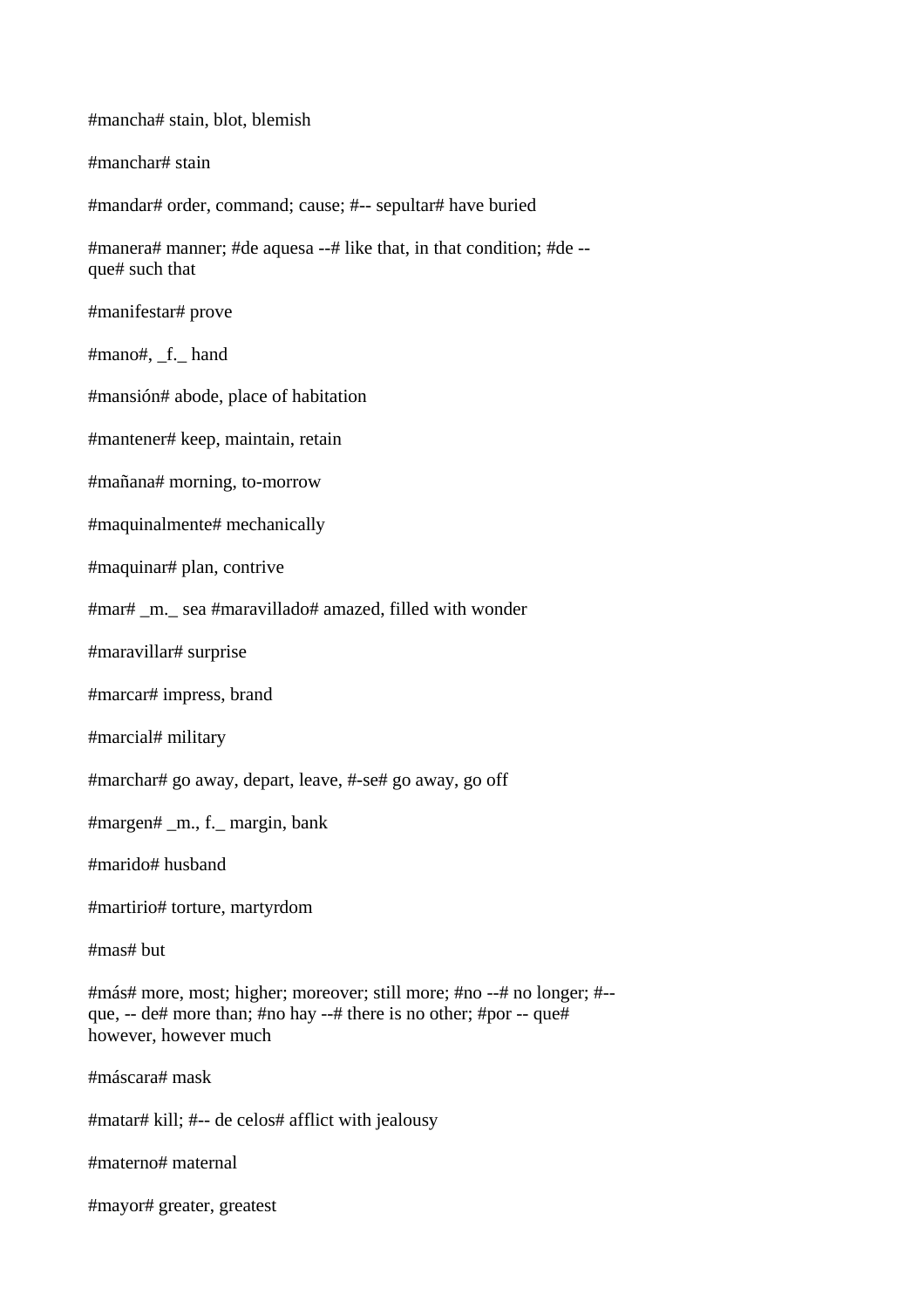#mazmorra# dungeon #médico# doctor #medio# middle, midst #meditar# meditate, reflect #mejor# better; greater #mella# indentation, impression #menear# move, stir #menester# \_m.\_ need, necessity; #ser --# be necessary #mengua# shame #menguado# diminished; unhappy; #hora menguada# in a fatal moment #menor# lesser, smaller #menos# less; except; #lo --, al --# at least #mensajero# messenger #mentar# mention, relate #mentido# false #mentir# lie #mentira# lie; #es --# it is not true #mercader# \_m.\_ merchant #merced# mercy; favor, kindness; #-- a# thanks to; #hacer --# benefit #merecer# merit, deserve, claim #mesa# table #mezclar# mix #miedo# fear #mientras# while, whilst; as long as #milagro# miracle #mirad# (\_imper. 2d pl. of\_ #mirar#) bear in mind, consider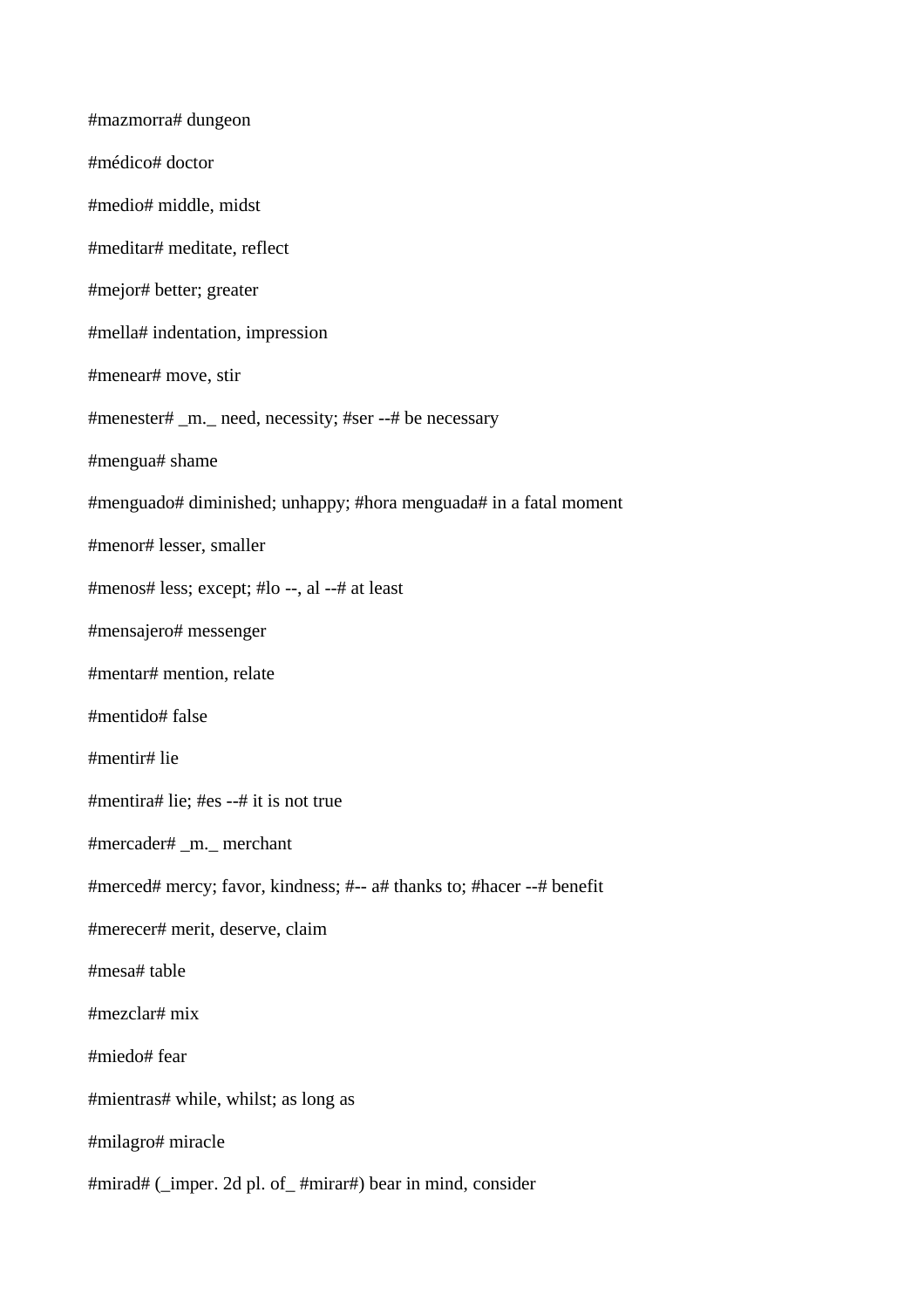#mirada# glance, look, gaze

#mirar# see, look at; bear in mind, remember; #-- por# look out for; #miren# just look; #-se# look at oneself, be reflected #miserable# wretch, miserable fellow #mísero# wretched #mismo# same; very; #por lo --# therefore #misterio# mystery #mitad# middle, half #mitigar# mitigate, appease #mocedad# youth #moderar# moderate #modo# way, means; # $\phi$  and  $\phi$  --?# in what way, how? #modorra# drowsiness #monstruo# monster, wicked person #Monzón# \_small town in Catalonia, between Saragossa and Barcelona\_ #morada# abode, dwelling #morder# bite; #-- la tierra# bite the dust #morir# die; kill; #más que a --# far worse than death #morisco# Moorish; Morisco #moro# Moor, Moorish #mortaja# shroud #mostrar# show #muchacho# boy #mudanza# change (\_of mind or purpose\_) #mudar# change; #-- de casa# move into another house #mudo# dumb, mute #muerte# \_f\_. death; #de --# mortal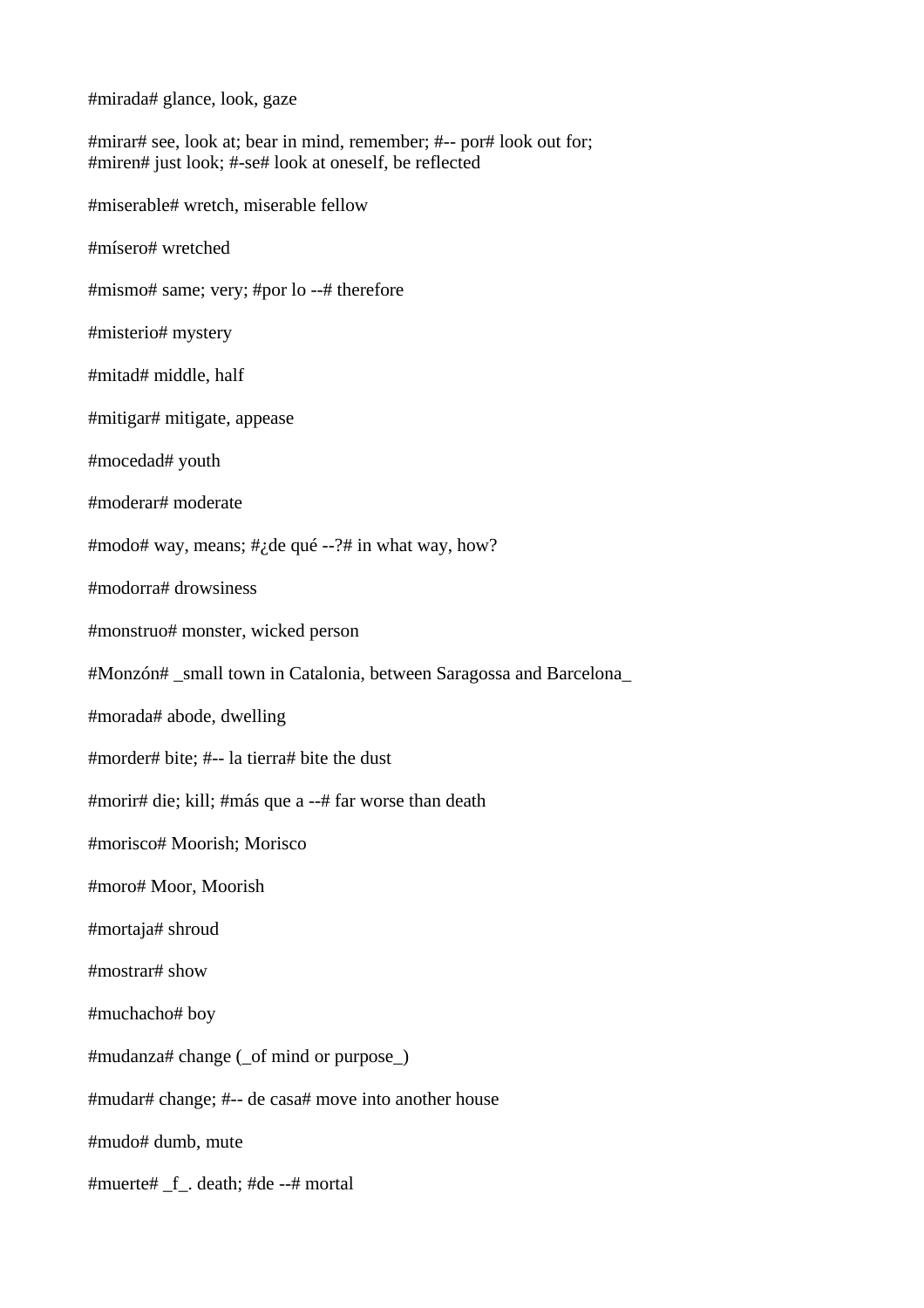#muerto# dead; #el --# the dead man

#mujer# \_f.\_ woman, wife

#mundo# world

#muralla# wall; rampart

#muriendo# \_(ger. of\_ #morir#) dying, in mortal pain

#muro# wall

#musulmán, -a#, Mohammedan

## #N#

#nacer# be born, come into the world; spring; grow; #al --# at birth; #anticipado al --# present before birth, prenatal; #¿de qué ha nacido?# what has been the cause of?

#nada# nothing

#nadie# no one

#narcótico# narcotic, sleeping potion

#nariz# \_f.\_ nose

#naturaleza# nature

#necesitado# needy; one in need of

#necesitar# need, have need of

#necio# foolish; fool

#negar# deny, refuse

#negociar# negotiate; #-- con# induce

#negro# black, dark; sad, gloomy; hostile

#ni# neither, either; even; #-- ... --# neither ... nor; #-- siquiera# not even

#nieve# \_f.\_ snow

#niño, -a# boy, girl

#noble# noble; nobleman

#nobleza# nobility, generosity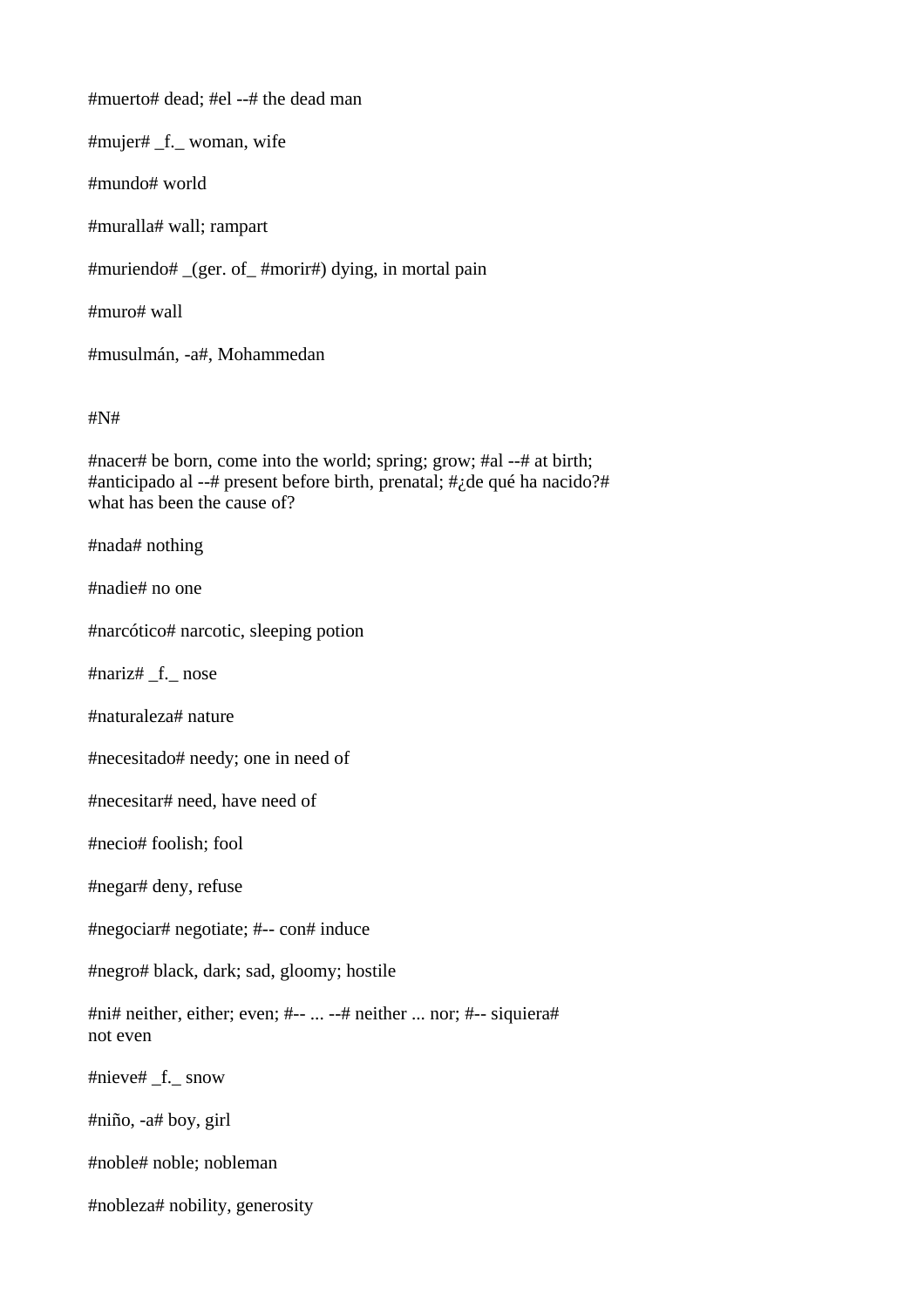#noche# \_f.\_ night; #esta --# to-night; #esta -- misma# this very night

#nombre# \_m.\_ name

#norabuena (en hora buena)# all right; good!

#noticia# news, account, information, announcement

#notorio# notorious

#novedad# novelty; news; # $i$ es --?# is it unusual? # $i$ es -- que?# is it a secret that?

#novio, -a# bridegroom, bride; #¿qué trazas éstas de novias?# isn't she a fine bride? (\_ironical\_)

#nube# \_f.\_ cloud, mist

#nueva# news, tidings

#nuevo# new

#nunca# never, ever

#O#

#o# or, either

#obedecer# obey

#obligación# obligation, duties

#obra# work

#obrar# work; bring about

#obsequioso# obliging, courteous

#ocasión# chance, opportunity

#ocultar# hide, conceal

#oculto# hidden; secretly

#ocupar# occupy; #-se de# busy oneself with, give oneself up to; #ocupad la silla# sit down, be seated

#odiar# hate

#odio# hate, hatred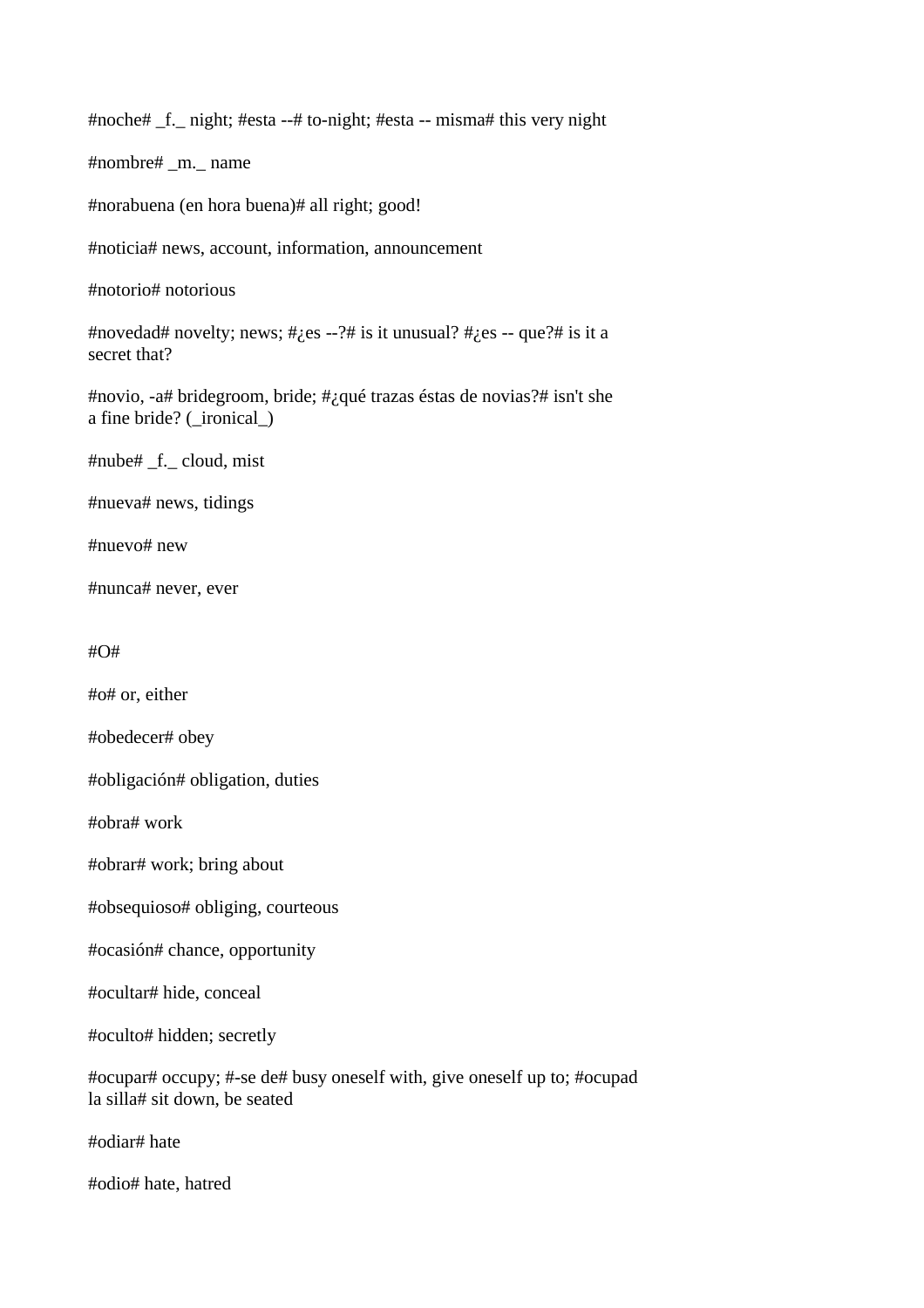#odioso# hateful #ofender# insult, outrage; be offensive; trouble #ofensa# offence, insult; #hacer -- de# feel offended by #ofrecer# offer; be willing #ofrecimiento# offer; promise #ofrenda# votive offering; sacrifice #oído# ear #oír# hear, listen to #¡ojalá!# would that they had! #ojo# eye #olvidar# forget #opinión# reputation, good name #oponerse a# oppose #oprobio# shame #opulencia# opulence, luxury #opulento# wealthy #orbe# \_m.\_ world #ordinario# ordinary; #de --# regularly #orgullo# pride #orgulloso# proud #orilla# bank, shore; edge, brink; bounds; #-s# on the edge, brink (of) #osar# dare #ósculo# kiss #oscuro# dark #otorgar# grant #otro# other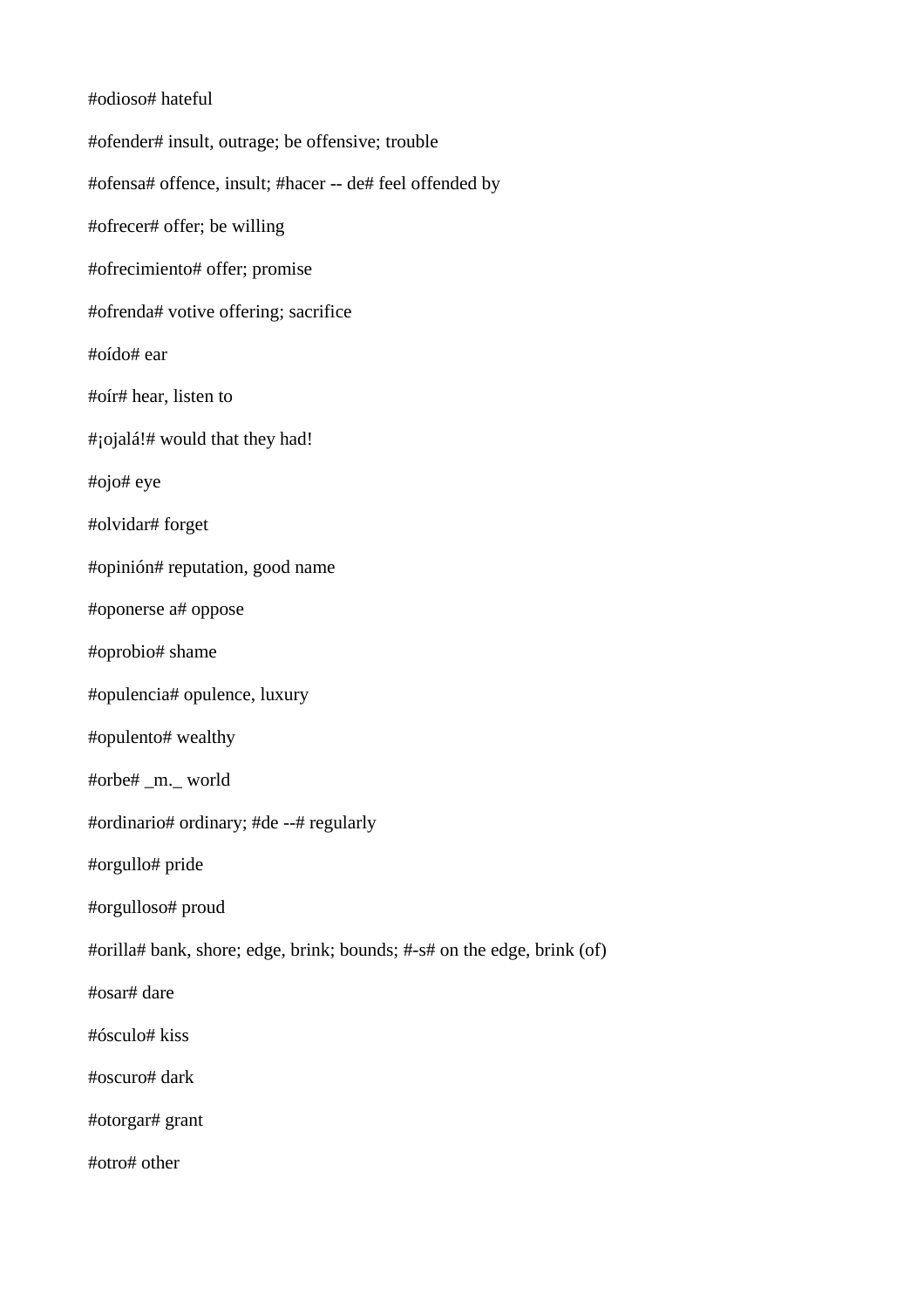#P#

#pacífico# peaceful #padecer# suffer, endure #padecer# \_m.\_ suffering, sorrow #padre# father; #-s# parents; #el -- nuestro# the Lord's Prayer #paga# payment #pagar# pay; repay; pay for #paisano# countryman; fellow countryman #paja# straw #paje# \_m.\_ page #palabra# word; promise #palma# palm; hand; #-s# palm leaves; hands #palpitar# beat, palpitate #pan# \_m.\_ bread; #a --# on bread #par# even; #abrirse de -- en --# be thrown wide open #para# for; in order to; as; #-- con# compared with; #--siempre# forever; #-- que# in order that #paradero# whereabouts #parado# standing still, stopped short #páramo# desolate plain, desert #parar# stop; be; reside, live; #-se# stop; #ir a --# pierce; #en esto paran# this is the end of #parecer# seem; appear; #¿qué os parece#? how do you like? #parecido# resembling; #todo --# closely resembling, very much like #párpado# eyelid #parte# \_f.\_ part; place; #por otra --# moreover #partida# parting, departure #partido# match, game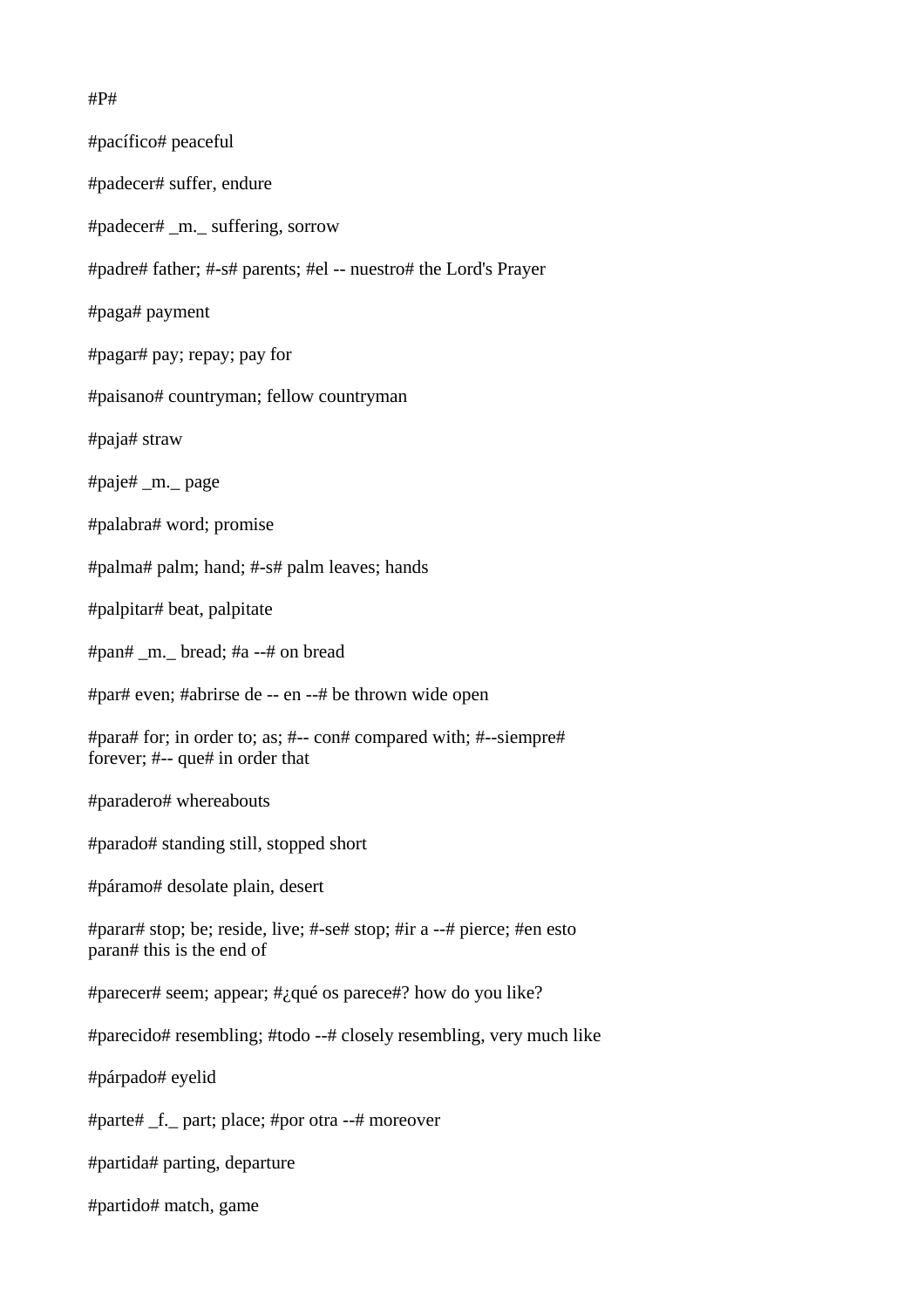#partir# depart, leave, set out; split, divide

#pasar# pass, happen; suffer; #-- con# happen to; #-- por# pass by; call at; #lo que pasa# what is going on

#pasión# passion, love

#paso# step

#patria# native country \_or\_ place

#paz# \_f.\_ peace

#pecho# breast; heart; #de -- blando# tender-hearted

#pedazo# piece; #-s del corazón# beloved ones

#pedir# ask for, call for, demand; #pidiendo a voces# calling loudly for

#peligro# danger

#pena# pain, sorrow, grief, suffering, affliction, regret; #-s# distress; #en -- de# in punishment for

#pender de# depend on

#pensamiento# thought, mind

#pensar# think, intend, expect

#pequeño# little, small

#percibir# perceive, feel; smell

#perder# lose; destroy, ruin; #-se# be lost

#pérdida# loss

#perdonar# pardon

#perecer# perish, die

#peregrino# strange; pilgrim

#pérfidamente# perfidiously, through \_or\_ by treason

#pérfido# perfidious, unfaithful; traitor

#perjuro# perjured; disloyal, unfaithful

#permitir# permit; #permita Dios# God grant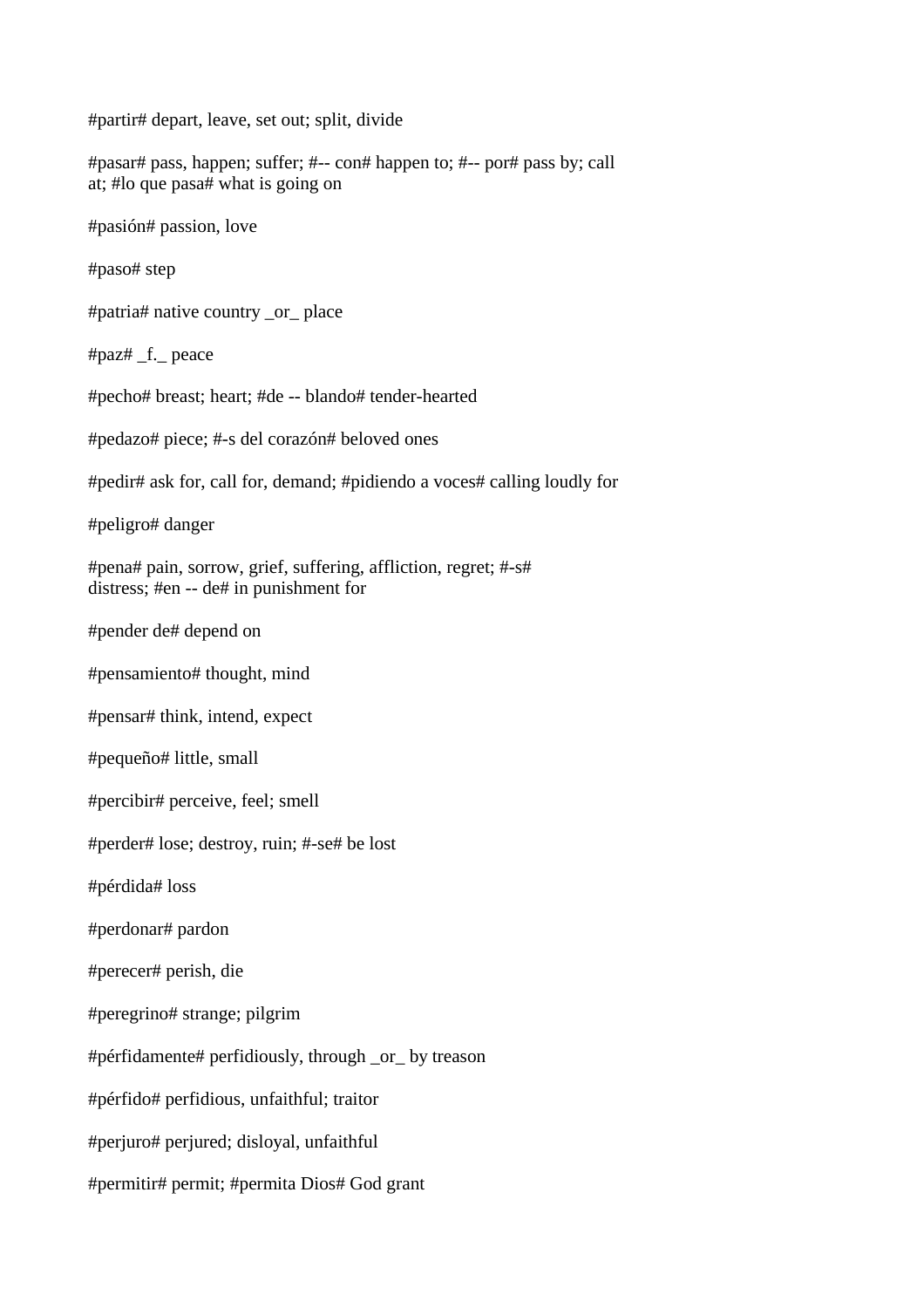#perseguir# pursue #persona# person; #-s# cast, characters (\_in a play\_); #tu --# you #persuadirse# be persuaded \_or\_ convinced #pesadumbre# \_f.\_ sadness, sorrow, grief; displeasure #pesar# weigh, be heavy, grieve #pesar# \_m.\_ sorrow, grief #pestañear# blink #piadoso# pitiful, merciful #pie# \_m.\_ foot #piedad# pity, mercy #piedra# stone #pieza# piece; room; #buena -- a# shameless creature #pincel# \_m.\_ brush #pintar# paint; describe #pisada# footstep #pisar# tread upon, trample; despise; cross #pláceme# \_m.\_ congratulation #planta# sole of the foot; foot #plantar# set up #plática# talk; #-- sin provecho# idle, useless talk #plazo# term, time set; #corrido el --# the expiration of the time set #plegaria# prayer #poblador# founder, settler #pobre# poor #pobrecillo# poor fellow #pobrecito# poor fellow #poco# little, small, few; #-- ha# a short time ago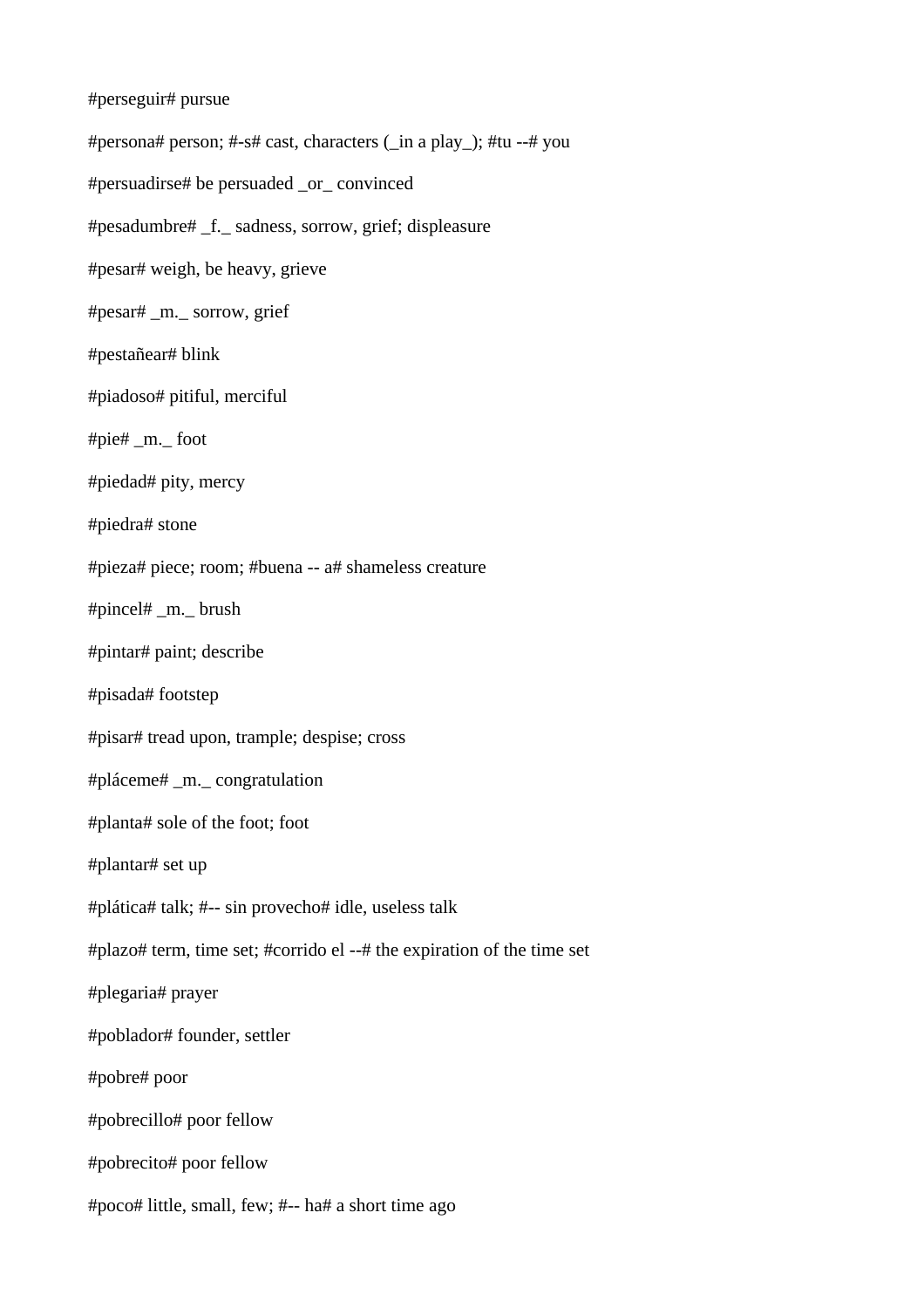#poder# be able, can, may, \_etc.\_, be able to do; #hasta -- salir# until he was able to get out

#poder# \_m.\_ power

#poderoso# powerful, strong; wealthy

#pomito# small flask, vial

#poner# put, set, fix, put on; #-- en# give, offer; #-- término# terminate; #-- hecha una imagen# make pretty as a picture; #pon aquí# give me

#por# for, because of, out of, as, by way of, in order to, in the name of, through, in; #-- ahora# for the present; #-- allá# thereabouts; -- #allí# along there; #-- aquí cerca# in this vicinity; #-- dentro# within, from within; off the stage; #-- este lado# this way; #--  $\acute{e}$ l# as far as he is concerned; #-- sí# in itself; through his own efforts; #- la noche# at night; #-- ser# because I am; #-- más que# however, however much

#porque# because, for, in order that

#¿por qué?# why

#porqué# \_m.\_ cause, reason

#porte# \_m.\_ conduct, bearing

#pos: en -- de# after, in pursuit of

#postrado# prostrate; #-- por el suelo# humbled to the dust

#postrar# prostrate, cast down; #-- por el suelo# overthrow, make bite the dust

#postrero# last

#potro# rack, torture

#precioso# precious

#precipitado# precipitate, hasty

#preciso# necessary

#preferir# prefer

#preguntar# ask, ask about, question

#premiar# reward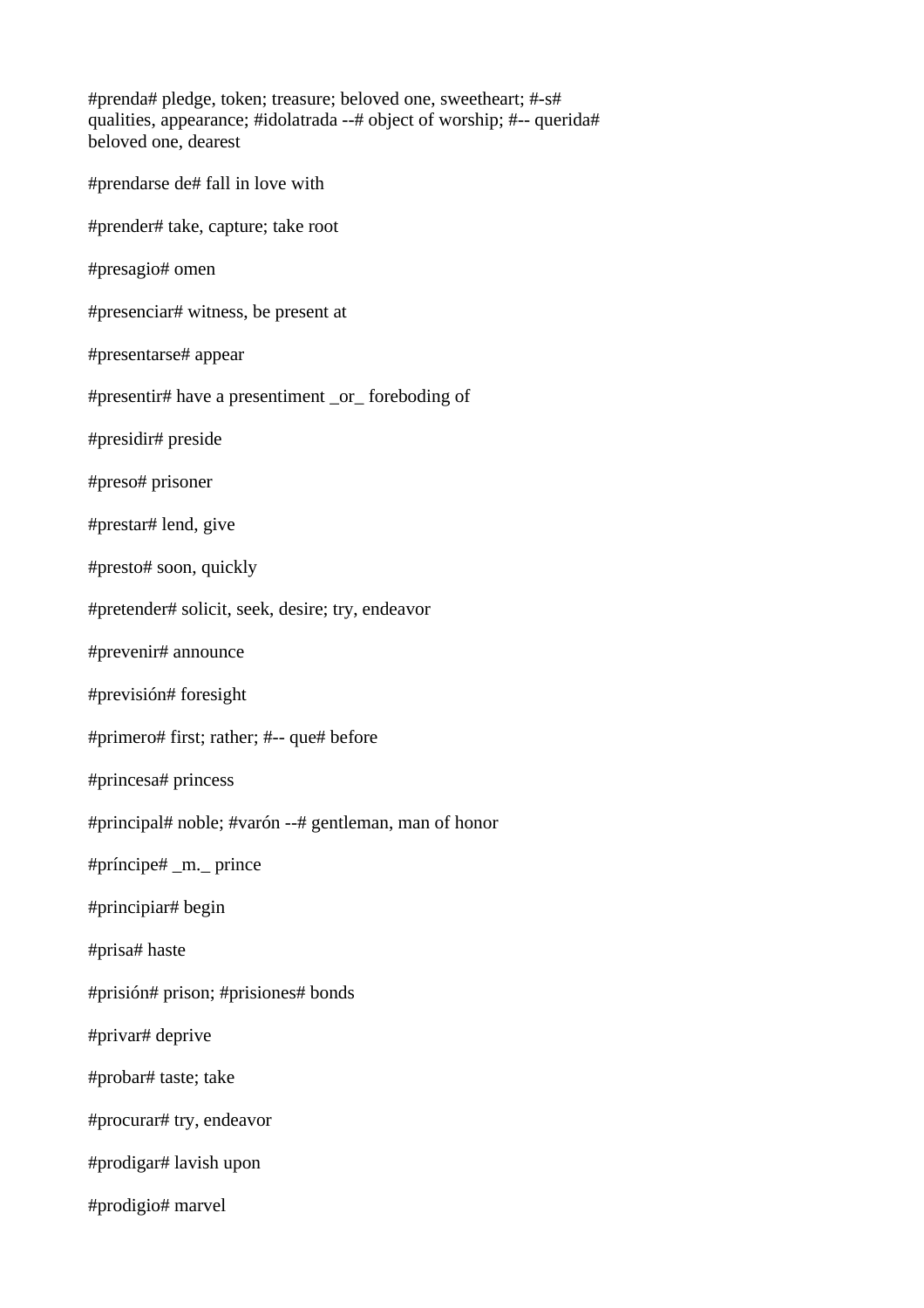#prodigioso# marvelous; remarkable #prófugo# fugitive from justice, outlaw #profundo# deep #prójimo# fellow man; person; fellow #prometer# promise, offer #pronosticar# predict #pronto# ready; quickly, at once #pronunciar# pronounce, speak #propicio# propitious, favorable #propio# proper; #la propia Zulima# Zulima herself #proponerse# resolve #proporcionar# provide with, furnish #propósito# purpose; #a --# for the purpose, suitable #proscenio# proscenium, front of stage (\_that part of stage between the curtain and the orchestra\_) #proseguir# continue #proteger# protect #provecho# profit; #sin --# idle, useless #providencial# providential; #acto --# act of providence #próvido# provident; providently #provocar# cause #próximo# next, near; approaching #prueba# proof #pudiera# (\_imp. subj. of\_ #poder#) might, might well; #mal --# I could hardly be so.... #pueblo# people; town #puerta# door; #a esotra --# try the other door (she hears nothing)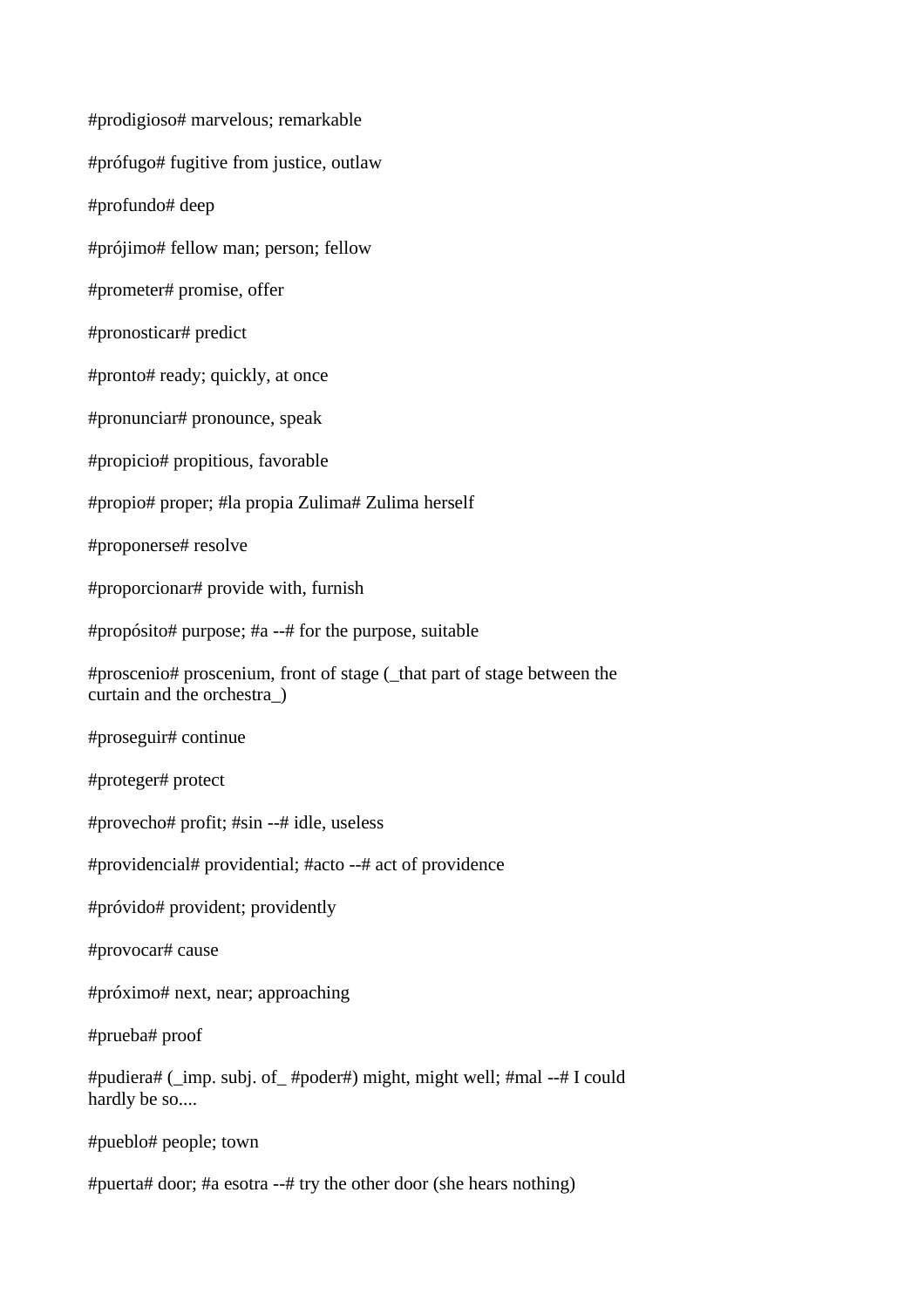#pues# then, well, well then; #-- bien# well then, very well

#puesto# (\_p.p. of\_ #poner#) set; #puesta ya en salvo# as soon as she has escaped

#puesto# place, post

#pujanza# power, might

#punta# point

#punto# point; place; #al --# at once

#puñal# \_m.\_ poniard, dagger

#pureza# purity

#Q#

#que# that, who; in order that; for; when; #diré -- no# I shall refuse

#; qué?# what; how?  $\#$ ; A qué?# why?

#quebrantar# break

#quebrar# break, burst

#quedar# remain; be left; be; #-- con# retain, be left with; #-se# remain; #se quedó triste# she was sad when I left

#queja# complaint; #dar -s# make complaints, complain

#quemar# burn

#querella# complaint

#querer# wish; love; wish to keep; #dondequiera# wherever he pleases; #no lo quiera Dios# God forbid; #Dios quiso# it was God's will; #quiso# she tried

#quien# who; he who, the one who, she who; #tienen -- los#

#defienda# they have some one to defend them

#quieto# quiet; quietly

#quince# fifteen

#quiso# \_see\_ #querer#

#quitar# take off \_or\_ away \_or\_ from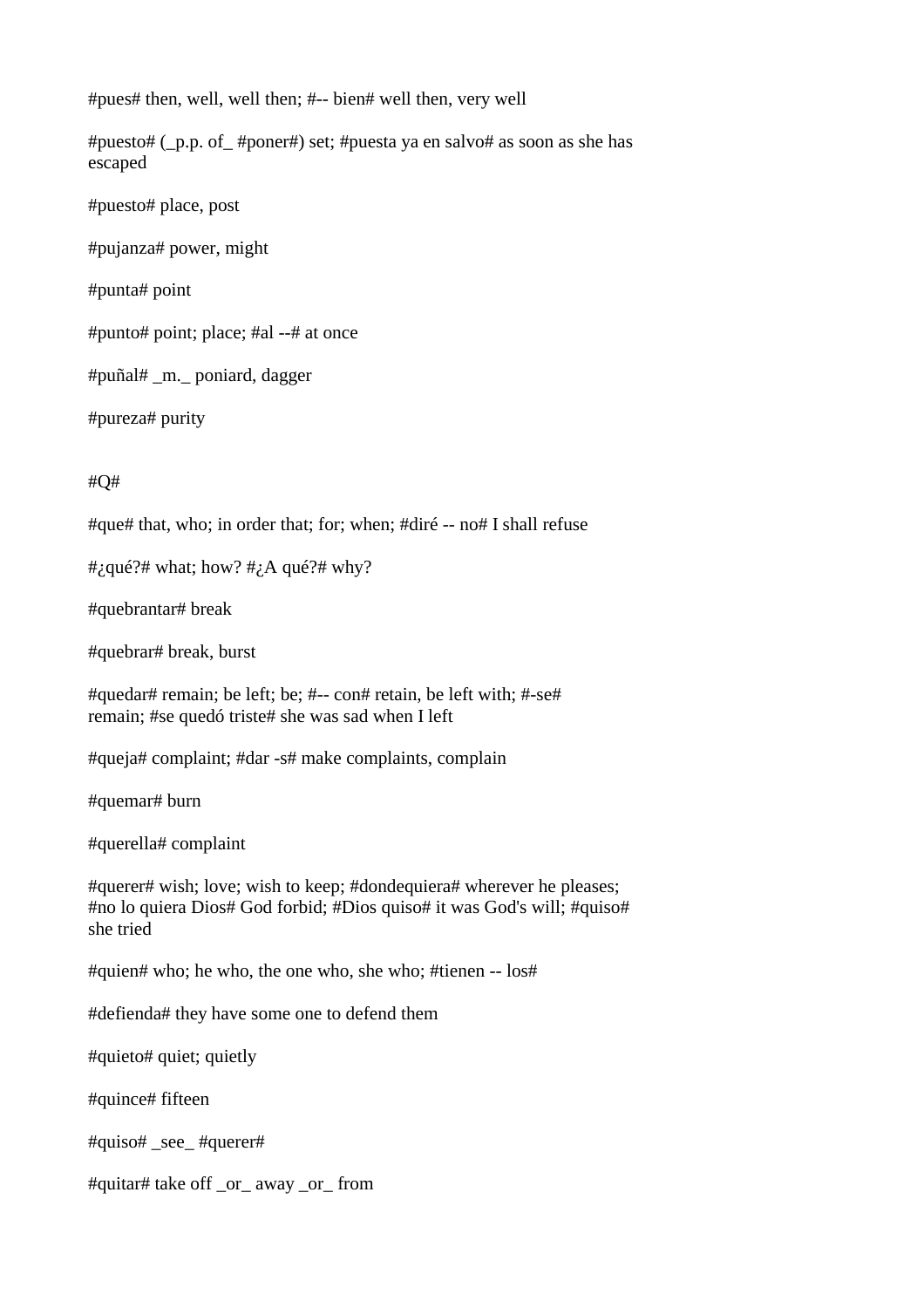#quizá# perchance, perhaps

#R#

#rabioso# furious; passionate

#radiante# radiant, brilliant

#rasgar# rend, cut open, pierce

#rastro# trail

#rato# short time, while

#rayar# border on

#rayo# ray, flash of light, lightning, thunderbolt; #-- del cielo# by the power of Allah

#razón# f. reason, reasoning; account, information; #razones# intercession

#real# royal

#rebato# excitement, commotion

#rebelarse# revolt, resist

#rebelde# rebellious

#rebelión# rebellion

#recato# modesty

#recelar# fear, dread

#recibir# receive, admit, let in

#reclamar# claim as one's due, demand

#recobrar# recover

#recoger# pick up, take up, find

#reconvenir con# reproach for

#recordar# recall, remind; remember

#recorrer# run through, hurry through

#recuerdo# memory, recollection, remembrance; recognition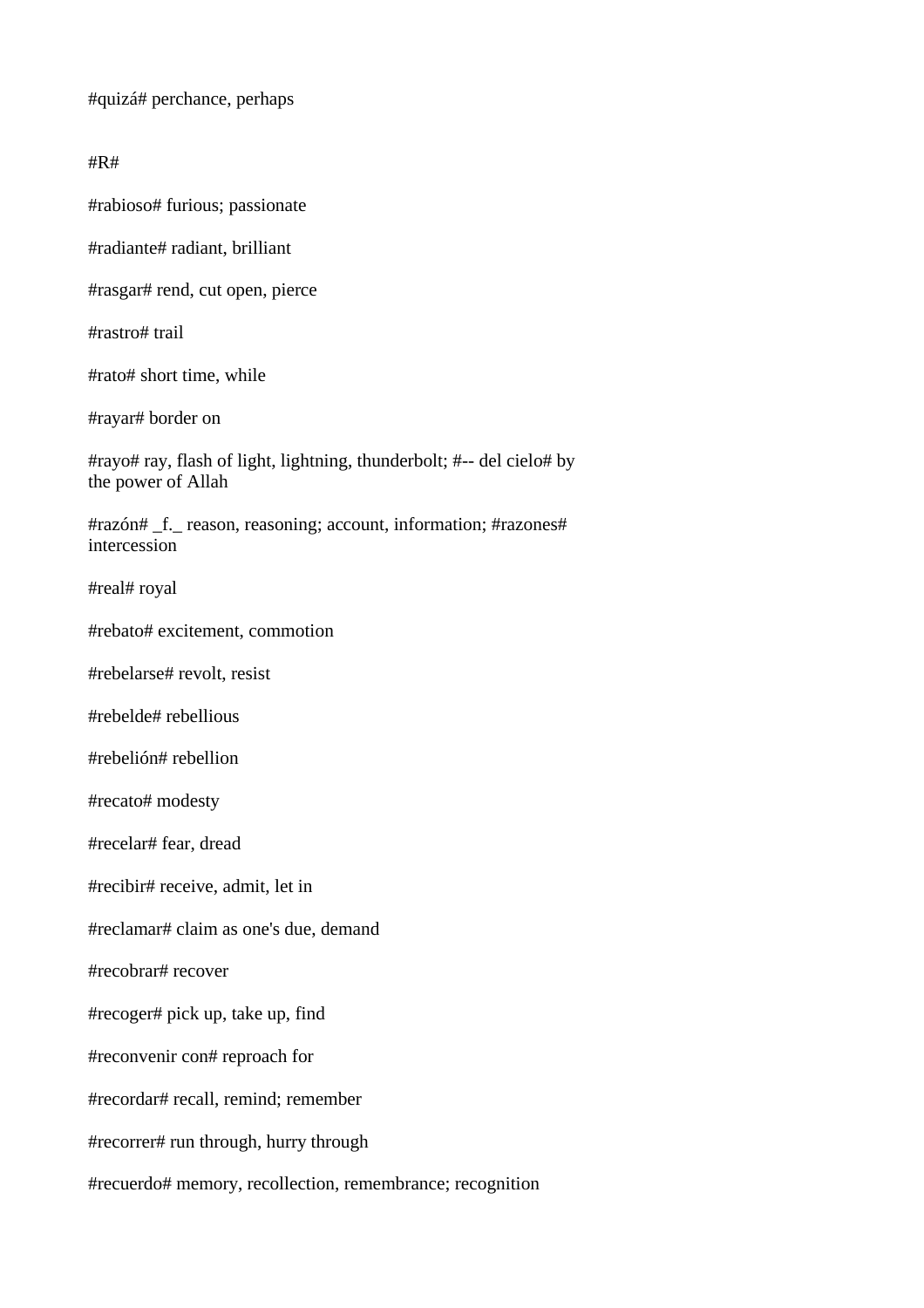| #rechazar# repulse                                                                  |
|-------------------------------------------------------------------------------------|
| #rededor# _m._ surroundings; #al -- de# around                                      |
| #redimir# redeem, liberate                                                          |
| #reflexión# reflection; hesitation, reluctance                                      |
| #refugiado# refugee                                                                 |
| #refugiarse# take refuge                                                            |
| #refundir# recast, rearrange                                                        |
| #regalo# present                                                                    |
| #regla# rule, precept                                                               |
| #rehusar# refuse                                                                    |
| #reina# queen                                                                       |
| #reinar# reign; predominate; dwell, be                                              |
| #reino# kingdom                                                                     |
| #reír# laugh; #-se de# laugh at                                                     |
| #reja# grating                                                                      |
| #relicario# locket                                                                  |
| #remediar# remedy, help                                                             |
| #rencor# _m. _ hatred; #-es# hatred, enmity                                         |
| #rencoroso# rancorous, spiteful                                                     |
| #rendido# devoted                                                                   |
| #rendimiento# submission                                                            |
| #rendir# give up, surrender, deliver, give in; return; overcome; #-se#<br>surrender |
| #renegado# renegade, deserter, traitor                                              |
| #renunciar# renounce, give up                                                       |
| #reparar en# notice, observe                                                        |
| #reparo# criticism, censure                                                         |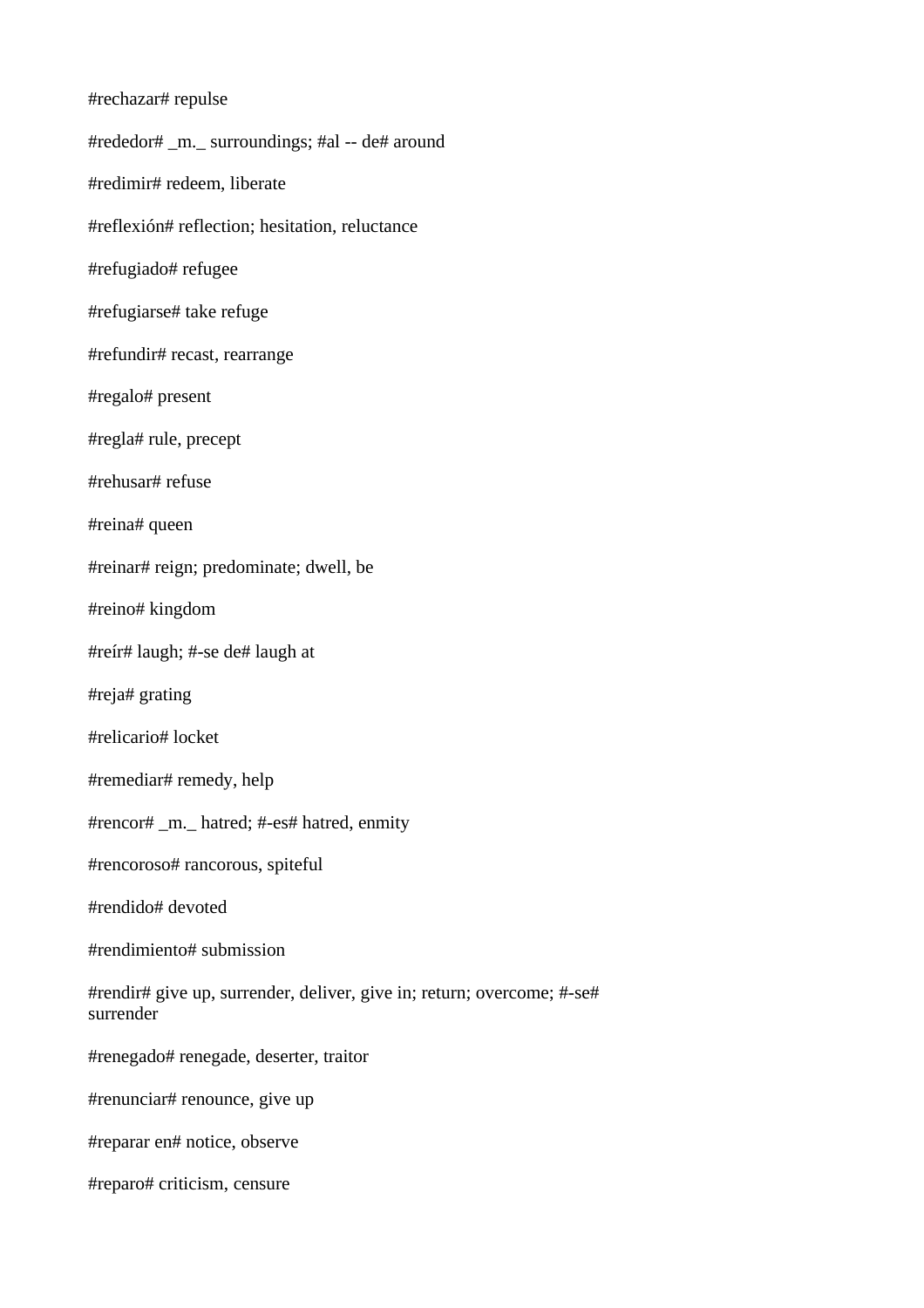#repente# \_m.\_ sudden movement; #de --# suddenly #replicar# reply #reponerse# recover #repulsa# refusal #rescate# \_m.\_ ransom #resentimiento# resentment, grudge #resistir# resist, endure, stand #resolver# determine, make up one's mind; #-se# resolve #respirar# breathe, breathe again #respuesta# answer #restablecido# restored #restar# remain; #lo que de vivir me resta# the rest of my life #resucitado# returning from the dead #resucitar# come to life #resuelto# resolved, decided #retardar# delay, detain #retirarse# retreat, withdraw; go away; #se fué retirando atrás# kept drawing back #retiro# secluded place; prison #reto# challenge #retrato# portrait, picture #retrete# \_m.\_ boudoir, dressing room #revelación# revelation; #qué -- tan grata# what a welcome revelation #revelar# reveal, show; #-se contra# oppose #reverente# respectful #revés# \_m.\_ reverse, misfortune #rey# \_m.\_ king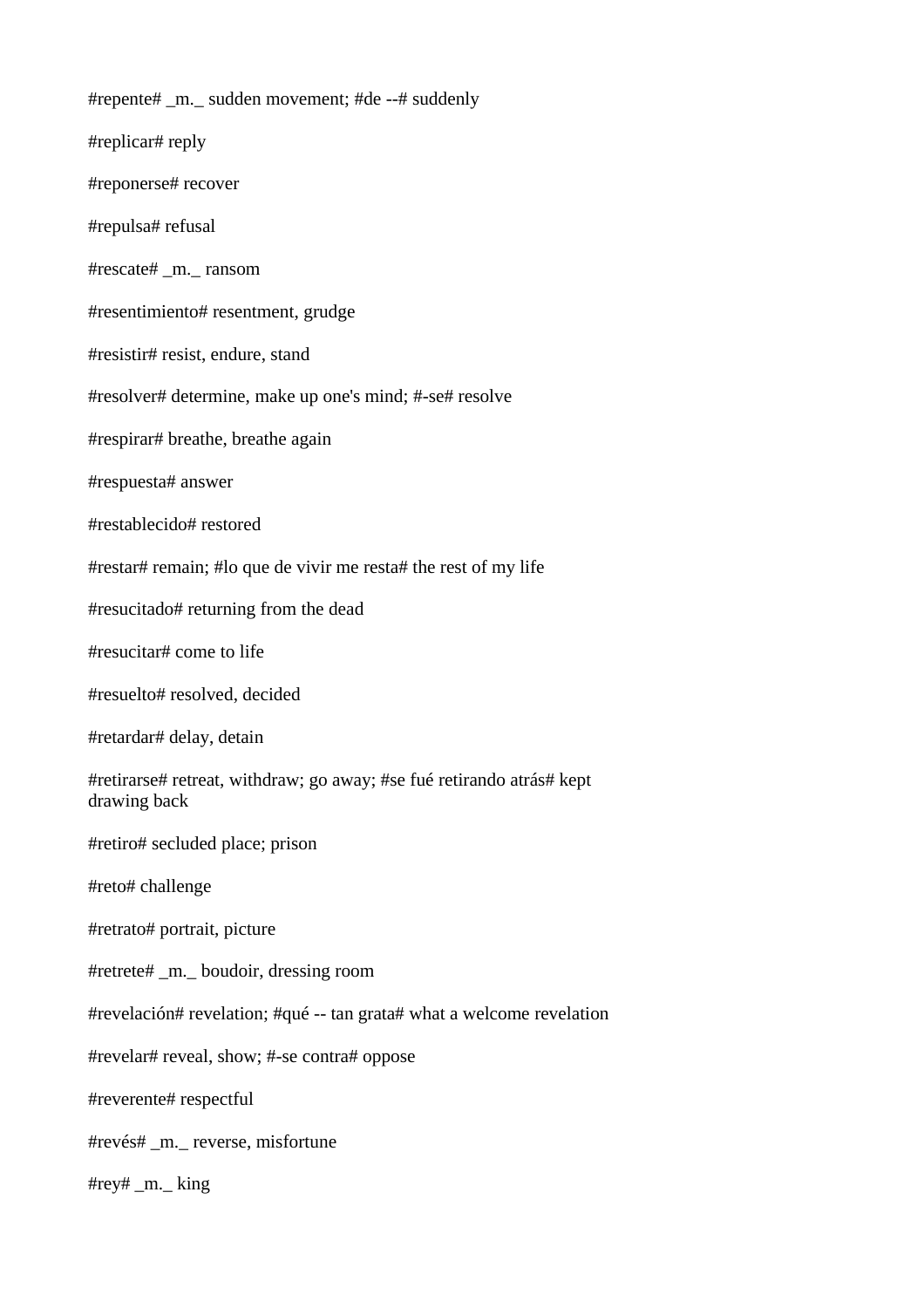#reyezuelo# petty king, kinglet

#rezar# pray, say in prayer, recite

#ricamente# richly

#rico# rich

#riesgo# danger, peril; dangerous situation, place of danger

#rigor# \_m.\_ severity; disdain; #-es# severity, harshness

#rigoroso# austere

#riña# quarrel

#río# river, stream; #a -s# in floods

#riqueza# riches, wealth; #-s# riches

#risa# laughter

#risueño# smiling, pleasant; #que alimentaba risueña# that nourished with smiling hopes

#rodar# roll; be tossed about

#rodilla# knee

#rogar# ask, beseech, pray

#rojo# red

#romper# break, break open, break down, rend, destroy, tear up

#rostro# face

#roto# broken

#ruego# prayer, entreaty

#rugir# rage, roar

#ruin# base, depraved

#rumor# \_m.\_ noise

#S#

#saber# know, know how to, be able, learn, be informed, find out; #-se# be known; #al -se# on becoming known; #al -se mi delito# when my sin became known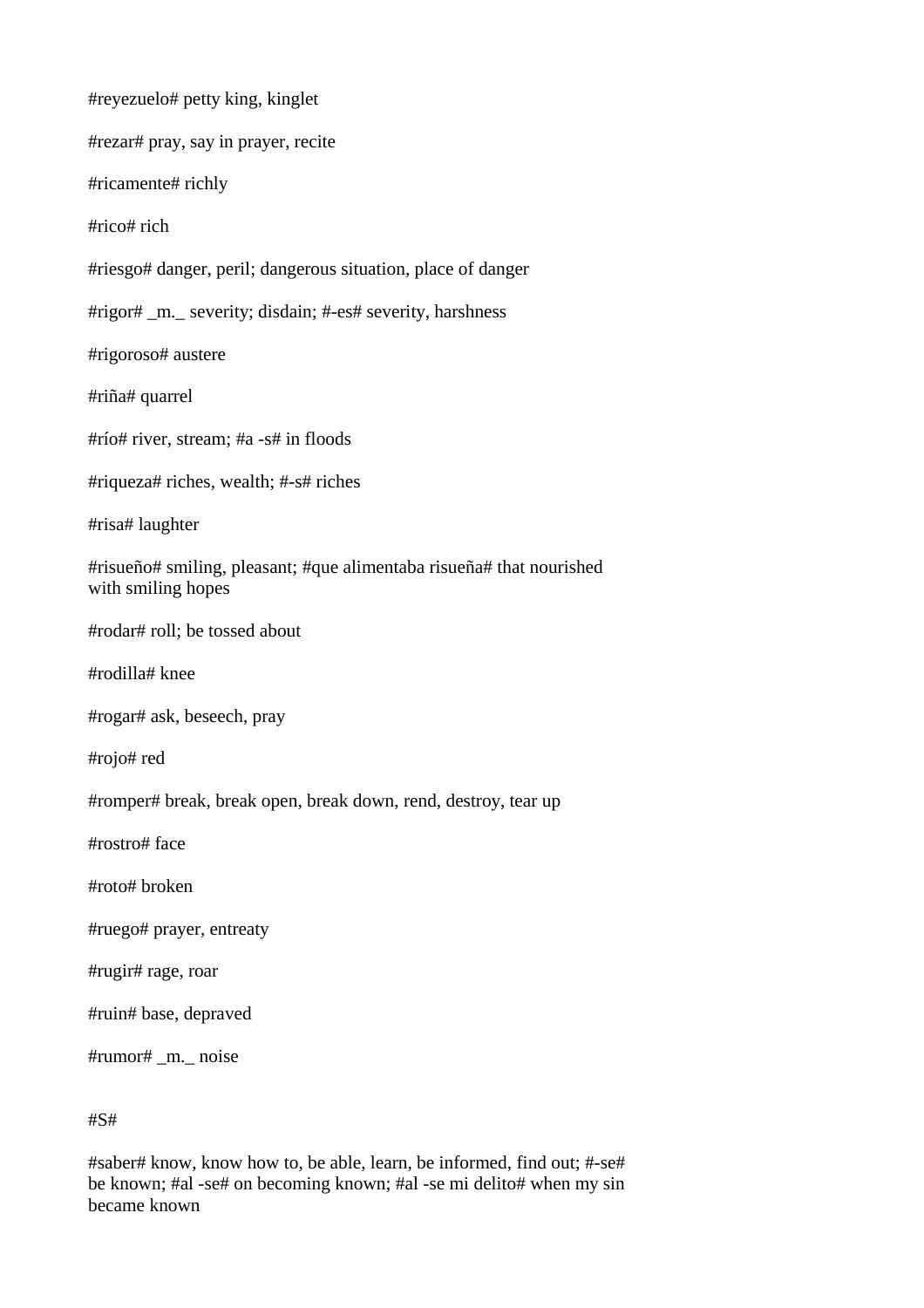#sabio# wise; wisely

#sacar# draw, bring forth, take, take out

#sacerdote# \_m.\_ priest

#saciar# satiate

#sacrílego# sacrilegious

#sagrado# sacred

#sala# room

#salir# go out, leave; get out; cast off; come out; go forth \_or\_ about; enter ( $\text{ stage }$ ); #-- al camino# go out to meet

#salón# \_m.\_ large hall

#salud# health

#salvador# \_m.\_ savior

#salvar# save, rescue; conceal

#salve# \_f. prayer to the Virgin Mary, beginning: Salve Regina\_

#salvo# safe; safety; #puesta ya en --# as soon as she has escaped

#sangre# \_f.\_ blood; race; family; #a -- y fuego# with fire and sword

#sangriento# bloody

#santo# holy

#sañudo# furious, wrathful

#satisfacer# satisfy

#sayal# \_m.\_ sackcloth

#sé# \_2d per. imper. of\_ #ser#

#secreto# secrecy

#sed# \_f.\_ thirst

#sedicioso# seditious

#sediento de# thirsting for

#seducir# charm, captivate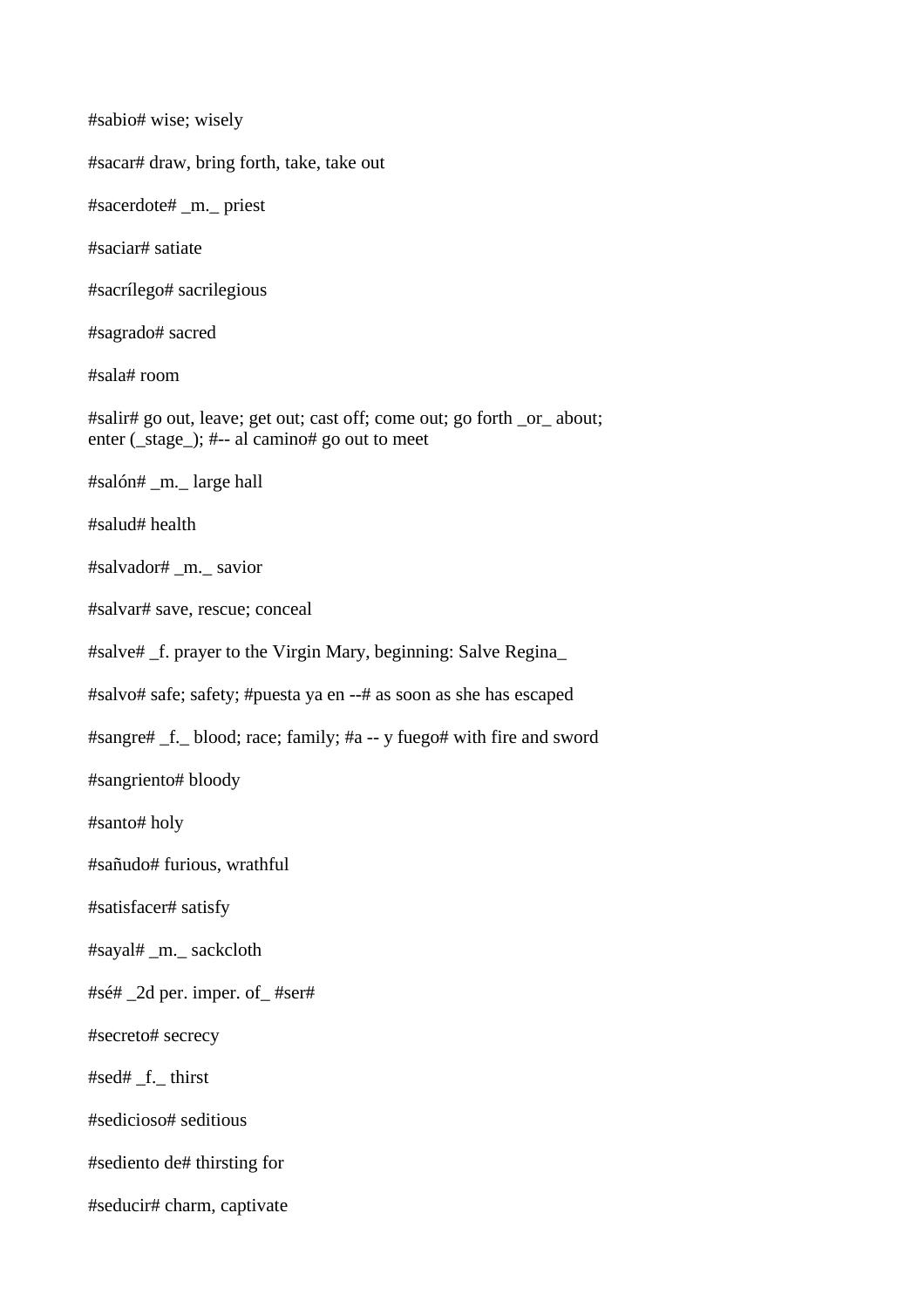#seguir# follow, pursue; continue

#según# as, according to, just as; #-- se me dice# according to what they tell me

#segundo# second

#seguro# safe, secure

#seis# six

#sellar# seal, stamp; outline

#sembrar# sow

#semejanza# likeness

#seno# breast, bosom, heart; cavity, enclosure

#sensible# sensitive

#sentado# seated

#sentarse# sit down

#sentido# sense; mind, consciousness; sentient being

#sentimiento# grief

#sentir# feel; hear

#seña# sign, proof; #por -s que# as proof that; for the reason that, seeing that

#señal# \_m.\_ indication, trace, proof, signal

#señalar# indicate, point to, show

#señor# \_m.\_ master; Lord; sir, sire

#señora# lady, mistress; madam; #Nuestra --# Virgin Mary

#señorear# dominate; overtop

#separado# separate

#sepultar# bury

#sepultura# tomb

#ser# be; #el -- mujer# the fact that she is a woman; #-- propias de# belong to; #-- de# belong to; #no soy mía# I do not belong to myself;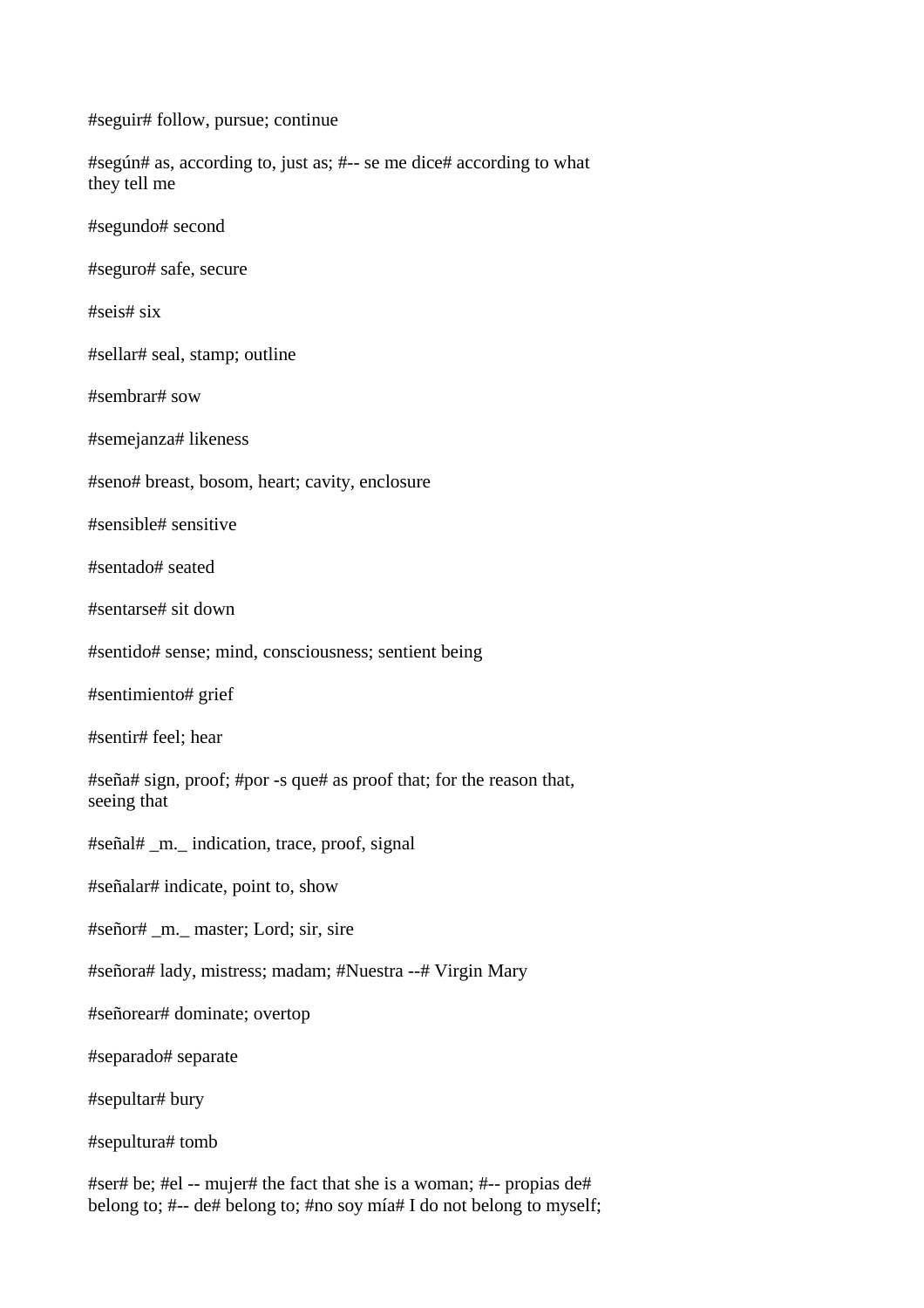#siendo mal#, if it is evil; #¿qué ha sido de?# what has become of?

#ser# \_m.\_ life, being, state #sereno# serene, undisturbed #servir# serve #seso# sense, prudence; #hombre de --# prudent man #severo# cruel #si# if, whether; why; #por -- es# lest it be; #-- no# only, at least #sí# yes, indeed, truly; #creo que --# I believe it, so; #-- que# I know well that; #-- tal# of course; #ello --# the fact is #sí# himself, herself, itself, \_etc.\_; #por --# in itself #siempre# always; #para --# forever; #-- que# whenever #siete# seven #siguiente# following #silla# chair #sillón# \_m.\_ large chair, armchair #sinceridad# sincerity #singular# strange #Sion# Zion, Jerusalem #siquiera# even #Siria# Syria #soberana# queen, sovereign #soberanía# sovereignty #soberano# supreme #soberbio# proud

#sobrar# exceed, be more than enough; #todo me sobra# all the rest is superfluous; #valor le sobra# he has more than enough courage

#sobre# on, upon; in regard to, as to, because of

#sobrellevar# endure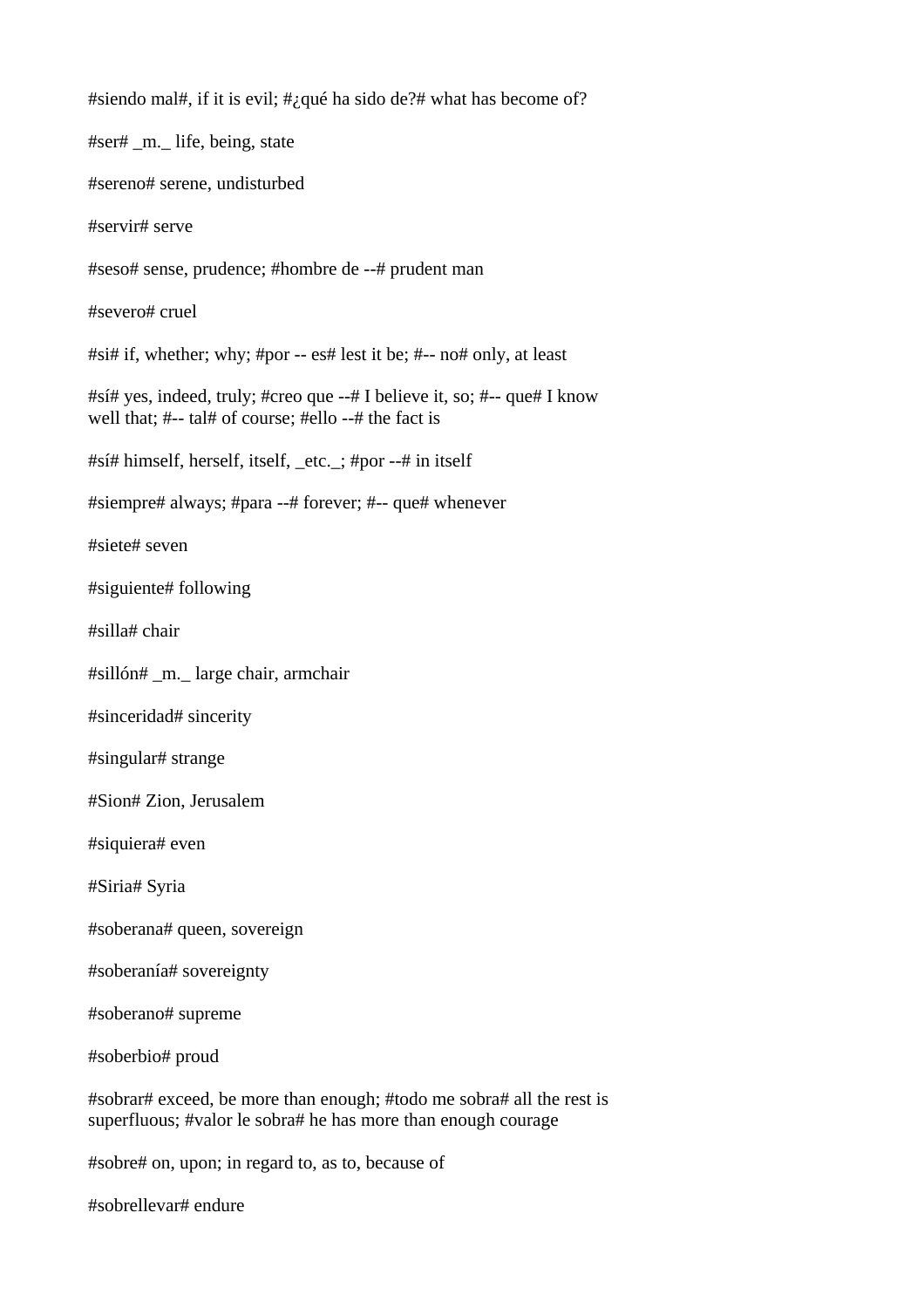#sobresalto# start, sudden surprise #socorro# help #soldado# soldier #soledad# loneliness #soler# be wont, be accustomed to #solo# alone, only; #a solas# alone #sólo# only #soltar# discharge, give vent to, let loose #sollozar# weep, sob #sombra# spirit #son# \_m.\_ sound #sonar# sound #sonido# sound #sonrisa# smile #sonrojo# blush; shame; indignity; insult #soñar# dream; #-- con# dream of; flatter oneself with #sorprender# take by surprise #sorpresa# surprise #sosegar# rest #sosiego# calm, peace of mind #sospechar# suspect #sostener# sustain, hold #súbdito# subject #subir# ascend #subterráneo# underground passage

#suceder# happen; #¿qué sucede?# what's wrong? what is it? #suceda lo que suceda# come what may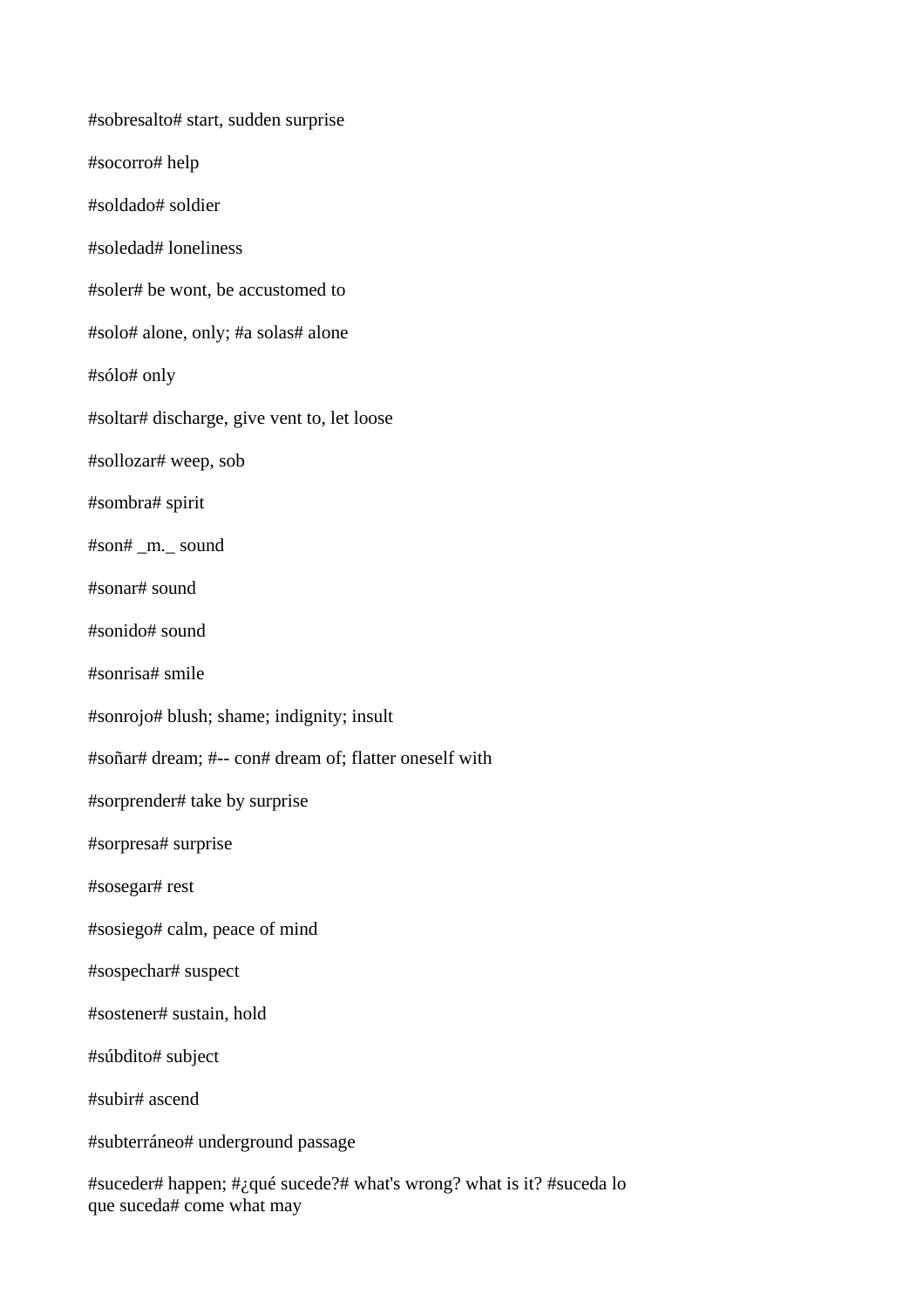#suceso# event, incident; #todo el --# all that has happened #suelo# floor, pavement, ground #sueño# dream #suerte# \_f.\_ fate; condition; #en --# by fate; #caber en -- a# be decreed by fate for, be predestined for #sufrido# patient, resigned #sufrir# endure, suffer #sujetar# dominate, overcome; bow, bend; ward off #sujeto# subject, bound #sultana# sultana (\_wife of a sultan or Mohammedan ruler\_) #suma# sum, conclusion; #en --# in short, after all; nothing more #sumido# sunk; buried #sumiso# submissive, compliant #sumo# excessive, extreme #supe# (\_pret. of\_ #saber#) I found out \_or\_ learned #superar# surpass #súplica# prayer #suplicar# beg, pray #suplicio# punishment #suplir# take the place of #suponer# suppose, accept, take for granted #supuesto# supposed #suspender# postpone #suspirar# sigh #suspiro# sigh #sustento# food #susto# fear, fright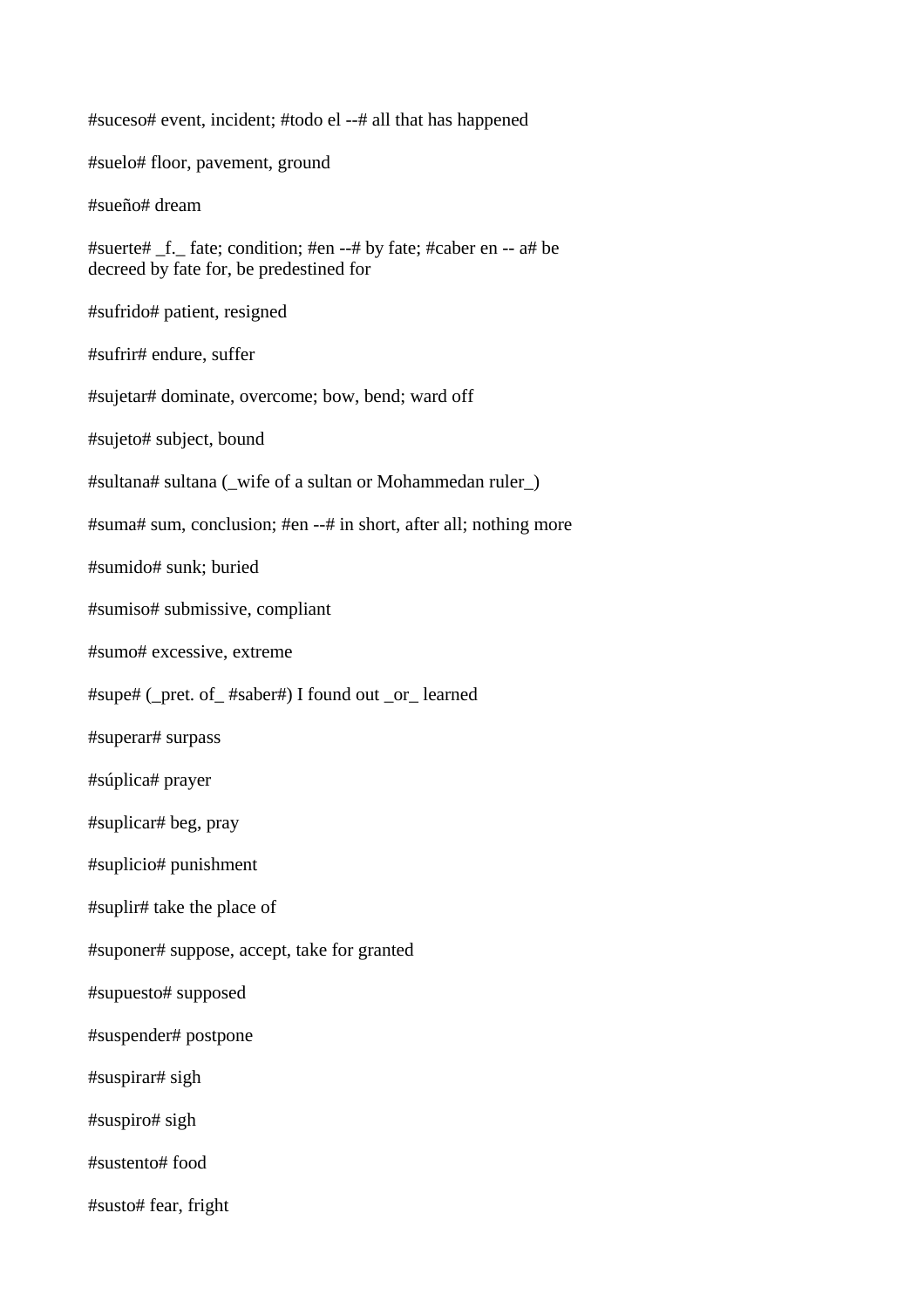### #sutil# sharp

#### #T#

#tacha# spot, blemish

#tal# certain, such a; #-- vez# perhaps

#tálamo# bridal bed, bride chamber; #-- de# marriage with

#taller# \_m.\_ shop, workshop

#tamaño# such, so great

#también# also

#tampoco# neither, either

#tan# so; #-- ... como# as ... as

#tanto# so much; so long; #hacía --# for so long; #-- ... como# as well as

#tardanza# delay

#tardar# delay; #-- mucho en# be long in

#tarde# late, too late

#teatro# theatre; stage

#techo# roof

#temblar# tremble with fear

#temer# fear

#temeridad# rashness; #ya poco distante de la --# that borders on rashness

#temible# terrible, dreaded

#templar# temper, appease

#templario# Templar (\_member of the military order founded 1118 for the defence of the Latin kingdom of Jerusalem\_)

#templo# church

#tenaz# tenacious, obstinate; profound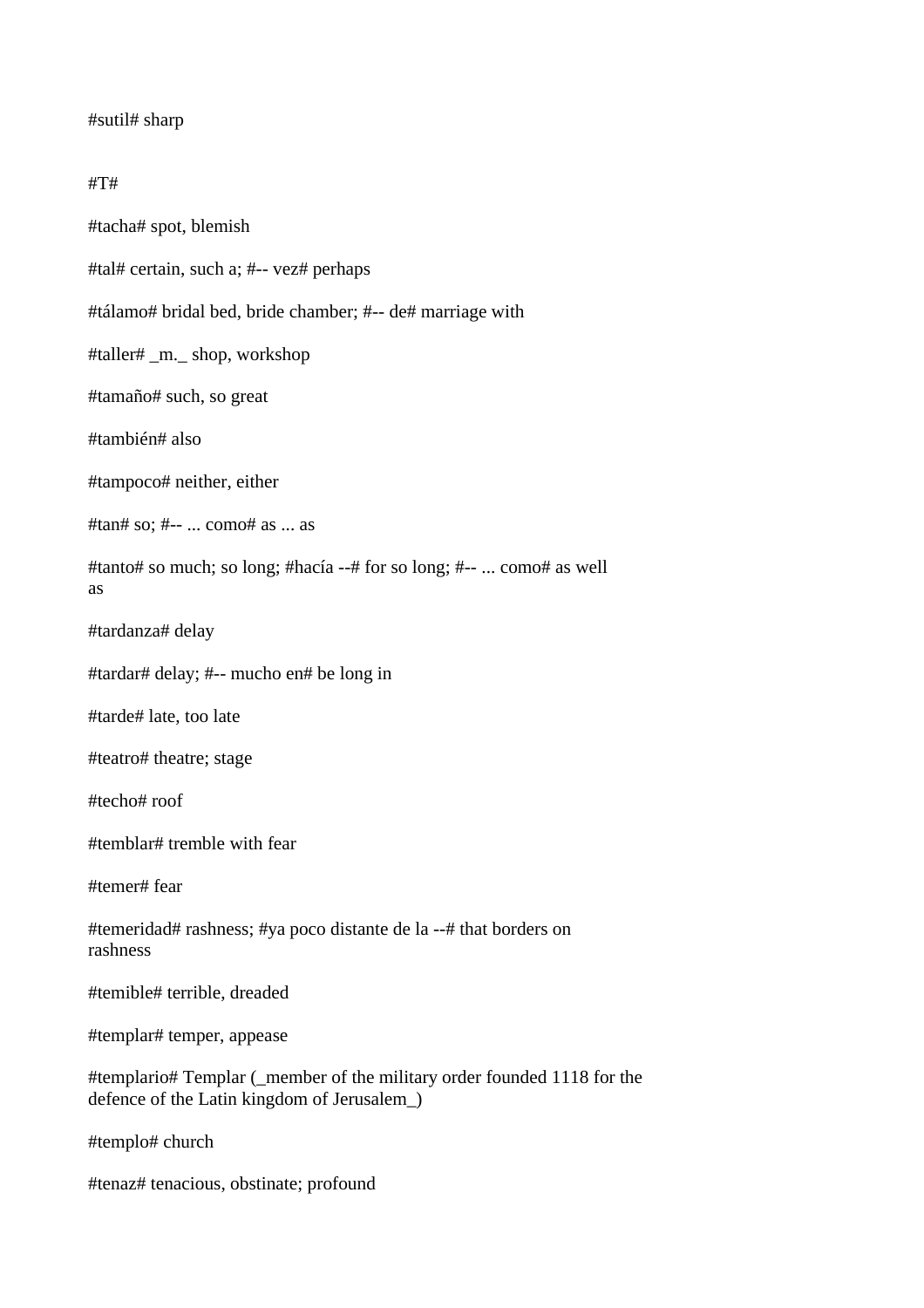#tender# stretch, extend, lay out

#tener# have, take, receive; provide; consider; #-- de, -- que# have to; #-- a bien# consider proper to, grant, be good enough to; #-- la culpa# be to blame; #-- noticia# hear, learn; #-- por# consider as; #-- trazas de# manage, succeed in; #ten# here it is

#término# term, limited time, time set; boundary; #poner --# terminate; #limitar -s# form the boundaries of, bound

#ternura# tenderness, love

#terreno# ground, earth

#Teruel# \_capital of the Province of Teruel, Aragón, on the left bank of the Guadalaviar, 72 miles northwest of Valencia. Pop. in 1910, 11,035\_

#tesón# \_m.\_ tenacity, obstinacy

#tesoro# treasure

#testigo# witness

#tiempo# occasion; circumstances; #a --# in time; #tan a --# so opportunely; #a buen --# opportunely; #-- hace que# some time ago

#tierno# tender, loving; young

#tierra# land, ground; floor; #morder la --# bite the dust

#tigre# tiger, tigress

#tiniebla# darkness; #-s# utter darkness

#tino# skill; skilful touch

#tinta# ink

#tirador# \_m.\_ sharpshooter, marksman

#tiranía# tyranny

#tirano# tyrant

#tocado# coiffure, arrangement of the hair

#tocar# touch; behoove, befit, be befitting; fall to the lot of; #a él le toca# it is his place; #-- a vísperas# ring for vespers

#todavía# still, yet; #no ...# not yet.

#todo# all; quite; #del --# entirely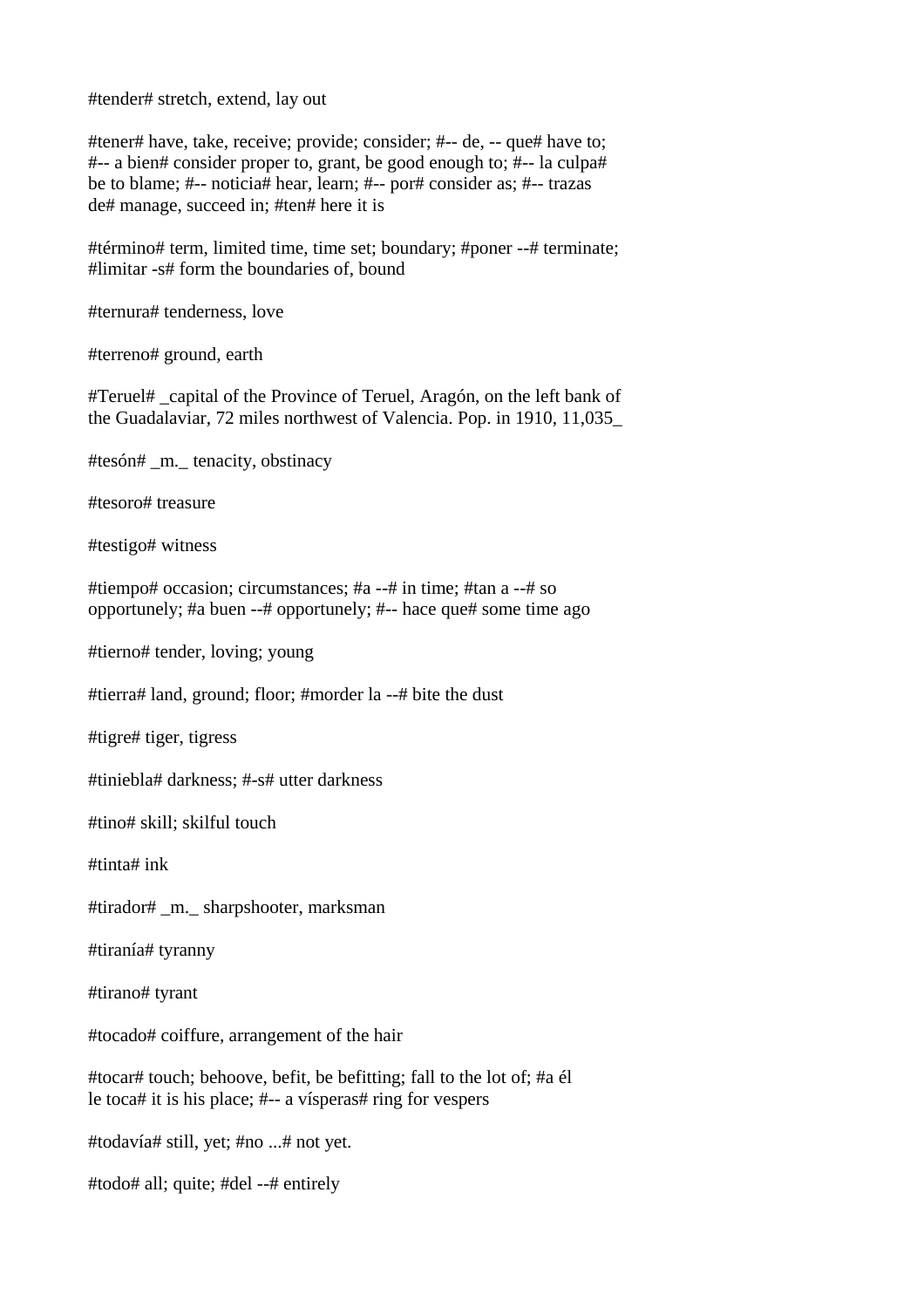#tomar# take, get; #toma# here

#toque# \_m.\_ ringing of bells; #al -- de vísperas# at the call to vespers

#tormento# torment, sorrow

#tornar# turn, return

#torneo# tournament

#torre#, f. tower

#torreón# \_m.\_ fortified tower

#trabar# join; enter into

#traer# bring, carry, fetch; lead; cause, produce; #-- la arrastrando# drag her here

#traición# treason; #a --# treacherously

#traidor, -a# false; traitor; wretch

#traje# \_m.\_ dress; #en -- de# dressed as; #con -- de hombre# in male attire

#traje, trajo# \_pret. of\_ #traer#

#trama# plot, conspiracy

#trance# \_m.\_ peril, critical moment; #en -- tan decisivo# in such a critical moment \_or\_ situation

#tranquilizarse# become quiet, be calm

#tras# after, behind, in the wake of

#trastornado# dazed

#trastornarse# be dazed, be overcome

#tratar# try; plan to; be acquainted with; #-- de# try; #-se de# be a question of

#traza# aspect, appearance; #tener -- de# resemble, seem to be; ¿#qué -s éstas de novia#? isn't she a fine bride? (\_sarcastic\_)

#treinta# thirty

#tremendo# terrible, fatal, violent

#trémulo# trembling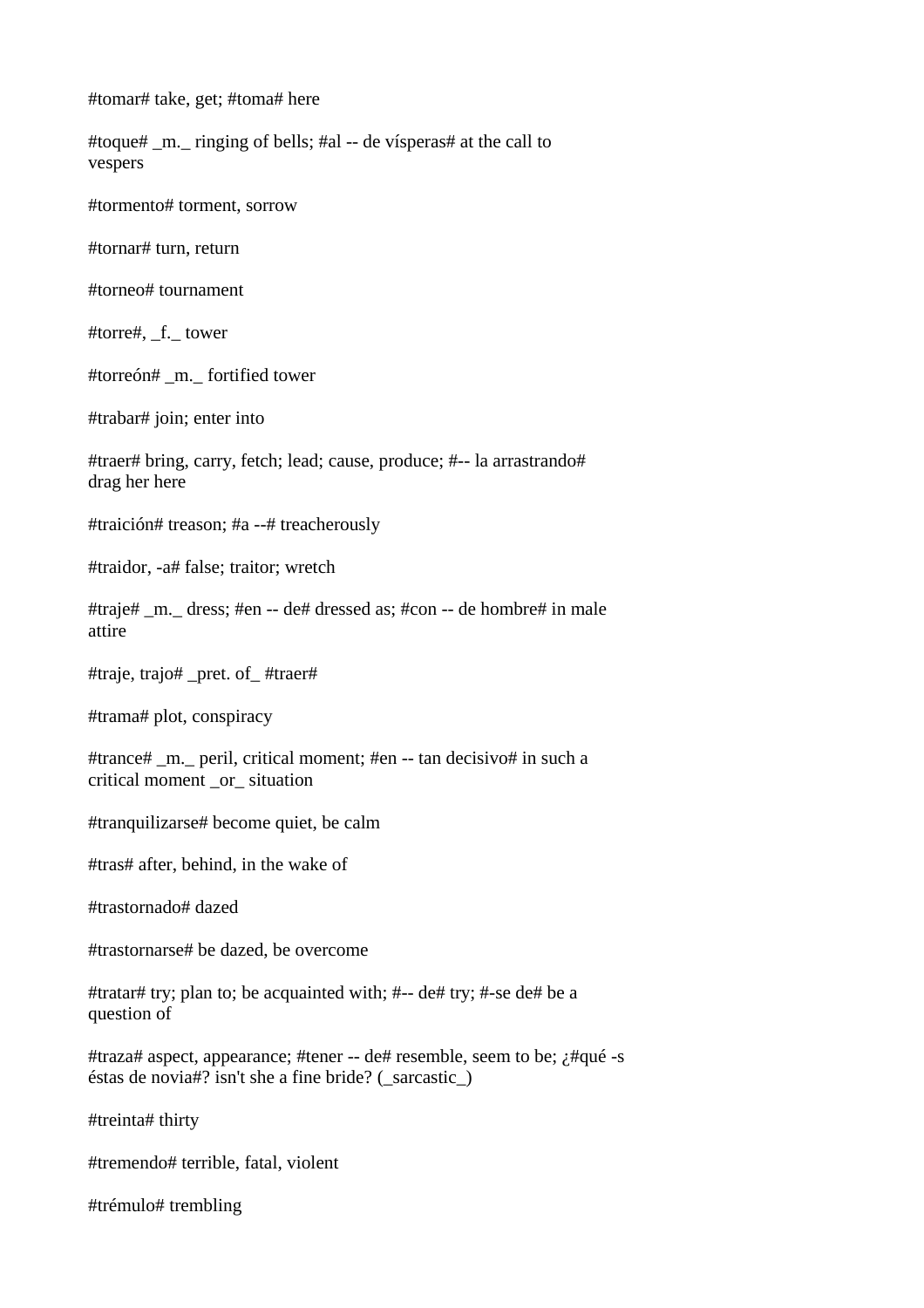#tres# three; #los --# all three of us

#triste# sad, unfortunate; unhappy man

#triunfante# victor

#triunfar# triumph; #-- de# triumph over; #se triunfa# victory is achieved

#triunfo# triumph

#trocar# change, commute, convert; #-- en# exchange for

#tronco# trunk, tree

#trono# throne

#tropa# troop, company

#tropel# \_m.\_ crowd; confusion

#túmulo# grave

#tumulto# tumult, commotion

#turba# crowd

#Turia# \_or\_ #Guadalaviar# \_river rising in the Albarracin range in the Province of Teruel and flowing into the Mediterranean at Valencia\_

#U#

#ufano# arrogant, boastful; arrogantly

#último# last; #por --# finally

#ultraje# \_m.\_ outrage

#umbral# \_m.\_ threshold

#único# only

#unir# join, unite; #-os a mí# marry you

#usar# use; #para usado# when used, considering that it is used

#útil# useful

#V#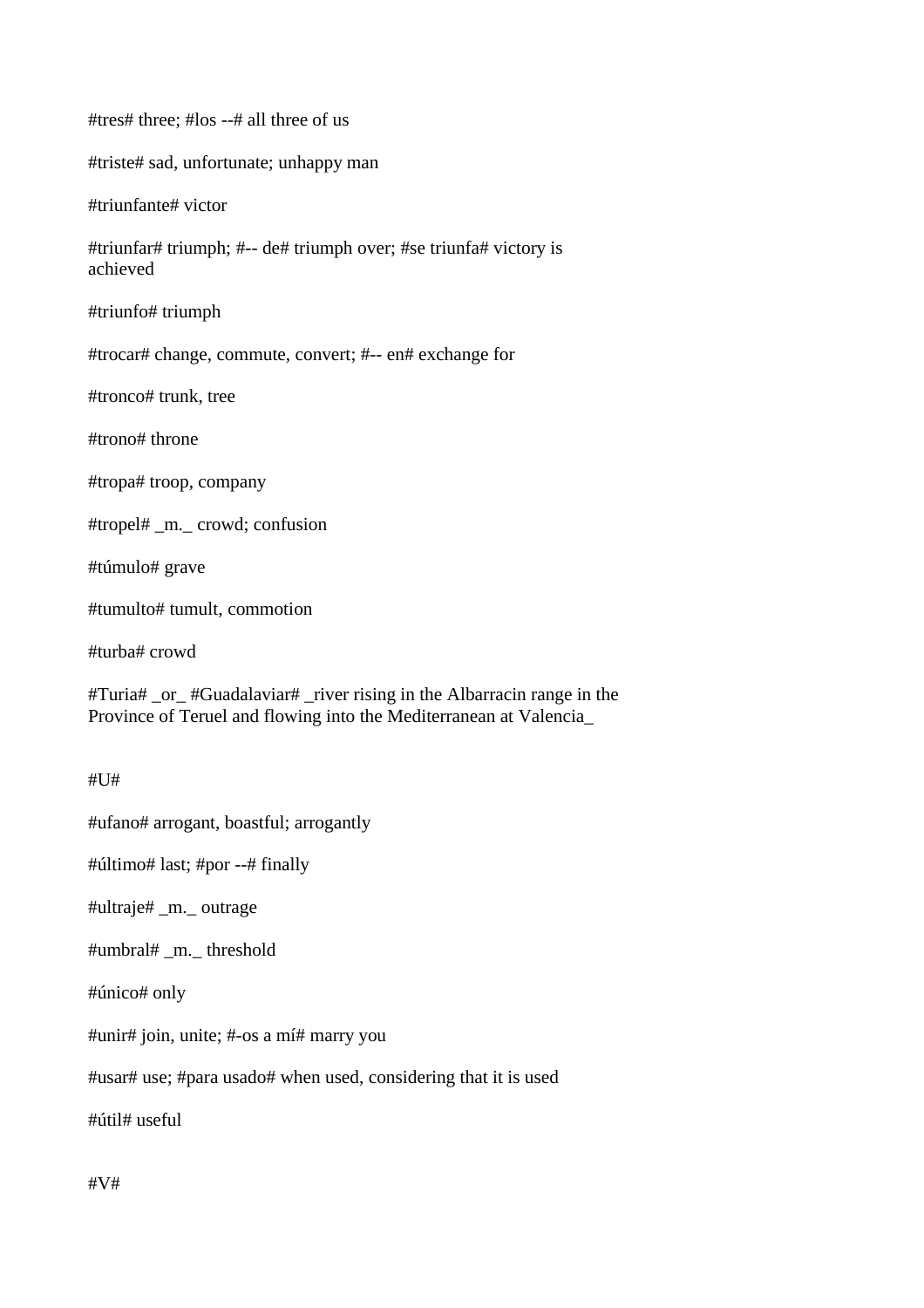#vacío# emptiness

#vagar# wander

#Valencia# \_important seaport on the Mediterranean at the month of the Guadalaviar or Turia. Pop, about 250,000. In 1021 it became the capital of an independent Moorish kingdom. It was finally reconquered by James of Aragon, El Conquistador, in 1238\_

#valer# be worth; avail, help, protect; #más vale# it is better

#valeroso# valiant

#valor# \_m.\_ courage

#valle# \_m.\_ valley

#vamos# well, come, come now

#vanidad# vanity, pride

#vano# vain, useless

#vanse# exeunt; they go off the stage

#varón# man; #-- principal# man of honor, gentleman

#vasallo# vassal, subject

#vase# exit

#vaya# come

#ve# \_imper. 2d sing, of\_ #ir#

#vecindad# vicinity

#vecino# citizen

#vedar# forbid

#velar# be watchful

#velo# veil

#veloz# swift, fleet

#vena# vein

#vencedor# conqueror, victor

#vencer# conquer, overcome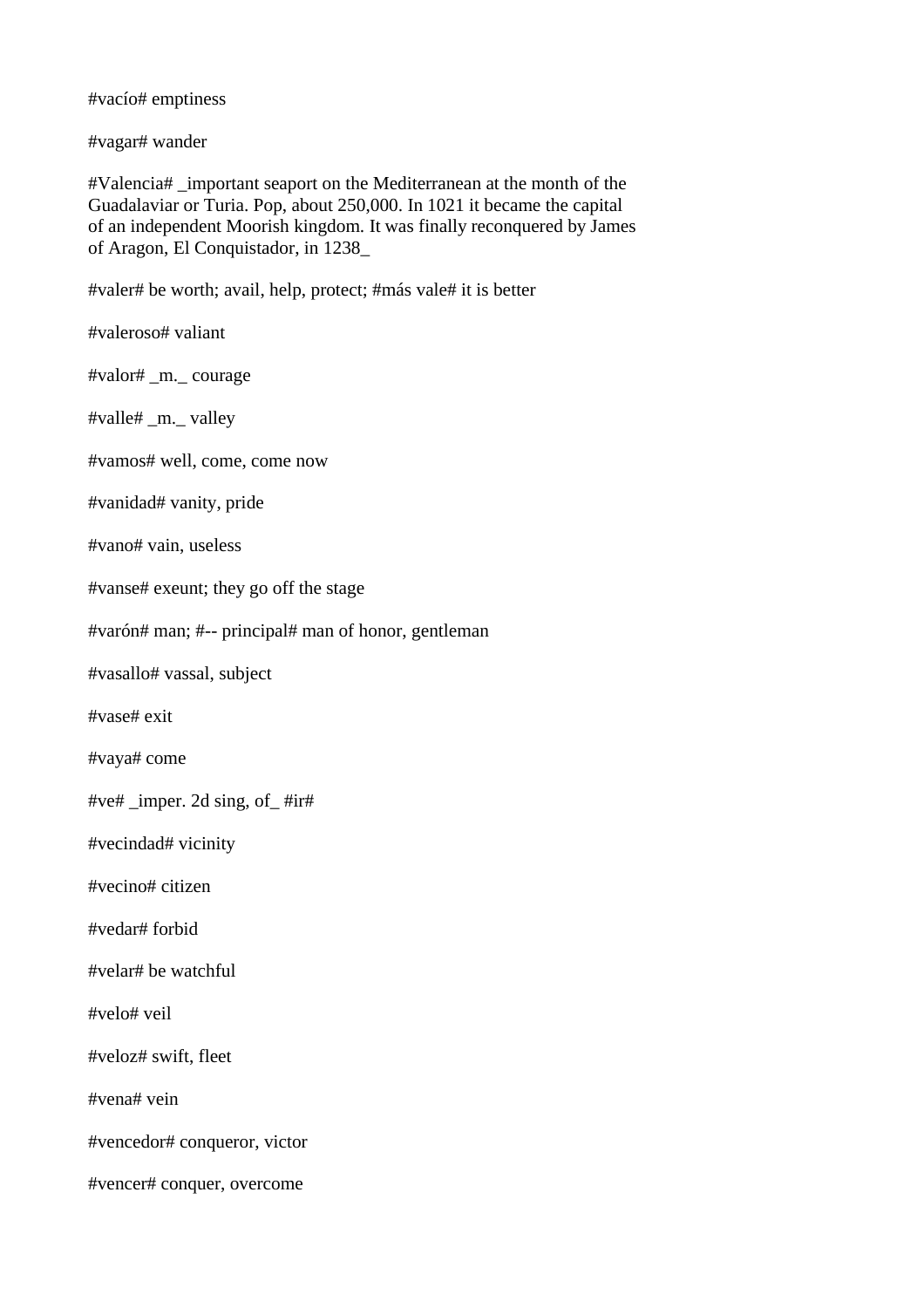#vencimiento# expiration #vender# sell #veneno# poison #venenoso# poisonous, venomous #vengar# avenge, give vengeance; #-se# take vengeance #vengativo# revengeful, vindictive #venir# come; be; #bien venido# welcome; #viene a ser ésta# can this be; #que vino a dejarle# that left him at last; #venga# let me have it #ventana# window #ventura# good fortune, happiness; #por --# perchance #venturoso# happy #ver# see; #-se# see each other; be; #-se con vida# be still living; #a --# tell me; come now; #ya ves# you see for yourself #veras# reality, truth; #de --# in truth #verdad# truth #verdadero# real, genuine #verdugo# executioner #verter# shed, spread; #-- en# exceed, abound in; show up #vestido# dress #vestir# dress; put on; #vestida la cota# wearing his coat of mail #vete# imper. 2d sing. of  $\#i$ rse# #vez# \_f.\_ time; #en -- de# instead of; #una --# once; #tal --# perhaps; #a veces# at times #viaje# \_m.\_ journey #vicio# weakness #vida# life; kind of life; #en --# while still living #vileza# baseness #villa# town, countryseat (\_Because of certain privileges granted to it,

the\_ #villa# \_was thereby distinguished from\_ #aldeas# \_and\_ #lugares#)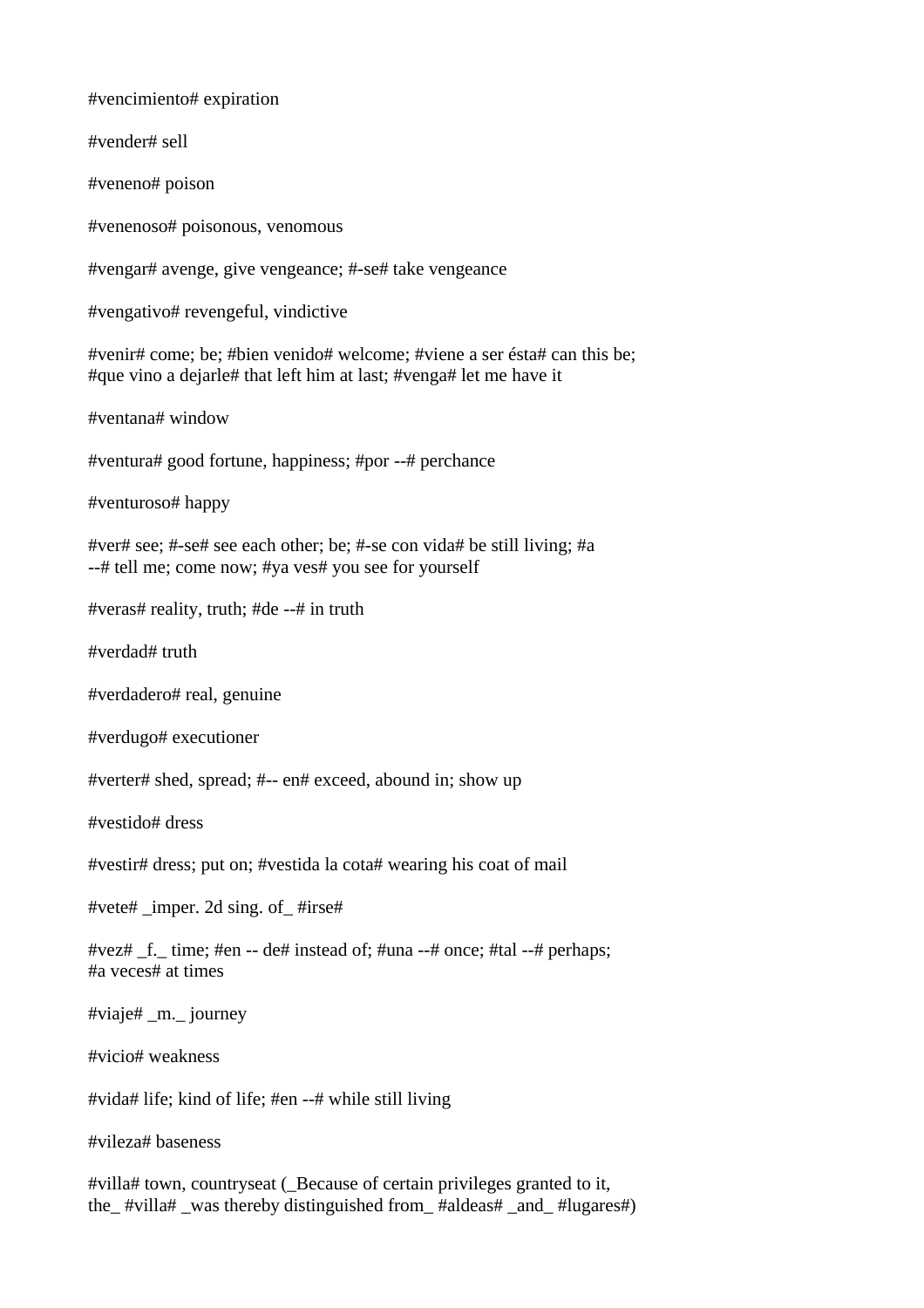#villano# base, infamous; basely #vínculo# bond #vino# \_3d per. pret. of\_ #venir# #violenta# against her will #víspera# evening \_or\_ day before; #-s# vespers #vista# sight; eyes #visteis# \_2d pl. pret. of\_ #ver# #vital# living; of life #viuda# widow #vivir# live, be alive, feel new life; #vive el cielo# by heavens #vivir# \_m.\_ life #vivo# living; deep, keen, bright #vocería# clamor, cries #volar# fly, fly away #voluntad# will, wishes #volver# return; #-- a# turn away from; #-- a ser# be again; #-- en sí# return to consciousness #vos, vosotros# \_less formal than\_ #Usted# \_and more courteous than\_ #tú# \_when used in addressing one person\_ #voto# vow; imprecation #voz# \_f.\_ voice; words; word of command; #es --# it is said, it is well known; #a voces# shouting; loudly #vuelta# return #vuelto# \_p.p. of\_ #volver# #vulgar# commonplace

#Y#

#ya# indeed, of course, at last, already, now, surely; and so, so then; #-- ... no# no longer; #-- lo ves# you see for yourself; #-- en el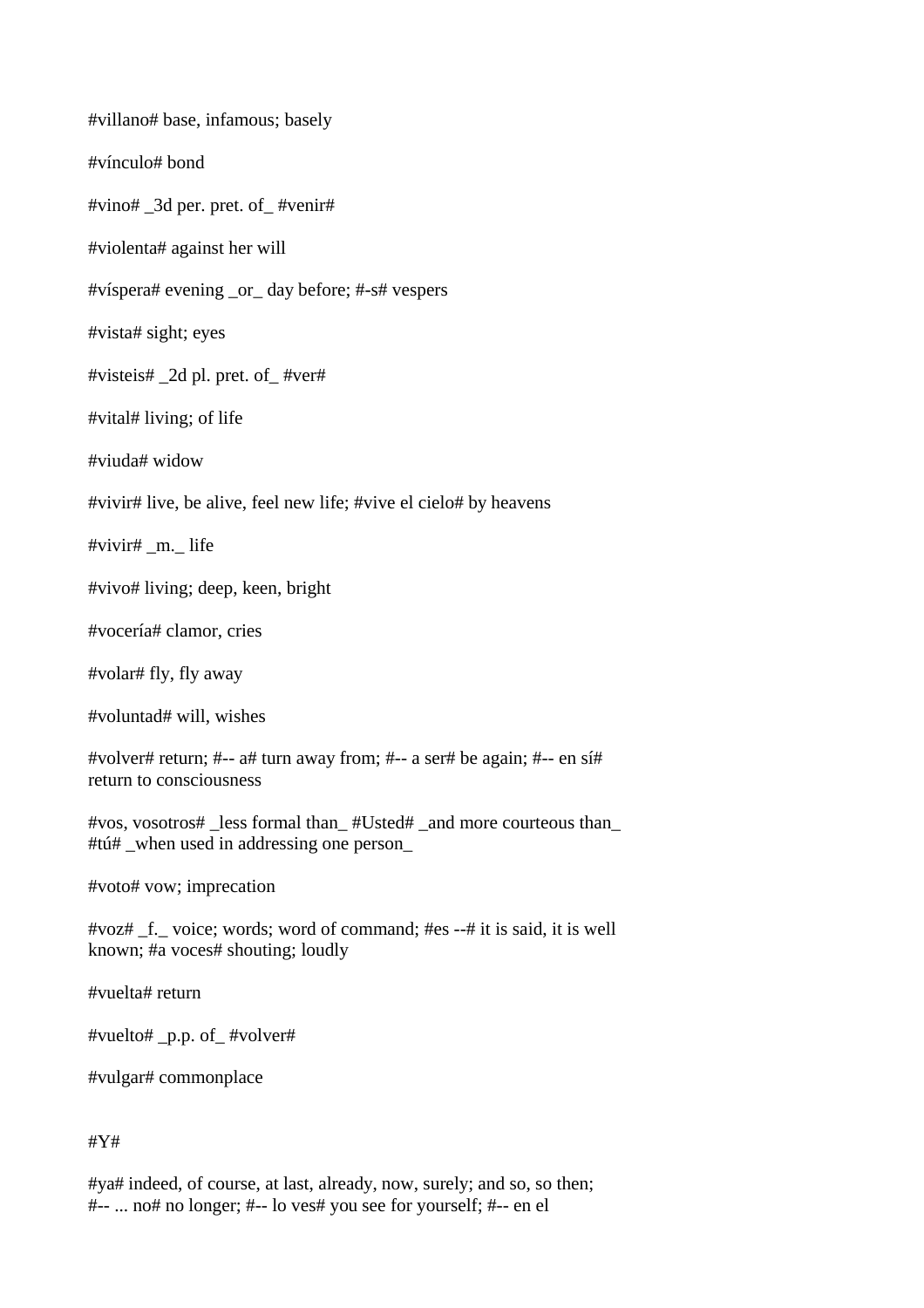confín# in the very outskirts; #-- que# seeing that, since, now that, just as

#yacer# lie

#yerno# son-in-law

#yerto# tense, rigid

#yugo# yoke

#Z#

#zaguán# \_m.\_ entrance, hall

End of the Project Gutenberg EBook of Los Amantes de Teruel by Hartzenbusch, Juan Eugenio

\*\*\* END OF THIS PROJECT GUTENBERG EBOOK LOS AMANTES DE TERUEL \*\*\*

\*\*\*\*\* This file should be named 10909-8.txt or 10909-8.zip \*\*\*\*\* This and all associated files of various formats will be found in: http://www.gutenberg.net/1/0/9/0/10909/

Produced by Stan Goodman, Virginia Paque, and the Online Distributed Proofreading Team.

Updated editions will replace the previous one--the old editions will be renamed.

Creating the works from public domain print editions means that no one owns a United States copyright in these works, so the Foundation (and you!) can copy and distribute it in the United States without permission and without paying copyright royalties. Special rules, set forth in the General Terms of Use part of this license, apply to copying and distributing Project Gutenberg-tm electronic works to protect the PROJECT GUTENBERG-tm concept and trademark. Project Gutenberg is a registered trademark, and may not be used if you charge for the eBooks, unless you receive specific permission. If you do not charge anything for copies of this eBook, complying with the rules is very easy. You may use this eBook for nearly any purpose such as creation of derivative works, reports, performances and research. They may be modified and printed and given away--you may do practically ANYTHING with public domain eBooks. Redistribution is subject to the trademark license, especially commercial redistribution.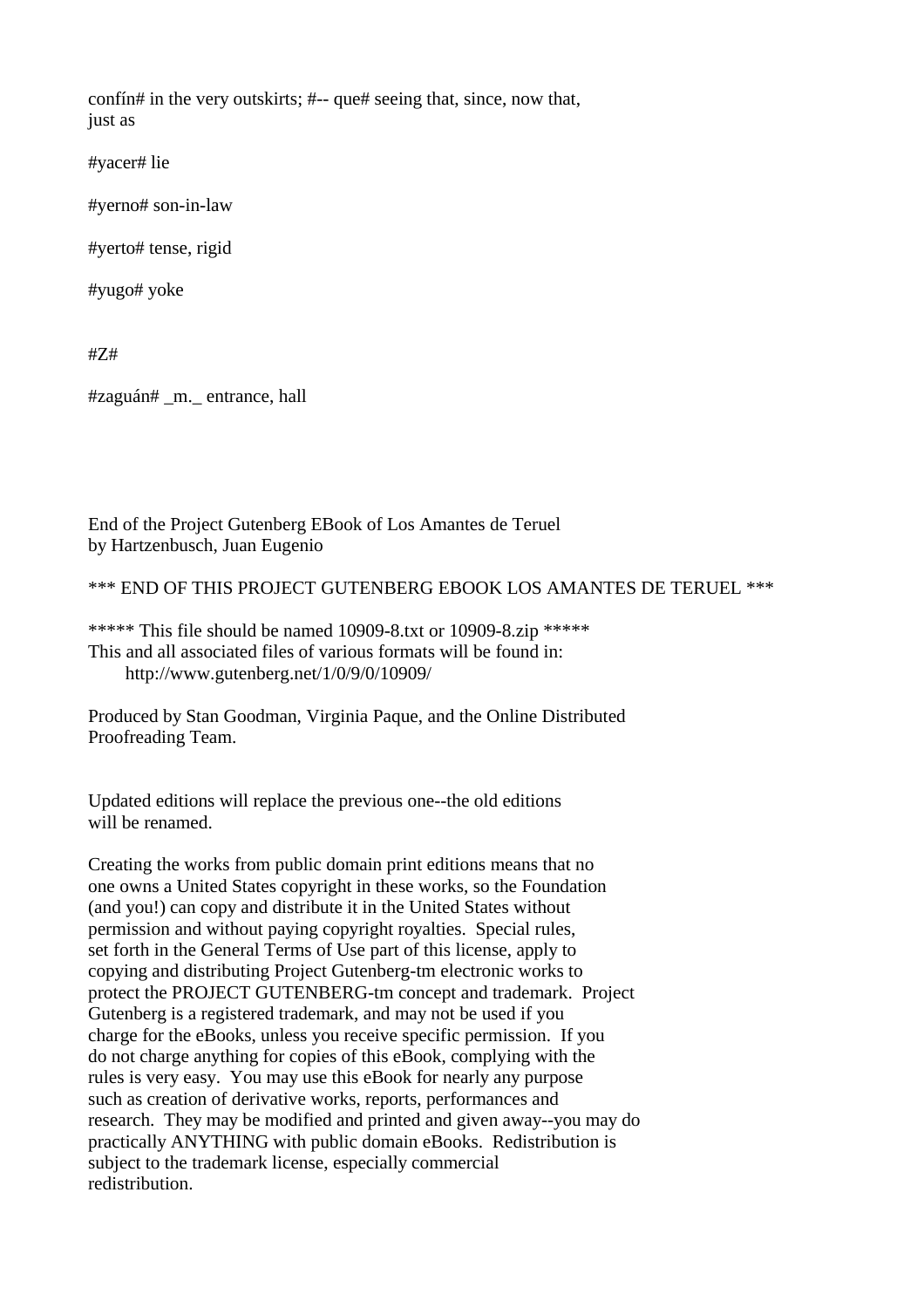#### \*\*\* START: FULL LICENSE \*\*\*

# THE FULL PROJECT GUTENBERG LICENSE PLEASE READ THIS BEFORE YOU DISTRIBUTE OR USE THIS WORK

To protect the Project Gutenberg-tm mission of promoting the free distribution of electronic works, by using or distributing this work (or any other work associated in any way with the phrase "Project Gutenberg"), you agree to comply with all the terms of the Full Project Gutenberg-tm License (available with this file or online at http://gutenberg.net/license).

Section 1. General Terms of Use and Redistributing Project Gutenberg-tm electronic works

1.A. By reading or using any part of this Project Gutenberg-tm electronic work, you indicate that you have read, understand, agree to and accept all the terms of this license and intellectual property (trademark/copyright) agreement. If you do not agree to abide by all the terms of this agreement, you must cease using and return or destroy all copies of Project Gutenberg-tm electronic works in your possession. If you paid a fee for obtaining a copy of or access to a Project Gutenberg-tm electronic work and you do not agree to be bound by the terms of this agreement, you may obtain a refund from the person or entity to whom you paid the fee as set forth in paragraph 1.E.8.

1.B. "Project Gutenberg" is a registered trademark. It may only be used on or associated in any way with an electronic work by people who agree to be bound by the terms of this agreement. There are a few things that you can do with most Project Gutenberg-tm electronic works even without complying with the full terms of this agreement. See paragraph 1.C below. There are a lot of things you can do with Project Gutenberg-tm electronic works if you follow the terms of this agreement and help preserve free future access to Project Gutenberg-tm electronic works. See paragraph 1.E below.

1.C. The Project Gutenberg Literary Archive Foundation ("the Foundation" or PGLAF), owns a compilation copyright in the collection of Project Gutenberg-tm electronic works. Nearly all the individual works in the collection are in the public domain in the United States. If an individual work is in the public domain in the United States and you are located in the United States, we do not claim a right to prevent you from copying, distributing, performing, displaying or creating derivative works based on the work as long as all references to Project Gutenberg are removed. Of course, we hope that you will support the Project Gutenberg-tm mission of promoting free access to electronic works by freely sharing Project Gutenberg-tm works in compliance with the terms of this agreement for keeping the Project Gutenberg-tm name associated with the work. You can easily comply with the terms of this agreement by keeping this work in the same format with its attached full Project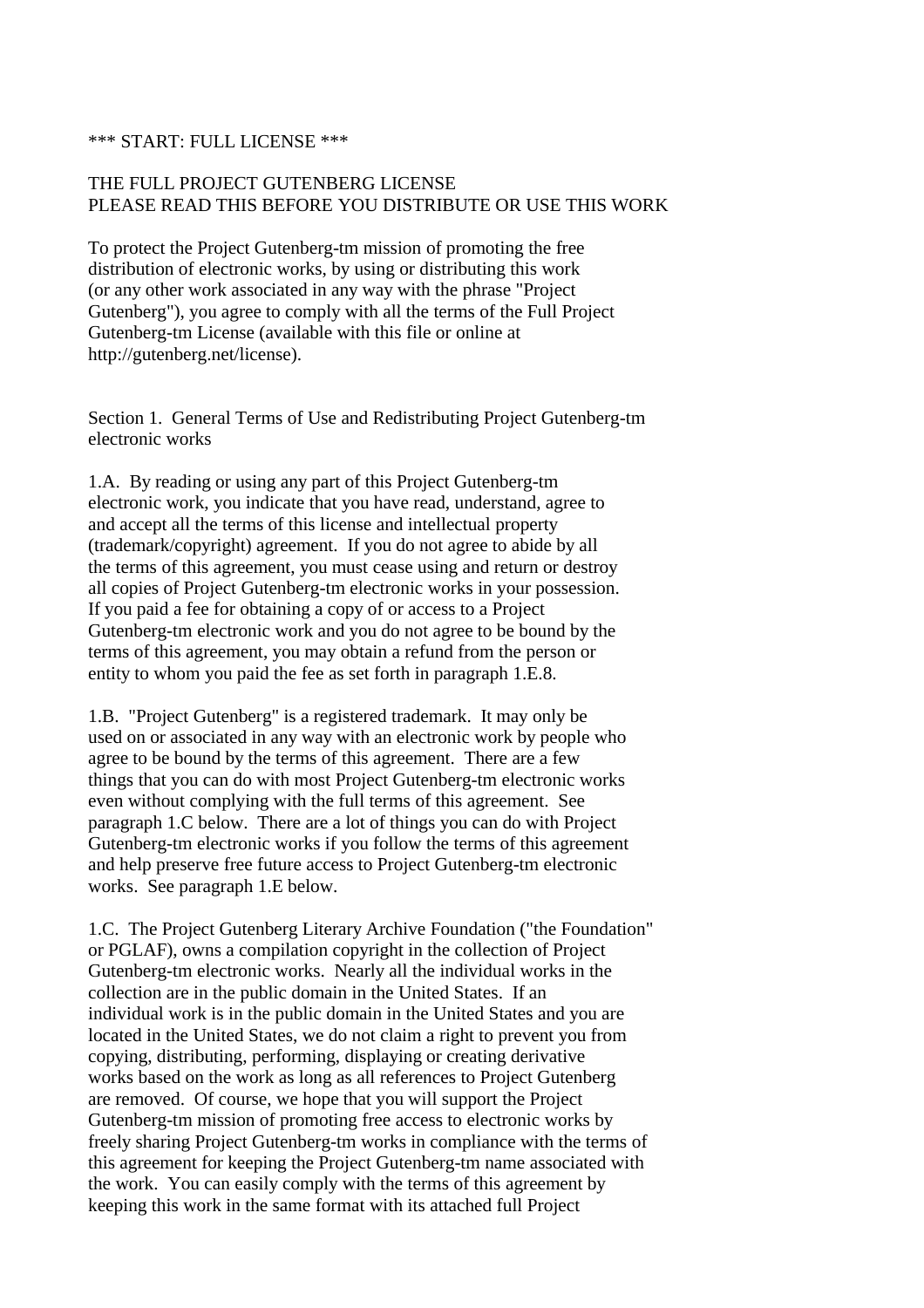Gutenberg-tm License when you share it without charge with others.

1.D. The copyright laws of the place where you are located also govern what you can do with this work. Copyright laws in most countries are in a constant state of change. If you are outside the United States, check the laws of your country in addition to the terms of this agreement before downloading, copying, displaying, performing, distributing or creating derivative works based on this work or any other Project Gutenberg-tm work. The Foundation makes no representations concerning the copyright status of any work in any country outside the United States.

1.E. Unless you have removed all references to Project Gutenberg:

1.E.1. The following sentence, with active links to, or other immediate access to, the full Project Gutenberg-tm License must appear prominently whenever any copy of a Project Gutenberg-tm work (any work on which the phrase "Project Gutenberg" appears, or with which the phrase "Project Gutenberg" is associated) is accessed, displayed, performed, viewed, copied or distributed:

This eBook is for the use of anyone anywhere at no cost and with almost no restrictions whatsoever. You may copy it, give it away or re-use it under the terms of the Project Gutenberg License included with this eBook or online at www.gutenberg.net

1.E.2. If an individual Project Gutenberg-tm electronic work is derived from the public domain (does not contain a notice indicating that it is posted with permission of the copyright holder), the work can be copied and distributed to anyone in the United States without paying any fees or charges. If you are redistributing or providing access to a work with the phrase "Project Gutenberg" associated with or appearing on the work, you must comply either with the requirements of paragraphs 1.E.1 through 1.E.7 or obtain permission for the use of the work and the Project Gutenberg-tm trademark as set forth in paragraphs 1.E.8 or 1.E.9.

1.E.3. If an individual Project Gutenberg-tm electronic work is posted with the permission of the copyright holder, your use and distribution must comply with both paragraphs 1.E.1 through 1.E.7 and any additional terms imposed by the copyright holder. Additional terms will be linked to the Project Gutenberg-tm License for all works posted with the permission of the copyright holder found at the beginning of this work.

1.E.4. Do not unlink or detach or remove the full Project Gutenberg-tm License terms from this work, or any files containing a part of this work or any other work associated with Project Gutenberg-tm.

1.E.5. Do not copy, display, perform, distribute or redistribute this electronic work, or any part of this electronic work, without prominently displaying the sentence set forth in paragraph 1.E.1 with active links or immediate access to the full terms of the Project Gutenberg-tm License.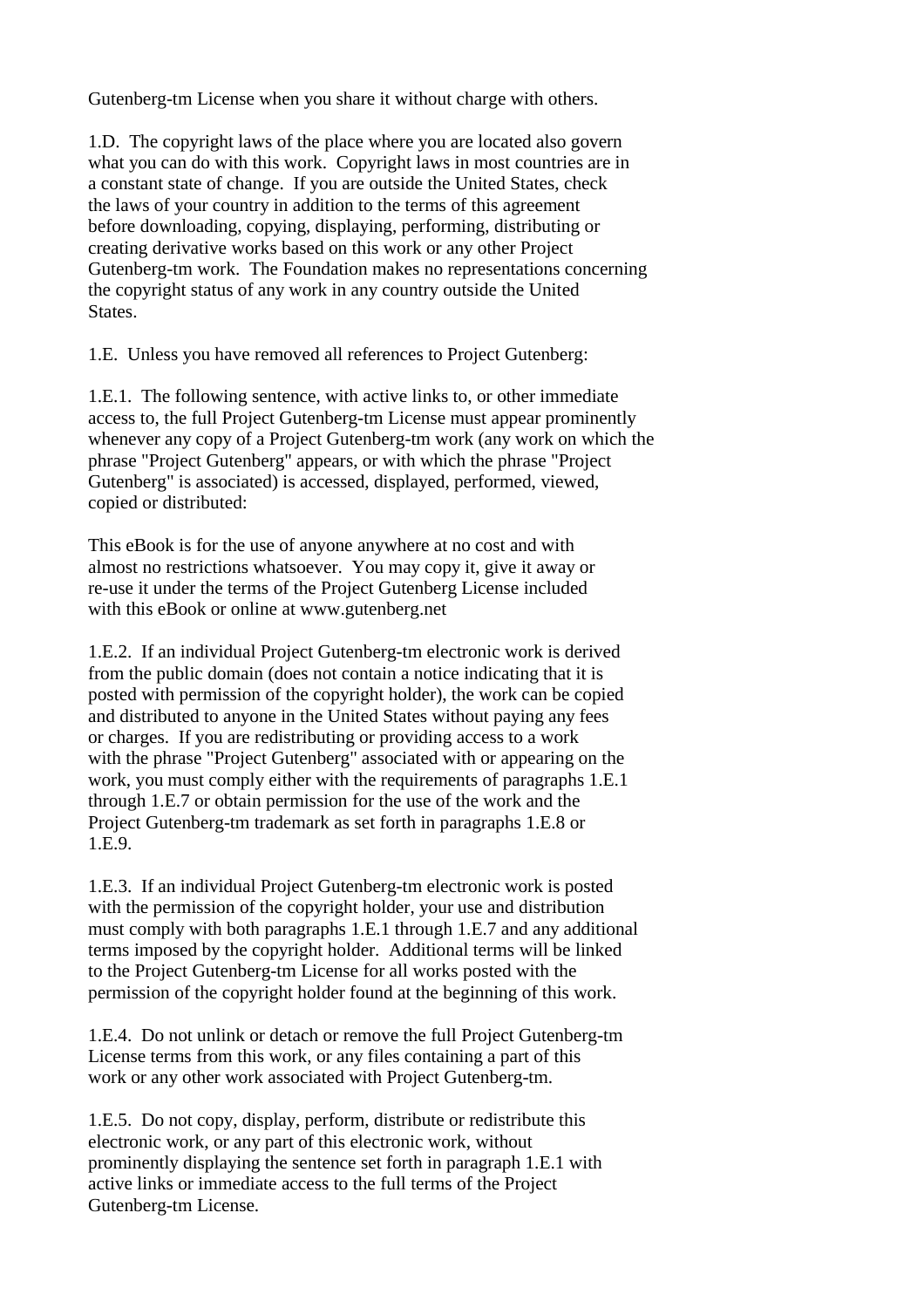1.E.6. You may convert to and distribute this work in any binary, compressed, marked up, nonproprietary or proprietary form, including any word processing or hypertext form. However, if you provide access to or distribute copies of a Project Gutenberg-tm work in a format other than "Plain Vanilla ASCII" or other format used in the official version posted on the official Project Gutenberg-tm web site (www.gutenberg.net), you must, at no additional cost, fee or expense to the user, provide a copy, a means of exporting a copy, or a means of obtaining a copy upon request, of the work in its original "Plain Vanilla ASCII" or other form. Any alternate format must include the full Project Gutenberg-tm License as specified in paragraph 1.E.1.

1.E.7. Do not charge a fee for access to, viewing, displaying, performing, copying or distributing any Project Gutenberg-tm works unless you comply with paragraph 1.E.8 or 1.E.9.

1.E.8. You may charge a reasonable fee for copies of or providing access to or distributing Project Gutenberg-tm electronic works provided that

- You pay a royalty fee of 20% of the gross profits you derive from the use of Project Gutenberg-tm works calculated using the method you already use to calculate your applicable taxes. The fee is owed to the owner of the Project Gutenberg-tm trademark, but he has agreed to donate royalties under this paragraph to the Project Gutenberg Literary Archive Foundation. Royalty payments must be paid within 60 days following each date on which you prepare (or are legally required to prepare) your periodic tax returns. Royalty payments should be clearly marked as such and sent to the Project Gutenberg Literary Archive Foundation at the address specified in Section 4, "Information about donations to the Project Gutenberg Literary Archive Foundation."
- You provide a full refund of any money paid by a user who notifies you in writing (or by e-mail) within 30 days of receipt that s/he does not agree to the terms of the full Project Gutenberg-tm License. You must require such a user to return or destroy all copies of the works possessed in a physical medium and discontinue all use of and all access to other copies of Project Gutenberg-tm works.
- You provide, in accordance with paragraph 1.F.3, a full refund of any money paid for a work or a replacement copy, if a defect in the electronic work is discovered and reported to you within 90 days of receipt of the work.
- You comply with all other terms of this agreement for free distribution of Project Gutenberg-tm works.

1.E.9. If you wish to charge a fee or distribute a Project Gutenberg-tm electronic work or group of works on different terms than are set forth in this agreement, you must obtain permission in writing from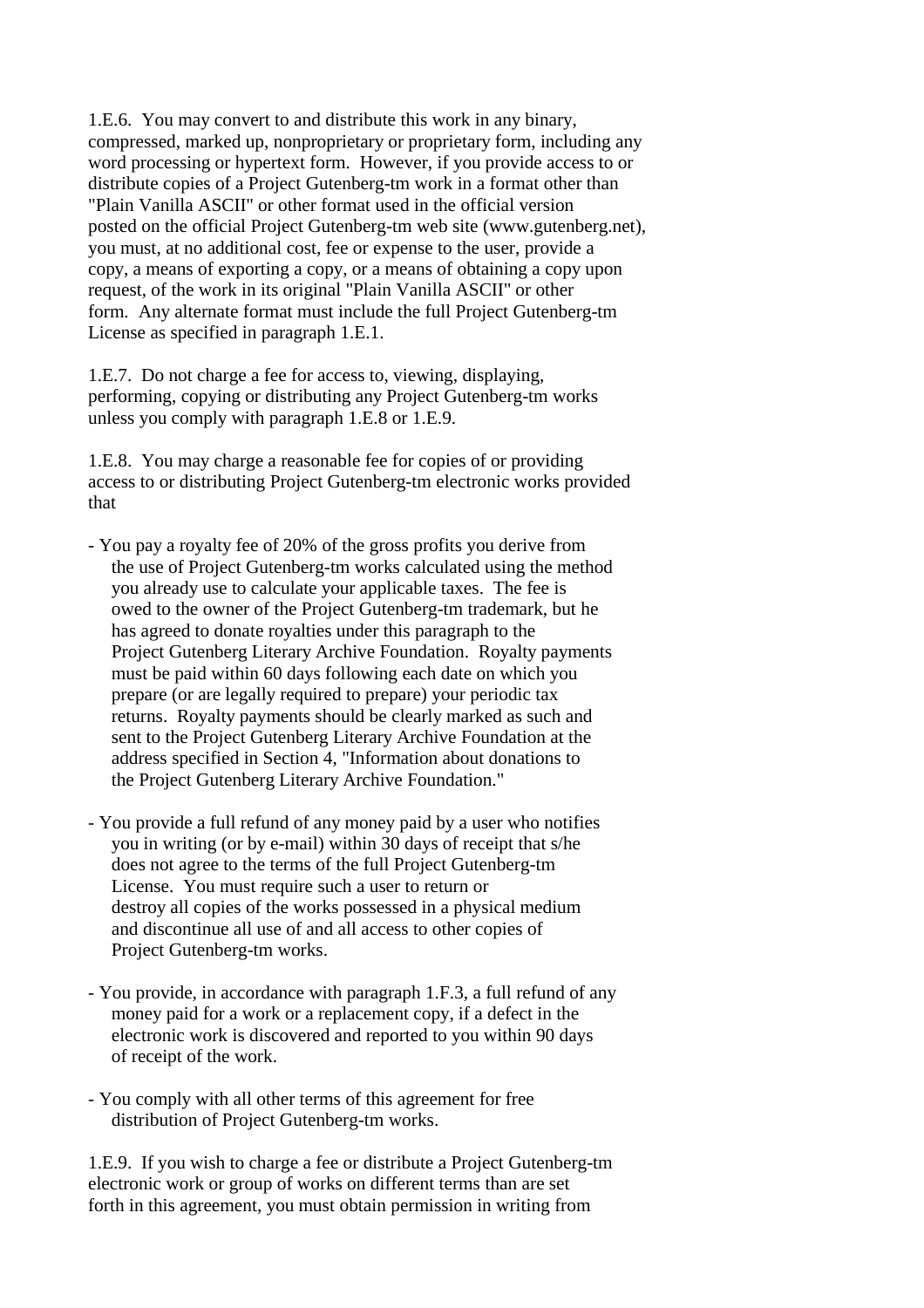both the Project Gutenberg Literary Archive Foundation and Michael Hart, the owner of the Project Gutenberg-tm trademark. Contact the Foundation as set forth in Section 3 below.

1.F.

1.F.1. Project Gutenberg volunteers and employees expend considerable effort to identify, do copyright research on, transcribe and proofread public domain works in creating the Project Gutenberg-tm collection. Despite these efforts, Project Gutenberg-tm electronic works, and the medium on which they may be stored, may contain "Defects," such as, but not limited to, incomplete, inaccurate or corrupt data, transcription errors, a copyright or other intellectual property infringement, a defective or damaged disk or other medium, a computer virus, or computer codes that damage or cannot be read by your equipment.

1.F.2. LIMITED WARRANTY, DISCLAIMER OF DAMAGES - Except for the "Right of Replacement or Refund" described in paragraph 1.F.3, the Project Gutenberg Literary Archive Foundation, the owner of the Project Gutenberg-tm trademark, and any other party distributing a Project Gutenberg-tm electronic work under this agreement, disclaim all liability to you for damages, costs and expenses, including legal fees. YOU AGREE THAT YOU HAVE NO REMEDIES FOR NEGLIGENCE, STRICT LIABILITY, BREACH OF WARRANTY OR BREACH OF CONTRACT EXCEPT THOSE PROVIDED IN PARAGRAPH F3. YOU AGREE THAT THE FOUNDATION, THE TRADEMARK OWNER, AND ANY DISTRIBUTOR UNDER THIS AGREEMENT WILL NOT **BE** 

LIABLE TO YOU FOR ACTUAL, DIRECT, INDIRECT, CONSEQUENTIAL, PUNITIVE OR INCIDENTAL DAMAGES EVEN IF YOU GIVE NOTICE OF THE POSSIBILITY OF SUCH DAMAGE.

1.F.3. LIMITED RIGHT OF REPLACEMENT OR REFUND - If you discover a

defect in this electronic work within 90 days of receiving it, you can receive a refund of the money (if any) you paid for it by sending a written explanation to the person you received the work from. If you received the work on a physical medium, you must return the medium with your written explanation. The person or entity that provided you with the defective work may elect to provide a replacement copy in lieu of a refund. If you received the work electronically, the person or entity providing it to you may choose to give you a second opportunity to receive the work electronically in lieu of a refund. If the second copy is also defective, you may demand a refund in writing without further opportunities to fix the problem.

1.F.4. Except for the limited right of replacement or refund set forth in paragraph 1.F.3, this work is provided to you 'AS-IS' WITH NO OTHER WARRANTIES OF ANY KIND, EXPRESS OR IMPLIED, INCLUDING BUT NOT LIMITED TO

WARRANTIES OF MERCHANTIBILITY OR FITNESS FOR ANY PURPOSE.

1.F.5. Some states do not allow disclaimers of certain implied warranties or the exclusion or limitation of certain types of damages.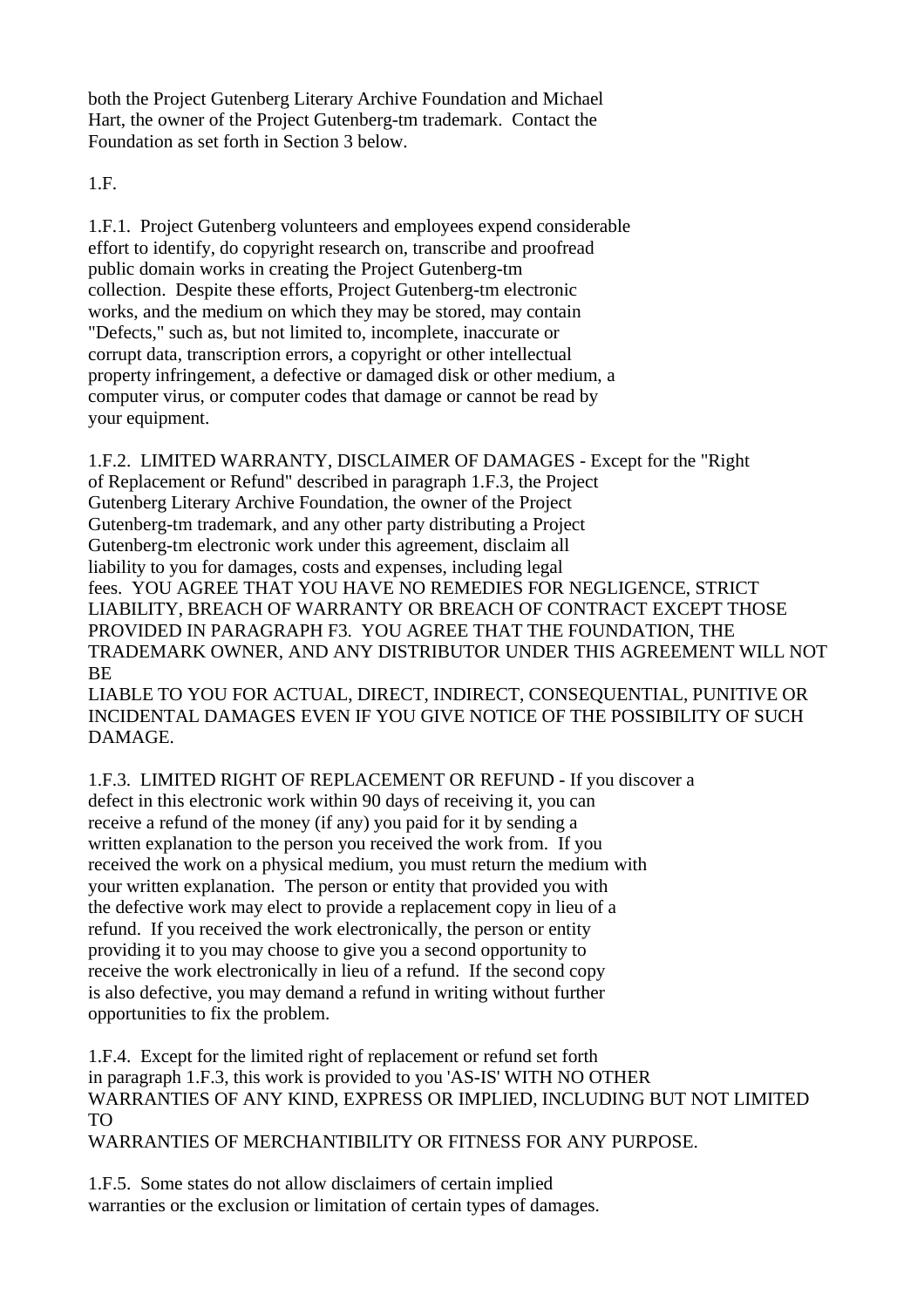If any disclaimer or limitation set forth in this agreement violates the law of the state applicable to this agreement, the agreement shall be interpreted to make the maximum disclaimer or limitation permitted by the applicable state law. The invalidity or unenforceability of any provision of this agreement shall not void the remaining provisions.

1.F.6. INDEMNITY - You agree to indemnify and hold the Foundation, the trademark owner, any agent or employee of the Foundation, anyone providing copies of Project Gutenberg-tm electronic works in accordance with this agreement, and any volunteers associated with the production, promotion and distribution of Project Gutenberg-tm electronic works, harmless from all liability, costs and expenses, including legal fees, that arise directly or indirectly from any of the following which you do or cause to occur: (a) distribution of this or any Project Gutenberg-tm work, (b) alteration, modification, or additions or deletions to any Project Gutenberg-tm work, and (c) any Defect you cause.

## Section 2. Information about the Mission of Project Gutenberg-tm

Project Gutenberg-tm is synonymous with the free distribution of electronic works in formats readable by the widest variety of computers including obsolete, old, middle-aged and new computers. It exists because of the efforts of hundreds of volunteers and donations from people in all walks of life.

Volunteers and financial support to provide volunteers with the assistance they need, is critical to reaching Project Gutenberg-tm's goals and ensuring that the Project Gutenberg-tm collection will remain freely available for generations to come. In 2001, the Project Gutenberg Literary Archive Foundation was created to provide a secure and permanent future for Project Gutenberg-tm and future generations. To learn more about the Project Gutenberg Literary Archive Foundation and how your efforts and donations can help, see Sections 3 and 4 and the Foundation web page at http://www.pglaf.org.

Section 3. Information about the Project Gutenberg Literary Archive Foundation

The Project Gutenberg Literary Archive Foundation is a non profit 501(c)(3) educational corporation organized under the laws of the state of Mississippi and granted tax exempt status by the Internal Revenue Service. The Foundation's EIN or federal tax identification number is  $64-6221541$ . Its  $501(c)(3)$  letter is posted at http://pglaf.org/fundraising. Contributions to the Project Gutenberg Literary Archive Foundation are tax deductible to the full extent permitted by U.S. federal laws and your state's laws.

The Foundation's principal office is located at 4557 Melan Dr. S. Fairbanks, AK, 99712., but its volunteers and employees are scattered throughout numerous locations. Its business office is located at 809 North 1500 West, Salt Lake City, UT 84116, (801) 596-1887, email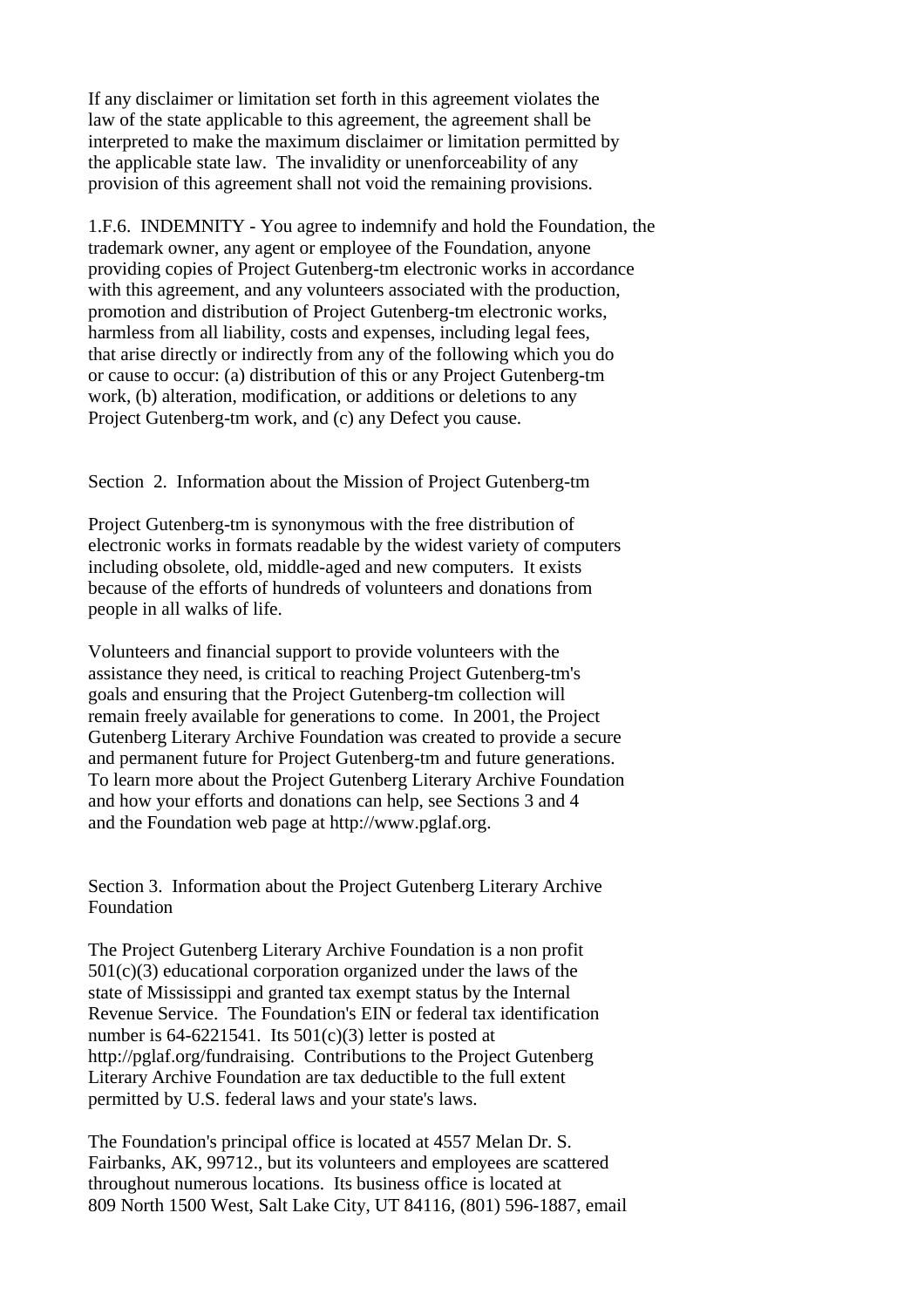business@pglaf.org. Email contact links and up to date contact information can be found at the Foundation's web site and official page at http://pglaf.org

For additional contact information: Dr. Gregory B. Newby Chief Executive and Director gbnewby@pglaf.org

Section 4. Information about Donations to the Project Gutenberg Literary Archive Foundation

Project Gutenberg-tm depends upon and cannot survive without wide spread public support and donations to carry out its mission of increasing the number of public domain and licensed works that can be freely distributed in machine readable form accessible by the widest array of equipment including outdated equipment. Many small donations (\$1 to \$5,000) are particularly important to maintaining tax exempt status with the IRS.

The Foundation is committed to complying with the laws regulating charities and charitable donations in all 50 states of the United States. Compliance requirements are not uniform and it takes a considerable effort, much paperwork and many fees to meet and keep up with these requirements. We do not solicit donations in locations where we have not received written confirmation of compliance. To SEND DONATIONS or determine the status of compliance for any particular state visit http://pglaf.org

While we cannot and do not solicit contributions from states where we have not met the solicitation requirements, we know of no prohibition against accepting unsolicited donations from donors in such states who approach us with offers to donate.

International donations are gratefully accepted, but we cannot make any statements concerning tax treatment of donations received from outside the United States. U.S. laws alone swamp our small staff.

Please check the Project Gutenberg Web pages for current donation methods and addresses. Donations are accepted in a number of other ways including including checks, online payments and credit card donations. To donate, please visit: http://pglaf.org/donate

Section 5. General Information About Project Gutenberg-tm electronic works.

Professor Michael S. Hart is the originator of the Project Gutenberg-tm concept of a library of electronic works that could be freely shared with anyone. For thirty years, he produced and distributed Project Gutenberg-tm eBooks with only a loose network of volunteer support.

Project Gutenberg-tm eBooks are often created from several printed